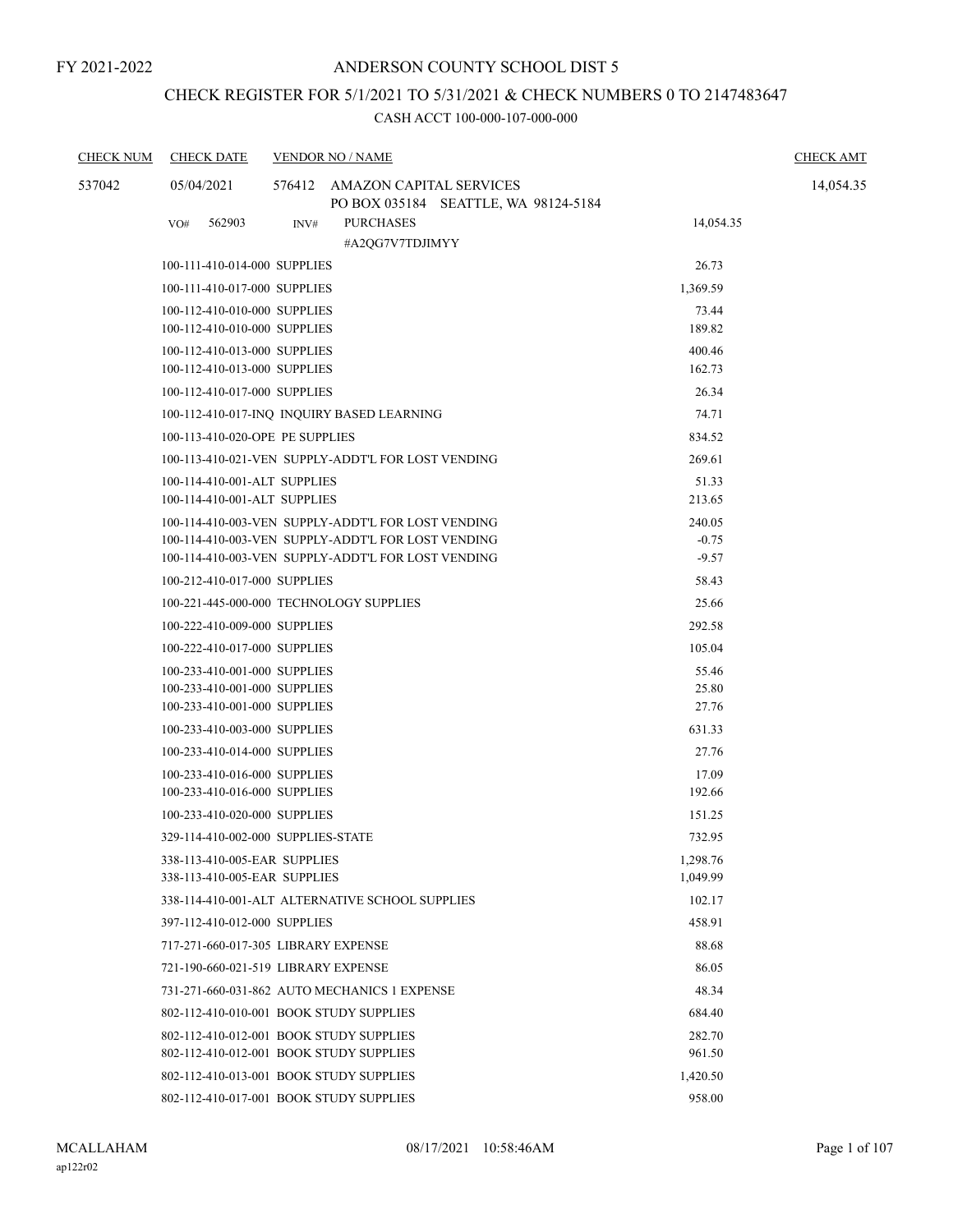## ANDERSON COUNTY SCHOOL DIST 5

# CHECK REGISTER FOR 5/1/2021 TO 5/31/2021 & CHECK NUMBERS 0 TO 2147483647

| <b>CHECK NUM</b> |     | <b>CHECK DATE</b>                   |        | <b>VENDOR NO / NAME</b>                                                                     |                       |           | <b>CHECK AMT</b> |
|------------------|-----|-------------------------------------|--------|---------------------------------------------------------------------------------------------|-----------------------|-----------|------------------|
|                  |     | 810-147-410-013-000 SUPPLIES        |        |                                                                                             |                       | 275.80    |                  |
|                  |     | 817-113-410-021-000 SUPPLIES        |        |                                                                                             |                       | 72.12     |                  |
| 537043           |     | 05/04/2021                          | 110960 | ANDERSON AREA YMCA<br>201 EAST REED ROAD ANDERSON, SC 29621                                 |                       |           | 500.00           |
|                  | VO# | 562938                              | INV#   | <b>CAMPAIGN</b>                                                                             |                       | 500.00    |                  |
|                  |     |                                     |        | <b>DONATION</b>                                                                             |                       |           |                  |
|                  |     |                                     |        | 100-390-410-000-000 SUPPLIES AND MATERIALS                                                  |                       | 500.00    |                  |
| 537044           |     | 05/04/2021                          |        | 567796 ANDERSON COUNTY<br>PO BOX 8002 ANDERSON, SC 29622-8002                               |                       |           | 38,333.00        |
|                  | VO# | 562935                              | INV#   | <b>PROJECT</b><br><b>VANDIVER ROAD</b>                                                      | PO# 14315             | 38,333.00 |                  |
|                  |     |                                     |        | 100-254-323-002-VAN VANDIVER ROAD PROJECT                                                   |                       | 38,333.00 |                  |
| 537045           |     | 05/04/2021                          | 570950 | ANDERSON COUNTY SHERIFF'S OFFICE<br>ATTN: JAMIE LAZAR 305 CAMSON ROAD<br>ANDERSON, SC 29621 |                       |           | 840.00           |
|                  | VO# | 562929                              | INV#   | APRIL 26                                                                                    |                       | 140.00    |                  |
|                  |     |                                     |        | <b>TLH BASEBALL</b>                                                                         |                       |           |                  |
|                  |     |                                     |        | 702-271-660-002-752 BASKETBALL GIRLS EXPENSE                                                |                       | 140.00    |                  |
|                  | VO# | 562930                              | INV#   | APRIL 27                                                                                    |                       | 140.00    |                  |
|                  |     |                                     |        | TLH SOCCER                                                                                  |                       |           |                  |
|                  |     |                                     |        | 702-271-660-002-745 SOCCER GATE RECEIPTS EXPENSE                                            |                       | 140.00    |                  |
|                  | VO# | 562931                              | INV#   | APRIL 23<br><b>BASEBALL &amp; SOCCER</b>                                                    |                       | 140.00    |                  |
|                  |     |                                     |        | 702-271-660-002-690 BASEBALL GATE RECEIPTS EXPENSE                                          |                       | 70.00     |                  |
|                  |     |                                     |        | 702-271-660-002-745 SOCCER GATE RECEIPTS EXPENSE                                            |                       | 70.00     |                  |
|                  |     | VO# 562932                          | INV#   | APRIL 23                                                                                    |                       | 140.00    |                  |
|                  |     |                                     |        | <b>TLH SOFTBALL</b>                                                                         |                       |           |                  |
|                  |     |                                     |        | 702-271-660-002-686 SOFTBALL GATE RECEIPTS EXPENSE                                          |                       | 140.00    |                  |
|                  | VO# | 562933                              | INV#   | APRIL 24                                                                                    |                       | 210.00    |                  |
|                  |     |                                     |        | <b>TLH PROM</b>                                                                             |                       |           |                  |
|                  |     | 702-271-660-002-440 JUNIORS EXPENSE |        |                                                                                             |                       | 210.00    |                  |
|                  | VO# | 562934                              | INV#   | APRIL 23                                                                                    |                       | 70.00     |                  |
|                  |     |                                     |        | WHS SOCCER                                                                                  |                       |           |                  |
|                  |     |                                     |        | 703-271-660-003-745 SOCCER GATE RECEIPTS EXPENSE                                            |                       | 70.00     |                  |
| * 537047         |     | 05/04/2021                          |        | 569972 BAKER'S SPORTING GOODS<br>3600 BEACHWOOD COURT JACKSONVILLE, FL 32224                |                       |           | 1,795.50         |
|                  | VO# | 562978                              | INV#   | 297035                                                                                      |                       | 1,795.50  |                  |
|                  |     |                                     |        | <b>TL HANNA</b>                                                                             |                       |           |                  |
|                  |     |                                     |        | 702-271-660-002-674 FOOTBALL EXPENSE                                                        |                       | 1,795.50  |                  |
| 537048           |     | 05/04/2021                          | 574045 | <b>BORDEN DAIRY</b>                                                                         |                       |           | 1,446.48         |
|                  |     |                                     |        | PO BOX 208769                                                                               | DALLAS, TX 75320-8769 |           |                  |
|                  | VO# | 562940                              | INV#   | 3589651                                                                                     |                       | 1,446.48  |                  |
|                  |     |                                     |        | CUST #138880                                                                                |                       |           |                  |
|                  |     | 100-271-410-002-000 SUPPLIES        |        |                                                                                             |                       | 1,446.48  |                  |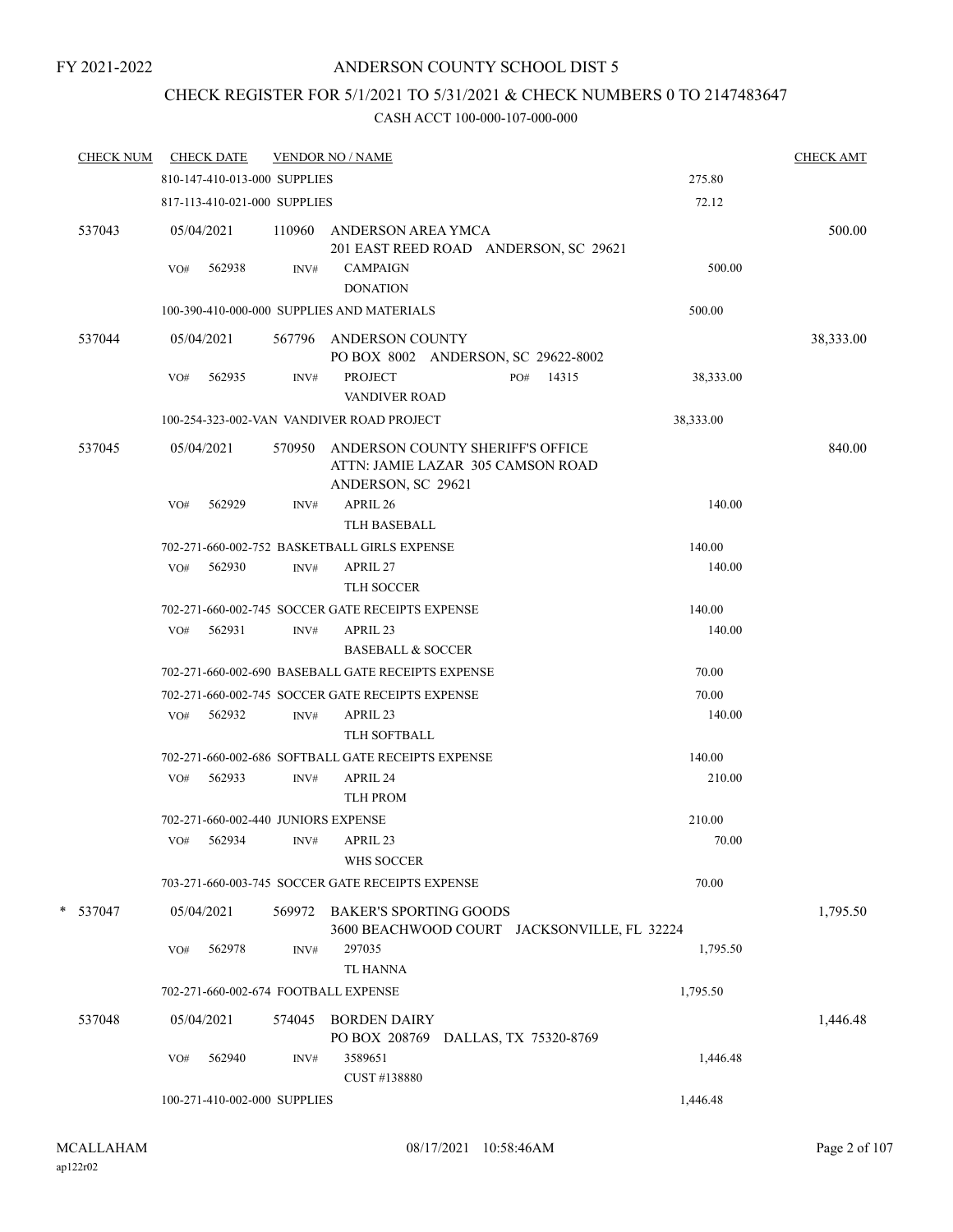## ANDERSON COUNTY SCHOOL DIST 5

## CHECK REGISTER FOR 5/1/2021 TO 5/31/2021 & CHECK NUMBERS 0 TO 2147483647

| <b>CHECK NUM</b> | <b>CHECK DATE</b>                        |        | <b>VENDOR NO / NAME</b>                                                                               |              |          | <b>CHECK AMT</b> |
|------------------|------------------------------------------|--------|-------------------------------------------------------------------------------------------------------|--------------|----------|------------------|
| 537049           | 05/04/2021                               | 573607 | CAROLINA BIOMEDICAL SERVICES<br>2190 SOUTH 2ND AVE EXTENSION SILER CITY, NC<br>27344                  |              |          | 205.00           |
|                  | 562943<br>VO#                            | INV#   | 7894<br>TL HANNA REPAIR                                                                               |              | 205.00   |                  |
|                  |                                          |        | 702-271-660-002-698 TRAINING ROOM EXPENSE                                                             |              | 205.00   |                  |
| * 537051         | 05/04/2021                               |        | 569972 CHESTER GOLF CLUB                                                                              |              |          | 150.00           |
|                  |                                          |        | 770 OLD RICHBURG RD CHESTER, SC 29706                                                                 |              |          |                  |
|                  | 562986<br>VO#                            | INV#   | <b>GREEN FEES</b><br><b>TL HANNA</b>                                                                  |              | 150.00   |                  |
|                  | 702-271-660-002-749 GOLF BOYS EXPENSE    |        |                                                                                                       |              | 150.00   |                  |
| 537052           | 05/04/2021                               | 576844 | CHICKEN SALAD CHICK<br>110 FERNBANK CT SIMPSONVILLE, SC 29681                                         |              |          | 912.00           |
|                  | 562977<br>VO#                            | INV#   | 36185<br><b>GLENVIEW MS</b>                                                                           |              | 912.00   |                  |
|                  |                                          |        | 100-113-410-020-VEN SUPPLY-ADDT'L FOR LOST VENDING                                                    |              | 299.50   |                  |
|                  | 802-113-410-020-000 SUPPLIES - RETENTION |        |                                                                                                       |              | 612.50   |                  |
| 537053           | 05/04/2021                               | 177375 | <b>COLLEGE OF CHARLESTON</b><br>TREASURER'S OFFICE OSSC EXPO 66 GEORGE STREET<br>CHARLESTON, SC 29424 |              |          | 2,550.00         |
|                  | VO#<br>562946                            | INV#   | EDPD202120-1<br><b>GOOGLE APPS</b>                                                                    | 14345<br>PO# | 2,550.00 |                  |
|                  |                                          |        | 263-224-312-000-P11 TECH LITERACY CONSULT                                                             |              | 2,550.00 |                  |
| 537054           | 05/04/2021                               | 571748 | <b>COLONIAL LIFE</b><br>PREMIUM PROCESSING PO BOX 903 COLUMBIA, SC<br>29202-0903                      |              |          | 7,066.34         |
|                  | 562979<br>VO#                            | INV#   | APRIL 2021<br>E4041711                                                                                |              | 7,066.34 |                  |
|                  |                                          |        | 100-000-469-000-000 LIFE INSURANCE PAYABLE                                                            |              | 7,066.34 |                  |
| 537055           | 05/04/2021                               | 569972 | DAVID WALDKIRCH<br>107 ROSSMOOR COURT ANDERSON, SC 29621                                              |              |          | 103.91           |
|                  | 562937<br>VO#                            |        | INV# CLINIC<br><b>REIMBURSEMENT</b>                                                                   |              | 103.91   |                  |
|                  | 702-271-660-002-674 FOOTBALL EXPENSE     |        |                                                                                                       |              | 103.91   |                  |
| * 537057         | 05/04/2021                               |        | 571944 HONORS GRADUATION<br>50 CHURCH STREET AMERICAN FORK, UT 84003                                  |              |          | 931.50           |
|                  | 562949<br>VO#                            | INV#   | 264415<br>PO 4220211031                                                                               |              | 931.50   |                  |
|                  |                                          |        | 731-271-660-031-811 MISCELLANEOUS EXPENSE                                                             |              | 94.42    |                  |
|                  |                                          |        | 731-271-660-031-823 COSMETOLOGY EXPENSE                                                               |              | 170.67   |                  |
|                  |                                          |        | 731-271-660-031-833 ENGINEERING - AEROSPACE EXPENSE                                                   |              | 169.42   |                  |
|                  | 731-271-660-031-859 BIOMED EXPENSE       |        |                                                                                                       |              | 56.92    |                  |
|                  |                                          |        | 731-271-660-031-860 HEALTH SCIENCE EXPENSE                                                            |              | 293.15   |                  |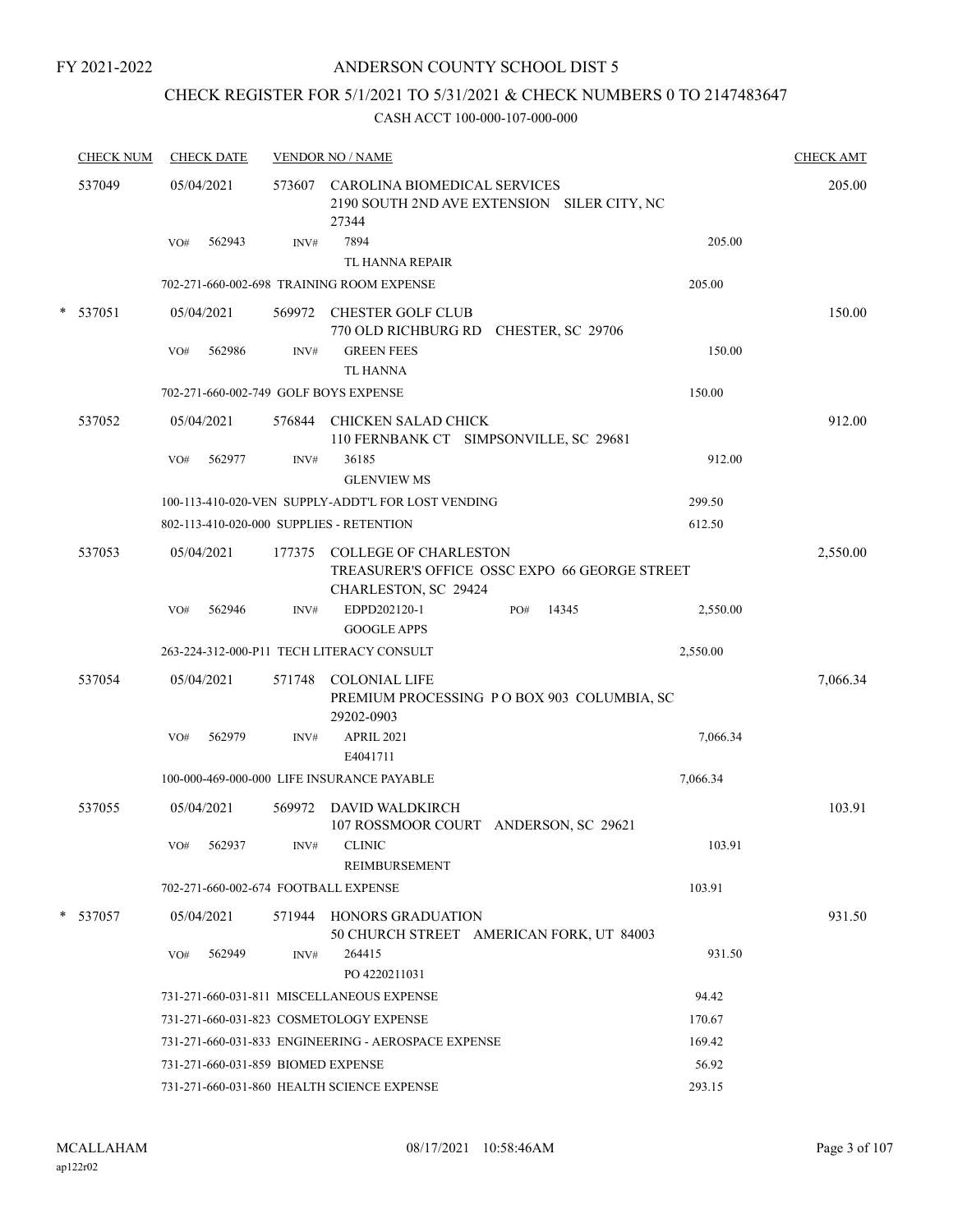## CHECK REGISTER FOR 5/1/2021 TO 5/31/2021 & CHECK NUMBERS 0 TO 2147483647

| <b>CHECK NUM</b> |     | <b>CHECK DATE</b>                 |        | <b>VENDOR NO / NAME</b><br>731-271-660-031-879 AG BIOSYSTEMS EXPENSE                                      | 146.92    | <b>CHECK AMT</b> |
|------------------|-----|-----------------------------------|--------|-----------------------------------------------------------------------------------------------------------|-----------|------------------|
| 537058           |     | 05/04/2021                        |        | 304900 KAPLAN EARLY LEARNING COMPANY<br>POBOX 890575 ATT: ACCOUNTS RECEIVABLE<br>CHARLOTTE, NC 28289-0575 |           | 168.05           |
|                  | VO# | 562952                            | INV#   | 005810941<br><b>CREDIT</b>                                                                                | $-142.48$ |                  |
|                  |     |                                   |        | 718-271-660-018-201 MISCELLANEOUS EXPENSE                                                                 | $-142.48$ |                  |
|                  | VO# | 562953                            | INV#   | 005845659<br>CUST #91010942                                                                               | 310.53    |                  |
|                  |     |                                   |        | 718-271-660-018-201 MISCELLANEOUS EXPENSE                                                                 | 310.53    |                  |
| 537059           |     | 05/04/2021                        |        | 366700 MUTUAL OF OMAHA<br>PO BOX 2147 OMAHA, NE 68103-2147                                                |           | 28,110.74        |
|                  | VO# | 562980                            | INV#   | <b>MAY 2021</b><br>#G00018B5                                                                              | 28,110.74 |                  |
|                  |     |                                   |        | 100-000-450-000-000 MISC. DEDUCTIONS                                                                      | 7,768.34  |                  |
|                  |     |                                   |        | 100-000-456-000-000 INSURANCE PAYABLE                                                                     | 20,342.40 |                  |
| 537060           |     | 05/04/2021                        |        | 575195 ROBERTSON, VAN^^<br>101 BENT TREE DR SENECA, SC 29678                                              |           | 124.50           |
|                  | VO# | 562926                            | INV#   | MARCH 30<br>WHS SOCCER                                                                                    | 124.50    |                  |
|                  |     |                                   |        | 703-271-660-003-745 SOCCER GATE RECEIPTS EXPENSE                                                          | 124.50    |                  |
| * 537062         |     | 05/04/2021                        |        | 571007 SIMPLIFIED OFFICE SYSTEMS<br>6220 BUSH RIVER ROAD COLUMBIA, SC 29212                               |           | 118.92           |
|                  | VO# | 562963                            | INV#   | 210414-0048<br><b>COPIES</b>                                                                              | 118.92    |                  |
|                  |     | 100-114-410-021-000 SUPPLIES      |        |                                                                                                           | 118.92    |                  |
| 537063           |     | 05/04/2021                        |        | 482701 SOUTHWOOD PETTY CASH<br>$, --$                                                                     |           | 200.00           |
|                  | VO# | 562987                            | INV#   | MAY <sub>6</sub><br>PERFORMANCE                                                                           | 200.00    |                  |
|                  |     |                                   |        | 721-190-660-021-642 CHORUS HIGH EXPENSE                                                                   | 200.00    |                  |
| 537064           |     |                                   |        | 05/04/2021 569591 TRI-STAR AUTO GLASS<br>PO BOX 405 STARR, SC 29684                                       |           | 192.60           |
|                  | VO# | 562967                            | INV#   | 9681<br><b>DOOR GLASS</b>                                                                                 | 192.60    |                  |
|                  |     | 100-254-323-000-001 CONTRACT SRVS |        |                                                                                                           | 192.60    |                  |
| 537065           |     | 05/04/2021                        | 573815 | UNITED REFRIGERATION, INC<br>PO BOX 740703 ATLANTA, GA 30374-0703                                         |           | 670.52           |
|                  | VO# | 562968                            | INV#   | 78191775<br><b>REPAIR PARTS</b>                                                                           | 19.82     |                  |
|                  |     |                                   |        | 600-256-323-020-000 REPAIRS TO EQUIPMENT                                                                  | 19.82     |                  |
|                  | VO# | 562969                            | INV#   | 78078429<br><b>REPAIR PARTS</b>                                                                           | 322.32    |                  |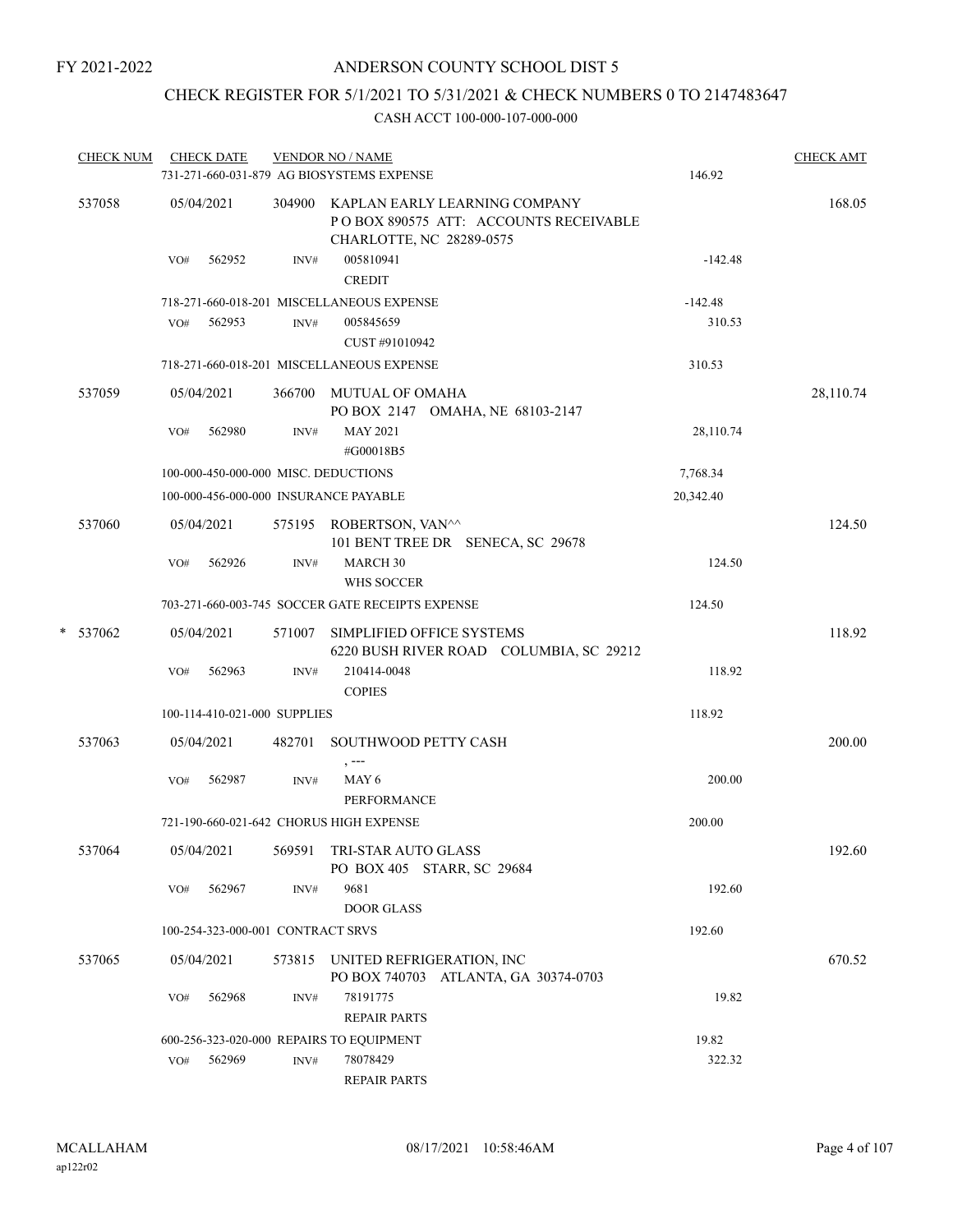## CHECK REGISTER FOR 5/1/2021 TO 5/31/2021 & CHECK NUMBERS 0 TO 2147483647

| <b>CHECK NUM</b> |     | <b>CHECK DATE</b>                    |        | <b>VENDOR NO / NAME</b>                            |                                                                              |          | <b>CHECK AMT</b> |
|------------------|-----|--------------------------------------|--------|----------------------------------------------------|------------------------------------------------------------------------------|----------|------------------|
|                  |     |                                      |        | 600-256-323-021-000 REPAIRS TO EQUIPMENT           |                                                                              | 322.32   |                  |
|                  | VO# | 562970                               | INV#   | 77994618<br><b>REPAIR PARTS</b>                    |                                                                              | 328.38   |                  |
|                  |     |                                      |        | 600-256-323-021-000 REPAIRS TO EQUIPMENT           |                                                                              | 328.38   |                  |
| 537066           |     | 05/04/2021                           |        |                                                    | 564298 UNITED WAY OF ANDERSON COUNTY<br>POBOX 2067 ANDERSON, SC 29622        |          | 1,000.00         |
|                  | VO# | 562971                               | INV#   | 2021<br><b>DONATION</b>                            |                                                                              | 1,000.00 |                  |
|                  |     |                                      |        | 100-390-410-000-000 SUPPLIES AND MATERIALS         |                                                                              | 1,000.00 |                  |
| 537067           |     | 05/04/2021                           |        |                                                    | 576674 UPSTATE INDUSTRIAL SUPPLIES INC<br>PO BOX 469 SANDY SPRINGS, SC 29677 |          | 142.32           |
|                  | VO# | 562981                               | INV#   | 69761<br><b>SUPPLIES</b>                           |                                                                              | 142.32   |                  |
|                  |     |                                      |        | 329-115-410-031-000 SUPPLIES-STATE EQUIPMENT       |                                                                              | 142.32   |                  |
| 537068           |     | 05/04/2021                           | 573006 | <b>WCEPS</b><br>53719                              | 510 CHARMANY DRIVE, SUITE 269 MADISON, WI                                    |          | 865.00           |
|                  | VO# | 562972                               | INV#   | 36819<br><b>WIDA SUPPLIES</b>                      | 14330<br>PO#                                                                 | 865.00   |                  |
|                  |     | 100-221-410-000-TST SUPPLIES-TESTING |        |                                                    |                                                                              | 865.00   |                  |
| 537069           |     | 05/04/2021                           |        | 576845 WORLD OF DIFFERENCE                         | PO BOX 5003 ANDERSON, SC 29623                                               |          | 180.00           |
|                  | VO# | 562973                               | INV#   | 34753<br><b>WEST MARKET</b>                        |                                                                              | 180.00   |                  |
|                  |     |                                      |        | 718-271-660-018-280 REGISTRATION/WKLY FEES EXPENSE |                                                                              | 180.00   |                  |
| * 537071         |     | 05/06/2021                           | 570950 | ANDERSON, SC 29621                                 | ANDERSON COUNTY SHERIFF'S OFFICE<br>ATTN: JAMIE LAZAR 305 CAMSON ROAD        |          | 595.00           |
|                  | VO# | 563069                               | INV#   | 05/01/21<br><b>WESTSIDE PROM</b>                   |                                                                              | 105.00   |                  |
|                  |     | 703-271-660-003-440 JUNIORS EXPENSE  |        |                                                    |                                                                              | 105.00   |                  |
|                  | VO# | 563071                               | INV#   | 04/27/21<br><b>WESTSIDE</b>                        |                                                                              | 140.00   |                  |
|                  |     |                                      |        | 703-271-660-003-690 BASEBALL GATE RECEIPTS EXPENSE |                                                                              | 70.00    |                  |
|                  |     |                                      |        | 703-271-660-003-745 SOCCER GATE RECEIPTS EXPENSE   |                                                                              | 70.00    |                  |
|                  | VO# | 563073                               | INV#   | 04/28/21<br><b>WESTSIDE</b>                        |                                                                              | 87.50    |                  |
|                  |     |                                      |        | 703-271-660-003-690 BASEBALL GATE RECEIPTS EXPENSE |                                                                              | 87.50    |                  |
|                  | VO# | 563141                               | INV#   | 04/29/21<br><b>WESTSIDE</b>                        |                                                                              | 140.00   |                  |
|                  |     |                                      |        | 703-271-660-003-692 TRACK GATE RECEIPTS EXPENSE    |                                                                              | 140.00   |                  |
|                  | VO# | 563142                               | INV#   | 04/30/21<br>WESTSIDE                               |                                                                              | 122.50   |                  |
|                  |     |                                      |        | 703-271-660-003-686 SOFTBALL GATE RECEIPTS EXPENSE |                                                                              | 122.50   |                  |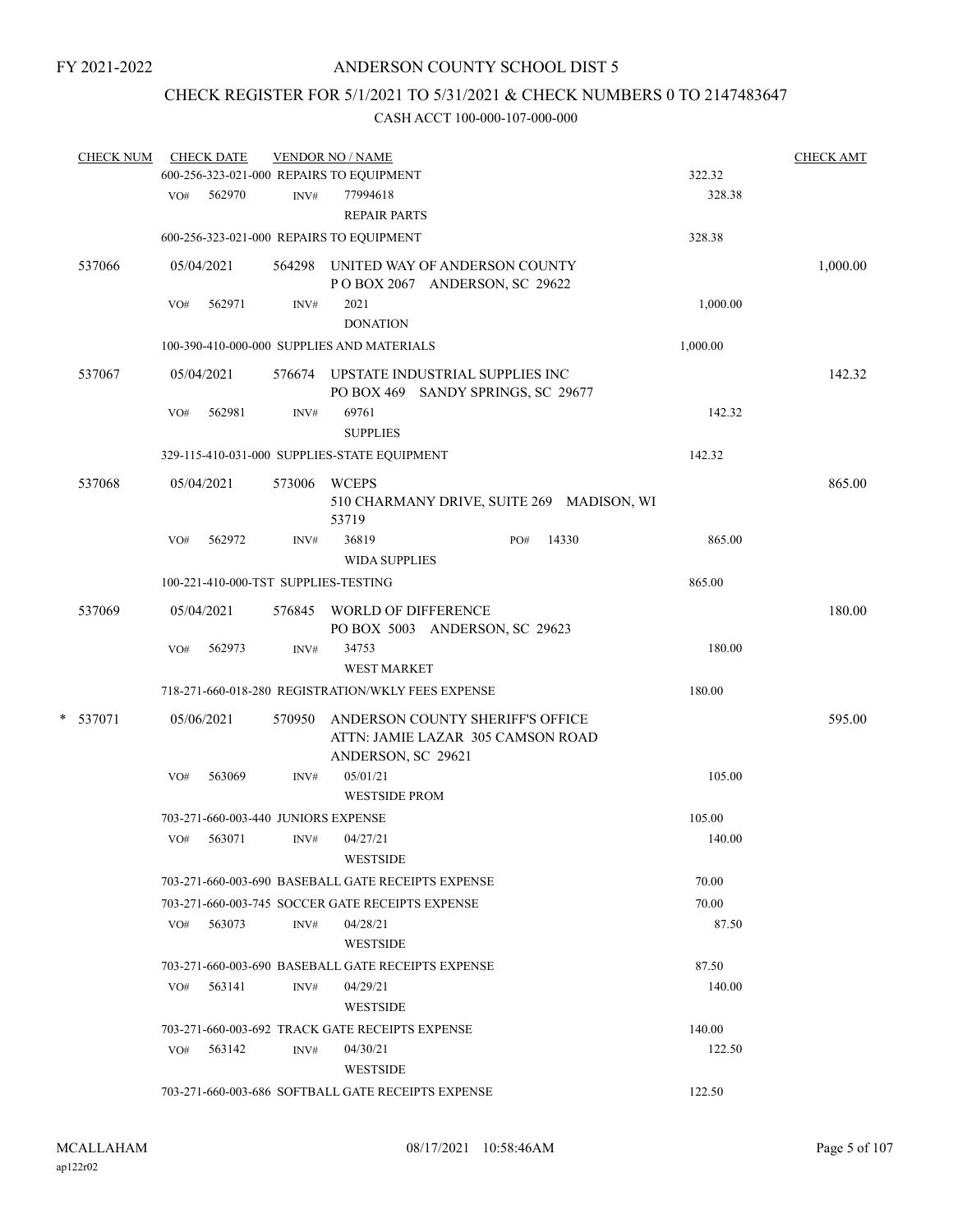## ANDERSON COUNTY SCHOOL DIST 5

## CHECK REGISTER FOR 5/1/2021 TO 5/31/2021 & CHECK NUMBERS 0 TO 2147483647

|   | <b>CHECK NUM</b> |     | <b>CHECK DATE</b> |                              | <b>VENDOR NO / NAME</b>                                               |     |                                              |           | <b>CHECK AMT</b> |
|---|------------------|-----|-------------------|------------------------------|-----------------------------------------------------------------------|-----|----------------------------------------------|-----------|------------------|
|   | 537072           |     | 05/06/2021        | 568618                       | APEX LEARNING INC<br>RECEIVABLE SEATTLE, WA 98161                     |     | 1215 4TH AVE SUITE 1500 ATT: ACCOUNTS        |           | 37,125.00        |
|   |                  | VO# | 563029            | INV#                         | 00149606<br>CUST #15957                                               | PO# | 14388                                        | 37,125.00 |                  |
|   |                  |     |                   |                              | 338-114-445-002-EAR TECHNOLOGY SUPPLIES                               |     |                                              | 18,562.50 |                  |
|   |                  |     |                   |                              | 338-114-445-003-EAR TECHNOLOGY SUPPLIES                               |     |                                              | 18,562.50 |                  |
| * | 537074           |     | 05/06/2021        |                              | 133625 BAUDVILLE<br>RECEIVABLE GRAND RAPIDS, MI 49512                 |     | 5380 52ND STREET SOUTHEAST ATT: ACCOUNTS     |           | 805.84           |
|   |                  | VO# | 563031            | INV#                         | 3772664<br><b>TEAM GOLDEN</b>                                         |     |                                              | 805.84    |                  |
|   |                  |     |                   | 600-256-410-000-000 SUPPLIES |                                                                       |     |                                              | 805.84    |                  |
|   | 537075           |     | 05/06/2021        | 576852                       | BENNETT, JEFFREY G**<br>CLEMSON, SC 29631                             |     | THE POUND CAKE MAN 530-2 OLD GREENVILLE HWY  |           | 340.00           |
|   |                  | VO# | 563152            | INV#                         | 137<br><b>MCLEES ELEM</b>                                             |     |                                              | 340.00    |                  |
|   |                  |     |                   |                              | 802-112-410-008-000 SUPPLIES - RETENTION                              |     |                                              | 340.00    |                  |
|   | 537076           |     | 05/06/2021        | 563453                       | <b>B&amp;H PHOTO-VIDEO</b><br>NEW YORK, NY 10087-8072                 |     | P.O. BOX 28072 REMITTANCE PROCESSING CENTER  |           | 471.70           |
|   |                  | VO# | 563101            | INV#                         | 187874313<br><b>SUPPLIES</b>                                          |     |                                              | 471.70    |                  |
|   |                  |     |                   |                              | 720-271-660-020-542 TECHNOLOGY EXPENSE                                |     |                                              | 471.70    |                  |
|   | 537077           |     |                   |                              |                                                                       |     |                                              |           | 366.45           |
|   |                  |     | 05/06/2021        | 569972                       | <b>BRANDY GORE</b><br>ANDERSON, SC 29621                              |     | ANDERSON CHRISTIAN SCHOOL 3902 LIBERTY HWY   |           |                  |
|   |                  | VO# | 563022            | INV#                         | <b>ART SUPPLIES</b><br>REIMBURSEMENT                                  |     |                                              | 366.45    |                  |
|   |                  |     |                   |                              | 263-370-312-000-ACS PS-ANDERSON CHRISTIAN SCH                         |     |                                              | 366.45    |                  |
|   | 537078           |     | 05/06/2021        |                              | 572588 BRYANT ENTERPRISES, LLC                                        |     | 3280 NC HWY 69, SUITE 2 HAYESVILLE, NC 28904 |           | 5,825.00         |
|   |                  | VO# | 563034            | INV#                         | 15229<br><b>CHARGER</b>                                               |     |                                              | 75.00     |                  |
|   |                  |     |                   |                              | 719-271-660-019-201 MISCELLANEOUS EXPENSE                             |     |                                              | 75.00     |                  |
|   |                  | VO# | 563169            | INV#                         | 15169<br><b>VARENNES</b>                                              | PO# | 14142                                        | 5,750.00  |                  |
|   |                  |     |                   | 100-233-410-016-000 SUPPLIES |                                                                       |     |                                              | 5,750.00  |                  |
|   | 537079           |     | 05/06/2021        | 148385                       | BUREAU OF EDUCATION & RESEARCH<br>POBOX 96068 BELLEVUE, WA 98009-9668 |     |                                              |           | 1,036.00         |
|   |                  | VO# | 563032            | INV#                         | 5031237<br>5025110                                                    | PO# | 14015                                        | 1,036.00  |                  |
|   |                  |     |                   |                              | 201-224-333-019-000 TRIPS AND CONFERENCES                             |     |                                              | 259.00    |                  |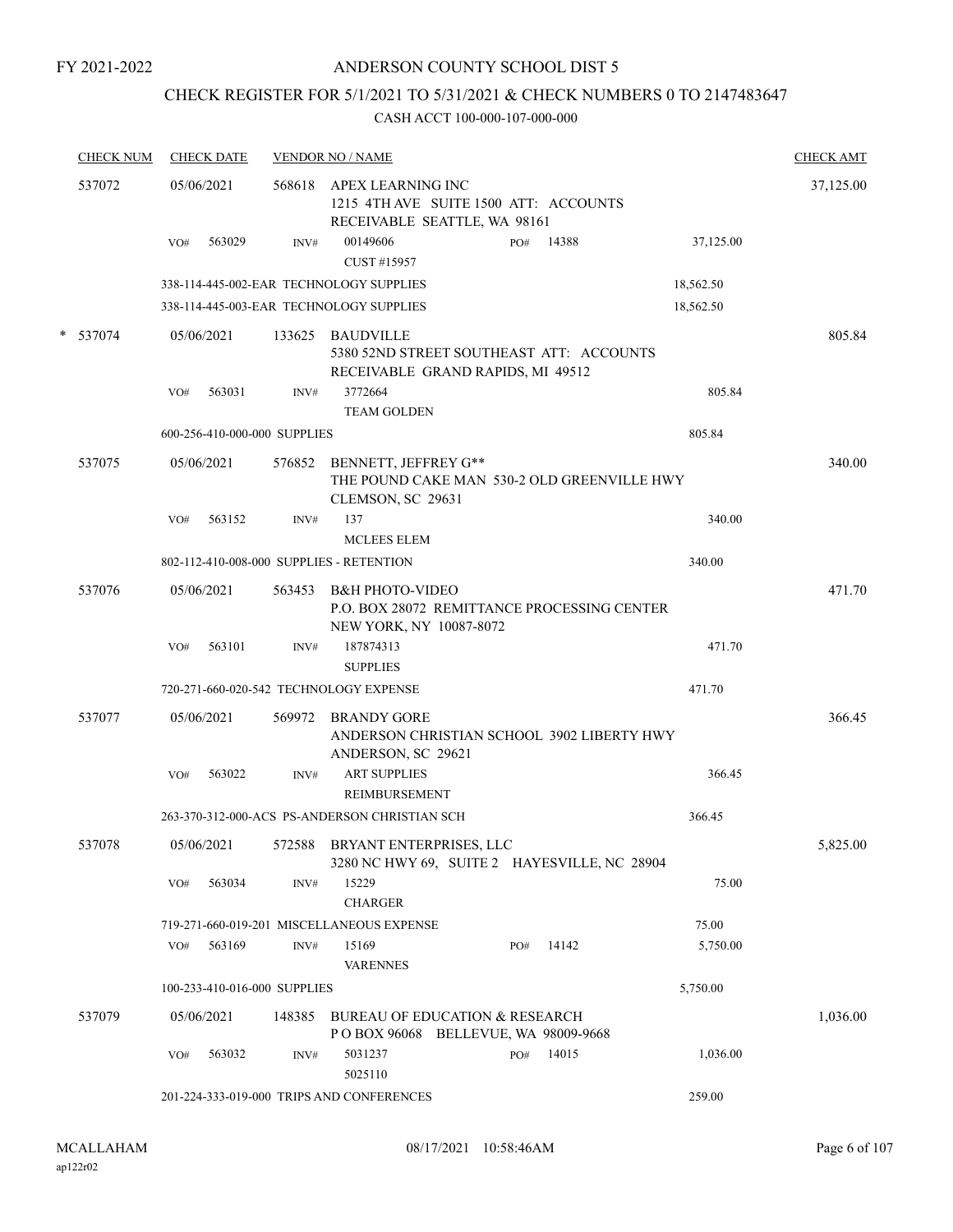## CHECK REGISTER FOR 5/1/2021 TO 5/31/2021 & CHECK NUMBERS 0 TO 2147483647

| <b>CHECK NUM</b> |     | <b>CHECK DATE</b>                  |        | <b>VENDOR NO / NAME</b><br>201-224-333-019-000 TRIPS AND CONFERENCES |                                                                                     | 777.00    | <b>CHECK AMT</b> |
|------------------|-----|------------------------------------|--------|----------------------------------------------------------------------|-------------------------------------------------------------------------------------|-----------|------------------|
| 537080           |     | 05/06/2021                         |        | 571072 CLEMSON UNIV ACCOUNTING SERVICES                              | 391 COLLEGE AVE SUITE 301 CLEMSON, SC 29634                                         |           | 250.00           |
|                  | VO# | 563149                             | INV#   | W0133369991<br><b>TRAINING</b>                                       |                                                                                     | 250.00    |                  |
|                  |     |                                    |        | 203-127-312-000-SUP PURCHASED SERVICES                               |                                                                                     | 250.00    |                  |
| 537081           |     | 05/06/2021                         |        |                                                                      | 574613 COCA-COLA BOTTLING CO CONSOLIDATED<br>PO BOX 602937 CHARLOTTE, NC 28260-2937 |           | 3,652.91         |
|                  | VO# | 563035                             | INV#   | <b>SUPPLIES</b><br>CUST# 500410911                                   |                                                                                     | 3,652.91  |                  |
|                  |     | 600-256-460-002-000 FOOD           |        |                                                                      |                                                                                     | 1,012.23  |                  |
|                  |     | 600-256-460-003-000 FOOD           |        |                                                                      |                                                                                     | 1,290.44  |                  |
|                  |     | 631-256-460-031-000 PURCHASED FOOD |        |                                                                      |                                                                                     | 1,350.24  |                  |
| 537082           |     | 05/06/2021                         |        | 565014 COTHRAN, STEVE G.**                                           | 355 KNOLLWOOD DRIVE ANDERSON, SC 29625                                              |           | 110.00           |
|                  | VO# | 563143                             | INV#   | 04/30/21<br><b>OFFICIAL</b>                                          |                                                                                     | 110.00    |                  |
|                  |     |                                    |        | 703-271-660-003-686 SOFTBALL GATE RECEIPTS EXPENSE                   |                                                                                     | 110.00    |                  |
| 537083           |     | 05/06/2021                         | 198651 | DELL MARKETING<br>ATLANTA, GA 30353-4118                             | PO BOX 534118 ATT: ACCOUNTS RECEIVABLE                                              |           | 853.86           |
|                  | VO# | 563036                             | INV#   | 10478492832<br><b>PRINTERS</b>                                       | 14123<br>PO#                                                                        | 853.86    |                  |
|                  |     |                                    |        | 395-212-410-000-000 SUPPLIES AND MATERIALS                           |                                                                                     | 853.86    |                  |
| * 537086         |     | 05/06/2021                         |        | 211302 DUKE ENERGY                                                   | PO BOX 1094 CHARLOTTE, NC 28201-1094                                                |           | 54,526.71        |
|                  | VO# | 563117                             | INV#   | DUE MAY 25<br><b>UTILITIES</b>                                       |                                                                                     | 54,526.71 |                  |
|                  |     |                                    |        | 100-254-470-000-000 ENERGY-ELECTRICITY & WATER                       |                                                                                     | 3,932.26  |                  |
|                  |     |                                    |        | 100-254-470-001-000 ENERGY-ELECTRICITY & WATER                       |                                                                                     | 7,244.28  |                  |
|                  |     |                                    |        | 100-254-470-002-000 ENERGY-ELECTRICITY & WATER                       |                                                                                     | 126.51    |                  |
|                  |     |                                    |        | 100-254-470-003-000 ENERGY-ELECTRICITY & WATER                       |                                                                                     | 17,765.65 |                  |
|                  |     |                                    |        | 100-254-470-005-000 ENERGY-ELECTRICITY & WATER                       |                                                                                     | 76.88     |                  |
|                  |     |                                    |        | 100-254-470-008-000 ENERGY-ELECTRICITY & WATER                       |                                                                                     | 22.74     |                  |
|                  |     |                                    |        | 100-254-470-009-000 ENERGY-ELECTRICITY & WATER                       |                                                                                     | 4,454.78  |                  |
|                  |     |                                    |        | 100-254-470-010-000 ENERGY-ELECTRICITY & WATER                       |                                                                                     | 5,727.64  |                  |
|                  |     |                                    |        | 100-254-470-012-000 ENERGY-ELECTRICITY & WATER                       |                                                                                     | 29.90     |                  |
|                  |     |                                    |        | 100-254-470-014-000 ENERGY-ELECTRICITY & WATER                       |                                                                                     | 47.20     |                  |
|                  |     |                                    |        | 100-254-470-015-000 ENERGY-ELECTRICITY & WATER                       |                                                                                     | 46.22     |                  |
|                  |     |                                    |        | 100-254-470-016-000 ENERGY-ELECTRICITY & WATER                       |                                                                                     | 75.09     |                  |
|                  |     |                                    |        | 100-254-470-018-000 ENERGY-ELECTRICITY & WATER                       |                                                                                     | 3,202.07  |                  |
|                  |     |                                    |        | 100-254-470-019-000 ENERGY-ELECTRICITY & WATER                       |                                                                                     | 3,037.89  |                  |
|                  |     |                                    |        | 100-254-470-023-000 ENERGY-ELECTRICITY & WATER                       |                                                                                     | 93.52     |                  |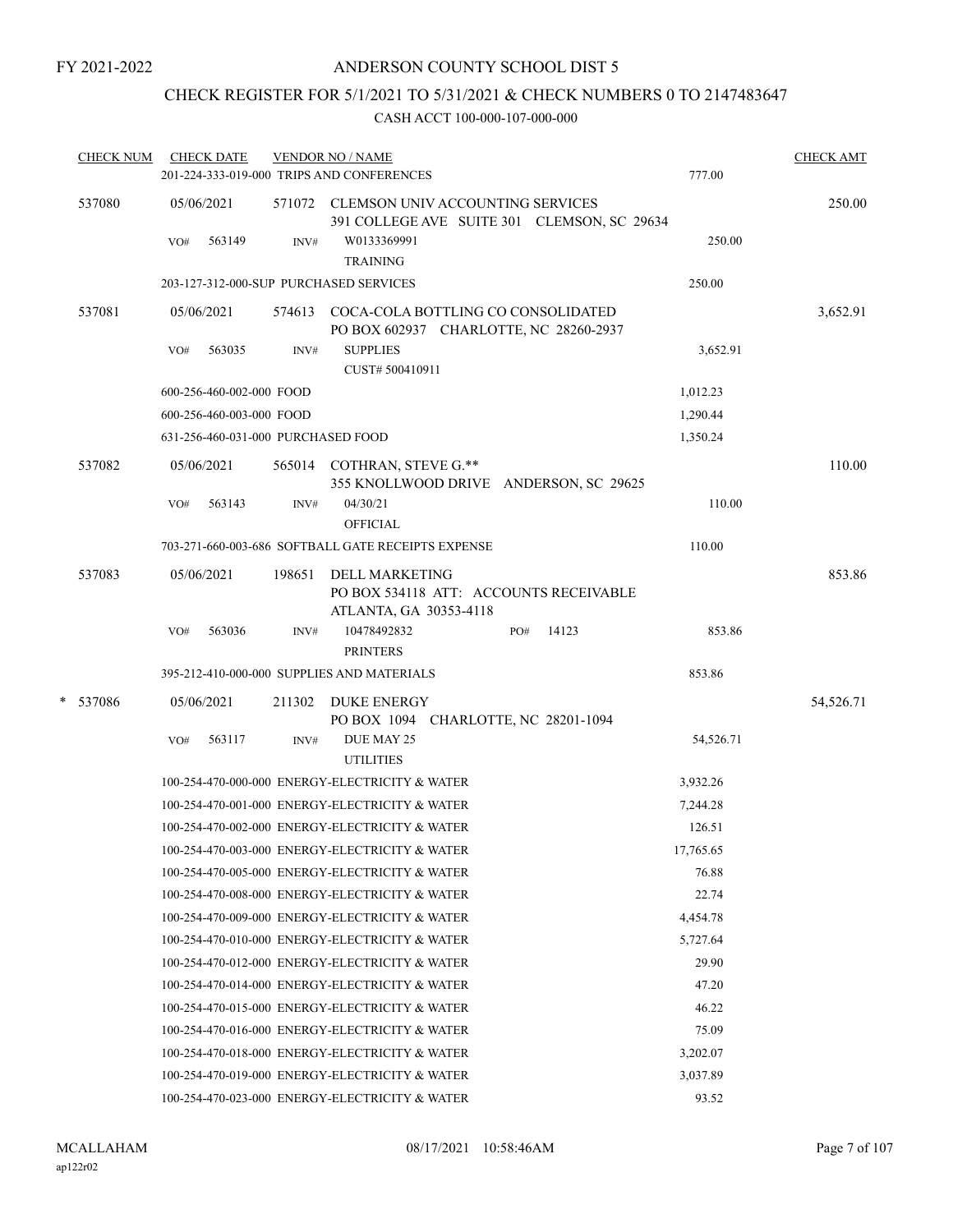## CHECK REGISTER FOR 5/1/2021 TO 5/31/2021 & CHECK NUMBERS 0 TO 2147483647

| <b>CHECK NUM</b> |            | <b>CHECK DATE</b>              |        | <b>VENDOR NO / NAME</b>                                                                                                                    |     |       |                                          | <b>CHECK AMT</b> |
|------------------|------------|--------------------------------|--------|--------------------------------------------------------------------------------------------------------------------------------------------|-----|-------|------------------------------------------|------------------|
|                  |            |                                |        | 131-254-470-031-000 ENERGY-ELECTRICITY/WATER                                                                                               |     |       | 8,644.08                                 |                  |
| 537087           | 05/06/2021 |                                | 563495 | <b>ELECTRIC CITY UTILITIES</b><br>CITY OF ANDERSON 601 SOUTH MAIN ST<br>ANDERSON, SC 29624                                                 |     |       |                                          | 7,361.67         |
|                  | VO#        | 563136                         | INV#   | DUE MAY 17<br><b>UTILITIES</b>                                                                                                             |     |       | 7,361.67                                 |                  |
|                  |            |                                |        | 100-254-470-000-000 ENERGY-ELECTRICITY & WATER                                                                                             |     |       | 158.00                                   |                  |
|                  |            |                                |        | 100-254-470-003-000 ENERGY-ELECTRICITY & WATER                                                                                             |     |       | 2,750.58                                 |                  |
|                  |            |                                |        | 100-254-470-007-000 ENERGY-ELECTRICITY & WATER                                                                                             |     |       | 842.38                                   |                  |
|                  |            |                                |        | 100-254-470-019-000 ENERGY-ELECTRICITY & WATER                                                                                             |     |       | 2,736.10                                 |                  |
|                  |            |                                |        | 131-254-470-031-000 ENERGY-ELECTRICITY/WATER                                                                                               |     |       | 874.61                                   |                  |
| 537088           | 05/06/2021 |                                | 569372 | <b>GREAT AMERICA LEASING CORP</b><br>PO BOX 660831 ATT: ACCOUNTS RECEIVABLE<br>DALLAS, TX 75266-0831                                       |     |       |                                          | 119.84           |
|                  | VO#        | 563041                         | INV#   | 29118486<br><b>COPIER</b>                                                                                                                  | PO# | 13027 | 119.84                                   |                  |
|                  |            | 100-113-410-005-000 SUPPLIES   |        |                                                                                                                                            |     |       | 119.84                                   |                  |
| 537089           | 05/06/2021 |                                | 574279 | HALLIGAN MAHONEY & WILLIAMS<br>PO BOX 11367 COLUMBIA, SC 29211-1367                                                                        |     |       |                                          | 5,836.25         |
|                  | VO#        | 563042                         | INV#   | 15665<br><b>APRIL SERVICES</b>                                                                                                             |     |       | 5,285.00                                 |                  |
|                  |            | 100-231-319-000-000 LEGAL FEES |        |                                                                                                                                            |     |       | 5,285.00                                 |                  |
|                  | VO#        | 563043                         | INV#   | 15663<br><b>AIT APRIL SERVICES</b>                                                                                                         |     |       | 551.25                                   |                  |
|                  |            | 131-233-319-031-000 LEGAL FEES |        |                                                                                                                                            |     |       | 551.25                                   |                  |
| 537090           | 05/06/2021 |                                | 576027 | HOME DEPOT USA, INC<br>PO BOX 742604 ATLANTA, GA 30374-2604                                                                                |     |       |                                          | 15,623.52        |
|                  | VO#        | 563045                         | INV#   | 613456540<br><b>SUPPLIES</b>                                                                                                               | PO# | 14325 | 10,416.45                                |                  |
|                  |            |                                |        | 100-000-170-000-000 WAREHOUSE INVENTORY                                                                                                    |     |       | 10,416.45                                |                  |
|                  | VO#        | 563046                         | INV#   | PO 14122<br><b>SUPPLIES</b>                                                                                                                | PO# | 14122 | 2,507.40                                 |                  |
|                  | VO#        | 563047                         | INV#   | 100-000-170-000-000 WAREHOUSE INVENTORY<br>100-000-170-000-000 WAREHOUSE INVENTORY<br>100-000-170-000-000 WAREHOUSE INVENTORY<br>614782118 | PO# | 14364 | 103.75<br>1,735.97<br>667.68<br>2,584.05 |                  |
|                  |            |                                |        | <b>SUPPLIES</b>                                                                                                                            |     |       |                                          |                  |
|                  |            |                                |        | 100-000-170-000-000 WAREHOUSE INVENTORY                                                                                                    |     |       | 2,584.05                                 |                  |
|                  | VO#        | 563048                         | INV#   | 613988658<br><b>SUPPLIES</b>                                                                                                               |     |       | 115.62                                   |                  |
|                  |            |                                |        | 100-254-410-003-001 SUPPLIES - MAINTENANCE                                                                                                 |     |       | 115.62                                   |                  |
| 537091           | 05/06/2021 |                                | 575096 | HOPE KING TEACHING RESOURCES INC<br>1021 MOORHEAD PLACE PENDLETON, SC 29670                                                                |     |       |                                          | 3,450.00         |
|                  | VO#        | 563019                         | INV#   | <b>REGISTRATION</b>                                                                                                                        | PO# | 14254 | 3,450.00                                 |                  |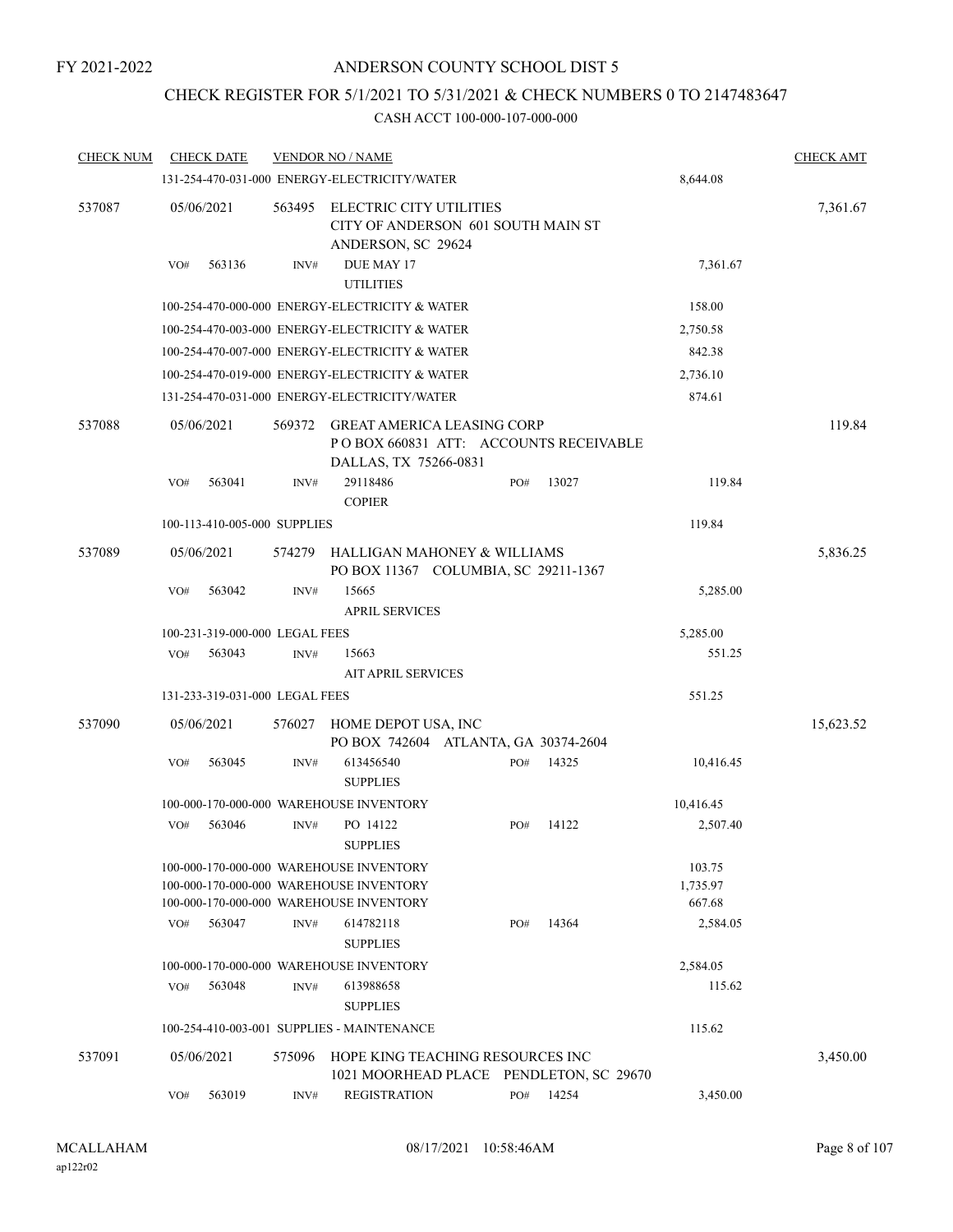### CHECK REGISTER FOR 5/1/2021 TO 5/31/2021 & CHECK NUMBERS 0 TO 2147483647

| <b>CHECK NUM</b> |     | <b>CHECK DATE</b>            |        | <b>VENDOR NO / NAME</b>                                                                                        |     |       |            | <b>CHECK AMT</b> |
|------------------|-----|------------------------------|--------|----------------------------------------------------------------------------------------------------------------|-----|-------|------------|------------------|
|                  |     |                              |        | <b>CENTERVILLE ELEM</b>                                                                                        |     |       |            |                  |
|                  |     |                              |        | 201-224-333-007-000 TRIPS AND CONFERENCES                                                                      |     |       | 3,450.00   |                  |
| 537092           |     | 05/06/2021                   | 576481 | INSTITUTE FOR MULTI-SENSORY EDUC, LLC<br>24800 DENSO DRIVE SUITE 202 SOUTHFIELD, MI<br>48033                   |     |       |            | 938.76           |
|                  | VO# | 563165                       | INV#   | 123030<br><b>SUPPLIES</b>                                                                                      |     |       | 938.76     |                  |
|                  |     | 397-112-410-012-000 SUPPLIES |        |                                                                                                                |     |       | 938.76     |                  |
| 537093           |     | 05/06/2021                   | 576717 | JORDAN, JEFF**<br>CHOC'S BARBEQUE CO & SOUTHERN CATERING 102<br>THUNDER VALLEY ROAD SENECA, SC 29678           |     |       |            | 1,749.00         |
|                  | VO# | 563050                       | INV#   | 69<br><b>TL HANNA</b>                                                                                          |     |       | 1,749.00   |                  |
|                  |     |                              |        | 702-271-660-002-411 MISCELLANEOUS EXPENSE                                                                      |     |       | 1,749.00   |                  |
| 537094           |     | 05/06/2021                   |        | 313476 LAKESHORE LEARNING MATERIALS<br>2695 EAST DOMINGUEZ STREET ATT: ACCOUNTS<br>RECEIVABLE CARSON, CA 90895 |     |       |            | 138.99           |
|                  | VO# | 563051                       | INV#   | 1431070421                                                                                                     | PO# | 14324 | 138.99     |                  |
|                  |     |                              |        | <b>MIDWAY ELEM</b><br>100-112-410-017-INQ INQUIRY BASED LEARNING                                               |     |       | 138.99     |                  |
|                  |     |                              |        |                                                                                                                |     |       |            |                  |
| 537095           | VO# | 05/06/2021<br>563145         | INV#   | 576372 LANGSTON, ROBERT**<br>40 PUCKETT MILL WAY CENTRAL, SC 29630<br>05/01/21                                 |     |       | 104.80     | 104.80           |
|                  |     |                              |        | <b>OFFICIAL</b>                                                                                                |     |       |            |                  |
|                  |     |                              |        | 703-271-660-003-686 SOFTBALL GATE RECEIPTS EXPENSE                                                             |     |       | 104.80     |                  |
| 537096           |     | 05/06/2021                   | 572611 | LLOYD ROOFING COMPANY, INC<br>PO BOX 49308 GREENWOOD, SC 29649                                                 |     |       |            | 106,536.00       |
|                  | VO# | 563168                       | INV#   | 1                                                                                                              | PO# | 13811 | 106,536.00 |                  |
|                  |     |                              |        | <b>TLH ROOF</b>                                                                                                |     |       |            |                  |
|                  |     | 505-253-522-002-ROF ROOF TLH |        |                                                                                                                |     |       | 106,536.00 |                  |
| * 537098         |     | 05/06/2021                   | 569988 | MCMILLAN PAZDAN SMITH, LLC<br>DEPT 999450 PO BOX 537044 ATLANTA, GA 30353-7044                                 |     |       |            | 39,686.40        |
|                  | VO# | 563170                       | INV#   | 02100828<br>PROJ 020475.00                                                                                     |     |       | 39,686.40  |                  |
|                  |     |                              |        | 515-253-520-000-HQ1 DOWNTOWN PROJECT BLDG 1                                                                    |     |       | 39,686.40  |                  |
| 537099           |     | 05/06/2021                   | 574358 | MONSTER TECHNOLOGY, LLC<br>8726 S. SEPULVEDA BLVD SUITE D #B-152 LOS<br>ANGELES, CA 90045                      |     |       |            | 695.00           |
|                  | VO# | 563052                       | INV#   | IJH 7043<br><b>SUPPLIES</b>                                                                                    | PO# | 14238 | 695.00     |                  |
|                  |     | 100-111-410-017-000 SUPPLIES |        |                                                                                                                |     |       | 695.00     |                  |
| 537100           |     | 05/06/2021                   | 574428 | NEARPOD, INC<br>STIFEL BANK LOCKBOX SERVICES PO BOX 771470 ST<br>LOUIS, MO 63177-9816                          |     |       |            | 260,112.52       |
|                  |     |                              |        |                                                                                                                |     |       |            |                  |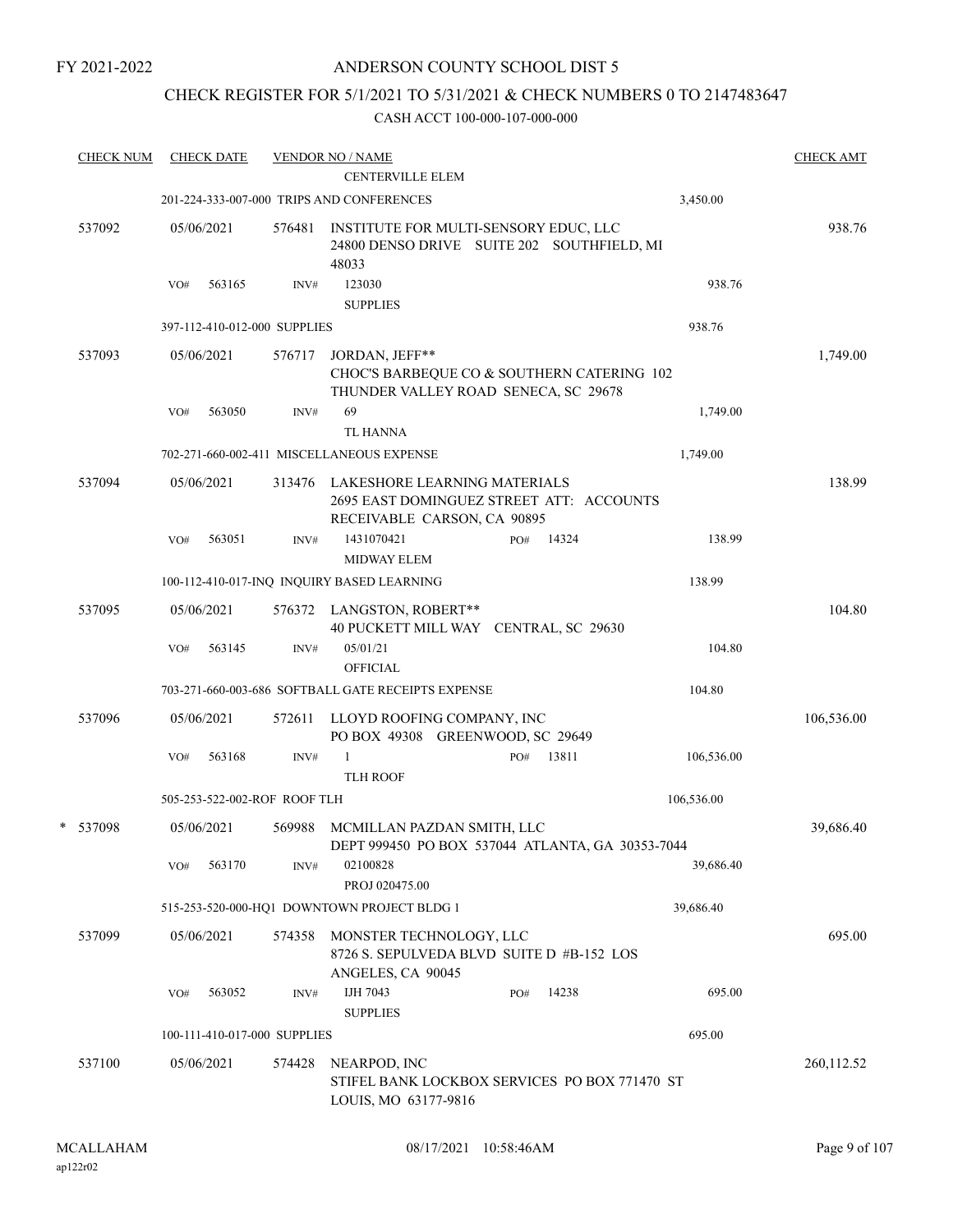## CHECK REGISTER FOR 5/1/2021 TO 5/31/2021 & CHECK NUMBERS 0 TO 2147483647

| <b>CHECK NUM</b> | <b>CHECK DATE</b>                                            |        | <b>VENDOR NO / NAME</b>                                                              |     |       |                         | <b>CHECK AMT</b> |
|------------------|--------------------------------------------------------------|--------|--------------------------------------------------------------------------------------|-----|-------|-------------------------|------------------|
|                  | 563053<br>VO#                                                | INV#   | 39752,39725<br><b>LICENSE</b>                                                        | PO# | 14355 | 260,112.52              |                  |
|                  | 338-113-410-000-EAR SUPPLIES<br>338-113-410-000-EAR SUPPLIES |        |                                                                                      |     |       | 198,512.52<br>61,600.00 |                  |
| * 537102         | 05/06/2021                                                   |        | 569972 NYEEM CROSS<br>902 AUTUMN OAKS ANDERSON, SC 29621                             |     |       |                         | 220.00           |
|                  | 563067<br>VO#                                                | INV#   | <b>REFUND</b><br>WING T CAMP                                                         |     |       | 220.00                  |                  |
|                  | 702-271-660-002-674 FOOTBALL EXPENSE                         |        |                                                                                      |     |       | 220.00                  |                  |
| 537103           | 05/06/2021                                                   |        | 565985 PANERA BREAD<br>103 ANDERSON STATION ANDERSON, SC 29621                       |     |       |                         | 568.00           |
|                  | VO#<br>563063                                                | INV#   | 647574<br><b>VARENNES ELEM</b>                                                       |     |       | 568.00                  |                  |
|                  | 802-112-410-016-000 SUPPLIES - RETENTION                     |        |                                                                                      |     |       | 568.00                  |                  |
| 537104           | 05/06/2021                                                   |        | 397350 PAPER SUPPLY INC.<br>POBOX 166 ATT: ACCOUNTS RECEIVABLE<br>ANDERSON, SC 29622 |     |       |                         | 1,578.25         |
|                  | 563065<br>VO#                                                | INV#   | 113447<br><b>SUPPLIES</b>                                                            |     |       | 1,578.25                |                  |
|                  | 600-256-410-000-000 SUPPLIES                                 |        |                                                                                      |     |       | 1,578.25                |                  |
| 537105           | 05/06/2021                                                   |        | 575317 PARTS TOWN, LLC<br>27787 NETWORK PLACE CHICAGO, IL 60673-1277                 |     |       |                         | 1,507.85         |
|                  | 563068<br>VO#                                                | INV#   | 26776381<br><b>FAN MOTOR</b>                                                         |     |       | 1,507.85                |                  |
|                  | 600-256-323-020-000 REPAIRS TO EQUIPMENT                     |        |                                                                                      |     |       | 1,507.85                |                  |
| $*$ 537107       | 05/06/2021                                                   | 568036 | PIEDMONT NATURAL GAS<br>PO BOX 1246 CHARLOTTE, NC 28201-1246                         |     |       |                         | 1,105.41         |
|                  | 563124<br>VO#                                                | INV#   | 2000762880001<br><b>UTILITIES</b>                                                    |     |       | 584.36                  |                  |
|                  | 100-254-472-019-000 ENERGY-GAS                               |        |                                                                                      |     |       | 584.36                  |                  |
|                  | 563126<br>VO#                                                | INV#   | 9000764788001<br><b>UTILITIES</b>                                                    |     |       | 521.05                  |                  |
|                  | 100-254-472-002-000 ENERGY-GAS                               |        |                                                                                      |     |       | 521.05                  |                  |
| 537108           | 05/06/2021                                                   |        | 565017 RENTZ, DAVID <sup>^^</sup><br>109 CHEROKEE ROAD WILLIAMSTON, SC 29697         |     |       |                         | 113.60           |
|                  | 563144<br>VO#                                                | INV#   | 04/30/21<br><b>OFFICIAL</b>                                                          |     |       | 113.60                  |                  |
|                  |                                                              |        | 703-271-660-003-686 SOFTBALL GATE RECEIPTS EXPENSE                                   |     |       | 113.60                  |                  |
| 537109           | 05/06/2021                                                   | 565485 | <b>RESOURCES FOR EDUCATORS</b><br>POBOX 97293 WASHINGTON, DC 20077-9911              |     |       |                         | 410.75           |
|                  | 563070<br>VO#                                                | INV#   | 2765530RNS<br><b>CALHOUN ELEM</b>                                                    | PO# | 14386 | 410.75                  |                  |
|                  | 201-188-410-014-000 SUPPLIES- PARENTING                      |        |                                                                                      |     |       | 410.75                  |                  |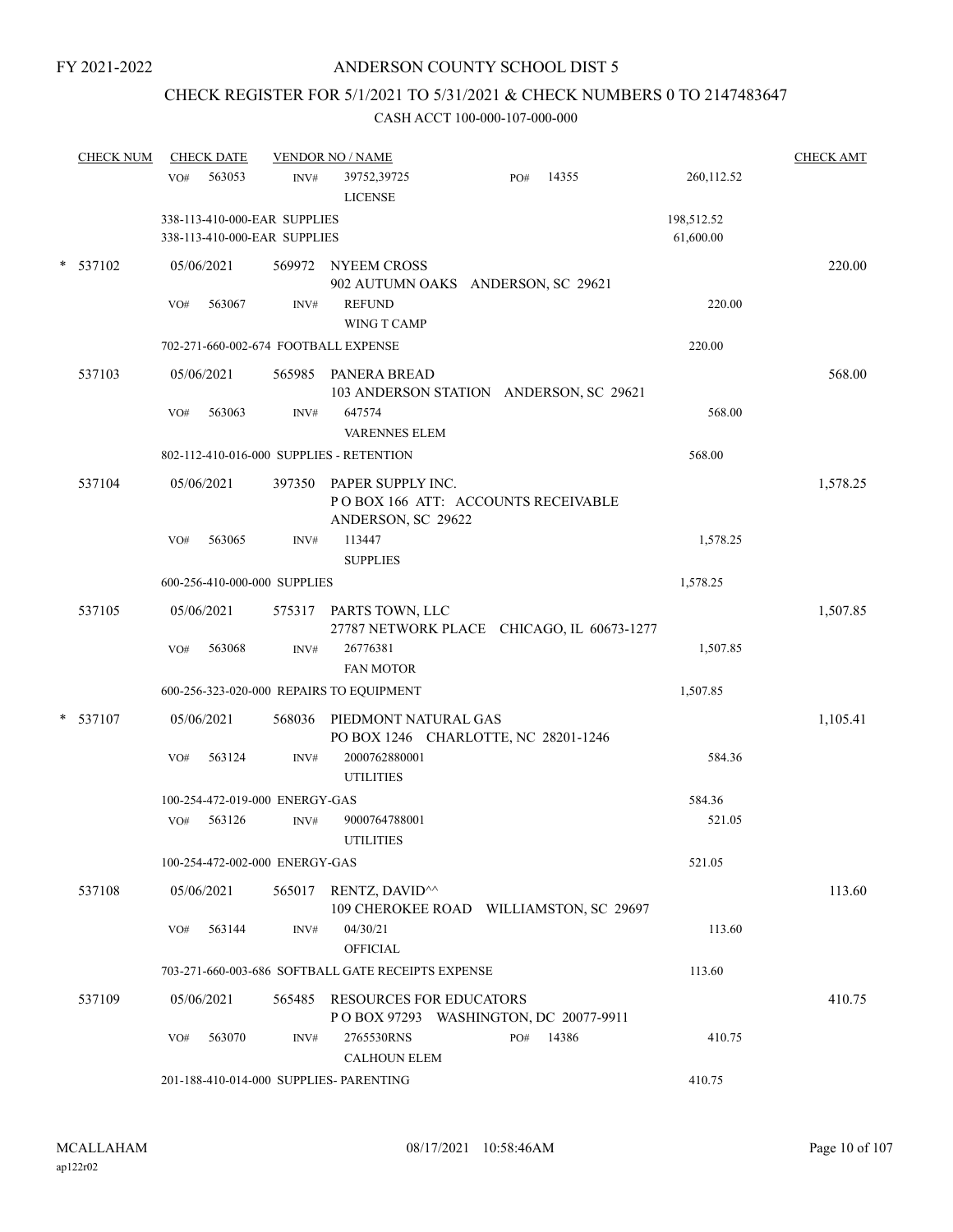## CHECK REGISTER FOR 5/1/2021 TO 5/31/2021 & CHECK NUMBERS 0 TO 2147483647

| <b>CHECK NUM</b> |     | <b>CHECK DATE</b>                 |        | <b>VENDOR NO / NAME</b>                                                            | <b>CHECK AMT</b> |
|------------------|-----|-----------------------------------|--------|------------------------------------------------------------------------------------|------------------|
| $*$ 537111       |     | 05/06/2021                        |        | 576647 SAAD RESOURCES LLC<br>183 FARIS CIRCLE GREENVILLE, SC 29605                 | 1,675.00         |
|                  | VO# | 563072                            | INV#   | 210<br>PO# 13596<br>1,675.00<br><b>MAY 2021</b>                                    |                  |
|                  |     | 100-254-410-000-C19 SUPPIES - C19 |        | 1,675.00                                                                           |                  |
| 537112           |     | 05/06/2021                        |        | 451500 SC STATE DEPARTMENT OF EDUCATION<br>1429 SENATE ST ROOM 1101 TRANSPORTATION | 403.13           |
|                  | VO# | 563077                            | INV#   | COLUMBIA, SC 29201<br><b>MARCH 2021</b><br>202.62<br>MILEAGE COST                  |                  |
|                  |     | 201-251-331-010-000 BUS MILEAGE   |        | 202.62                                                                             |                  |
|                  | VO# | 563079                            | INV#   | <b>MARCH 2021</b><br>200.51<br>MILEAGE COST                                        |                  |
|                  |     |                                   |        | 200.51<br>100-223-312-002-000 PURCHASED SERVICES                                   |                  |
| 537113           |     | 05/06/2021                        |        | 568954 SHRED A WAY<br>PO BOX 51132 ATT: ACCOUNTS RECEIVABLE<br>PIEDMONT, SC 29673  | 226.00           |
|                  | VO# | 563081                            | INV#   | A89985<br>33.00<br>WHITEHALL ELEM                                                  |                  |
|                  |     |                                   |        | 719-271-660-019-201 MISCELLANEOUS EXPENSE<br>33.00                                 |                  |
|                  | VO# | 563082                            | INV#   | A89955<br>33.00<br><b>WEST MARKET</b>                                              |                  |
|                  |     |                                   |        | 718-271-660-018-201 MISCELLANEOUS EXPENSE<br>33.00                                 |                  |
|                  | VO# | 563122                            | INV#   | 65.00<br>A89956<br><b>ROBERT ANDERSON</b>                                          |                  |
|                  |     | 100-113-410-006-000 SUPPLIES      |        | 65.00                                                                              |                  |
|                  | VO# | 563161                            | INV#   | 95.00<br>A90041<br><b>WESTSIDE</b>                                                 |                  |
|                  |     |                                   |        | 100-114-410-003-VEN SUPPLY-ADDT'L FOR LOST VENDING<br>95.00                        |                  |
| $*$ 537117       |     | 05/06/2021                        | 501311 | THE COLLEGE BOARD<br>PO BOX 30171 NEW YORK, NY 10087-0171                          | 16,856.00        |
|                  | VO# | 563158                            | INV#   | ES00027628, ES000281<br>16,856.00<br>14419<br>PO#<br>ES000272245                   |                  |
|                  |     |                                   |        | 319-221-312-000-000 PURCHASED SERVICES-TESTING<br>16,856.00                        |                  |
| 537118           |     | 05/06/2021                        | 576710 | THE ORIGINAL SEAT SACK COMPANY<br>3066 TAMIAMI TRAIL N, UNIT 101 NAPLES, FL 34109  | 4,309.43         |
|                  | VO# | 563164                            | INV#   | 60375<br>14283<br>4,309.43<br>PO#<br><b>SUPPLIES</b>                               |                  |
|                  |     | 397-112-410-017-000 SUPPLIES      |        | 4,309.43                                                                           |                  |
| 537119           |     | 05/06/2021                        |        | 573815 UNITED REFRIGERATION, INC<br>PO BOX 740703 ATLANTA, GA 30374-0703           | 468.59           |
|                  | VO# | 563083                            | INV#   | 78360506<br>349.36<br><b>REPAIR PARTS</b>                                          |                  |
|                  |     |                                   |        | 600-256-323-021-000 REPAIRS TO EQUIPMENT<br>349.36                                 |                  |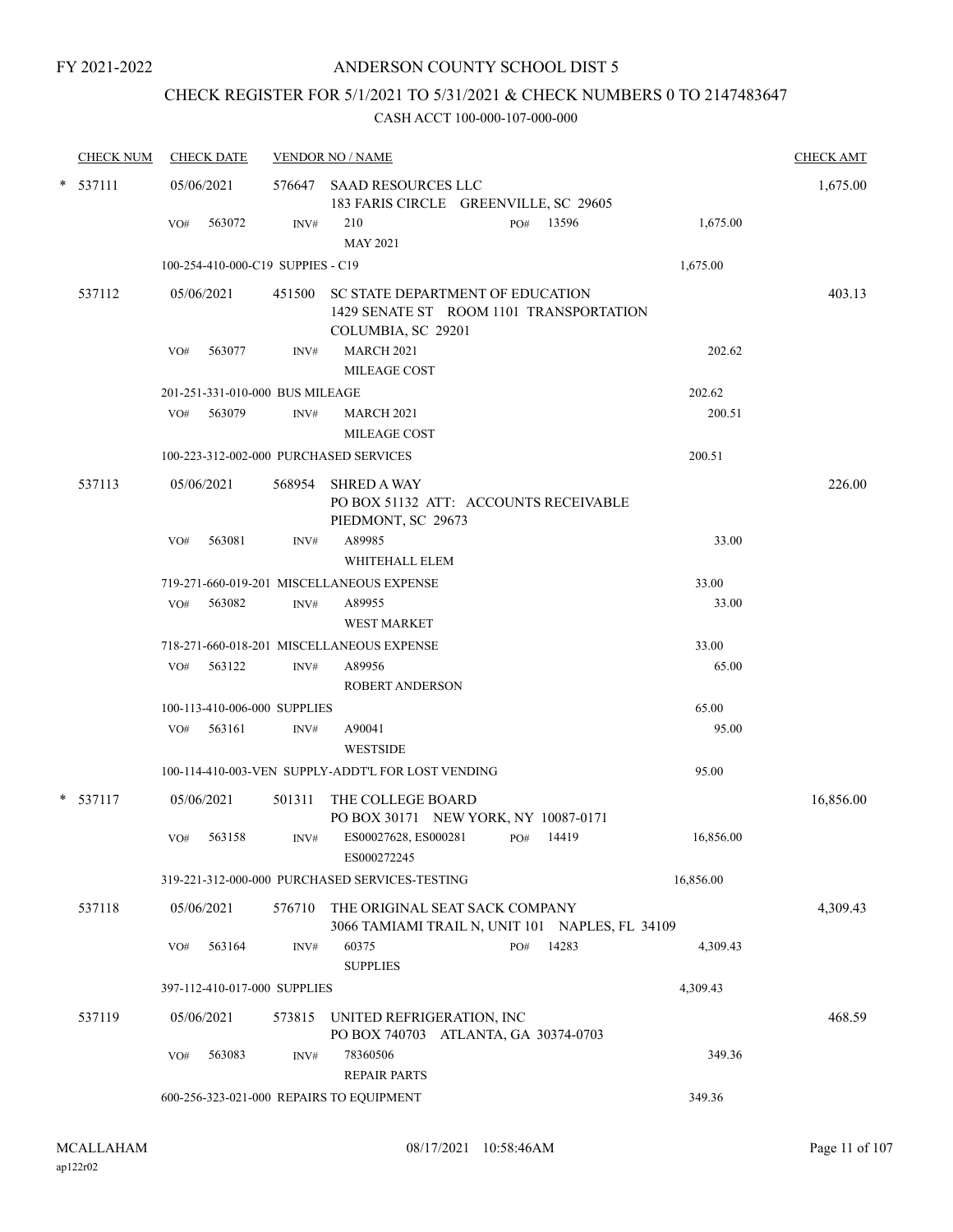## CHECK REGISTER FOR 5/1/2021 TO 5/31/2021 & CHECK NUMBERS 0 TO 2147483647

| <b>CHECK NUM</b> |                              | <b>CHECK DATE</b> |                                                              | <b>VENDOR NO / NAME</b>                                                          |  |     |       |                     | <b>CHECK AMT</b> |
|------------------|------------------------------|-------------------|--------------------------------------------------------------|----------------------------------------------------------------------------------|--|-----|-------|---------------------|------------------|
|                  | VO#                          | 563084            | INV#                                                         | 78158320<br><b>REPAIR PARTS</b>                                                  |  |     |       | 119.23              |                  |
|                  |                              |                   |                                                              | 600-256-323-019-000 REPAIRS TO EQUIPMENT                                         |  |     |       | 119.23              |                  |
| * 537121         |                              | 05/06/2021        |                                                              | 573864 WELLS FARGO VENDOR FIN SERV<br>PO BOX 105743 ATLANTA, GA 30348-5743       |  |     |       |                     | 1,133.80         |
|                  | VO#                          | 563094            | INV#                                                         | 5014744562<br><b>COPIER</b>                                                      |  | PO# | 13733 | 136.70              |                  |
|                  |                              |                   | 100-113-410-006-000 SUPPLIES                                 |                                                                                  |  |     |       | 136.70              |                  |
|                  | VO#                          | 563095            | INV#                                                         | 5014754709<br><b>COPIER</b>                                                      |  | PO# | 13176 | 314.44              |                  |
|                  |                              |                   |                                                              | 329-115-690-031-0CO OTHER OBJECTS-WBL (C/O)                                      |  |     |       | 314.44              |                  |
|                  | VO#                          | 563097            | INV#                                                         | 5014738822<br><b>COPIER</b>                                                      |  | PO# | 13022 | 460.10              |                  |
|                  |                              |                   |                                                              | 100-113-410-005-VEN SUPPLY-ADDT'L FOR LOST VENDING                               |  |     |       | 460.10              |                  |
|                  | VO#                          | 563166            | INV#                                                         | 5014896327<br><b>WEST MARKET</b>                                                 |  | PO# | 13017 | 222.56              |                  |
|                  |                              |                   | 100-147-410-018-000 SUPPLIES                                 |                                                                                  |  |     |       | 222.56              |                  |
| 537122           |                              | 05/06/2021        | 528800                                                       | WENGER CORPORATION<br>NW 7896 PO BOX 1450 MINNEAPOLIS, MN 55485-7896             |  |     |       |                     | 10,920.97        |
|                  | VO#                          | 563086            | INV#                                                         | <b>ORDER 1804689</b><br><b>MCCANTS</b>                                           |  | PO# | 14223 | 10,920.97           |                  |
|                  |                              |                   | 100-113-410-005-RIS RISERS                                   |                                                                                  |  |     |       | 10,920.97           |                  |
| $*$ 537124       |                              | 05/06/2021        | 571803                                                       | ZOHO CORPORATION<br>ATTN: ASH G PAUL 4141 HACIENDA DRIVE<br>PLEASANTON, CA 94588 |  |     |       |                     | 12,079.00        |
|                  | VO#                          | 563087            | INV#                                                         | 2296303<br><b>SUBSCRIPTION</b>                                                   |  | PO# | 14338 | 12,079.00           |                  |
|                  |                              |                   |                                                              | 100-266-345-000-000 TECHNOLOGY INFRASTRUCTURE                                    |  |     |       | 12,079.00           |                  |
| 537125           |                              | 05/07/2021        | 569972                                                       | NATION FORD HIGH SCHOOL<br>400 A O JONES BLVD FORT MILL, SC 29715                |  |     |       |                     | 250.00           |
|                  | VO#                          | 563174            | INV#                                                         | <b>UPPER STATE GOLF</b><br><b>TOURNAMENT</b>                                     |  |     |       | 250.00              |                  |
|                  |                              |                   |                                                              | 702-271-660-002-749 GOLF BOYS EXPENSE                                            |  |     |       | 250.00              |                  |
| 537126           |                              | 05/11/2021        |                                                              | 576739 ALAMO MUSIC CENTER, INC.<br>425 NORTH MAIN AVE. SAN ANTONIO, TX 78205     |  |     |       |                     | 20,395.95        |
|                  | VO#                          | 563200            | INV#                                                         | 896006,895099<br><b>WESTSIDE</b>                                                 |  | PO# | 14132 | 20,395.95           |                  |
|                  |                              |                   | 397-114-410-003-000 SUPPLIES<br>397-114-410-003-000 SUPPLIES |                                                                                  |  |     |       | 20,130.95<br>265.00 |                  |
| 537127           |                              | 05/11/2021        | 576412                                                       | <b>AMAZON CAPITAL SERVICES</b><br>PO BOX 035184 SEATTLE, WA 98124-5184           |  |     |       |                     | 16,828.19        |
|                  | VO#                          | 563286            | INV#                                                         | <b>PURCHASES</b><br>#A2QG7V7TDJIMYY                                              |  |     |       | 16,828.19           |                  |
|                  | 100-111-410-014-000 SUPPLIES |                   |                                                              |                                                                                  |  |     |       | 40.64               |                  |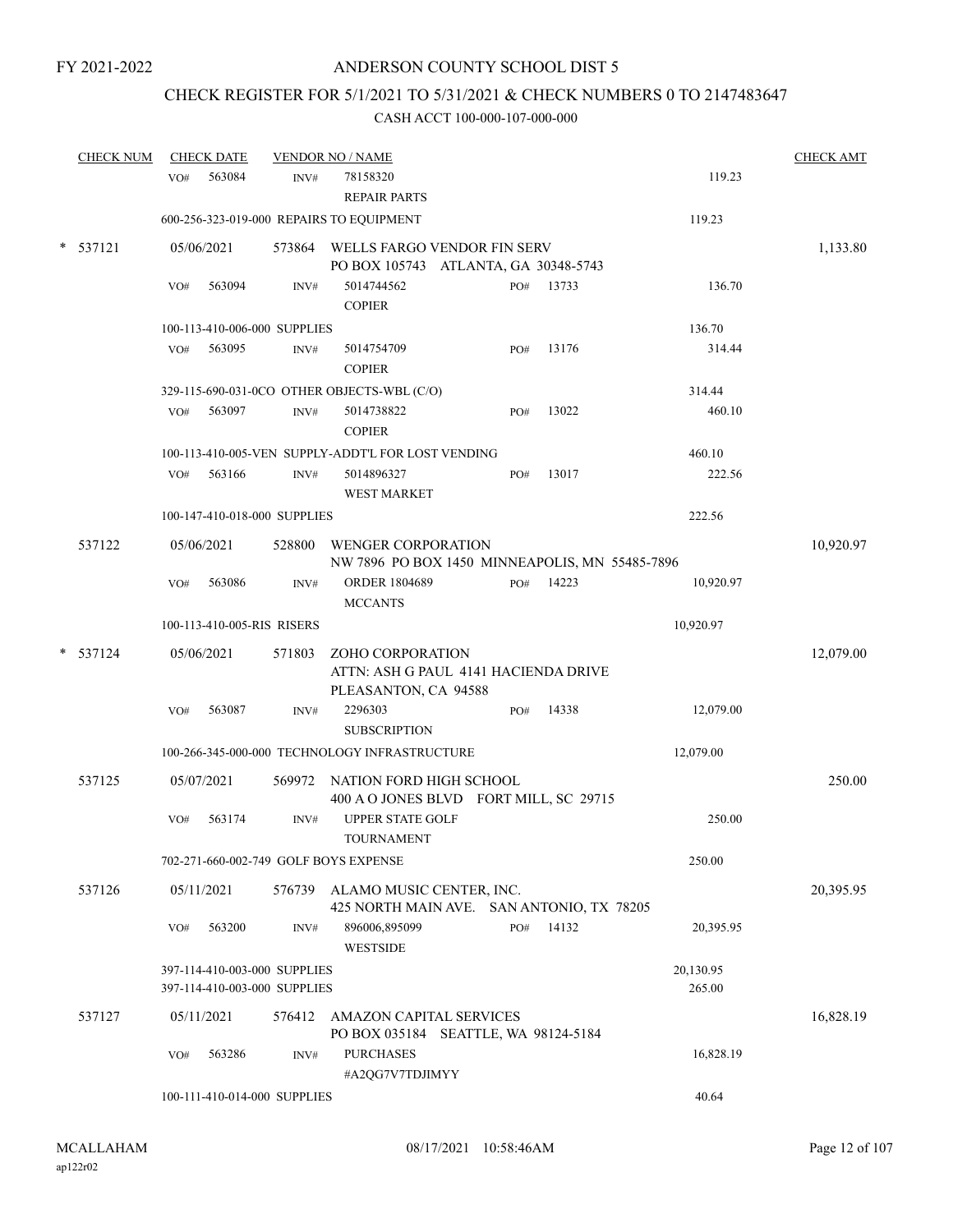## CHECK REGISTER FOR 5/1/2021 TO 5/31/2021 & CHECK NUMBERS 0 TO 2147483647

|        | CHECK NUM CHECK DATE                                                                 |        | <b>VENDOR NO / NAME</b>                                                                     |                    | <b>CHECK AMT</b> |
|--------|--------------------------------------------------------------------------------------|--------|---------------------------------------------------------------------------------------------|--------------------|------------------|
|        | 100-113-410-001-VIR SUPPLIES                                                         |        |                                                                                             | 23.52              |                  |
|        | 100-113-410-005-000 SUPPLIES                                                         |        |                                                                                             | 102.82             |                  |
|        | 100-113-410-005-000 SUPPLIES<br>100-113-410-005-000 SUPPLIES                         |        |                                                                                             | 0.76<br>680.84     |                  |
|        | 100-113-410-005-000 SUPPLIES                                                         |        |                                                                                             | 28.88              |                  |
|        | 100-113-410-005-000 SUPPLIES                                                         |        |                                                                                             | 262.13             |                  |
|        | 100-113-410-005-ART ART SUPPLIES                                                     |        |                                                                                             | 500.00             |                  |
|        |                                                                                      |        | 100-113-410-005-COB CHORUS, ORCHESTRA & BAND                                                | 70.18              |                  |
|        | 100-113-410-006-000 SUPPLIES                                                         |        |                                                                                             | 270.08             |                  |
|        | 100-113-410-006-OPE PE SUPPLIES                                                      |        |                                                                                             | 290.74             |                  |
|        |                                                                                      |        | 100-113-410-006-VEN SUPPLY-ADDT'L FOR LOST VENDING                                          | 49.78              |                  |
|        |                                                                                      |        | 100-113-410-006-VEN SUPPLY-ADDT'L FOR LOST VENDING                                          | 284.66             |                  |
|        |                                                                                      |        | 100-113-410-021-VEN SUPPLY-ADDT'L FOR LOST VENDING                                          | 102.38             |                  |
|        | 100-114-410-001-ALT SUPPLIES                                                         |        |                                                                                             | 75.69              |                  |
|        | 100-114-410-002-ART ART SUPPLIES                                                     |        |                                                                                             | 399.42             |                  |
|        | 100-114-410-003-000 SUPPLIES                                                         |        |                                                                                             | 268.84             |                  |
|        | 100-114-410-021-000 SUPPLIES                                                         |        |                                                                                             | 72.66              |                  |
|        | 100-212-410-003-000 SUPPLIES                                                         |        |                                                                                             | 1,425.76           |                  |
|        | 100-212-410-021-000 SUPPLIES                                                         |        |                                                                                             | 185.05             |                  |
|        | 100-222-410-003-000 SUPPLIES                                                         |        |                                                                                             | 29.03              |                  |
|        | 100-233-410-006-000 SUPPLIES                                                         |        |                                                                                             | 74.88              |                  |
|        | 100-233-410-021-000 SUPPLIES                                                         |        |                                                                                             | 75.94              |                  |
|        | 131-115-410-031-000 SUPPLIES                                                         |        |                                                                                             | 297.27             |                  |
|        | 201-112-410-007-000 SUPPLIES AND MATERIALS                                           |        |                                                                                             | 2,319.14           |                  |
|        | 201-112-410-012-000 SUPPLIES AND MATERIALS                                           |        |                                                                                             | 154.02             |                  |
|        | 338-114-410-002-EAR SUPPLIES                                                         |        |                                                                                             | 526.75             |                  |
|        | 397-112-410-012-000 SUPPLIES                                                         |        |                                                                                             | 278.18             |                  |
|        | 397-112-410-019-000 SUPPLIES                                                         |        |                                                                                             | 348.65             |                  |
|        | 397-112-410-019-000 SUPPLIES                                                         |        |                                                                                             | 209.18             |                  |
|        | 703-271-660-003-440 JUNIORS EXPENSE                                                  |        |                                                                                             | 260.34             |                  |
|        | 703-271-660-003-689 BASEBALL EXPENSE                                                 |        |                                                                                             | 681.39             |                  |
|        |                                                                                      |        | 707-190-660-007-201 MISCELLANEOUS EXPENSE                                                   | 1,493.13           |                  |
|        | 707-190-660-007-201 MISCELLANEOUS EXPENSE                                            |        |                                                                                             | 103.77             |                  |
|        |                                                                                      |        | 712-271-660-012-324 POSTIVE BEHAVIOR I.S. EXPENSE                                           | 89.92              |                  |
|        |                                                                                      |        | 715-271-660-015-280 REGISTRATION/WKLY FEES EXPENSE                                          | 2.079.40           |                  |
|        | 802-113-410-005-000 SUPPLIES - RETENTION<br>802-113-410-005-000 SUPPLIES - RETENTION |        |                                                                                             | 320.80<br>1,026.56 |                  |
|        | 802-113-410-005-001 BOOK STUDY SUPPLIES                                              |        |                                                                                             | 1.039.72           |                  |
|        | 900-113-410-000-027 IGT SUPPLIES/BANOUET                                             |        |                                                                                             | 18.74              |                  |
|        |                                                                                      |        | 900-121-416-008-NKJ KELLY JEROLAMON 20/21 SUPPLIES                                          | 266.55             |                  |
|        |                                                                                      |        |                                                                                             |                    |                  |
| 537128 | 05/11/2021                                                                           | 570950 | ANDERSON COUNTY SHERIFF'S OFFICE<br>ATTN: JAMIE LAZAR 305 CAMSON ROAD<br>ANDERSON, SC 29621 |                    | 455.00           |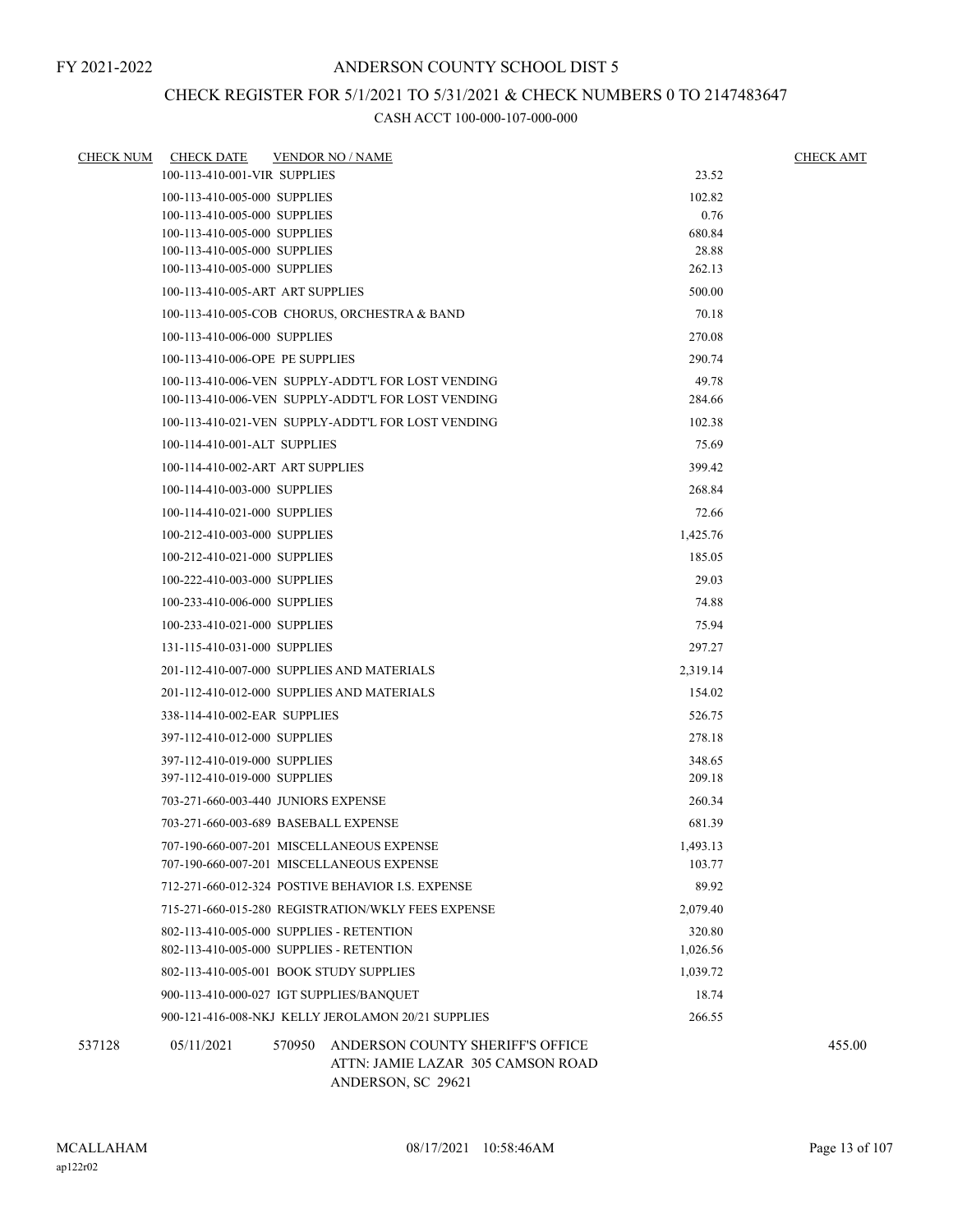## CHECK REGISTER FOR 5/1/2021 TO 5/31/2021 & CHECK NUMBERS 0 TO 2147483647

| <b>CHECK NUM</b> |     | <b>CHECK DATE</b>             |        | <b>VENDOR NO / NAME</b>                                                                     |  |     |       |  |          | <b>CHECK AMT</b> |  |
|------------------|-----|-------------------------------|--------|---------------------------------------------------------------------------------------------|--|-----|-------|--|----------|------------------|--|
|                  | VO# | 563202                        | INV#   | APRIL 30<br>TLH SOFTBALL                                                                    |  |     |       |  | 175.00   |                  |  |
|                  |     |                               |        | 702-271-660-002-686 SOFTBALL GATE RECEIPTS EXPENSE                                          |  |     |       |  | 175.00   |                  |  |
|                  | VO# | 563203                        | INV#   | APRIL 30                                                                                    |  |     |       |  | 175.00   |                  |  |
|                  |     |                               |        | TLH SOCCER & BBALL                                                                          |  |     |       |  |          |                  |  |
|                  |     |                               |        | 702-271-660-002-690 BASEBALL GATE RECEIPTS EXPENSE                                          |  |     |       |  | 87.50    |                  |  |
|                  |     |                               |        | 702-271-660-002-745 SOCCER GATE RECEIPTS EXPENSE                                            |  |     |       |  | 87.50    |                  |  |
|                  | VO# | 563204                        | INV#   | MAY 1                                                                                       |  |     |       |  | 105.00   |                  |  |
|                  |     |                               |        | TLH TRACK MEET                                                                              |  |     |       |  |          |                  |  |
|                  |     |                               |        | 702-271-660-002-692 TRACK GATE EXPENSE                                                      |  |     |       |  | 105.00   |                  |  |
| 537129           |     | 05/11/2021                    | 576855 | ANDERSON SUBS LLC<br>1803 EAST GREENVILLE STREET ANDERSON, SC<br>29621                      |  |     |       |  |          | 475.15           |  |
|                  | VO# | 563206                        | INV#   | <b>MAY 3 MEALS</b><br>TL HANNA                                                              |  |     |       |  | 213.84   |                  |  |
|                  |     |                               |        | 702-271-660-002-744 SOCCER GIRLS EXPENSE                                                    |  |     |       |  | 213.84   |                  |  |
|                  | VO# | 563207                        | INV#   | <b>MAY 4 MEALS</b>                                                                          |  |     |       |  | 89.69    |                  |  |
|                  |     |                               |        | <b>TL HANNA</b>                                                                             |  |     |       |  |          |                  |  |
|                  |     |                               |        | 702-271-660-002-754 TENNIS BOYS EXPENSE                                                     |  |     |       |  | 89.69    |                  |  |
|                  | VO# | 563208                        | INV#   | <b>MAY 6 MEALS</b>                                                                          |  |     |       |  | 96.75    |                  |  |
|                  |     |                               |        | <b>TL HANNA</b>                                                                             |  |     |       |  |          |                  |  |
|                  |     |                               |        | 702-271-660-002-754 TENNIS BOYS EXPENSE                                                     |  |     |       |  | 96.75    |                  |  |
|                  | VO# | 563209                        | INV#   | <b>MAY 5 MEALS</b><br>TL HANNA                                                              |  |     |       |  | 74.87    |                  |  |
|                  |     |                               |        | 702-271-660-002-754 TENNIS BOYS EXPENSE                                                     |  |     |       |  | 74.87    |                  |  |
| $*$ 537131       |     | 05/11/2021                    |        | 576814 ARC LABS WELDING SCHOOL<br>2615 HWY 153 SUITE B3 PIEDMONT, SC 29673                  |  |     |       |  |          | 3,375.00         |  |
|                  | VO# | 563301                        | INV#   | 5109<br><b>INSTRUCTOR</b>                                                                   |  | PO# | 14382 |  | 3,375.00 |                  |  |
|                  |     | 131-115-112-031-000 SALARIES  |        |                                                                                             |  |     |       |  | 3,375.00 |                  |  |
| 537132           |     | 05/11/2021                    | 567907 | AT&T<br>$(864 M10-0346)$<br>POBOX 105503 ATT: ACCOUNTS RECEIVABLE<br>ATLANTA, GA 30348-5503 |  |     |       |  |          | 4,921.20         |  |
|                  | VO# | 563281                        | INV#   | 864 M10-0346<br><b>SERVICE</b>                                                              |  |     |       |  | 4,921.20 |                  |  |
|                  |     | 100-266-340-000-000 TELEPHONE |        |                                                                                             |  |     |       |  | 2,149.92 |                  |  |
|                  |     | 100-266-340-000-000 TELEPHONE |        |                                                                                             |  |     |       |  | 86.44    |                  |  |
|                  |     | 100-266-340-000-000 TELEPHONE |        |                                                                                             |  |     |       |  | 17.83    |                  |  |
|                  |     | 100-266-340-000-000 TELEPHONE |        |                                                                                             |  |     |       |  | 122.42   |                  |  |
|                  |     | 100-266-340-001-000 TELEPHONE |        |                                                                                             |  |     |       |  | 58.72    |                  |  |
|                  |     | 100-266-340-002-000 TELEPHONE |        |                                                                                             |  |     |       |  | 338.60   |                  |  |
|                  |     | 100-266-340-003-000 TELEPHONE |        |                                                                                             |  |     |       |  | 397.51   |                  |  |
|                  |     | 100-266-340-005-000 TELEPHONE |        |                                                                                             |  |     |       |  | 86.44    |                  |  |
|                  |     | 100-266-340-006-000 TELEPHONE |        |                                                                                             |  |     |       |  | 72.07    |                  |  |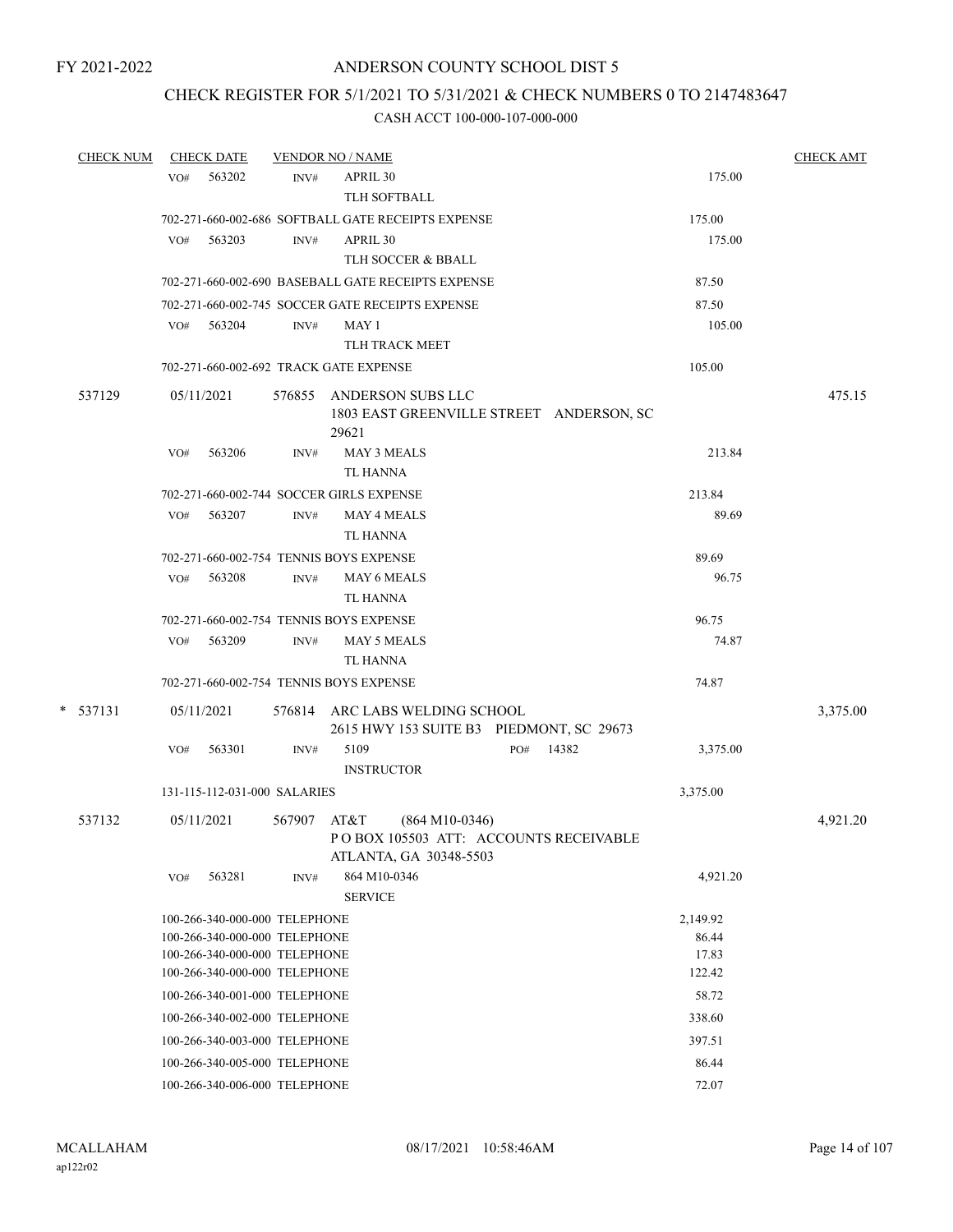## CHECK REGISTER FOR 5/1/2021 TO 5/31/2021 & CHECK NUMBERS 0 TO 2147483647

| <b>CHECK NUM</b> |            | <b>CHECK DATE</b>             |        | <b>VENDOR NO / NAME</b>                                                                            |     |          |                  | <b>CHECK AMT</b> |
|------------------|------------|-------------------------------|--------|----------------------------------------------------------------------------------------------------|-----|----------|------------------|------------------|
|                  |            | 100-266-340-007-000 TELEPHONE |        |                                                                                                    |     |          | 67.08            |                  |
|                  |            | 100-266-340-008-000 TELEPHONE |        |                                                                                                    |     |          | 58.51            |                  |
|                  |            | 100-266-340-009-000 TELEPHONE |        |                                                                                                    |     |          | 81.34            |                  |
|                  |            | 100-266-340-010-000 TELEPHONE |        |                                                                                                    |     |          | 72.07            |                  |
|                  |            | 100-266-340-011-000 TELEPHONE |        |                                                                                                    |     |          | 253.27           |                  |
|                  |            | 100-266-340-012-000 TELEPHONE |        |                                                                                                    |     |          | 100.11           |                  |
|                  |            | 100-266-340-013-000 TELEPHONE |        |                                                                                                    |     |          | 85.63            |                  |
|                  |            | 100-266-340-014-000 TELEPHONE |        |                                                                                                    |     |          | 86.44            |                  |
|                  |            | 100-266-340-015-000 TELEPHONE |        |                                                                                                    |     |          | 72.75            |                  |
|                  |            | 100-266-340-016-000 TELEPHONE |        | 94.13                                                                                              |     |          |                  |                  |
|                  |            | 100-266-340-017-000 TELEPHONE |        | 85.63                                                                                              |     |          |                  |                  |
|                  |            | 100-266-340-018-000 TELEPHONE |        | 85.63                                                                                              |     |          |                  |                  |
|                  |            | 100-266-340-019-000 TELEPHONE |        |                                                                                                    |     |          | 67.65            |                  |
|                  |            | 100-266-340-020-000 TELEPHONE |        |                                                                                                    |     |          | 58.51            |                  |
|                  |            | 100-266-340-021-000 TELEPHONE |        |                                                                                                    |     |          | 86.44            |                  |
|                  |            | 100-266-340-023-000 TELEPHONE |        |                                                                                                    |     |          | 45.35            |                  |
|                  |            | 124-266-340-024-000 TELEPHONE |        |                                                                                                    |     |          | 44.95            |                  |
|                  |            | 131-266-340-031-000 TELEPHONE |        |                                                                                                    |     |          | 31.39            |                  |
|                  |            | 600-256-340-000-000 TELEPHONE |        |                                                                                                    |     |          | 114.37           |                  |
| 537133           | 05/11/2021 |                               | 566585 | BANK OF AMERICA<br>PO BOX 15731 ATT: ACCOUNTS RECEIVABLE<br>WILMINGTON, DE 19886-5731              |     |          |                  | 2,959.57         |
|                  | VO#        | 563212                        | INV#   | <b>ACCT 8355</b><br><b>PURCHCASES</b>                                                              |     |          | 2,697.07         |                  |
|                  |            | 100-233-410-001-FUR FURNITURE |        |                                                                                                    |     | 85.27    |                  |                  |
|                  |            | 100-233-410-001-FUR FURNITURE |        |                                                                                                    |     | 615.46   |                  |                  |
|                  |            | 100-233-410-001-FUR FURNITURE |        |                                                                                                    |     | 1,506.40 |                  |                  |
|                  |            |                               |        | 202-223-417-000-000 HOMELESS SUPPLIES/ SERVICES                                                    |     |          | 193.61           |                  |
|                  | VO#        | 563213                        | INV#   | 202-223-417-000-000 HOMELESS SUPPLIES/ SERVICES<br><b>ACCT 8355</b>                                |     |          | 296.33<br>262.50 |                  |
|                  |            |                               |        | <b>PURCHCASES</b>                                                                                  |     |          |                  |                  |
|                  |            |                               |        | 202-223-417-000-000 HOMELESS SUPPLIES/ SERVICES                                                    |     |          | 262.50           |                  |
| 537134           | 05/11/2021 |                               | 569356 | <b>BATTERIES PLUS - 251</b><br>3319-D NORTH MAIN ST ATT: ACCOUNTS<br>RECEIVABLE ANDERSON, SC 29621 |     |          |                  | 365.30           |
|                  | VO#        | 563214                        | INV#   | P39410204<br><b>SUPPLIES</b>                                                                       |     |          | 365.30           |                  |
|                  |            |                               |        | 100-266-312-000-000 PURCHASED SERVICES                                                             |     |          | 365.30           |                  |
| 537135           | 05/11/2021 |                               | 576847 | BEACHSIDE HOME SERVICE LLC<br>917 BROADWAY STREET MYRTLE BEACH, SC 29577                           |     |          |                  | 3,211.76         |
|                  | VO#        | 563302                        | INV#   | 739<br><b>SERVICE</b>                                                                              | PO# | 14417    | 3,211.76         |                  |
|                  |            |                               |        | 100-213-312-021-MOE NURSING CONTRACTED SERVICES                                                    |     |          | 3,211.76         |                  |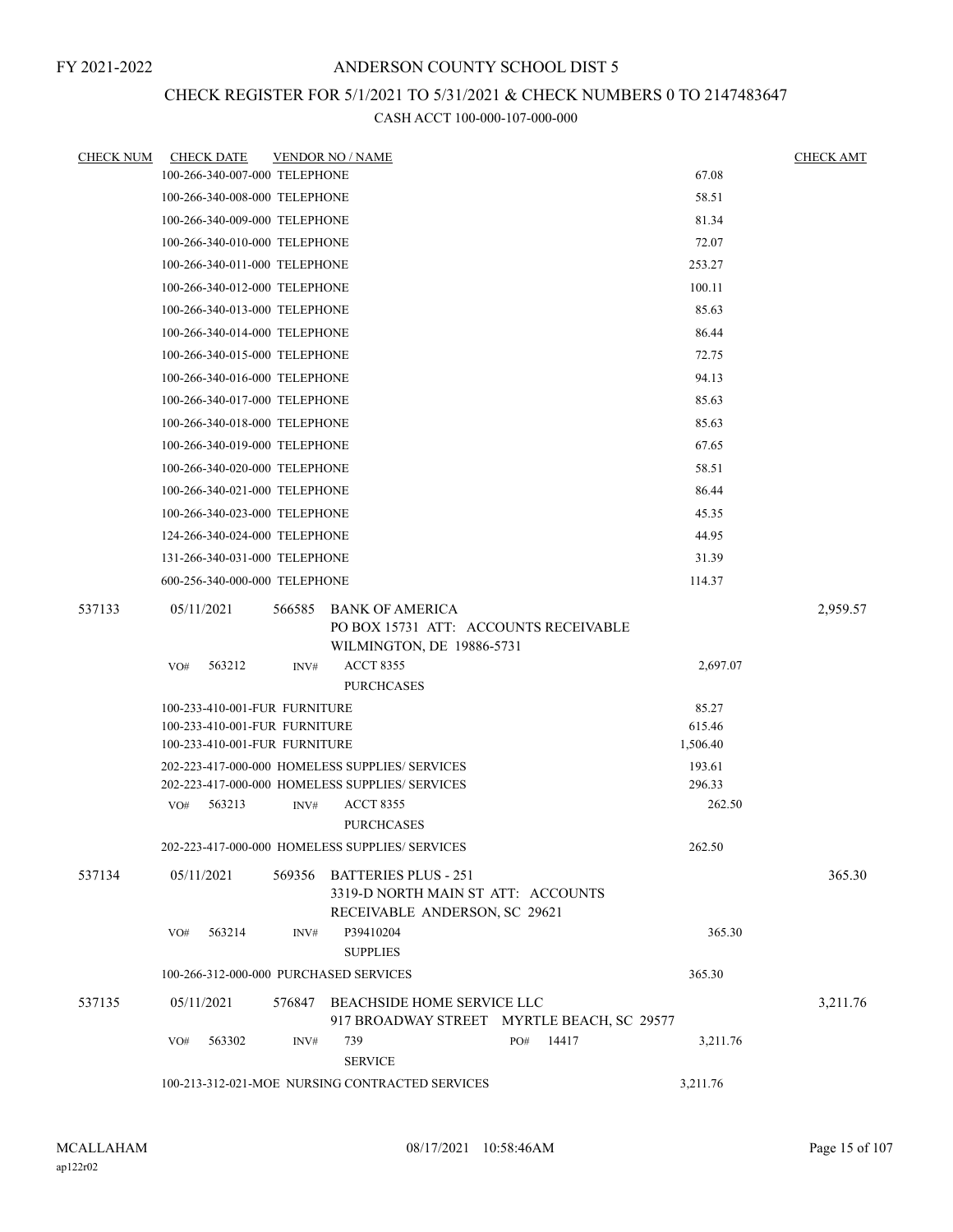# CHECK REGISTER FOR 5/1/2021 TO 5/31/2021 & CHECK NUMBERS 0 TO 2147483647

| <b>CHECK NUM</b> | <b>CHECK DATE</b>                   |        | <b>VENDOR NO / NAME</b>                                                                        |     |       |           | <b>CHECK AMT</b> |
|------------------|-------------------------------------|--------|------------------------------------------------------------------------------------------------|-----|-------|-----------|------------------|
| 537136           | 05/11/2021                          | 572113 | BULL'S EYE BRANDS, INC.<br>P.O. BOX 638286 CINCINNATI, OH 45263-8286                           |     |       |           | 10,060.62        |
|                  | 563217<br>VO#                       | INV#   | 29206<br><b>GLENVIEW</b>                                                                       | PO# | 13526 | 1,228.81  |                  |
|                  | 600-256-410-020-000 SUPPLIES        |        |                                                                                                |     |       | 172.92    |                  |
|                  | 600-256-460-020-000 FOOD            |        |                                                                                                |     |       | 1,055.89  |                  |
|                  | 563218<br>VO#                       | INV#   | 28909<br><b>MCCANTS</b>                                                                        | PO# | 13524 | 1,437.15  |                  |
|                  | 600-256-410-005-000 SUPPLIES        |        |                                                                                                |     |       | 172.92    |                  |
|                  | 600-256-460-005-000 FOOD            |        |                                                                                                |     |       | 1,264.23  |                  |
|                  | 563219<br>VO#                       | INV#   | 28941, 29341<br>TL HANNA                                                                       | PO# | 13522 | 4,337.24  |                  |
|                  | 600-256-410-002-000 SUPPLIES        |        |                                                                                                |     |       | 605.22    |                  |
|                  | 600-256-460-002-000 FOOD            |        |                                                                                                |     |       | 3,732.02  |                  |
|                  | 563304<br>VO#                       | INV#   | PO 13525<br><b>ROBERT ANDERSON</b>                                                             | PO# | 13525 | 3,057.42  |                  |
|                  | 600-256-410-006-000 SUPPLIES        |        |                                                                                                |     |       | 475.53    |                  |
|                  | 600-256-460-006-000 FOOD            |        |                                                                                                |     |       | 2,581.89  |                  |
| 537137           | 05/11/2021                          | 156900 | CAROLINA PRODUCE COMPANY<br>POBOX 3849 ATT: ACCOUNTS RECEIVABLE<br>ANDERSON, SC 29622          |     |       |           | 1,831.11         |
|                  | 563282<br>VO#                       | INV#   | APRIL 2021<br><b>FOOD</b>                                                                      |     |       | 1,831.11  |                  |
|                  | 600-256-460-002-000 FOOD            |        |                                                                                                |     |       | 157.95    |                  |
|                  | 600-256-460-003-000 FOOD            |        |                                                                                                |     |       | 508.40    |                  |
|                  | 600-256-460-005-000 FOOD            |        |                                                                                                |     |       | 50.80     |                  |
|                  | 600-256-460-006-000 FOOD            |        |                                                                                                |     |       | 267.50    |                  |
|                  | 600-256-460-007-000 FOOD            |        |                                                                                                |     |       | 160.50    |                  |
|                  | 600-256-460-008-000 FOOD            |        |                                                                                                |     |       | 53.50     |                  |
|                  | 600-256-460-011-000 FOOD            |        |                                                                                                |     |       | 267.50    |                  |
|                  | 600-256-460-021-000 FOOD            |        |                                                                                                |     |       | 24.00     |                  |
|                  | 631-256-460-031-000 PURCHASED FOOD  |        |                                                                                                |     |       | 340.96    |                  |
| 537138           | 05/11/2021                          | 570581 | CITY OF ANDERSON POLICE DEPT<br>401 SOUTH MAIN ST ATTN: TESSA FREDERICKS<br>ANDERSON, SC 29624 |     |       |           | 103,016.93       |
|                  | 563221<br>VO#                       | INV#   | PMT <sub>3</sub><br><b>CROSSING GUARDS</b>                                                     | PO# | 13108 | 16,825.80 |                  |
|                  | 100-258-690-000-000 CROSSING GUARDS |        |                                                                                                |     |       | 16,825.80 |                  |
|                  | 563222<br>VO#                       | INV#   | PMT <sub>3</sub><br>SRO GRANT                                                                  | PO# | 13111 | 86,191.13 |                  |
|                  |                                     |        | 100-258-312-000-000 CONTRACTED SERVICES - RESOURCE OFFR                                        |     |       | 86,191.13 |                  |
| 537139           | 05/11/2021                          | 576495 | COLONY TOOL INC<br>518 CONCORD INDUSTRIAL DRIVE SENECA, SC 29672                               |     |       |           | 3,081.54         |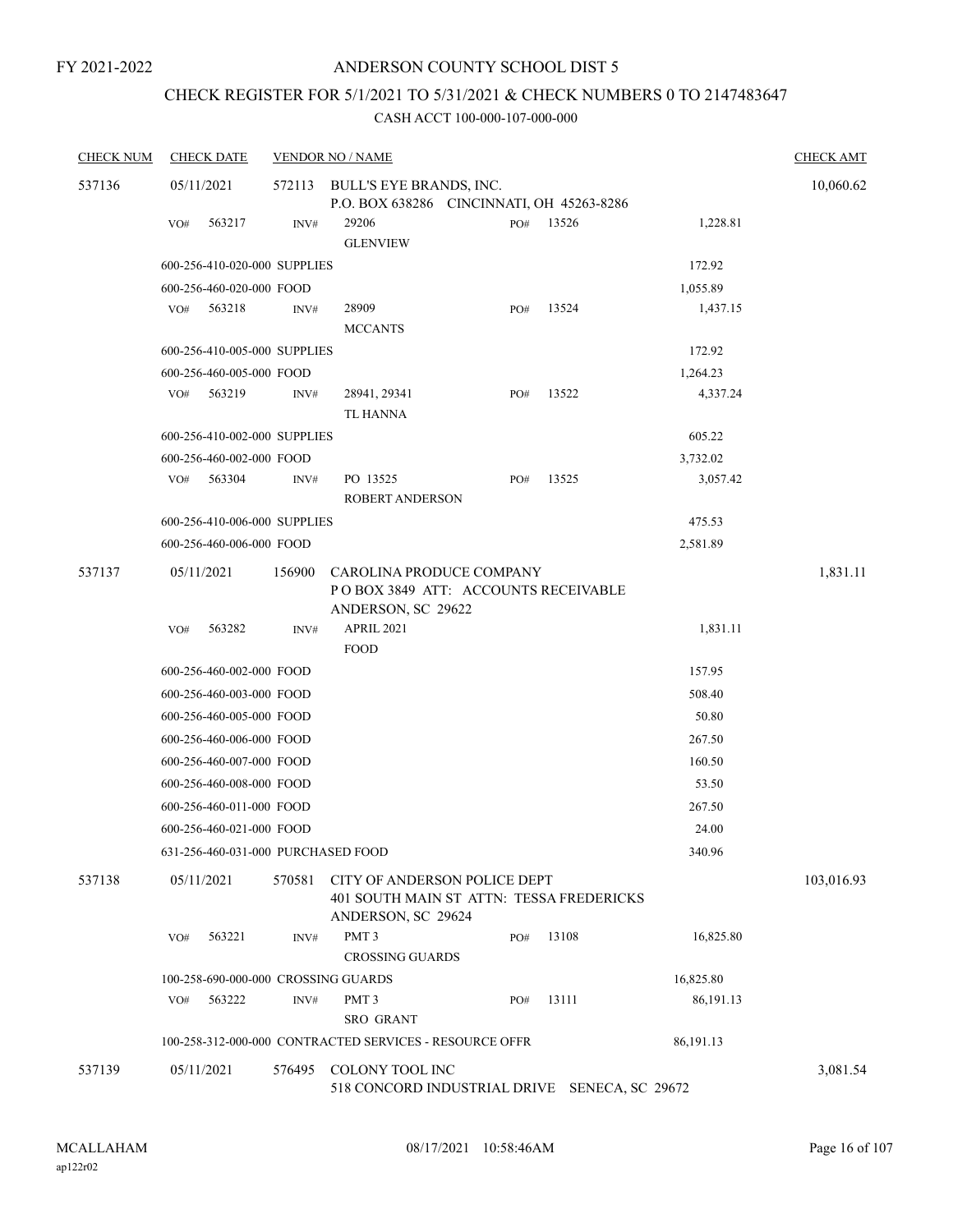## CHECK REGISTER FOR 5/1/2021 TO 5/31/2021 & CHECK NUMBERS 0 TO 2147483647

| <b>CHECK NUM</b> |     | <b>CHECK DATE</b>            |        | <b>VENDOR NO / NAME</b>                                          |     |                                           |           | <b>CHECK AMT</b> |
|------------------|-----|------------------------------|--------|------------------------------------------------------------------|-----|-------------------------------------------|-----------|------------------|
|                  | VO# | 563223                       | INV#   | 87511<br><b>SUPPLIES</b>                                         | PO# | 13964                                     | 1,447.54  |                  |
|                  |     |                              |        | 900-115-410-031-053 HAAS FOUND-ADV MANUF (AIT)                   |     |                                           | 1,447.54  |                  |
|                  | VO# | 563305                       | INV#   | 87040<br><b>EQUIPMENT</b>                                        | PO# | 13947                                     | 1,634.00  |                  |
|                  |     |                              |        | 900-115-410-031-053 HAAS FOUND-ADV MANUF (AIT)                   |     |                                           | 1,634.00  |                  |
| 537140           |     | 05/11/2021                   |        | 565014 COTHRAN, STEVE G.**                                       |     | 355 KNOLLWOOD DRIVE ANDERSON, SC 29625    |           | 110.00           |
|                  | VO# | 563197                       | INV#   | APRIL <sub>2</sub><br>WHS SOFTBALL                               |     |                                           | 110.00    |                  |
|                  |     |                              |        | 703-271-660-003-686 SOFTBALL GATE RECEIPTS EXPENSE               |     |                                           | 110.00    |                  |
| $*$ 537142       |     | 05/11/2021                   | 230950 | <b>EYE CARE CENTER</b><br>1220 NORTH FANT ST ANDERSON, SC 29621  |     |                                           |           | 139.00           |
|                  | VO# | 563226                       | INV#   | 93469<br>#19581                                                  |     |                                           | 139.00    |                  |
|                  |     |                              |        | 900-181-372-000-015 NEEDY STUDENTS & STAFF EXPENSE               |     |                                           | 139.00    |                  |
| 537143           |     | 05/11/2021                   | 569352 | FRONTLINE TECHNOLOGIES                                           |     | PO BOX 780577 PHILADELPHIA, PA 19178-0577 |           | 5,595.04         |
|                  | VO# | 563237                       | INV#   | 136064<br><b>CLAIMING FEES</b>                                   | PO# | 13239                                     | 5,595.04  |                  |
|                  |     |                              |        | 283-213-316-000-000 HEALTHMASTER DATA PROCESSING                 |     |                                           | 5,595.04  |                  |
| 537144           |     | 05/11/2021                   | 576848 | HULSEY ENVIRONMENTAL SERVICES                                    |     | 6724 CLEVELAND HWY CLERMONT, GA 30527     |           | 2,750.00         |
|                  | VO# | 563242                       | INV#   | CUST #91281<br><b>SERVICE</b>                                    | PO# | 14439                                     | 2,750.00  |                  |
|                  |     |                              |        | 600-256-323-002-000 REPAIRS TO EQUIPMENT                         |     |                                           | 340.00    |                  |
|                  |     |                              |        | 600-256-323-003-000 REPAIRS TO EQUIPMENT                         |     |                                           | 175.00    |                  |
|                  |     |                              |        | 600-256-323-005-000 REPAIRS TO EQUIPMENT                         |     |                                           | 230.00    |                  |
|                  |     |                              |        | 600-256-323-009-000 REPAIRS TO EQUIPMENT                         |     |                                           | 340.00    |                  |
|                  |     |                              |        | 600-256-323-012-000 REPAIRS TO EQUIPMENT                         |     |                                           | 230.00    |                  |
|                  |     |                              |        | 600-256-323-014-000 REPAIRS TO EQUIPMENT                         |     |                                           | 120.00    |                  |
|                  |     |                              |        | 600-256-323-015-000 REPAIRS TO EQUIPMENT                         |     |                                           | 230.00    |                  |
|                  |     |                              |        | 600-256-323-017-000 REPAIRS TO EQUIPMENT                         |     |                                           | 230.00    |                  |
|                  |     |                              |        | 600-256-323-019-000 REPAIRS TO EQUIPMENT                         |     |                                           | 175.00    |                  |
|                  |     |                              |        | 600-256-323-020-000 REPAIRS TO EQUIPMENT                         |     |                                           | 340.00    |                  |
|                  |     |                              |        | 600-256-323-021-000 REPAIRS TO EQUIPMENT                         |     |                                           | 340.00    |                  |
| 537145           |     | 05/11/2021                   | 576556 | ILLUMINATE EDUCATION, INC<br>PO BOX 207833 DALLAS, TX 75320-7833 |     |                                           |           | 12,993.41        |
|                  | VO# | 563243                       | INV#   | 56254<br><b>RENEWAL</b>                                          | PO# | 14347                                     | 12,993.41 |                  |
|                  |     | 237-127-445-000-020 SUPPLIES |        |                                                                  |     |                                           | 12,993.41 |                  |
| 537146           |     | 05/11/2021                   | 576481 | INSTITUTE FOR MULTI-SENSORY EDUC, LLC                            |     |                                           |           | 233.84           |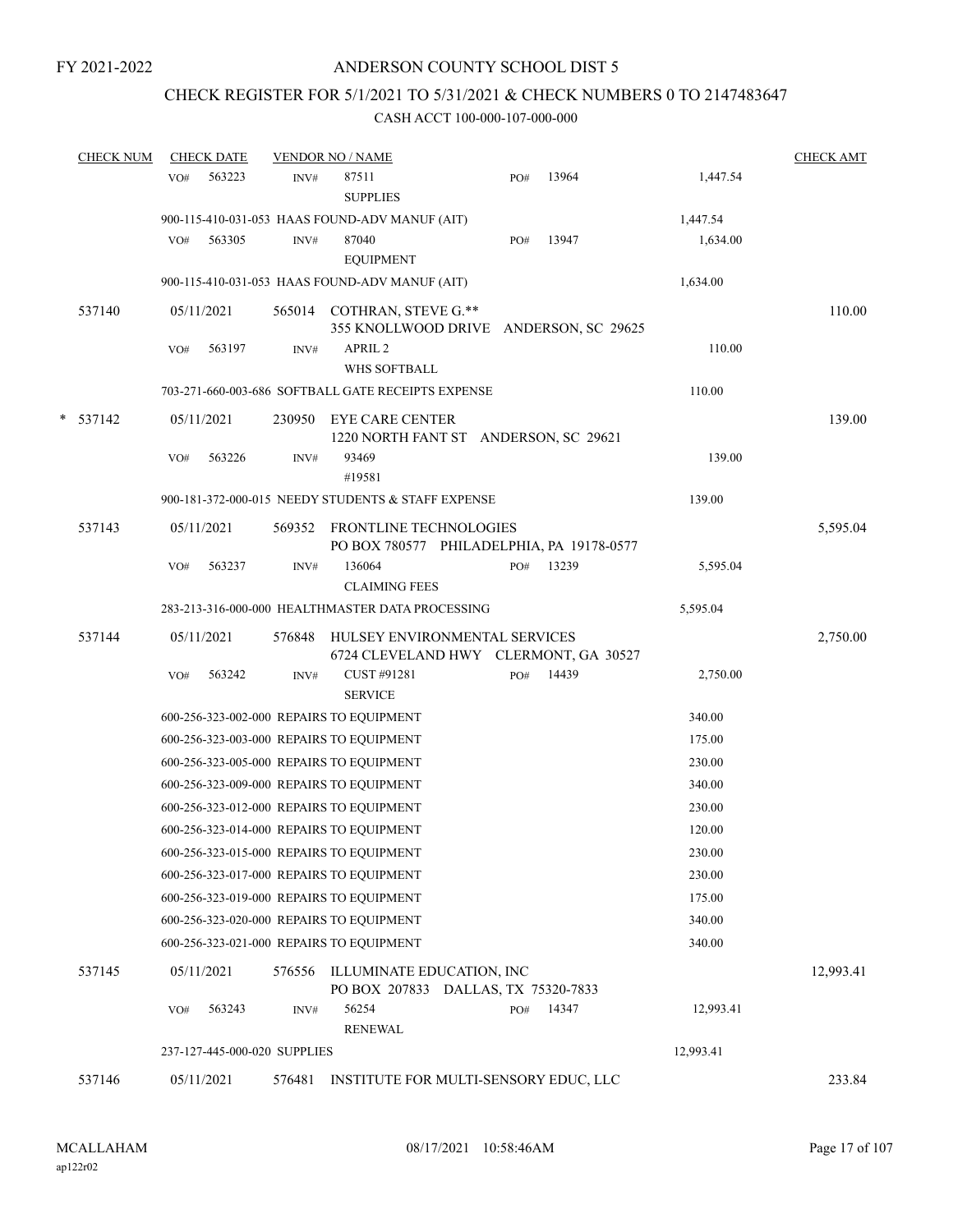## ANDERSON COUNTY SCHOOL DIST 5

#### CHECK REGISTER FOR 5/1/2021 TO 5/31/2021 & CHECK NUMBERS 0 TO 2147483647

| <b>CHECK NUM</b> |     | <b>CHECK DATE</b> |                              | <b>VENDOR NO / NAME</b>                                                                          |        | <b>CHECK AMT</b> |
|------------------|-----|-------------------|------------------------------|--------------------------------------------------------------------------------------------------|--------|------------------|
|                  |     |                   |                              | 24800 DENSO DRIVE SUITE 202 SOUTHFIELD, MI<br>48033                                              |        |                  |
|                  | VO# | 563244            | INV#                         | 118542<br><b>MIDWAY ELEM</b>                                                                     | 233.84 |                  |
|                  |     |                   | 100-112-410-017-000 SUPPLIES |                                                                                                  | 233.84 |                  |
| 537147           |     | 05/11/2021        |                              | 571483 ISOM ELECTRIC, LLC<br>3300-D N. MAIN STREET PMB 325 ANDERSON, SC<br>29621                 |        | 625.00           |
|                  | VO# | 563245            | INV#                         | 11907                                                                                            | 625.00 |                  |
|                  |     |                   |                              | MCLEES ELEM                                                                                      |        |                  |
|                  |     |                   |                              | 100-254-323-008-001 CONTRACTED SERVICES                                                          | 625.00 |                  |
| 537148           |     | 05/11/2021        |                              | 576860 JARAMILLO, CHARLES**<br>3434 LAURENS RD APT 426 GREENVILLE, SC 29607                      |        | 138.00           |
|                  | VO# | 563314            | INV#                         | APRIL 27<br>WHS SOCCER                                                                           | 138.00 |                  |
|                  |     |                   |                              | 703-271-660-003-745 SOCCER GATE RECEIPTS EXPENSE                                                 | 138.00 |                  |
| 537149           |     | 05/11/2021        |                              | 576857 KELLER, ERIC**<br>157 PINNACLE POINT DR SENECA, SC 29672                                  |        | 127.20           |
|                  | VO# | 563285            | INV#                         | APRIL 27<br>WHS SOCCER                                                                           | 127.20 |                  |
|                  |     |                   |                              | 703-271-660-003-745 SOCCER GATE RECEIPTS EXPENSE                                                 | 127.20 |                  |
| $*$ 537151       |     | 05/11/2021        |                              | 567132 LEXINGTON HIGH SCHOOL<br>C/O BRANDON SMITH 2463 AUGUSTA HWY<br>LEXINGTON, SC 29072        |        | 350.00           |
|                  | VO# | 563307            | INV#                         | <b>BOYS GOLF</b><br>TLHANNA ENTRY FEE                                                            | 350.00 |                  |
|                  |     |                   |                              | 702-271-660-002-749 GOLF BOYS EXPENSE                                                            | 350.00 |                  |
| 537152           |     | 05/11/2021        |                              | 576759 MARTIN VETERINARY SERVICES LLC<br>1345 CHROKEE ROAD PELZER, SC 29669                      |        | 598.96           |
|                  | VO# | 563246            | INV#                         | 44911<br><b>ACCT #6943</b>                                                                       | 94.04  |                  |
|                  |     |                   |                              | 731-271-660-031-877 VET SCIENCE EXPENSE                                                          | 94.04  |                  |
|                  | VO# | 563247            | INV#                         | 41875<br><b>ACCT #6943</b>                                                                       | 274.92 |                  |
|                  |     |                   |                              | 731-271-660-031-877 VET SCIENCE EXPENSE                                                          | 274.92 |                  |
|                  | VO# | 563248            | INV#                         | 41548<br><b>ACCT #6943</b>                                                                       | 230.00 |                  |
|                  |     |                   |                              | 731-271-660-031-877 VET SCIENCE EXPENSE                                                          | 230.00 |                  |
| 537153           |     | 05/11/2021        |                              | 574358 MONSTER TECHNOLOGY, LLC<br>8726 S. SEPULVEDA BLVD SUITE D #B-152 LOS<br>ANGELES, CA 90045 |        | 367.96           |
|                  | VO# | 563249            | INV#                         | <b>IGH 1632</b><br><b>TONER</b>                                                                  | 367.96 |                  |
|                  |     |                   |                              | 713-271-660-013-201 MISCELLANEOUS EXPENSE                                                        | 367.96 |                  |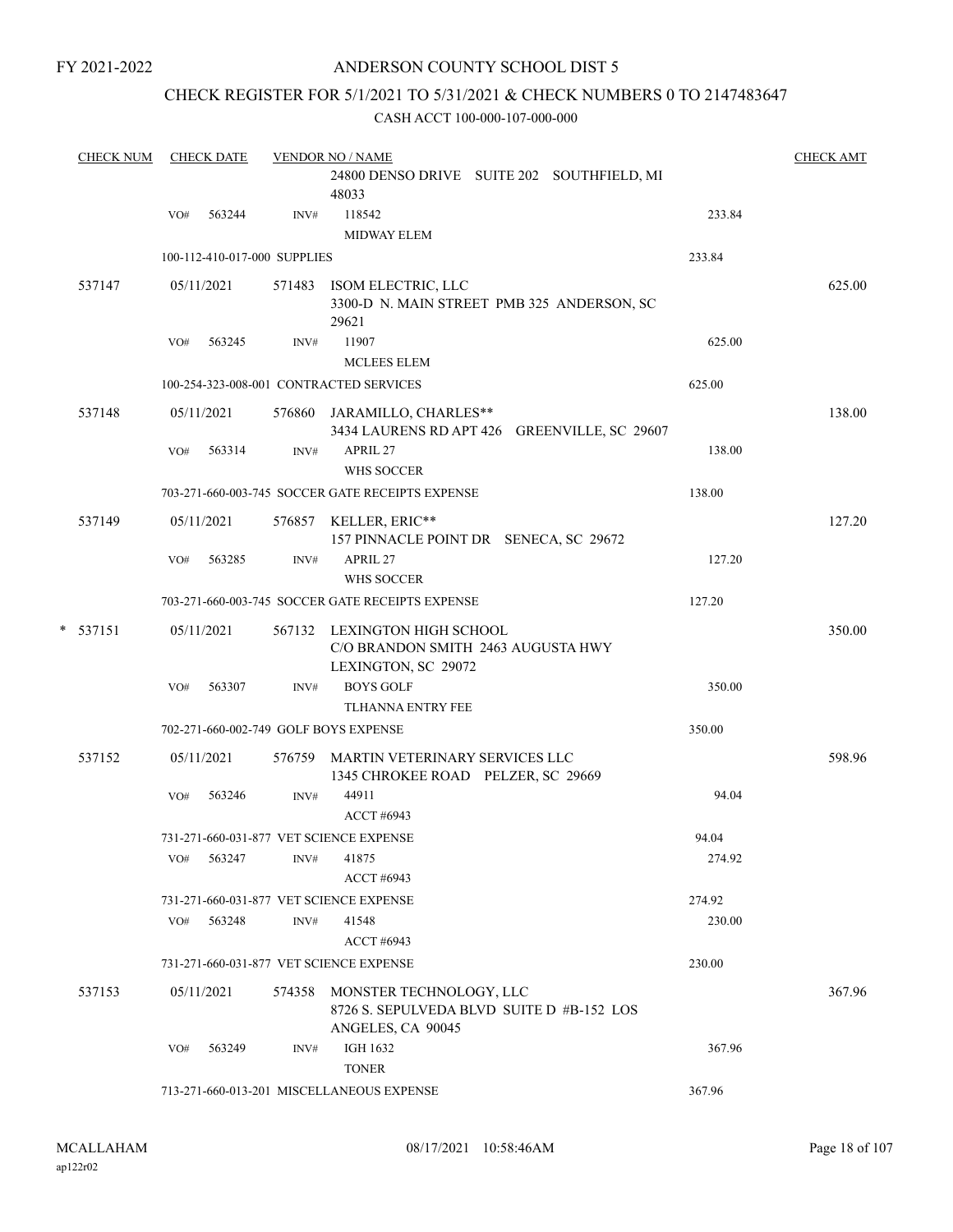## CHECK REGISTER FOR 5/1/2021 TO 5/31/2021 & CHECK NUMBERS 0 TO 2147483647

| <b>CHECK NUM</b> | <b>CHECK DATE</b>                              |        | <b>VENDOR NO / NAME</b>         |                                                                       |       |          | <b>CHECK AMT</b> |
|------------------|------------------------------------------------|--------|---------------------------------|-----------------------------------------------------------------------|-------|----------|------------------|
| $*$ 537155       | 05/11/2021                                     | 573626 | ANDERSON, SC 29621              | PALMETTO GARDENS FLORIST<br>LORI D VREELAND 1816 B EAST GREENVILLE ST |       |          | 374.50           |
|                  | 563255<br>VO#                                  | INV#   | 813                             |                                                                       |       | 374.50   |                  |
|                  |                                                |        | <b>HANNA PROM</b>               |                                                                       |       |          |                  |
|                  | 702-271-660-002-440 JUNIORS EXPENSE            |        |                                 |                                                                       |       | 374.50   |                  |
| 537156           | 05/11/2021                                     |        |                                 | 576859 PIEDMONT ANIMAL HOSPITAL<br>5728 UNION HWY GAFFNEY, SC 29340   |       |          | 500.00           |
|                  | 563299<br>VO#                                  | INV#   | 226395<br><b>CLIENT 13542</b>   |                                                                       |       | 500.00   |                  |
|                  | 731-271-660-031-877 VET SCIENCE EXPENSE        |        |                                 |                                                                       |       | 500.00   |                  |
| 537157           | 05/11/2021                                     |        |                                 | 572704 PIEDMONT FIRE EXTINGUISHERS<br>PO BOX 89 WARE SHOALS, SC 29692 |       |          | 2,599.40         |
|                  | 563256<br>VO#                                  | INV#   | PO 14385<br><b>HOOD SERVICE</b> | PO#                                                                   | 14385 | 2,599.40 |                  |
|                  | 600-256-323-002-000 REPAIRS TO EQUIPMENT       |        |                                 |                                                                       |       | 138.50   |                  |
|                  | 600-256-323-003-000 REPAIRS TO EQUIPMENT       |        |                                 |                                                                       |       | 170.60   |                  |
|                  | 600-256-323-005-000 REPAIRS TO EQUIPMENT       |        |                                 |                                                                       |       | 127.80   |                  |
|                  | 600-256-323-006-000 REPAIRS TO EQUIPMENT       |        |                                 |                                                                       |       | 170.60   |                  |
|                  | 600-256-323-007-000 REPAIRS TO EQUIPMENT       |        |                                 |                                                                       |       | 138.50   |                  |
|                  | 600-256-323-008-000 REPAIRS TO EQUIPMENT       |        |                                 |                                                                       |       | 149.20   |                  |
|                  | 600-256-323-009-000 REPAIRS TO EQUIPMENT       |        |                                 |                                                                       |       | 138.50   |                  |
|                  | 600-256-323-010-000 REPAIRS TO EQUIPMENT       |        |                                 |                                                                       |       | 117.10   |                  |
|                  | 600-256-323-011-000 REPAIRS TO EQUIPMENT       |        |                                 |                                                                       |       | 159.90   |                  |
|                  | 600-256-323-012-000 REPAIRS TO EQUIPMENT       |        |                                 |                                                                       |       | 117.10   |                  |
|                  | 600-256-323-013-000 REPAIRS TO EQUIPMENT       |        |                                 |                                                                       |       | 117.10   |                  |
|                  | 600-256-323-014-000 REPAIRS TO EQUIPMENT       |        |                                 |                                                                       |       | 117.10   |                  |
|                  | 600-256-323-015-000 REPAIRS TO EQUIPMENT       |        |                                 |                                                                       |       | 106.40   |                  |
|                  | 600-256-323-016-000 REPAIRS TO EQUIPMENT       |        |                                 |                                                                       |       | 117.10   |                  |
|                  | 600-256-323-017-000 REPAIRS TO EQUIPMENT       |        |                                 |                                                                       |       | 170.60   |                  |
|                  | 600-256-323-018-000 REPAIRS TO EQUIPMENT       |        |                                 |                                                                       |       | 149.20   |                  |
|                  | 600-256-323-019-000 REPAIRS TO EQUIPMENT       |        |                                 |                                                                       |       | 117.10   |                  |
|                  | 600-256-323-020-000 REPAIRS TO EQUIPMENT       |        |                                 |                                                                       |       | 170.60   |                  |
|                  | 600-256-323-021-000 REPAIRS TO EQUIPMENT       |        |                                 |                                                                       |       | 106.40   |                  |
| 537158           | 05/11/2021                                     | 576592 | PRESENCELEARNING INC            | PO BOX 92087 LAS VEGAS, NV 89193-2087                                 |       |          | 1,500.00         |
|                  | 563257<br>VO#                                  | INV#   | 42607                           | PO#                                                                   | 13798 | 1,500.00 |                  |
|                  |                                                |        | <b>USAGE FEE</b>                |                                                                       |       |          |                  |
|                  | 220-213-312-000-000 SPED TELEHEALTH PURCH SVCS |        |                                 |                                                                       |       | 1,500.00 |                  |
| $* 537160$       | 05/11/2021                                     | 575721 |                                 | RIDGEWATER ENGINEERING & SURVEYING<br>PO BOX 806 ANDERSON, SC 29622   |       |          | 685.00           |
|                  | VO#<br>563309                                  | INV#   | 20298-2                         | PO#                                                                   | 13794 | 685.00   |                  |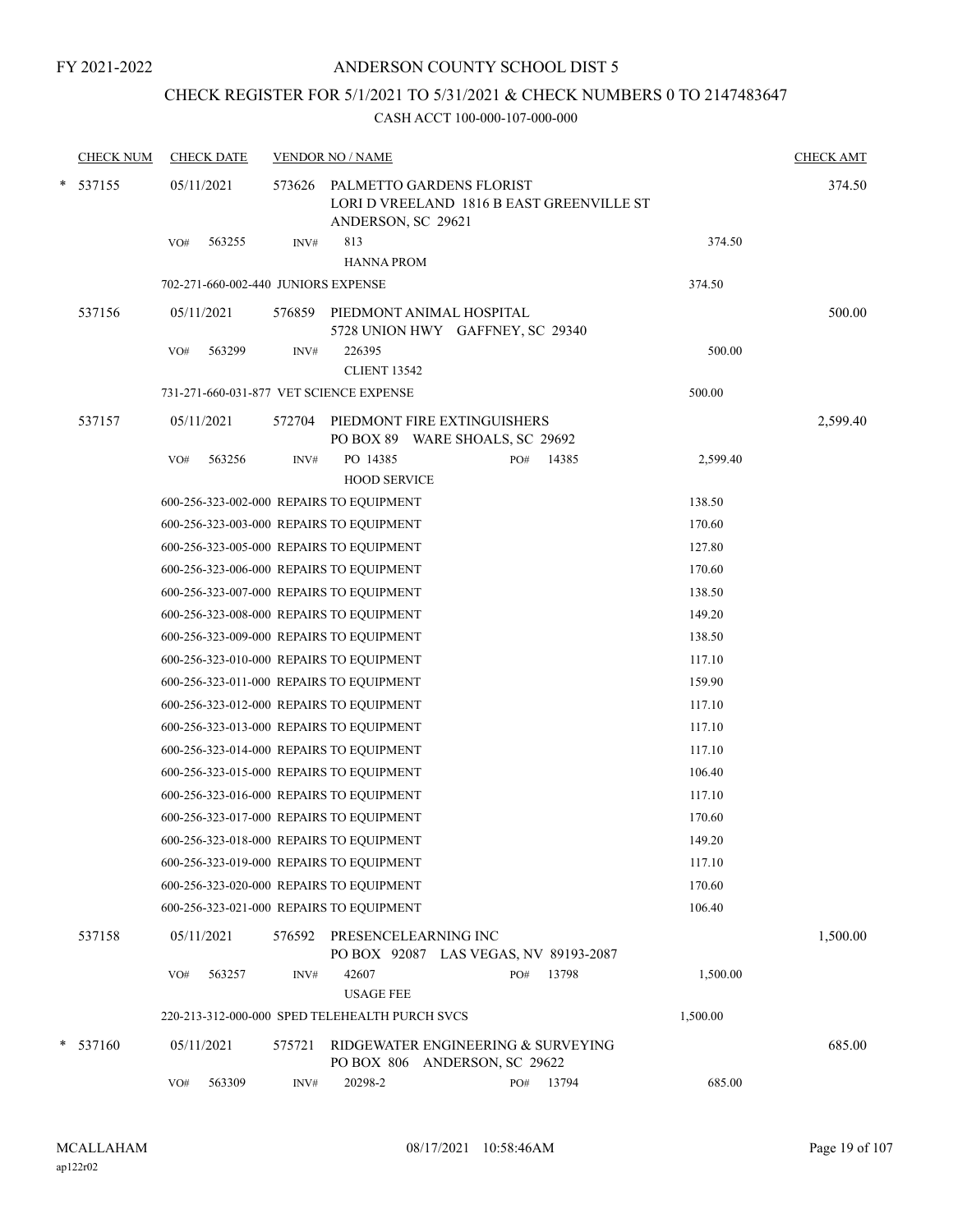## ANDERSON COUNTY SCHOOL DIST 5

## CHECK REGISTER FOR 5/1/2021 TO 5/31/2021 & CHECK NUMBERS 0 TO 2147483647

| <b>CHECK NUM</b> |     | <b>CHECK DATE</b>                |        | <b>VENDOR NO / NAME</b><br><b>SURVEY</b>                                                                        |           |     |                 |          | <b>CHECK AMT</b> |
|------------------|-----|----------------------------------|--------|-----------------------------------------------------------------------------------------------------------------|-----------|-----|-----------------|----------|------------------|
|                  |     |                                  |        | 515-253-520-000-HQ1 DOWNTOWN PROJECT BLDG 1                                                                     |           |     |                 | 0.00     |                  |
|                  |     |                                  |        | 515-253-520-000-HQ2 DOWNTOWN PROJECT BLDG 2                                                                     |           |     |                 | 685.00   |                  |
| 537161           |     | 05/11/2021                       | 572780 | SAFETY & COMPLIANCE MGMT INC<br>P.O. BOX 615 ROCK SPRING, GA 30739                                              |           |     |                 |          | 1,356.30         |
|                  | VO# | 563259                           | INV#   | 26622<br><b>WESTSIDE HS</b>                                                                                     |           |     |                 | 665.65   |                  |
|                  |     | 100-271-312-003-TST DRUG TESTING |        |                                                                                                                 |           |     |                 | 665.65   |                  |
|                  | VO# | 563260                           | INV#   | 26622<br><b>TL HANNA</b>                                                                                        |           |     |                 | 690.65   |                  |
|                  |     | 100-271-312-002-TST DRUG TESTING |        |                                                                                                                 |           |     |                 | 690.65   |                  |
| 537162           |     | 05/11/2021                       |        | 576779 SARGENT, ROBERT**<br>206 FREEMAN ST WESTMINISTER, SC 29693                                               |           |     |                 |          | 124.40           |
|                  | VO# | 563297                           | INV#   | <b>MARCH 26</b><br>WHS SOCCER                                                                                   |           |     |                 | 124.40   |                  |
|                  |     |                                  |        | 703-271-660-003-745 SOCCER GATE RECEIPTS EXPENSE                                                                |           |     |                 | 124.40   |                  |
| $*$ 537164       |     | 05/11/2021                       | 448513 | SC DEPT OF EDUC/TRANSPORTATION<br>1429 SENATE STREET ROOM 1100<br>BUILDING COLUMBIA, SC 29201                   |           |     | <b>RUTLEDGE</b> |          | 342.54           |
|                  | VO# | 563262                           | INV#   | 0405-04-21<br><b>REPAIR</b>                                                                                     |           |     |                 | 342.54   |                  |
|                  |     |                                  |        | 100-255-323-000-000 CONTRACTED SERVICES                                                                         |           |     |                 | 342.54   |                  |
| 537165           |     | 05/11/2021                       | 451250 | SC SCHOOL FOR THE DEAF & BLIND<br>355 CEDAR SPRINGS ROAD ATT: ACCOUNTS<br>RECEIVABLE SPARTANBURG, SC 29302-4699 |           |     |                 |          | 6,356.17         |
|                  | VO# | 563310                           | INV#   | 2000508319<br><b>CUST 3045003</b>                                                                               |           | PO# | 14418           | 6,356.17 |                  |
|                  |     |                                  |        | 203-127-312-000-SUP PURCHASED SERVICES                                                                          |           |     |                 | 6,356.17 |                  |
| 537166           |     | 05/11/2021                       | 568699 | SHEPARD & ASSOCIATES, LLC<br>3547 DREHER SHOALS RD SUITE 6 ATT: ACCOUNTS<br>RECEIVABLE IRMO, SC 29063           |           |     |                 |          | 1,253.28         |
|                  | VO# | 563267                           | INV#   | 21054<br>TL HANNA ROOF                                                                                          | PO# 13343 |     |                 | 1,253.28 |                  |
|                  |     | 505-253-522-002-ROF ROOF TLH     |        |                                                                                                                 |           |     |                 | 1,253.28 |                  |
| 537167           |     | 05/11/2021                       | 568954 | <b>SHRED A WAY</b><br>PO BOX 51132 ATT: ACCOUNTS RECEIVABLE<br>PIEDMONT, SC 29673                               |           |     |                 |          | 184.00           |
|                  | VO# | 563268                           | INV#   | A90290<br><b>MIDWAY</b>                                                                                         |           |     |                 | 65.00    |                  |
|                  |     |                                  |        | 717-190-660-017-201 MISCELLANEOUS EXPENSE                                                                       |           |     |                 | 65.00    |                  |
|                  | VO# | 563269                           | INV#   | A89987<br>CONCORD                                                                                               |           |     |                 | 33.00    |                  |
|                  |     |                                  |        | 709-271-660-009-201 MISCELLANEOUS EXPENSE                                                                       |           |     |                 | 33.00    |                  |
|                  |     | VO# 563270                       | INV#   | A90292                                                                                                          |           |     |                 | 38.00    |                  |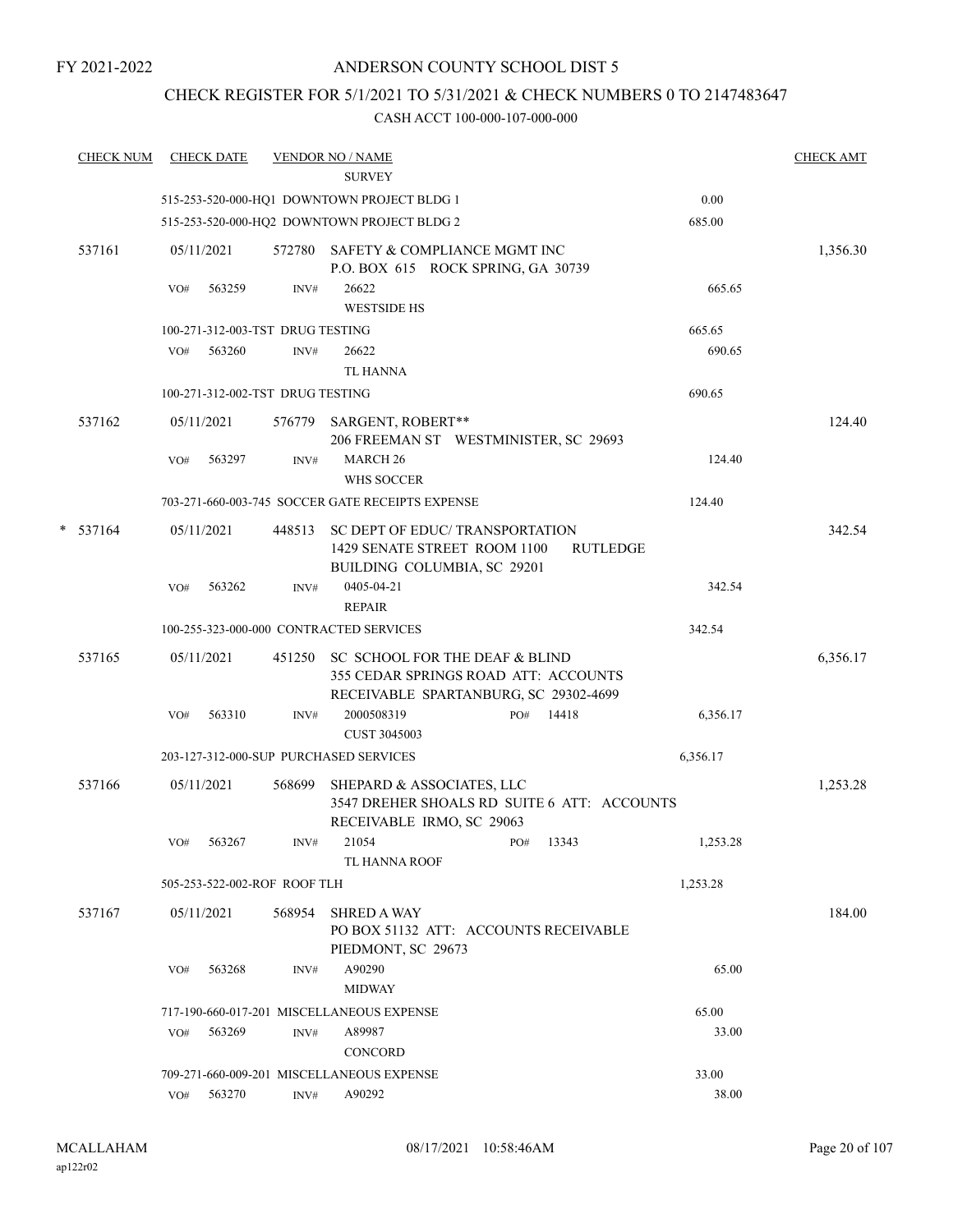## ANDERSON COUNTY SCHOOL DIST 5

## CHECK REGISTER FOR 5/1/2021 TO 5/31/2021 & CHECK NUMBERS 0 TO 2147483647

|        | <b>CHECK NUM</b> |     | <b>CHECK DATE</b>            |        | <b>VENDOR NO / NAME</b>                                                                                       |     |       |                      | <b>CHECK AMT</b> |
|--------|------------------|-----|------------------------------|--------|---------------------------------------------------------------------------------------------------------------|-----|-------|----------------------|------------------|
|        |                  |     |                              |        | <b>NORTH POINTE</b>                                                                                           |     |       |                      |                  |
|        |                  |     |                              |        | 713-271-660-013-201 MISCELLANEOUS EXPENSE                                                                     |     |       | 38.00                |                  |
|        |                  | VO# | 563312                       | INV#   | A90329                                                                                                        |     |       | 48.00                |                  |
|        |                  |     |                              |        | <b>MCCANTS</b>                                                                                                |     |       |                      |                  |
|        |                  |     | 100-113-410-005-000 SUPPLIES |        |                                                                                                               |     |       | 48.00                |                  |
| $\ast$ | 537169           |     | 05/11/2021                   |        | 571007 SIMPLIFIED OFFICE SYSTEMS<br>6220 BUSH RIVER ROAD COLUMBIA, SC 29212                                   |     |       |                      | 389.42           |
|        |                  | VO# | 563272                       | INV#   | 210503-0041<br><b>COPIES</b>                                                                                  |     |       | 166.36               |                  |
|        |                  |     | 100-113-410-006-000 SUPPLIES |        |                                                                                                               |     |       | 166.36               |                  |
|        |                  |     | VO# 563273                   | INV#   | 210503-0042                                                                                                   |     |       | 223.06               |                  |
|        |                  |     |                              |        | <b>COPIES</b>                                                                                                 |     |       |                      |                  |
|        |                  |     | 100-113-410-006-000 SUPPLIES |        |                                                                                                               |     |       | 223.06               |                  |
|        | 537170           |     | 05/11/2021                   |        | 569192 STC INCORPORATED<br>1904 WHITEHALL ROAD ATT: ACCOUNTS<br>RECEIVABLE ANDERSON, SC 29625                 |     |       |                      | 4,483.30         |
|        |                  | VO# | 563274                       | INV#   | <b>TL HANNA</b>                                                                                               |     |       | 4,483.30             |                  |
|        |                  |     |                              |        | 2020 CLUB CAR                                                                                                 |     |       |                      |                  |
|        |                  |     |                              |        | 702-271-660-002-663 ATHLETIC GENERAL EXPENSE                                                                  |     |       | 4,483.30             |                  |
|        |                  |     |                              |        |                                                                                                               |     |       |                      |                  |
|        | 537171           |     | 05/11/2021                   |        | 572801 SWEETWATER<br>5501 US HIGHWAY 30 W FORT WAYNE, IN 46818                                                |     |       |                      | 353.09           |
|        |                  | VO# | 563313                       | INV#   | 27281304                                                                                                      |     |       | 353.09               |                  |
|        |                  |     |                              |        | <b>MCCANTS</b>                                                                                                |     |       |                      |                  |
|        |                  |     |                              |        | 100-113-410-005-MUS MUSIC ALLOCATION                                                                          |     |       | 353.09               |                  |
|        | 537172           |     | 05/11/2021                   |        | 576122 THERE IS HOPE COUNSELING, LLC<br>ROYCE V. MILLER 145 THOMAS GREEN BLVD, SUITE<br>210 CLEMSON, SC 29631 |     |       |                      | 1,200.00         |
|        |                  | VO# | 563275                       | INV#   | 161784<br><b>SERVICE</b>                                                                                      | PO# | 13797 | 1,200.00             |                  |
|        |                  |     |                              |        |                                                                                                               |     |       |                      |                  |
|        |                  |     |                              |        | 237-128-313-002-020 STUDENT SERVICES/COUNSELOR                                                                |     |       | 600.00               |                  |
|        |                  |     |                              |        | 237-128-313-003-020 STUDENT SERVICES/ COUNSELOR                                                               |     |       | 600.00               |                  |
|        | 537173           |     | 05/11/2021                   |        | 575174 TREASURE COAST VENTURES, INC<br>PO BOX 8650 JUPITER, FL 33468-8650                                     |     |       |                      | 905.86           |
|        |                  | VO# | 563276                       | INV#   | 7023<br>MIDWAY ELEM                                                                                           |     |       | 905.86               |                  |
|        |                  |     | 100-112-410-017-000 SUPPLIES |        |                                                                                                               |     |       | 905.86               |                  |
|        | 537174           |     | 05/11/2021                   | 564442 | UNITED CHEMICAL & SUPPLY CO<br>POBOX 5066 ATT: ACCOUNTS RECEIVABLE                                            |     |       |                      | 8,766.51         |
|        |                  | VO# | 563277                       | INV#   | GREENVILLE, SC 29606<br>625456,625451<br>WHSE SUPPLIES                                                        | PO# | 14163 | 8,766.51             |                  |
|        |                  |     |                              |        | 100-000-170-000-000 WAREHOUSE INVENTORY<br>100-000-170-000-000 WAREHOUSE INVENTORY                            |     |       | 3,214.39<br>5,552.12 |                  |
|        |                  |     |                              |        |                                                                                                               |     |       |                      |                  |
|        | 537175           |     | 05/11/2021                   |        | 576674 UPSTATE INDUSTRIAL SUPPLIES INC                                                                        |     |       |                      | 834.50           |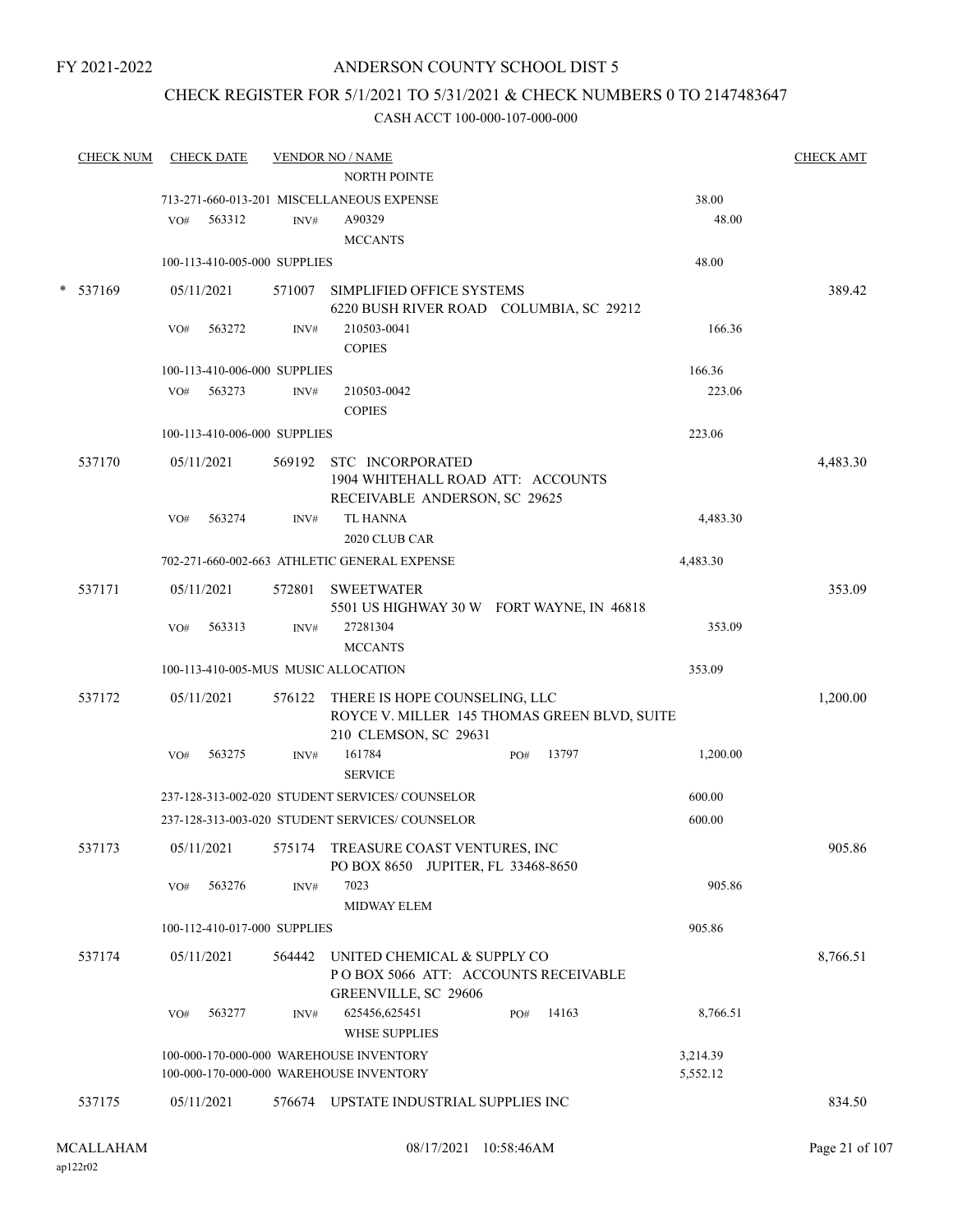## ANDERSON COUNTY SCHOOL DIST 5

## CHECK REGISTER FOR 5/1/2021 TO 5/31/2021 & CHECK NUMBERS 0 TO 2147483647

|   | <b>CHECK NUM</b> |     | <b>CHECK DATE</b>             |        | <b>VENDOR NO / NAME</b>                                                                              |                  |     |                      |          | <b>CHECK AMT</b> |
|---|------------------|-----|-------------------------------|--------|------------------------------------------------------------------------------------------------------|------------------|-----|----------------------|----------|------------------|
|   |                  |     |                               |        | PO BOX 469 SANDY SPRINGS, SC 29677                                                                   |                  |     |                      |          |                  |
|   |                  | VO# | 563278                        | INV#   | 69237<br><b>SUPPLIES</b>                                                                             |                  | PO# | 14186                | 834.50   |                  |
|   |                  |     |                               |        | 900-115-410-031-053 HAAS FOUND-ADV MANUF (AIT)                                                       |                  |     |                      | 834.50   |                  |
|   | 537176           |     | 05/11/2021                    |        | 573864 WELLS FARGO VENDOR FIN SERV<br>PO BOX 105743 ATLANTA, GA 30348-5743                           |                  |     |                      |          | 174.41           |
|   |                  | VO# | 563279                        | INV#   | 5014896326<br><b>COPIER</b>                                                                          |                  |     |                      | 174.41   |                  |
|   |                  |     |                               |        | 100-181-410-023-000 SUPPLIES-ADULT ED.                                                               |                  |     |                      | 174.41   |                  |
| * | 537178           |     | 05/13/2021                    |        | 569972 ALYSSA JONES<br>41 FAWN HILL ANDERSON, SC 29621                                               |                  |     |                      |          | 140.00           |
|   |                  | VO# | 563466                        | INV#   | <b>EXAM</b><br>REIMBURSEMENT                                                                         |                  |     |                      | 140.00   |                  |
|   |                  |     |                               |        | 328-115-312-031-000 PURCHASED SERVICES                                                               |                  |     |                      | 140.00   |                  |
|   | 537179           |     | 05/13/2021                    | 570950 | ANDERSON COUNTY SHERIFF'S OFFICE<br>ATTN: JAMIE LAZAR 305 CAMSON ROAD<br>ANDERSON, SC 29621          |                  |     |                      |          | 332.50           |
|   |                  | VO# | 563321                        | INV#   | MAY 5<br>TL HANNA TRACK                                                                              |                  |     |                      | 175.00   |                  |
|   |                  |     |                               |        | 702-271-660-002-692 TRACK GATE EXPENSE                                                               |                  |     |                      | 175.00   |                  |
|   |                  | VO# | 563322                        | INV#   | MAY 6<br>TL HANNA TRACK                                                                              |                  |     |                      | 157.50   |                  |
|   |                  |     |                               |        | 702-271-660-002-692 TRACK GATE EXPENSE                                                               |                  |     |                      | 157.50   |                  |
|   | 537180           |     | 05/13/2021                    | 570814 | AT&T<br>PO BOX 105262 ATTN: ACCOUNTS RECEIVABLE<br>ATLANTA, GA 30348-5262                            | $(864 M09-9122)$ |     |                      |          | 1,528.31         |
|   |                  | VO# | 563324                        | INV#   | 864 M09-9122<br><b>SERVICE</b>                                                                       |                  |     |                      | 1,528.31 |                  |
|   |                  |     | 100-266-340-000-000 TELEPHONE |        |                                                                                                      |                  |     |                      | 1,528.31 |                  |
|   | 537181           |     | 05/13/2021                    |        | 576754 AVL SOLUTIONS LLC<br>16 WOODS LAKE ROAD                                                       |                  |     | GREENVILLE, SC 29607 |          | 1,970.81         |
|   |                  | VO# | 563325                        | INV#   | 48269<br><b>TL HANNA</b>                                                                             |                  | PO# | 14098                | 1,970.81 |                  |
|   |                  |     |                               |        | 100-266-345-002-000 TECHNOLOGY PURCHASED SERV                                                        |                  |     |                      | 1,970.81 |                  |
|   | 537182           |     | 05/13/2021                    | 576381 | BACKGROUND INVESTIGATION BUREAU, LLC<br>9710 NORTHCROSS CENTER CT, STE 100<br>HUNTERSVILLE, NC 28078 |                  |     |                      |          | 139.50           |
|   |                  | VO# | 563326                        | INV#   | AND005050121<br><b>APRIL 2021</b>                                                                    |                  |     |                      | 139.50   |                  |
|   |                  |     |                               |        | 100-390-399-000-000 MISC.PURCH.SERV.- BACKGROUND CKS                                                 |                  |     |                      | 139.50   |                  |
|   | 537183           |     | 05/13/2021                    | 576847 | BEACHSIDE HOME SERVICE LLC<br>917 BROADWAY STREET MYRTLE BEACH, SC 29577                             |                  |     |                      |          | 960.84           |
|   |                  | VO# | 563327                        | INV#   | 875<br><b>SERVICES</b>                                                                               |                  | PO# | 14417                | 960.84   |                  |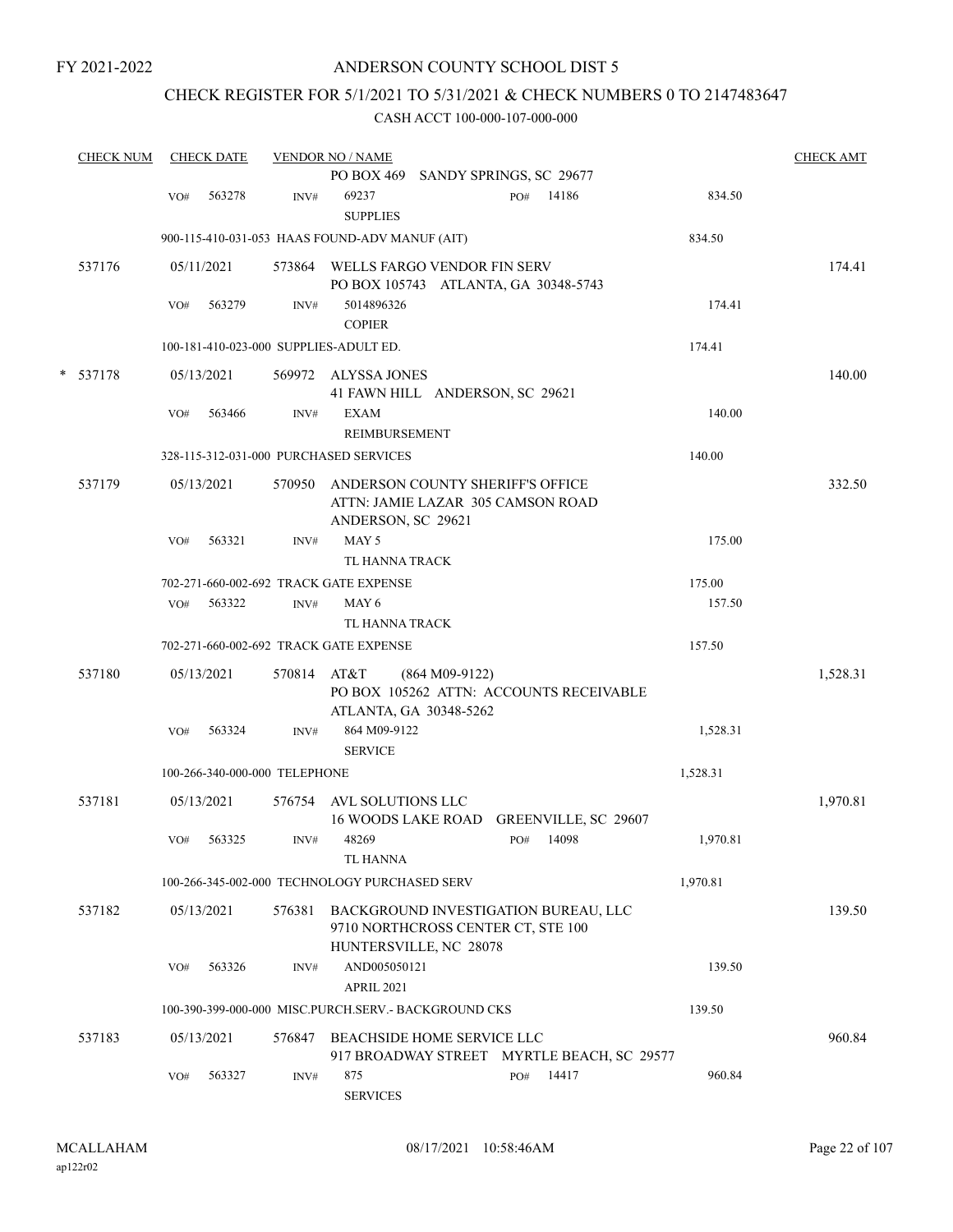## CHECK REGISTER FOR 5/1/2021 TO 5/31/2021 & CHECK NUMBERS 0 TO 2147483647

| <b>CHECK NUM</b> |     | <b>CHECK DATE</b>                 |        | <b>VENDOR NO / NAME</b>                                                                           |     |           |           | <b>CHECK AMT</b> |
|------------------|-----|-----------------------------------|--------|---------------------------------------------------------------------------------------------------|-----|-----------|-----------|------------------|
|                  |     |                                   |        | 100-213-312-021-MOE NURSING CONTRACTED SERVICES                                                   |     |           | 960.84    |                  |
| 537184           |     | 05/13/2021                        |        | 143400 BOUND TO STAY BOUND BOOKS, INC<br>PO BOX 870950 KANSAS CITY, MO 64187-0950                 |     |           |           | 261.24           |
|                  | VO# | 563328                            | INV#   | 155175                                                                                            |     | PO# 14359 | 261.24    |                  |
|                  |     |                                   |        | WHITEHALL ELEM                                                                                    |     |           |           |                  |
|                  |     | 338-222-430-019-EAR LIBRARY BOOKS |        |                                                                                                   |     |           | 261.24    |                  |
| 537185           |     | 05/13/2021                        | 567945 | <b>BURNETT ATHLETICS INC</b><br>7095 HIGHWAY 11 ATTN: ACCTS RECEIVABLE<br>CAMPOBELLO, SC 29322    |     |           |           | 1,212.10         |
|                  | VO# | 563427                            | INV#   | BA85940<br><b>FIELD PAINT</b>                                                                     |     |           | 1,212.10  |                  |
|                  |     |                                   |        | 100-254-410-002-001 SUPPLIES - MAINTENANCE                                                        |     |           | 242.42    |                  |
|                  |     |                                   |        | 100-254-410-003-001 SUPPLIES - MAINTENANCE                                                        |     |           | 242.42    |                  |
|                  |     |                                   |        | 100-254-410-005-001 SUPPLIES - MAINTENANCE                                                        |     |           | 242.42    |                  |
|                  |     |                                   |        | 100-254-410-006-001 SUPPLIES - MAINTENANCE                                                        |     |           | 242.42    |                  |
|                  |     |                                   |        | 100-254-410-020-001 SUPPLIES - MAINTENANCE                                                        |     |           | 242.42    |                  |
| 537186           |     | 05/13/2021                        | 575869 | <b>BURR FORMAN MCNAIR</b><br>PO BOX 830719 BIRMINGHAM, AL 35283-0719                              |     |           |           | 5,780.00         |
|                  | VO# | 563329                            | INV#   | 1234274<br><b>REAL PROPERTY</b>                                                                   |     |           | 5,780.00  |                  |
|                  |     | 100-231-319-000-000 LEGAL FEES    |        |                                                                                                   |     |           | 5,780.00  |                  |
| 537187           |     | 05/13/2021                        |        | 576490 BWI COMPANIES INC<br>PO BOX 1410 GREER, SC 29652-1410                                      |     |           |           | 1,306.90         |
|                  | VO# | 563330                            | INV#   | 16470585<br><b>SUPPLIES</b>                                                                       |     |           | 1,306.90  |                  |
|                  |     |                                   |        | 731-271-660-031-878 HORTICULTURE EXPENSE                                                          |     |           | 1,306.90  |                  |
| 537188           |     | 05/13/2021                        |        | 152495 CAMCOR, INC<br>POBOX 1899 ATT: ACCOUNTS RECEIVABLE<br><b>BURLINGTON, NC 27216-1899</b>     |     |           |           | 2,470.42         |
|                  | VO# | 563331                            | INV#   | 2510505<br><b>TECH SUPPLIES</b>                                                                   | PO# | 14067     | 2,470.42  |                  |
|                  |     |                                   |        | 100-266-345-000-000 TECHNOLOGY INFRASTRUCTURE                                                     |     |           | 2,470.42  |                  |
| 537189           |     | 05/13/2021                        | 576802 | CORETEK ENTERPRISES, LLC<br>290-B INTERNATIONAL DR. CONCORD, NC 28027                             |     |           |           | 27,800.00        |
|                  | VO# | 563333                            | INV#   | 37081<br><b>CHROMEBOOKS</b>                                                                       | PO# | 14231     | 27,800.00 |                  |
|                  |     |                                   |        | 866-266-345-000-000 TECHNOLOGY PURCHASED SERV                                                     |     |           | 27,800.00 |                  |
| * 537191         |     | 05/13/2021                        | 566946 | DATA NETWORK SOLUTIONS<br>629 LAKE TIDE DRIVE ATT: ACCOUNTS RECEIVABLE<br><b>CHAPIN, SC 29036</b> |     |           |           | 14,446.53        |
|                  | VO# | 563335                            | INV#   | 28382<br><b>BARRACUDA</b>                                                                         | PO# | 14340     | 14,446.53 |                  |
|                  |     |                                   |        | 100-266-445-000-000 SOFTWARE TECHNOLOGY                                                           |     |           | 14,446.53 |                  |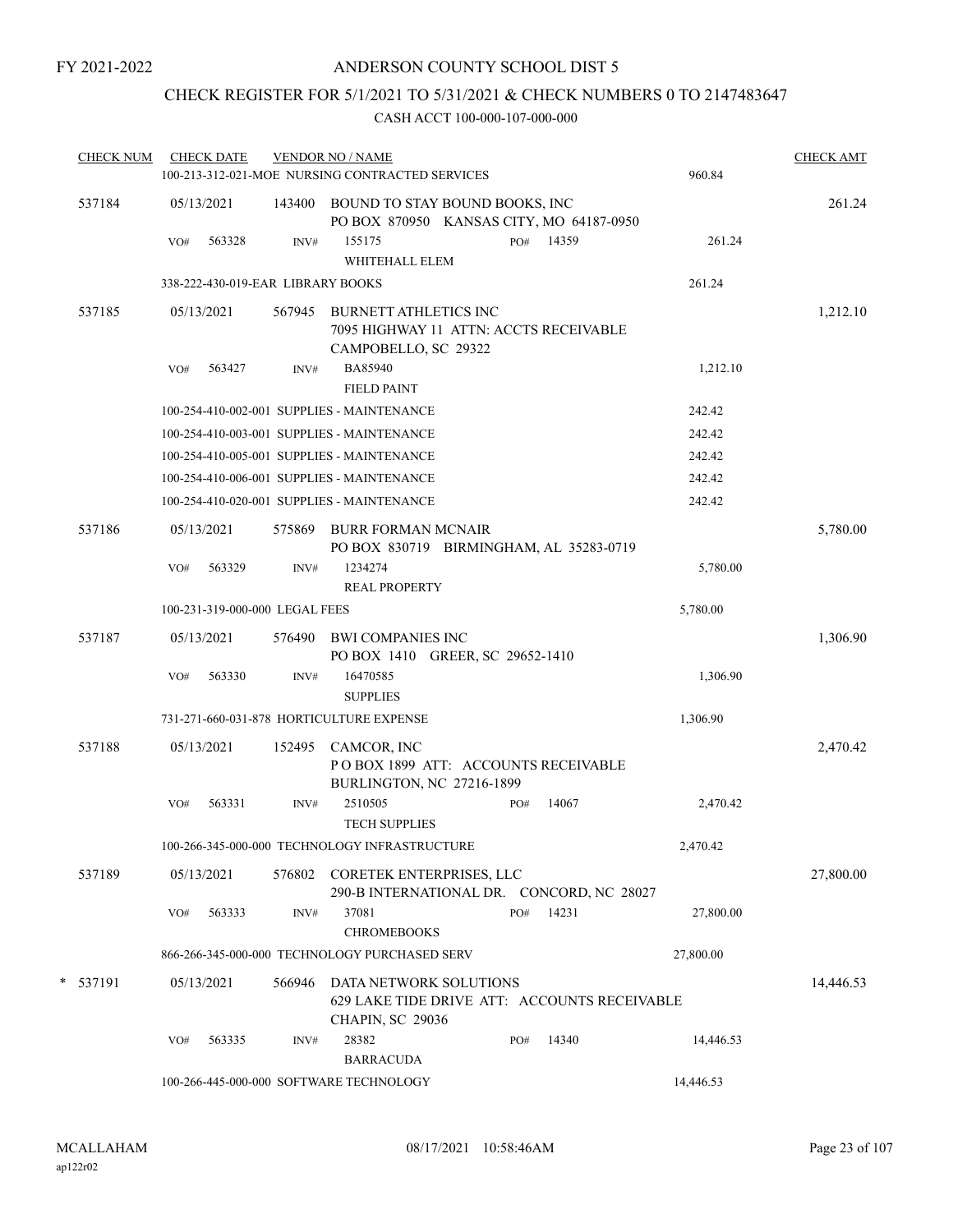## CHECK REGISTER FOR 5/1/2021 TO 5/31/2021 & CHECK NUMBERS 0 TO 2147483647

| <b>CHECK NUM</b> | <b>CHECK DATE</b>                              |        | <b>VENDOR NO / NAME</b>                                                                      |     |       |           | <b>CHECK AMT</b> |
|------------------|------------------------------------------------|--------|----------------------------------------------------------------------------------------------|-----|-------|-----------|------------------|
| 537192           | 05/13/2021                                     | 211302 | <b>DUKE ENERGY</b><br>PO BOX 1094 CHARLOTTE, NC 28201-1094                                   |     |       |           | 62,698.67        |
|                  | 563461<br>VO#                                  | INV#   | 05/04/21<br><b>ELECTRICITY</b>                                                               |     |       | 62,698.67 |                  |
|                  | 100-254-410-014-000 SUPPLIES                   |        |                                                                                              |     |       | 43.88     |                  |
|                  | 100-254-470-002-000 ENERGY-ELECTRICITY & WATER |        |                                                                                              |     |       | 17,915.66 |                  |
|                  | 100-254-470-003-000 ENERGY-ELECTRICITY & WATER |        |                                                                                              |     |       | 13.19     |                  |
|                  | 100-254-470-005-000 ENERGY-ELECTRICITY & WATER |        |                                                                                              |     |       | 7,287.68  |                  |
|                  | 100-254-470-006-000 ENERGY-ELECTRICITY & WATER |        |                                                                                              |     |       | 11,322.28 |                  |
|                  | 100-254-470-007-000 ENERGY-ELECTRICITY & WATER |        |                                                                                              |     |       | 4,269.06  |                  |
|                  | 100-254-470-008-000 ENERGY-ELECTRICITY & WATER |        |                                                                                              |     |       | 6,304.28  |                  |
|                  | 100-254-470-009-000 ENERGY-ELECTRICITY & WATER |        |                                                                                              |     |       | 347.77    |                  |
|                  | 100-254-470-011-000 ENERGY-ELECTRICITY & WATER |        |                                                                                              |     |       | 3,054.78  |                  |
|                  | 100-254-470-012-000 ENERGY-ELECTRICITY & WATER |        |                                                                                              |     |       | 4,276.75  |                  |
|                  | 100-254-470-021-000 ENERGY-ELECTRICITY & WATER |        |                                                                                              |     |       | 7,863.34  |                  |
| 537193           | 05/13/2021                                     | 563495 | ELECTRIC CITY UTILITIES<br>CITY OF ANDERSON 601 SOUTH MAIN ST                                |     |       |           | 6,652.53         |
|                  | 563463<br>VO#                                  | INV#   | ANDERSON, SC 29624<br>05/07/21<br><b>WATER/SEWER</b>                                         |     |       | 6,652.53  |                  |
|                  | 100-254-470-001-000 ENERGY-ELECTRICITY & WATER |        |                                                                                              |     |       | 810.35    |                  |
|                  | 100-254-470-006-000 ENERGY-ELECTRICITY & WATER |        |                                                                                              |     |       | 2,204.45  |                  |
|                  | 100-254-470-015-000 ENERGY-ELECTRICITY & WATER |        |                                                                                              |     |       | 442.51    |                  |
|                  | 100-254-470-016-000 ENERGY-ELECTRICITY & WATER |        |                                                                                              |     |       | 946.35    |                  |
|                  | 100-254-470-018-000 ENERGY-ELECTRICITY & WATER |        |                                                                                              |     |       | 744.17    |                  |
|                  | 100-254-470-021-000 ENERGY-ELECTRICITY & WATER |        |                                                                                              |     |       | 1,504.70  |                  |
| 537194           | 05/13/2021                                     | 576798 | ELECTRONIC PRODUCTS<br>1424 ODENTON ROAD ODENTON, MD 21113                                   |     |       |           | 35,390.26        |
|                  | VO#<br>563340                                  | INV#   | 435300,434829<br><b>SUPPLIES</b>                                                             | PO# | 14219 | 35,390.26 |                  |
|                  | 338-113-410-005-EAR SUPPLIES                   |        |                                                                                              |     |       | 6,203.81  |                  |
|                  | 338-113-410-006-EAR SUPPLIES                   |        |                                                                                              |     |       | 15,878.82 |                  |
|                  | 338-113-410-020-EAR SUPPLIES                   |        |                                                                                              |     |       | 9,016.32  |                  |
|                  | 338-113-410-021-EAR SUPPLIES                   |        |                                                                                              |     |       | 4,291.31  |                  |
| 537195           | 05/13/2021                                     | 572922 | EXTREME EQUIPMENT SALES, LLC<br>PO BOX 4664 ATTN: ACCTS RECEIVBLE WEST<br>COLUMBIA, SC 29171 |     |       |           | 2,759.89         |
|                  | 563341<br>VO#                                  | INV#   | 9355<br><b>TL HANNA</b>                                                                      |     |       | 1,313.96  |                  |
|                  | 100-271-410-002-000 SUPPLIES                   |        |                                                                                              |     |       | 1,313.96  |                  |
|                  | 563342<br>VO#                                  | INV#   | 9215<br>TL HANNA                                                                             |     |       | 384.49    |                  |
|                  | 100-271-410-002-000 SUPPLIES                   |        |                                                                                              |     |       | 384.49    |                  |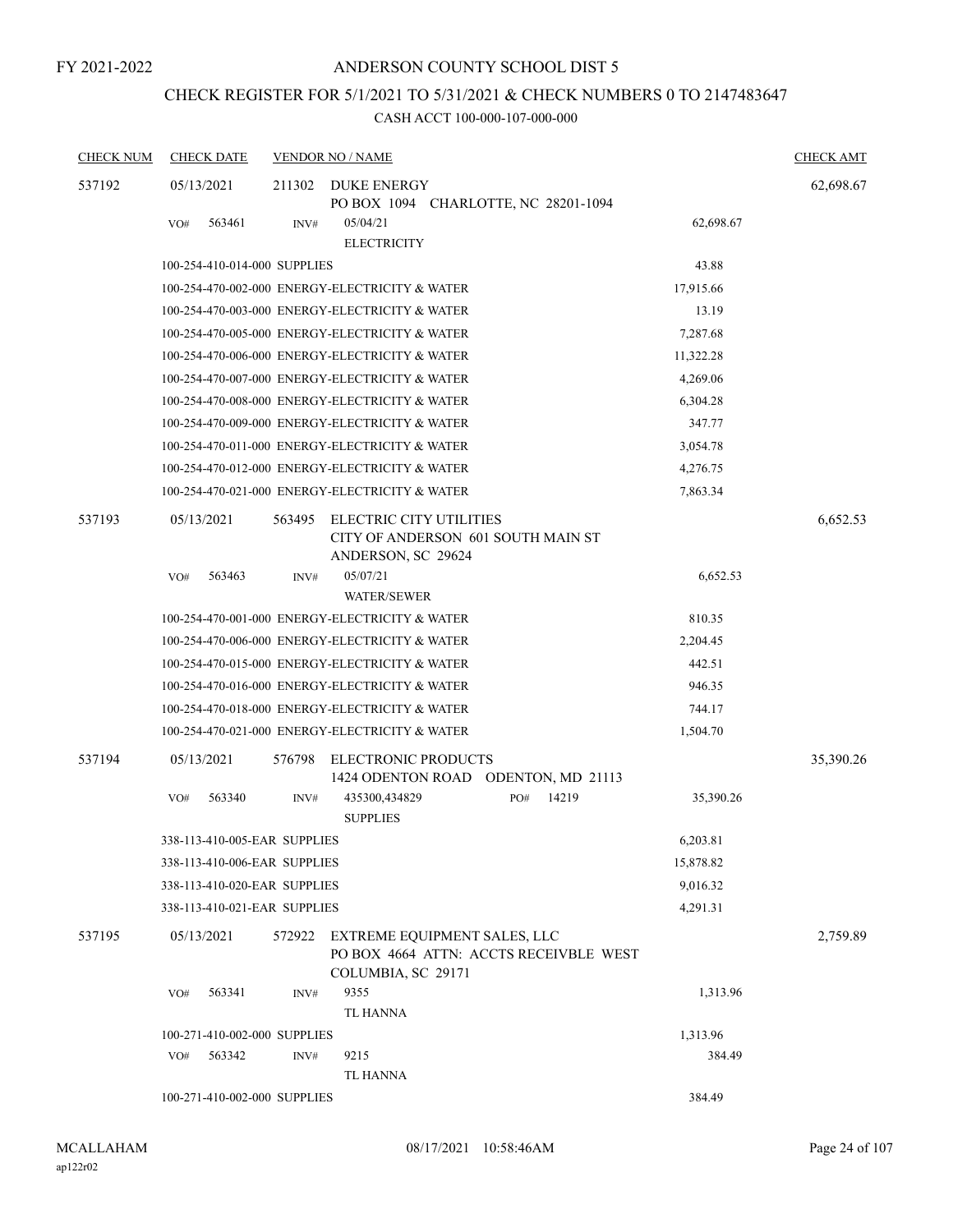# CHECK REGISTER FOR 5/1/2021 TO 5/31/2021 & CHECK NUMBERS 0 TO 2147483647

| <b>CHECK NUM</b> |     | <b>CHECK DATE</b>            |        | <b>VENDOR NO / NAME</b>                                            |     |                           |          | <b>CHECK AMT</b> |
|------------------|-----|------------------------------|--------|--------------------------------------------------------------------|-----|---------------------------|----------|------------------|
|                  | VO# | 563343                       | INV#   | 9389                                                               |     |                           | 1,061.44 |                  |
|                  |     |                              |        | TL HANNA                                                           |     |                           |          |                  |
|                  |     | 100-271-410-002-000 SUPPLIES |        |                                                                    |     |                           | 1,061.44 |                  |
| 537196           |     | 05/13/2021                   |        | 574009 FUN EXPRESS, LLC                                            |     |                           |          | 136.99           |
|                  |     |                              |        | PO BOX 14463 DES MOINES, IA 50306                                  |     |                           |          |                  |
|                  | VO# | 563349                       | INV#   | 709553022-01                                                       |     |                           | 136.99   |                  |
|                  |     |                              |        | <b>NEVITT FOREST</b>                                               |     |                           |          |                  |
|                  |     |                              |        | 712-271-660-012-324 POSTIVE BEHAVIOR I.S. EXPENSE                  |     |                           | 136.99   |                  |
| 537197           |     | 05/13/2021                   | 576730 | HOLTZCLAW, CAREY**                                                 |     |                           |          | 450.00           |
|                  |     |                              |        | HOLTZCLAW LAWN SERVICE, LLC 1300 EAST                              |     |                           |          |                  |
|                  |     |                              |        | CALHOUN RD BELTON, SC 29627                                        |     |                           |          |                  |
|                  | VO# | 563351                       | INV#   | 842347                                                             | PO# | 14006                     | 450.00   |                  |
|                  |     |                              |        | <b>BUS PARKING LOT</b>                                             |     |                           |          |                  |
|                  |     |                              |        | 100-255-323-000-000 CONTRACTED SERVICES                            |     |                           | 450.00   |                  |
| 537198           |     | 05/13/2021                   |        | 576027 HOME DEPOT USA, INC                                         |     |                           |          | 499.69           |
|                  |     |                              |        | PO BOX 742604 ATLANTA, GA 30374-2604                               |     |                           |          |                  |
|                  | VO# | 563352                       | INV#   | 611623695                                                          |     |                           | 499.69   |                  |
|                  |     |                              |        | <b>SUPPLIES</b>                                                    |     |                           |          |                  |
|                  |     |                              |        | 100-254-410-000-000 CUSTODIAL SUPPLIES                             |     |                           | 499.69   |                  |
| 537199           |     | 05/13/2021                   | 569972 | JILL CHUDYK                                                        |     |                           |          | 166.97           |
|                  |     |                              |        | 117 NEWINGTON CIR ANDERSON, SC 29621                               |     |                           |          |                  |
|                  | VO# | 563408                       | INV#   | <b>GIFT BAGS</b>                                                   |     |                           | 166.97   |                  |
|                  |     |                              |        | <b>SENIOR NIGHT</b>                                                |     |                           |          |                  |
|                  |     |                              |        | 702-271-660-002-743 SOCCER BOYS EXPENSE                            |     |                           | 166.97   |                  |
| 537200           |     | 05/13/2021                   | 299410 | JONES SCHOOL SUPPLY                                                |     |                           |          | 531.45           |
|                  |     |                              |        | PO BOX 7008 COLUMBIA, SC 29202                                     |     |                           |          |                  |
|                  | VO# | 563355                       | INV#   | 1809664<br><b>CENTERVILLE ELEM</b>                                 |     |                           | 531.45   |                  |
|                  |     |                              |        | 707-190-660-007-201 MISCELLANEOUS EXPENSE                          |     |                           | 531.45   |                  |
|                  |     |                              |        |                                                                    |     |                           |          |                  |
| 537201           |     | 05/13/2021                   | 304900 | KAPLAN EARLY LEARNING COMPANY                                      |     |                           |          | 5,484.88         |
|                  |     |                              |        | PO BOX 890575 ATT: ACCOUNTS RECEIVABLE<br>CHARLOTTE, NC 28289-0575 |     |                           |          |                  |
|                  | VO# | 563437                       | INV#   | 0005850709                                                         |     |                           | 784.33   |                  |
|                  |     |                              |        | <b>SUPPLIES</b>                                                    |     |                           |          |                  |
|                  |     | 810-147-410-015-000 SUPPLIES |        |                                                                    |     |                           | 784.33   |                  |
|                  | VO# | 563438                       | INV#   | 0005850708                                                         |     |                           | 1,228.86 |                  |
|                  |     |                              |        | <b>SUPPLIES</b>                                                    |     |                           |          |                  |
|                  |     | 810-147-410-015-000 SUPPLIES |        |                                                                    |     |                           | 1,228.86 |                  |
|                  | VO# | 563442                       | INV#   | 0005791580                                                         | PO# | 14272                     | 3,471.69 |                  |
|                  |     |                              |        | <b>SUPPLIES</b>                                                    |     |                           |          |                  |
|                  |     | 810-147-410-013-000 SUPPLIES |        |                                                                    |     |                           | 3,471.69 |                  |
| 537202           |     | 05/13/2021                   | 307795 | <b>KEPHART SERVICES</b>                                            |     |                           |          | 24,845.00        |
|                  |     |                              |        | PO BOX 5748                                                        |     | DBA RCI SERVICES INC ATT: |          |                  |
|                  |     |                              |        | ACCOUNTS RECEIVABLE ANDERSON, SC 29623                             |     |                           |          |                  |
|                  |     |                              |        |                                                                    |     |                           |          |                  |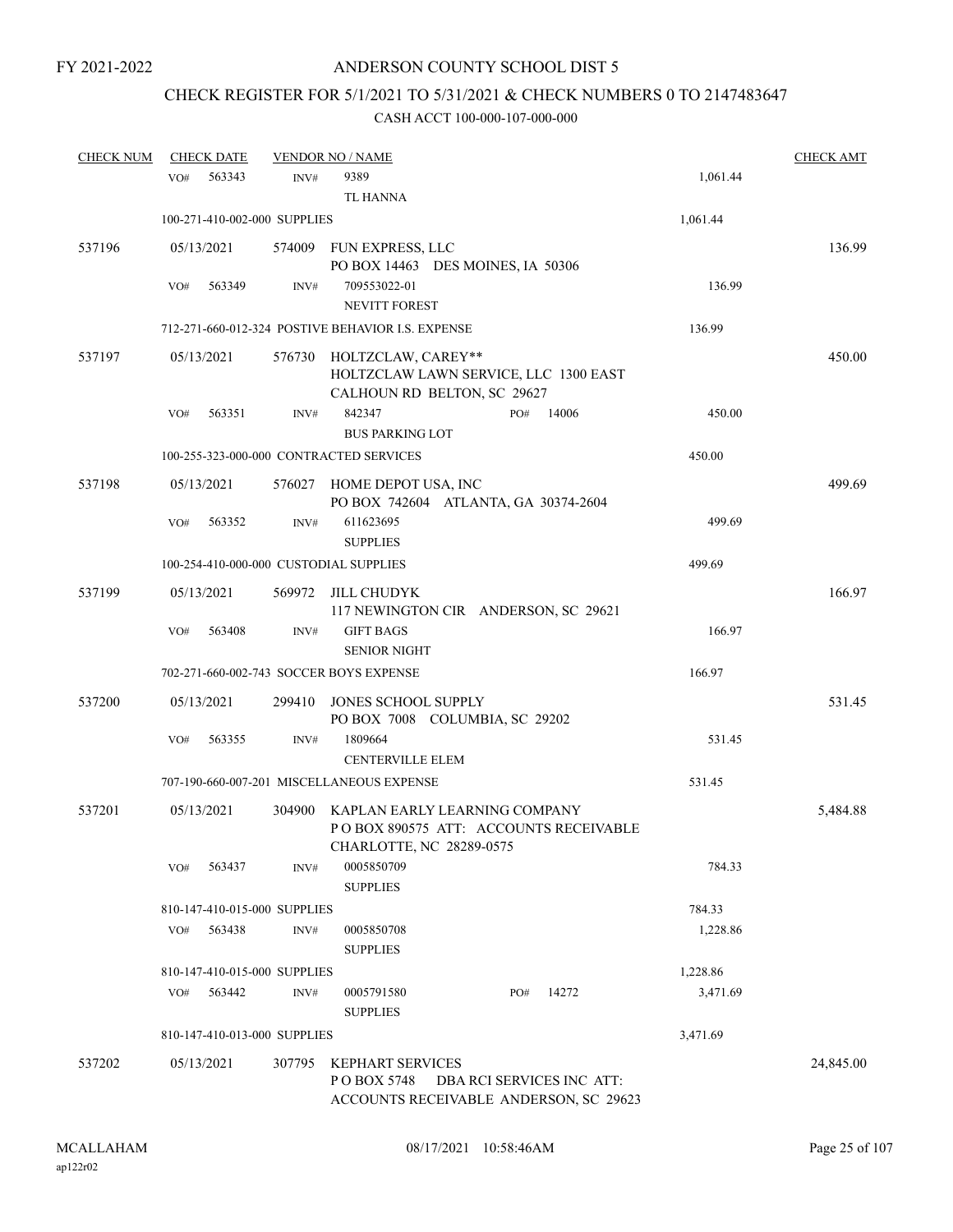## CHECK REGISTER FOR 5/1/2021 TO 5/31/2021 & CHECK NUMBERS 0 TO 2147483647

| <b>CHECK NUM</b> |     | <b>CHECK DATE</b> |                              | <b>VENDOR NO / NAME</b>                         |                                                                                                         |       |           | <b>CHECK AMT</b> |
|------------------|-----|-------------------|------------------------------|-------------------------------------------------|---------------------------------------------------------------------------------------------------------|-------|-----------|------------------|
|                  | VO# | 563426            | INV#                         | 04/20/21<br>PAINT CURBS                         | PO#                                                                                                     | 14230 | 7,645.00  |                  |
|                  |     |                   |                              | 100-254-323-000-CAP CAPITAL PROJECTS            |                                                                                                         |       | 200.00    |                  |
|                  |     |                   |                              | 100-254-323-005-CAP CONTRACTED SERVICES         |                                                                                                         |       | 3,425.00  |                  |
|                  |     |                   |                              | 100-254-323-006-CAP CONTRACTED SERVICES         |                                                                                                         |       | 1,325.00  |                  |
|                  |     |                   |                              | 100-254-323-007-CAP CONTRACTED SERVICES         |                                                                                                         |       | 600.00    |                  |
|                  |     |                   |                              | 100-254-323-008-CAP CAPITAL IMPROVEMENTS        |                                                                                                         |       | 485.00    |                  |
|                  |     |                   |                              | 100-254-323-011-CAP SEAL AND STRIPE PARKING LOT |                                                                                                         |       | 500.00    |                  |
|                  |     |                   |                              | 100-254-323-012-CAP CONTRACTED SERVICES         |                                                                                                         |       | 550.00    |                  |
|                  |     |                   |                              | 100-254-323-016-CAP CONTRACTED SERVICES         |                                                                                                         |       | 175.00    |                  |
|                  |     |                   |                              | 100-254-323-017-CAP CAPITAL IMPROVEMENTS        |                                                                                                         |       | 385.00    |                  |
|                  | VO# | 563435            | INV#                         | 04/26/21<br><b>CLEAN AND PAINT</b>              | PO#                                                                                                     | 14175 | 17,200.00 |                  |
|                  |     |                   |                              | 100-254-323-000-000 CUSTODIAL OUTSIDE SRVS.     |                                                                                                         |       | 17,200.00 |                  |
| 537203           |     | 05/13/2021        | 313476                       |                                                 | LAKESHORE LEARNING MATERIALS<br>2695 EAST DOMINGUEZ STREET ATT: ACCOUNTS<br>RECEIVABLE CARSON, CA 90895 |       |           | 10,639.09        |
|                  | VO# | 563443            | INV#                         | 4210320321                                      | PO#                                                                                                     | 14273 | 4,611.72  |                  |
|                  |     |                   |                              | <b>SUPPLIES</b>                                 |                                                                                                         |       |           |                  |
|                  |     |                   | 810-147-410-013-000 SUPPLIES |                                                 |                                                                                                         |       | 4,611.72  |                  |
|                  | VO# | 563444            | INV#                         | 4211220321<br><b>SUPPLIES</b>                   | PO#                                                                                                     | 14271 | 4,475.25  |                  |
|                  |     |                   | 810-147-410-013-000 SUPPLIES |                                                 |                                                                                                         |       | 4,475.25  |                  |
|                  | VO# | 563445            | INV#                         | 4114640321<br><b>SUPPLIES</b>                   | PO#                                                                                                     | 14054 | 1,374.05  |                  |
|                  |     |                   | 810-147-410-019-000 SUPPLIES |                                                 |                                                                                                         |       | 1,374.05  |                  |
|                  | VO# | 563446            | INV#                         | 1081370421<br><b>SUPPLIES</b>                   |                                                                                                         |       | 178.07    |                  |
|                  |     |                   | 810-147-410-013-000 SUPPLIES |                                                 |                                                                                                         |       | 178.07    |                  |
| 537204           |     | 05/13/2021        | 576047                       |                                                 | LANGUAGE LINE SERVICES INC<br>PO BOX 202564 DALLAS, TX 75320                                            |       |           | 297.91           |
|                  | VO# | 563356            | INV#                         | 10227863<br><b>APRIL SERVICE</b>                |                                                                                                         |       | 297.91    |                  |
|                  |     |                   |                              | 100-221-312-000-000 PURCHASED SERVICES          |                                                                                                         |       | 297.91    |                  |
| * 537206         |     | 05/13/2021        |                              |                                                 | 576302 MARYLAND CHILD SUPPORT ACCOUNT<br>PO BOX 17396 BALTIMORE, MD 21297-1396                          |       |           | 104.87           |
|                  | VO# | 563471            | INV#                         | 05/14/21<br><b>PAYROLL</b>                      |                                                                                                         |       | 104.87    |                  |
|                  |     |                   |                              | 100-000-435-000-000 WAGE GARNISH/CH SUPPORT     |                                                                                                         |       | 104.87    |                  |
| 537207           |     | 05/13/2021        | 369400                       | <b>NASCO</b><br>ATKINSON, WI 53538-0901         | POBOX 901 ATT: ACCOUNTS RECEIVABLE FORT                                                                 |       |           | 636.65           |
|                  | VO# | 563358            | INV#                         | 58557<br>ACCT 456-316-00                        |                                                                                                         |       | 636.65    |                  |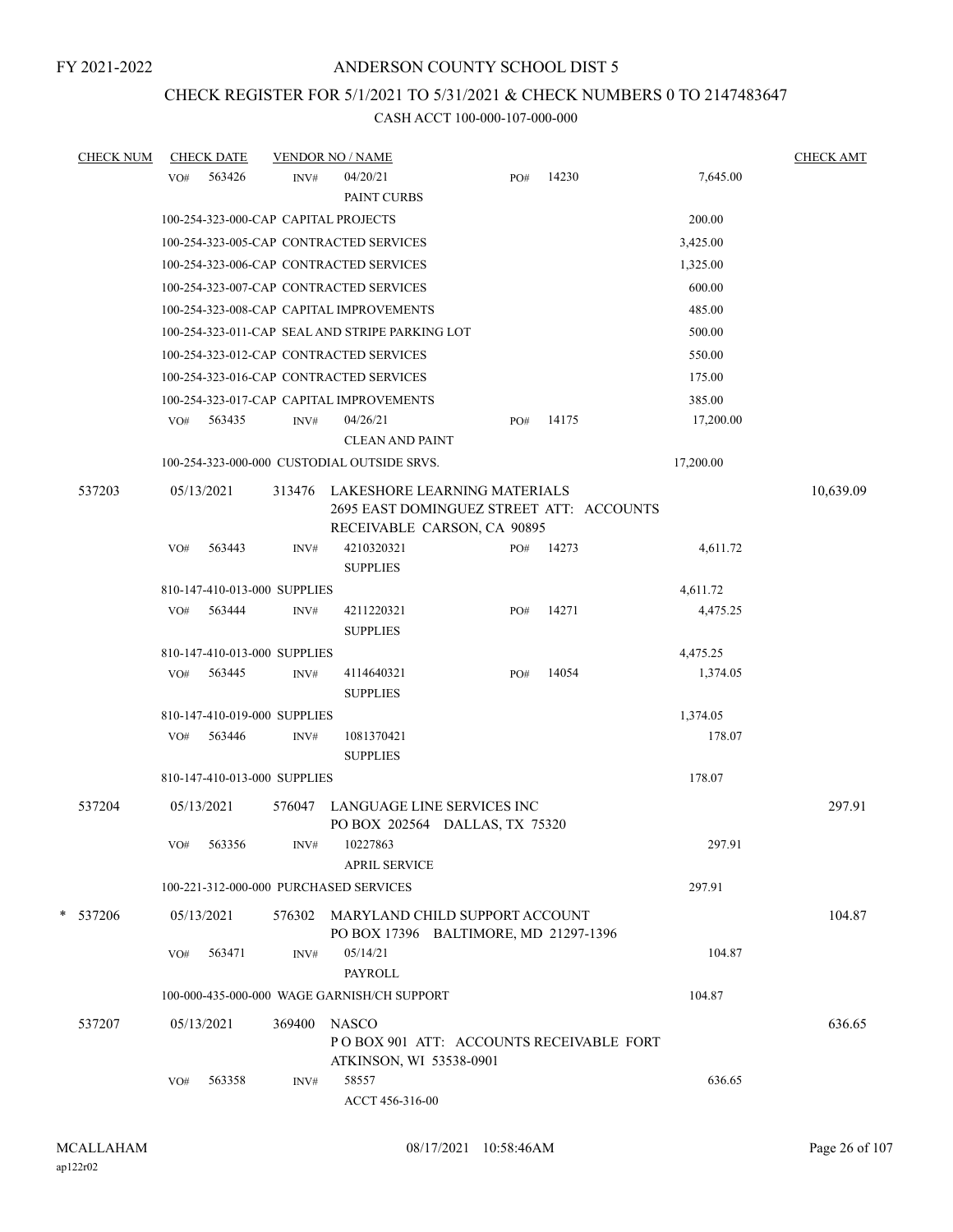## ANDERSON COUNTY SCHOOL DIST 5

## CHECK REGISTER FOR 5/1/2021 TO 5/31/2021 & CHECK NUMBERS 0 TO 2147483647

| <b>CHECK NUM</b> |     | <b>CHECK DATE</b>               |        | <b>VENDOR NO / NAME</b>                                                                                     |          | <b>CHECK AMT</b> |
|------------------|-----|---------------------------------|--------|-------------------------------------------------------------------------------------------------------------|----------|------------------|
|                  |     | 397-112-410-009-000 SUPPLIES    |        |                                                                                                             | 636.65   |                  |
| 537208           |     | 05/13/2021                      | 564010 | NC CHILD SUPPORT CENTRALIZED COLLECTNS<br>PO BOX 900012 RALEIGH, NC 27675-9012                              |          | 305.50           |
|                  | VO# | 563470                          | INV#   | 05/14/21<br><b>PAYROLL</b>                                                                                  | 305.50   |                  |
|                  |     |                                 |        | 100-000-435-000-000 WAGE GARNISH/CH SUPPORT                                                                 | 305.50   |                  |
| 537209           |     | 05/13/2021                      | 382750 | NEW FOUNDATIONS CHILDREN & FAM SVCS INC<br>2300 STANDRIDGE ROAD ATT: DONNA HARRINGTON<br>ANDERSON, SC 29625 |          | 1,530.11         |
|                  | VO# | 563359                          | INV#   | 1841                                                                                                        | 1,530.11 |                  |
|                  |     |                                 |        | <b>APRIL EXPENSES</b>                                                                                       |          |                  |
|                  |     |                                 |        | 221-113-312-000-NFH ADMIN COORD/VOC FACIL/TUTORS                                                            | 1,530.11 |                  |
| 537210           |     | 05/13/2021                      | 568036 | PIEDMONT NATURAL GAS<br>PO BOX 1246 CHARLOTTE, NC 28201-1246                                                |          | 3,437.18         |
|                  | VO# | 563462                          | INV#   | 05/03/21<br><b>NATURAL GAS</b>                                                                              | 3,437.18 |                  |
|                  |     |                                 |        | 100-254-470-011-000 ENERGY-ELECTRICITY & WATER                                                              | 49.96    |                  |
|                  |     | 100-254-472-000-000 ENERGY-GAS  |        |                                                                                                             | 165.82   |                  |
|                  |     | 100-254-472-001-000 ENERGY-GAS  |        |                                                                                                             | 1,003.33 |                  |
|                  |     | 100-254-472-005-000 ENERGY-GAS  |        |                                                                                                             | 30.27    |                  |
|                  |     | 100-254-472-012-000 ENERGY-GAS  |        |                                                                                                             | 134.11   |                  |
|                  |     | 100-254-472-015-000 ENERGY-GAS  |        |                                                                                                             | 281.68   |                  |
|                  |     | 100-254-472-016-000 ENERGY-GAS  |        |                                                                                                             | 733.94   |                  |
|                  |     | 100-254-472-021-000 ENERGY- GAS |        |                                                                                                             | 232.69   |                  |
|                  |     | 600-256-470-011-000 ENERGY      |        |                                                                                                             | 262.10   |                  |
|                  |     | 600-256-470-012-000 ENERGY      |        |                                                                                                             | 137.28   |                  |
|                  |     | 600-256-470-015-000 ENERGY      |        |                                                                                                             | 121.68   |                  |
|                  |     | 600-256-470-016-000 ENERGY      |        |                                                                                                             | 137.54   |                  |
|                  |     | 600-256-470-021-000 ENERGY      |        |                                                                                                             | 146.78   |                  |
| $*$ 537212       |     | 05/13/2021                      | 576504 | <b>QUADIENT, INC</b><br>PO BOX 123689, DEPT 3689 DALLAS, TX 75312-3689                                      |          | 1,811.16         |
|                  | VO# | 563377                          | INV#   | 58424443<br><b>ADVANTAGE PLUS</b>                                                                           | 1,811.16 |                  |
|                  |     | 100-252-325-000-000 RENTALS     |        |                                                                                                             | 1,811.16 |                  |
| 537213           |     | 05/13/2021                      | 568980 | <b>SC DEPT OF REVENUE</b><br>PO BOX 2535 COLUMBIA, SC 29202-2535                                            |          | 800.31           |
|                  | VO# | 563473                          | INV#   | 05/14/21<br><b>PAYROLL</b>                                                                                  | 800.31   |                  |
|                  |     |                                 |        | 100-000-440-000-000 SC STATE TAX LEVY                                                                       | 800.31   |                  |
| $*$ 537216       |     | 05/13/2021                      | 450701 | SC RETIREMENT SYSTEM (SPP)<br>POBOX 11960 CAPITOL STATION COLUMBIA, SC<br>29211                             |          | 976.74           |
|                  | VO# | 563468                          | INV#   | 05/14/21                                                                                                    | 976.74   |                  |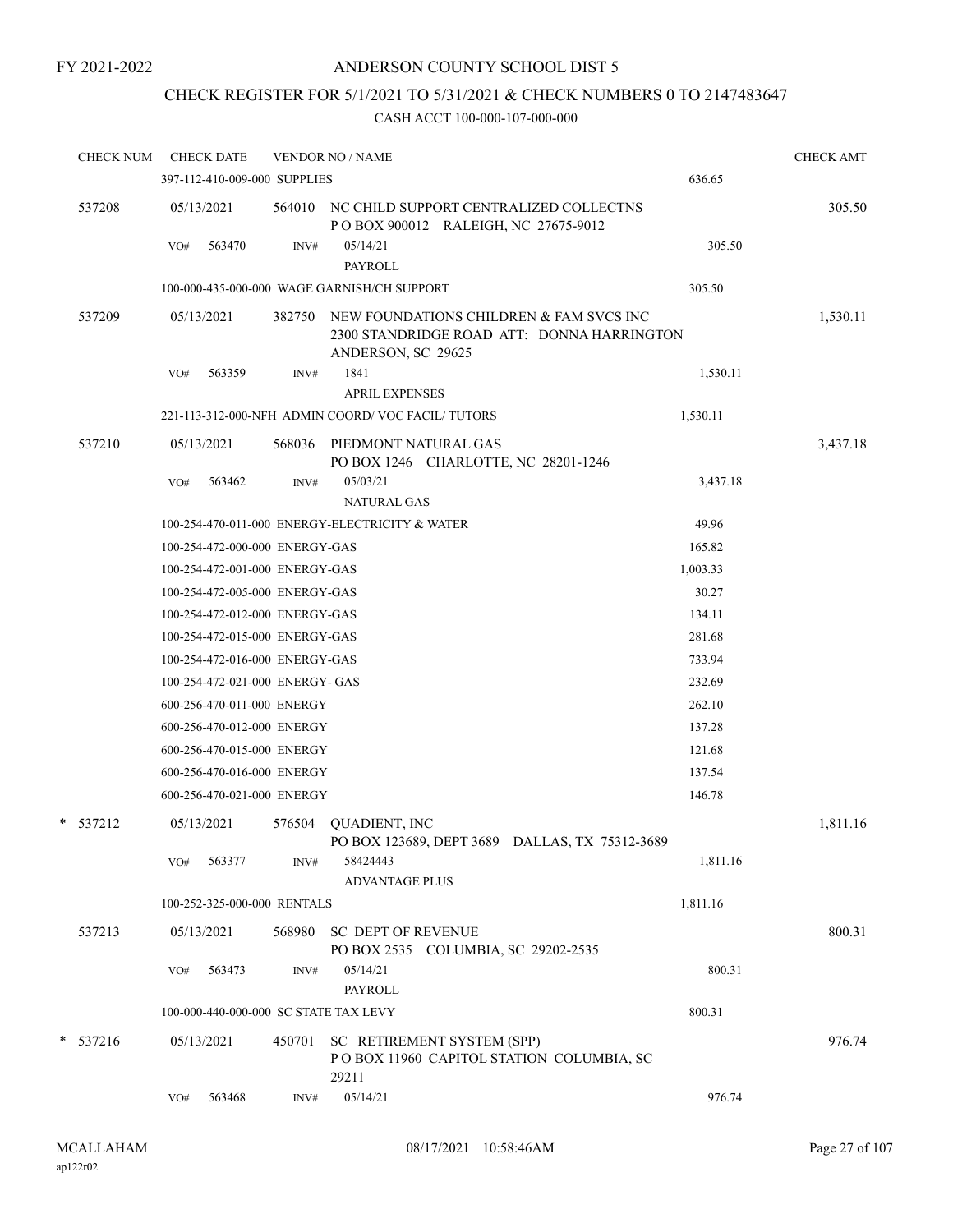## ANDERSON COUNTY SCHOOL DIST 5

## CHECK REGISTER FOR 5/1/2021 TO 5/31/2021 & CHECK NUMBERS 0 TO 2147483647

| <b>CHECK NUM</b> |     | <b>CHECK DATE</b> |                                    | <b>VENDOR NO / NAME</b><br><b>PAYROLL</b>                                                |     |       |          | <b>CHECK AMT</b> |
|------------------|-----|-------------------|------------------------------------|------------------------------------------------------------------------------------------|-----|-------|----------|------------------|
|                  |     |                   |                                    | 100-000-438-000-000 RETIREMENT SERV PURCHASE                                             |     |       | 976.74   |                  |
| 537217           |     | 05/13/2021        |                                    | 576084 SC STATE DISBURSEMENT UNIT<br>PO BOX 100303 COLUMBIA, SC 29202-3303               |     |       |          | 1,411.48         |
|                  | VO# | 563472            | INV#                               | 05/14/21<br><b>PAYROLL</b>                                                               |     |       | 1,411.48 |                  |
|                  |     |                   |                                    | 100-000-435-000-000 WAGE GARNISH/CH SUPPORT                                              |     |       | 1,411.48 |                  |
| 537218           |     | 05/13/2021        | 569520                             | SHI INTERNATIONAL CORP<br>POBOX 952121 ATT: ACCOUNTS RECEIVABLE<br>DALLAS, TX 75395-2121 |     |       |          | 744.46           |
|                  | VO# | 563389            | INV#                               | B13407087<br><b>CREATIVE CLOUD</b>                                                       | PO# | 14363 | 744.46   |                  |
|                  |     |                   |                                    | 100-255-323-000-000 CONTRACTED SERVICES                                                  |     |       | 744.46   |                  |
| * 537220         |     | 05/13/2021        | 571007                             | SIMPLIFIED OFFICE SYSTEMS<br>6220 BUSH RIVER ROAD COLUMBIA, SC 29212                     |     |       |          | 580.20           |
|                  | VO# | 563391            | INV#                               | 210503-0010<br><b>CALHOUN</b>                                                            |     |       | 86.29    |                  |
|                  |     |                   | 201-112-490-014-000 COPIER COST    |                                                                                          |     |       | 86.29    |                  |
|                  | VO# | 563449            | INV#                               | 210506-0008<br><b>MIDWAY</b>                                                             |     |       | 493.91   |                  |
|                  |     |                   | 717-190-660-017-362 COPIER EXPENSE |                                                                                          |     |       | 493.91   |                  |
| 537221           |     | 05/13/2021        | 576787                             | <b>SOLIDPROFESSOR</b><br>1495 PACIFIC HWY SUITE 300 SAN DIEGO, CA 92101                  |     |       |          | 4,000.00         |
|                  | VO# | 563393            | INV#                               | 332186<br><b>LICENSE</b>                                                                 | PO# | 14269 | 4,000.00 |                  |
|                  |     |                   |                                    | 328-115-312-031-000 PURCHASED SERVICES                                                   |     |       | 4,000.00 |                  |
| * 537224         |     | 05/13/2021        | 571571                             | <b>TECHPOINT</b><br>144 PEARL INDUSTRIAL AVE HOSCHTON, GA 30548                          |     |       |          | 525.00           |
|                  | VO# | 563395            | INV#                               | 2889<br><b>TLH</b>                                                                       |     |       | 525.00   |                  |
|                  |     |                   |                                    | 100-266-314-002-000 REPAIRS TO EQUIPMENT                                                 |     |       | 525.00   |                  |
| 537225           |     | 05/13/2021        | 576791                             | THE WW WILLIAMS COMPANY LLC<br>PO BOX 772022 DETROIT, MI 48277-2022                      |     |       |          | 7,953.43         |
|                  | VO# | 563399            | INV#                               | 068W101122<br><b>REPAIRS</b>                                                             |     |       | 1,765.37 |                  |
|                  |     |                   |                                    | 100-255-323-000-ACT ACTIVITY BUS CONTRACTED SERVICES                                     |     |       | 1,765.37 |                  |
|                  | VO# | 563400            | INV#                               | <b>ACTIVITY BUS</b><br><b>REPAIRS</b>                                                    | PO# | 14452 | 6,188.06 |                  |
|                  |     |                   |                                    | 100-255-323-000-ACT ACTIVITY BUS CONTRACTED SERVICES                                     |     |       | 6,188.06 |                  |
| 537226           |     | 05/13/2021        | 564298                             | UNITED WAY OF ANDERSON COUNTY<br>POBOX 2067 ANDERSON, SC 29622                           |     |       |          | 2,288.57         |
|                  | VO# | 563469            | INV#                               | 05/14/21<br>PAYROLL                                                                      |     |       | 2,288.57 |                  |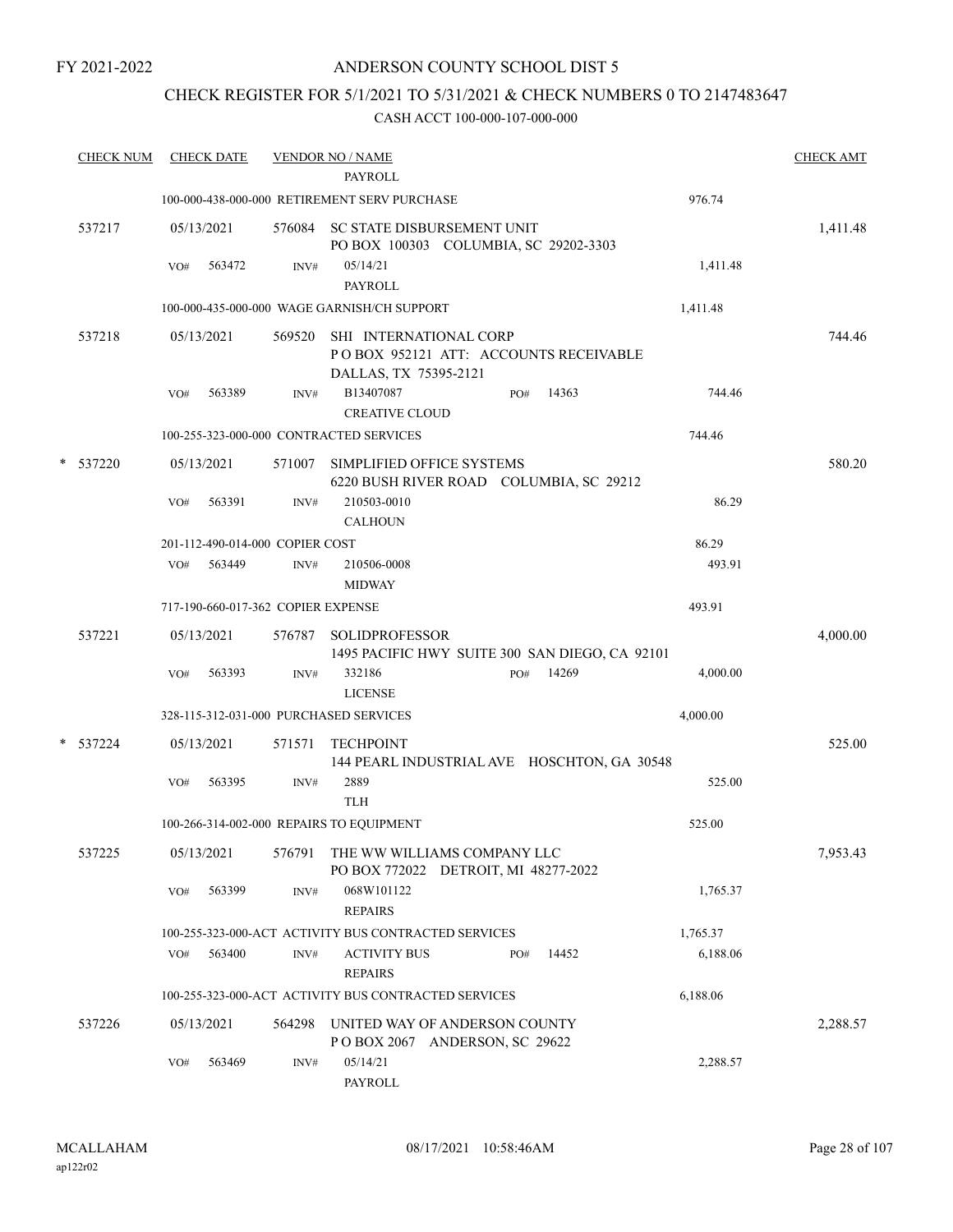## CHECK REGISTER FOR 5/1/2021 TO 5/31/2021 & CHECK NUMBERS 0 TO 2147483647

| <b>CHECK NUM</b> | <b>CHECK DATE</b><br>100-000-455-000-000 UNITED FUND - PAYABLE |        | <b>VENDOR NO / NAME</b>                                        | 2,288.57   | <b>CHECK AMT</b> |
|------------------|----------------------------------------------------------------|--------|----------------------------------------------------------------|------------|------------------|
|                  |                                                                |        |                                                                |            |                  |
| 537227           | 05/13/2021                                                     | 510790 | <b>US FOODSERVICE</b><br>POBOX 602292 CHARLOTTE, NC 28260-2292 |            | 203,447.93       |
|                  | 563315<br>VO#                                                  | INV#   | 20950515                                                       | 203,447.93 |                  |
|                  |                                                                |        | <b>FOOD &amp; SUPPLIES</b>                                     |            |                  |
|                  | 600-256-410-002-000 SUPPLIES                                   |        |                                                                | 711.08     |                  |
|                  | 600-256-410-003-000 SUPPLIES                                   |        |                                                                | 810.26     |                  |
|                  | 600-256-410-005-000 SUPPLIES                                   |        |                                                                | 631.29     |                  |
|                  | 600-256-410-006-000 SUPPLIES                                   |        |                                                                | 1,201.30   |                  |
|                  | 600-256-410-007-000 SUPPLIES                                   |        |                                                                | 245.42     |                  |
|                  | 600-256-410-008-000 SUPPLIES                                   |        |                                                                | 697.59     |                  |
|                  | 600-256-410-009-000 SUPPLIES                                   |        |                                                                | 586.86     |                  |
|                  | 600-256-410-010-000 SUPPLIES                                   |        |                                                                | 988.37     |                  |
|                  | 600-256-410-011-000 SUPPLIES                                   |        |                                                                | 1,085.21   |                  |
|                  | 600-256-410-012-000 SUPPLIES                                   |        |                                                                | 1,049.96   |                  |
|                  | 600-256-410-013-000 SUPPLIES                                   |        |                                                                | 319.99     |                  |
|                  | 600-256-410-014-000 SUPPLIES                                   |        |                                                                | 574.72     |                  |
|                  | 600-256-410-015-000 SUPPLIES                                   |        |                                                                | 27.81      |                  |
|                  | 600-256-410-016-000 SUPPLIES                                   |        |                                                                | 166.86     |                  |
|                  | 600-256-410-017-000 SUPPLIES                                   |        |                                                                | 804.84     |                  |
|                  | 600-256-410-018-000 SUPPLIES                                   |        |                                                                | 138.09     |                  |
|                  | 600-256-410-019-000 SUPPLIES                                   |        |                                                                | 486.63     |                  |
|                  | 600-256-410-020-000 SUPPLIES                                   |        |                                                                | 348.73     |                  |
|                  | 600-256-410-021-000 SUPPLIES                                   |        |                                                                | 767.82     |                  |
|                  | 600-256-460-002-000 FOOD                                       |        |                                                                | 16,558.40  |                  |
|                  | 600-256-460-003-000 FOOD                                       |        |                                                                | 19,678.84  |                  |
|                  | 600-256-460-005-000 FOOD                                       |        |                                                                | 9,247.35   |                  |
|                  | 600-256-460-006-000 FOOD                                       |        |                                                                | 22,073.19  |                  |
|                  | 600-256-460-007-000 FOOD                                       |        |                                                                | 9,272.85   |                  |
|                  | 600-256-460-008-000 FOOD                                       |        |                                                                | 7,620.39   |                  |
|                  | 600-256-460-009-000 FOOD                                       |        |                                                                | 6,758.11   |                  |
|                  | 600-256-460-010-000 FOOD                                       |        |                                                                | 8,892.19   |                  |
|                  | 600-256-460-011-000 FOOD                                       |        |                                                                | 9,419.13   |                  |
|                  | 600-256-460-012-000 FOOD                                       |        |                                                                | 10,420.33  |                  |
|                  | 600-256-460-013-000 FOOD                                       |        |                                                                | 5,944.58   |                  |
|                  | 600-256-460-014-000 FOOD                                       |        |                                                                | 7,738.81   |                  |
|                  | 600-256-460-015-000 FOOD                                       |        |                                                                | 1,071.23   |                  |
|                  | 600-256-460-016-000 FOOD                                       |        |                                                                | 6,981.13   |                  |
|                  | 600-256-460-017-000 FOOD                                       |        |                                                                | 7,088.73   |                  |
|                  | 600-256-460-018-000 FOOD                                       |        |                                                                | 1,943.19   |                  |
|                  | 600-256-460-019-000 FOOD                                       |        |                                                                | 7,327.42   |                  |
|                  | 600-256-460-020-000 FOOD                                       |        |                                                                | 19,471.59  |                  |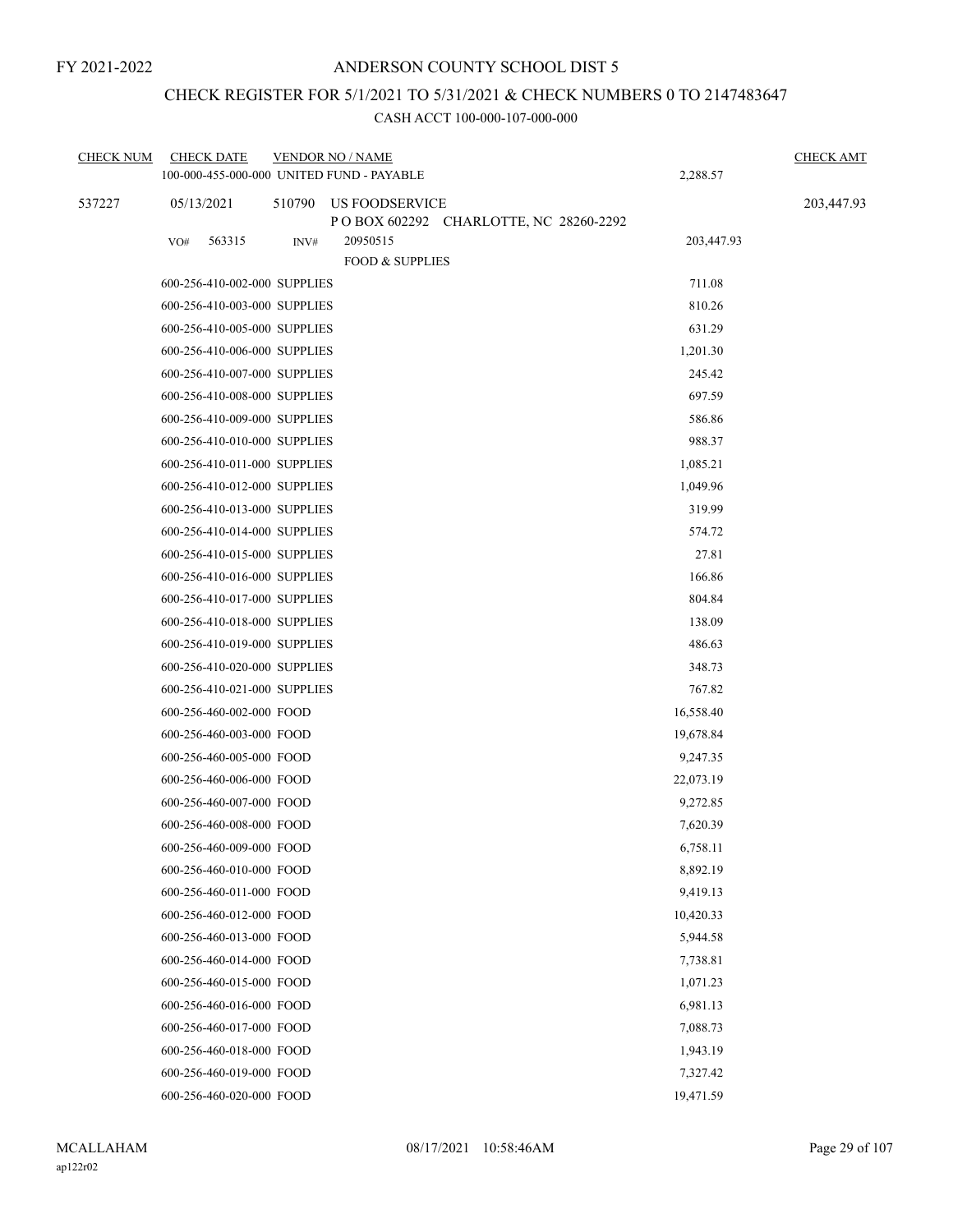## CHECK REGISTER FOR 5/1/2021 TO 5/31/2021 & CHECK NUMBERS 0 TO 2147483647

| <b>CHECK NUM</b> | <b>CHECK DATE</b>                  |        | <b>VENDOR NO / NAME</b>                    |                                         |           | <b>CHECK AMT</b> |
|------------------|------------------------------------|--------|--------------------------------------------|-----------------------------------------|-----------|------------------|
|                  | 600-256-460-021-000 FOOD           |        |                                            |                                         | 11,446.43 |                  |
|                  | 631-256-410-031-000 SUPPLIES       |        |                                            |                                         | 184.34    |                  |
|                  | 631-256-460-031-000 PURCHASED FOOD |        |                                            |                                         | 2,666.87  |                  |
| 537228           | 05/13/2021                         | 510790 | US FOODSERVICE                             | P O BOX 602292 CHARLOTTE, NC 28260-2292 |           | 750.40           |
|                  | 563316<br>VO#                      | INV#   | 60813458<br><b>USDA FOODS</b>              |                                         | 750.40    |                  |
|                  |                                    |        | 600-256-462-002-000 COMMODITY DISTRIBUTION |                                         | 6.90      |                  |
|                  |                                    |        | 600-256-462-003-000 COMMODITY DISTRIBUTION |                                         | 6.90      |                  |
|                  |                                    |        | 600-256-462-005-000 COMMODITY DISTRIBUTION |                                         | 13.80     |                  |
|                  |                                    |        | 600-256-462-006-000 COMMODITY DISTRIBUTION |                                         | 27.60     |                  |
|                  |                                    |        | 600-256-462-007-000 COMMODITY DISTRIBUTION |                                         | 445.05    |                  |
|                  |                                    |        | 600-256-462-008-000 COMMODITY DISTRIBUTION |                                         | 6.90      |                  |
|                  |                                    |        | 600-256-462-009-000 COMMODITY DISTRIBUTION |                                         | 167.35    |                  |
|                  |                                    |        | 600-256-462-010-000 COMMODITY DISTRIBUTION |                                         | 6.90      |                  |
|                  |                                    |        | 600-256-462-013-000 COMMODITY DISTRIBUTION |                                         | 10.35     |                  |
|                  |                                    |        | 600-256-462-016-000 COMMODITY DISTRIBUTION |                                         | 10.35     |                  |
|                  |                                    |        | 600-256-462-019-000 COMMODITY DISTRIBUTION |                                         | 3.45      |                  |
|                  |                                    |        | 600-256-462-020-000 COMMODITY DISTRIBUTION |                                         | 27.60     |                  |
|                  |                                    |        | 600-256-462-021-000 COMMODITY DISTRIBUTION |                                         | 17.25     |                  |
| 537229           | 05/13/2021                         | 519401 | VERIZON                                    | POBOX 660108 DALLAS, TX 75266-0652      |           | 5,316.54         |
|                  | VO#<br>563317                      | INV#   | 9878412295                                 |                                         | 5,316.54  |                  |
|                  |                                    |        | PHONE SERVICE                              |                                         |           |                  |
|                  | 100-266-340-000-000 TELEPHONE      |        |                                            |                                         | 4,117.98  |                  |
|                  | 100-266-340-001-000 TELEPHONE      |        |                                            |                                         | 38.01     |                  |
|                  | 100-266-340-002-000 TELEPHONE      |        |                                            |                                         | 87.08     |                  |
|                  | 100-266-340-003-000 TELEPHONE      |        |                                            |                                         | 136.09    |                  |
|                  | 100-266-340-006-000 TELEPHONE      |        |                                            |                                         | 18.33     |                  |
|                  | 100-266-340-007-000 TELEPHONE      |        |                                            |                                         | 14.02     |                  |
|                  | 100-266-340-008-000 TELEPHONE      |        |                                            |                                         | 63.06     |                  |
|                  | 100-266-340-009-000 TELEPHONE      |        |                                            |                                         | 63.06     |                  |
|                  | 100-266-340-010-000 TELEPHONE      |        |                                            |                                         | 14.02     |                  |
|                  | 100-266-340-012-000 TELEPHONE      |        |                                            |                                         | 67.05     |                  |
|                  | 100-266-340-013-000 TELEPHONE      |        |                                            |                                         | 14.02     |                  |
|                  | 100-266-340-014-000 TELEPHONE      |        |                                            |                                         | 63.06     |                  |
|                  | 100-266-340-015-000 TELEPHONE      |        |                                            |                                         | 49.04     |                  |
|                  | 100-266-340-016-000 TELEPHONE      |        |                                            |                                         | 30.92     |                  |
|                  | 100-266-340-017-000 TELEPHONE      |        |                                            |                                         | 14.02     |                  |
|                  | 100-266-340-018-000 TELEPHONE      |        |                                            |                                         | 14.02     |                  |
|                  | 100-266-340-019-000 TELEPHONE      |        |                                            |                                         | 63.06     |                  |
|                  | 100-266-340-020-000 TELEPHONE      |        |                                            |                                         | 67.37     |                  |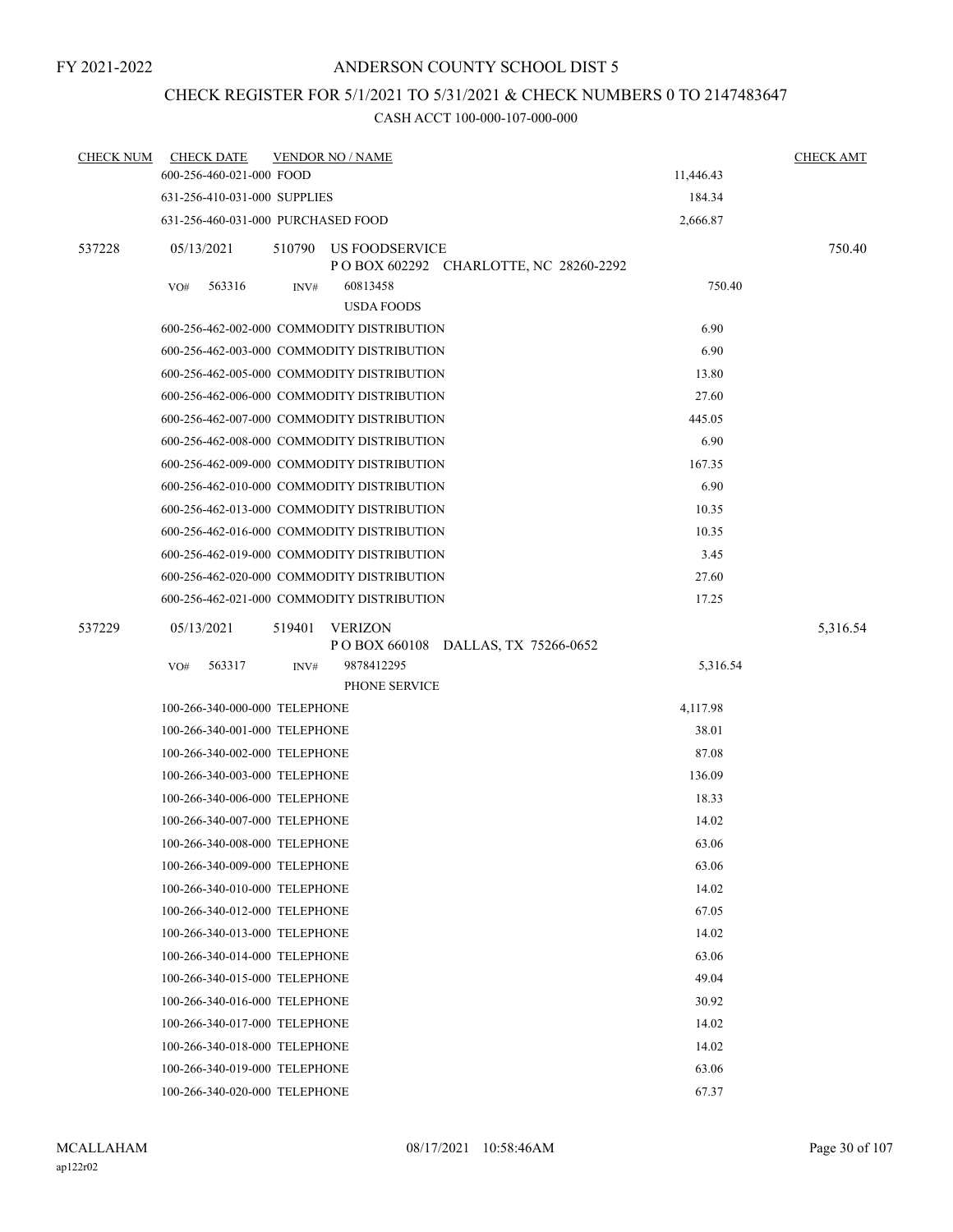## CHECK REGISTER FOR 5/1/2021 TO 5/31/2021 & CHECK NUMBERS 0 TO 2147483647

| <b>CHECK NUM</b> |     | <b>CHECK DATE</b>             |        | <b>VENDOR NO / NAME</b>                                               |                 | <b>CHECK AMT</b> |
|------------------|-----|-------------------------------|--------|-----------------------------------------------------------------------|-----------------|------------------|
|                  |     | 131-266-340-031-000 TELEPHONE |        |                                                                       | 99.12           |                  |
|                  |     | 131-266-340-031-000 TELEPHONE |        |                                                                       | 49.04           |                  |
|                  |     | 338-221-340-000-EAR TELEPHONE |        |                                                                       | 38.01           |                  |
|                  |     | 600-256-340-000-000 TELEPHONE |        |                                                                       | 147.12          |                  |
|                  |     |                               |        | 900-188-340-000-006 HOMELESS TELEPHONE                                | 49.04           |                  |
| 537230           |     | 05/13/2021                    |        | 576048 VITAL RECORDS HOLDINGS, LLC                                    |                 | 912.15           |
|                  |     |                               |        | DEPT 5874 PO BOX 11407 BIRMINGHAM, AL<br>35246-5874                   |                 |                  |
|                  | VO# | 563396                        | INV#   | 54946                                                                 | 912.15          |                  |
|                  |     |                               |        | <b>HUMAN RESOURCES</b>                                                |                 |                  |
|                  |     |                               |        | 100-264-312-000-000 PURCHASED SERVICES                                | 912.15          |                  |
| 537231           |     | 05/13/2021                    | 565833 | WEX BANK                                                              |                 | 3,626.22         |
|                  |     |                               |        | WRIGHT EXPRESS FLEET SERVICES PO BOX 6293                             |                 |                  |
|                  |     |                               |        | CAROL STREAM, IL 60197-6293                                           |                 |                  |
|                  | VO# | 563397                        | INV#   | 71677572                                                              | 3,626.22        |                  |
|                  |     |                               |        | <b>FUEL</b>                                                           |                 |                  |
|                  |     | 100-255-411-000-000 GASOLINE  |        |                                                                       | 3,626.22        |                  |
| $*$ 537233       |     | 05/13/2021                    | 570755 | WILSON & ASSOCIATES SPORTS TURF                                       |                 | 4,095.00         |
|                  |     |                               |        | 1737 SOUTH LAKE DRIVE ATT: ACCOUNTS                                   |                 |                  |
|                  |     |                               |        | RECEIVABLE LEXINGTON, SC 29073                                        |                 |                  |
|                  | VO# | 563464                        | INV#   | 17150<br>13002<br>PO#<br><b>SERVICE</b>                               | 4,095.00        |                  |
|                  |     |                               |        | 100-254-323-002-001 CONTRACTED SERVICES                               | 1,200.00        |                  |
|                  |     |                               |        | 100-254-323-003-001 CONTRACTED SERVICES                               | 1,200.00        |                  |
|                  |     |                               |        | 100-254-323-005-001 CONTRACTED SERVICES                               | 325.00          |                  |
|                  |     |                               |        | 100-254-323-006-001 CONTRACTED SERVICES                               | 325.00          |                  |
|                  |     |                               |        | 100-254-323-013-001 CONTRACTED SERVICES                               | 720.00          |                  |
|                  |     |                               |        | 100-254-323-020-001 CONTRACTED SERVICES                               | 325.00          |                  |
|                  |     |                               |        |                                                                       |                 |                  |
| 537234           |     | 05/18/2021                    | 570950 | ANDERSON COUNTY SHERIFF'S OFFICE<br>ATTN: JAMIE LAZAR 305 CAMSON ROAD |                 | 700.00           |
|                  |     |                               |        | ANDERSON, SC 29621                                                    |                 |                  |
|                  | VO# | 563493                        |        | $INV#$ MAY 10                                                         | 157.50          |                  |
|                  |     |                               |        | <b>WHS SOFTBALL</b>                                                   |                 |                  |
|                  |     |                               |        | 703-271-660-003-686 SOFTBALL GATE RECEIPTS EXPENSE                    | 157.50          |                  |
|                  |     | $VO#$ 563494                  | INV#   | MAY 5                                                                 | 140.00          |                  |
|                  |     |                               |        | WHS TRACK                                                             |                 |                  |
|                  |     |                               |        | 703-271-660-003-692 TRACK GATE RECEIPTS EXPENSE                       | 140.00          |                  |
|                  |     | VO# 563495                    | INV#   | MAY 6                                                                 | 122.50          |                  |
|                  |     |                               |        | WHS SOFTBALL                                                          |                 |                  |
|                  |     |                               |        | 703-271-660-003-686 SOFTBALL GATE RECEIPTS EXPENSE                    | 61.25           |                  |
|                  |     |                               |        | 703-271-660-003-690 BASEBALL GATE RECEIPTS EXPENSE                    | 61.25<br>175.00 |                  |
|                  |     | VO# 563527                    | INV#   | <b>MAY 11</b><br>TLH SOFTBALL                                         |                 |                  |
|                  |     |                               |        | 702-271-660-002-686 SOFTBALL GATE RECEIPTS EXPENSE                    | 175.00          |                  |
|                  |     |                               |        |                                                                       |                 |                  |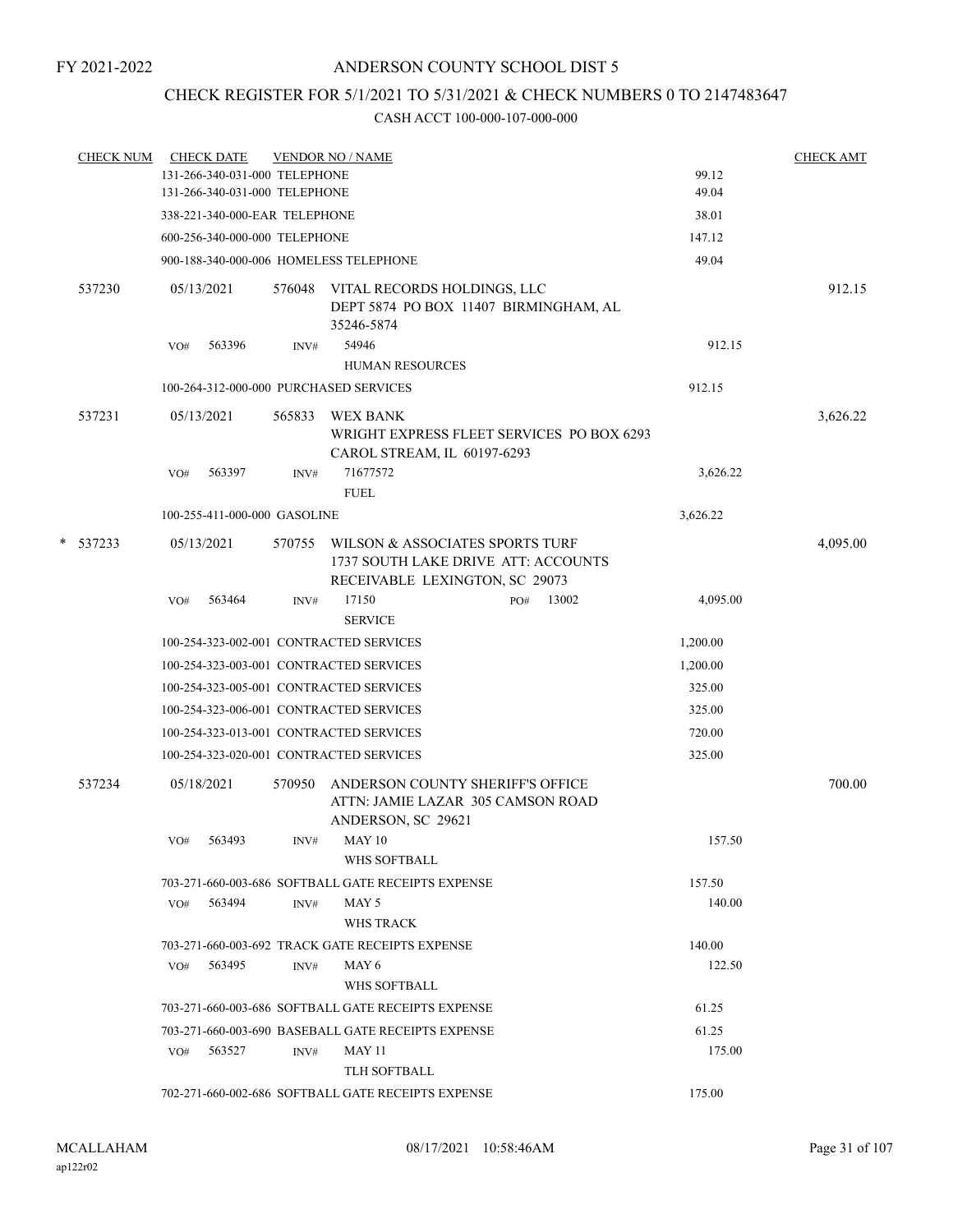## CHECK REGISTER FOR 5/1/2021 TO 5/31/2021 & CHECK NUMBERS 0 TO 2147483647

|   | <b>CHECK NUM</b> |     | <b>CHECK DATE</b> |                                   | <b>VENDOR NO / NAME</b>                                                                                        |     |       |           | <b>CHECK AMT</b> |
|---|------------------|-----|-------------------|-----------------------------------|----------------------------------------------------------------------------------------------------------------|-----|-------|-----------|------------------|
|   |                  | VO# | 563528            | INV#                              | <b>MAY 12</b><br>TLH SOFTBALL                                                                                  |     |       | 105.00    |                  |
|   |                  |     |                   |                                   | 702-271-660-002-686 SOFTBALL GATE RECEIPTS EXPENSE                                                             |     |       | 105.00    |                  |
|   | 537235           |     | 05/18/2021        | 576855                            | ANDERSON SUBS LLC<br>1803 EAST GREENVILLE STREET ANDERSON, SC<br>29621                                         |     |       |           | 141.95           |
|   |                  | VO# | 563563            | INV#                              | <b>GIRLS TRACK</b><br><b>TL HANNA</b>                                                                          |     |       | 141.95    |                  |
|   |                  |     |                   | 702-271-660-002-691 TRACK EXPENSE |                                                                                                                |     |       | 141.95    |                  |
|   | 537236           |     | 05/18/2021        | 569220                            | <b>AUTECH</b><br>POBOX 248 ATT: ACCOUNTS RECEIVABLE<br>WILLIAMSTON, SC 29697                                   |     |       |           | 150.00           |
|   |                  | VO# | 563531            | INV#                              | 8505<br>TL HANNA                                                                                               |     |       | 150.00    |                  |
|   |                  |     |                   |                                   | 100-254-323-002-001 CONTRACTED SERVICES                                                                        |     |       | 150.00    |                  |
| * | 537238           |     | 05/18/2021        |                                   | 573436 BELTON HONEA PATH HIGH SCHOOL<br>11000 BELTON HONEA PATH HWY HONEA PATH, SC<br>29654                    |     |       |           | 125.00           |
|   |                  | VO# | 563534            | INV#                              | <b>SCRIMMAGE</b><br><b>GIRLS BASKETBALL</b>                                                                    |     |       | 125.00    |                  |
|   |                  |     |                   |                                   | 702-271-660-002-752 BASKETBALL GIRLS EXPENSE                                                                   |     |       | 125.00    |                  |
|   | 537239           |     | 05/18/2021        |                                   | 573212 BOOKSOURCE<br>PO BOX 804952 KANSAS CITY, MO 64180-4952                                                  |     |       |           | 10,230.91        |
|   |                  | VO# | 563498            | INV#                              | 929985<br>NEVITT FOREST                                                                                        | PO# | 14267 | 10,230.91 |                  |
|   |                  |     |                   | 202-188-410-000-000 SUPPLIES- PAT |                                                                                                                |     |       | 10,230.91 |                  |
|   | 537240           |     | 05/18/2021        | 162750                            | CENTER ROCK WELDING & FABRICATING INC<br>5005 DOBBINS BRIDGE RD ATT: ACCOUNTS<br>RECEIVABLE ANDERSON, SC 29626 |     |       |           | 110.00           |
|   |                  | VO# | 563535            | INV#                              | 2470<br><b>MOWER REPAIR</b>                                                                                    |     |       | 110.00    |                  |
|   |                  |     |                   |                                   | 100-254-410-000-001 MAINT. SUPPLIES-STRUCTURES                                                                 |     |       | 110.00    |                  |
|   | 537241           |     | 05/18/2021        |                                   | 566288 CES CITY ELECTRIC SUPPLY<br>PO BOX 131811 DALLAS, TX 75313                                              |     |       |           | 587.09           |
|   |                  | VO# | 563536            | INV#                              | 159623<br><b>SUPPLIES</b>                                                                                      |     |       | 558.97    |                  |
|   |                  |     |                   |                                   | 100-254-410-013-400 HVAC/ELECTRICAL/PLUMBING                                                                   |     |       | 558.97    |                  |
|   |                  |     | VO# 563537        | INV#                              | 159598<br><b>SUPPLIES</b>                                                                                      |     |       | 28.12     |                  |
|   |                  |     |                   |                                   | 100-254-410-003-400 HVAC/ELECTRICAL/PLUMBING                                                                   |     |       | 28.12     |                  |
|   | 537242           |     | 05/18/2021        |                                   | 576803 C & G SPORTING GOODS, LLC<br>PO BOX 1277 STEPHENVILLE, TX 76401                                         |     |       |           | 510.50           |
|   |                  | VO# | 563497            | INV#                              | 174665<br><b>ANDERSON FFA</b>                                                                                  |     |       | 510.50    |                  |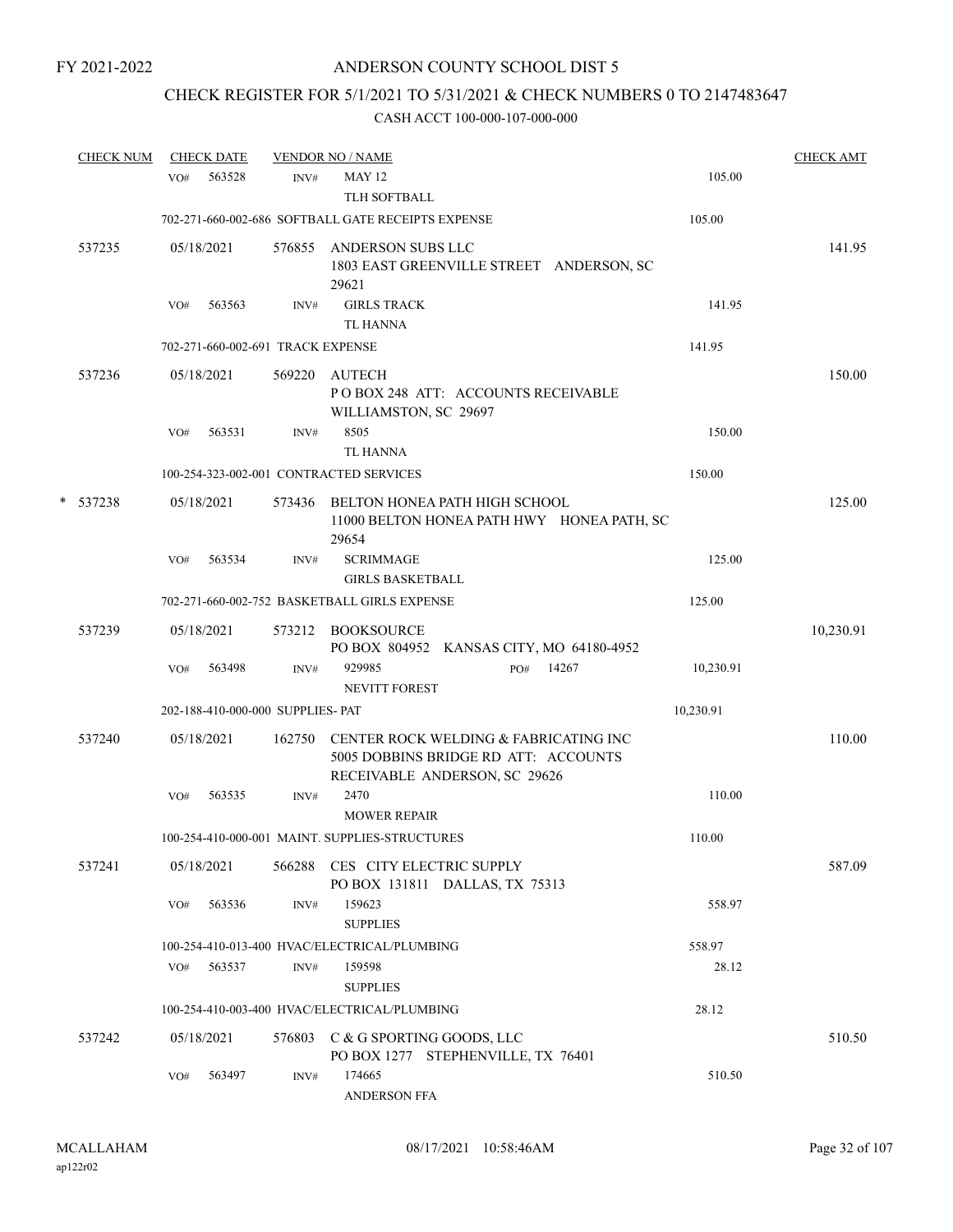## ANDERSON COUNTY SCHOOL DIST 5

## CHECK REGISTER FOR 5/1/2021 TO 5/31/2021 & CHECK NUMBERS 0 TO 2147483647

| <b>CHECK NUM</b> |     | <b>CHECK DATE</b> | 731-271-660-031-850 FFA EXPENSE  | <b>VENDOR NO / NAME</b>                                                                    |              | 510.50   | <b>CHECK AMT</b> |
|------------------|-----|-------------------|----------------------------------|--------------------------------------------------------------------------------------------|--------------|----------|------------------|
| 537243           |     | 05/18/2021        | 167800                           | CHICK-FIL-A<br>3526 CLEMSON BOULEVARD ATT: MARY STEPHENS<br>ANDERSON, SC 29625             |              |          | 252.06           |
|                  | VO# | 563538            | INV#                             | FOR MAY 6<br><b>NEW PROSPECT</b>                                                           |              | 252.06   |                  |
|                  |     |                   |                                  | 802-112-410-010-000 SUPPLIES - RETENTION                                                   |              | 252.06   |                  |
| 537244           |     | 05/18/2021        |                                  | 565014 COTHRAN, STEVE G.**<br>355 KNOLLWOOD DRIVE ANDERSON, SC 29625                       |              |          | 110.00           |
|                  | VO# | 563477            | INV#                             | <b>MAY 10</b><br><b>WHS SOFTBALL</b>                                                       |              | 110.00   |                  |
|                  |     |                   |                                  | 703-271-660-003-686 SOFTBALL GATE RECEIPTS EXPENSE                                         |              | 110.00   |                  |
| 537245           |     | 05/18/2021        | 576667                           | DEEDY BOOKING<br>1956 CARRINGTON CT STONE MOUNTAIN, GA 30087                               |              |          | 2,000.00         |
|                  | VO# | 563501            | INV#                             | <b>JUNE 9</b><br><b>NEVITT FOREST</b>                                                      | 14429<br>PO# | 2,000.00 |                  |
|                  |     |                   |                                  | 201-112-312-012-000 CONTRACTED SERVICES/ AUTHOR                                            |              | 2,000.00 |                  |
| 537246           |     | 05/18/2021        |                                  | 576810 EMAINT ENTERPRISES LLC<br>3181 NORTH BAY VILLIAGE COURT BONITA SPRINGS,<br>FL 34135 |              |          | 1,271.16         |
|                  | VO# | 563555            | INV#                             | 37120<br><b>SUPPLIES</b>                                                                   |              | 1,271.16 |                  |
|                  |     |                   |                                  | 100-254-323-000-600 MAINTENANCE SERVICES                                                   |              | 1,271.16 |                  |
| 537247           |     | 05/18/2021        | 573685                           | <b>EPIC SPORTS</b><br>ATTN: MAIL ORDER DEPT 9750 E 53RD ST N BEL AIRE,<br>KS 67226         |              |          | 204.68           |
|                  | VO# | 563502            | INV#                             | 5408504<br><b>MCCANTS MIDDLE</b>                                                           |              | 204.68   |                  |
|                  |     |                   |                                  | 705-271-660-005-752 BASKETBALL GIRLS EXPENSE                                               |              | 204.68   |                  |
| *<br>537249      |     | 05/18/2021        | 573606                           | <b>GOLF TEAM PRODUCTS</b><br>PO BOX 259 BEAVERTON, OR 97075-0259                           |              |          | 239.00           |
|                  | VO# | 563558            | INV#                             | 332501A<br>TL HANNA                                                                        |              | 239.00   |                  |
|                  |     |                   |                                  | 702-271-660-002-749 GOLF BOYS EXPENSE                                                      |              | 239.00   |                  |
| 537250           |     | 05/18/2021        |                                  | 576867 GOSSETT, RUSSELL**<br>205 SYRACUS RD EASLEY, SC 29642                               |              |          | 230.00           |
|                  | VO# | 563491            | INV#                             | 1903311<br><b>GRADUATE COINS</b>                                                           |              | 230.00   |                  |
|                  |     |                   | 131-115-410-031-000 SUPPLIES     |                                                                                            |              | 32.70    |                  |
|                  |     |                   | 731-271-660-031-872 FIRE EXPENSE |                                                                                            |              | 197.30   |                  |
| $* 537253$       |     | 05/18/2021        | 574001                           | HEUER PUBLISHING LLC<br>PO BOX 248 CEDAR RAPIDS, IA 52406                                  |              |          | 184.00           |
|                  | VO# | 563511            | INV#                             | <b>ORDER 48717</b><br><b>GLENVIEW MIDDLE</b>                                               |              | 184.00   |                  |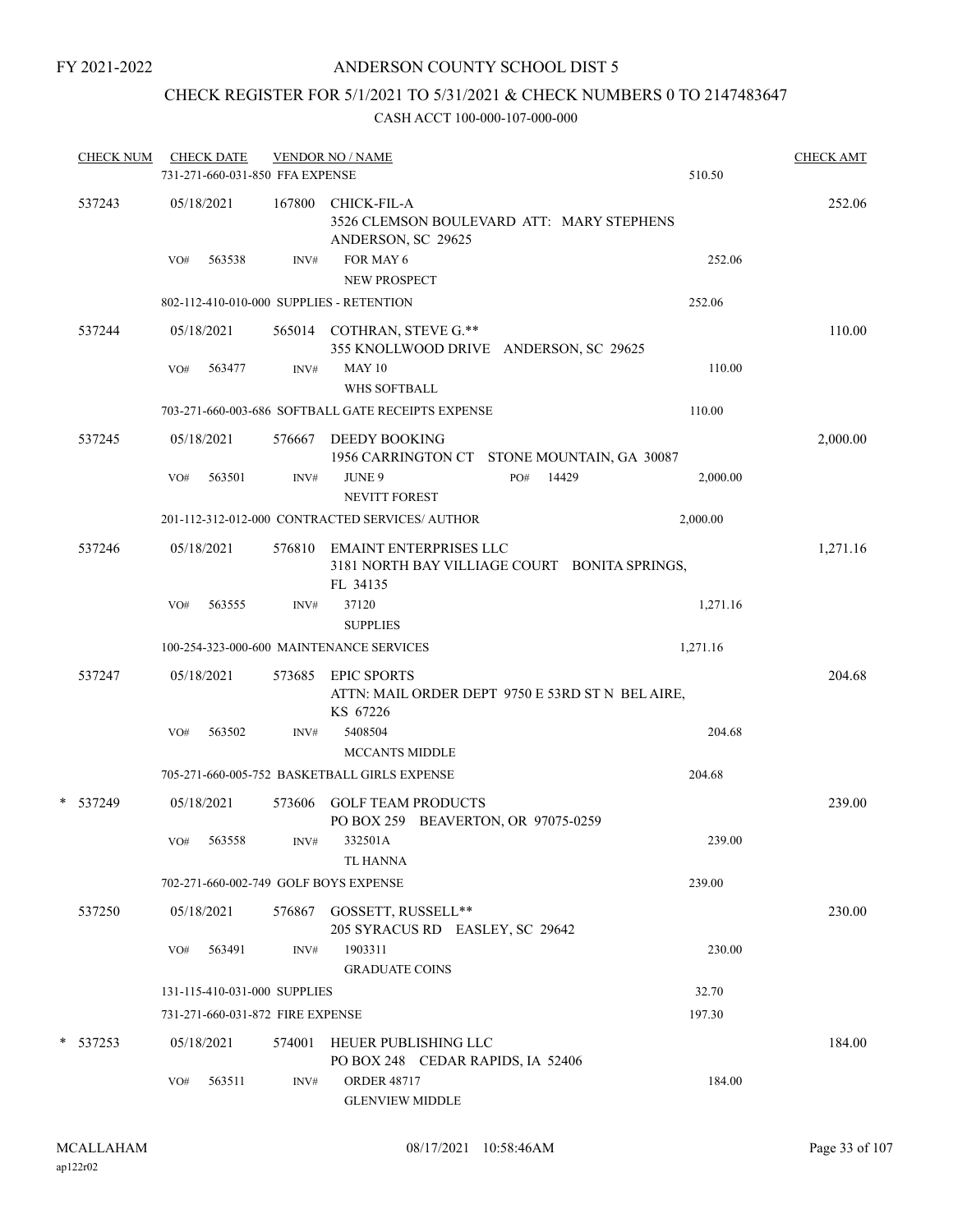## CHECK REGISTER FOR 5/1/2021 TO 5/31/2021 & CHECK NUMBERS 0 TO 2147483647

|   | <b>CHECK NUM</b> |     | <b>CHECK DATE</b> |                                  | <b>VENDOR NO / NAME</b>                                                                                            |          | <b>CHECK AMT</b> |
|---|------------------|-----|-------------------|----------------------------------|--------------------------------------------------------------------------------------------------------------------|----------|------------------|
|   |                  |     |                   |                                  | 720-271-660-020-606 DRAMA CLUB EXPENSE                                                                             | 184.00   |                  |
|   | 537254           |     | 05/18/2021        |                                  | 299410 JONES SCHOOL SUPPLY<br>PO BOX 7008 COLUMBIA, SC 29202                                                       |          | 253.34           |
|   |                  | VO# | 563564            | INV#                             | 1817839<br><b>CALHOUN ELEM</b>                                                                                     | 253.34   |                  |
|   |                  |     |                   |                                  | 714-271-660-014-201 MISCELLANEOUS EXPENSE                                                                          | 253.34   |                  |
|   | * 537256         |     | 05/18/2021        |                                  | 576759 MARTIN VETERINARY SERVICES LLC<br>1345 CHROKEE ROAD PELZER, SC 29669                                        |          | 679.00           |
|   |                  | VO# | 563513            | INV#                             | 45385<br><b>ACCT 6943</b>                                                                                          | 679.00   |                  |
|   |                  |     |                   |                                  | 731-271-660-031-877 VET SCIENCE EXPENSE                                                                            | 679.00   |                  |
|   | 537257           |     | 05/18/2021        |                                  | 567126 MUSIC & ARTS CENTER<br>5295 WESTVIEW DR SUITE 300 ATTN: CA<br>FREDERICK, MD 21703                           |          | 711.60           |
|   |                  | VO# | 563571            | INV#                             | 026147834<br>14172<br>PO#<br><b>VARENNES ELEM</b>                                                                  | 711.60   |                  |
|   |                  |     |                   | 100-113-410-016-COB SUPPLIES     |                                                                                                                    | 711.60   |                  |
|   | 537258           |     | 05/18/2021        |                                  | 570608 NATIONAL TECHNICAL HONOR SOCIETY<br>POBOX 1336 FLAT ROCK, NC 28731                                          |          | 1,606.00         |
|   |                  | VO# | 563514            | INV#                             | 184594<br><b>MEMBERSHIP</b>                                                                                        | 1,030.00 |                  |
|   |                  |     |                   | 731-271-660-031-856 NTHS EXPENSE |                                                                                                                    | 1,030.00 |                  |
|   |                  | VO# | 563573            | INV#                             | 184610                                                                                                             | 576.00   |                  |
|   |                  |     |                   |                                  | <b>HONOR CORDS</b>                                                                                                 |          |                  |
|   |                  |     |                   | 131-115-410-031-000 SUPPLIES     |                                                                                                                    | 576.00   |                  |
|   | 537259           |     | 05/18/2021        |                                  | 382750 NEW FOUNDATIONS CHILDREN & FAM SVCS INC<br>2300 STANDRIDGE ROAD ATT: DONNA HARRINGTON<br>ANDERSON, SC 29625 |          | 535.77           |
|   |                  | VO# | 563515            | INV#                             | 1809<br><b>DEC 2020</b>                                                                                            | 535.77   |                  |
|   |                  |     |                   |                                  | 221-113-312-000-NFH ADMIN COORD/VOC FACIL/TUTORS                                                                   | 535.77   |                  |
| * | 537261           |     | 05/18/2021        |                                  | 576866 PETERSON, OWEN**<br>204 LEAMINGTON WAY IRMO, SC 29063                                                       |          | 116.40           |
|   |                  | VO# | 563480            | INV#                             | APRIL <sub>2</sub><br>WHS SOCCER                                                                                   | 116.40   |                  |
|   |                  |     |                   |                                  | 703-271-660-003-745 SOCCER GATE RECEIPTS EXPENSE                                                                   | 116.40   |                  |
|   | 537262           |     | 05/18/2021        | 573630                           | <b>PSUG EVENTS</b><br>PO BOX 2047 ANN ARBOR, MI 48106                                                              |          | 798.00           |
|   |                  | VO# | 563517            | INV#                             | 2JE7GTAPMJ<br><b>STACEY HILL</b>                                                                                   | 399.00   |                  |
|   |                  |     |                   |                                  | 100-114-410-002-VEN SUPPLY-ADDT'L FOR LOST VENDING                                                                 | 399.00   |                  |
|   |                  | VO# | 563580            | INV#                             | 3FFFXCQZ2C<br>JENNIFER CUSHMAN                                                                                     | 399.00   |                  |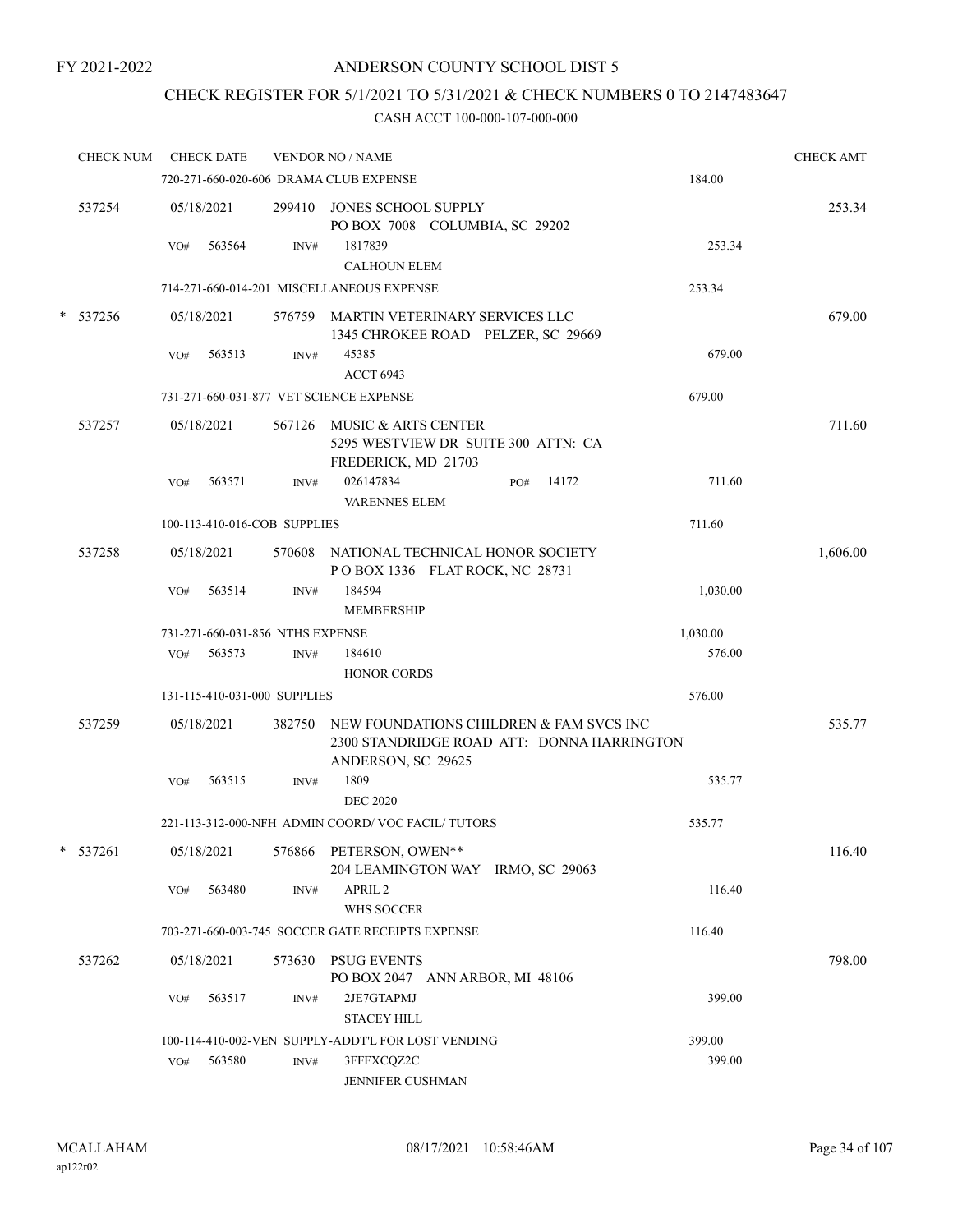## CHECK REGISTER FOR 5/1/2021 TO 5/31/2021 & CHECK NUMBERS 0 TO 2147483647

| <b>CHECK NUM</b> |     | <b>CHECK DATE</b>              |        | <b>VENDOR NO / NAME</b>                                                  |                                                                                               |          | <b>CHECK AMT</b> |
|------------------|-----|--------------------------------|--------|--------------------------------------------------------------------------|-----------------------------------------------------------------------------------------------|----------|------------------|
|                  |     |                                |        | 702-271-660-002-459 GUIDANCE EXPENSE                                     |                                                                                               | 399.00   |                  |
| 537263           |     | 05/18/2021                     |        | 564259 RHYME UNIVERSITY<br>PO BOX 64784 ST PAUL, MN 55164-0784           |                                                                                               |          | 1,387.86         |
|                  | VO# | 563518                         | INV#   | <b>ORDER 1816508</b><br>CUST# 42186914                                   |                                                                                               | 1,387.86 |                  |
|                  |     |                                |        | 718-271-660-018-201 MISCELLANEOUS EXPENSE                                |                                                                                               | 887.14   |                  |
|                  |     |                                |        | 718-271-660-018-229 DUKE ENERGY GRANT EXPENSE                            |                                                                                               | 500.72   |                  |
| 537264           |     | 05/18/2021                     | 449800 | SC HIGH SCHOOL LEAGUE<br>PO BOX 211575 COLUMBIA, SC 29221-6575           |                                                                                               |          | 725.00           |
|                  | VO# | 563581                         | INV#   | 4853<br>TL HANNA                                                         |                                                                                               | 675.00   |                  |
|                  |     |                                |        | 702-271-660-002-663 ATHLETIC GENERAL EXPENSE                             |                                                                                               | 675.00   |                  |
|                  | VO# | 563582                         | INV#   | <b>BTE2021</b><br>TL HANNA                                               |                                                                                               | 50.00    |                  |
|                  |     |                                |        | 702-271-660-002-754 TENNIS BOYS EXPENSE                                  |                                                                                               | 50.00    |                  |
| 537265           |     | 05/18/2021                     | 568954 | <b>SHRED A WAY</b><br>PIEDMONT, SC 29673                                 | PO BOX 51132 ATT: ACCOUNTS RECEIVABLE                                                         |          | 305.00           |
|                  | VO# | 563585                         | INV#   | A15539<br><b>ROBERT ANDERSON</b>                                         |                                                                                               | 305.00   |                  |
|                  |     | 100-113-410-006-000 SUPPLIES   |        |                                                                          |                                                                                               | 305.00   |                  |
| 537266           |     | 05/18/2021                     | 475500 | SLAPPY, JAMES E**<br>PO BOX 1754 ANDERSON, SC 29622                      |                                                                                               |          | 110.00           |
|                  | VO# | 563478                         | INV#   | <b>MAY 10</b><br>WHS SOFTBALL                                            |                                                                                               | 110.00   |                  |
|                  |     |                                |        | 703-271-660-003-686 SOFTBALL GATE RECEIPTS EXPENSE                       |                                                                                               | 110.00   |                  |
| * 537270         |     | 05/18/2021                     | 575941 | TRIPLE P AMERICA                                                         | ATTN: KRISTIN PATTERSON, TRAINING COORDI 1201<br>LINCOLN STREET, SUITE 201 COLUMBIA, SC 29201 |          | 1,610.00         |
|                  | VO# | 563525                         | INV#   | <b>INTPA17954</b><br>OCT 21-22 MOORE                                     | 14302<br>PO#                                                                                  | 1,610.00 |                  |
|                  |     | 202-188-333-000-000 TRIPS- PAT |        |                                                                          |                                                                                               | 1,610.00 |                  |
| 537271           |     | 05/18/2021                     |        | 573815 UNITED REFRIGERATION, INC<br>PO BOX 740703 ATLANTA, GA 30374-0703 |                                                                                               |          | 912.05           |
|                  | VO# | 563589                         | INV#   | 78510351<br><b>REPAIR PARTS</b>                                          |                                                                                               | 583.15   |                  |
|                  |     |                                |        | 100-254-410-017-400 HVAC/ELECTRICAL/PLUMBING                             |                                                                                               | 583.15   |                  |
|                  | VO# | 563590                         | INV#   | 78393979<br><b>REPAIR PARTS</b>                                          |                                                                                               | 34.81    |                  |
|                  |     |                                |        | 100-254-410-013-400 HVAC/ELECTRICAL/PLUMBING                             |                                                                                               | 34.81    |                  |
|                  | VO# | 563591                         | INV#   | 78420140<br><b>REPAIR PARTS</b>                                          |                                                                                               | 85.97    |                  |
|                  |     |                                |        | 100-254-410-008-400 HVAC/ELECTRICAL/PLUMBING                             |                                                                                               | 85.97    |                  |
|                  | VO# | 563592                         | INV#   | 78384987                                                                 |                                                                                               | 166.95   |                  |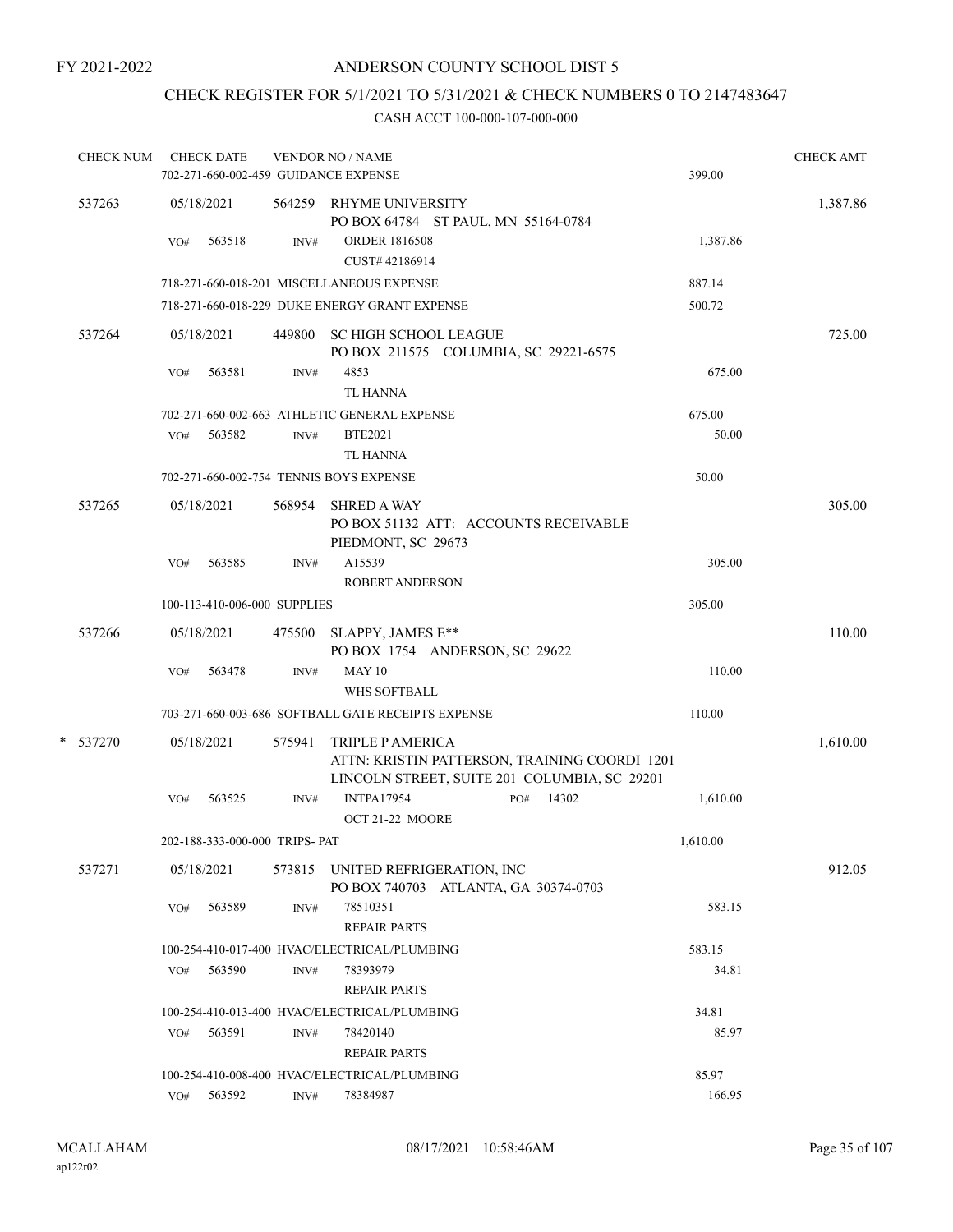#### CHECK REGISTER FOR 5/1/2021 TO 5/31/2021 & CHECK NUMBERS 0 TO 2147483647

| <b>CHECK NUM</b> |        |     | <b>CHECK DATE</b>            | <b>VENDOR NO / NAME</b><br><b>REPAIR PARTS</b> |                                                                                                   |              |           | <b>CHECK AMT</b> |
|------------------|--------|-----|------------------------------|------------------------------------------------|---------------------------------------------------------------------------------------------------|--------------|-----------|------------------|
|                  |        |     |                              |                                                | 100-254-410-019-400 HVAC/ELECTRICAL/PLUMBING                                                      |              | 166.95    |                  |
|                  |        | VO# | 563593                       | INV#                                           | 78427049                                                                                          |              | 41.17     |                  |
|                  |        |     |                              |                                                | <b>REPAIR PARTS</b>                                                                               |              |           |                  |
|                  |        |     |                              |                                                | 100-254-410-014-400 HVAC/ELECTRICAL/PLUMBING                                                      |              | 41.17     |                  |
|                  | 537272 |     | 05/18/2021                   |                                                | 576837 USA CUSTOM PAD CORP                                                                        |              |           | 3,217.67         |
|                  |        |     |                              |                                                | 16 WINKLER ROAD SIDNEY, NY 13838                                                                  |              |           |                  |
|                  |        | VO# | 563594                       | INV#                                           | 68283                                                                                             | 14390<br>PO# | 3,217.67  |                  |
|                  |        |     |                              |                                                | JOB #63160                                                                                        |              |           |                  |
|                  |        |     |                              | 131-115-410-031-000 SUPPLIES                   |                                                                                                   |              | 3,217.67  |                  |
|                  | 537273 |     | 05/18/2021                   | 527500                                         | WAYNE'S OVERHEAD DOORS, INC<br>3021 WHITEHALL ROAD ATT: ACCOUNTS<br>RECEIVABLE ANDERSON, SC 29626 |              |           | 287.82           |
|                  |        | VO# | 563595                       | INV#                                           | 165959<br><b>REPAIR</b>                                                                           |              | 287.82    |                  |
|                  |        |     |                              | 100-254-323-000-001 CONTRACT SRVS              |                                                                                                   |              | 287.82    |                  |
|                  | 537274 |     | 05/20/2021                   |                                                |                                                                                                   |              |           | 500.00           |
|                  |        |     |                              |                                                | 574014 ACELLUS LEARNING SERVICES<br>26900 E. PINK HILL RD INDEPENDENCE, MO 64057                  |              |           |                  |
|                  |        | VO# | 563618                       | INV#                                           | 81248                                                                                             |              | 500.00    |                  |
|                  |        |     |                              |                                                | CUST #10002414                                                                                    |              |           |                  |
|                  |        |     |                              | 100-114-410-001-ALT SUPPLIES                   |                                                                                                   |              | 500.00    |                  |
| *                | 537276 |     | 05/20/2021                   |                                                | 572919 ADVANCED SALES & SERVICE<br>PO BOX 205 SANDY SPRINGS, SC 29677-0205                        |              |           | 2,147.62         |
|                  |        | VO# | 563620                       | INV#                                           | 48167<br><b>WHITNER ST</b>                                                                        |              | 150.00    |                  |
|                  |        |     |                              |                                                | 600-256-323-000-000 REPAIRS TO EQUIPMENT                                                          |              | 150.00    |                  |
|                  |        | VO# | 563710                       | INV#                                           | 48203                                                                                             |              | 929.55    |                  |
|                  |        |     |                              |                                                | <b>FREEZER</b>                                                                                    |              |           |                  |
|                  |        |     |                              |                                                | 600-256-323-000-000 REPAIRS TO EQUIPMENT                                                          |              | 929.55    |                  |
|                  |        | VO# | 563711                       | INV#                                           | 48180                                                                                             |              | 1,068.07  |                  |
|                  |        |     |                              |                                                | <b>SOUTHWOOD</b>                                                                                  |              |           |                  |
|                  |        |     |                              |                                                | 600-256-323-021-000 REPAIRS TO EOUIPMENT                                                          |              | 1,068.07  |                  |
|                  | 537277 |     | 05/20/2021                   |                                                | 576412 AMAZON CAPITAL SERVICES<br>PO BOX 035184 SEATTLE, WA 98124-5184                            |              |           | 3,216.57         |
|                  |        | VO# | 563705                       | INV#                                           | <b>PURCHASES</b><br>#A2QG7V7TDJIMYY                                                               |              | 3,216.57  |                  |
|                  |        |     |                              | 100-112-410-017-000 SUPPLIES                   |                                                                                                   |              | $-35.85$  |                  |
|                  |        |     |                              | 100-112-410-017-000 SUPPLIES                   |                                                                                                   |              | $-67.38$  |                  |
|                  |        |     |                              |                                                | 100-113-410-006-VEN SUPPLY-ADDT'L FOR LOST VENDING                                                |              | $-139.96$ |                  |
|                  |        |     |                              |                                                | 100-221-410-000-000 SUPPLIES AND MATERIALS                                                        |              | 73.59     |                  |
|                  |        |     |                              | 131-233-410-031-000 SUPPLIES                   | 2,097.20                                                                                          |              |           |                  |
|                  |        |     | 131-233-410-031-000 SUPPLIES |                                                | $-2,097.20$                                                                                       |              |           |                  |
|                  |        |     |                              |                                                | 201-112-410-007-000 SUPPLIES AND MATERIALS                                                        | $-38.27$     |           |                  |
|                  |        |     |                              |                                                | 201-112-445-007-000 TECHNOLOGY SUPPLIES                                                           |              | 63.59     |                  |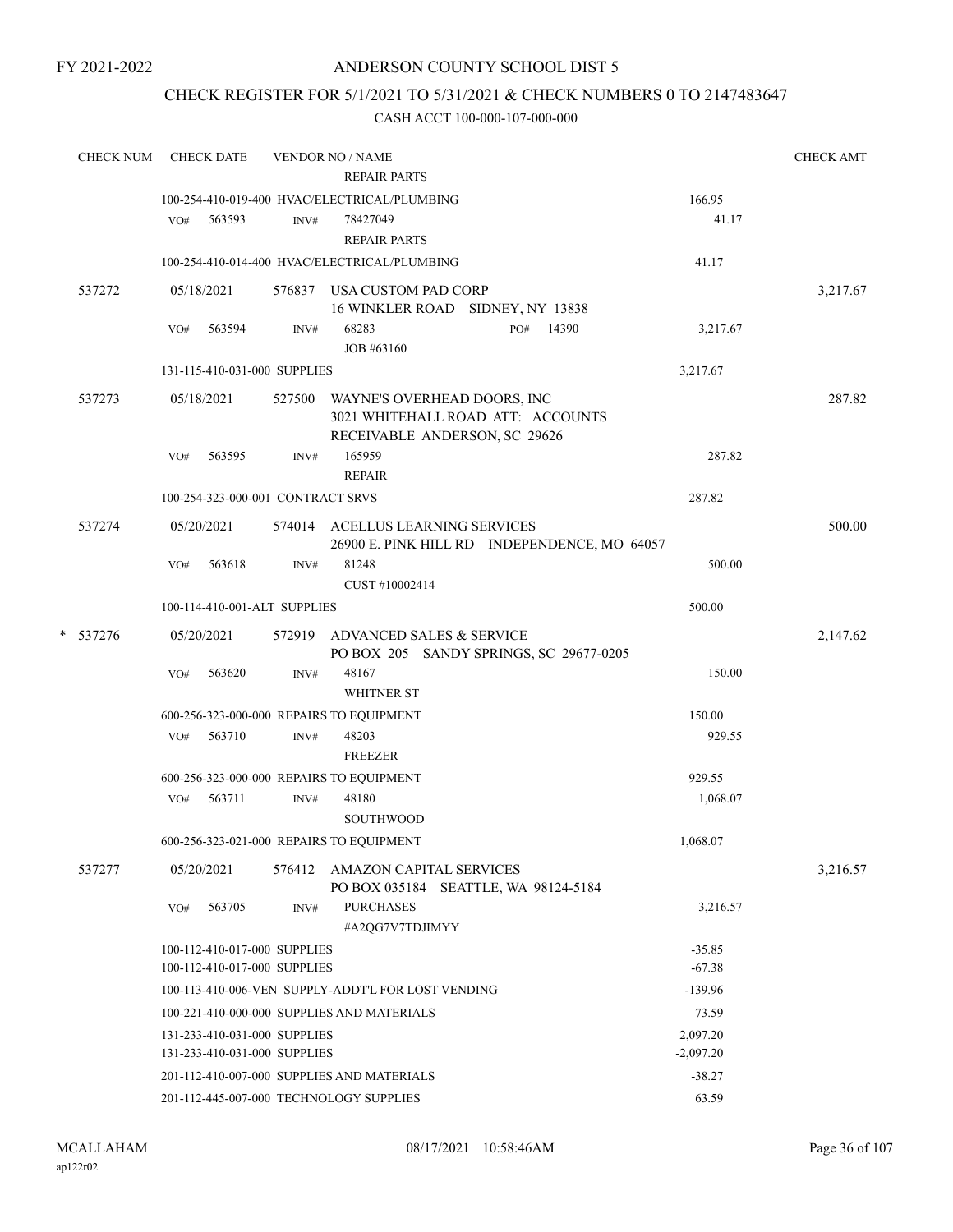### CHECK REGISTER FOR 5/1/2021 TO 5/31/2021 & CHECK NUMBERS 0 TO 2147483647

| CHECK NUM | <b>CHECK DATE</b>                       |        | <b>VENDOR NO / NAME</b>                                                                            |                                               |                 | <b>CHECK AMT</b> |
|-----------|-----------------------------------------|--------|----------------------------------------------------------------------------------------------------|-----------------------------------------------|-----------------|------------------|
|           | 264-162-410-000-000 SUPPLIES            |        |                                                                                                    |                                               | 47.97           |                  |
|           |                                         |        | 264-171-410-000-000 SUMMER PRG SUPPLIES(GR.K-8)                                                    |                                               | 469.58          |                  |
|           |                                         |        | 264-171-410-000-000 SUMMER PRG SUPPLIES(GR.K-8)                                                    |                                               | 146.52          |                  |
|           |                                         |        | 264-171-410-000-000 SUMMER PRG SUPPLIES(GR.K-8)                                                    |                                               | 16.68           |                  |
|           |                                         |        | 329-115-410-031-000 SUPPLIES-STATE EQUIPMENT                                                       |                                               | 138.66          |                  |
|           |                                         |        | 329-115-410-031-000 SUPPLIES-STATE EQUIPMENT                                                       |                                               | 25.78           |                  |
|           | 708-271-660-008-228 ART EXPENSE         |        |                                                                                                    |                                               | 110.10          |                  |
|           |                                         |        | 712-271-660-012-324 POSTIVE BEHAVIOR I.S. EXPENSE                                                  |                                               | 31.34           |                  |
|           |                                         |        | 714-271-660-014-201 MISCELLANEOUS EXPENSE                                                          |                                               | 14.74           |                  |
|           |                                         |        | 716-271-660-016-201 MISCELLANEOUS EXPENSE                                                          |                                               | 185.18          |                  |
|           |                                         |        | 716-271-660-016-201 MISCELLANEOUS EXPENSE<br>716-271-660-016-201 MISCELLANEOUS EXPENSE             |                                               | 25.66           |                  |
|           |                                         |        |                                                                                                    |                                               | 171.15          |                  |
|           |                                         |        | 717-190-660-017-201 MISCELLANEOUS EXPENSE                                                          |                                               | 113.17          |                  |
|           |                                         |        | 717-190-660-017-352 FIELD TRIPS GRADE 2 EXPENSE<br>717-190-660-017-352 FIELD TRIPS GRADE 2 EXPENSE |                                               | 706.00<br>44.84 |                  |
|           |                                         |        |                                                                                                    |                                               |                 |                  |
|           |                                         |        | 720-271-660-020-411 MISCELLANEOUS EXPENSE                                                          |                                               | 35.30           |                  |
|           | 731-271-660-031-859 BIOMED EXPENSE      |        |                                                                                                    |                                               | 350.91          |                  |
|           |                                         |        | 731-271-660-031-869 DIGITAL ARTS & DESIGN EXPENSE                                                  |                                               | 474.50          |                  |
|           | 731-271-660-031-877 VET SCIENCE EXPENSE |        |                                                                                                    |                                               | 249.37          |                  |
|           | 731-271-660-031-877 VET SCIENCE EXPENSE |        |                                                                                                    |                                               | $-30.28$        |                  |
|           | 852-252-410-000-000 SUPPLIES            |        |                                                                                                    |                                               | 33.68           |                  |
| 537278    | 05/20/2021                              | 570950 | ANDERSON COUNTY SHERIFF'S OFFICE<br>ATTN: JAMIE LAZAR 305 CAMSON ROAD<br>ANDERSON, SC 29621        |                                               |                 | 175.00           |
|           | 563713<br>VO#                           | INV#   | <b>MAY 14</b><br>WHS BASEBALL                                                                      |                                               | 175.00          |                  |
|           |                                         |        |                                                                                                    |                                               |                 |                  |
|           |                                         |        | 703-271-660-003-690 BASEBALL GATE RECEIPTS EXPENSE                                                 |                                               | 175.00          |                  |
| 537279    | 05/20/2021                              | 120800 | APPLIED INDUSTRIAL TECHNOLOGIES                                                                    | 22510 NETWORK PLACE CHICAGO, IL 60673-1225    |                 | 166.80           |
|           | 563716<br>VO#                           | INV#   | 7021296469<br><b>SUPPLIES</b>                                                                      |                                               | 166.80          |                  |
|           |                                         |        | 100-254-410-002-400 HVAC/ELECTRICAL/PLUMBING                                                       |                                               | 166.80          |                  |
| 537280    | 05/20/2021                              | 576814 | ARC LABS WELDING SCHOOL<br>2615 HWY 153 SUITE B3 PIEDMONT, SC 29673                                |                                               |                 | 3,037.50         |
|           | 563623<br>VO#                           | INV#   | 5121<br><b>PAYROLL</b>                                                                             | 14382<br>PO#                                  | 3,037.50        |                  |
|           | 131-115-112-031-000 SALARIES            |        |                                                                                                    |                                               | 3,037.50        |                  |
|           |                                         |        |                                                                                                    |                                               |                 |                  |
| 537281    | 05/20/2021                              | 575565 | ASE ENTRY-LEVEL CERTIFICATION                                                                      | 1503 EDWARDS FERRY RD, NE SUITE 401 LEESBURG, |                 | 180.00           |
|           | 563666<br>VO#                           | INV#   | VA 20176<br>SC13602<br><b>LICENSE</b>                                                              | 14290<br>PO#                                  | 180.00          |                  |
|           | 328-115-312-031-000 PURCHASED SERVICES  |        |                                                                                                    |                                               | 180.00          |                  |
|           |                                         |        |                                                                                                    |                                               |                 |                  |
| 537282    | 05/20/2021                              | 570003 | AT&T<br>$(803 M24-8701)$                                                                           |                                               |                 | 1,069.68         |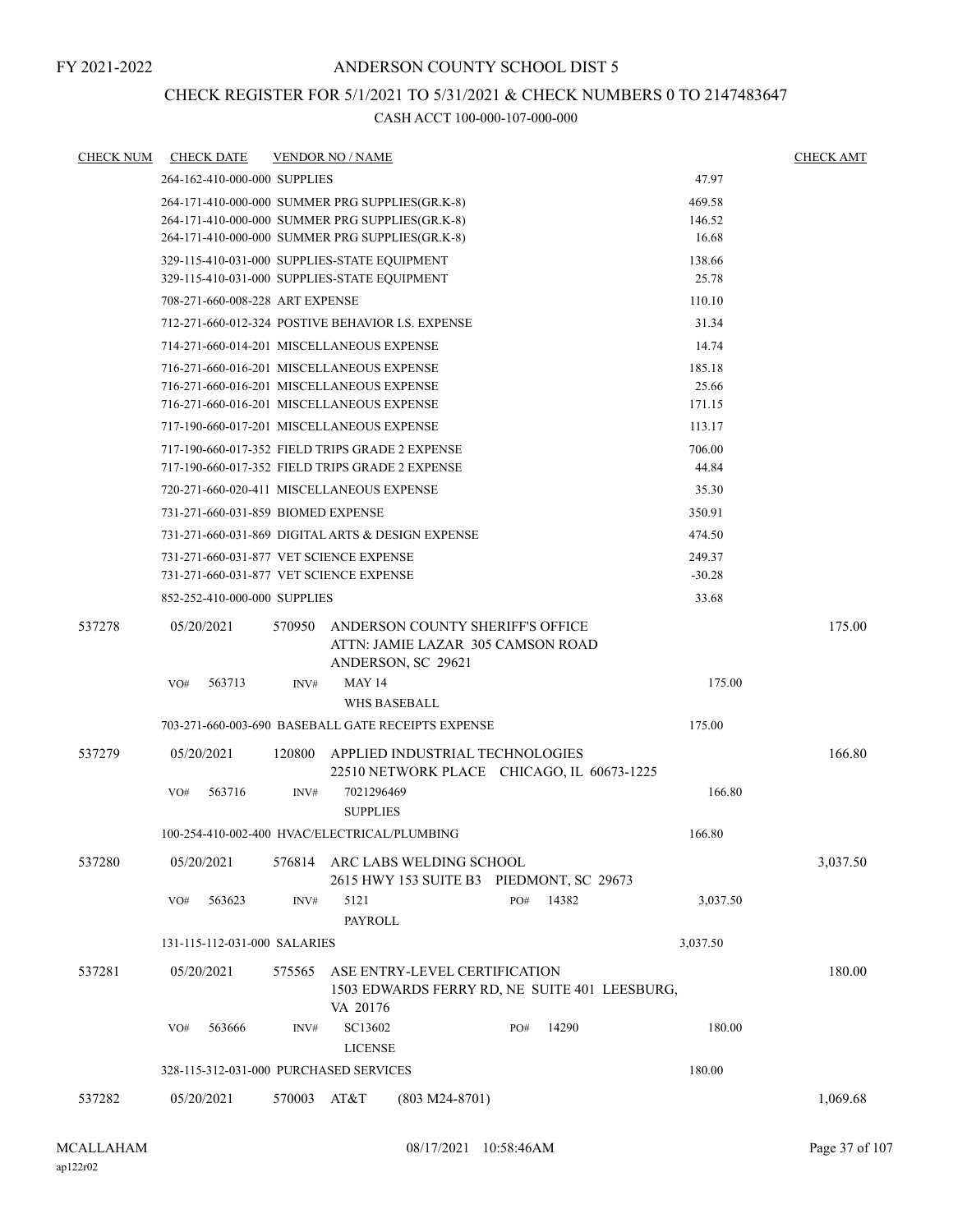### ANDERSON COUNTY SCHOOL DIST 5

### CHECK REGISTER FOR 5/1/2021 TO 5/31/2021 & CHECK NUMBERS 0 TO 2147483647

| <b>CHECK NUM</b> |     | <b>CHECK DATE</b>             |        | <b>VENDOR NO / NAME</b>                                                                                            |          | <b>CHECK AMT</b> |
|------------------|-----|-------------------------------|--------|--------------------------------------------------------------------------------------------------------------------|----------|------------------|
|                  |     |                               |        | PO BOX 9011 ATT: ACCOUNTS RECEIVABLE CAROL                                                                         |          |                  |
|                  |     |                               |        | STREAM, IL 60197                                                                                                   |          |                  |
|                  | VO# | 563625                        | INV#   | 803M248701701<br><b>SERVICE</b>                                                                                    | 1,069.68 |                  |
|                  |     | 100-266-340-015-000 TELEPHONE |        |                                                                                                                    | 356.56   |                  |
|                  |     | 100-266-340-018-000 TELEPHONE |        |                                                                                                                    | 356.56   |                  |
|                  |     | 100-266-340-023-000 TELEPHONE |        |                                                                                                                    | 356.56   |                  |
|                  |     |                               |        |                                                                                                                    |          |                  |
| 537283           |     | 05/20/2021                    | 569220 | AUTECH<br>PO BOX 248 ATT: ACCOUNTS RECEIVABLE<br>WILLIAMSTON, SC 29697                                             |          | 2,402.54         |
|                  | VO# | 563717                        | INV#   | 8520<br><b>WESTSIDE</b>                                                                                            | 119.84   |                  |
|                  |     |                               |        | 100-254-410-003-001 SUPPLIES - MAINTENANCE                                                                         | 119.84   |                  |
|                  | VO# | 563718                        | INV#   | 8527                                                                                                               | 703.19   |                  |
|                  |     |                               |        | <b>MIDWAY ELEM</b>                                                                                                 |          |                  |
|                  |     |                               |        | 100-254-323-017-400 CONTR SERV-HVAC/ELECT/PLUMBING                                                                 | 703.19   |                  |
|                  |     | VO# 563719                    | INV#   | 8532                                                                                                               | 257.63   |                  |
|                  |     |                               |        | <b>TL HANNA</b>                                                                                                    |          |                  |
|                  |     |                               |        | 100-254-410-021-400 HVAC/ELECTRICAL/PLUMBING                                                                       | 257.63   |                  |
|                  | VO# | 563720                        | INV#   | 8531                                                                                                               | 578.00   |                  |
|                  |     |                               |        | <b>WEST MARKET</b>                                                                                                 |          |                  |
|                  |     |                               |        | 100-254-323-018-001 CONTRACTED SERVICES                                                                            | 578.00   |                  |
|                  | VO# | 563721                        | INV#   | 8504                                                                                                               | 237.54   |                  |
|                  |     |                               |        | NEW PROSPECT                                                                                                       |          |                  |
|                  |     |                               |        | 100-254-410-010-001 SUPPLIES - MAINTENANCE                                                                         | 237.54   |                  |
|                  | VO# | 563722                        | INV#   | 8526<br><b>MCLEES ELEM</b>                                                                                         | 250.00   |                  |
|                  |     |                               |        | 100-254-323-008-400 CONTR SERV-HVAC/ELECT/PLUMBING                                                                 | 250.00   |                  |
|                  | VO# | 563723                        | INV#   | 8508                                                                                                               | 256.34   |                  |
|                  |     |                               |        | <b>SOUTHWOOD</b>                                                                                                   |          |                  |
|                  |     |                               |        | 100-254-323-021-400 CONTR SERV-HVAC/ELECT/PLUMBING                                                                 | 256.34   |                  |
| 537284           |     | 05/20/2021                    |        | 568973 BACKFLOW APPARATUS & VALVE<br>20435 SOUTH SUSANA ROAD ATT: ACCOUNTS<br>RECEIVABLE LONG BEACH, CA 90810-1136 |          | 230.30           |
|                  | VO# | 563724                        | INV#   | 999440                                                                                                             | 230.30   |                  |
|                  |     |                               |        | <b>SUPPLIES</b>                                                                                                    |          |                  |
|                  |     |                               |        | 100-254-410-010-400 HVAC/ELECTRICAL/PLUMBING                                                                       | 230.30   |                  |
| * 537286         |     | 05/20/2021                    | 567918 | BERNHARDT HOUSE OF VIOLINS LLC<br>5 CATEECHEE AVE ATT: ACCOUNTS RECEIVABLE<br>GREENVILLE, SC 29605                 |          | 1,670.27         |
|                  | VO# | 563627                        | INV#   | 8137                                                                                                               | 1,670.27 |                  |
|                  |     |                               |        | <b>CALHOUN ELEM</b>                                                                                                |          |                  |
|                  |     |                               |        | 817-112-410-014-000 SUPPLIES AND MATERIALS                                                                         | 1,670.27 |                  |
| 537287           |     | 05/20/2021                    | 572588 | BRYANT ENTERPRISES, LLC                                                                                            |          | 4,500.00         |
|                  |     |                               |        |                                                                                                                    |          |                  |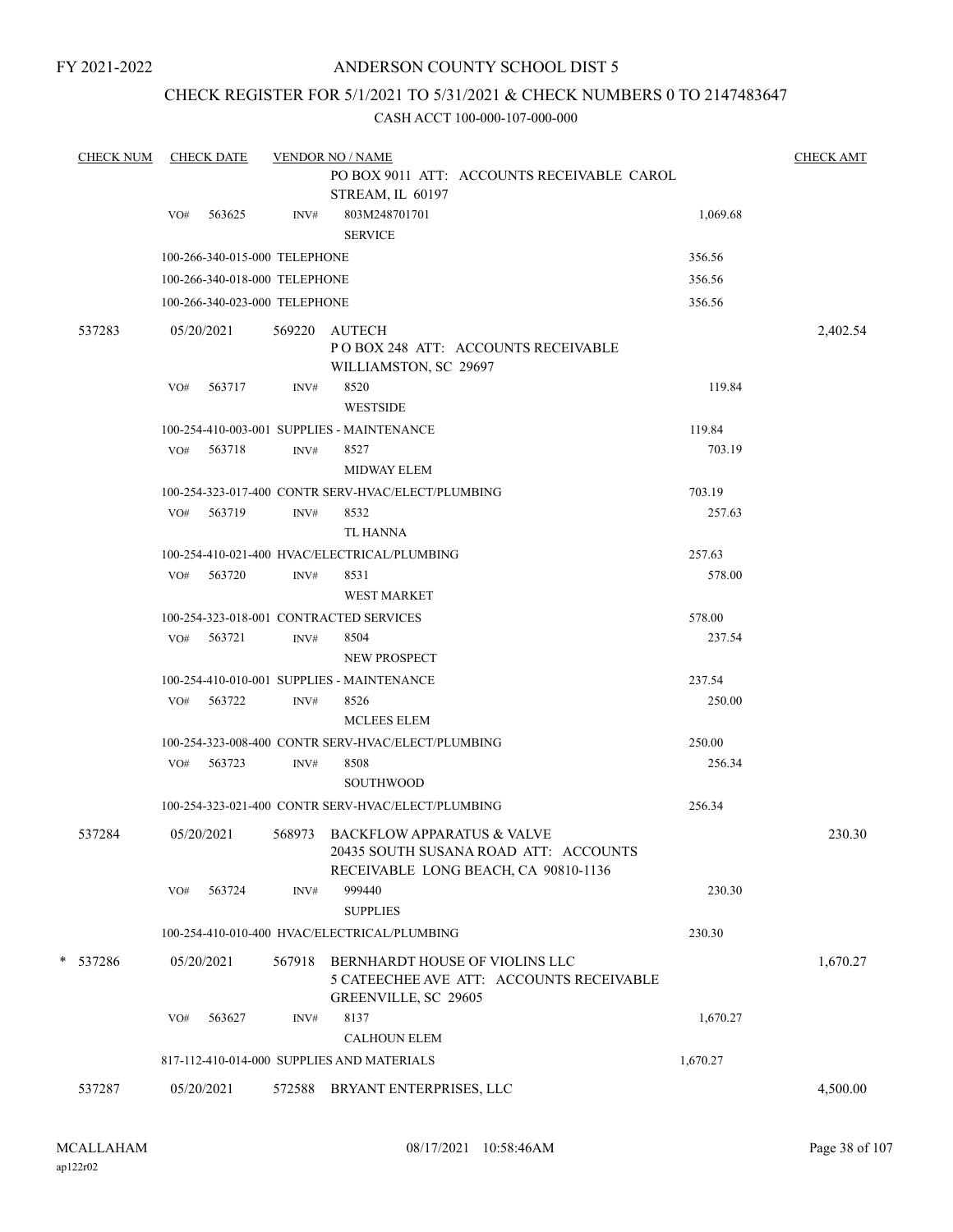### ANDERSON COUNTY SCHOOL DIST 5

### CHECK REGISTER FOR 5/1/2021 TO 5/31/2021 & CHECK NUMBERS 0 TO 2147483647

|        | <b>CHECK NUM</b> |     | <b>CHECK DATE</b>                 |             | <b>VENDOR NO / NAME</b>                                               |     |       |           | <b>CHECK AMT</b> |
|--------|------------------|-----|-----------------------------------|-------------|-----------------------------------------------------------------------|-----|-------|-----------|------------------|
|        |                  |     |                                   |             | 3280 NC HWY 69, SUITE 2 HAYESVILLE, NC 28904                          |     |       |           |                  |
|        |                  | VO# | 563634                            | INV#        | 15106<br><b>NEW PROSPECT</b>                                          | PO# | 14227 | 4,500.00  |                  |
|        |                  |     | 100-233-410-010-RAD RADIOS        |             |                                                                       |     |       | 4,500.00  |                  |
|        | 537288           |     | 05/20/2021                        | 573855 CANA |                                                                       |     |       |           | 64,553.16        |
|        |                  |     |                                   |             | 3939 ROYAL DRIVE, SUITE 204 KENNESAW, GA 30144                        |     |       |           |                  |
|        |                  | VO# | 563635                            | INV#        | 39636<br>VIDEO SYSTEM                                                 | PO# | 13737 | 1,386.00  |                  |
|        |                  |     |                                   |             | 100-266-345-000-000 TECHNOLOGY INFRASTRUCTURE                         |     |       | 1,386.00  |                  |
|        |                  | VO# | 563636                            | INV#        | 39708,39636<br><b>DISCOVER VIDEO</b>                                  | PO# | 14196 | 63,167.16 |                  |
|        |                  |     |                                   |             | 100-266-345-000-000 TECHNOLOGY INFRASTRUCTURE                         |     |       | 61,781.16 |                  |
|        |                  |     |                                   |             | 100-266-345-000-000 TECHNOLOGY INFRASTRUCTURE                         |     |       | 1,386.00  |                  |
|        | 537289           |     | 05/20/2021                        |             | 158800 CARSON DELLOSA PUBLISHING                                      |     |       |           | 7,936.03         |
|        |                  |     |                                   |             | PO BOX 679845 DALLAS, TX 75267-9845                                   |     |       |           |                  |
|        |                  | VO# | 563734                            | INV#        | 624053                                                                | PO# | 14265 | 7,936.03  |                  |
|        |                  |     |                                   |             | WHITEHALL ELEM                                                        |     |       |           |                  |
|        |                  |     | 202-188-410-000-000 SUPPLIES- PAT |             |                                                                       |     |       | 7,936.03  |                  |
|        | 537290           |     | 05/20/2021                        | 160602      | CDW GOVERNMENT<br>75 REMITTANCE DRIVE SUITE 1515 ATT:                 |     |       |           | 451.79           |
|        |                  |     |                                   |             | ACCOUNTS RECEIVABLE CHICAGO, IL 60675-1515                            |     |       |           |                  |
|        |                  | VO# | 563735                            | INV#        | c825088<br><b>PRINTER</b>                                             |     |       | 451.79    |                  |
|        |                  |     | 131-233-410-031-000 SUPPLIES      |             |                                                                       |     |       | 451.79    |                  |
| $\ast$ | 537293           |     | 05/20/2021                        | 576838      | CFL FACILITIES INC<br>775 SENATE PARKWAY ANDERSON, SC 29621           |     |       |           | 921.33           |
|        |                  | VO# | 563638                            | INV#        | 8762<br><b>CUSTODIAL SERVICE</b>                                      | PO# | 14356 | 921.33    |                  |
|        |                  |     |                                   |             | 100-254-124-002-000 SALARIES-CUSTODIAL                                |     |       | 486.35    |                  |
|        |                  |     |                                   |             | 100-254-124-006-000 SALARIES-CUSTODIAL                                |     |       | 434.98    |                  |
|        | 537294           |     | 05/20/2021                        | 568558      | <b>CHARTER COMMUNICATIONS</b><br>PO BOX 94188 PALATINE, IL 60094-4188 |     |       |           | 259.88           |
|        |                  | VO# | 563639                            | INV#        | 0663728030621<br><b>SERVICE</b>                                       |     |       | 259.88    |                  |
|        |                  |     | 100-266-340-000-000 TELEPHONE     |             |                                                                       |     |       | 259.88    |                  |
|        | 537295           |     | 05/20/2021                        | 167800      | CHICK-FIL-A<br>3526 CLEMSON BOULEVARD ATT: MARY STEPHENS              |     |       |           | 339.21           |
|        |                  | VO# | 563640                            | INV#        | ANDERSON, SC 29625<br>FOR JUNE 15                                     |     |       | 339.21    |                  |
|        |                  |     |                                   |             | <b>CENTERVILLE ELEM</b><br>707-190-660-007-201 MISCELLANEOUS EXPENSE  |     |       | 339.21    |                  |
|        |                  |     |                                   |             |                                                                       |     |       |           |                  |
|        | 537296           |     | 05/20/2021                        | 576871      | <b>CREEDMOOR SPORTS INC</b><br>167 CREEDMOOR WAY ANNISTON, AL 36205   |     |       |           | 3,548.80         |
|        |                  | VO# | 563643                            | INV#        | <b>ORDER 775652</b>                                                   |     |       | 3,548.80  |                  |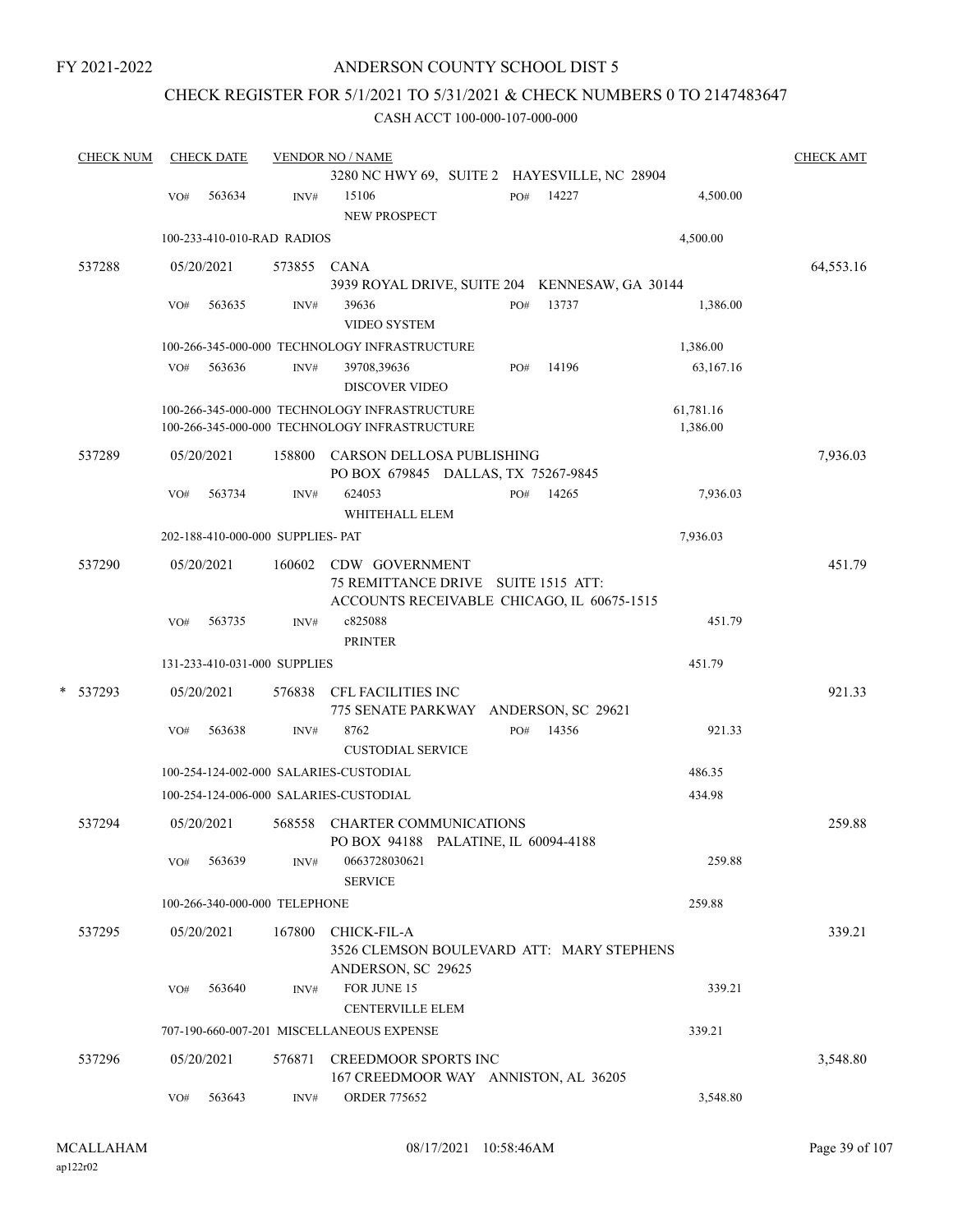### ANDERSON COUNTY SCHOOL DIST 5

### CHECK REGISTER FOR 5/1/2021 TO 5/31/2021 & CHECK NUMBERS 0 TO 2147483647

| <b>CHECK NUM</b> | <b>CHECK DATE</b>                        |        | <b>VENDOR NO / NAME</b><br>TL HANNA                                                              |     |       |                      | <b>CHECK AMT</b> |
|------------------|------------------------------------------|--------|--------------------------------------------------------------------------------------------------|-----|-------|----------------------|------------------|
|                  |                                          |        | 702-271-660-002-655 ROTC/ SUPPORT UNIT EXPENSE                                                   |     |       | 3,548.80             |                  |
| 537297           | 05/20/2021                               | 198651 | DELL MARKETING<br>PO BOX 534118 ATT: ACCOUNTS RECEIVABLE<br>ATLANTA, GA 30353-4118               |     |       |                      | 7,830.07         |
|                  | 563645<br>VO#                            | INV#   | 10485845696<br><b>TECHNOLOGY</b>                                                                 | PO# | 14299 | 1,969.87             |                  |
|                  | 100-221-445-000-000 TECHNOLOGY SUPPLIES  |        |                                                                                                  |     |       | 1,969.87             |                  |
|                  | 563646<br>VO#                            | INV#   | 10487227470<br><b>TECHNOLOGY</b>                                                                 | PO# | 14062 | 2,240.92             |                  |
|                  | 100-266-314-000-000 REPAIRS TO EQUIPMENT |        |                                                                                                  |     |       | 2,240.92             |                  |
|                  | 563647<br>VO#                            | INV#   | 10475739740<br><b>TECHNOLOGY</b>                                                                 | PO# | 14181 | 876.33               |                  |
|                  | 221-113-410-000-CHC SUPPLIES             |        |                                                                                                  |     |       | 876.33               |                  |
|                  | 563648<br>VO#                            | INV#   | 10486982683<br><b>TECHNOLOGY</b>                                                                 | PO# | 14129 | 2,742.95             |                  |
|                  |                                          |        | 202-223-410-000-000 SUPPLIES- POSTAGE/PRINTING                                                   |     |       | 2,742.95             |                  |
| 537298           | 05/20/2021                               | 574010 | DIXON POWERS DRUG COMPANY<br>805 NORTH FANT STREET ANDERSON, SC 29621                            |     |       |                      | 750.00           |
|                  | 563650<br>VO#                            | INV#   | 06198142, 8143<br><b>EPI PENS</b>                                                                |     |       | 750.00               |                  |
|                  |                                          |        | 100-213-410-000-000 SUPPLIES AND MATERIALS                                                       |     |       | 375.00               |                  |
|                  |                                          |        | 100-213-410-000-000 SUPPLIES AND MATERIALS                                                       |     |       | 375.00               |                  |
| * 537300         | 05/20/2021                               | 211302 | <b>DUKE ENERGY</b><br>PO BOX 1094 CHARLOTTE, NC 28201-1094                                       |     |       |                      | 35,426.65        |
|                  | 563808<br>VO#                            | INV#   | DUE 06-07<br><b>UTILITIES</b>                                                                    |     |       | 35,426.65            |                  |
|                  |                                          |        | 100-254-470-000-000 ENERGY-ELECTRICITY & WATER                                                   |     |       | 226.17               |                  |
|                  |                                          |        | 100-254-470-000-000 ENERGY-ELECTRICITY & WATER                                                   |     |       | 232.47               |                  |
|                  |                                          |        | 100-254-470-001-000 ENERGY-ELECTRICITY & WATER                                                   |     |       | 240.44               |                  |
|                  |                                          |        | 100-254-470-002-000 ENERGY-ELECTRICITY & WATER                                                   |     |       | 17.34                |                  |
|                  |                                          |        | 100-254-470-013-000 ENERGY-ELECTRICITY & WATER                                                   |     |       | 9,079.21             |                  |
|                  |                                          |        | 100-254-470-014-000 ENERGY-ELECTRICITY & WATER<br>100-254-470-014-000 ENERGY-ELECTRICITY & WATER |     |       | 4,986.01             |                  |
|                  |                                          |        | 100-254-470-015-000 ENERGY-ELECTRICITY & WATER                                                   |     |       | 1,542.85             |                  |
|                  |                                          |        |                                                                                                  |     |       | 1,864.08             |                  |
|                  |                                          |        | 100-254-470-017-000 ENERGY-ELECTRICITY & WATER<br>100-254-470-020-000 ENERGY-ELECTRICITY & WATER |     |       | 7,252.00<br>9,680.18 |                  |
|                  |                                          |        | 100-254-470-023-000 ENERGY-ELECTRICITY & WATER                                                   |     |       | 89.82                |                  |
|                  | 600-256-470-026-000 ENERGY               |        |                                                                                                  |     |       | 216.08               |                  |
|                  |                                          |        |                                                                                                  |     |       |                      |                  |
| 537301           | 05/20/2021                               | 563495 | ELECTRIC CITY UTILITIES<br>CITY OF ANDERSON 601 SOUTH MAIN ST<br>ANDERSON, SC 29624              |     |       |                      | 965.08           |
|                  | 563805<br>VO#                            | INV#   | 295758061<br>NEVITT FOREST                                                                       |     |       | 828.99               |                  |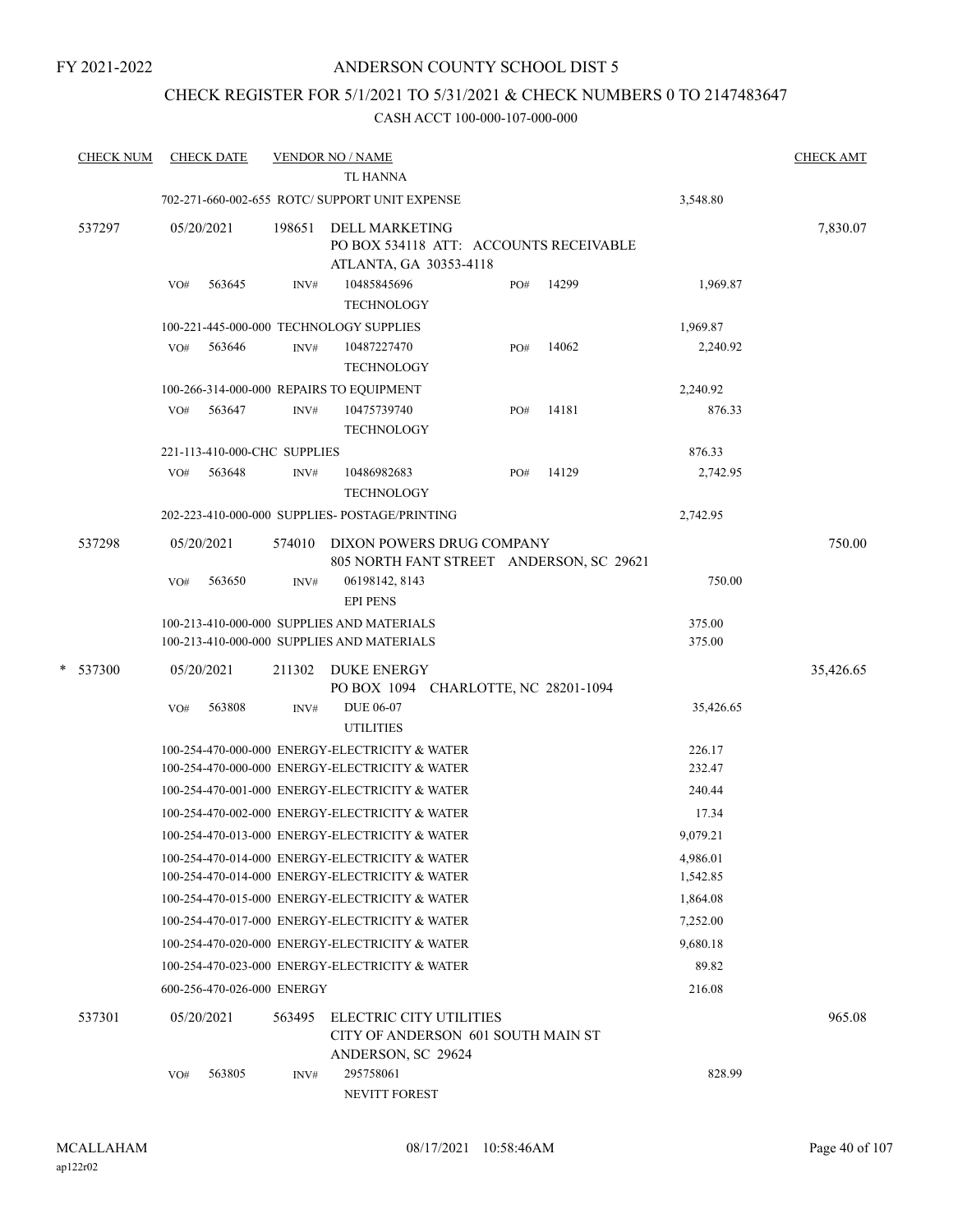### CHECK REGISTER FOR 5/1/2021 TO 5/31/2021 & CHECK NUMBERS 0 TO 2147483647

| <b>CHECK NUM</b> |     | <b>CHECK DATE</b>            |        | <b>VENDOR NO / NAME</b>                                                                |     |       |                  | <b>CHECK AMT</b> |
|------------------|-----|------------------------------|--------|----------------------------------------------------------------------------------------|-----|-------|------------------|------------------|
|                  |     | 563806                       |        | 100-254-470-012-000 ENERGY-ELECTRICITY & WATER                                         |     |       | 828.99<br>136.09 |                  |
|                  | VO# |                              | INV#   | 495402011<br><b>WHITNER ST</b>                                                         |     |       |                  |                  |
|                  |     |                              |        | 100-254-470-000-000 ENERGY-ELECTRICITY & WATER                                         |     |       | 136.09           |                  |
|                  |     |                              |        |                                                                                        |     |       |                  |                  |
| 537302           |     | 05/20/2021                   | 573685 | <b>EPIC SPORTS</b><br>ATTN: MAIL ORDER DEPT 9750 E 53RD ST N BEL AIRE,                 |     |       |                  | 1,328.19         |
|                  |     |                              |        | KS 67226                                                                               |     |       |                  |                  |
|                  | VO# | 563741                       | INV#   | 5385602                                                                                |     |       | 1,328.19         |                  |
|                  |     |                              |        | <b>MCCANTS</b>                                                                         |     |       |                  |                  |
|                  |     |                              |        | 705-271-660-005-674 FOOTBALL EXPENSE                                                   |     |       | 1,328.19         |                  |
| 537303           |     | 05/20/2021                   | 572703 | EPS/SCHOOL SPECIALTY<br>32656 COLLECTION CENTER DRIVE CHICAGO, IL                      |     |       |                  | 872.44           |
|                  |     |                              |        | 60693-0326                                                                             |     |       |                  |                  |
|                  | VO# | 563776                       | INV#   | 202501772692                                                                           | PO# | 14422 | 872.44           |                  |
|                  |     |                              |        | <b>HOMELAND PARK</b>                                                                   |     |       |                  |                  |
|                  |     |                              |        | 201-112-410-011-000 SUPPLIES AND MATERIALS                                             |     |       | 872.44           |                  |
| 537304           |     | 05/20/2021                   |        | 574612 FORTNET SECURITY, INC                                                           |     |       |                  | 5,000.00         |
|                  | VO# | 563658                       | INV#   | 7411 CAMOUSTIE COURT GILROY, CA 95020<br>3074                                          | PO# | 14316 | 5,000.00         |                  |
|                  |     |                              |        | <b>RENEWAL</b>                                                                         |     |       |                  |                  |
|                  |     |                              |        | 100-266-345-000-000 TECHNOLOGY INFRASTRUCTURE                                          |     |       | 5,000.00         |                  |
| 537305           |     | 05/20/2021                   | 569352 | FRONTLINE TECHNOLOGIES                                                                 |     |       |                  | 7,692.88         |
|                  |     |                              |        | PO BOX 780577 PHILADELPHIA, PA 19178-0577                                              |     |       |                  |                  |
|                  | VO# | 563659                       | INV#   | 135857                                                                                 | PO# | 13961 | 7,692.88         |                  |
|                  |     |                              |        | 2021-2022                                                                              |     |       |                  |                  |
|                  |     | 397-212-445-000-000 SOFTWARE |        |                                                                                        |     |       | 7,692.88         |                  |
| 537306           |     | 05/20/2021                   | 576872 | FULLER, RAEKWON**<br>1217 BOLT DR ANDERSON, SC 29621                                   |     |       |                  | 600.00           |
|                  | VO# | 563660                       | INV#   | <b>CALHOUN ELEM</b>                                                                    |     |       | 600.00           |                  |
|                  |     |                              |        | <b>DANCE INSTRUCTION</b>                                                               |     |       |                  |                  |
|                  |     |                              |        | 817-112-312-014-000 PURCHASED SERVICES                                                 |     |       | 600.00           |                  |
| 537307           |     |                              |        | 05/20/2021 569372 GREAT AMERICA LEASING CORP<br>PO BOX 660831 ATT: ACCOUNTS RECEIVABLE |     |       |                  | 1,598.48         |
|                  |     |                              |        | DALLAS, TX 75266-0831                                                                  |     |       |                  |                  |
|                  | VO# | 563662                       | INV#   | 29232167<br><b>COPIER</b>                                                              | PO# | 13147 | 1,598.48         |                  |
|                  |     | 100-252-325-000-000 RENTALS  |        |                                                                                        |     |       | 1,598.48         |                  |
|                  |     |                              |        |                                                                                        |     |       |                  |                  |
| 537308           |     | 05/20/2021                   | 573858 | HAYES SOFTWARE SYSTEMS<br>PO BOX 117573 CARROLLTON, TX 75011                           |     |       |                  | 4,917.25         |
|                  | VO# | 563663                       | INV#   | 40951<br><b>MAINT RENEWAL</b>                                                          | PO# | 14002 | 4,917.25         |                  |
|                  |     |                              |        | 100-266-445-000-000 SOFTWARE TECHNOLOGY                                                |     |       | 4,917.25         |                  |
| 537309           |     | 05/20/2021                   | 576870 | JIMMY GARRITY BASKETBALL CAMPS LLC<br>429 N CHURCH STREET SPARTANBURG, SC 29303        |     |       |                  | 130.00           |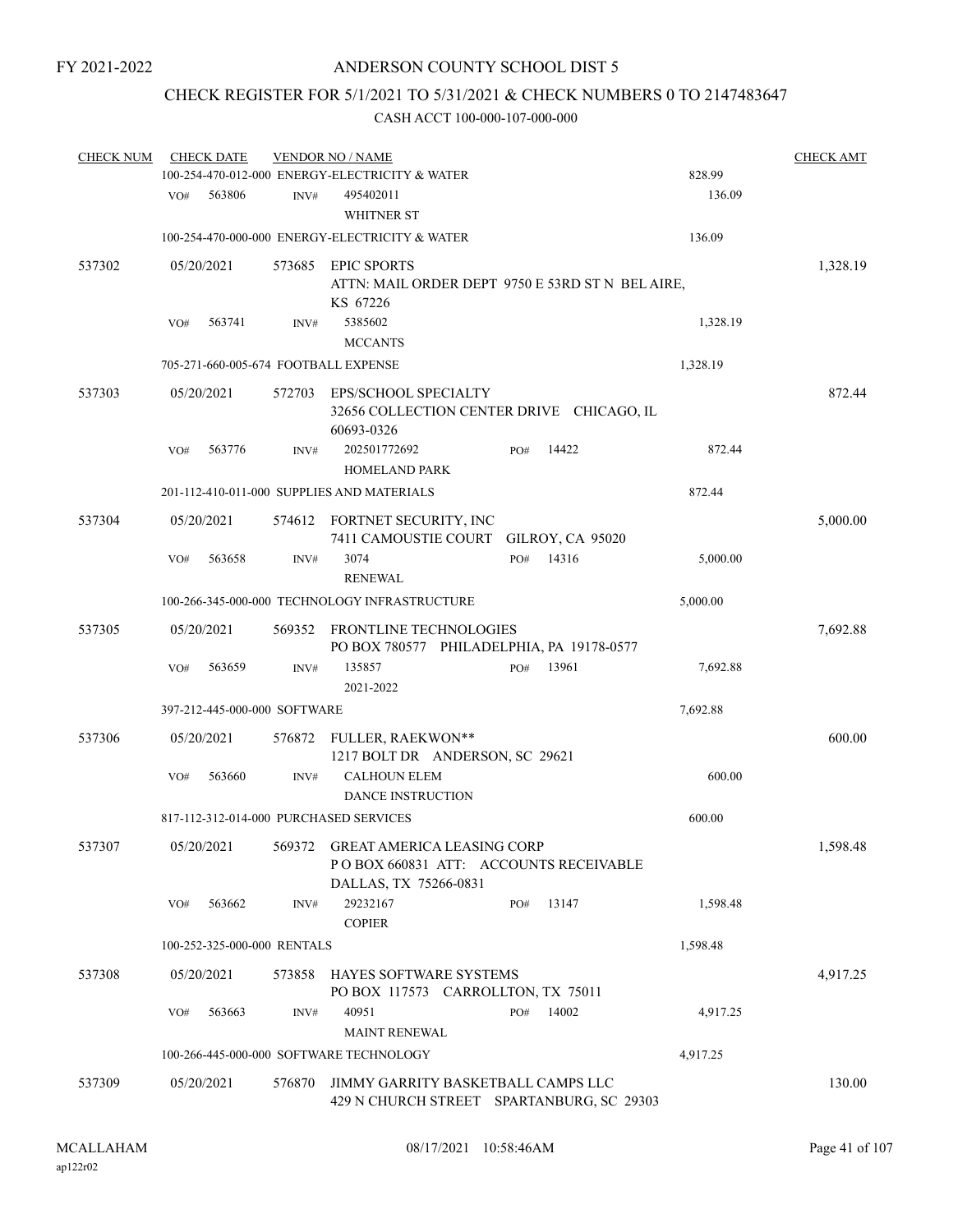### CHECK REGISTER FOR 5/1/2021 TO 5/31/2021 & CHECK NUMBERS 0 TO 2147483647

| <b>CHECK NUM</b> |            | <b>CHECK DATE</b> |                              | <b>VENDOR NO / NAME</b>                                                                                       |     |       |          | <b>CHECK AMT</b> |
|------------------|------------|-------------------|------------------------------|---------------------------------------------------------------------------------------------------------------|-----|-------|----------|------------------|
|                  | VO#        | 563661            | INV#                         | DAY CAMP<br><b>TL HANNA</b>                                                                                   |     |       | 130.00   |                  |
|                  |            |                   |                              | 702-271-660-002-752 BASKETBALL GIRLS EXPENSE                                                                  |     |       | 130.00   |                  |
| 537310           | 05/20/2021 |                   | 572685                       | JOURNEY.ED.COM,INC<br>PO BOX 732357 ATTN: ACCTS RECEIVABLE DALLAS,<br>TX 75373-2357                           |     |       |          | 7,971.50         |
|                  | VO#        | 563796            | INV#                         | 10427201<br><b>CAMERAS</b>                                                                                    | PO# | 14282 | 7,971.50 |                  |
|                  |            |                   | 397-112-410-008-000 SUPPLIES |                                                                                                               |     |       | 546.00   |                  |
|                  |            |                   | 397-112-410-009-000 SUPPLIES |                                                                                                               |     |       | 3,822.00 |                  |
|                  |            |                   | 397-112-410-011-000 SUPPLIES |                                                                                                               |     |       | 3,603.50 |                  |
| 537311           | 05/20/2021 |                   | 313476                       | LAKESHORE LEARNING MATERIALS<br>2695 EAST DOMINGUEZ STREET ATT: ACCOUNTS<br>RECEIVABLE CARSON, CA 90895       |     |       |          | 6,456.83         |
|                  | VO#        | 563751            | INV#                         | 1625760521<br><b>CENTERVILLE ELEM</b>                                                                         | PO# | 14351 | 6,456.83 |                  |
|                  |            |                   |                              | 201-112-410-007-000 SUPPLIES AND MATERIALS                                                                    |     |       | 6,456.83 |                  |
| 537312           | 05/20/2021 |                   | 572407                       | MATH UNITY, LLC<br>3563 SUELDO STREET SUITE C SAN LUIS OBISPO, CA<br>93401                                    |     |       |          | 2,969.58         |
|                  | VO#        | 563652            | INV#                         | 14241<br><b>NEVITT FOREST</b>                                                                                 | PO# | 14241 | 2,969.58 |                  |
|                  |            |                   |                              | 201-188-410-012-000 SUPPLIES- PARENTING                                                                       |     |       | 2,969.58 |                  |
| *<br>537314      | 05/20/2021 |                   | 574358                       | MONSTER TECHNOLOGY, LLC<br>8726 S. SEPULVEDA BLVD SUITE D #B-152 LOS<br>ANGELES, CA 90045                     |     |       |          | 683.00           |
|                  | VO#        | 563755            | INV#                         | <b>IGH 1655</b><br><b>TONER</b>                                                                               |     |       | 683.00   |                  |
|                  |            |                   | 100-112-410-013-000 SUPPLIES |                                                                                                               |     |       | 84.00    |                  |
|                  |            |                   | 100-147-410-013-000 SUPPLIES |                                                                                                               |     |       | 89.00    |                  |
|                  |            |                   |                              | 713-271-660-013-201 MISCELLANEOUS EXPENSE                                                                     |     |       | 510.00   |                  |
| 537316<br>*      |            | 05/20/2021        |                              | 573133 PALMETTO BOYS STATE<br>WOFFORD COLLEGE, BRAND STILLE 429 NORTH<br>CHURCH ST SPARTANBURG, SC 29303-3663 |     |       |          | 300.00           |
|                  | VO#        | 563676            | INV#                         | PEREZ-VAZQUEZ<br>JOHNSON & SKELTON                                                                            |     |       | 300.00   |                  |
|                  |            |                   |                              | 100-114-410-000-000 SUPPLIES AND MATERIALS                                                                    |     |       | 300.00   |                  |
| 537317           | 05/20/2021 |                   | 575317                       | PARTS TOWN, LLC<br>27787 NETWORK PLACE CHICAGO, IL 60673-1277                                                 |     |       |          | 915.59           |
|                  | VO#        | 563677            | INV#                         | 26828881<br><b>REPAIR PARTS</b>                                                                               |     |       | 136.53   |                  |
|                  |            |                   |                              | 600-256-323-003-000 REPAIRS TO EQUIPMENT                                                                      |     |       | 136.53   |                  |
|                  | VO#        | 563678            | INV#                         | 26867210<br><b>REPAIR PARTS</b>                                                                               |     |       | 40.68    |                  |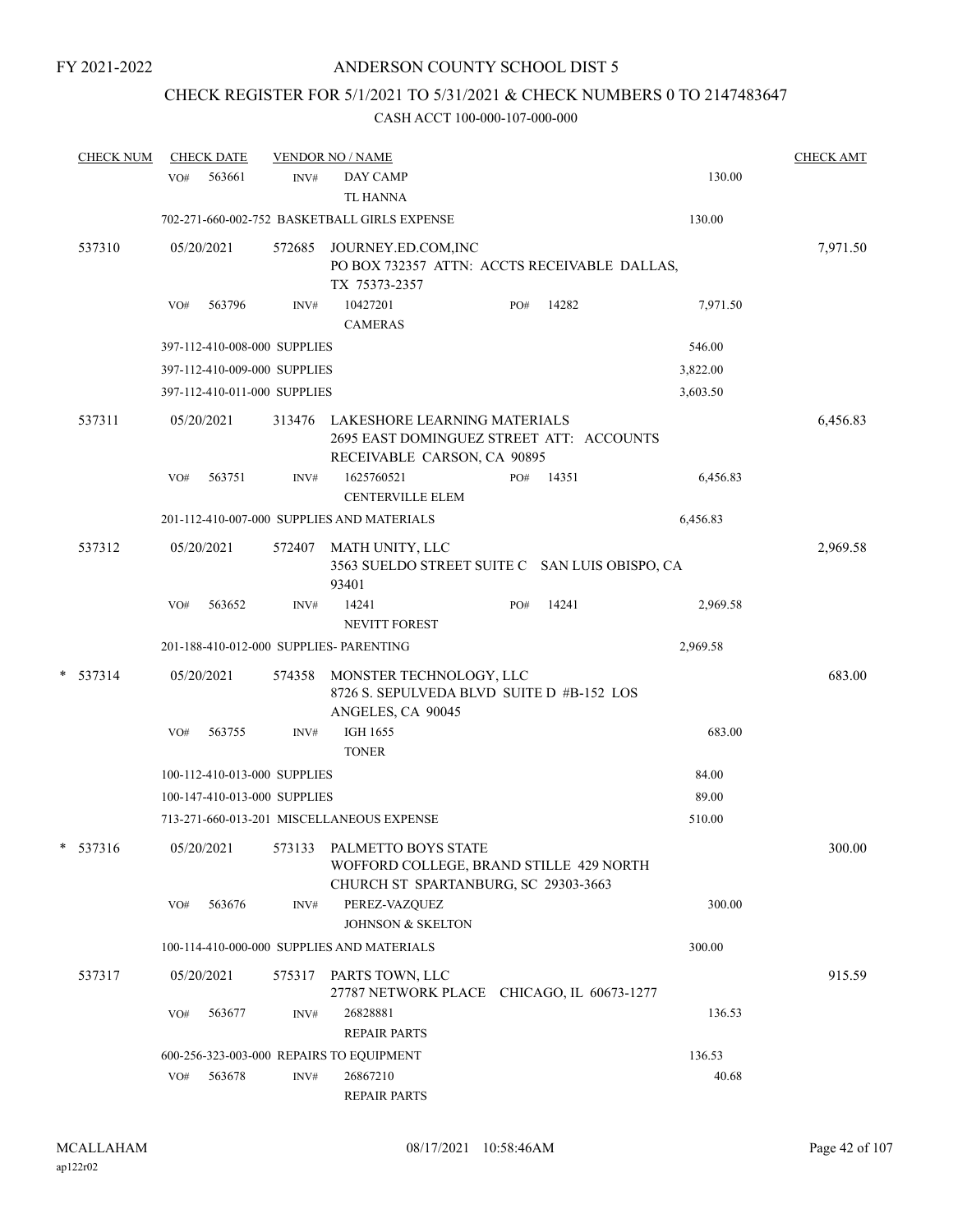### CHECK REGISTER FOR 5/1/2021 TO 5/31/2021 & CHECK NUMBERS 0 TO 2147483647

| <b>CHECK NUM</b> | <b>CHECK DATE</b>                        |                | <b>VENDOR NO / NAME</b>                                |          | <b>CHECK AMT</b> |
|------------------|------------------------------------------|----------------|--------------------------------------------------------|----------|------------------|
|                  | 600-256-323-012-000 REPAIRS TO EQUIPMENT |                |                                                        | 40.68    |                  |
|                  | 563760<br>VO#                            | $\text{INV}\#$ | 26648761                                               | 207.88   |                  |
|                  |                                          |                | <b>REPAIR PARTS</b>                                    |          |                  |
|                  | 600-256-323-020-000 REPAIRS TO EQUIPMENT |                |                                                        | 207.88   |                  |
|                  | 563761<br>VO#                            | INV#           | 26827212                                               | 267.34   |                  |
|                  |                                          |                | <b>REPAIR PARTS</b>                                    |          |                  |
|                  | 600-256-323-002-000 REPAIRS TO EQUIPMENT |                |                                                        | 267.34   |                  |
|                  | 563762<br>VO#                            | INV#           | 26840482                                               | 48.13    |                  |
|                  |                                          |                | <b>REPAIR PARTS</b>                                    |          |                  |
|                  | 600-256-323-020-000 REPAIRS TO EQUIPMENT |                |                                                        | 48.13    |                  |
|                  | 563763<br>VO#                            | INV#           | 26827563                                               | 24.18    |                  |
|                  |                                          |                | <b>REPAIR PARTS</b>                                    |          |                  |
|                  | 600-256-323-002-000 REPAIRS TO EQUIPMENT |                |                                                        | 24.18    |                  |
|                  | 563764<br>VO#                            | INV#           | 26903994                                               | 190.85   |                  |
|                  |                                          |                | <b>REPAIR PARTS</b>                                    |          |                  |
|                  | 600-256-323-011-000 REPAIRS TO EQUIPMENT |                |                                                        | 190.85   |                  |
| 537318           | 05/20/2021                               |                | 576866 PETERSON, OWEN**                                |          | 116.40           |
|                  |                                          |                | 204 LEAMINGTON WAY IRMO, SC 29063                      |          |                  |
|                  | 563617<br>VO#                            | INV#           | MARCH 30                                               | 116.40   |                  |
|                  |                                          |                | WHS SOCCER                                             |          |                  |
|                  |                                          |                | 703-271-660-003-745 SOCCER GATE RECEIPTS EXPENSE       | 116.40   |                  |
| 537319           | 05/20/2021                               |                | 568036 PIEDMONT NATURAL GAS                            |          | 1,772.53         |
|                  |                                          |                | PO BOX 1246 CHARLOTTE, NC 28201-1246                   |          |                  |
|                  | 563807<br>VO#                            | INV#           | <b>DUE 06-02</b>                                       | 1,772.53 |                  |
|                  |                                          |                | <b>UTILITIES</b>                                       |          |                  |
|                  | 100-254-472-000-000 ENERGY-GAS           |                |                                                        | 25.04    |                  |
|                  | 100-254-472-000-000 ENERGY-GAS           |                |                                                        | 27.32    |                  |
|                  | 100-254-472-003-000 ENERGY-GAS           |                |                                                        | 541.99   |                  |
|                  | 100-254-472-006-000 ENERGY-GAS           |                |                                                        | 329.30   |                  |
|                  | 100-254-472-007-000 ENERGY-GAS           |                |                                                        | 23.54    |                  |
|                  | 100-254-472-010-000 ENERGY-GAS           |                |                                                        | 24.30    |                  |
|                  | 131-254-472-031-000 ENERGY-NATURAL GAS   |                |                                                        | 207.74   |                  |
|                  | 600-256-470-003-000 ENERGY               |                |                                                        | 67.33    |                  |
|                  | 600-256-470-007-000 ENERGY               |                |                                                        | 111.11   |                  |
|                  |                                          |                |                                                        |          |                  |
|                  | 600-256-470-008-000 ENERGY               |                |                                                        | 133.00   |                  |
|                  | 600-256-470-010-000 ENERGY               |                |                                                        | 166.22   |                  |
|                  | 600-256-470-018-000 ENERGY               |                |                                                        | 115.64   |                  |
| 537320           | 05/20/2021                               | 571253         | POCKET NURSE                                           |          | 568.01           |
|                  | 563679                                   |                | P.O. BOX 644898 PITTSBURGH, PA 15264-4898<br>1212996-1 | 568.01   |                  |
|                  | VO#                                      | INV#           | <b>CUSTOMER #025605</b>                                |          |                  |
|                  |                                          |                |                                                        |          |                  |
|                  |                                          |                | 329-115-410-031-000 SUPPLIES-STATE EQUIPMENT           | 568.01   |                  |
| 537321           | 05/20/2021                               |                | 571652 PROSOURCE LLC                                   |          | 653.45           |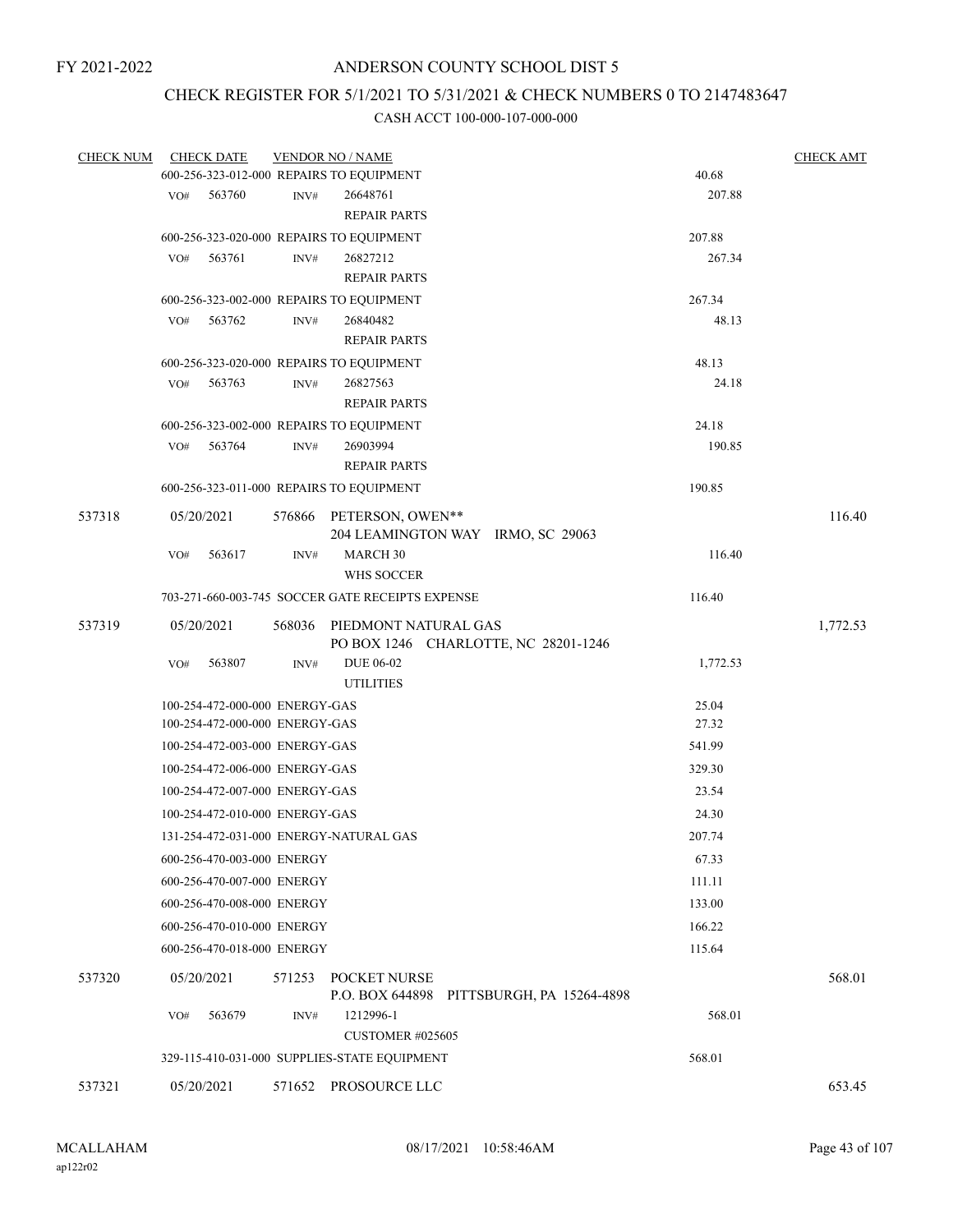### ANDERSON COUNTY SCHOOL DIST 5

### CHECK REGISTER FOR 5/1/2021 TO 5/31/2021 & CHECK NUMBERS 0 TO 2147483647

| <b>CHECK NUM</b> |     | <b>CHECK DATE</b> |                                  | <b>VENDOR NO / NAME</b>                         |     |       |          |        | <b>CHECK AMT</b> |
|------------------|-----|-------------------|----------------------------------|-------------------------------------------------|-----|-------|----------|--------|------------------|
|                  |     |                   |                                  | P.O. BOX 5339 GREENVILLE, SC 29606              |     |       |          |        |                  |
|                  | VO# | 563766            | INV#                             | S2329605                                        |     |       |          | 321.70 |                  |
|                  |     |                   |                                  | <b>SUPPLIES</b>                                 |     |       |          |        |                  |
|                  |     |                   |                                  | 100-254-410-002-400 HVAC/ELECTRICAL/PLUMBING    |     |       | 40.86    |        |                  |
|                  |     |                   |                                  | 100-254-410-003-400 HVAC/ELECTRICAL/PLUMBING    |     |       | 114.04   |        |                  |
|                  |     |                   |                                  | 100-254-410-006-400 HVAC/ELECTRICAL/PLUMBING    |     |       | 41.29    |        |                  |
|                  |     |                   |                                  | 100-254-410-015-400 HVAC/ELECTRICAL/PLUMBING    |     |       | 103.81   |        |                  |
|                  |     |                   |                                  | 100-254-410-016-400 HVAC/ELECTRICAL/PLUMBING    |     |       | 21.70    |        |                  |
|                  | VO# | 563767            | INV#                             | S2332172                                        |     |       |          | 129.02 |                  |
|                  |     |                   |                                  | <b>SUPPLIES</b>                                 |     |       |          |        |                  |
|                  |     |                   |                                  | 100-254-410-005-400 HVAC/ELECTRICAL/PLUMBING    |     |       | 129.02   |        |                  |
|                  | VO# | 563768            | INV#                             | S2323472                                        |     |       |          | 202.73 |                  |
|                  |     |                   |                                  | <b>SUPPLIES</b>                                 |     |       |          |        |                  |
|                  |     |                   |                                  | 100-254-410-007-001 SUPPLIES - MAINTENANCE      |     |       | 202.73   |        |                  |
| 537322           |     | 05/20/2021        | 575074                           | REVELATION PERCUSSION INC.                      |     |       |          |        | 1,219.80         |
|                  |     |                   |                                  | 108 WEST LOCKMAN STREET FORT MILL, SC 29715     |     |       |          |        |                  |
|                  | VO# | 563798            | INV#                             | 210027                                          | PO# | 14037 | 1,219.80 |        |                  |
|                  |     |                   |                                  | TL HANNA                                        |     |       |          |        |                  |
|                  |     |                   | 397-114-410-002-000 SUPPLIES     |                                                 |     |       | 1,219.80 |        |                  |
| 537323           |     | 05/20/2021        | 576678                           | REYNOLDS ADVANCED MATERIALS US INC              |     |       |          |        | 537.37           |
|                  |     |                   |                                  | 3406 GREEN PARK CIRCLE CHARLOTTE, NC 28217      |     |       |          |        |                  |
|                  | VO# | 563680            | INV#                             | 5220545                                         | PO# | 14401 |          | 537.37 |                  |
|                  |     |                   |                                  | <b>SUPPLIES</b>                                 |     |       |          |        |                  |
|                  |     |                   |                                  | 329-115-410-031-000 SUPPLIES-STATE EQUIPMENT    |     |       | 537.37   |        |                  |
| 537324           |     | 05/20/2021        | 575888                           | ROWLAND'S AUTOMOTIVE SPECIALIST                 |     |       |          |        | 446.56           |
|                  |     |                   |                                  | 650 MCGEE RD ANDERSON, SC 29625-1400            |     |       |          |        |                  |
|                  | VO# | 563770            | INV#                             | 1019348                                         |     |       |          | 68.61  |                  |
|                  |     |                   |                                  | <b>SERVICE</b>                                  |     |       |          |        |                  |
|                  |     |                   |                                  | 100-254-412-000-001 TRUCK SERVICE - MAINTENANCE |     |       | 68.61    |        |                  |
|                  | VO# | 563771            | INV#                             | 1019347                                         |     |       | 377.95   |        |                  |
|                  |     |                   |                                  | <b>REPAIR</b>                                   |     |       |          |        |                  |
|                  |     |                   |                                  | 100-254-412-000-001 TRUCK SERVICE - MAINTENANCE |     |       | 377.95   |        |                  |
| 537325           |     | 05/20/2021        | 572780                           | SAFETY & COMPLIANCE MGMT INC                    |     |       |          |        | 1,331.80         |
|                  |     |                   |                                  | P.O. BOX 615 ROCK SPRING, GA 30739              |     |       |          |        |                  |
|                  | VO# | 563772            | INV#                             | 26628                                           |     |       |          | 653.40 |                  |
|                  |     |                   |                                  | <b>WESTSIDE</b>                                 |     |       |          |        |                  |
|                  |     |                   | 100-271-312-003-TST DRUG TESTING |                                                 |     |       | 653.40   |        |                  |
|                  | VO# | 563773            | INV#                             | 26628                                           |     |       |          | 678.40 |                  |
|                  |     |                   |                                  | TL HANNA                                        |     |       |          |        |                  |
|                  |     |                   | 100-271-312-002-TST DRUG TESTING |                                                 |     |       | 678.40   |        |                  |
| 537326           |     | 05/20/2021        | 576565                           | <b>SC GRAPHICS INC</b>                          |     |       |          |        | 310.30           |
|                  |     |                   |                                  | 100 CONTROL DR ANDERSON, SC 29625               |     |       |          |        |                  |
|                  | VO# | 563775            | INV#                             | 4019                                            |     |       |          | 310.30 |                  |
|                  |     |                   |                                  | <b>SOUTH FANT</b>                               |     |       |          |        |                  |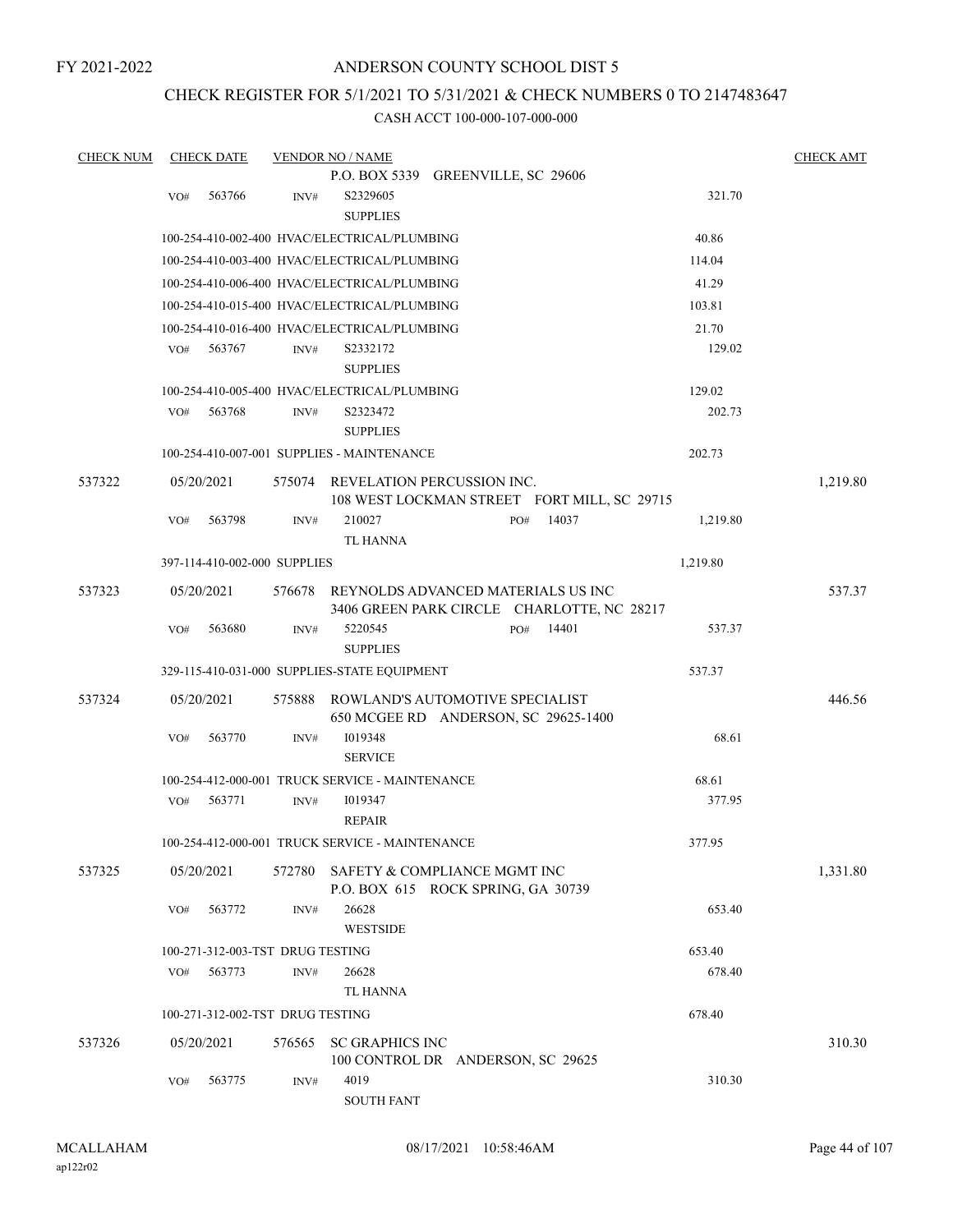### CHECK REGISTER FOR 5/1/2021 TO 5/31/2021 & CHECK NUMBERS 0 TO 2147483647

|   | <b>CHECK NUM</b> | <b>CHECK DATE</b>                                              |        | <b>VENDOR NO / NAME</b>                                                             |     |       |               | <b>CHECK AMT</b> |
|---|------------------|----------------------------------------------------------------|--------|-------------------------------------------------------------------------------------|-----|-------|---------------|------------------|
|   |                  | 100-254-410-009-001 SUPPLIES - MAINTENANCE                     |        |                                                                                     |     |       | 42.80         |                  |
|   |                  | 100-254-410-014-001 SUPPLIES - MAINTENANCE                     |        |                                                                                     |     |       | 214.00        |                  |
|   |                  | 100-254-410-015-001 SUPPLIES - MAINTENANCE                     |        |                                                                                     |     |       | 53.50         |                  |
|   | 537327           | 05/20/2021                                                     | 449800 | <b>SC HIGH SCHOOL LEAGUE</b><br>PO BOX 211575 COLUMBIA, SC 29221-6575               |     |       |               | 200.00           |
|   |                  | 563774<br>VO#                                                  | INV#   | TR2021                                                                              |     |       | 200.00        |                  |
|   |                  |                                                                |        | TL HANNA                                                                            |     |       |               |                  |
|   |                  | 702-271-660-002-691 TRACK EXPENSE                              |        |                                                                                     |     |       | 200.00        |                  |
| * | 537330           | 05/20/2021                                                     | 451105 | <b>SCSBA MEMBERSHIP</b><br>111 RESEARCH DRIVE ATT: MEMBERSHIP<br>COLUMBIA, SC 29203 |     |       |               | 1,710.00         |
|   |                  | 563799<br>VO#                                                  | INV#   | 34508<br>FEB 2021                                                                   | PO# | 13692 | 1,710.00      |                  |
|   |                  | 100-231-334-000-000 TRUSTEE EXPENSE                            |        |                                                                                     |     |       | 1,710.00      |                  |
|   | 537331           | 05/20/2021                                                     | 576350 | <b>SEGRA</b><br>SC TELECOMMUNICATIONS GROUP PO BOX 631140                           |     |       |               | 144.32           |
|   |                  | 563683<br>VO#                                                  | INV#   | CINCINNATI, OH 45263-1140<br>1925625                                                |     |       | 144.32        |                  |
|   |                  |                                                                |        | <b>SERVICE</b>                                                                      |     |       |               |                  |
|   |                  | 100-266-340-000-000 TELEPHONE<br>100-266-340-000-000 TELEPHONE |        |                                                                                     |     |       | 2.84<br>71.31 |                  |
|   |                  | 100-266-340-001-000 TELEPHONE                                  |        |                                                                                     |     |       | 4.37          |                  |
|   |                  | 100-266-340-002-000 TELEPHONE                                  |        |                                                                                     |     |       | 14.63         |                  |
|   |                  | 100-266-340-003-000 TELEPHONE                                  |        |                                                                                     |     |       | 14.29         |                  |
|   |                  | 100-266-340-005-000 TELEPHONE                                  |        |                                                                                     |     |       | 0.08          |                  |
|   |                  | 100-266-340-007-000 TELEPHONE                                  |        |                                                                                     |     |       | 2.57          |                  |
|   |                  | 100-266-340-008-000 TELEPHONE                                  |        |                                                                                     |     |       | 2.55          |                  |
|   |                  | 100-266-340-009-000 TELEPHONE                                  |        |                                                                                     |     |       | 3.27          |                  |
|   |                  | 100-266-340-010-000 TELEPHONE                                  |        |                                                                                     |     |       | 1.61          |                  |
|   |                  | 100-266-340-011-000 TELEPHONE                                  |        |                                                                                     |     |       | 1.31          |                  |
|   |                  | 100-266-340-012-000 TELEPHONE                                  |        |                                                                                     |     |       | 3.03          |                  |
|   |                  | 100-266-340-014-000 TELEPHONE                                  |        |                                                                                     |     |       | 5.63          |                  |
|   |                  | 100-266-340-015-000 TELEPHONE                                  |        |                                                                                     |     |       | 2.08          |                  |
|   |                  | 100-266-340-016-000 TELEPHONE                                  |        |                                                                                     |     |       | 0.76          |                  |
|   |                  | 100-266-340-017-000 TELEPHONE                                  |        |                                                                                     |     |       | 2.58          |                  |
|   |                  | 100-266-340-019-000 TELEPHONE                                  |        |                                                                                     |     |       | 3.99          |                  |
|   |                  | 100-266-340-021-000 TELEPHONE                                  |        |                                                                                     |     |       | 5.03          |                  |
|   |                  | 124-266-340-024-000 TELEPHONE                                  |        |                                                                                     |     |       | 2.39          |                  |
| * | 537333           | 05/20/2021                                                     | 576762 | <b>SMF</b>                                                                          |     |       |               | 240.75           |
|   |                  |                                                                |        | PO BOX 2208 ANDERSON, SC 29622                                                      |     |       |               |                  |
|   |                  | 563781<br>VO#                                                  | INV#   | 100894                                                                              |     |       | 240.75        |                  |
|   |                  |                                                                |        | <b>CUST ASD5</b>                                                                    |     |       |               |                  |
|   |                  | 131-115-410-031-000 SUPPLIES                                   |        |                                                                                     |     |       | 240.75        |                  |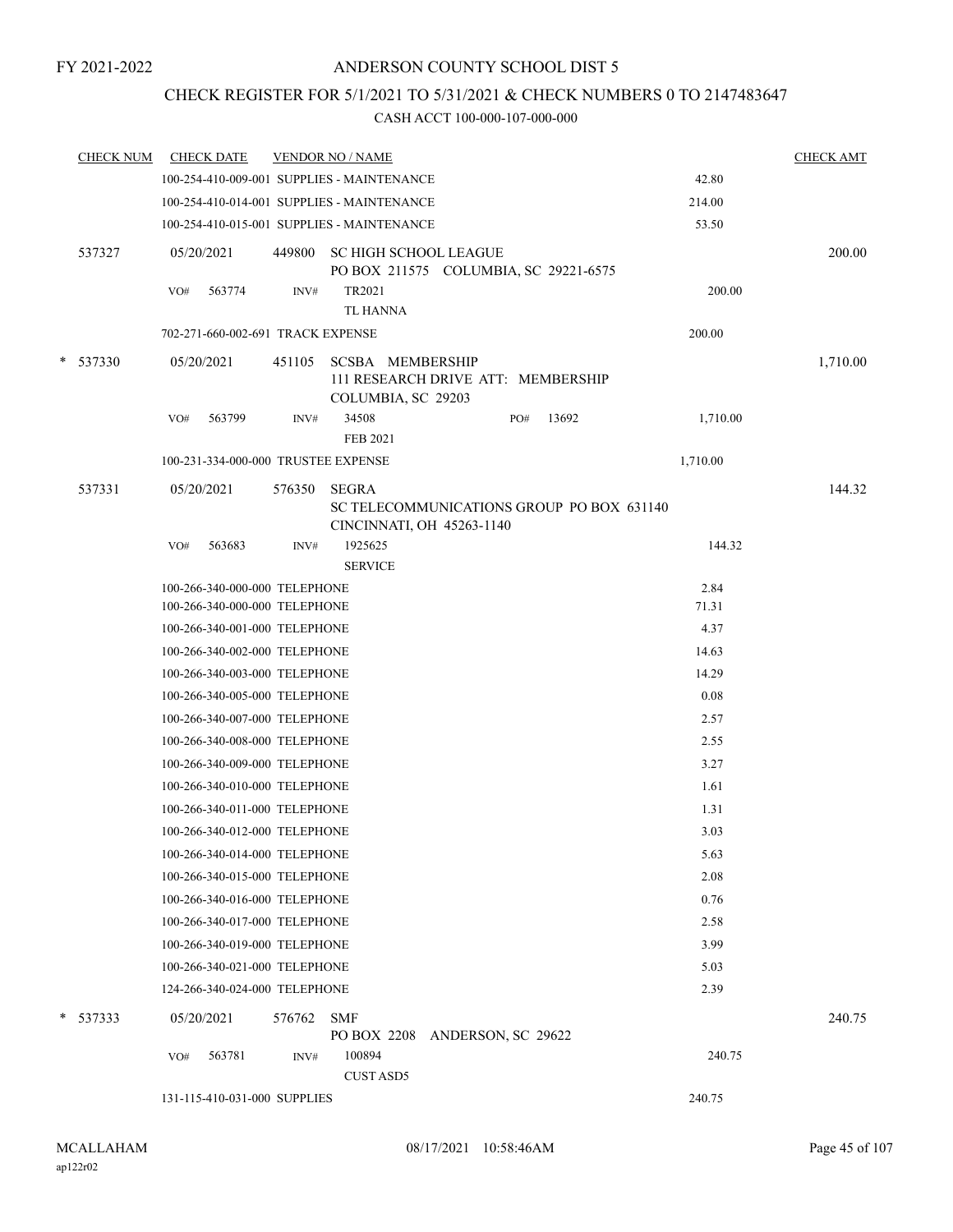### CHECK REGISTER FOR 5/1/2021 TO 5/31/2021 & CHECK NUMBERS 0 TO 2147483647

| <b>CHECK NUM</b> | <b>CHECK DATE</b>                        |                | <b>VENDOR NO / NAME</b>                                                                                       |          | <b>CHECK AMT</b> |
|------------------|------------------------------------------|----------------|---------------------------------------------------------------------------------------------------------------|----------|------------------|
| 537334           | 05/20/2021                               |                | 575352 SPHERO, INC<br>DEPT CH 19777 PALATINE, IL 60055-9777                                                   |          | 2,064.33         |
|                  | 563809<br>VO#                            | $\text{INV}\#$ | 67360<br>14384<br>PO#<br><b>TECH SUPPLIES</b>                                                                 | 2,064.33 |                  |
|                  |                                          |                | 900-221-445-000-047 TECHNOLOGY SUPPLIES-BOSCH LAB                                                             | 2,064.33 |                  |
| 537335           | 05/20/2021                               |                | 572801 SWEETWATER<br>5501 US HIGHWAY 30 W FORT WAYNE, IN 46818                                                |          | 498.34           |
|                  | 563800<br>VO#                            | INV#           | 14079<br>26501762<br>PO#<br><b>TL HANNA</b>                                                                   | 498.34   |                  |
|                  | 397-114-410-002-000 SUPPLIES             |                |                                                                                                               | 498.34   |                  |
| 537336           | 05/20/2021                               |                | 571797 THE BLECKLEY INN<br>151 EAST CHURCH STREET ANDERSON, SC 29624                                          |          | 141.51           |
|                  | 563801<br>VO#                            | INV#           | RSV 692659<br>MARCH <sub>30</sub>                                                                             | 141.51   |                  |
|                  | 100-232-410-000-000 SUPPLIES             |                |                                                                                                               | 141.51   |                  |
| 537337           | 05/20/2021                               | 574390         | THE LINCOLN ELECTRIC COMPANY<br>PO BOX 644248 PITTSBURGH, PA 15264-4248                                       |          | 419.44           |
|                  | 563695<br>VO#                            | INV#           | 910185964<br>14319<br>PO#<br><b>SUPPLIES</b>                                                                  | 419.44   |                  |
|                  |                                          |                | 329-115-410-031-000 SUPPLIES-STATE EQUIPMENT                                                                  | 419.44   |                  |
| 537338           | 05/20/2021                               |                | 576122 THERE IS HOPE COUNSELING, LLC<br>ROYCE V. MILLER 145 THOMAS GREEN BLVD, SUITE<br>210 CLEMSON, SC 29631 |          | 600.00           |
|                  | 563696<br>VO#                            | INV#           | 161785<br>PO#<br>13797<br><b>SERVICE</b>                                                                      | 600.00   |                  |
|                  |                                          |                | 237-128-313-002-020 STUDENT SERVICES/ COUNSELOR                                                               | 300.00   |                  |
|                  |                                          |                | 237-128-313-003-020 STUDENT SERVICES/ COUNSELOR                                                               | 300.00   |                  |
| 537339           | 05/20/2021                               | 575821         | TWC SERVICES INC<br>PO BOX 1612 DES MOINES, IA 50306                                                          |          | 533.15           |
|                  | 563697<br>VO#                            | INV#           | 6552473-1<br>ROBERT ANDERSON                                                                                  | 533.15   |                  |
|                  | 600-256-323-006-000 REPAIRS TO EQUIPMENT |                |                                                                                                               | 533.15   |                  |
| 537340           | 05/20/2021                               | 572513         | UNITED LASER<br>P.O. BOX 6889 FLORENCE, SC 29501                                                              |          | 300.67           |
|                  | 563699<br>VO#                            | INV#           | 1992827<br>14430<br>PO#<br><b>TONER</b>                                                                       | 138.03   |                  |
|                  | 201-112-490-012-000 COPIER COST          |                |                                                                                                               | 138.03   |                  |
|                  | 563700<br>VO#                            | INV#           | 1998961<br><b>TONER</b>                                                                                       | 162.64   |                  |
|                  | 124-114-410-024-000 SUPPLIES             |                |                                                                                                               | 162.64   |                  |
| 537341           | 05/20/2021                               | 573815         | UNITED REFRIGERATION, INC<br>PO BOX 740703 ATLANTA, GA 30374-0703                                             |          | 1,777.95         |
|                  | 563701<br>VO#                            | INV#           | 78446812                                                                                                      | 513.05   |                  |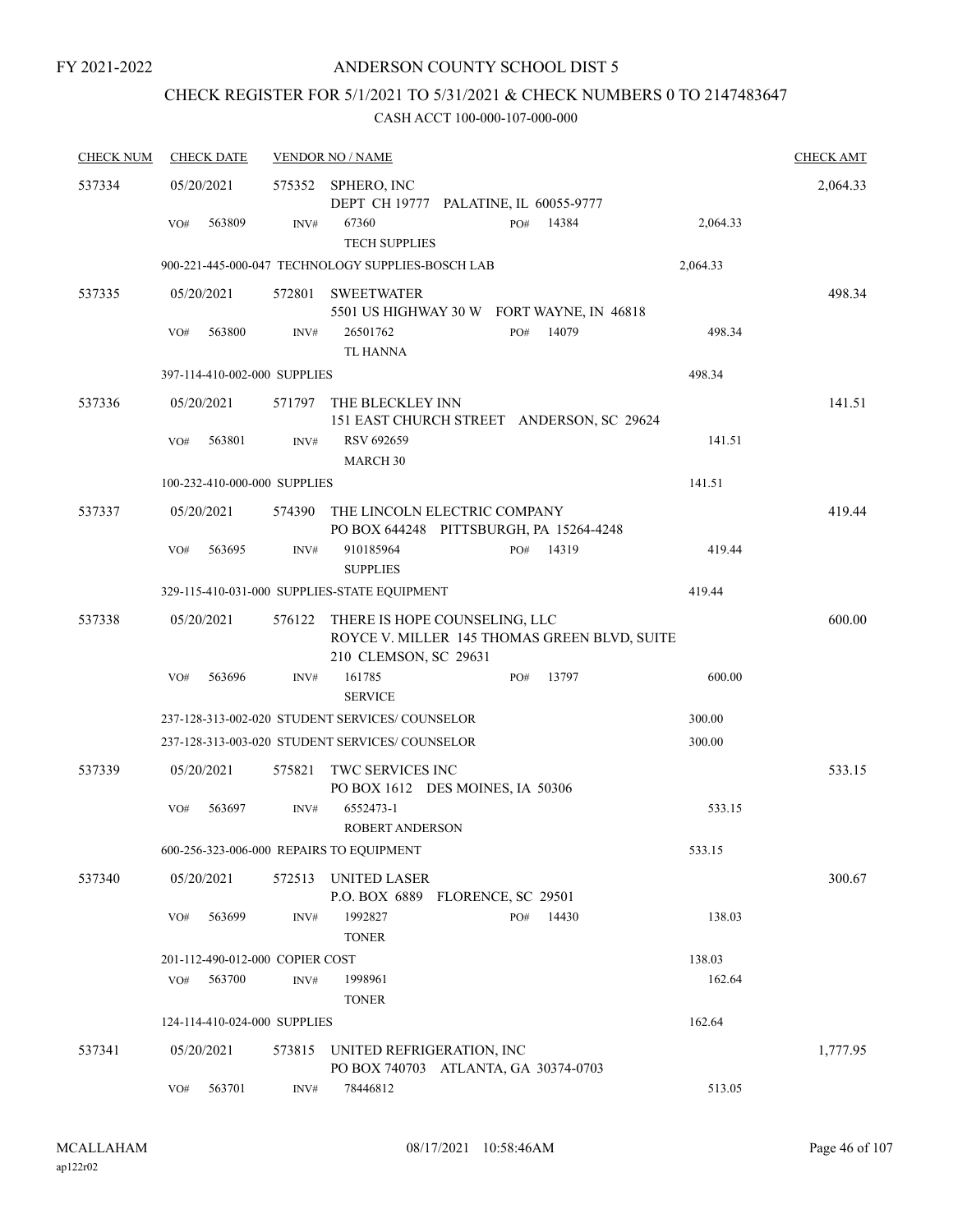### ANDERSON COUNTY SCHOOL DIST 5

### CHECK REGISTER FOR 5/1/2021 TO 5/31/2021 & CHECK NUMBERS 0 TO 2147483647

| <b>CHECK NUM</b> |     | <b>CHECK DATE</b>                  |        | <b>VENDOR NO / NAME</b><br><b>REPAIR PARTS</b>                                      |     |       |           | <b>CHECK AMT</b> |
|------------------|-----|------------------------------------|--------|-------------------------------------------------------------------------------------|-----|-------|-----------|------------------|
|                  |     |                                    |        | 600-256-323-006-000 REPAIRS TO EQUIPMENT                                            |     |       | 513.05    |                  |
|                  | VO# | 563702                             | INV#   | 78393409                                                                            |     |       | 513.05    |                  |
|                  |     |                                    |        | <b>REPAIR PARTS</b>                                                                 |     |       |           |                  |
|                  |     |                                    |        | 600-256-323-013-000 REPAIRS TO EQUIPMENT                                            |     |       | 513.05    |                  |
|                  |     | VO# 563784                         | INV#   | 78527238                                                                            |     |       | 44.78     |                  |
|                  |     |                                    |        | <b>REPAIR PARTS</b>                                                                 |     |       |           |                  |
|                  |     |                                    |        | 100-254-410-000-001 MAINT. SUPPLIES-STRUCTURES                                      |     |       | 44.78     |                  |
|                  | VO# | 563785                             | INV#   | 78186144                                                                            |     |       | 52.08     |                  |
|                  |     |                                    |        | <b>REPAIR PARTS</b>                                                                 |     |       |           |                  |
|                  |     |                                    |        | 100-254-410-013-400 HVAC/ELECTRICAL/PLUMBING                                        |     |       | 52.08     |                  |
|                  | VO# | 563786                             | INV#   | 78347418                                                                            |     |       | 41.00     |                  |
|                  |     |                                    |        | <b>REPAIR PARTS</b>                                                                 |     |       |           |                  |
|                  |     |                                    |        | 100-254-410-003-400 HVAC/ELECTRICAL/PLUMBING                                        |     |       | 41.00     |                  |
|                  |     | VO# 563787                         | INV#   | 78319299                                                                            |     |       | 238.34    |                  |
|                  |     |                                    |        | <b>REPAIR PARTS</b>                                                                 |     |       |           |                  |
|                  |     |                                    |        | 100-254-410-009-400 HVAC/ELECTRICAL/PLUMBING                                        |     |       | 238.34    |                  |
|                  | VO# | 563788                             | INV#   | 78334950                                                                            |     |       | 375.65    |                  |
|                  |     |                                    |        | <b>REPAIR PARTS</b>                                                                 |     |       |           |                  |
|                  |     |                                    |        | 600-256-323-011-000 REPAIRS TO EQUIPMENT                                            |     |       | 375.65    |                  |
| $* 537343$       |     | 05/20/2021                         |        | 573864 WELLS FARGO VENDOR FIN SERV<br>PO BOX 105743 ATLANTA, GA 30348-5743          |     |       |           | 477.88           |
|                  | VO# | 563704                             | INV#   | 5014946762                                                                          |     |       | 252.52    |                  |
|                  |     |                                    |        | <b>COPIER</b>                                                                       |     |       |           |                  |
|                  |     | 723-190-660-023-913 COPIER EXPENSE |        |                                                                                     |     |       | 252.52    |                  |
|                  | VO# | 563789                             | INV#   | 5015101194                                                                          | PO# | 13021 | 225.36    |                  |
|                  |     |                                    |        | <b>COPIER</b>                                                                       |     |       |           |                  |
|                  |     | 100-147-410-015-000 SUPPLIES       |        |                                                                                     |     |       | 225.36    |                  |
| 537344           |     | 05/25/2021                         | 575641 | ANDERSON-OCONEE-PICKENS MENTAL HEALTH CE<br>115 CARTER PARK RD ATTN: NICOLE GARRETT |     |       |           | 18,750.00        |
|                  |     | 563878                             | INV#   | SENECA, SC 29678<br>05152021-D504                                                   | PO# | 13265 | 18,750.00 |                  |
|                  | VO# |                                    |        | <b>4TH QUARTER</b>                                                                  |     |       |           |                  |
|                  |     |                                    |        | 100-211-312-000-MHC MENTAL HEALTH COUNSELORS                                        |     |       | 18,750.00 |                  |
|                  |     |                                    |        |                                                                                     |     |       |           |                  |
| 537345           |     | 05/25/2021                         | 570528 | ASIAN FOOD SOLUTIONS, INC                                                           |     |       |           | 7,052.40         |
|                  |     |                                    |        | 5600 ELMHURST CIRCLE OVIEDO, FL 32765<br>1419                                       |     |       |           |                  |
|                  | VO# | 563836                             | INV#   | <b>FOOD</b>                                                                         |     |       | 7,052.40  |                  |
|                  |     |                                    |        | 600-000-172-000-000 FOOD SERV INVEN. FOOD                                           |     |       | 7,052.40  |                  |
|                  |     |                                    |        |                                                                                     |     |       |           |                  |
| 537346           |     | 05/25/2021                         | 133625 | <b>BAUDVILLE</b>                                                                    |     |       |           | 147.57           |
|                  |     |                                    |        | 5380 52ND STREET SOUTHEAST ATT: ACCOUNTS                                            |     |       |           |                  |
|                  | VO# | 563826                             | INV#   | RECEIVABLE GRAND RAPIDS, MI 49512<br>CUST#1771917                                   | PO# | 14412 | 147.57    |                  |
|                  |     |                                    |        | 3779167, 3779963                                                                    |     |       |           |                  |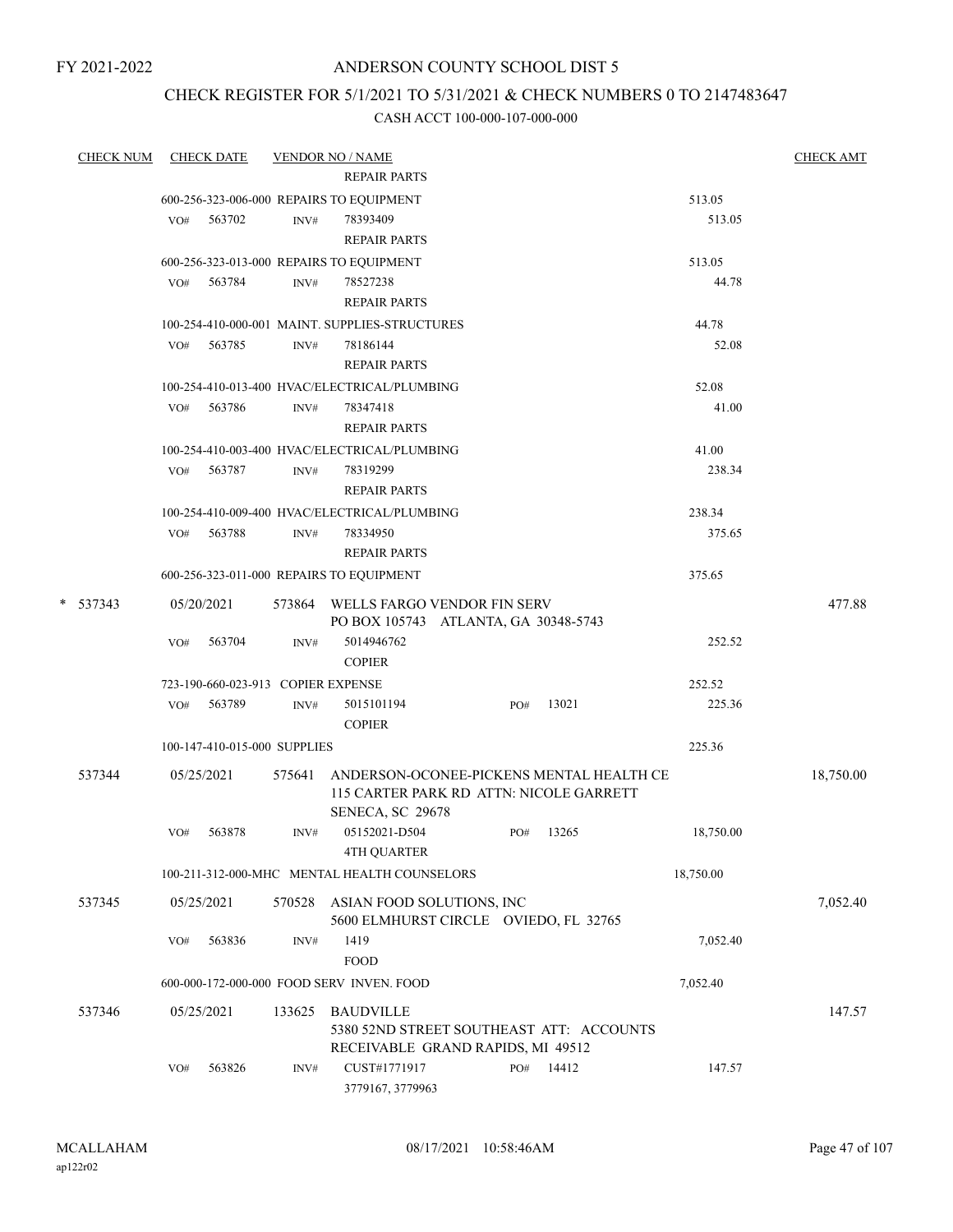### ANDERSON COUNTY SCHOOL DIST 5

### CHECK REGISTER FOR 5/1/2021 TO 5/31/2021 & CHECK NUMBERS 0 TO 2147483647

| <b>CHECK NUM</b> | <b>CHECK DATE</b><br>100-233-410-000-000 SUPPLIES |        | <b>VENDOR NO / NAME</b>                                                                        |              | 115.48    | <b>CHECK AMT</b> |
|------------------|---------------------------------------------------|--------|------------------------------------------------------------------------------------------------|--------------|-----------|------------------|
|                  | 100-233-410-000-000 SUPPLIES                      |        |                                                                                                |              | 32.09     |                  |
| 537347           | 05/25/2021                                        |        | 576847 BEACHSIDE HOME SERVICE LLC<br>917 BROADWAY STREET MYRTLE BEACH, SC 29577                |              |           | 971.86           |
|                  | 563827<br>VO#                                     | INV#   | 900<br>PERSONAL CARE                                                                           | 14417<br>PO# | 971.86    |                  |
|                  |                                                   |        | 100-213-312-021-MOE NURSING CONTRACTED SERVICES                                                |              | 971.86    |                  |
| 537348           | 05/25/2021                                        |        | 143400 BOUND TO STAY BOUND BOOKS, INC<br>PO BOX 870950 KANSAS CITY, MO 64187-0950              |              |           | 13,722.63        |
|                  | 563828<br>VO#                                     | INV#   | 154977,151111<br>NEW PROSPECT                                                                  | PO#<br>14076 | 13,722.63 |                  |
|                  | 397-222-430-010-000 LIBRARY BOOKS                 |        |                                                                                                |              | 592.26    |                  |
|                  | 397-222-430-010-000 LIBRARY BOOKS                 |        |                                                                                                |              | 13,130.37 |                  |
| 537349           | 05/25/2021                                        | 576878 | CAMP CHATUGA, INC.<br>291 CAMP CHATUGA RD MOUNTAIN REST, SC 29664                              |              |           | 2,290.00         |
|                  | VO#<br>563872                                     | INV#   | <b>DEPOSIT</b>                                                                                 |              | 2,290.00  |                  |
|                  |                                                   |        | TL HANNA FOOTBALL                                                                              |              |           |                  |
|                  | 702-271-660-002-674 FOOTBALL EXPENSE              |        |                                                                                                |              | 2,290.00  |                  |
| 537350           | 05/25/2021                                        |        | 569296 CAPITAL ONE<br>PO BOX 60506 CITY OF INDUSTRY, CA 91716-0506                             |              |           | 1,208.95         |
|                  | 563870<br>VO#                                     | INV#   | 1635638889<br>ACCT #611452                                                                     |              | 704.88    |                  |
|                  |                                                   |        | 100-113-410-006-VEN SUPPLY-ADDT'L FOR LOST VENDING                                             |              | 226.65    |                  |
|                  | 100-212-410-006-000 SUPPLIES                      |        |                                                                                                |              | 26.68     |                  |
|                  | 100-233-410-006-000 SUPPLIES                      |        |                                                                                                |              | 451.55    |                  |
|                  | 563871<br>VO#                                     | INV#   | 1635639019                                                                                     |              | 504.07    |                  |
|                  |                                                   |        | ACCT #611456                                                                                   |              |           |                  |
|                  |                                                   |        | 100-113-410-020-VEN SUPPLY-ADDT'L FOR LOST VENDING                                             |              | 71.88     |                  |
|                  | 100-212-410-020-000 SUPPLIES                      |        |                                                                                                |              | 227.85    |                  |
|                  |                                                   |        | 720-271-660-020-493 SCHOOL/CLASS DONATIONS EXPENSE                                             |              | 204.34    |                  |
| 537351           | 05/25/2021                                        |        | 571430 CARNEGIE LEARNING, INC<br>PO BOX 6001 HERMITAGE, PA 16148-1001                          |              |           | 109.75           |
|                  | 563829<br>VO#                                     | INV#   | 1026978<br>TL HANNA                                                                            |              | 109.75    |                  |
|                  | 397-114-410-002-000 SUPPLIES                      |        |                                                                                                |              | 109.75    |                  |
| 537352           | 05/25/2021                                        | 158800 | CARSON DELLOSA PUBLISHING                                                                      |              |           | 12,473.76        |
|                  | 563830<br>VO#                                     | INV#   | PO BOX 679845 DALLAS, TX 75267-9845<br>624052<br>CENTERVILLE ELEM                              | 14264<br>PO# | 12,473.76 |                  |
|                  | 202-188-410-000-000 SUPPLIES- PAT                 |        |                                                                                                |              | 12,473.76 |                  |
|                  |                                                   |        |                                                                                                |              |           |                  |
| 537353           | 05/25/2021                                        | 174377 | CLEMSON UNIVERSITY<br>YOUTH LEARNING INSTITUTE/CBA 698 CONCORD<br>CHURCH RD. PICKENS, SC 29671 |              |           | 4,701.30         |
|                  | 563832<br>VO#                                     | INV#   | <b>ARC GRANT</b>                                                                               | 14044<br>PO# | 4,701.30  |                  |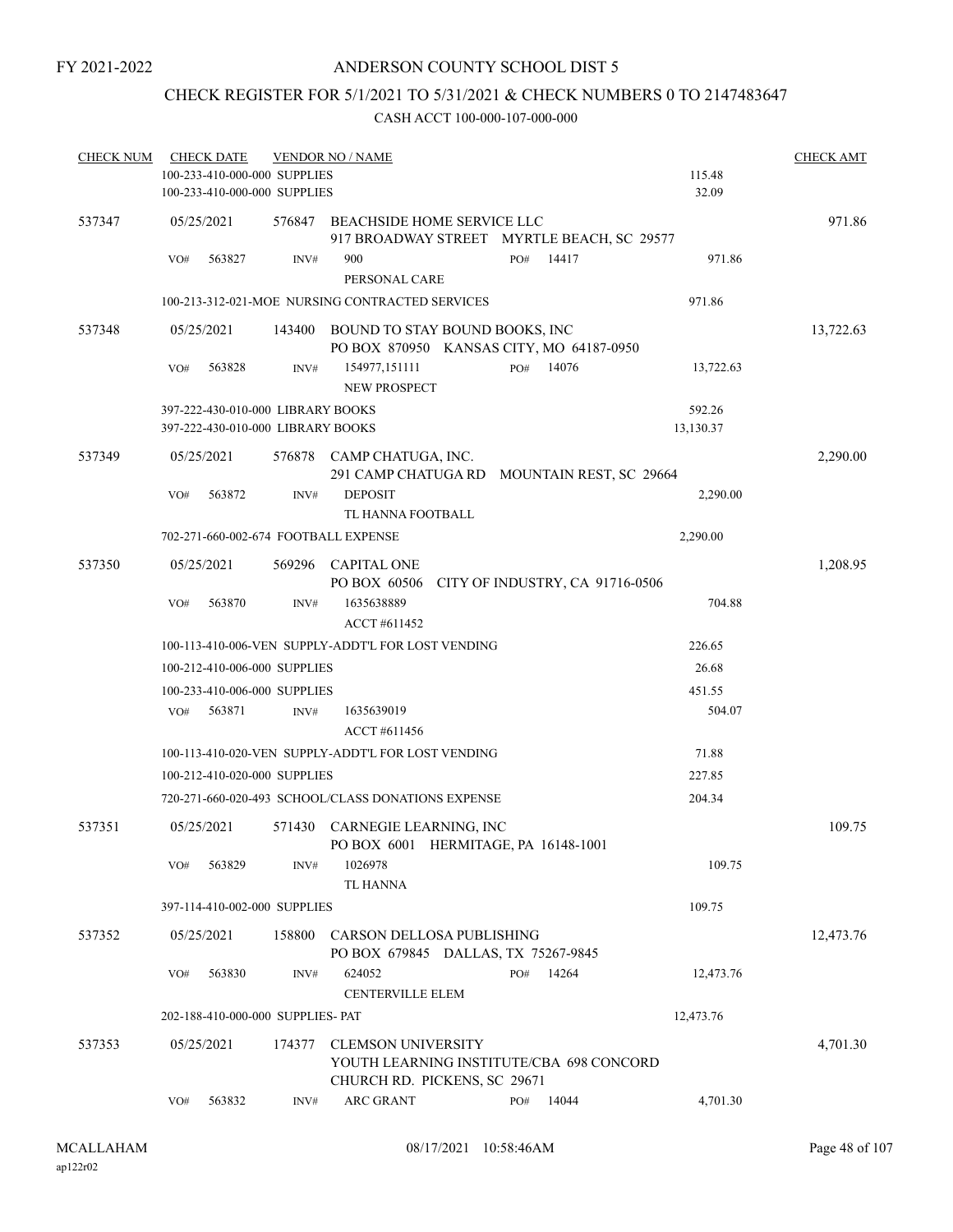### ANDERSON COUNTY SCHOOL DIST 5

## CHECK REGISTER FOR 5/1/2021 TO 5/31/2021 & CHECK NUMBERS 0 TO 2147483647

|   | <b>CHECK NUM</b> |     | <b>CHECK DATE</b>                 |        | <b>VENDOR NO / NAME</b><br>APRIL 2021                                                  |     |       |          | <b>CHECK AMT</b> |
|---|------------------|-----|-----------------------------------|--------|----------------------------------------------------------------------------------------|-----|-------|----------|------------------|
|   |                  |     | 812-221-312-031-000 CONTRACTUAL   |        |                                                                                        |     |       |          |                  |
|   |                  |     |                                   |        |                                                                                        |     |       | 4,210.74 |                  |
|   |                  |     | 812-221-333-031-000 TRAVEL        |        |                                                                                        |     |       | 490.56   |                  |
|   | 537354           |     | 05/25/2021                        |        | 198651 DELL MARKETING<br>PO BOX 534118 ATT: ACCOUNTS RECEIVABLE                        |     |       |          | 648.42           |
|   |                  | VO# | 563833                            | INV#   | ATLANTA, GA 30353-4118<br>10484941819<br><b>TONER</b>                                  | PO# | 14117 | 648.42   |                  |
|   |                  |     |                                   |        | 201-112-445-019-000 TECHNOLOGY SUPPLIES                                                |     |       | 648.42   |                  |
|   | 537355           |     | 05/25/2021                        |        | 576552 EDUCATION AND BUSINESS SUMMIT<br>PO BOX 1358 COLUMBIA, SC 29202                 |     |       |          | 199.00           |
|   |                  | VO# | 563897                            | INV#   | LOG #0135<br><b>JAMES FOWLER</b>                                                       |     |       | 199.00   |                  |
|   |                  |     |                                   |        | 207-224-333-031-004 TRIPS AND CONFERENCES                                              |     |       | 199.00   |                  |
| * | 537357           |     | 05/25/2021                        |        | 574009 FUN EXPRESS, LLC<br>PO BOX 14463 DES MOINES, IA 50306                           |     |       |          | 195.62           |
|   |                  | VO# | 563834                            | INV#   | 709575787<br><b>SUPPLIES</b>                                                           | PO# | 14405 | 195.62   |                  |
|   |                  |     | 264-162-410-000-000 SUPPLIES      |        |                                                                                        |     |       | 195.62   |                  |
|   | 537358           |     | 05/25/2021                        |        | 569372 GREAT AMERICA LEASING CORP<br>POBOX 660831 ATT: ACCOUNTS RECEIVABLE             |     |       |          | 147.66           |
|   |                  | VO# | 563884                            | INV#   | DALLAS, TX 75266-0831<br>29313908<br><b>COPIER</b>                                     | PO# | 13027 | 147.66   |                  |
|   |                  |     | 100-113-410-005-000 SUPPLIES      |        |                                                                                        |     |       | 147.66   |                  |
|   | 537359           |     | 05/25/2021                        | 297700 | JOHN DEERE FINANCIAL<br>PO BOX 4450 CAROL STREAM, IL 60197-4450                        |     |       |          | 481.50           |
|   |                  | VO# | 563885                            | INV#   | 75341-03549<br><b>PURCHASES</b>                                                        |     |       | 481.50   |                  |
|   |                  |     |                                   |        | 100-254-410-000-100 SMALL EQUIPMENT                                                    |     |       | 481.50   |                  |
|   | $* 537361$       |     | 05/25/2021                        |        | 313200 LAB-AIDS, INC<br>17 COLT COURT ATT: ACCOUNTS RECEIVABLE<br>RONKONKOMA, NY 11779 |     |       |          | 343.46           |
|   |                  | VO# | 563839                            | INV#   | 145755<br><b>SUPPLIES</b>                                                              | PO# | 14475 | 343.46   |                  |
|   |                  |     |                                   |        | 326-113-410-021-000 SCIENCE KITS SUPPLIES                                              |     |       | 343.46   |                  |
|   | 537362           |     | 05/25/2021                        | 329401 | LOWES BUSINESS ACCOUNT<br>PO BOX 530954 CREDIT SERVICES ATLANTA, GA<br>30353-0954      |     |       |          | 769.86           |
|   |                  | VO# | 563869                            | INV#   | 9800 728800 8<br><b>PURCHASES</b>                                                      |     |       | 769.86   |                  |
|   |                  |     |                                   |        | 100-254-410-000-001 MAINT. SUPPLIES-STRUCTURES                                         |     |       | 420.15   |                  |
|   |                  |     | 100-254-410-000-400 HVAC SUPPLIES |        |                                                                                        |     |       | 22.20    |                  |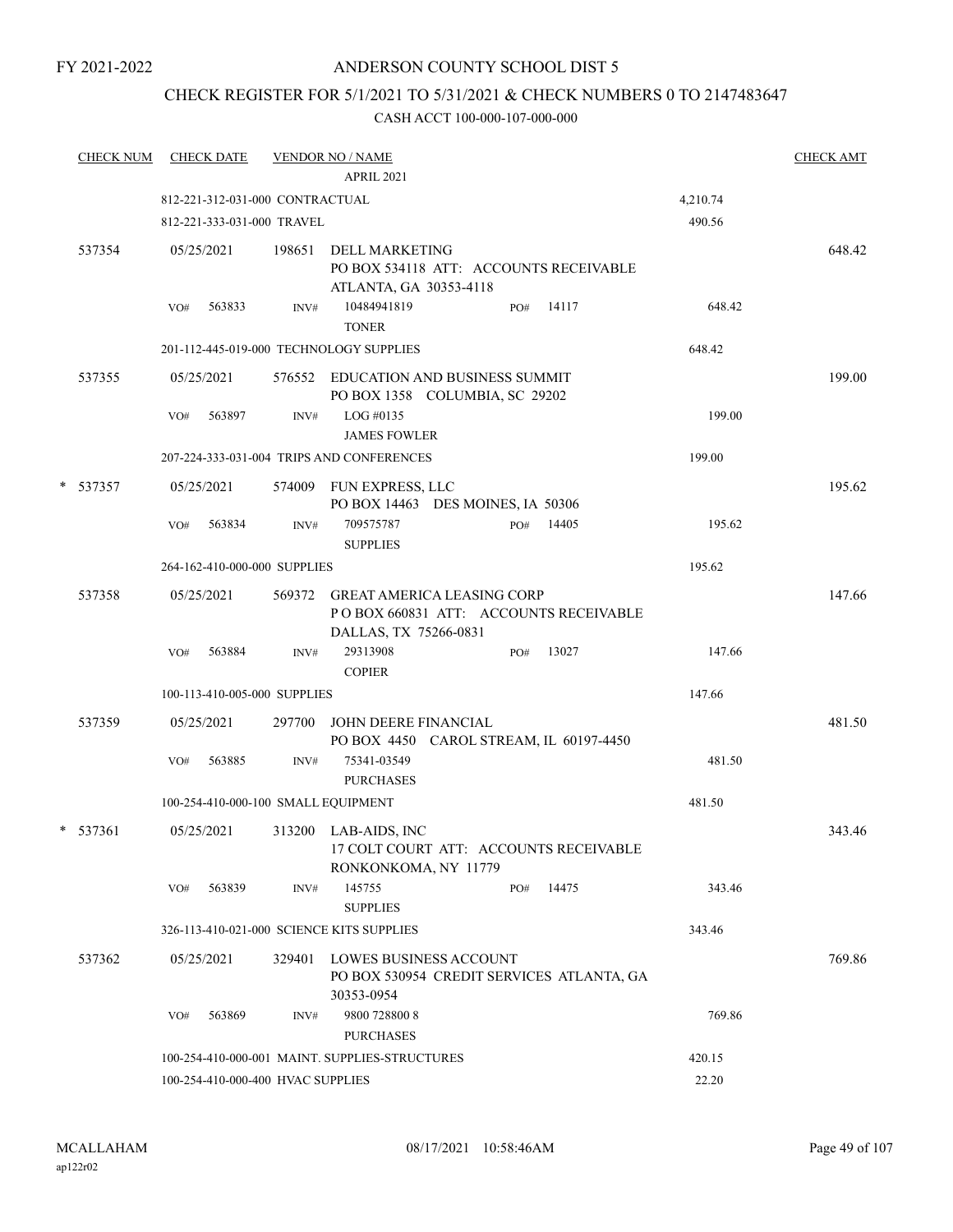### CHECK REGISTER FOR 5/1/2021 TO 5/31/2021 & CHECK NUMBERS 0 TO 2147483647

|   | <b>CHECK NUM</b> |     | <b>CHECK DATE</b>               |        | <b>VENDOR NO / NAME</b><br>100-254-410-000-500 PEST MANAGEMENT                                          |     |       | 104.84    | <b>CHECK AMT</b> |
|---|------------------|-----|---------------------------------|--------|---------------------------------------------------------------------------------------------------------|-----|-------|-----------|------------------|
|   |                  |     |                                 |        | 100-254-410-006-001 SUPPLIES - MAINTENANCE                                                              |     |       |           |                  |
|   |                  |     |                                 |        |                                                                                                         |     |       | 45.48     |                  |
|   |                  |     | 100-254-410-006-MUL MULCH       |        |                                                                                                         |     |       | 33.05     |                  |
|   |                  |     |                                 |        | 100-254-410-011-001 SUPPLIES - MAINTENANCE                                                              |     |       | 32.73     |                  |
|   |                  |     |                                 |        | 100-254-410-016-001 SUPPLIES - MAINTENANCE                                                              |     |       | 60.01     |                  |
|   |                  |     |                                 |        | 100-254-412-000-001 TRUCK SERVICE - MAINTENANCE                                                         |     |       | 51.40     |                  |
|   | 537363           |     | 05/25/2021                      | 329401 | LOWES BUSINESS ACCOUNT<br>PO BOX 530954 CREDIT SERVICES ATLANTA, GA<br>30353-0954                       |     |       |           | 270.32           |
|   |                  | VO# | 563868                          | INV#   | 9800 728800 8<br><b>PURCHASES</b>                                                                       |     |       | 270.32    |                  |
|   |                  |     |                                 |        | 731-271-660-031-878 HORTICULTURE EXPENSE                                                                |     |       | 270.32    |                  |
|   | 537364           |     | 05/25/2021                      | 569988 | MCMILLAN PAZDAN SMITH, LLC<br>DEPT 999450 PO BOX 537044 ATLANTA, GA 30353-7044                          |     |       |           | 33,833.10        |
|   |                  | VO# | 563886                          | INV#   | 02101406<br>PROJ #020475                                                                                |     |       | 31,313.10 |                  |
|   |                  |     |                                 |        | 515-253-520-000-HQ1 DOWNTOWN PROJECT BLDG 1                                                             |     |       | 31,313.10 |                  |
|   |                  | VO# | 563887                          | INV#   | 02101329                                                                                                |     |       | 2,520.00  |                  |
|   |                  |     |                                 |        | PROJ #020136                                                                                            |     |       |           |                  |
|   |                  |     |                                 |        | 505-253-540-000-BLD TRANSPORTATION RENOVATIONS                                                          |     |       | 2,520.00  |                  |
| * | 537366           |     | 05/25/2021                      | 564099 | PIONEER VALLEY BOOKS<br>155A INDUSTRIAL DRIVE ATT: ACCOUNTS                                             |     |       |           | 4,363.37         |
|   |                  | VO# | 563842                          | INV#   | RECEIVABLE NORTHAMPTON, MA 01060<br>1206333<br><b>CONCORD ELEM</b>                                      |     |       | 1,924.07  |                  |
|   |                  |     | 397-112-410-009-000 SUPPLIES    |        |                                                                                                         |     |       | 1,924.07  |                  |
|   |                  | VO# | 563895                          | INV#   | I207208                                                                                                 | PO# | 14250 | 2,439.30  |                  |
|   |                  |     |                                 |        | <b>HOMELAND PARK</b>                                                                                    |     |       |           |                  |
|   |                  |     |                                 |        | 201-112-410-011-000 SUPPLIES AND MATERIALS                                                              |     |       | 2,439.30  |                  |
|   | 537367           |     | 05/25/2021                      | 563542 | SC FFA ASSOCIATION<br>509 WESTINGHOUSE RD PENDLETON, SC 29670-8841                                      |     |       |           | 150.00           |
|   |                  | VO# | 563849                          | INV#   | CONVENTION<br><b>INSTITUTE OF TECH</b>                                                                  |     |       | 150.00    |                  |
|   |                  |     | 731-271-660-031-850 FFA EXPENSE |        |                                                                                                         |     |       | 150.00    |                  |
|   | 537368           |     | 05/25/2021                      | 570300 | SCHOOL DISTRICT OF PICKENS COUNTY<br>1348 GRIFFIN MILL ROAD ATTN: DANNY ROGERS<br>EASLEY, SC 29640-6997 |     |       |           | 2,600.00         |
|   |                  | VO# | 563850                          | INV#   | ED8760<br><b>MASTER INSTITUTE</b>                                                                       | PO# | 14542 | 2,600.00  |                  |
|   |                  |     |                                 |        | 100-224-312-000-CLE MASTER TEACHER CLASSES                                                              |     |       | 2.600.00  |                  |
|   | 537369           |     | 05/25/2021                      | 569520 | SHI INTERNATIONAL CORP<br>POBOX 952121 ATT: ACCOUNTS RECEIVABLE<br>DALLAS, TX 75395-2121                |     |       |           | 372.23           |
|   |                  | VO# | 563865                          | INV#   | B13461180                                                                                               | PO# | 14476 | 372.23    |                  |
|   |                  |     |                                 |        |                                                                                                         |     |       |           |                  |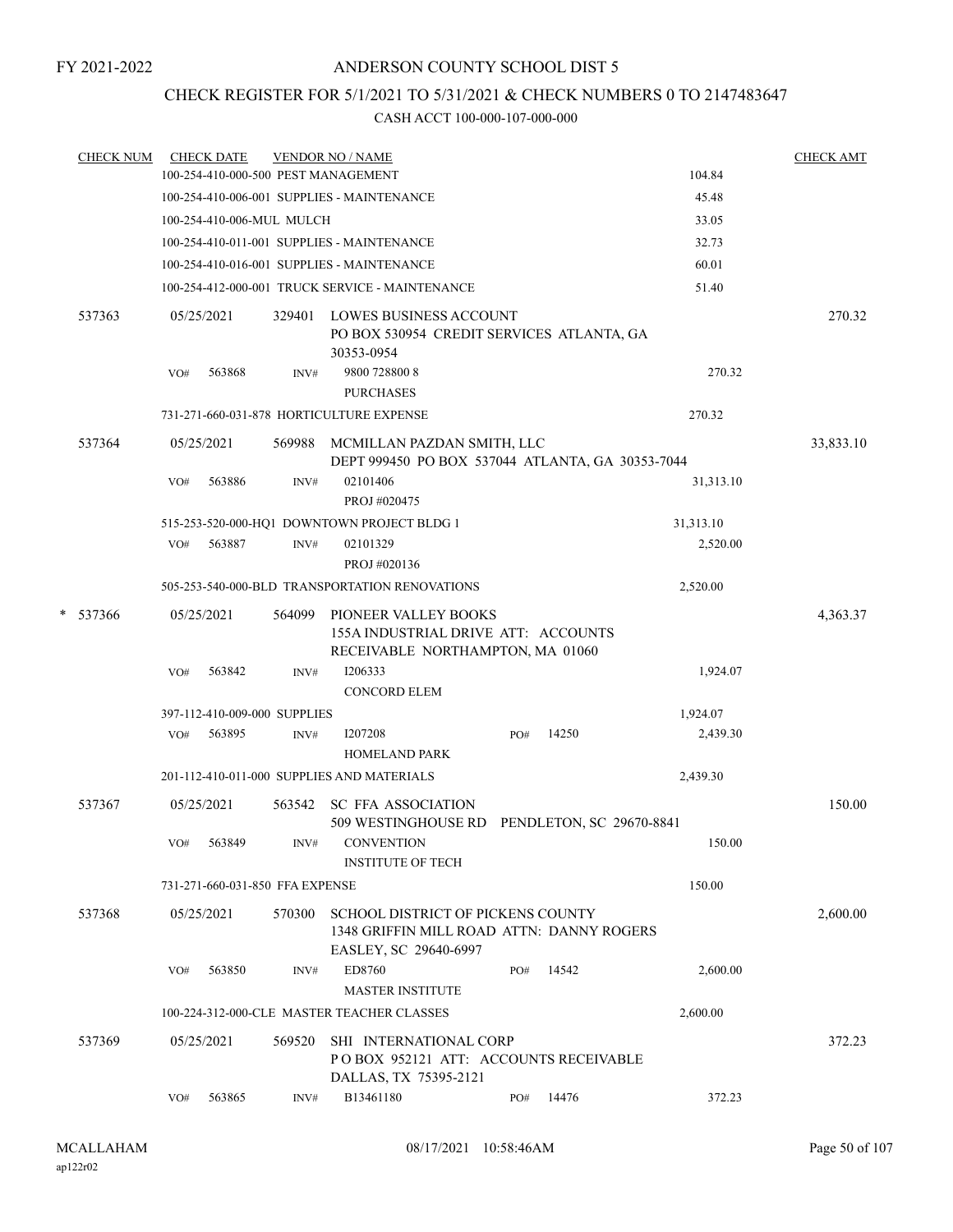### CHECK REGISTER FOR 5/1/2021 TO 5/31/2021 & CHECK NUMBERS 0 TO 2147483647

| <b>CHECK NUM</b> |     | <b>CHECK DATE</b>            |        | <b>VENDOR NO / NAME</b><br><b>RENEWAL</b>                                  |     |       |           | <b>CHECK AMT</b> |
|------------------|-----|------------------------------|--------|----------------------------------------------------------------------------|-----|-------|-----------|------------------|
|                  |     |                              |        | 328-115-312-031-000 PURCHASED SERVICES                                     |     |       | 372.23    |                  |
| * 537371         |     | 05/25/2021                   |        | 576791 THE WW WILLIAMS COMPANY LLC<br>PO BOX 772022 DETROIT, MI 48277-2022 |     |       |           | 600.00           |
|                  | VO# | 563867                       | INV#   | 068W10200<br><b>INSPECTION</b>                                             |     |       | 600.00    |                  |
|                  |     |                              |        | 100-255-323-000-ACT ACTIVITY BUS CONTRACTED SERVICES                       |     |       | 600.00    |                  |
| 537372           |     | 05/25/2021                   |        | 573864 WELLS FARGO VENDOR FIN SERV<br>PO BOX 105743 ATLANTA, GA 30348-5743 |     |       |           | 2,075.94         |
|                  | VO# | 563898                       | INV#   | 5015096417<br><b>COPIER</b>                                                | PO# | 13393 | 214.00    |                  |
|                  |     | 100-112-410-017-000 SUPPLIES |        |                                                                            |     |       | 214.00    |                  |
|                  | VO# | 563899                       | INV#   | 5015149568<br><b>COPIER</b>                                                | PO# | 13176 | 314.44    |                  |
|                  |     |                              |        | 329-115-690-031-000 OTHER OBJECTS-WBL                                      |     |       | 0.00      |                  |
|                  |     |                              |        | 329-115-690-031-0CO OTHER OBJECTS-WBL (C/O)                                |     |       | 314.44    |                  |
|                  |     | VO# 563900                   | INV#   | 5015101180<br><b>COPIER</b>                                                | PO# | 13018 | 355.24    |                  |
|                  |     | 100-113-410-021-000 SUPPLIES |        |                                                                            |     |       | 355.24    |                  |
|                  |     | 100-114-410-021-000 SUPPLIES |        |                                                                            |     |       | 0.00      |                  |
|                  |     | VO# 563901                   | INV#   | 5014964909<br><b>COPIER</b>                                                | PO# | 13016 | 369.15    |                  |
|                  |     | 100-113-410-020-000 SUPPLIES |        |                                                                            |     |       | 369.15    |                  |
|                  | VO# | 563902                       | INV#   | 5015056981<br><b>COPIER</b>                                                | PO# | 13025 | 226.31    |                  |
|                  |     |                              |        | 100-255-323-000-000 CONTRACTED SERVICES                                    |     |       | 226.31    |                  |
|                  | VO# | 563903                       | INV#   | 5015139461<br><b>COPIER</b>                                                | PO# | 13733 | 136.70    |                  |
|                  |     | 100-113-410-006-000 SUPPLIES |        |                                                                            |     |       | 136.70    |                  |
|                  |     | VO# 563904                   | INV#   | 5015133334<br><b>COPIER</b>                                                | PO# | 13022 | 460.10    |                  |
|                  |     |                              |        | 100-113-410-005-VEN SUPPLY-ADDT'L FOR LOST VENDING                         |     |       | 460.10    |                  |
| 537373           |     | 05/25/2021                   | 575887 | <b>ZSPACE</b><br>2728 ORCHARD PARKWAY SAN JOSE, CA 95134                   |     |       |           | 24,440.00        |
|                  | VO# | 563866                       | INV#   | 10722<br><b>CF REAMES</b>                                                  | PO# | 14225 | 24,440.00 |                  |
|                  |     |                              |        | 394-114-410-063-000 SUPPLIES-SUCCESS CONN/ SUMMER                          |     |       | 23,440.00 |                  |
|                  |     |                              |        | 394-224-312-063-000 PURCHASED SERVICES                                     |     |       | 1,000.00  |                  |
| $*$ 537375       |     | 05/27/2021                   | 566091 | ANDERSON'S IT'S ELEMENTARY<br>POBOX 1151 MINNEAPOLIS, MN 55440-1151        |     |       |           | 373.37           |
|                  | VO# | 563964                       | INV#   | 9796190<br><b>CALHOUN ELEM</b>                                             |     |       | 373.37    |                  |
|                  |     |                              |        | 714-271-660-014-201 MISCELLANEOUS EXPENSE                                  |     |       | 373.37    |                  |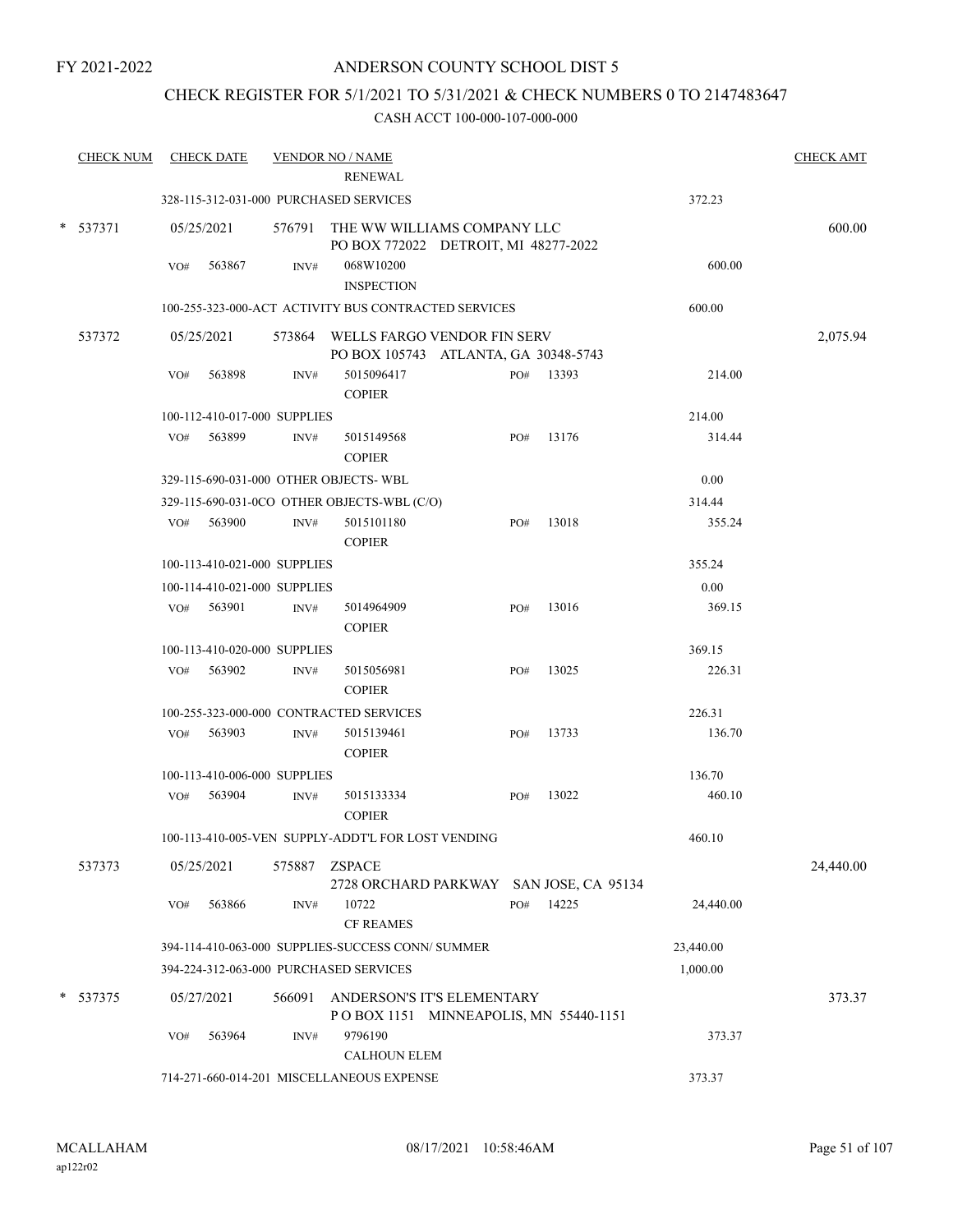### CHECK REGISTER FOR 5/1/2021 TO 5/31/2021 & CHECK NUMBERS 0 TO 2147483647

| <b>CHECK NUM</b> | <b>CHECK DATE</b>                    |        | <b>VENDOR NO / NAME</b>                                                                            |                                             | <b>CHECK AMT</b> |
|------------------|--------------------------------------|--------|----------------------------------------------------------------------------------------------------|---------------------------------------------|------------------|
| 537376           | 05/27/2021                           | 567907 | AT&T<br>$(864 M10-0346)$<br>POBOX 105503 ATT: ACCOUNTS RECEIVABLE<br>ATLANTA, GA 30348-5503        |                                             | 4,134.47         |
|                  | 563944<br>VO#                        | INV#   | 864 M10-0346<br><b>SERVICE</b>                                                                     | 4,134.47                                    |                  |
|                  | 100-266-340-000-000 TELEPHONE        |        |                                                                                                    | 86.38                                       |                  |
|                  | 100-266-340-000-000 TELEPHONE        |        |                                                                                                    | 17.82                                       |                  |
|                  | 100-266-340-000-000 TELEPHONE        |        |                                                                                                    | 122.34                                      |                  |
|                  | 100-266-340-000-000 TELEPHONE        |        |                                                                                                    | 1,311.00                                    |                  |
|                  | 100-266-340-001-000 TELEPHONE        |        |                                                                                                    | 99.33                                       |                  |
|                  | 100-266-340-002-000 TELEPHONE        |        |                                                                                                    | 392.32                                      |                  |
|                  | 100-266-340-003-000 TELEPHONE        |        |                                                                                                    | 397.22                                      |                  |
|                  | 100-266-340-005-000 TELEPHONE        |        |                                                                                                    | 86.38                                       |                  |
|                  | 100-266-340-006-000 TELEPHONE        |        |                                                                                                    | 72.02                                       |                  |
|                  | 100-266-340-007-000 TELEPHONE        |        |                                                                                                    | 67.04                                       |                  |
|                  | 100-266-340-008-000 TELEPHONE        |        |                                                                                                    | 58.47                                       |                  |
|                  | 100-266-340-009-000 TELEPHONE        |        |                                                                                                    | 81.29                                       |                  |
|                  | 100-266-340-010-000 TELEPHONE        |        |                                                                                                    | 72.02                                       |                  |
|                  | 100-266-340-011-000 TELEPHONE        |        |                                                                                                    | 253.22                                      |                  |
|                  | 100-266-340-012-000 TELEPHONE        |        |                                                                                                    | 100.04                                      |                  |
|                  | 100-266-340-013-000 TELEPHONE        |        |                                                                                                    | 85.57                                       |                  |
|                  | 100-266-340-014-000 TELEPHONE        |        |                                                                                                    | 86.38                                       |                  |
|                  | 100-266-340-015-000 TELEPHONE        |        |                                                                                                    | 72.70                                       |                  |
|                  | 100-266-340-016-000 TELEPHONE        |        |                                                                                                    | 94.07                                       |                  |
|                  | 100-266-340-017-000 TELEPHONE        |        |                                                                                                    | 85.57                                       |                  |
|                  | 100-266-340-018-000 TELEPHONE        |        |                                                                                                    | 85.57                                       |                  |
|                  | 100-266-340-019-000 TELEPHONE        |        |                                                                                                    | 67.61                                       |                  |
|                  | 100-266-340-020-000 TELEPHONE        |        |                                                                                                    | 58.47                                       |                  |
|                  | 100-266-340-021-000 TELEPHONE        |        |                                                                                                    | 86.38                                       |                  |
|                  | 100-266-340-023-000 TELEPHONE        |        |                                                                                                    | 45.32                                       |                  |
|                  | 124-266-340-024-000 TELEPHONE        |        |                                                                                                    | 4.27                                        |                  |
|                  | 131-266-340-031-000 TELEPHONE        |        |                                                                                                    | 31.37                                       |                  |
|                  | 600-256-340-000-000 TELEPHONE        |        |                                                                                                    | 114.30                                      |                  |
| 537377           | 05/27/2021                           | 576886 | BAKER'S SPORTS, INC.                                                                               | 3600 BEACHWOOD COURT JACKSONVILLE, FL 32224 | 999.38           |
|                  | 564005<br>VO#                        | INV#   | 298244<br><b>TL HANNA</b>                                                                          | 999.38                                      |                  |
|                  | 702-271-660-002-674 FOOTBALL EXPENSE |        |                                                                                                    | 999.38                                      |                  |
| 537378           | 05/27/2021                           | 569356 | <b>BATTERIES PLUS - 251</b><br>3319-D NORTH MAIN ST ATT: ACCOUNTS<br>RECEIVABLE ANDERSON, SC 29621 |                                             | 619.32           |
|                  | 563966<br>VO#                        | INV#   | P40014276<br><b>SUPPLIES</b>                                                                       | 619.32                                      |                  |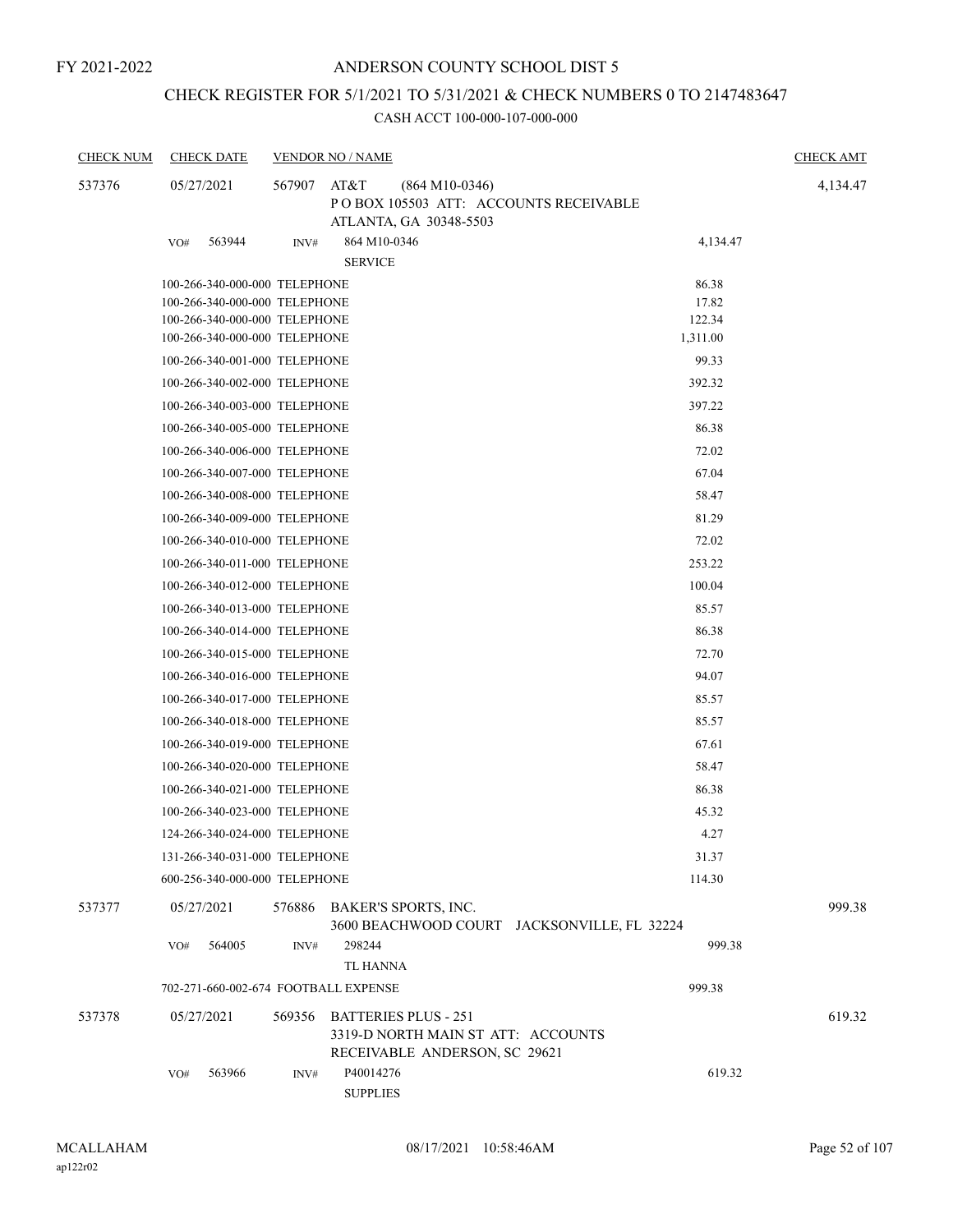### CHECK REGISTER FOR 5/1/2021 TO 5/31/2021 & CHECK NUMBERS 0 TO 2147483647

| <b>CHECK NUM</b> | <b>CHECK DATE</b><br>100-266-314-000-000 REPAIRS TO EQUIPMENT |        | <b>VENDOR NO / NAME</b>                                                         | 619.32    | <b>CHECK AMT</b> |
|------------------|---------------------------------------------------------------|--------|---------------------------------------------------------------------------------|-----------|------------------|
| 537379           | 05/27/2021                                                    |        | 575063 BAYADA HOME HEALTH CARE, INC.<br>PO BOX 536446 PITTSBURGH, PA 15253-5906 |           | 574.00           |
|                  | 563967<br>VO#                                                 | INV#   | 16481032<br><b>APRIL SERVICE</b>                                                | 574.00    |                  |
|                  | 283-126-312-017-000 CONTRACTED SERVICES                       |        |                                                                                 | 574.00    |                  |
| 537380           | 05/27/2021                                                    | 576847 | BEACHSIDE HOME SERVICE LLC<br>917 BROADWAY STREET MYRTLE BEACH, SC 29577        |           | 654.02           |
|                  | 564022<br>VO#                                                 | INV#   | 911<br>14417<br>PO#<br>PERSONAL CARE                                            | 654.02    |                  |
|                  |                                                               |        | 100-213-312-021-MOE NURSING CONTRACTED SERVICES                                 | 654.02    |                  |
| 537381           | 05/27/2021                                                    | 574043 | BESI, INC<br>9087 SUTTON PLACE HAMILTON, OH 45011                               |           | 991.55           |
|                  | 563968<br>VO#                                                 | INV#   | 161986<br><b>VEST</b>                                                           | 553.79    |                  |
|                  |                                                               |        | 809-255-410-000-000 TRANSPORTATION SUPPLIES                                     | 553.79    |                  |
|                  | VO#<br>563969                                                 | INV#   | 162047<br><b>VEST</b>                                                           | 437.76    |                  |
|                  |                                                               |        | 809-255-410-000-000 TRANSPORTATION SUPPLIES                                     | 437.76    |                  |
| 537382           | 05/27/2021                                                    | 574045 | <b>BORDEN DAIRY</b>                                                             |           | 35,056.20        |
|                  | 563945<br>VO#                                                 | INV#   | PO BOX 208769 DALLAS, TX 75320-8769<br>3627552<br><b>CUST 138365</b>            | 35,056.20 |                  |
|                  | 600-256-460-002-000 FOOD                                      |        |                                                                                 | 1,567.87  |                  |
|                  | 600-256-460-003-000 FOOD                                      |        |                                                                                 | 1,335.49  |                  |
|                  | 600-256-460-005-000 FOOD                                      |        |                                                                                 | 927.49    |                  |
|                  | 600-256-460-006-000 FOOD                                      |        |                                                                                 | 2,930.39  |                  |
|                  | 600-256-460-007-000 FOOD                                      |        |                                                                                 | 2,033.48  |                  |
|                  | 600-256-460-008-000 FOOD                                      |        |                                                                                 | 2,793.56  |                  |
|                  | 600-256-460-009-000 FOOD                                      |        |                                                                                 | 1,591.65  |                  |
|                  | 600-256-460-010-000 FOOD                                      |        |                                                                                 | 2,632.86  |                  |
|                  | 600-256-460-011-000 FOOD                                      |        |                                                                                 | 2,033.48  |                  |
|                  | 600-256-460-012-000 FOOD                                      |        |                                                                                 | 2,317.02  |                  |
|                  | 600-256-460-013-000 FOOD                                      |        |                                                                                 | 1,634.25  |                  |
|                  | 600-256-460-014-000 FOOD                                      |        |                                                                                 | 2,642.46  |                  |
|                  | 600-256-460-015-000 FOOD                                      |        |                                                                                 | 496.48    |                  |
|                  | 600-256-460-016-000 FOOD                                      |        |                                                                                 | 2,282.95  |                  |
|                  | 600-256-460-017-000 FOOD                                      |        |                                                                                 | 1,624.76  |                  |
|                  | 600-256-460-018-000 FOOD                                      |        |                                                                                 | 968.70    |                  |
|                  | 600-256-460-019-000 FOOD                                      |        |                                                                                 | 2,186.18  |                  |
|                  | 600-256-460-020-000 FOOD                                      |        |                                                                                 | 1,749.84  |                  |
|                  | 600-256-460-021-000 FOOD                                      |        |                                                                                 | 987.47    |                  |
|                  | 631-256-460-031-000 PURCHASED FOOD                            |        |                                                                                 | 319.82    |                  |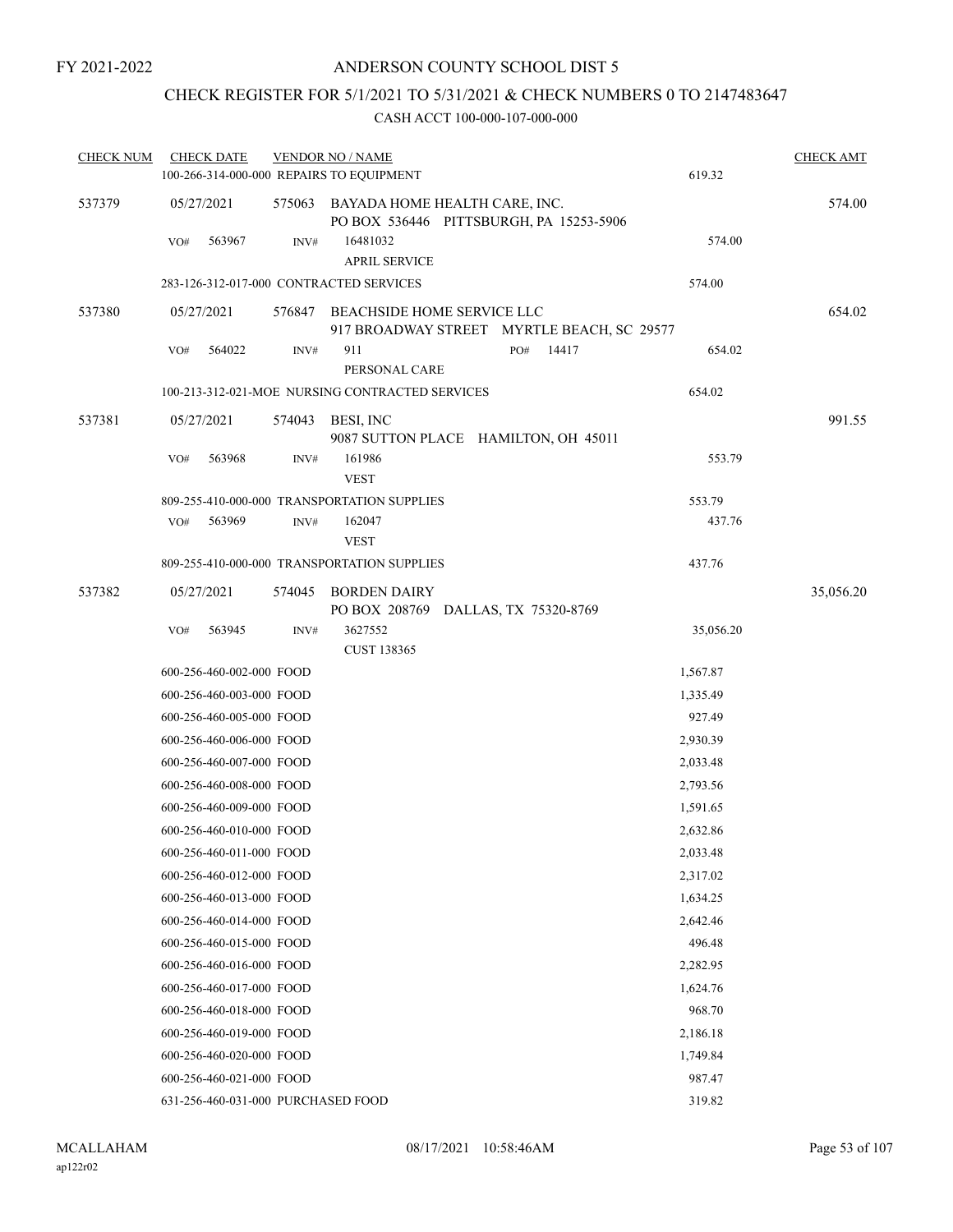### CHECK REGISTER FOR 5/1/2021 TO 5/31/2021 & CHECK NUMBERS 0 TO 2147483647

| <b>CHECK NUM</b> |            | <b>CHECK DATE</b> |                                 | <b>VENDOR NO / NAME</b>                                                                        |     |       |           | <b>CHECK AMT</b> |
|------------------|------------|-------------------|---------------------------------|------------------------------------------------------------------------------------------------|-----|-------|-----------|------------------|
| * 537384         | 05/27/2021 |                   |                                 | 568558 CHARTER COMMUNICATIONS                                                                  |     |       |           | 2,658.88         |
|                  |            |                   |                                 | PO BOX 94188 PALATINE, IL 60094-4188                                                           |     | 13313 | 2,399.00  |                  |
|                  | VO#        | 563971            | INV#                            | 867030050921<br><b>SERVICE</b>                                                                 | PO# |       |           |                  |
|                  |            |                   | 100-266-340-000-000 TELEPHONE   |                                                                                                |     |       | 2,399.00  |                  |
|                  | VO#        | 563972            | INV#                            | 663728050621                                                                                   |     |       | 259.88    |                  |
|                  |            |                   |                                 | <b>SERVICE</b>                                                                                 |     |       |           |                  |
|                  |            |                   | 100-266-340-000-000 TELEPHONE   |                                                                                                |     |       | 259.88    |                  |
| 537385           | 05/27/2021 |                   | 570581                          | CITY OF ANDERSON POLICE DEPT<br>401 SOUTH MAIN ST ATTN: TESSA FREDERICKS<br>ANDERSON, SC 29624 |     |       |           | 1,204.00         |
|                  | VO#        | 564026            | INV#                            | 016                                                                                            |     |       | 1,204.00  |                  |
|                  |            |                   |                                 | <b>ADULT ED SECURITY</b>                                                                       |     |       |           |                  |
|                  |            |                   |                                 | 356-258-312-023-000 CONTRACTED SECURITY                                                        |     |       | 1,204.00  |                  |
|                  |            |                   |                                 |                                                                                                |     |       |           |                  |
| 537386           | 05/27/2021 |                   |                                 | 573892 CLASSLINK<br>45 EAST MADISON AVE. SUITE 7 CLIFTON, NJ 07011                             |     |       |           | 2,574.00         |
|                  | VO#        | 563927            | INV#                            | 108600                                                                                         | PO# | 14407 | 2,574.00  |                  |
|                  |            |                   |                                 | <b>LICENSE</b>                                                                                 |     |       |           |                  |
|                  |            |                   |                                 | 100-114-445-000-000 DISTRICT WIDE SOFTWARE                                                     |     |       | 2,574.00  |                  |
| 537387           | 05/27/2021 |                   | 174377                          | <b>CLEMSON UNIVERSITY</b><br>YOUTH LEARNING INSTITUTE/CBA 698 CONCORD                          |     |       |           | 4,797.70         |
|                  |            |                   |                                 | CHURCH RD. PICKENS, SC 29671                                                                   |     |       |           |                  |
|                  | VO#        | 563973            | INV#                            | <b>MAY 2021</b><br><b>ARC GRANT</b>                                                            | PO# | 14044 | 4,797.70  |                  |
|                  |            |                   | 812-221-312-031-000 CONTRACTUAL |                                                                                                |     |       | 4,210.74  |                  |
|                  |            |                   | 812-221-333-031-000 TRAVEL      |                                                                                                |     |       | 586.96    |                  |
|                  |            |                   |                                 |                                                                                                |     |       |           |                  |
| * 537389         | 05/27/2021 |                   | 198651                          | <b>DELL MARKETING</b><br>PO BOX 534118 ATT: ACCOUNTS RECEIVABLE                                |     |       |           | 2,260.70         |
|                  |            |                   |                                 | ATLANTA, GA 30353-4118                                                                         |     |       |           |                  |
|                  | VO#        | 563974            | INV#                            | 10487721995                                                                                    | PO# | 14499 | 2,260.70  |                  |
|                  |            |                   |                                 | <b>TECH</b>                                                                                    |     |       |           |                  |
|                  |            |                   |                                 | 100-266-445-000-000 SOFTWARE TECHNOLOGY                                                        |     |       | 2,260.70  |                  |
|                  |            |                   |                                 |                                                                                                |     |       |           |                  |
| $*$ 537391       | 05/27/2021 |                   | 576811                          | DRACO BROADCAST INC<br>9265 COMMERCE HIGHWAY PENNSAUKEN, NJ 08110                              |     |       |           | 206.43           |
|                  | VO#        | 563975            | INV#                            | 526                                                                                            | PO# | 14289 | 206.43    |                  |
|                  |            |                   |                                 | <b>CHARGER</b>                                                                                 |     |       |           |                  |
|                  |            |                   |                                 | 329-115-410-031-000 SUPPLIES-STATE EQUIPMENT                                                   |     |       | 206.43    |                  |
| 537392           | 05/27/2021 |                   | 211302                          | DUKE ENERGY<br>PO BOX 1094 CHARLOTTE, NC 28201-1094                                            |     |       |           | 16,093.11        |
|                  | VO#        | 564052            | INV#                            | DUE JUNE 15<br><b>UTILITIES</b>                                                                |     |       | 16,093.11 |                  |
|                  |            |                   |                                 | 100-254-470-001-000 ENERGY-ELECTRICITY & WATER                                                 |     |       | 3,913.46  |                  |
|                  |            |                   |                                 | 100-254-470-008-000 ENERGY-ELECTRICITY & WATER                                                 |     |       | 22.74     |                  |
|                  |            |                   |                                 |                                                                                                |     |       |           |                  |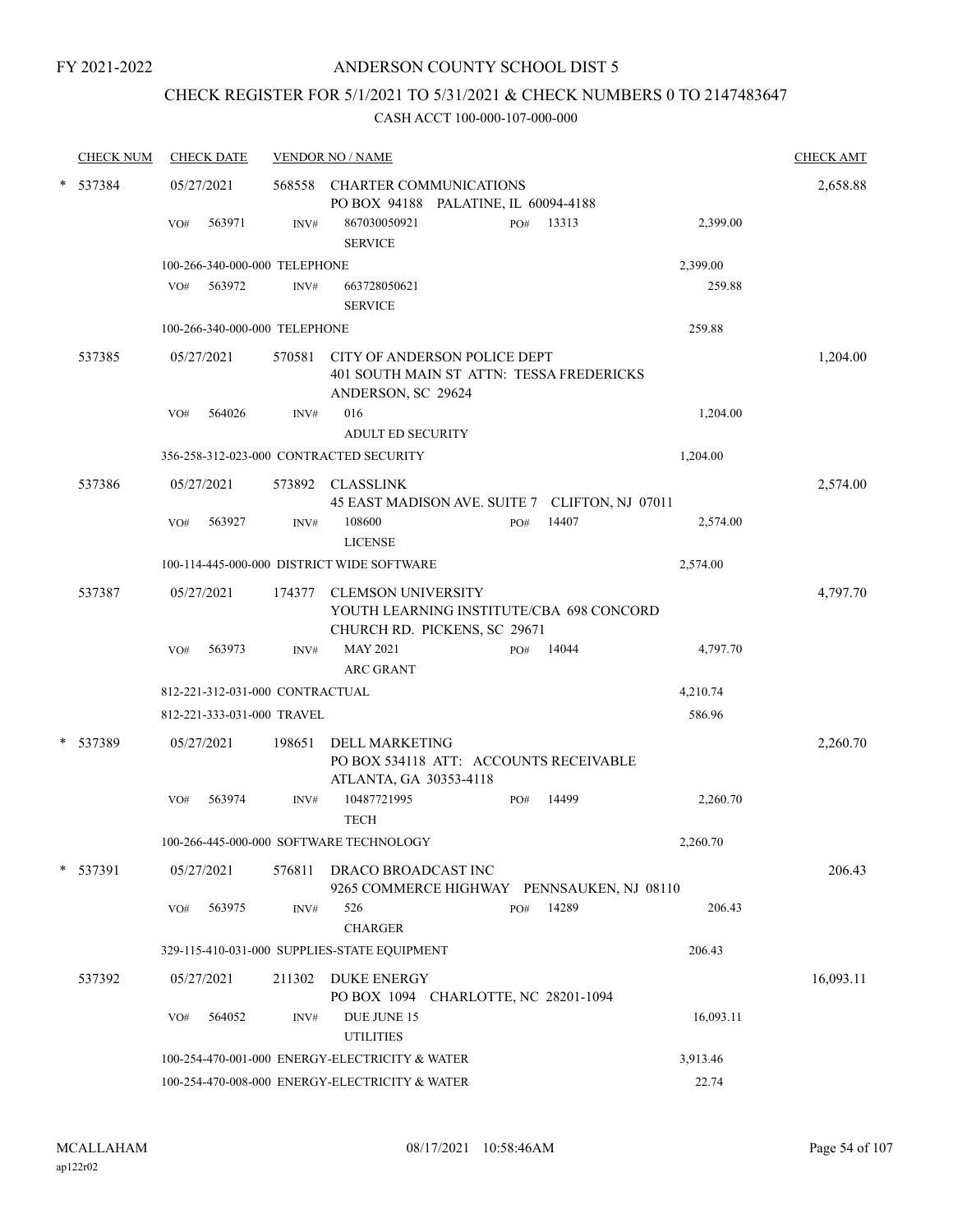### CHECK REGISTER FOR 5/1/2021 TO 5/31/2021 & CHECK NUMBERS 0 TO 2147483647

| <b>CHECK NUM</b> |     | <b>CHECK DATE</b>                  |        | <b>VENDOR NO / NAME</b>                                                            |                                               |                | <b>CHECK AMT</b> |
|------------------|-----|------------------------------------|--------|------------------------------------------------------------------------------------|-----------------------------------------------|----------------|------------------|
|                  |     |                                    |        | 100-254-470-010-000 ENERGY-ELECTRICITY & WATER                                     |                                               | 26.05          |                  |
|                  |     |                                    |        | 100-254-470-016-000 ENERGY-ELECTRICITY & WATER                                     |                                               | 8,094.73       |                  |
|                  |     |                                    |        | 100-254-470-019-000 ENERGY-ELECTRICITY & WATER                                     |                                               | 3,942.61       |                  |
|                  |     |                                    |        | 100-254-470-023-000 ENERGY-ELECTRICITY & WATER                                     |                                               | 93.52          |                  |
| 537393           |     | 05/27/2021                         | 563495 | ELECTRIC CITY UTILITIES<br>CITY OF ANDERSON 601 SOUTH MAIN ST                      |                                               |                | 5,334.49         |
|                  | VO# | 564047                             | INV#   | ANDERSON, SC 29624<br>165357731                                                    |                                               | 141.01         |                  |
|                  |     |                                    |        | <b>UTILITIES</b>                                                                   |                                               |                |                  |
|                  |     |                                    |        | 100-254-470-023-000 ENERGY-ELECTRICITY & WATER                                     |                                               | 141.01         |                  |
|                  | VO# | 564048                             | INV#   | 125257581<br><b>UTILITIES</b>                                                      |                                               | 1,678.43       |                  |
|                  |     |                                    |        | 100-254-470-014-000 ENERGY-ELECTRICITY & WATER                                     |                                               | 1,678.43       |                  |
|                  |     | VO# 564049                         | INV#   | 145157672<br><b>UTILITIES</b>                                                      |                                               | 963.22         |                  |
|                  |     |                                    |        | 100-254-470-009-000 ENERGY-ELECTRICITY & WATER                                     |                                               | 963.22         |                  |
|                  |     | VO# 564050                         | INV#   | 136057641<br><b>UTILITIES</b>                                                      |                                               | 2,551.83       |                  |
|                  |     |                                    |        | 100-254-470-005-000 ENERGY-ELECTRICITY & WATER                                     |                                               | 2,551.83       |                  |
| * 537399         |     | 05/27/2021                         |        | 571944 HONORS GRADUATION                                                           | 50 CHURCH STREET AMERICAN FORK, UT 84003      |                | 159.00           |
|                  | VO# | 564029                             | INV#   | 281203<br>AIT                                                                      |                                               | 40.00          |                  |
|                  |     |                                    |        | 731-271-660-031-833 ENGINEERING - AEROSPACE EXPENSE                                |                                               | 40.00          |                  |
|                  | VO# | 564030                             | INV#   | 273987<br>AIT                                                                      |                                               | 119.00         |                  |
|                  |     |                                    |        | 731-271-660-031-811 MISCELLANEOUS EXPENSE                                          |                                               | 100.00         |                  |
|                  |     | 731-271-660-031-859 BIOMED EXPENSE |        |                                                                                    |                                               | 19.00          |                  |
|                  |     |                                    |        |                                                                                    |                                               |                |                  |
| $*$ 537401       |     | 05/27/2021                         |        | 575582 INVENTORY TRADING COMPANY                                                   | X-GRAIN SPORTSWEAR PO BOX 47 PEOSTA, IA 52068 |                | 113.65           |
|                  | VO# | 564034                             | INV#   | 174234,173709<br>TL HANNA                                                          |                                               | 113.65         |                  |
|                  |     |                                    |        | 702-271-660-002-743 SOCCER BOYS EXPENSE<br>702-271-660-002-743 SOCCER BOYS EXPENSE |                                               | 64.20<br>49.45 |                  |
| $* 537404$       |     | 05/27/2021                         |        | 313476 LAKESHORE LEARNING MATERIALS<br>RECEIVABLE CARSON, CA 90895                 | 2695 EAST DOMINGUEZ STREET ATT: ACCOUNTS      |                | 1,467.98         |
|                  | VO# | 563931                             | INV#   | 1820130521<br><b>HOMELAND PARK</b>                                                 | 14420<br>PO#                                  | 1,467.98       |                  |
|                  |     |                                    |        | 201-112-410-011-000 SUPPLIES AND MATERIALS                                         |                                               | 1,467.98       |                  |
| 537405           |     | 05/27/2021                         |        | 576302 MARYLAND CHILD SUPPORT ACCOUNT                                              | PO BOX 17396 BALTIMORE, MD 21297-1396         |                | 134.64           |
|                  | VO# | 564012                             | INV#   | 5/28 PAYROLL<br><b>DEDUCTIONS</b>                                                  |                                               | 134.64         |                  |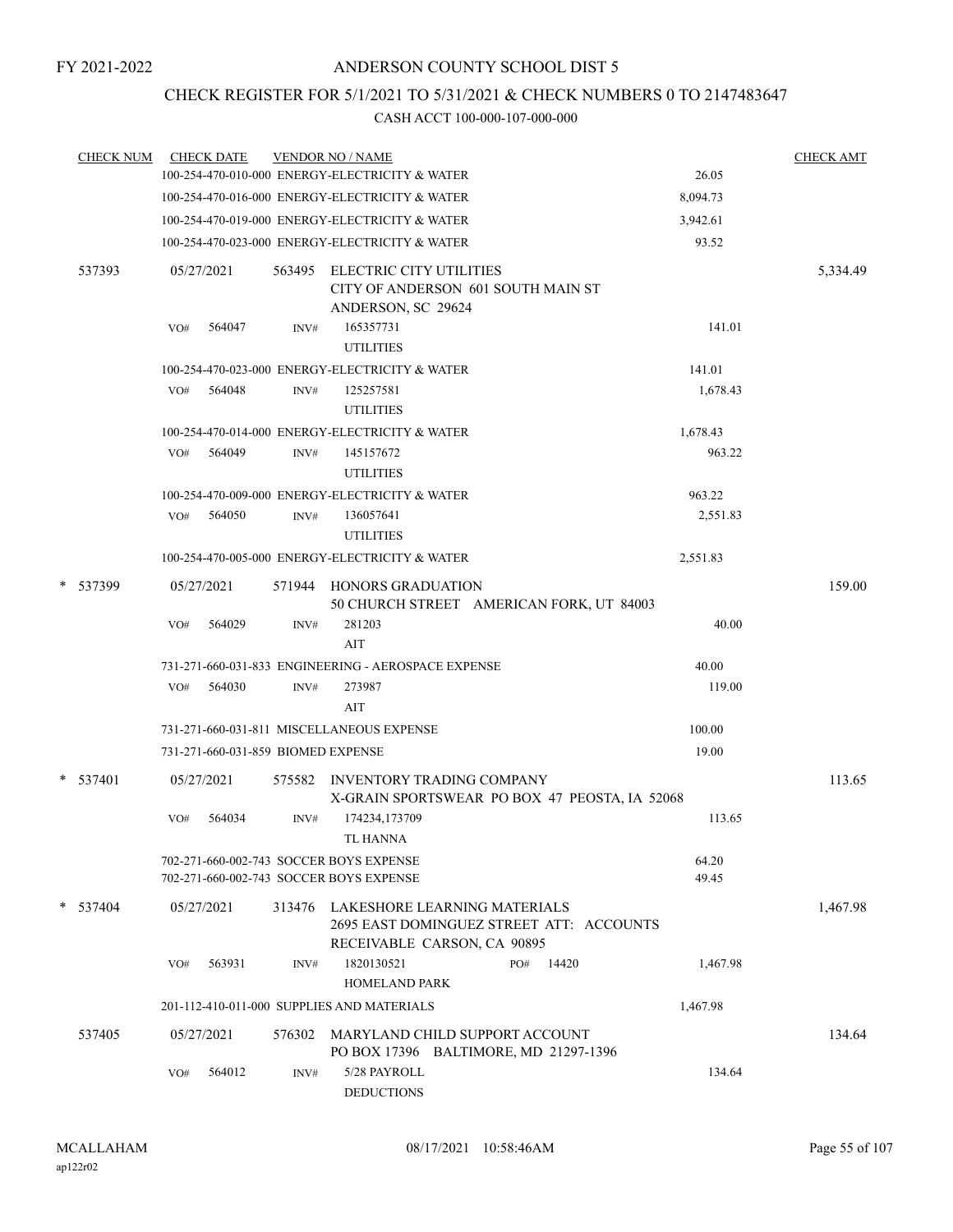### ANDERSON COUNTY SCHOOL DIST 5

### CHECK REGISTER FOR 5/1/2021 TO 5/31/2021 & CHECK NUMBERS 0 TO 2147483647

| <b>CHECK NUM</b> | <b>CHECK DATE</b>                      |                | <b>VENDOR NO / NAME</b><br>100-000-435-000-000 WAGE GARNISH/CH SUPPORT               | 134.64   | <b>CHECK AMT</b> |
|------------------|----------------------------------------|----------------|--------------------------------------------------------------------------------------|----------|------------------|
| 537406           | 05/27/2021                             | 567126         | MUSIC & ARTS CENTER<br>5295 WESTVIEW DR SUITE 300 ATTN: CA<br>FREDERICK, MD 21703    |          | 411.95           |
|                  | 563978<br>VO#                          | $\text{INV}\#$ | 023536911<br><b>SUPPLIES</b>                                                         | 411.95   |                  |
|                  | 100-114-410-002-001 BAND SUPPLIES      |                |                                                                                      | 411.95   |                  |
| * 537408         | 05/27/2021                             |                | 564010 NC CHILD SUPPORT CENTRALIZED COLLECTNS<br>POBOX 900012 RALEIGH, NC 27675-9012 |          | 305.50           |
|                  | 564011<br>VO#                          | INV#           | 5/28 PAYROLL<br><b>DEDUCTIONS</b>                                                    | 305.50   |                  |
|                  |                                        |                | 100-000-435-000-000 WAGE GARNISH/CH SUPPORT                                          | 305.50   |                  |
| $*$ 537410       | 05/27/2021                             |                | 568036 PIEDMONT NATURAL GAS<br>PO BOX 1246 CHARLOTTE, NC 28201-1246                  |          | 2,910.41         |
|                  | 564051<br>VO#                          | INV#           | DUE JUNE 9<br><b>UTILITIES</b>                                                       | 2,910.41 |                  |
|                  | 100-254-472-002-000 ENERGY-GAS         |                |                                                                                      | 194.15   |                  |
|                  | 100-254-472-003-000 ENERGY-GAS         |                |                                                                                      | 521.05   |                  |
|                  | 100-254-472-005-000 ENERGY-GAS         |                |                                                                                      | 437.97   |                  |
|                  | 100-254-472-014-000 ENERGY-GAS         |                |                                                                                      | 128.84   |                  |
|                  | 100-254-472-019-000 ENERGY-GAS         |                |                                                                                      | 29.47    |                  |
|                  | 100-254-472-023-000 ENERGY-GAS         |                |                                                                                      | 118.40   |                  |
|                  | 131-254-472-031-000 ENERGY-NATURAL GAS |                |                                                                                      | 1,029.88 |                  |
|                  | 600-256-470-005-000 ENERGY             |                |                                                                                      | 127.76   |                  |
|                  | 600-256-470-014-000 ENERGY             |                |                                                                                      | 191.96   |                  |
|                  | 600-256-470-019-000 ENERGY             |                |                                                                                      | 130.93   |                  |
| 537411           | 05/27/2021                             | 572955         | <b>PSAT</b><br>12192 COLLECTION CENTER DRIVE CHICAGO, IL<br>60693                    |          | 289.00           |
|                  | 564042<br>VO#                          | INV#           | 382164084B<br>14584<br>PO#<br>CUST#A1410050                                          | 289.00   |                  |
|                  |                                        |                | 319-221-312-000-000 PURCHASED SERVICES-TESTING                                       | 289.00   |                  |
| 537412           | 05/27/2021                             |                | 423300 PURCHASE POWER<br>POBOX 371874 PITTSBURGH, PA 15250-7874                      |          | 520.99           |
|                  | 563932<br>VO#                          | INV#           | 0619-9164<br><b>ROBERT ANDERSON</b>                                                  | 520.99   |                  |
|                  |                                        |                | 706-271-660-006-411 MISCELLANEOUS EXPENSE                                            | 520.99   |                  |
| 537413           | 05/27/2021                             |                | 572322 READ'S UNIFORMS, INC<br>4 SWEETEN CREEK CROSSING ASHEVILLE, NC 28803          |          | 110.69           |
|                  | 564043<br>VO#                          | INV#           | 79314-7<br><b>ACCT 539-7</b>                                                         | 110.69   |                  |
|                  |                                        |                | 731-271-660-031-860 HEALTH SCIENCE EXPENSE                                           | 110.69   |                  |
| 537414           | 05/27/2021                             | 575721         | RIDGEWATER ENGINEERING & SURVEYING                                                   |          | 300.00           |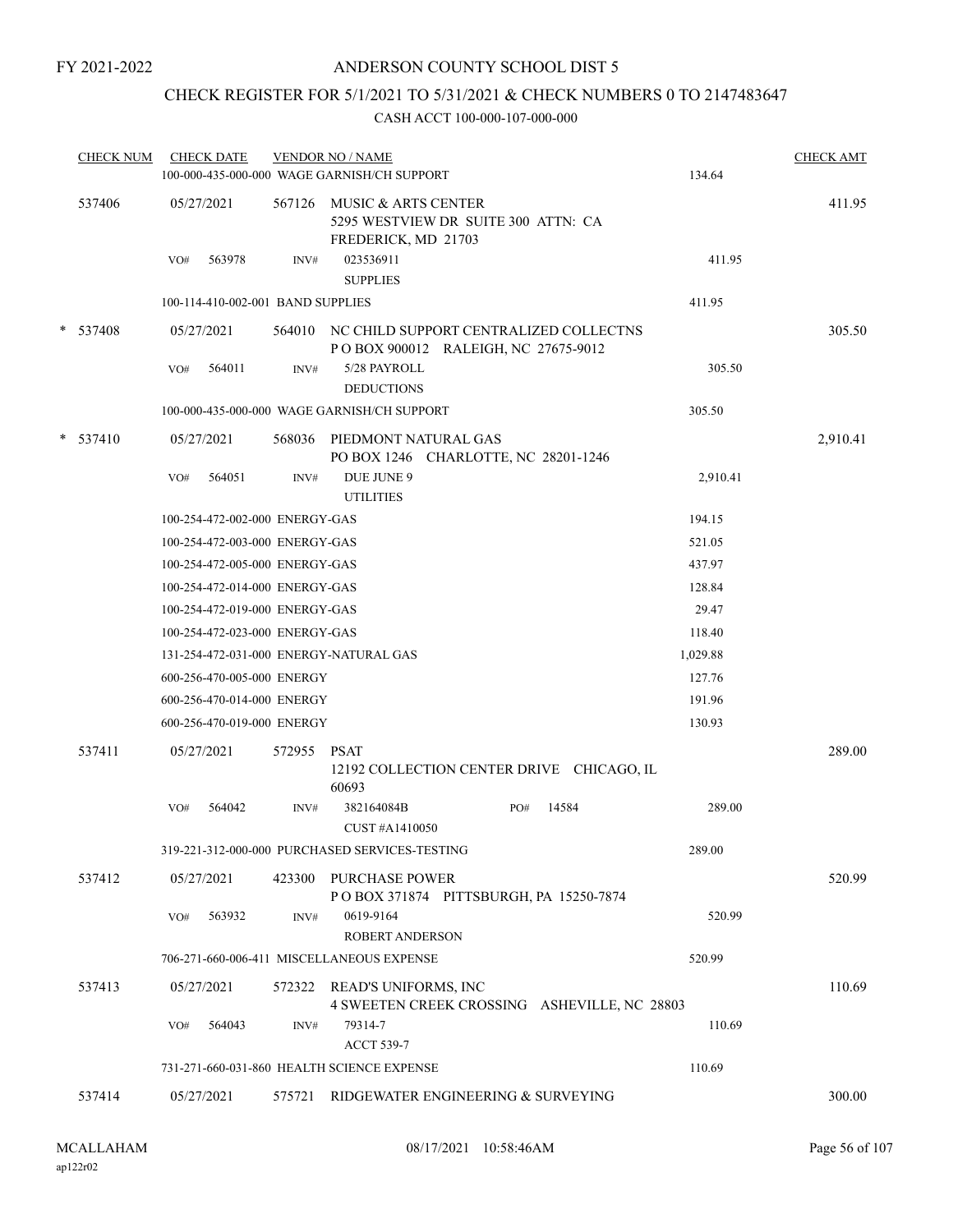### CHECK REGISTER FOR 5/1/2021 TO 5/31/2021 & CHECK NUMBERS 0 TO 2147483647

| <b>CHECK NUM</b> |     | <b>CHECK DATE</b> |        | <b>VENDOR NO / NAME</b>                                                                                          |           | <b>CHECK AMT</b> |
|------------------|-----|-------------------|--------|------------------------------------------------------------------------------------------------------------------|-----------|------------------|
|                  |     |                   |        | PO BOX 806 ANDERSON, SC 29622                                                                                    |           |                  |
|                  | VO# | 563934            | INV#   | 20298-3                                                                                                          | 300.00    |                  |
|                  |     |                   |        | <b>REVISE PRINTS</b>                                                                                             |           |                  |
|                  |     |                   |        | 515-253-520-000-HQ1 DOWNTOWN PROJECT BLDG 1                                                                      | 300.00    |                  |
| $*$ 537416       |     | 05/27/2021        |        | 573882 SCACA-SC ATHLETIC COACHES ASSOC<br>PO BOX 50028 GREENWOOD, SC 29649                                       |           | 125.00           |
|                  | VO# | 563935            | INV#   | <b>TL HANNA</b>                                                                                                  | 125.00    |                  |
|                  |     |                   |        | <b>CLASH OF CAROLINAS</b>                                                                                        |           |                  |
|                  |     |                   |        | 702-271-660-002-743 SOCCER BOYS EXPENSE                                                                          | 125.00    |                  |
| 537417           |     | 05/27/2021        |        | 568980 SC DEPT OF REVENUE<br>PO BOX 2535 COLUMBIA, SC 29202-2535                                                 |           | 651.95           |
|                  | VO# | 564014            | INV#   | 5/28 PAYROLL<br><b>DEDUCTIONS</b>                                                                                | 651.95    |                  |
|                  |     |                   |        | 100-000-440-000-000 SC STATE TAX LEVY                                                                            | 651.95    |                  |
| 537418           |     | 05/27/2021        |        | 449800 SC HIGH SCHOOL LEAGUE<br>PO BOX 211575 COLUMBIA, SC 29221-6575                                            |           | 175.00           |
|                  | VO# | 563991            | INV#   | 4981<br><b>GLENVIEW MS</b>                                                                                       | 175.00    |                  |
|                  |     |                   |        | 720-271-660-020-663 ATHLETIC GENERAL EXPENSE                                                                     | 175.00    |                  |
| 537419           |     | 05/27/2021        |        | 450701 SC RETIREMENT SYSTEM (SPP)<br>POBOX 11960 CAPITOL STATION COLUMBIA, SC<br>29211                           |           | 976.74           |
|                  | VO# | 564009            | INV#   | 5/28 PAYROLL                                                                                                     | 976.74    |                  |
|                  |     |                   |        | <b>DEDUCTIONS</b>                                                                                                |           |                  |
|                  |     |                   |        | 100-000-438-000-000 RETIREMENT SERV PURCHASE                                                                     | 976.74    |                  |
| 537420           |     | 05/27/2021        |        | 576084 SC STATE DISBURSEMENT UNIT<br>PO BOX 100303 COLUMBIA, SC 29202-3303                                       |           | 1,411.48         |
|                  | VO# | 564013            | INV#   | 5/28 PAYROLL<br><b>DEDUCTIONS</b>                                                                                | 1,411.48  |                  |
|                  |     |                   |        | 100-000-435-000-000 WAGE GARNISH/CH SUPPORT                                                                      | 1,411.48  |                  |
| $*$ 537422       |     | 05/27/2021        | 576628 | <b>SMITH FARM SUPPLY</b><br>TYLER JOHNSON ENTERPRISES 135 DEPOT STREET<br>WARRENTON, GA 30828                    |           | 347.14           |
|                  | VO# | 563997            | INV#   | 1610877<br>ACCT 108999                                                                                           | 207.22    |                  |
|                  |     |                   |        | 329-115-410-031-000 SUPPLIES-STATE EQUIPMENT                                                                     | 207.22    |                  |
|                  | VO# | 563998            | INV#   | 1600662                                                                                                          | 139.92    |                  |
|                  |     |                   |        | <b>ACCT 108999</b>                                                                                               |           |                  |
|                  |     |                   |        | 329-115-410-031-000 SUPPLIES-STATE EQUIPMENT                                                                     | 139.92    |                  |
| $* 537424$       |     | 05/27/2021        | 573721 | SSBT AS TTEE FOR SCORP MM61953-001-042<br>MASS MUTUAL RETIREMENT SERVICES PO BOX<br>219062 KANSAS CITY, MO 64121 |           | 25,583.68        |
|                  | VO# | 564008            | INV#   | 5/28 PAYROLL<br><b>DEDUCTIONS</b>                                                                                | 25,583.68 |                  |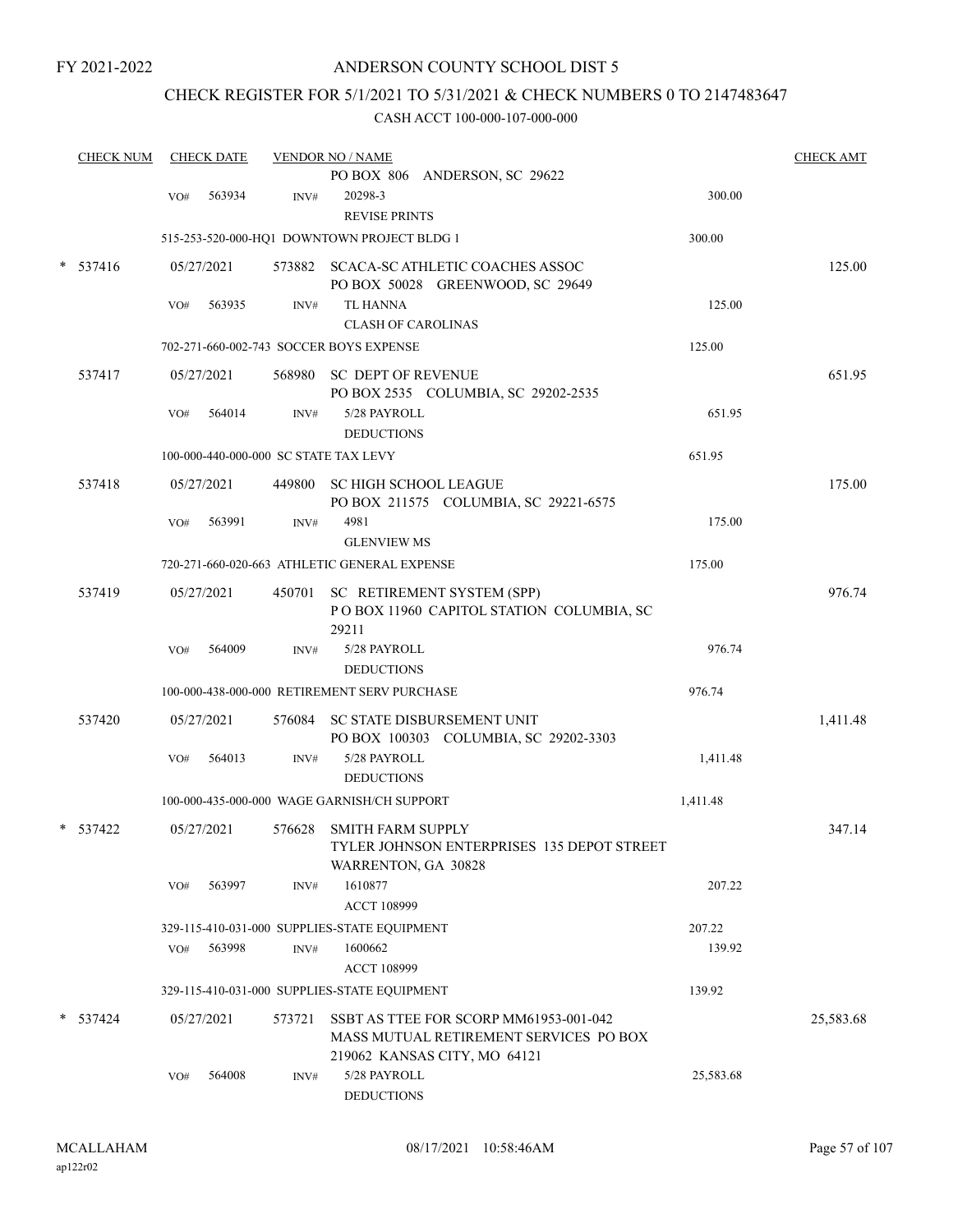### CHECK REGISTER FOR 5/1/2021 TO 5/31/2021 & CHECK NUMBERS 0 TO 2147483647

| <b>CHECK NUM</b> |     | <b>CHECK DATE</b>                   |        | <b>VENDOR NO / NAME</b><br>100-000-468-000-000 OPTIONAL RETIREMENT PLAN                                       |     |       | 16,446.66 | <b>CHECK AMT</b> |
|------------------|-----|-------------------------------------|--------|---------------------------------------------------------------------------------------------------------------|-----|-------|-----------|------------------|
|                  |     |                                     |        | 100-000-484-000-000 EMPLOYER RETIREMENT PAYABLE                                                               |     |       | 9,137.02  |                  |
| $*$ 537427       |     | 05/27/2021                          | 501311 | THE COLLEGE BOARD<br>PO BOX 30171 NEW YORK, NY 10087-0171                                                     |     |       |           | 616.00           |
|                  | VO# | 564041                              | INV#   | ES00030788<br><b>CUST #7254</b>                                                                               | PO# | 14583 | 616.00    |                  |
|                  |     |                                     |        | 319-221-312-000-000 PURCHASED SERVICES-TESTING                                                                |     |       | 616.00    |                  |
| 537428           |     | 05/27/2021                          | 570404 | THE FLIPPEN GROUP<br>1199 HAYWOOD DRIVE ATT: ACCOUNTS<br>RECEIVABLE COLLEGE STATION, TX 77845                 |     |       |           | 52,000.00        |
|                  | VO# | 564044                              | INV#   | 63447, 63448<br><b>TRAINING</b>                                                                               | PO# | 14593 | 52,000.00 |                  |
|                  |     |                                     |        | 263-224-312-000-P14 CLASSROOM BEHAV SVS                                                                       |     |       | 26,000.00 |                  |
|                  |     |                                     |        | 802-224-312-000-000 PD - CAPTURING KIDS HEARTS                                                                |     |       | 26,000.00 |                  |
| 537429           |     | 05/27/2021                          | 564240 | THE PRINT HOUSE, LLC<br>POBOX 564 ATT: ACCOUNTS RECEIVABLE<br>PENDLETON, SC 29670                             |     |       |           | 776.33           |
|                  | VO# | 563999                              | INV#   | 17780<br>MR TL HANNA                                                                                          |     |       | 361.22    |                  |
|                  |     | 702-271-660-002-513 PAGEANT EXPENSE |        |                                                                                                               |     |       | 361.22    |                  |
|                  | VO# | 564000                              | INV#   | 17630<br>TL HANNA                                                                                             |     |       | 415.11    |                  |
|                  |     | 702-271-660-002-513 PAGEANT EXPENSE |        |                                                                                                               |     |       | 415.11    |                  |
| 537430           |     | 05/27/2021                          |        | 576122 THERE IS HOPE COUNSELING, LLC<br>ROYCE V. MILLER 145 THOMAS GREEN BLVD, SUITE<br>210 CLEMSON, SC 29631 |     |       |           | 600.00           |
|                  | VO# | 564045                              | INV#   | 161786<br>MAY 18-19                                                                                           | PO# | 13797 | 600.00    |                  |
|                  |     |                                     |        | 237-128-313-002-020 STUDENT SERVICES/COUNSELOR                                                                |     |       | 300.00    |                  |
|                  |     |                                     |        | 237-128-313-003-020 STUDENT SERVICES/ COUNSELOR                                                               |     |       | 300.00    |                  |
| 537431           |     | 05/27/2021                          | 504890 | <b>TIAA-CREF</b><br>P O BOX 105316 ATLANTA, GA 30348-5316                                                     |     |       |           | 28,555.18        |
|                  | VO# | 564006                              | INV#   | 5/28 PAYROLL<br><b>DEDUCTIONS</b>                                                                             |     |       | 28,555.18 |                  |
|                  |     |                                     |        | 100-000-468-000-000 OPTIONAL RETIREMENT PLAN                                                                  |     |       | 18,356.93 |                  |
|                  |     |                                     |        | 100-000-484-000-000 EMPLOYER RETIREMENT PAYABLE                                                               |     |       | 10,198.25 |                  |
| 537432           |     | 05/27/2021                          | 575944 | TL VENDING LLC<br>KONA ICE ANDERSON 216 MIDDLE BROOKE DR<br>ANDERSON, SC 29621                                |     |       |           | 600.00           |
|                  | VO# | 564035                              | INV#   | 15055<br><b>HOMELAND PARK</b>                                                                                 |     |       | 600.00    |                  |
|                  |     |                                     |        | 711-271-660-011-201 MISCELLANEOUS EXPENSE                                                                     |     |       | 600.00    |                  |
| 537433           |     | 05/27/2021                          |        | 572513 UNITED LASER<br>P.O. BOX 6889 FLORENCE, SC 29501                                                       |     |       |           | 808.92           |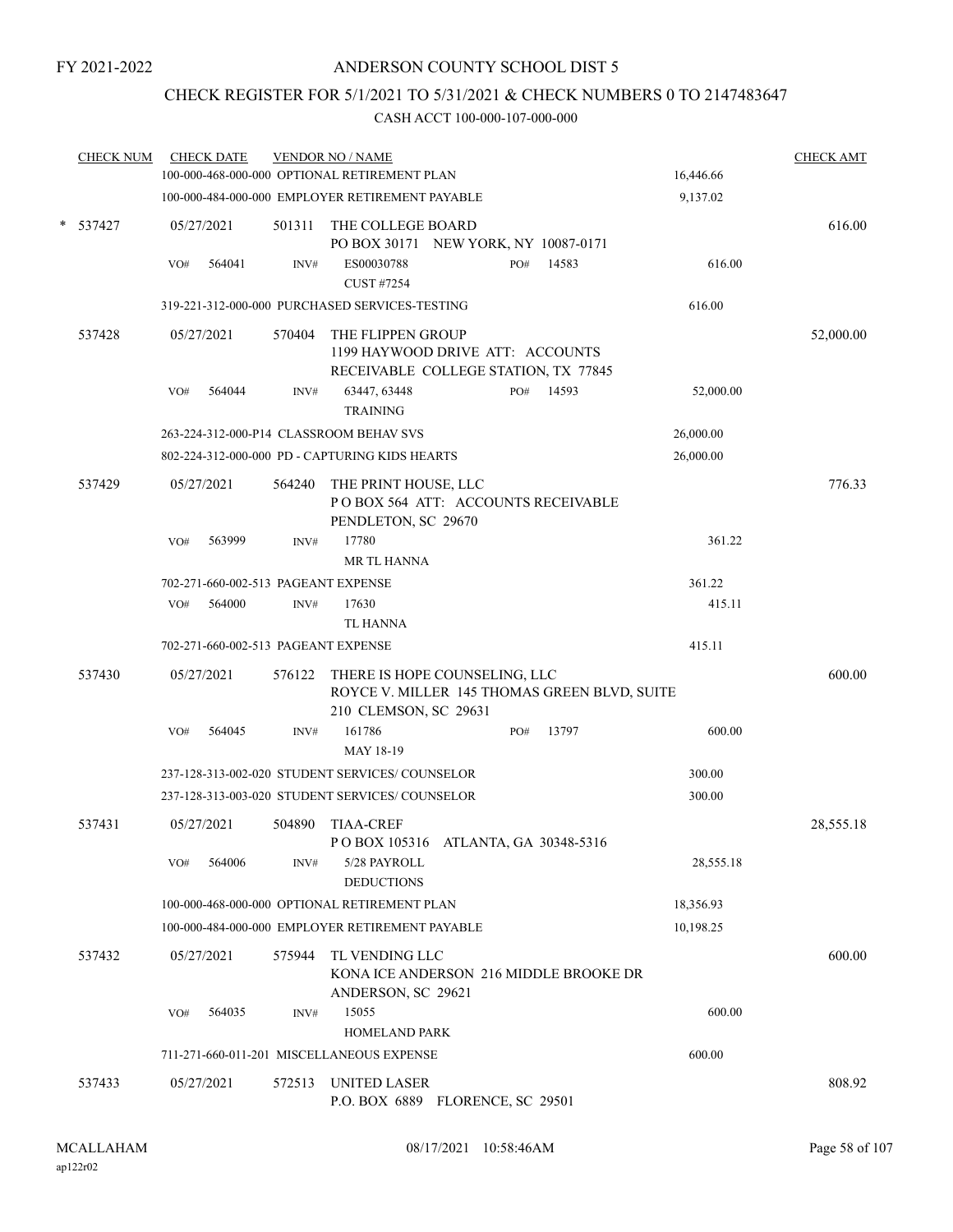# CHECK REGISTER FOR 5/1/2021 TO 5/31/2021 & CHECK NUMBERS 0 TO 2147483647

| <b>CHECK NUM</b> | <b>CHECK DATE</b>                      |                | <b>VENDOR NO / NAME</b>                                                                |     |       |           | <b>CHECK AMT</b> |  |
|------------------|----------------------------------------|----------------|----------------------------------------------------------------------------------------|-----|-------|-----------|------------------|--|
|                  | 564002<br>VO#                          | INV#           | 2005938<br><b>TONER</b>                                                                | PO# | 14551 | 808.92    |                  |  |
|                  |                                        |                | 203-161-410-000-SUP SUPPLEMENTAL SUPPLIES                                              |     |       | 808.92    |                  |  |
| 537434           | 05/27/2021                             | 564298         | UNITED WAY OF ANDERSON COUNTY<br>POBOX 2067 ANDERSON, SC 29622                         |     |       |           | 2,278.57         |  |
|                  | 564010<br>VO#                          | INV#           | 5/28 PAYROLL<br><b>DEDUCTIONS</b>                                                      |     |       | 2,278.57  |                  |  |
|                  |                                        |                | 100-000-455-000-000 UNITED FUND - PAYABLE                                              |     |       | 2,278.57  |                  |  |
| 537435           | 05/27/2021                             | 576674         | UPSTATE INDUSTRIAL SUPPLIES INC<br>PO BOX 469 SANDY SPRINGS, SC 29677                  |     |       |           | 1,037.24         |  |
|                  | VO#<br>564001                          | INV#           | 70057<br><b>SUPPLIES</b>                                                               | PO# | 14481 | 1,037.24  |                  |  |
|                  |                                        |                | 329-115-410-031-000 SUPPLIES-STATE EQUIPMENT                                           |     |       | 1,037.24  |                  |  |
| 537436           | 05/27/2021                             | 575086         | VALIC<br>C/O JP MORGAN CHASE PO BOX 301701 DALLAS,<br>TX 75303-1701                    |     |       |           | 52,105.70        |  |
|                  | 564007<br>VO#                          | INV#           | 5/28 PAYROLL<br><b>DEDUCTIONS</b>                                                      |     |       | 52,105.70 |                  |  |
|                  |                                        |                | 100-000-468-000-000 OPTIONAL RETIREMENT PLAN                                           |     |       | 33,496.47 |                  |  |
|                  |                                        |                | 100-000-484-000-000 EMPLOYER RETIREMENT PAYABLE                                        |     |       | 18,609.23 |                  |  |
| 537437           | 05/27/2021                             | 570135         | WEBER ASSOCIATES, INC<br>975 COBB PLACE BLVD NW SUITE 107 KENNESAW,<br>GA 30144        |     |       |           | 1,925.00         |  |
|                  | 564046<br>VO#                          | INV#           | 1126<br><b>DEPOSIT AUG 11</b>                                                          | PO# | 14586 | 1,925.00  |                  |  |
|                  | 850-266-312-000-000 PURCHASED SERVICES |                |                                                                                        |     |       | 1,925.00  |                  |  |
| * 537439         | 05/27/2021                             | 543600         | <b>ZANER-BLOSER</b><br>POBOX 16764 ATT: ACCOUNTS RECEIVABLE<br>COLUMBUS, OH 43216-6764 |     |       |           | 1,440.38         |  |
|                  | VO#<br>564003                          | INV#           | 10289747<br>CUST #87663                                                                | PO# | 14450 | 1,440.38  |                  |  |
|                  |                                        |                | 201-112-410-014-000 SUPPLIES AND MATERIALS                                             |     |       | 1,440.38  |                  |  |
| $* 16984$        | 05/04/2021<br>562909<br>VO#            | 576584<br>INV# | EMPLOYEE VENDOR<br><b>REGISTRATION</b><br>REIMBURSEMENT                                |     |       | 103.91    | 103.91 E         |  |
|                  | 702-271-660-002-674 FOOTBALL EXPENSE   |                |                                                                                        |     |       | 103.91    |                  |  |
| $*16986$         | 05/04/2021<br>562919<br>VO#            | 576819<br>INV# | <b>EMPLOYEE VENDOR</b><br><b>COOKIE DOUGH</b><br>REIMBURSEMENT                         |     |       | 188.64    | 377.28 E         |  |
|                  |                                        |                | 702-271-660-002-751 BASKETBALL BOYS EXPENSE                                            |     |       | 188.64    |                  |  |
|                  | 562920<br>VO#                          | INV#           | <b>COOKIE DOUGH</b><br>REIMBURSEMENT                                                   |     |       | 188.64    |                  |  |
|                  |                                        |                | 702-271-660-002-751 BASKETBALL BOYS EXPENSE                                            |     |       | 188.64    |                  |  |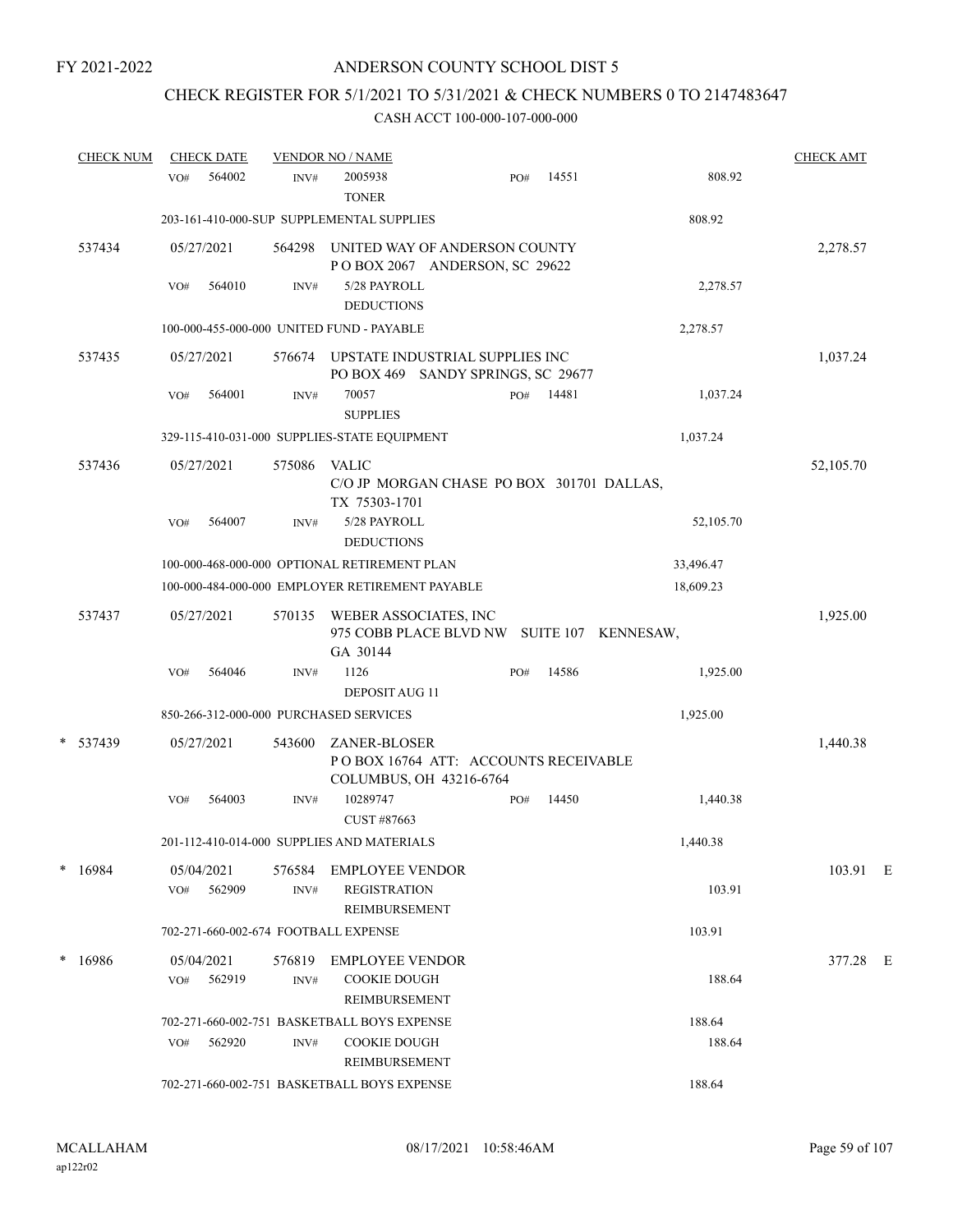### ANDERSON COUNTY SCHOOL DIST 5

### CHECK REGISTER FOR 5/1/2021 TO 5/31/2021 & CHECK NUMBERS 0 TO 2147483647

|   | <b>CHECK NUM</b> | <b>CHECK DATE</b>                        |        | <b>VENDOR NO / NAME</b>                                                                              |        | <b>CHECK AMT</b> |  |
|---|------------------|------------------------------------------|--------|------------------------------------------------------------------------------------------------------|--------|------------------|--|
|   | 16988            | 05/04/2021                               | 564662 | <b>BRADY'S SCREEN PRINTING</b><br>106 CONCORD ROAD ATT: ACCOUNTS RECEIVABLE<br>ANDERSON, SC 29621    |        | 588.50 E         |  |
|   |                  | 562941<br>VO#                            | INV#   | 38547<br>NEVITT FOREST                                                                               | 588.50 |                  |  |
|   |                  | 802-112-410-012-000 SUPPLIES - RETENTION |        |                                                                                                      | 588.50 |                  |  |
|   | 16990            | 05/04/2021                               |        | 147195 EMPLOYEE VENDOR                                                                               |        | 194.35 E         |  |
|   |                  | 562910<br>VO#                            | INV#   | <b>APPRECIATION</b><br>REIMBURSEMENT                                                                 | 154.39 |                  |  |
|   |                  | 100-113-410-001-PLC SUPPLIES             |        |                                                                                                      | 30.88  |                  |  |
|   |                  | 100-114-410-001-ALT SUPPLIES             |        |                                                                                                      | 30.88  |                  |  |
|   |                  | 100-114-410-001-PLC SUPPLIES             |        |                                                                                                      | 30.88  |                  |  |
|   |                  |                                          |        | 723-190-660-023-911 MISCELLANEOUS- ADULT ED EXPENSE                                                  | 61.75  |                  |  |
|   |                  | 562911<br>VO#                            | INV#   | <b>WINZIP</b><br>REIMBURSEMENT                                                                       | 39.96  |                  |  |
|   |                  |                                          |        | 723-190-660-023-911 MISCELLANEOUS- ADULT ED EXPENSE                                                  | 39.96  |                  |  |
|   | 16991            | 05/04/2021                               |        | 564176 BSN SPORTS, LLC<br>PO BOX 660176 DALLAS, TX 75209-0176                                        |        | 157.66 E         |  |
|   |                  | 562942<br>VO#                            | INV#   | 912306925<br>TL HANNA                                                                                | 157.66 |                  |  |
|   |                  | 702-271-660-002-754 TENNIS BOYS EXPENSE  |        |                                                                                                      | 157.66 |                  |  |
|   | 16992            | 05/04/2021                               |        | 574566 EMPLOYEE VENDOR                                                                               |        | 136.00 E         |  |
|   |                  | VO# 562921                               | INV#   | <b>LUNCH</b><br>REIMBURSEMENT                                                                        | 136.00 |                  |  |
|   |                  | 852-252-410-000-000 SUPPLIES             |        |                                                                                                      | 136.00 |                  |  |
|   | 16994            | 05/04/2021                               |        | 568574 CCP CROWE'S CORPORATE PROMOTIONS<br>PO BOX 2647 ANDERSON, SC 29622                            |        | 751.32 E         |  |
|   |                  | 562944<br>VO#                            | INV#   | 16688<br><b>NORTH POINTE</b>                                                                         | 751.32 |                  |  |
|   |                  |                                          |        | 713-271-660-013-201 MISCELLANEOUS EXPENSE                                                            | 751.32 |                  |  |
| * | 16997            | 05/04/2021                               |        | 237555 FORMS & SUPPLY<br>POBOX 563953 ATT: ACCOUNTS RECEIVABLE<br>CHARLOTTE, NC 28256                |        | 345.15 E         |  |
|   |                  | 562948<br>VO#                            | INV#   | 5723326<br>14143<br>PO#<br><b>FURNITURE</b>                                                          | 345.15 |                  |  |
|   |                  |                                          |        | 100-221-410-000-000 SUPPLIES AND MATERIALS                                                           | 345.15 |                  |  |
|   | $*$ 17005        | 05/04/2021                               | 566745 | <b>JUNIOR LIBRARY GUILD</b><br>P.O. BOX 6308 ATT: ACCOUNTS RECEIVABLE CAROL<br>STREAM, IL 60197-6308 |        | 449.07 E         |  |
|   |                  | 562951<br>VO#                            | INV#   | 563173<br>SOUTHWOOD                                                                                  | 449.07 |                  |  |
|   |                  | 100-222-410-021-000 SUPPLIES             |        |                                                                                                      | 398.43 |                  |  |
|   |                  | 721-190-660-021-519 LIBRARY EXPENSE      |        |                                                                                                      | 50.64  |                  |  |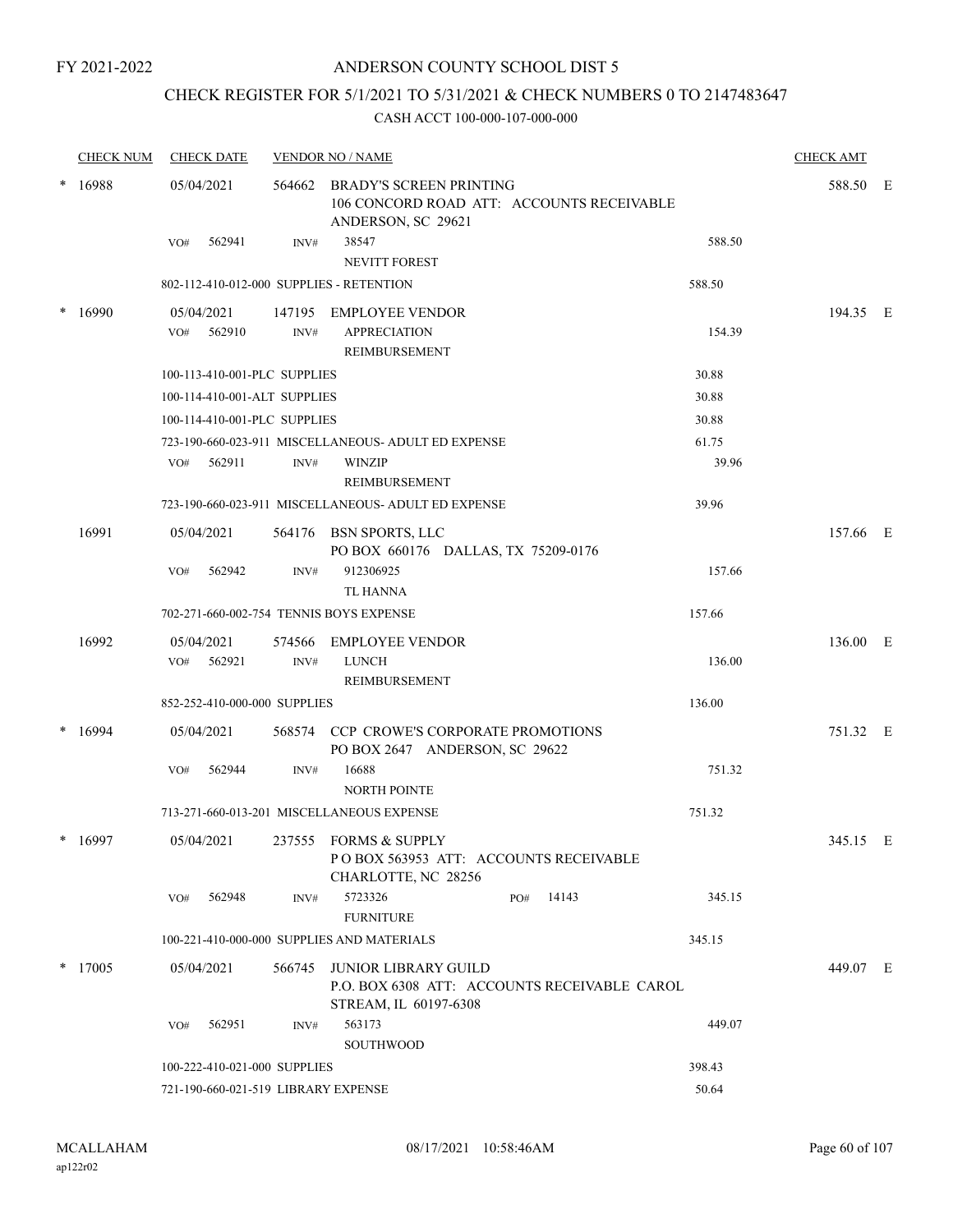### CHECK REGISTER FOR 5/1/2021 TO 5/31/2021 & CHECK NUMBERS 0 TO 2147483647

| <b>CHECK NUM</b> | <b>CHECK DATE</b>                        |                | <b>VENDOR NO / NAME</b>                                                                          |          | <b>CHECK AMT</b> |  |
|------------------|------------------------------------------|----------------|--------------------------------------------------------------------------------------------------|----------|------------------|--|
| 17006            | 05/04/2021                               | 563608         | JW PEPPER & SON, INC<br>POBOX 642 ATT: ACCOUNTS RECEIVABLE EXTON,<br>PA 19341                    |          | 172.00 E         |  |
|                  | 562950<br>VO#                            | INV#           | 363371809<br><b>SOUTHWOOD</b>                                                                    | 172.00   |                  |  |
|                  | 721-190-660-021-637 BAND MS/HS EXPENSE   |                |                                                                                                  | 172.00   |                  |  |
| 17007            | 05/04/2021                               |                | 563964 EMPLOYEE VENDOR                                                                           |          | 141.80 E         |  |
|                  | 562996<br>VO#                            | INV#           | <b>MAR-APRIL</b><br><b>MILEAGE</b>                                                               | 141.80   |                  |  |
|                  | 100-266-332-000-000 IN-DISTRICT TRAVEL   |                |                                                                                                  | 141.80   |                  |  |
| $*$ 17011        | 05/04/2021                               | 349701         | MED CENTRAL HEALTH RESOURCES<br>3424 CLEMSON BLVD ATT: ACCOUNTS RECEIVABLE<br>ANDERSON, SC 29621 |          | 210.00 E         |  |
|                  | 562954<br>VO#                            | INV#           | 25621<br><b>GEER</b>                                                                             | 65.00    |                  |  |
|                  | 100-255-323-000-000 CONTRACTED SERVICES  |                |                                                                                                  | 65.00    |                  |  |
|                  | 562955<br>VO#                            | INV#           | 35052<br><b>DIXON</b>                                                                            | 40.00    |                  |  |
|                  | 100-255-323-000-000 CONTRACTED SERVICES  |                |                                                                                                  | 40.00    |                  |  |
|                  | 562956<br>VO#                            | INV#           | 17596<br><b>ELLIS</b>                                                                            | 85.00    |                  |  |
|                  | 100-255-323-000-000 CONTRACTED SERVICES  |                |                                                                                                  | 85.00    |                  |  |
|                  | 562957<br>VO#                            | INV#           | 56855<br><b>SIERRA</b>                                                                           | 20.00    |                  |  |
|                  | 100-255-323-000-000 CONTRACTED SERVICES  |                |                                                                                                  | 20.00    |                  |  |
| 17012            | 05/04/2021<br>562914<br>VO#              | 355225<br>INV# | <b>EMPLOYEE VENDOR</b><br><b>SAMS CLUB</b>                                                       | 182.16   | 182.16 E         |  |
|                  |                                          |                | <b>REIMBURSEMENT</b>                                                                             |          |                  |  |
|                  | 100-212-410-006-000 SUPPLIES             |                |                                                                                                  | 182.16   |                  |  |
| 17013            | 05/04/2021<br>562988<br>VO#              | 572025<br>INV# | <b>EMPLOYEE VENDOR</b><br><b>MEALS</b><br>REIMBURSEMENT                                          | 2,131.10 | 2,131.10 E       |  |
|                  | 100-231-334-000-000 TRUSTEE EXPENSE      |                |                                                                                                  | 2,131.10 |                  |  |
| 17014            | 05/04/2021<br>562906<br>VO#              | 576164<br>INV# | EMPLOYEE VENDOR<br><b>PRAXIS</b><br>REIMBURSEMENT                                                | 120.00   | 120.00 E         |  |
|                  | 263-264-312-020-RR1 HQ CERTIFICATIONS    |                |                                                                                                  | 120.00   |                  |  |
| 17015            | 05/04/2021                               | 565357         | <b>EMPLOYEE VENDOR</b>                                                                           |          | 148.87 E         |  |
|                  | 562907<br>VO#                            | $\text{INV}\#$ | <b>TREAT TROLLEY</b><br>REIMBURSEMENT                                                            | 139.90   |                  |  |
|                  | 802-113-410-020-000 SUPPLIES - RETENTION |                |                                                                                                  | 139.90   |                  |  |
|                  | 562922<br>VO#                            | $\text{INV}\#$ | <b>APRIL 2021</b><br><b>MILEAGE</b>                                                              | 8.97     |                  |  |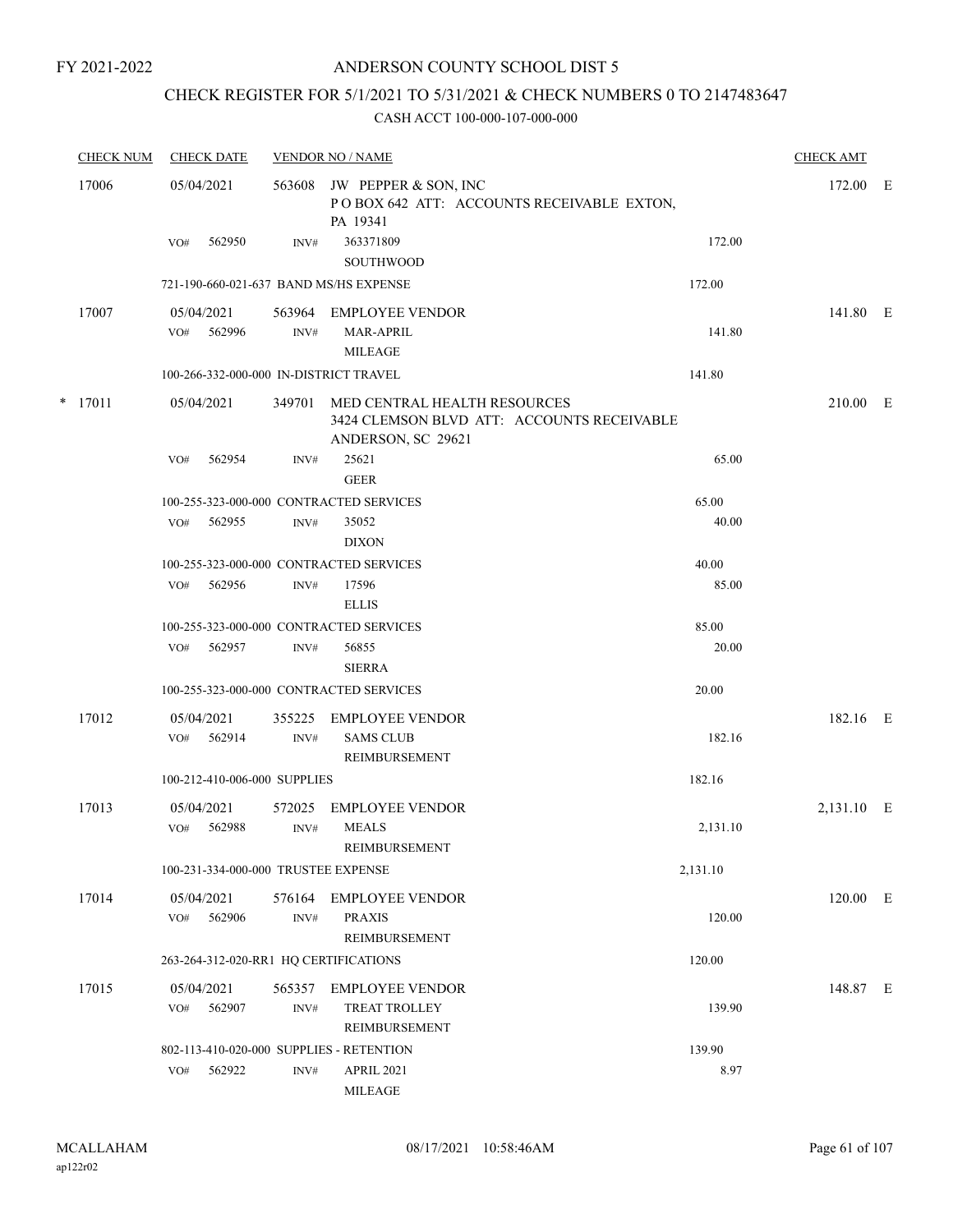### CHECK REGISTER FOR 5/1/2021 TO 5/31/2021 & CHECK NUMBERS 0 TO 2147483647

| <b>CHECK NUM</b> |     | <b>CHECK DATE</b> |                                    | <b>VENDOR NO / NAME</b><br>100-264-333-000-000 TRIPS AND CONFERENCES                               |     |                                               | 8.97     | <b>CHECK AMT</b> |  |
|------------------|-----|-------------------|------------------------------------|----------------------------------------------------------------------------------------------------|-----|-----------------------------------------------|----------|------------------|--|
| $*$ 17017        |     | 05/04/2021        | 570443                             | PROJECT LEAD THE WAY<br>3939 PRIORITY WAY SOUTH DRIVE SUITE 400<br>INDIANAPOLIS, IN 46240          |     |                                               |          | 7,200.00 E       |  |
|                  | VO# | 562974            | INV#                               | 275100<br><b>REGISTRATION</b>                                                                      | PO# | 14295                                         | 2,400.00 |                  |  |
|                  |     |                   |                                    | 207-224-333-031-004 TRIPS AND CONFERENCES                                                          |     |                                               | 2,400.00 |                  |  |
|                  | VO# | 562975            | INV#                               | 274653<br><b>REGISTRATION</b>                                                                      | PO# | 14294                                         | 2,400.00 |                  |  |
|                  |     |                   |                                    | 207-224-333-031-004 TRIPS AND CONFERENCES                                                          |     |                                               | 2,400.00 |                  |  |
|                  | VO# | 562976            | INV#                               | 274551<br><b>REGISTRATION</b>                                                                      | PO# | 14296                                         | 2,400.00 |                  |  |
|                  |     |                   |                                    | 207-224-333-031-004 TRIPS AND CONFERENCES                                                          |     |                                               | 2,400.00 |                  |  |
| 17018            |     | 05/04/2021        | 570955                             | RIDDELL/ ALL AMERICAN SPORTS<br>PO BOX 71914 CHICAGO, IL 60694-1914                                |     |                                               |          | 5,072.80 E       |  |
|                  | VO# | 562958            | INV#                               | 951320213<br><b>WESTSIDE</b>                                                                       | PO# | 13779                                         | 5,072.80 |                  |  |
|                  |     |                   | 100-271-410-003-000 SUPPLIES       |                                                                                                    |     |                                               | 5,072.80 |                  |  |
| $*$ 17020        |     | 05/04/2021        | 462725                             | SCHOLASTIC BOOK CLUBS, INC<br>POBOX 3745 ATT: ACCOUNTS RECEIVABLE<br>JEFFERSON CITY, MO 65102-3720 |     |                                               |          | 3,631.82 E       |  |
|                  | VO# | 562959            | INV#                               | ID4743243<br>ACCT 1533079                                                                          |     |                                               | 3,591.35 |                  |  |
|                  |     |                   |                                    | 706-271-660-006-519 LIBRARY EXPENSE                                                                |     |                                               | 3,591.35 |                  |  |
|                  | VO# | 562960            | INV#                               | 29124482<br><b>MIDWAY ELEM</b>                                                                     |     |                                               | 40.47    |                  |  |
|                  |     |                   |                                    | 717-190-660-017-360 SCHOOL STORE/COUNCIL EXPENSE                                                   |     |                                               | 40.47    |                  |  |
| 17021            |     | 05/04/2021        | 468850                             | <b>EMPLOYEE VENDOR</b>                                                                             |     |                                               |          | 223.54 E         |  |
|                  | VO# | 562913            | INV#                               | <b>PLANNERS</b><br>REIMBURSEMENT                                                                   |     |                                               | 223.54   |                  |  |
|                  |     |                   | 100-112-410-014-000 SUPPLIES       |                                                                                                    |     |                                               | 190.46   |                  |  |
|                  |     |                   | 100-233-410-014-000 SUPPLIES       |                                                                                                    |     |                                               | 33.08    |                  |  |
| 17022            |     | 05/04/2021        |                                    | 573290 SHADETREE GRAPHICS, LLC<br>147 POWELL RD. ANDERSON, SC 29625                                |     |                                               |          | 2,115.25 E       |  |
|                  | VO# | 562961            | INV#                               | 2546                                                                                               |     |                                               | 2,115.25 |                  |  |
|                  |     |                   |                                    | TL HANNA TRACK                                                                                     |     |                                               |          |                  |  |
|                  |     |                   | 702-271-660-002-691 TRACK EXPENSE  |                                                                                                    |     |                                               | 2,115.25 |                  |  |
| 17023            |     | 05/04/2021        | 570059                             | <b>SHARP BUSINESS SYSTEMS</b>                                                                      |     | DEPT 1216 PO BOX 121216 DALLAS, TX 75312-1216 |          | 284.64 E         |  |
|                  | VO# | 562962            | INV#                               | 9003238814<br><b>LICENSE</b>                                                                       |     |                                               | 6.74     |                  |  |
|                  |     |                   | 717-190-660-017-362 COPIER EXPENSE |                                                                                                    |     |                                               | 6.74     |                  |  |
|                  | VO# | 562982            | INV#                               | 9003262296<br><b>COPIES</b>                                                                        |     |                                               | 6.77     |                  |  |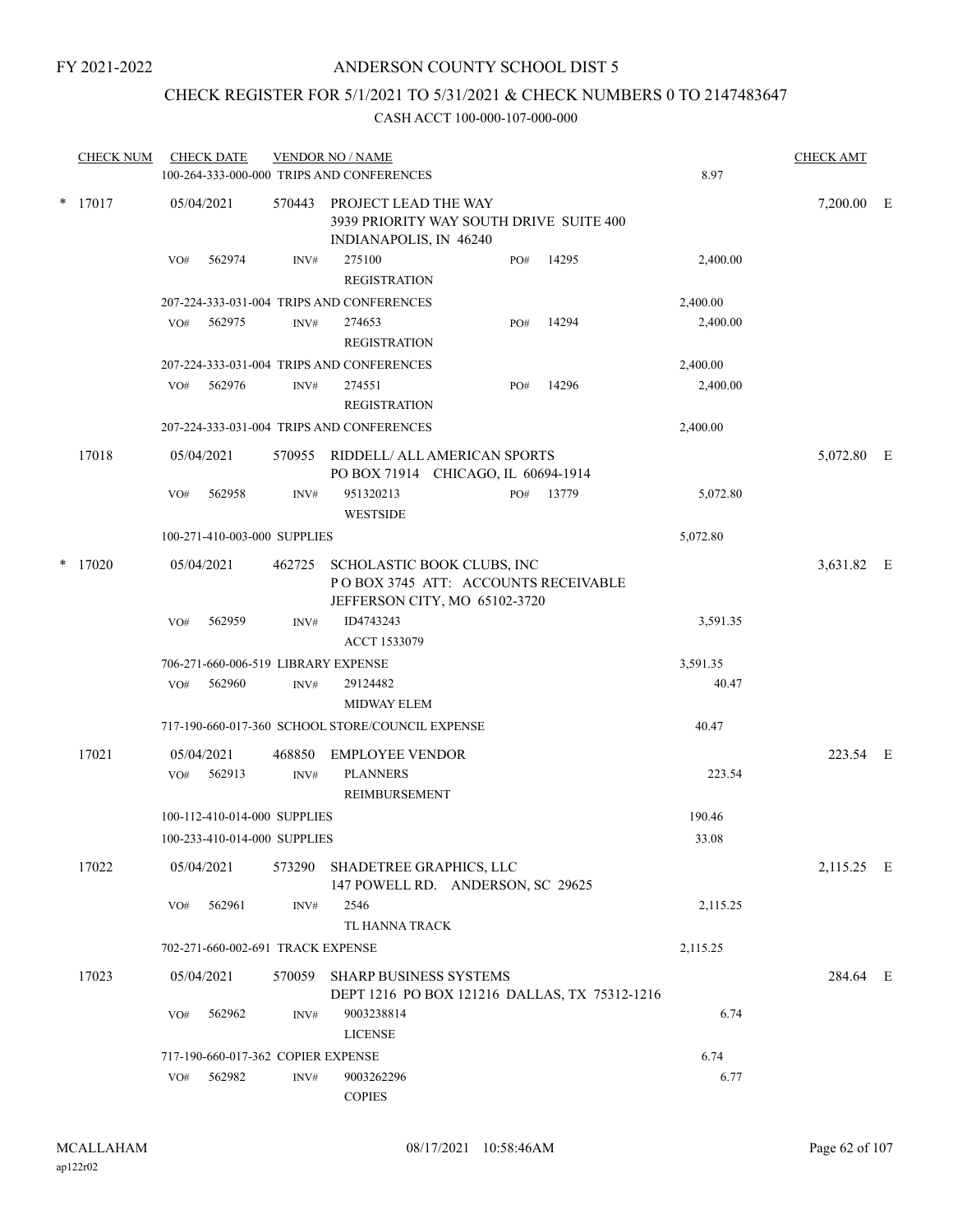### CHECK REGISTER FOR 5/1/2021 TO 5/31/2021 & CHECK NUMBERS 0 TO 2147483647

| <b>CHECK NUM</b> |     | <b>CHECK DATE</b>            |        | <b>VENDOR NO / NAME</b><br>329-115-690-031-000 OTHER OBJECTS- WBL                           |     |       |          | <b>CHECK AMT</b> |     |
|------------------|-----|------------------------------|--------|---------------------------------------------------------------------------------------------|-----|-------|----------|------------------|-----|
|                  |     |                              |        |                                                                                             |     |       | 6.77     |                  |     |
|                  | VO# | 562983                       | INV#   | 9003262301<br><b>COPIES</b>                                                                 |     |       | 240.22   |                  |     |
|                  |     |                              |        | 329-115-690-031-000 OTHER OBJECTS- WBL                                                      |     |       | 240.22   |                  |     |
|                  | VO# | 562984                       | INV#   | 9003262322<br><b>COPIES</b>                                                                 |     |       | 4.43     |                  |     |
|                  |     |                              |        | 329-115-690-031-000 OTHER OBJECTS-WBL                                                       |     |       | 4.43     |                  |     |
|                  | VO# | 562985                       | INV#   | 9003262311<br><b>COPIES</b>                                                                 |     |       | 26.48    |                  |     |
|                  |     |                              |        | 329-115-690-031-000 OTHER OBJECTS-WBL                                                       |     |       | 26.48    |                  |     |
| 17024            |     | 05/04/2021                   | 570654 | <b>EMPLOYEE VENDOR</b>                                                                      |     |       |          | 2,793.55 E       |     |
|                  | VO# | 562989                       | INV#   | <b>FLAGPOLES</b><br>REIMBURSEMENT                                                           |     |       | 2,793.55 |                  |     |
|                  |     |                              |        | 900-114-410-000-051 ANDERSON COUNTY ROTC FLAGS                                              |     |       | 2,793.55 |                  |     |
| $*$ 17026        |     | 05/04/2021                   | 568718 | THE READING WAREHOUSE<br>POBOX 41328 ATT: ACCOUNTS RECEIVABLE NORTH<br>CHARLESTON, SC 29423 |     |       |          | 2,601.82 E       |     |
|                  | VO# | 562965                       | INV#   | 208793<br>WHITEHALL ELEM                                                                    | PO# | 14252 | 2,460.47 |                  |     |
|                  |     | 201-112-410-019-000 SUPPLIES |        |                                                                                             |     |       | 2,460.47 |                  |     |
|                  | VO# | 562966                       | INV#   | 207782<br><b>CENTERVILLE</b>                                                                | PO# | 14017 | 141.35   |                  |     |
|                  |     |                              |        | 201-112-410-007-000 SUPPLIES AND MATERIALS                                                  |     |       | 141.35   |                  |     |
| $*$ 17028        |     | 05/04/2021                   | 576509 | <b>EMPLOYEE VENDOR</b>                                                                      |     |       |          | 1,197.35 E       |     |
|                  | VO# | 562990                       | INV#   | <b>TRAVEL</b><br>REIMBURSEMENT                                                              |     |       | 1,197.35 |                  |     |
|                  |     |                              |        | 702-271-660-002-674 FOOTBALL EXPENSE                                                        |     |       | 1,197.35 |                  |     |
| $*$ 17031        |     | 05/06/2021                   | 111125 | <b>ANDERSON AWARDS</b><br>716 WHITEHALL ROAD ATT: ACCOUNTS<br>RECEIVABLE ANDERSON, SC 29625 |     |       |          | 1,229.43         | – E |
|                  | VO# | 563025                       | INV#   | <b>PLAQUES</b><br><b>SUPPLIES</b>                                                           |     |       | 433.35   |                  |     |
|                  |     |                              |        | 100-221-410-000-000 SUPPLIES AND MATERIALS                                                  |     |       | 433.35   |                  |     |
|                  | VO# | 563026                       | INV#   | <b>MIDWAY</b><br><b>SUPPLIES</b>                                                            |     |       | 307.09   |                  |     |
|                  |     |                              |        | 717-190-660-017-244 SCHOOL/CLASS DONATIONS EXPENSE                                          |     |       | 307.09   |                  |     |
|                  | VO# | 563027                       | INV#   | <b>SHAW</b><br><b>CENTERVILLE</b>                                                           |     |       | 22.47    |                  |     |
|                  |     |                              |        | 100-213-410-000-000 SUPPLIES AND MATERIALS                                                  |     |       | 22.47    |                  |     |
|                  | VO# | 563028                       | INV#   | <b>CHAMBLEE</b>                                                                             |     |       | 29.96    |                  |     |
|                  |     |                              |        | SOUTHWOOD                                                                                   |     |       |          |                  |     |
|                  |     |                              |        | 100-113-410-021-VEN SUPPLY-ADDT'L FOR LOST VENDING                                          |     |       | 29.96    |                  |     |
|                  | VO# | 563139                       | INV#   | 04/30/21<br>NURSING SERVICES                                                                |     |       | 436.56   |                  |     |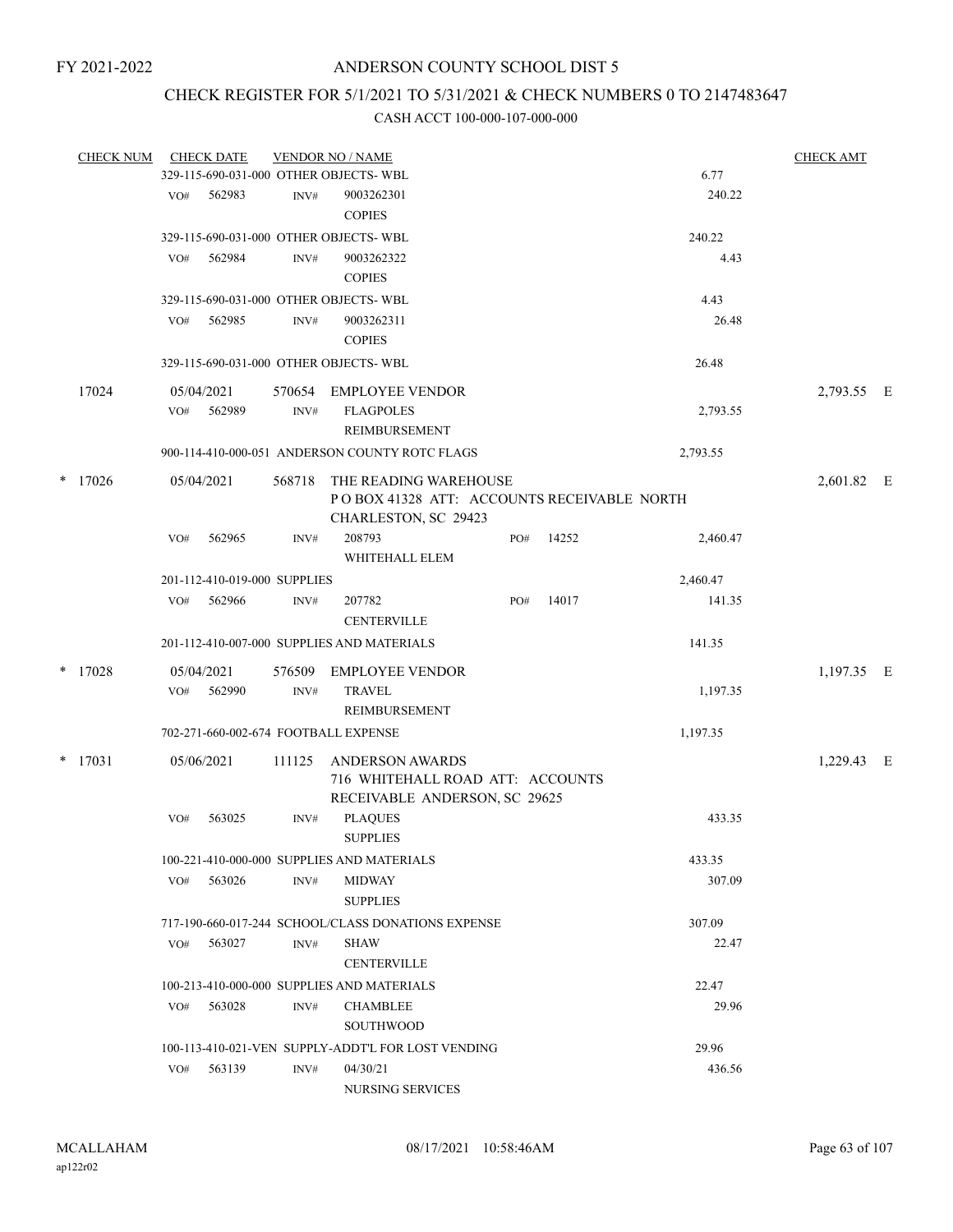### CHECK REGISTER FOR 5/1/2021 TO 5/31/2021 & CHECK NUMBERS 0 TO 2147483647

|        | <b>CHECK NUM</b> | <b>CHECK DATE</b> |                                   |                  | <b>VENDOR NO / NAME</b><br>100-213-410-000-000 SUPPLIES AND MATERIALS |                                                                           | 436.56   | <b>CHECK AMT</b> |  |
|--------|------------------|-------------------|-----------------------------------|------------------|-----------------------------------------------------------------------|---------------------------------------------------------------------------|----------|------------------|--|
|        | 17032            | 05/06/2021<br>VO# | 563066                            | 576819<br>INV#   | <b>EMPLOYEE VENDOR</b><br><b>COOKIE DOUGH</b><br>REIMBURSEMENT        |                                                                           | 220.08   | 220.08 E         |  |
|        |                  |                   |                                   |                  | 702-271-660-002-751 BASKETBALL BOYS EXPENSE                           |                                                                           | 220.08   |                  |  |
| $\ast$ | 17034            | 05/06/2021        |                                   | 126675           | ATTAWAY INC<br>ANDERSON, SC 29622                                     | POBOX 302 ATT: ACCOUNTS RECEIVABLE                                        |          | 176.55 E         |  |
|        |                  | VO#               | 563030                            | INV#             | 232957<br><b>ROBERT ANDERSON</b>                                      |                                                                           | 176.55   |                  |  |
|        |                  |                   | 100-233-410-006-000 SUPPLIES      |                  |                                                                       |                                                                           | 176.55   |                  |  |
| $\ast$ | 17036            | 05/06/2021        |                                   | 564662           | <b>BRADY'S SCREEN PRINTING</b><br>ANDERSON, SC 29621                  | 106 CONCORD ROAD ATT: ACCOUNTS RECEIVABLE                                 |          | 560.41 E         |  |
|        |                  | VO#               | 563033                            | INV#             | 38558<br><b>VARENNES</b>                                              |                                                                           | 560.41   |                  |  |
|        |                  |                   |                                   |                  | 802-112-410-016-000 SUPPLIES - RETENTION                              |                                                                           | 560.41   |                  |  |
| $\ast$ | 17039            | 05/06/2021        |                                   |                  |                                                                       | 572778 CAROLINA CAMPUS SUPPLY, INC<br>PO BOX 172573 SPARTANBURG, SC 29301 |          | $1,273.30$ E     |  |
|        |                  | VO#               | 563159                            | INV#             | 3987<br><b>AWARDS</b>                                                 |                                                                           | 1,273.30 |                  |  |
|        |                  |                   |                                   |                  | 100-114-410-003-VEN SUPPLY-ADDT'L FOR LOST VENDING                    |                                                                           | 1,273.30 |                  |  |
|        | 17040            | 05/06/2021        |                                   |                  | 575397 EMPLOYEE VENDOR                                                |                                                                           |          | 152.38 E         |  |
|        |                  | VO#               | 563006                            | $\text{INV}\#$   | <b>FEB-APRIL</b><br><b>MILEAGE</b>                                    |                                                                           | 152.38   |                  |  |
|        |                  |                   | 283-223-333-000-000 TRIPS/MILEAGE |                  |                                                                       |                                                                           | 152.38   |                  |  |
| $\ast$ | 17046            | 05/06/2021<br>VO# | 563100                            | 226585<br>INV#   | <b>EMPLOYEE VENDOR</b><br>COSTCO<br>REIMBURSEMENT                     |                                                                           | 239.46   | 239.46 E         |  |
|        |                  |                   |                                   |                  | 802-113-410-005-000 SUPPLIES - RETENTION                              |                                                                           | 239.46   |                  |  |
|        | $*$ 17050        | 05/06/2021<br>VO# | 563020                            | 564815<br>INV#   | EMPLOYEE VENDOR<br><b>CUPCAKES</b><br>REIMBURSEMENT                   |                                                                           | 45.84    | 205.00 E         |  |
|        |                  |                   |                                   |                  | 802-113-410-021-000 SUPPLIES - RETENTION                              |                                                                           | 45.84    |                  |  |
|        |                  | VO#               | 563125                            | $\mathrm{INV}\#$ | 8/2020-4/2021<br>MILEAGE                                              |                                                                           | 159.16   |                  |  |
|        |                  |                   | 100-233-410-021-000 SUPPLIES      |                  |                                                                       |                                                                           | 159.16   |                  |  |
|        | 17051            | 05/06/2021        |                                   | 251600           | <b>GOPHER SPORT</b>                                                   | POBOX 1450 NW5634 ATT: ACCOUNTS<br>RECEIVABLE MINNEAPOLIS, MN 55485-5634  |          | 2,930.13 E       |  |
|        |                  | VO#               | 563099                            | INV#             | 25301<br><b>SUPPLIES</b>                                              | PO# 14134                                                                 | 2,518.25 |                  |  |
|        |                  |                   | 397-114-410-002-000 SUPPLIES      |                  |                                                                       |                                                                           | 2,518.25 |                  |  |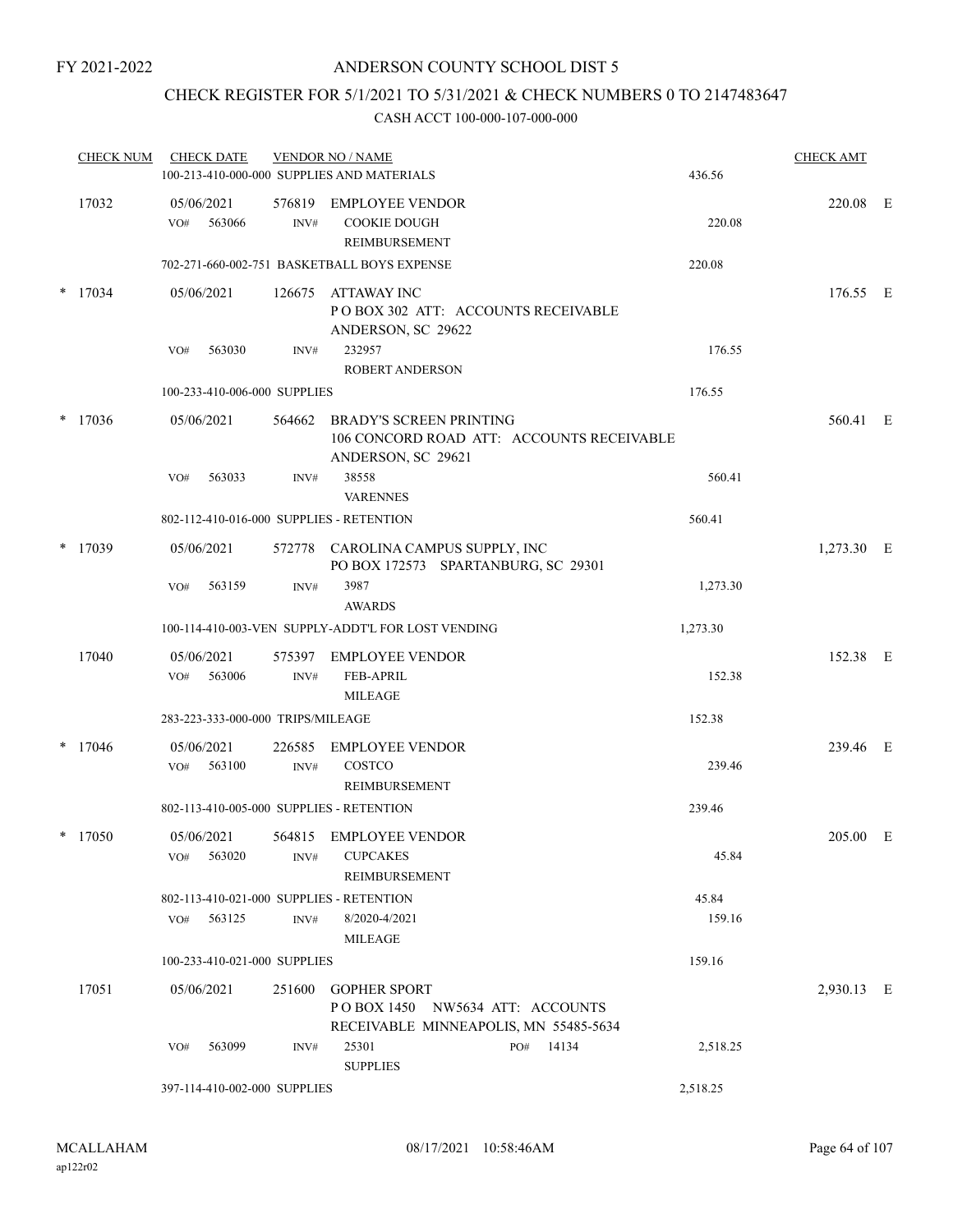### CHECK REGISTER FOR 5/1/2021 TO 5/31/2021 & CHECK NUMBERS 0 TO 2147483647

|        | <b>CHECK NUM</b> | <b>CHECK DATE</b>               |                | <b>VENDOR NO / NAME</b>                                 |     |       |          | <b>CHECK AMT</b> |  |
|--------|------------------|---------------------------------|----------------|---------------------------------------------------------|-----|-------|----------|------------------|--|
|        |                  | 563137<br>VO#                   | INV#           | IN35621                                                 |     |       | 411.88   |                  |  |
|        |                  |                                 |                | <b>PICKLEBALL</b>                                       |     |       |          |                  |  |
|        |                  | 100-113-410-005-OPE PE SUPPLIES |                |                                                         |     |       | 411.88   |                  |  |
|        | 17052            | 05/06/2021                      | 573954         | <b>EMPLOYEE VENDOR</b>                                  |     |       |          | 102.41 E         |  |
|        |                  | 563114<br>VO#                   | INV#           | APRIL 2021                                              |     |       | 102.41   |                  |  |
|        |                  |                                 |                | <b>MILEAGE</b>                                          |     |       |          |                  |  |
|        |                  |                                 |                | 203-223-332-000-000 IN-DISTRICT TRAVEL- ADMIN           |     |       | 102.41   |                  |  |
|        | $*$ 17054        | 05/06/2021                      | 264114         | <b>HEINEMANN</b>                                        |     |       |          | 2,189.00 E       |  |
|        |                  |                                 |                | 15963 COLLECTIONS CENTER DRIVE CHICAGO, IL<br>60693     |     |       |          |                  |  |
|        |                  | 563044<br>VO#                   | INV#           | 7313917<br>NEW PROSPECT                                 | PO# | 14312 | 2,189.00 |                  |  |
|        |                  | 338-112-410-010-EAR SUPPLIES    |                |                                                         |     |       | 1,990.00 |                  |  |
|        |                  | 338-112-410-010-EAR SUPPLIES    |                |                                                         |     |       | 199.00   |                  |  |
|        | $*$ 17059        | 05/06/2021                      | 563608         | JW PEPPER & SON, INC                                    |     |       |          | 163.48 E         |  |
|        |                  |                                 |                | POBOX 642 ATT: ACCOUNTS RECEIVABLE EXTON,<br>PA 19341   |     |       |          |                  |  |
|        |                  | 563135<br>VO#                   | INV#           | 363367954<br><b>GLENVIEW</b>                            |     |       | 163.48   |                  |  |
|        |                  |                                 |                | 100-113-410-020-COB CHORUS, ORCHESTRA & BAND            |     |       | 163.48   |                  |  |
| $\ast$ | 17066            | 05/06/2021                      |                | 574772 EMPLOYEE VENDOR                                  |     |       |          | 165.79 E         |  |
|        |                  | 563140<br>VO#                   | INV#           | <b>COSTUMES</b>                                         |     |       | 165.79   |                  |  |
|        |                  |                                 |                | REIMBURSEMENT                                           |     |       |          |                  |  |
|        |                  |                                 |                | 817-112-410-014-000 SUPPLIES AND MATERIALS              |     |       | 165.79   |                  |  |
|        | 17067            | 05/06/2021                      | 574388         | NAPA AUTO PARTS<br>508 SOUTH MAIN ST ANDERSON, SC 29624 |     |       |          | 8,229.53 E       |  |
|        |                  | VO#<br>563138                   | INV#           | 799856<br><b>REPAIR PARTS</b>                           | PO# | 13864 | 6,211.05 |                  |  |
|        |                  |                                 |                | 329-115-410-031-000 SUPPLIES-STATE EQUIPMENT            |     |       | 6,211.05 |                  |  |
|        |                  | 563147<br>VO#                   | INV#           | <b>ACCT 15229</b>                                       |     |       | 2,018.48 |                  |  |
|        |                  |                                 |                | <b>REPAIR PARTS</b>                                     |     |       |          |                  |  |
|        |                  |                                 |                | 731-271-660-031-862 AUTO MECHANICS 1 EXPENSE            |     |       | 2,018.48 |                  |  |
|        | $*$ 17069        | 05/06/2021                      | 572183         | <b>EMPLOYEE VENDOR</b>                                  |     |       |          | 110.00 E         |  |
|        |                  | 563023<br>VO#                   | $\text{INV}\#$ | <b>KENS BBQ</b>                                         |     |       | 110.00   |                  |  |
|        |                  |                                 |                | REIMBURSEMENT                                           |     |       |          |                  |  |
|        |                  |                                 |                | 100-221-410-000-000 SUPPLIES AND MATERIALS              |     |       | 110.00   |                  |  |
|        | 17070            | 05/06/2021                      | 576853         | <b>EMPLOYEE VENDOR</b>                                  |     |       |          | 104.93 E         |  |
|        |                  | 563172<br>VO#                   | INV#           | <b>CLUB DAY</b>                                         |     |       | 104.93   |                  |  |
|        |                  |                                 |                | REIMBURSEMENT                                           |     |       |          |                  |  |
|        |                  |                                 |                | 712-271-660-012-324 POSTIVE BEHAVIOR I.S. EXPENSE       |     |       | 104.93   |                  |  |
|        | 17071            | 05/06/2021                      | 389900         | OFFICE DEPOT                                            |     |       |          | 3,114.75 E       |  |
|        |                  |                                 |                | POBOX 1413 CHARLOTTE, NC 28201-1413                     |     |       |          |                  |  |
|        |                  | 563054<br>VO#                   | INV#           | 168354990001                                            |     |       | 154.67   |                  |  |
|        |                  |                                 |                |                                                         |     |       |          |                  |  |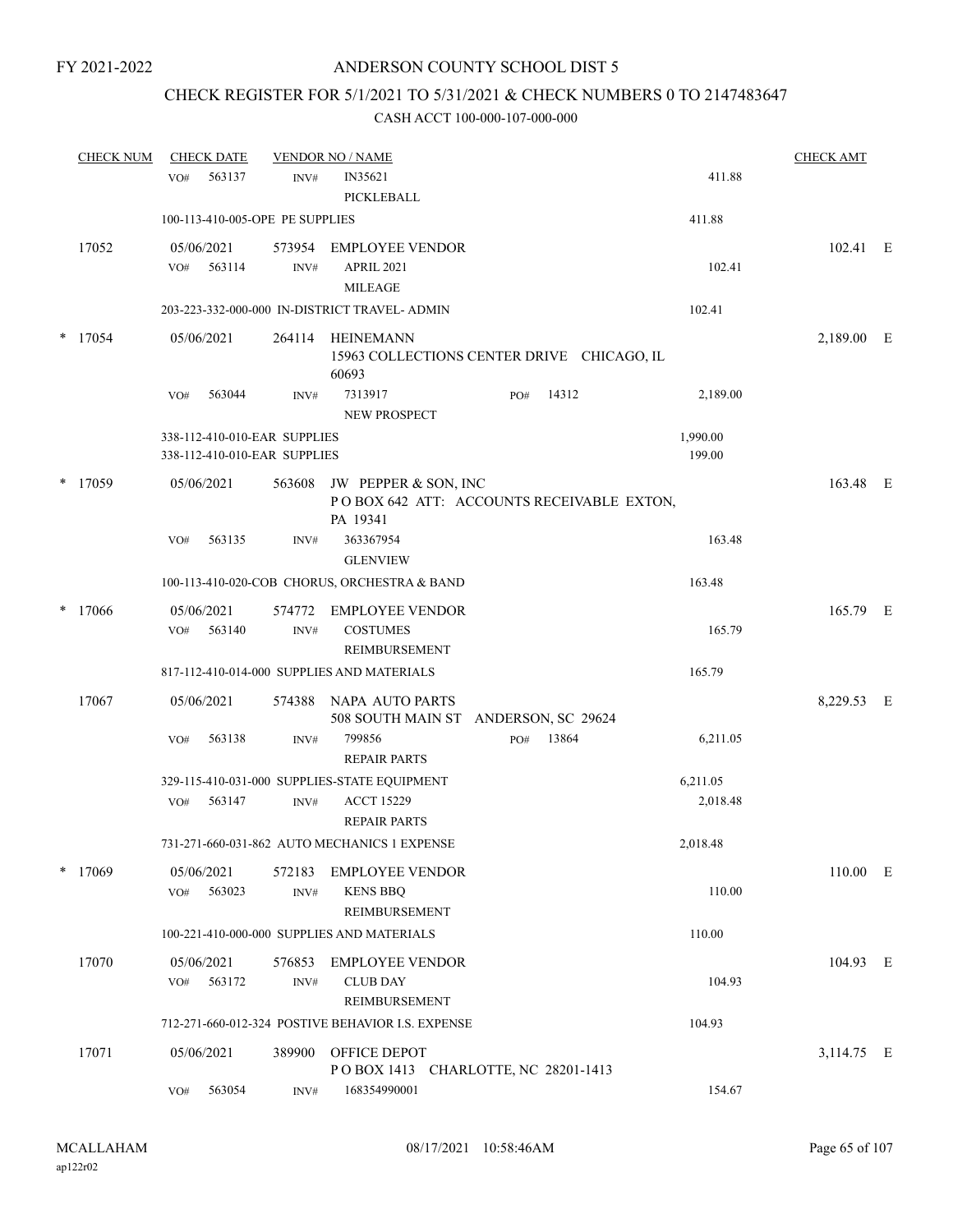### ANDERSON COUNTY SCHOOL DIST 5

# CHECK REGISTER FOR 5/1/2021 TO 5/31/2021 & CHECK NUMBERS 0 TO 2147483647

| <b>CHECK NUM</b> |     | <u>CHECK DATE</u> | <b>VENDOR NO / NAME</b>              |                                                     |     |           |           | <b>CHECK AMT</b> |
|------------------|-----|-------------------|--------------------------------------|-----------------------------------------------------|-----|-----------|-----------|------------------|
|                  |     |                   |                                      | <b>SUPPLIES</b>                                     |     |           |           |                  |
|                  |     |                   | 600-256-410-000-000 SUPPLIES         |                                                     |     |           | 154.67    |                  |
|                  |     | VO# 563055        | INV#                                 | 168350464001                                        |     |           | 17.64     |                  |
|                  |     |                   |                                      | <b>SUPPLIES</b>                                     |     |           |           |                  |
|                  |     |                   | 600-256-410-000-000 SUPPLIES         |                                                     |     |           | 17.64     |                  |
|                  |     | VO# 563056        | INV#                                 | 168354997001                                        |     |           | 7.09      |                  |
|                  |     |                   |                                      | <b>SUPPLIES</b>                                     |     |           |           |                  |
|                  |     |                   | 600-256-410-000-000 SUPPLIES         |                                                     |     |           | 7.09      |                  |
|                  |     | VO# 563057        | INV#                                 | 168354998001                                        |     |           | 37.33     |                  |
|                  |     |                   |                                      | <b>SUPPLIES</b>                                     |     |           |           |                  |
|                  |     |                   | 600-256-410-000-000 SUPPLIES         |                                                     |     |           | 37.33     |                  |
|                  |     | VO# 563058        | INV#                                 | 168354991001                                        |     |           | 10.68     |                  |
|                  |     |                   |                                      | <b>SUPPLIES</b>                                     |     |           |           |                  |
|                  |     |                   | 600-256-410-000-000 SUPPLIES         |                                                     |     |           | 10.68     |                  |
|                  |     | VO# 563059        | INV#                                 | 170106580001                                        |     |           | 436.44    |                  |
|                  |     |                   |                                      | <b>SUPPLIES</b>                                     |     |           |           |                  |
|                  |     |                   | 600-256-410-000-000 SUPPLIES         |                                                     |     |           | 436.44    |                  |
|                  |     | VO# 563060        | INV#                                 | 166980634001                                        |     |           | $-515.70$ |                  |
|                  |     |                   |                                      | <b>CREDIT</b>                                       |     |           |           |                  |
|                  |     |                   |                                      | 100-254-410-000-055 OFFICE SUPPLIES & FURNITURE     |     |           | $-515.70$ |                  |
|                  |     | VO# 563061        | INV#                                 | 169712304001<br><b>SUPPLIES</b>                     |     | PO# 14298 | 21.60     |                  |
|                  |     |                   | 100-221-410-000-TST SUPPLIES-TESTING |                                                     |     |           | 21.60     |                  |
|                  |     | VO# 563062        | INV#                                 | 169694496001                                        |     | PO# 14298 | 35.55     |                  |
|                  |     |                   |                                      | <b>SUPPLIES</b>                                     |     |           |           |                  |
|                  |     |                   | 100-221-410-000-TST SUPPLIES-TESTING |                                                     |     |           | 35.55     |                  |
|                  |     | VO# 563102        | INV#                                 | 168056535001                                        |     |           | 171.19    |                  |
|                  |     |                   |                                      | <b>SUPPLIES</b>                                     |     |           |           |                  |
|                  |     |                   |                                      | 723-190-660-023-911 MISCELLANEOUS- ADULT ED EXPENSE |     |           | 171.19    |                  |
|                  |     | VO# 563103        | INV#                                 | 167962252001                                        |     |           | 101.93    |                  |
|                  |     |                   |                                      | <b>SUPPLIES</b>                                     |     |           |           |                  |
|                  |     |                   |                                      | 723-190-660-023-911 MISCELLANEOUS- ADULT ED EXPENSE |     |           | 101.93    |                  |
|                  | VO# | 563109            |                                      | INV# 167937296001<br><b>SUPPLIES</b>                |     |           | 17.78     |                  |
|                  |     |                   | 100-264-410-000-000 SUPPLIES         |                                                     |     |           | 17.78     |                  |
|                  |     | VO# 563110        | INV#                                 | 168916396001                                        |     |           | 72.72     |                  |
|                  |     |                   |                                      | <b>SUPPLIES</b>                                     |     |           |           |                  |
|                  |     |                   | 100-264-410-000-000 SUPPLIES         |                                                     |     |           | 72.72     |                  |
|                  | VO# | 563111            | INV#                                 | 167935933001                                        |     |           | 37.44     |                  |
|                  |     |                   |                                      | <b>SUPPLIES</b>                                     |     |           |           |                  |
|                  |     |                   | 100-264-410-000-000 SUPPLIES         |                                                     |     |           | 37.44     |                  |
|                  | VO# | 563115            | INV#                                 | 167776411001                                        | PO# | 14279     | 155.14    |                  |
|                  |     |                   |                                      | <b>SUPPLIES</b>                                     |     |           |           |                  |
|                  |     |                   | 100-213-410-012-000 SUPPLIES         |                                                     |     |           | 155.14    |                  |
|                  |     | VO# 563120        | INV#                                 | 165398269001                                        |     |           | 1,707.40  |                  |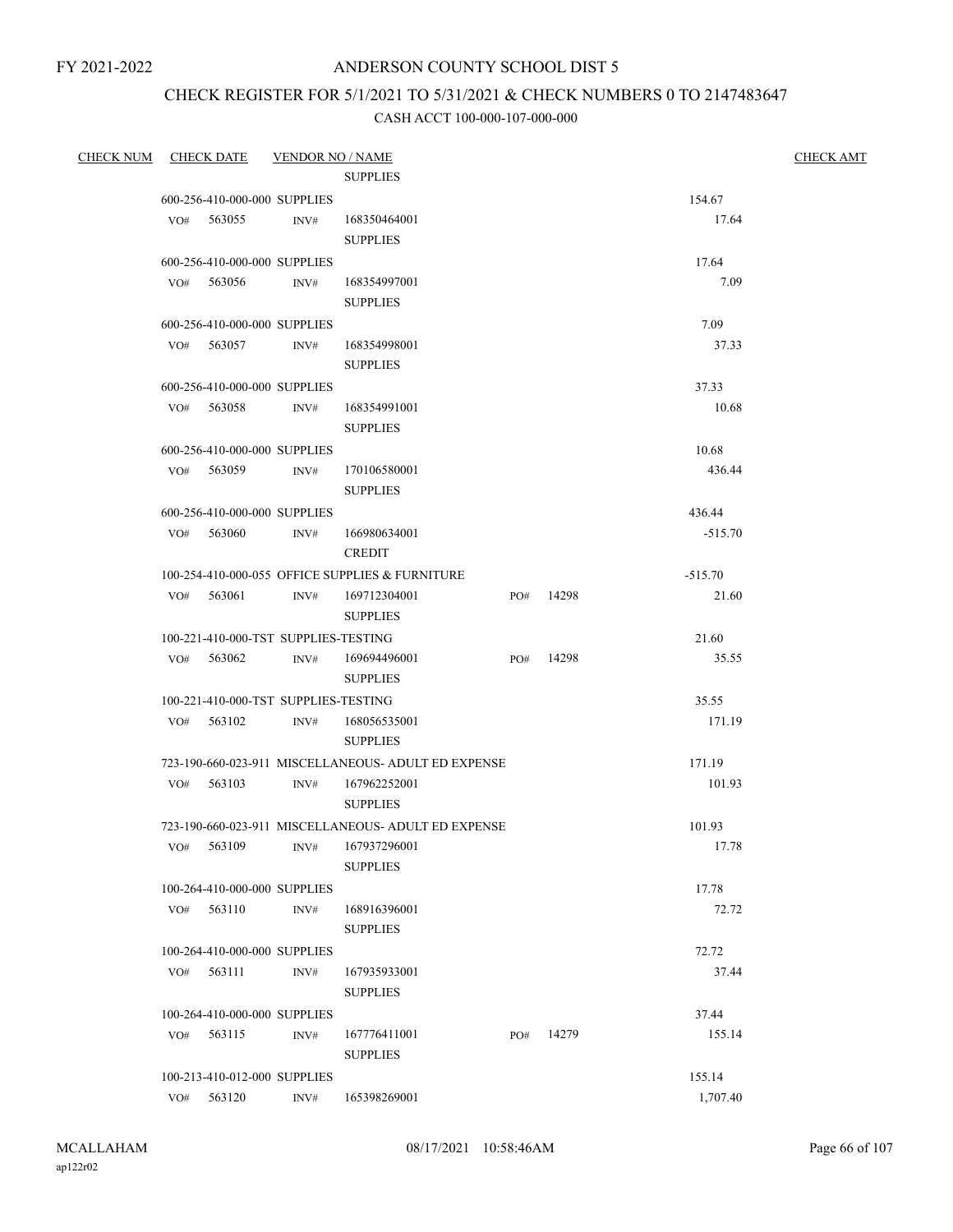### ANDERSON COUNTY SCHOOL DIST 5

### CHECK REGISTER FOR 5/1/2021 TO 5/31/2021 & CHECK NUMBERS 0 TO 2147483647

|        | <b>CHECK NUM</b> | <b>CHECK DATE</b>            |        | <b>VENDOR NO / NAME</b>                                                   |           |       |          | <b>CHECK AMT</b> |  |
|--------|------------------|------------------------------|--------|---------------------------------------------------------------------------|-----------|-------|----------|------------------|--|
|        |                  |                              |        | <b>SUPPLIES</b>                                                           |           |       |          |                  |  |
|        |                  | 100-112-410-010-000 SUPPLIES |        |                                                                           |           |       | 1,707.40 |                  |  |
|        |                  | 563121<br>VO#                | INV#   | 165401326001                                                              |           |       | 645.85   |                  |  |
|        |                  |                              |        | <b>SUPPLIES</b>                                                           |           |       |          |                  |  |
|        |                  | 100-112-410-010-000 SUPPLIES |        |                                                                           |           |       | 645.85   |                  |  |
| $\ast$ | 17073            | 05/06/2021                   | 565357 | <b>EMPLOYEE VENDOR</b>                                                    |           |       |          | 105.90 E         |  |
|        |                  | 563104<br>VO#                | INV#   | <b>STORAGE BOXES</b>                                                      |           |       | 105.90   |                  |  |
|        |                  |                              |        | REIMBURSMENT                                                              |           |       |          |                  |  |
|        |                  | 100-233-410-020-000 SUPPLIES |        |                                                                           |           |       | 105.90   |                  |  |
|        | $*$ 17076        | 05/06/2021                   | 574687 | PRIORITY ONE SECURITY<br>PO BOX 36 MAULDIN, SC 29662                      |           |       |          | 1,282.00 E       |  |
|        |                  | VO#<br>563173                | INV#   | 2107978                                                                   | PO# 12976 |       | 1,282.00 |                  |  |
|        |                  |                              |        | <b>MAY SERVICE</b>                                                        |           |       |          |                  |  |
|        |                  |                              |        | 100-254-323-000-600 MAINTENANCE SERVICES                                  |           |       | 92.00    |                  |  |
|        |                  |                              |        | 100-254-323-001-600 MAINTENANCE SERVICES                                  |           |       | 46.00    |                  |  |
|        |                  |                              |        | 100-254-323-002-600 MAINTENANCE SERVICES                                  |           |       | 168.00   |                  |  |
|        |                  |                              |        | 100-254-323-003-600 MAINTENANCE SERVICES                                  |           |       | 102.00   |                  |  |
|        |                  |                              |        | 100-254-323-005-600 MAINTENANCE SERVICES                                  |           |       | 46.00    |                  |  |
|        |                  |                              |        | 100-254-323-006-600 MAINTENANCE SERVICES                                  |           |       | 69.00    |                  |  |
|        |                  |                              |        | 100-254-323-007-600 MAINTENANCE SERVICES                                  |           |       | 46.00    |                  |  |
|        |                  |                              |        | 100-254-323-008-600 MAINTENANCE SERVICES                                  |           |       | 46.00    |                  |  |
|        |                  |                              |        | 100-254-323-009-600 MAINTENANCE SERVICES                                  |           |       | 46.00    |                  |  |
|        |                  |                              |        | 100-254-323-010-600 MAINTENANCE SERVICES                                  |           |       | 46.00    |                  |  |
|        |                  |                              |        | 100-254-323-011-600 MAINTENANCE SERVICES                                  |           |       | 46.00    |                  |  |
|        |                  |                              |        | 100-254-323-012-600 MAINTENANCE SERVICES                                  |           |       | 46.00    |                  |  |
|        |                  |                              |        | 100-254-323-013-600 MAINTENANCE SERVICES                                  |           |       | 46.00    |                  |  |
|        |                  |                              |        | 100-254-323-014-600 MAINTENANCE SERVICES                                  |           |       | 46.00    |                  |  |
|        |                  |                              |        | 100-254-323-015-600 MAINTENANCE SERVICES                                  |           |       | 46.00    |                  |  |
|        |                  |                              |        | 100-254-323-016-600 MAINTENANCE SERVICES                                  |           |       | 46.00    |                  |  |
|        |                  |                              |        | 100-254-323-017-600 MAINTENANCE SERVICES                                  |           |       | 46.00    |                  |  |
|        |                  |                              |        | 100-254-323-018-600 MAINTENANCE SERVICES                                  |           |       | 46.00    |                  |  |
|        |                  |                              |        | 100-254-323-019-600 MAINTENANCE SERVICES                                  |           |       | 46.00    |                  |  |
|        |                  |                              |        | 100-254-323-020-600 MAINTENANCE SERVICES                                  |           |       | 46.00    |                  |  |
|        |                  |                              |        | 100-254-323-021-600 MAINTENANCE SERVICES                                  |           |       | 46.00    |                  |  |
|        |                  |                              |        | 100-254-323-023-600 MAINTENANCE SERVICES                                  |           |       | 69.00    |                  |  |
|        | 17077            | 05/06/2021                   | 571719 | <b>REPUBLIC SERVICES #744</b><br>PO BOX 9001099 LOUISVILLE, KY 40290-1099 |           |       |          | 9,194.45 E       |  |
|        |                  | 563167<br>VO#                | INV#   | 3-0744-0037062                                                            | PO#       | 13248 | 9,194.45 |                  |  |
|        |                  |                              |        | <b>MAY 2021</b>                                                           |           |       |          |                  |  |
|        |                  |                              |        | 100-254-323-000-600 MAINTENANCE SERVICES                                  |           |       | 716.79   |                  |  |
|        |                  |                              |        | 100-254-323-001-600 MAINTENANCE SERVICES                                  |           |       | 1,044.02 |                  |  |
|        |                  |                              |        | 100-254-323-002-600 MAINTENANCE SERVICES                                  |           |       | 666.47   |                  |  |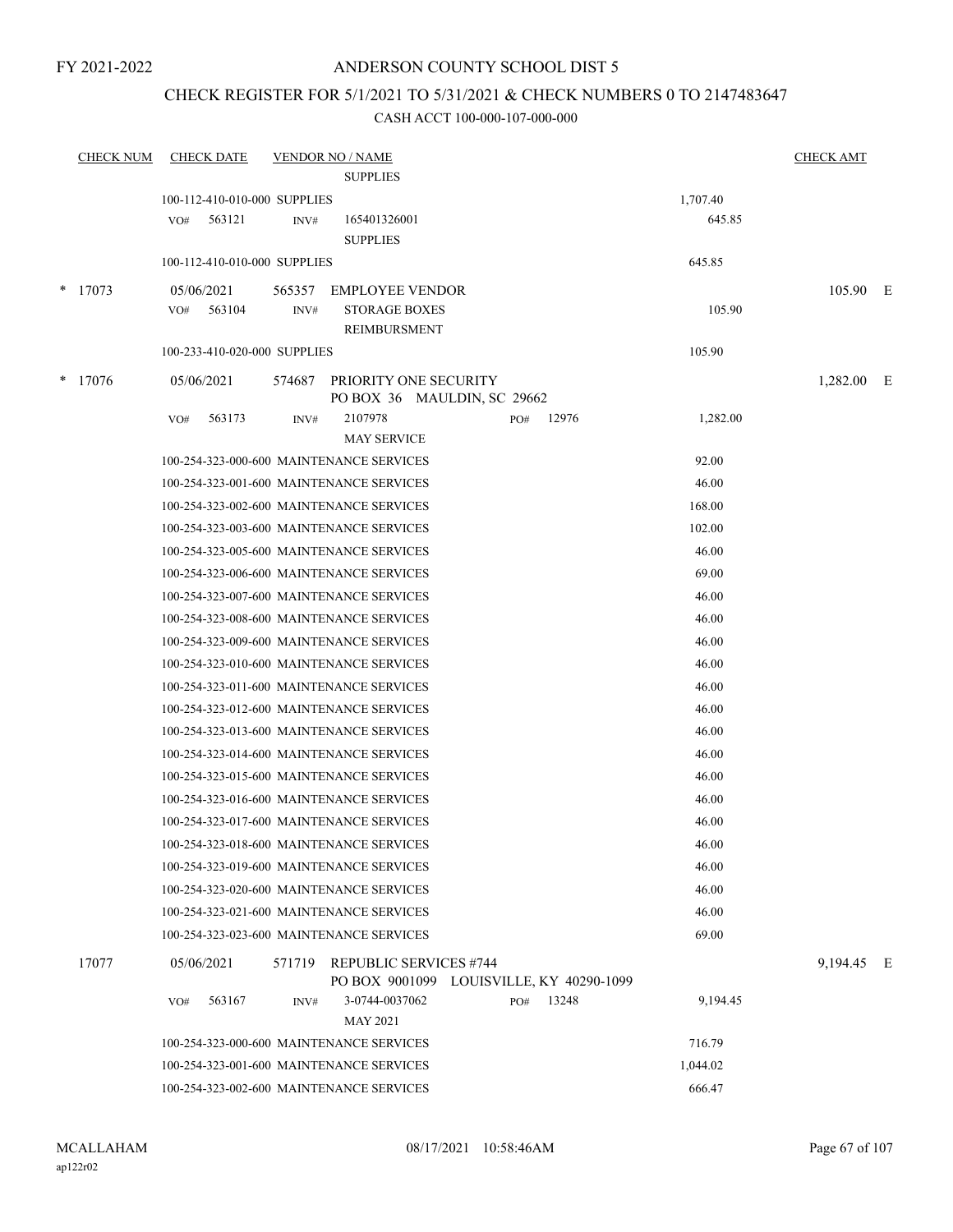### CHECK REGISTER FOR 5/1/2021 TO 5/31/2021 & CHECK NUMBERS 0 TO 2147483647

| <b>CHECK NUM</b> |            | <b>CHECK DATE</b>                   |        | <b>VENDOR NO / NAME</b>                                                                            |          | <b>CHECK AMT</b> |  |
|------------------|------------|-------------------------------------|--------|----------------------------------------------------------------------------------------------------|----------|------------------|--|
|                  |            |                                     |        | 100-254-323-003-600 MAINTENANCE SERVICES                                                           | 640.83   |                  |  |
|                  |            |                                     |        | 100-254-323-005-600 MAINTENANCE SERVICES                                                           | 628.02   |                  |  |
|                  |            |                                     |        | 100-254-323-006-600 MAINTENANCE SERVICES                                                           | 512.67   |                  |  |
|                  |            |                                     |        | 100-254-323-007-600 MAINTENANCE SERVICES                                                           | 256.33   |                  |  |
|                  |            |                                     |        | 100-254-323-008-600 MAINTENANCE SERVICES                                                           | 307.60   |                  |  |
|                  |            |                                     |        | 100-254-323-009-600 MAINTENANCE SERVICES                                                           | 256.33   |                  |  |
|                  |            |                                     |        | 100-254-323-010-600 MAINTENANCE SERVICES                                                           | 256.33   |                  |  |
|                  |            |                                     |        | 100-254-323-011-600 MAINTENANCE SERVICES                                                           | 256.33   |                  |  |
|                  |            |                                     |        | 100-254-323-012-600 MAINTENANCE SERVICES                                                           | 448.58   |                  |  |
|                  |            |                                     |        | 100-254-323-013-600 MAINTENANCE SERVICES                                                           | 256.33   |                  |  |
|                  |            |                                     |        | 100-254-323-014-600 MAINTENANCE SERVICES                                                           | 256.33   |                  |  |
|                  |            |                                     |        | 100-254-323-015-600 MAINTENANCE SERVICES                                                           | 256.33   |                  |  |
|                  |            |                                     |        | 100-254-323-016-600 MAINTENANCE SERVICES                                                           | 256.33   |                  |  |
|                  |            |                                     |        | 100-254-323-017-600 MAINTENANCE SERVICES                                                           | 307.60   |                  |  |
|                  |            |                                     |        | 100-254-323-018-600 MAINTENANCE SERVICES                                                           | 256.33   |                  |  |
|                  |            |                                     |        | 100-254-323-019-600 MAINTENANCE SERVICES                                                           | 256.33   |                  |  |
|                  |            |                                     |        | 100-254-323-020-600 MAINTENANCE SERVICES                                                           | 512.67   |                  |  |
|                  |            |                                     |        | 100-254-323-021-600 MAINTENANCE SERVICES                                                           | 499.85   |                  |  |
|                  |            |                                     |        | 100-254-323-023-600 MAINTENANCE SERVICES                                                           | 192.25   |                  |  |
|                  |            |                                     |        | 131-254-323-031-600 MAINTENANCE SERVICES                                                           | 153.80   |                  |  |
| * 17079          | 05/06/2021 |                                     | 573940 | <b>EMPLOYEE VENDOR</b>                                                                             |          | 466.74 E         |  |
|                  | VO#        | 563171                              | INV#   | <b>STOLES</b>                                                                                      | 466.74   |                  |  |
|                  |            |                                     |        | REIMBURSEMENT                                                                                      |          |                  |  |
|                  |            |                                     |        | 702-271-660-002-652 ROTARY CLUB EXPENSE                                                            | 466.74   |                  |  |
| 17080            | 05/06/2021 |                                     | 462725 | SCHOLASTIC BOOK CLUBS, INC<br>POBOX 3745 ATT: ACCOUNTS RECEIVABLE<br>JEFFERSON CITY, MO 65102-3720 |          | 3,255.92 E       |  |
|                  | VO#        | 563093                              | INV#   | W4743241BF<br><b>NEW PROSPECT</b>                                                                  | 3,255.92 |                  |  |
|                  |            | 710-271-660-010-305 LIBRARY EXPENSE |        |                                                                                                    | 3,255.92 |                  |  |
| 17081            | 05/06/2021 |                                     |        | 570099 SCHOOL SPECIALTY, LLC<br>PO BOX 825640 PHILADELPHIA, PA 19182-5640                          |          | 586.85 E         |  |
|                  | VO#        | 563080                              | INV#   | 208127243362<br><b>TABLES</b>                                                                      | 586.85   |                  |  |
|                  |            | 100-112-410-007-000 SUPPLIES        |        |                                                                                                    | 586.85   |                  |  |
| 17082            | 05/06/2021 |                                     | 468850 | <b>EMPLOYEE VENDOR</b>                                                                             |          | 136.81 E         |  |
|                  | VO#        | 563107                              | INV#   | LOWE'S<br>REIMBURSEMENT                                                                            | 136.81   |                  |  |
|                  |            |                                     |        | 714-271-660-014-234 VIJAY RISHI MEMORIAL FUND EXPENSE                                              | 136.81   |                  |  |
| $*$ 17084        | 05/06/2021 |                                     | 570059 | <b>SHARP BUSINESS SYSTEMS</b><br>DEPT 1216 PO BOX 121216 DALLAS, TX 75312-1216                     |          | 2,206.41 E       |  |
|                  | VO#        | 563088                              | INV#   | 9003267171                                                                                         | 142.86   |                  |  |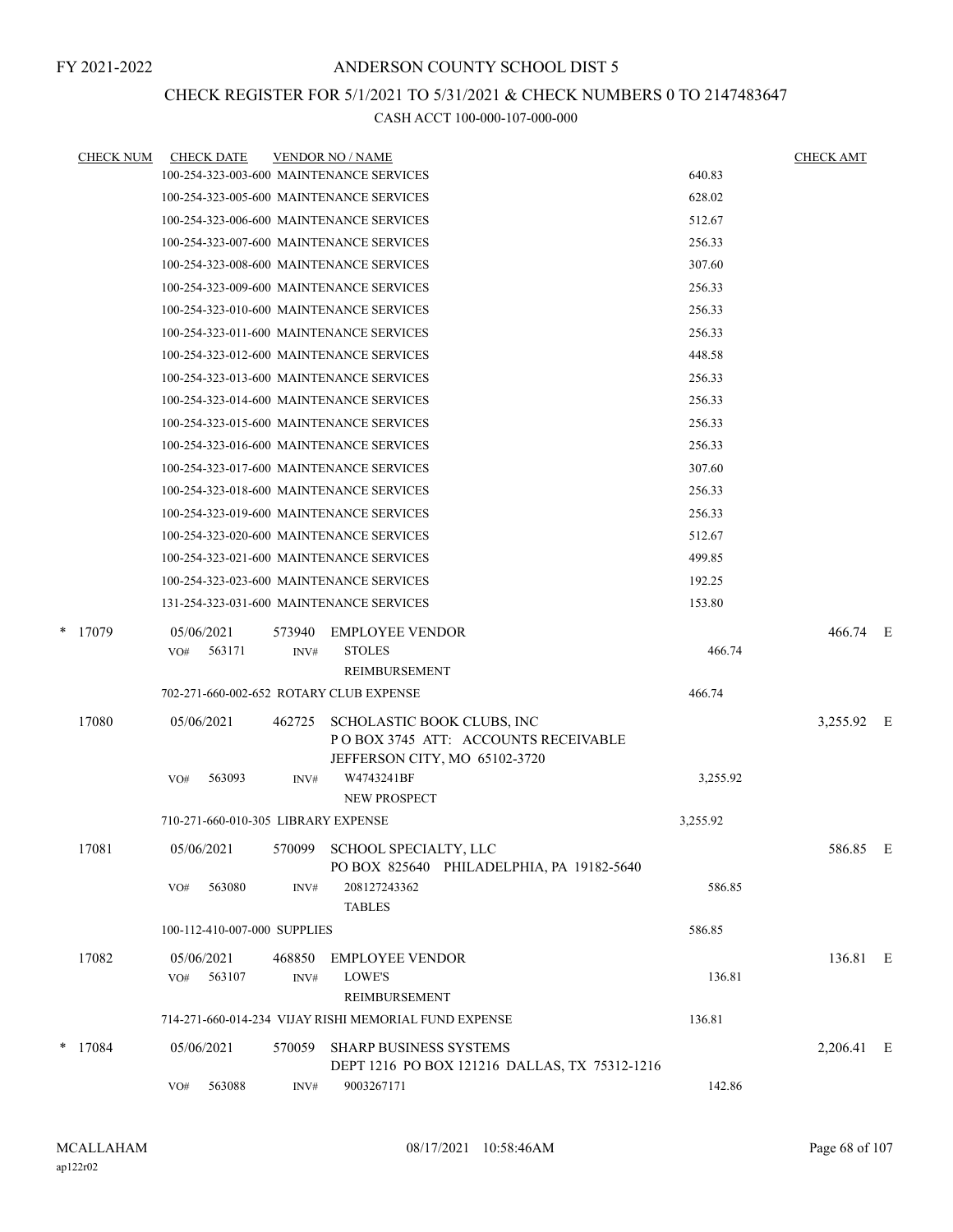### ANDERSON COUNTY SCHOOL DIST 5

### CHECK REGISTER FOR 5/1/2021 TO 5/31/2021 & CHECK NUMBERS 0 TO 2147483647

| <b>CHECK NUM</b> |     | <b>CHECK DATE</b>                  |                | <b>VENDOR NO / NAME</b><br><b>COPIES</b>                                                        |     |       |          | <b>CHECK AMT</b> |  |
|------------------|-----|------------------------------------|----------------|-------------------------------------------------------------------------------------------------|-----|-------|----------|------------------|--|
|                  |     |                                    |                | 201-112-490-016-000 OTHER/ COPIER COST                                                          |     |       | 142.86   |                  |  |
|                  | VO# | 563089                             | INV#           | 9003267194<br><b>COPIES</b>                                                                     |     |       | 48.09    |                  |  |
|                  |     | 717-190-660-017-362 COPIER EXPENSE |                |                                                                                                 |     |       | 48.09    |                  |  |
|                  | VO# | 563090                             | INV#           | 9003267165<br><b>COPIES</b>                                                                     |     |       | 22.87    |                  |  |
|                  |     | 100-254-323-000-001 CONTRACT SRVS  |                |                                                                                                 |     |       | 22.87    |                  |  |
|                  | VO# | 563091                             | INV#           | 9003268105<br><b>COPIES</b>                                                                     |     |       | 328.48   |                  |  |
|                  |     |                                    |                | 100-252-360-000-000 PRINTING AND BINDING                                                        |     |       | 328.48   |                  |  |
|                  | VO# | 563092                             | INV#           | 9003271194<br><b>COPIES</b>                                                                     | PO# | 13235 | 1,664.11 |                  |  |
|                  |     | 100-114-410-002-000 SUPPLIES       |                |                                                                                                 |     |       | 1,664.11 |                  |  |
| 17085            | VO# | 05/06/2021<br>563163               | 574734<br>INV# | EMPLOYEE VENDOR<br><b>APRIL 2021</b>                                                            |     |       | 125.01   | 125.01 E         |  |
|                  |     | 283-223-333-000-000 TRIPS/MILEAGE  |                | MILEAGE                                                                                         |     |       | 125.01   |                  |  |
| $*$ 17087        | VO# | 05/06/2021<br>563021               | INV#           | 574599 EMPLOYEE VENDOR<br><b>JC'S DELI</b><br>REIMBURSEMENT                                     |     |       | 470.88   | 514.94 E         |  |
|                  |     |                                    |                | 802-113-410-021-000 SUPPLIES - RETENTION                                                        |     |       | 470.88   |                  |  |
|                  | VO# | 563123                             | INV#           | <b>REGISTRATION</b><br>REIMBURSEMENT                                                            |     |       | 44.06    |                  |  |
|                  |     |                                    |                | 100-113-410-021-COB CHORUS, ORCHESTRA & BAND                                                    |     |       | 44.06    |                  |  |
| $*$ 17090        |     | 05/06/2021                         | 572446         | THE NATIONAL BETA CLUB<br>151 BETA CLUB WAY SPARTANBURG, SC 29306-3012                          |     |       |          | 811.54 E         |  |
|                  | VO# | 563106                             | INV#           | M-191423<br><b>NEW MEMBERS</b>                                                                  |     |       | 811.54   |                  |  |
|                  |     |                                    |                | 720-271-660-020-602 BETA CLUB EXPENSE                                                           |     |       | 811.54   |                  |  |
| $*$ 17093        | VO# | 05/06/2021<br>563018               | INV#           | 574608 EMPLOYEE VENDOR<br><b>TREATS</b>                                                         |     |       | 266.83   | 266.83 E         |  |
|                  |     |                                    |                | REIMBURSEMENT                                                                                   |     |       |          |                  |  |
|                  |     |                                    |                | 802-114-410-003-000 SUPPLIES - RETENTION                                                        |     |       | 266.83   |                  |  |
| 17094            |     | 05/06/2021                         | 529000         | WEST ANDERSON WATER COMPANY<br>504 HWY 187 SOUTH ATT: ACCOUNTS RECEIVABLE<br>ANDERSON, SC 29626 |     |       |          | 6,360.25 E       |  |
|                  | VO# | 563129                             | INV#           | <b>ACCT 5438</b><br><b>UTILITIES</b>                                                            |     |       | 3,816.25 |                  |  |
|                  |     |                                    |                | 100-254-470-010-000 ENERGY-ELECTRICITY & WATER                                                  |     |       | 3,816.25 |                  |  |
|                  | VO# | 563132                             | INV#           | <b>ACCT 6473</b><br><b>UTILITIES</b>                                                            |     |       | 2,544.00 |                  |  |
|                  |     |                                    |                | 100-254-470-008-000 ENERGY-ELECTRICITY & WATER                                                  |     |       | 2,544.00 |                  |  |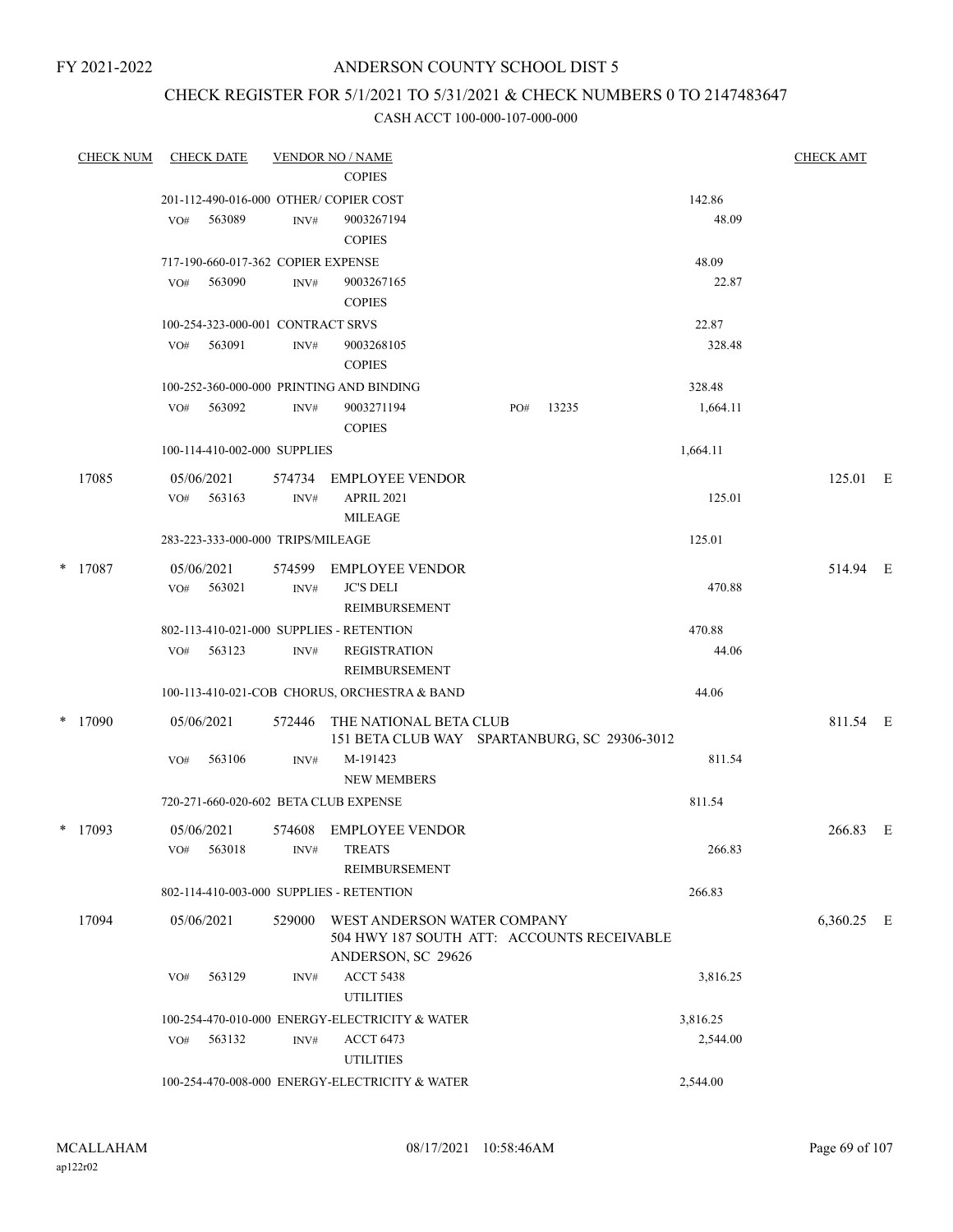### CHECK REGISTER FOR 5/1/2021 TO 5/31/2021 & CHECK NUMBERS 0 TO 2147483647

| <b>CHECK NUM</b> |     | <b>CHECK DATE</b> |                                     | <b>VENDOR NO / NAME</b>                                                                         |          | <b>CHECK AMT</b> |  |
|------------------|-----|-------------------|-------------------------------------|-------------------------------------------------------------------------------------------------|----------|------------------|--|
| * 17096          |     | 05/06/2021        | 332750                              | WILLIAM V MACGILL & CO<br>1000 NORTH LOMBARD ROAD ATT: ACCOUNTS<br>RECEIVABLE LOMBARD, IL 60148 |          | $1,175.00$ E     |  |
|                  | VO# | 563118            | INV#                                | 0755692<br>14191<br>PO#<br><b>CART</b>                                                          | 1,175.00 |                  |  |
|                  |     |                   |                                     | 100-213-410-000-000 SUPPLIES AND MATERIALS                                                      | 1,175.00 |                  |  |
| 17097            |     | 05/06/2021        |                                     | 536250 EMPLOYEE VENDOR                                                                          |          | 124.09 E         |  |
|                  | VO# | 563009            | INV#                                | APRIL 2021<br><b>MILEAGE</b>                                                                    | 124.09   |                  |  |
|                  |     |                   | 100-221-332-000-000 TRAVEL          |                                                                                                 | 124.09   |                  |  |
| 17098            |     | 05/11/2021        | 572731                              | ACCO BRANDS USA LLC<br>PO BOX 203412 DALLAS, TX 75320-3412                                      |          | 200.24 E         |  |
|                  | VO# | 563198            | INV#                                | 4716057714<br><b>SUPPLIES</b>                                                                   | 200.24   |                  |  |
|                  |     |                   | 706-271-660-006-519 LIBRARY EXPENSE |                                                                                                 | 200.24   |                  |  |
| $*$ 17100        |     | 05/11/2021        | 102640                              | <b>ACTION AUTO</b><br>529 FAIR STREET ATT: ACCOUNTS RECEIVABLE<br>ANDERSON, SC 29625            |          | 1,349.28 E       |  |
|                  | VO# | 563199            | INV#                                | 93513                                                                                           | 1,349.28 |                  |  |
|                  |     |                   |                                     | 2011 TAHOE                                                                                      |          |                  |  |
|                  |     |                   |                                     | 100-255-323-000-000 CONTRACTED SERVICES                                                         | 1,349.28 |                  |  |
| 17101            |     | 05/11/2021        | 573966                              | ALCO SOAP AND SUPPLY<br>PO BOX 1086 MOORESVILLE, NC 28115                                       |          | 3,426.47 E       |  |
|                  | VO# | 563201            | INV#                                | <b>APRIL 2021</b><br><b>SUPPLIES</b>                                                            | 3,426.47 |                  |  |
|                  |     |                   |                                     | 600-256-410-002-CHE CHEMICAL SUPPLIES                                                           | 361.52   |                  |  |
|                  |     |                   |                                     | 600-256-410-003-CHE CHEMICAL SUPPLIES                                                           | 437.87   |                  |  |
|                  |     |                   |                                     | 600-256-410-006-CHE CHEMICAL SUPPLIES                                                           | 337.06   |                  |  |
|                  |     |                   |                                     | 600-256-410-007-CHE CHEMICAL SUPPLIES                                                           | 172.20   |                  |  |
|                  |     |                   |                                     | 600-256-410-008-CHE CHEMICAL SUPPLIES                                                           | 246.58   |                  |  |
|                  |     |                   |                                     | 600-256-410-009-CHE CHEMICAL SUPPLIES                                                           | 133.15   |                  |  |
|                  |     |                   |                                     | 600-256-410-010-CHE CHEMICAL SUPPLIES                                                           | 323.16   |                  |  |
|                  |     |                   |                                     | 600-256-410-011-CHE CHEMICAL SUPPLIES                                                           | 105.62   |                  |  |
|                  |     |                   |                                     | 600-256-410-012-CHE CHEMICAL SUPPLIES                                                           | 33.71    |                  |  |
|                  |     |                   |                                     | 600-256-410-013-CHE CHEMICAL SUPPLIES                                                           | 266.10   |                  |  |
|                  |     |                   |                                     | 600-256-410-014-CHE CHEMICAL SUPPLIES                                                           | 97.85    |                  |  |
|                  |     |                   |                                     | 600-256-410-015-CHE CHEMICAL SUPPLIES                                                           | 41.91    |                  |  |
|                  |     |                   |                                     | 600-256-410-016-CHE CHEMICAL SUPPLIES                                                           | 64.15    |                  |  |
|                  |     |                   |                                     | 600-256-410-017-CHE CHEMICAL SUPPLIES                                                           | 270.04   |                  |  |
|                  |     |                   |                                     | 600-256-410-018-CHE CHEMICAL SUPPLIES                                                           | 99.25    |                  |  |
|                  |     |                   |                                     | 600-256-410-019-CHE CHEMICAL SUPPLIES                                                           | 97.85    |                  |  |
|                  |     |                   |                                     | 600-256-410-020-CHE CHEMICAL SUPPLIES                                                           | 172.63   |                  |  |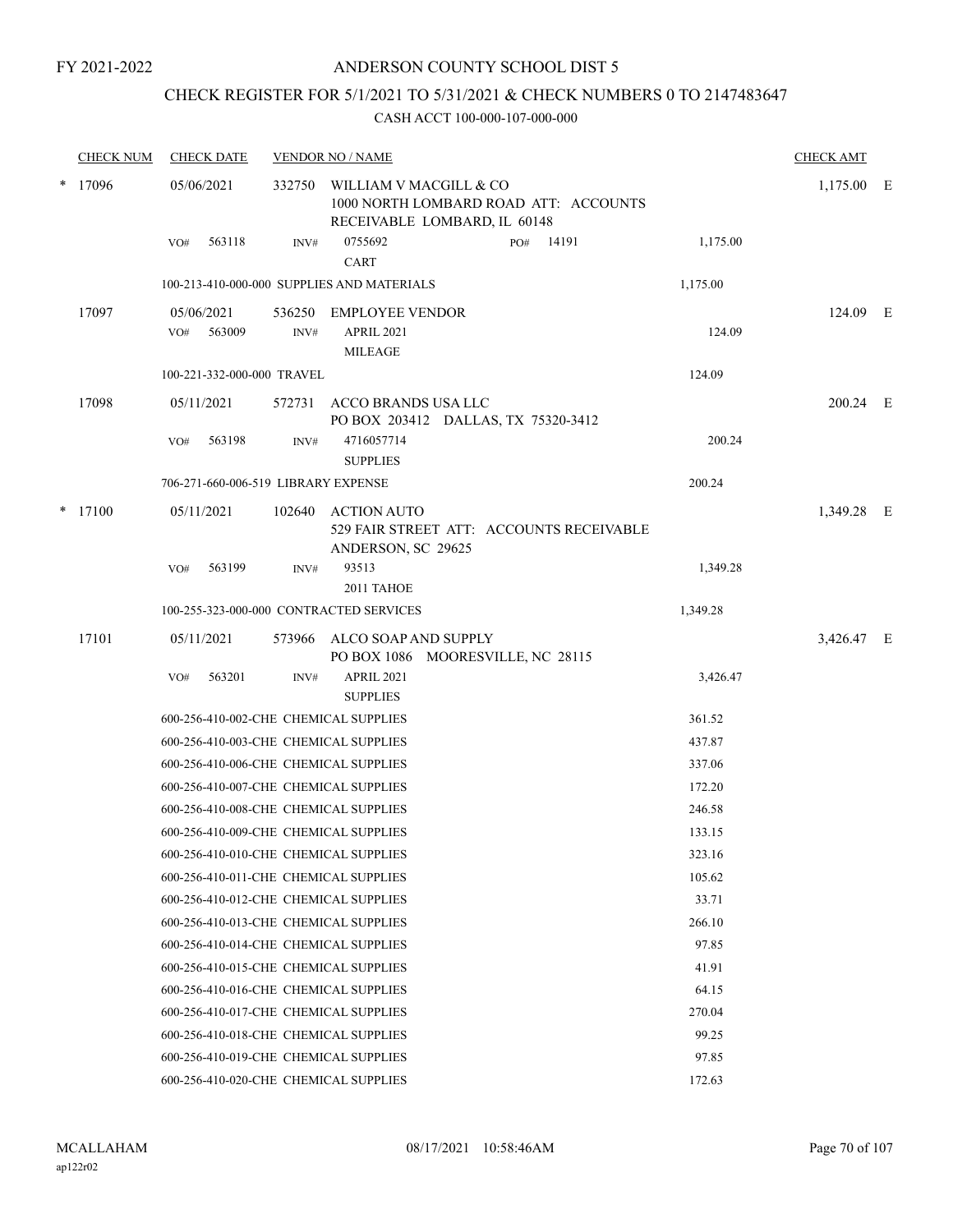### CHECK REGISTER FOR 5/1/2021 TO 5/31/2021 & CHECK NUMBERS 0 TO 2147483647

| <b>CHECK NUM</b> | <b>CHECK DATE</b><br>600-256-410-021-CHE CHEMICAL SUPPLIES             |                | <b>VENDOR NO / NAME</b>                                                 |           | 165.82             | <b>CHECK AMT</b> |  |
|------------------|------------------------------------------------------------------------|----------------|-------------------------------------------------------------------------|-----------|--------------------|------------------|--|
| $*$ 17103        | 05/11/2021                                                             |                | 564791 ANDERSON INTERFAITH MINISTRIES<br>POBOX 1136 ANDERSON, SC 29622  |           |                    | 250.00 E         |  |
|                  | VO#<br>563205                                                          | INV#           | GP0024                                                                  |           | 250.00             |                  |  |
|                  |                                                                        |                | <b>GALA AD</b>                                                          |           |                    |                  |  |
|                  |                                                                        |                | 100-390-410-000-000 SUPPLIES AND MATERIALS                              |           | 250.00             |                  |  |
| 17104            | 05/11/2021                                                             | 126675         | ATTAWAY INC<br>POBOX 302 ATT: ACCOUNTS RECEIVABLE<br>ANDERSON, SC 29622 |           |                    | 157.29 E         |  |
|                  | 563210<br>VO#                                                          | INV#           | 233297                                                                  |           | 98.44              |                  |  |
|                  |                                                                        |                | <b>ROBERT ANDERSON</b>                                                  |           |                    |                  |  |
|                  | 100-113-410-006-000 SUPPLIES                                           |                |                                                                         |           | 98.44              |                  |  |
|                  | VO# 563211                                                             | INV#           | 230838<br><b>ROBERT ANDERSON</b>                                        |           | 58.85              |                  |  |
|                  | 100-113-410-006-000 SUPPLIES                                           |                |                                                                         |           | 58.85              |                  |  |
| 17105            | 05/11/2021                                                             | 201391         | BLICK ART MATERIALS<br>6910 EAGLE WAY CHICAGO, IL 60670-1069            |           |                    | 358.96 E         |  |
|                  | VO#<br>563215                                                          | INV#           | 6303367<br><b>STAPLERS</b>                                              |           | 15.75              |                  |  |
|                  | 720-271-660-020-600 ART CLUB EXPENSE                                   |                |                                                                         |           | 15.75              |                  |  |
|                  | VO# 563303                                                             | INV#           | 6229628<br><b>MCCANTS</b>                                               |           | 343.21             |                  |  |
|                  | 100-113-410-005-ART ART SUPPLIES                                       |                |                                                                         |           | 343.21             |                  |  |
| 17106            | 05/11/2021<br>VO#<br>563296                                            | 141455<br>INV# | EMPLOYEE VENDOR<br><b>T-SHIRTS</b>                                      |           | 432.01             | 432.01 E         |  |
|                  |                                                                        |                | REIMBURSEMENT                                                           |           |                    |                  |  |
|                  | 283-213-410-000-000 NURSING SUPPLIES                                   |                |                                                                         |           | 432.01             |                  |  |
| 17107            | 05/11/2021<br>563186<br>VO#                                            | 574896<br>INV# | EMPLOYEE VENDOR<br><b>INCENTIVES</b>                                    |           | 105.99             | 105.99 E         |  |
|                  |                                                                        |                | REIMBURSEMENT                                                           |           |                    |                  |  |
|                  | 100-112-410-014-000 SUPPLIES                                           |                |                                                                         |           | 105.99             |                  |  |
| 17108            | 05/11/2021                                                             |                | 575781 BRAINSTORM BOOKS INC<br>5357 PENN AVE S MINNEAPOLIS, MN 55419    |           |                    | 1,892.03 E       |  |
|                  | 563216<br>VO#                                                          | INV#           | 104987<br><b>NORTH POINTE</b>                                           | PO# 14136 | 1,892.03           |                  |  |
|                  | 338-222-430-013-EAR LIBRARY BOOKS<br>338-222-430-013-EAR LIBRARY BOOKS |                |                                                                         |           | 1,772.70<br>119.33 |                  |  |
| $*$ 17110        | 05/11/2021                                                             | 572771         | <b>EMPLOYEE VENDOR</b>                                                  |           |                    | 236.70 E         |  |
|                  | 563292<br>VO#                                                          | INV#           | <b>SUPPLIES</b>                                                         |           | 22.75              |                  |  |
|                  |                                                                        |                | REIMBURSEMENT                                                           |           |                    |                  |  |
|                  | 100-233-410-001-VIR SUPPLIES                                           |                |                                                                         |           | 22.75              |                  |  |
|                  | 563293<br>VO#                                                          | INV#           | <b>TONER</b><br>REIMBURSEMENT                                           |           | 213.95             |                  |  |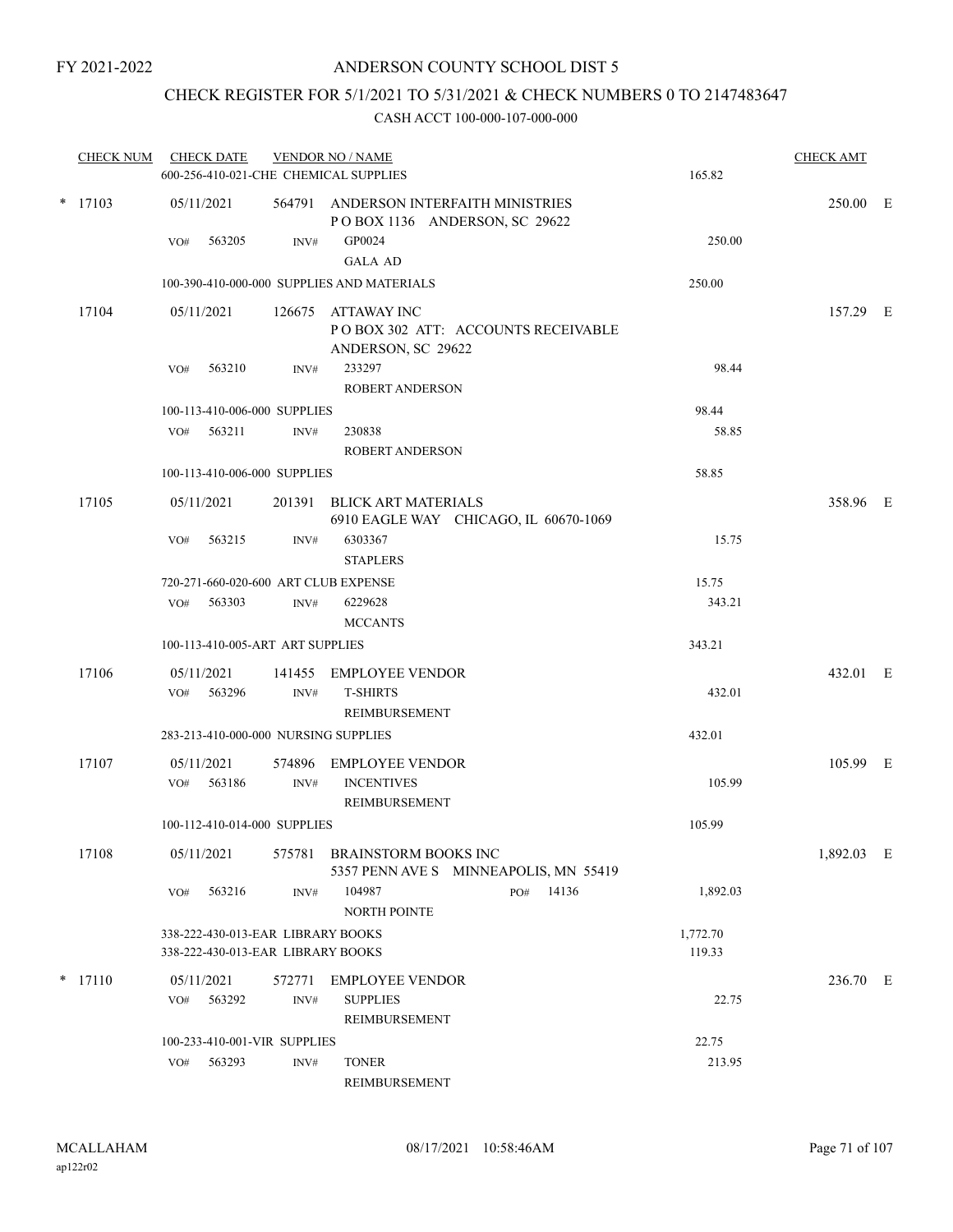### ANDERSON COUNTY SCHOOL DIST 5

### CHECK REGISTER FOR 5/1/2021 TO 5/31/2021 & CHECK NUMBERS 0 TO 2147483647

| <b>CHECK NUM</b> |     | <b>CHECK DATE</b> | 100-233-410-001-VIR SUPPLIES                                                                                | <b>VENDOR NO / NAME</b>                                                                                                  |     |           | 213.95                       | <b>CHECK AMT</b> |  |
|------------------|-----|-------------------|-------------------------------------------------------------------------------------------------------------|--------------------------------------------------------------------------------------------------------------------------|-----|-----------|------------------------------|------------------|--|
| 17111            |     | 05/11/2021        |                                                                                                             | 568574 CCP CROWE'S CORPORATE PROMOTIONS<br>PO BOX 2647 ANDERSON, SC 29622                                                |     |           |                              | 964.92 E         |  |
|                  | VO# | 563220            | INV#                                                                                                        | 16741                                                                                                                    |     |           | 964.92                       |                  |  |
|                  |     |                   |                                                                                                             | <b>TABLE COVERS</b>                                                                                                      |     |           |                              |                  |  |
|                  |     |                   |                                                                                                             | 802-264-410-000-000 SUPPLIES - RECRUITMENT FAIRS                                                                         |     |           | 964.92                       |                  |  |
| 17112            |     | 05/11/2021        | 187625                                                                                                      | <b>CPI</b><br>10850 W PARK PLACE SUITE 250 MILWAUKEE, WI<br>53224                                                        |     |           |                              | 150.00 E         |  |
|                  | VO# | 563224            | INV#                                                                                                        | IUS0193099                                                                                                               |     |           | 150.00                       |                  |  |
|                  |     |                   |                                                                                                             | <b>HILLARY BAILEY</b>                                                                                                    |     |           |                              |                  |  |
|                  |     |                   |                                                                                                             | 809-224-333-000-000 TRIPS AND CONFERENCES                                                                                |     |           | 150.00                       |                  |  |
| 17113            |     | 05/11/2021        |                                                                                                             | 226585 EMPLOYEE VENDOR                                                                                                   |     |           |                              | 279.40 E         |  |
|                  | VO# | 563177            | INV#                                                                                                        | <b>PUBLIX</b>                                                                                                            |     |           | 279.40                       |                  |  |
|                  |     |                   |                                                                                                             | REIMBURSEMENT                                                                                                            |     |           |                              |                  |  |
|                  |     |                   |                                                                                                             | 802-113-410-005-000 SUPPLIES - RETENTION                                                                                 |     |           | 279.40                       |                  |  |
| 17114            |     | 05/11/2021        |                                                                                                             | 568037 EXPLORE LEARNING<br>23939 NETWORK PLACE ATT: ACCOUNTS<br>RECEIVABLE CHICAGO, IL 60673-1239                        |     |           |                              | 26,201.25 E      |  |
|                  | VO# | 563306            | INV#                                                                                                        | 3711741<br><b>LICENSE</b>                                                                                                | PO# | 14389     | 26, 201. 25                  |                  |  |
|                  |     |                   |                                                                                                             | 338-113-445-005-EAR TECHNOLOGY SUPPLIES                                                                                  |     |           | 6,550.31                     |                  |  |
|                  |     |                   |                                                                                                             | 338-113-445-006-EAR TECHNOLOGY SUPPLIES                                                                                  |     |           | 6,550.31                     |                  |  |
|                  |     |                   |                                                                                                             | 338-113-445-020-EAR TECHNOLOGY SUPPLIES                                                                                  |     |           | 6,550.31                     |                  |  |
|                  |     |                   |                                                                                                             | 338-113-445-021-EAR TECHNOLOGY SUPPLIES                                                                                  |     |           | 6,550.32                     |                  |  |
| 17115            |     | 05/11/2021        |                                                                                                             | 569871 FOLLETT SCHOOL SOLUTIONS, INC<br>91826 COLLECTION CENTER DRIVE ATT: ACCOUNTS<br>RECEIVABLE CHICAGO, IL 60693-0918 |     |           | 27,857.32 E                  |                  |  |
|                  | VO# | 563227            | INV#                                                                                                        | 880135F<br>ROBERT ANDERSON                                                                                               | PO# | 14247     | 2,790.00                     |                  |  |
|                  |     |                   | 397-222-430-006-000 LIBRARY BOOKS                                                                           |                                                                                                                          |     |           | 2,790.00                     |                  |  |
|                  |     |                   | VO# 563228 INV# 840451                                                                                      | NEW PROSPECT                                                                                                             |     | PO# 14075 | 7,876.37                     |                  |  |
|                  |     |                   | 338-222-430-010-EAR LIBRARY BOOKS<br>338-222-430-010-EAR LIBRARY BOOKS<br>338-222-430-010-EAR LIBRARY BOOKS |                                                                                                                          |     |           | 6.669.00<br>708.68<br>498.69 |                  |  |
|                  |     | VO# 563229        | INV#                                                                                                        | 836426<br><b>MIDWAY ELEM</b>                                                                                             |     |           | 2,229.81                     |                  |  |
|                  |     |                   | 100-222-410-017-000 SUPPLIES                                                                                |                                                                                                                          |     |           | 2,229.81                     |                  |  |
|                  |     | VO# 563230        | INV#                                                                                                        | 836426F<br><b>MIDWAY ELEM</b>                                                                                            |     |           | 25.84                        |                  |  |
|                  |     |                   | 100-222-410-017-000 SUPPLIES                                                                                |                                                                                                                          |     |           | 25.84                        |                  |  |
|                  | VO# | 563231            | INV#                                                                                                        | 859420<br><b>NEW PROSPECT</b>                                                                                            | PO# | 14157     | 4,994.89                     |                  |  |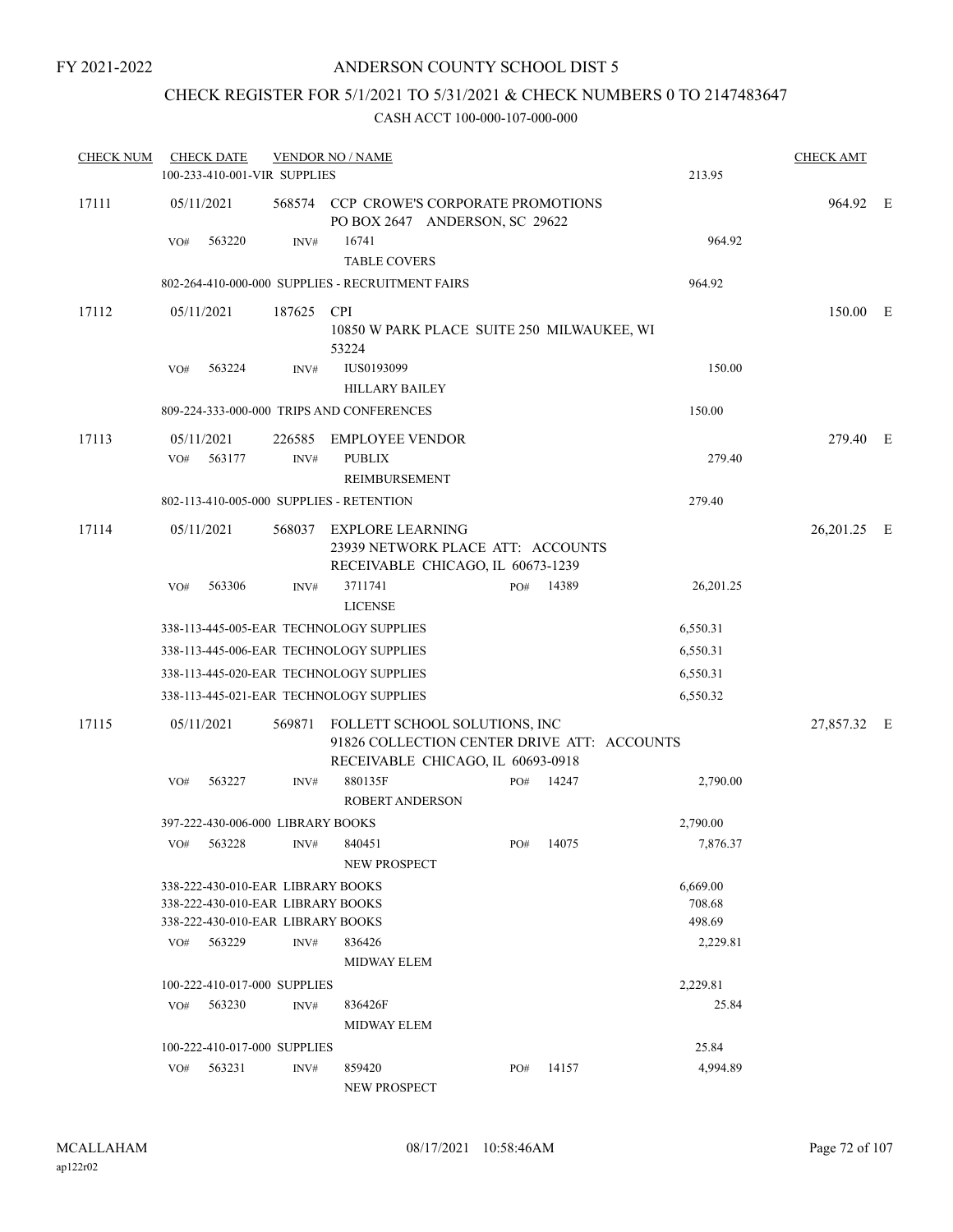# CHECK REGISTER FOR 5/1/2021 TO 5/31/2021 & CHECK NUMBERS 0 TO 2147483647

|   | <b>CHECK NUM</b> |                   | <b>CHECK DATE</b>        |                                   | <b>VENDOR NO / NAME</b>                                                                                |     |       |                           | <b>CHECK AMT</b> |  |
|---|------------------|-------------------|--------------------------|-----------------------------------|--------------------------------------------------------------------------------------------------------|-----|-------|---------------------------|------------------|--|
|   |                  |                   |                          | 338-222-430-010-EAR LIBRARY BOOKS |                                                                                                        |     |       | 552.23                    |                  |  |
|   |                  |                   |                          | 338-222-430-010-EAR LIBRARY BOOKS |                                                                                                        |     |       | 4,442.66                  |                  |  |
|   |                  | VO#               | 563232                   | INV#                              | 840465<br>NEW PROSPECT                                                                                 | PO# | 14077 | 9,940.41                  |                  |  |
|   |                  |                   |                          | 338-222-430-010-EAR LIBRARY BOOKS |                                                                                                        |     |       | 9,940.41                  |                  |  |
|   | 17116            |                   | 05/11/2021               | 237555                            | FORMS & SUPPLY<br>POBOX 563953 ATT: ACCOUNTS RECEIVABLE<br>CHARLOTTE, NC 28256                         |     |       |                           | 880.53 E         |  |
|   |                  | VO#               | 563233                   | INV#                              | 5765124<br><b>SUPPLIES</b>                                                                             |     |       | 267.48                    |                  |  |
|   |                  |                   |                          | 100-113-410-006-000 SUPPLIES      |                                                                                                        |     |       | 267.48                    |                  |  |
|   |                  | VO#               | 563234                   | INV#                              | 5764004<br><b>SUPPLIES</b>                                                                             |     |       | 476.51                    |                  |  |
|   |                  |                   |                          | 100-113-410-006-000 SUPPLIES      |                                                                                                        |     |       | 476.51                    |                  |  |
|   |                  | VO#               | 563235                   | INV#                              | 5765124-1<br><b>SUPPLIES</b>                                                                           |     |       | 106.99                    |                  |  |
|   |                  |                   |                          | 100-113-410-006-000 SUPPLIES      |                                                                                                        |     |       | 106.99                    |                  |  |
|   |                  | VO#               | 563236                   | INV#                              | 5729705-1<br><b>SUPPLIES</b>                                                                           | PO# | 14177 | 29.55                     |                  |  |
|   |                  |                   |                          | 100-257-410-000-000 SUPPLIES      |                                                                                                        |     |       | 29.55                     |                  |  |
| * | 17119            |                   | 05/11/2021               | 573256                            | <b>EMPLOYEE VENDOR</b>                                                                                 |     |       |                           | 133.72 E         |  |
|   |                  | VO#               | 563179                   | INV#                              | <b>PHOTOS</b><br><b>REIMBURSEMENT</b>                                                                  |     |       | 133.72                    |                  |  |
|   |                  |                   |                          | 100-233-410-006-000 SUPPLIES      |                                                                                                        |     |       | 133.72                    |                  |  |
|   | 17120            |                   | 05/11/2021               | 264114                            | HEINEMANN<br>15963 COLLECTIONS CENTER DRIVE CHICAGO, IL<br>60693                                       |     |       |                           | 1,257.77 E       |  |
|   |                  | VO#               | 563238                   | INV#                              | 7311798<br><b>MATERIALS</b>                                                                            | PO# | 14263 | 657.04                    |                  |  |
|   |                  | VO#               | 563239                   | INV#                              | 802-111-410-011-001 BOOK STUDY SUPPLIES<br>802-111-410-011-001 BOOK STUDY SUPPLIES<br>7312170          |     |       | 597.31<br>59.73<br>600.73 |                  |  |
|   |                  |                   |                          |                                   | <b>MATERIALS</b><br>802-112-410-008-001 BOOK STUDY SUPPLIES<br>802-112-410-008-001 BOOK STUDY SUPPLIES |     |       | 546.12<br>54.61           |                  |  |
|   | 17121            |                   | 05/11/2021               | 573279                            | HERSHEY CREAMERY COMPANY<br>710 CORPORATE CIRCLE SALISBURY, NC 28145                                   |     |       |                           | 330.08 E         |  |
|   |                  | VO#               | 563240                   | INV#                              | SOUTHWOOD<br>SOUSOUAND0620                                                                             |     |       | 330.08                    |                  |  |
|   |                  |                   | 600-256-460-021-000 FOOD |                                   |                                                                                                        |     |       | 196.07                    |                  |  |
|   |                  |                   | 600-256-460-021-000 FOOD |                                   |                                                                                                        |     |       | 134.01                    |                  |  |
|   | $*$ 17127        | 05/11/2021<br>VO# | 563288                   | 576698<br>INV#                    | <b>EMPLOYEE VENDOR</b><br><b>ALT LUNCH</b><br>REIMBURSEMENT                                            |     |       | 13.34                     | 193.26 E         |  |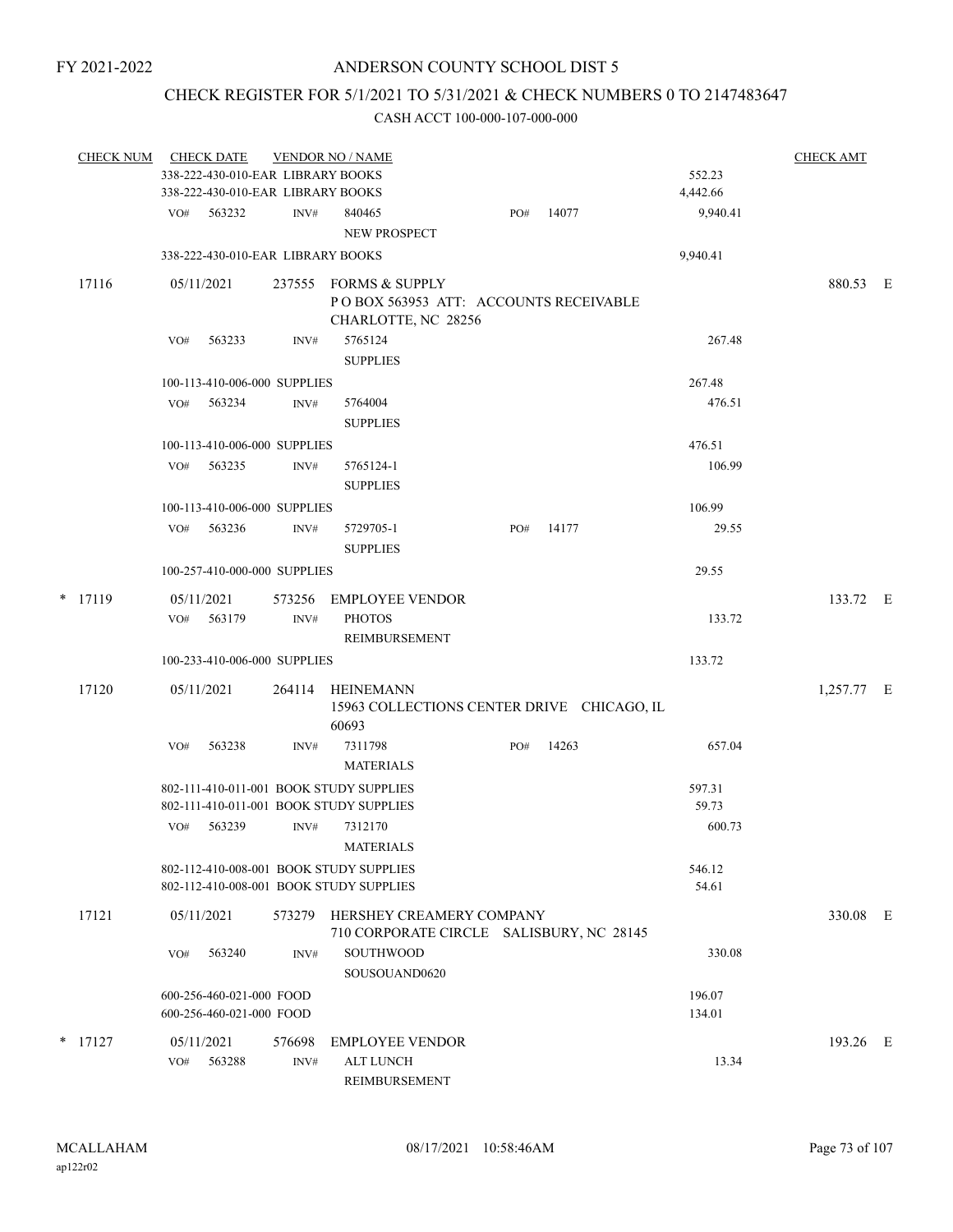# CHECK REGISTER FOR 5/1/2021 TO 5/31/2021 & CHECK NUMBERS 0 TO 2147483647

| <b>CHECK NUM</b> |     | <b>CHECK DATE</b> |                              | <b>VENDOR NO / NAME</b>                                 |     |       |          | <b>CHECK AMT</b> |  |
|------------------|-----|-------------------|------------------------------|---------------------------------------------------------|-----|-------|----------|------------------|--|
|                  |     |                   | 100-114-410-001-ALT SUPPLIES |                                                         |     |       | 13.34    |                  |  |
|                  |     | VO# 563289        | INV#                         | ALT LUNCH                                               |     |       | 81.26    |                  |  |
|                  |     |                   |                              | REIMBURSEMENT                                           |     |       |          |                  |  |
|                  |     |                   | 100-114-410-001-ALT SUPPLIES |                                                         |     |       | 81.26    |                  |  |
|                  |     | VO# 563290        | INV#                         | ALT LUNCH                                               |     |       | 71.02    |                  |  |
|                  |     |                   |                              | REIMBURSEMENT                                           |     |       |          |                  |  |
|                  |     |                   | 100-114-410-001-ALT SUPPLIES |                                                         |     |       | 71.02    |                  |  |
|                  |     | VO# 563291        | INV#                         | <b>ALT LUNCH</b>                                        |     |       | 27.64    |                  |  |
|                  |     |                   |                              | <b>REIMBURSEMENT</b>                                    |     |       |          |                  |  |
|                  |     |                   | 100-114-410-001-ALT SUPPLIES |                                                         |     |       | 27.64    |                  |  |
|                  |     |                   |                              |                                                         |     |       |          |                  |  |
| 17128            |     | 05/11/2021        |                              | 571890 EMPLOYEE VENDOR                                  |     |       |          | 103.10 E         |  |
|                  |     | $VO#$ 563195      | INV#                         | <b>MARCH-APRIL</b>                                      |     |       | 103.10   |                  |  |
|                  |     |                   |                              | MILEAGE                                                 |     |       |          |                  |  |
|                  |     |                   |                              | 100-266-332-000-000 IN-DISTRICT TRAVEL                  |     |       | 103.10   |                  |  |
| 17129            |     | 05/11/2021        |                              | 564683 EMPLOYEE VENDOR                                  |     |       |          | 115.40 E         |  |
|                  |     | VO# 563295        | INV#                         | NAEA                                                    |     |       | 115.40   |                  |  |
|                  |     |                   |                              | REIMBURSEMENT                                           |     |       |          |                  |  |
|                  |     |                   |                              | 721-190-660-021-644 ART HIGH EXPENSE                    |     |       | 115.40   |                  |  |
| $*$ 17133        |     | 05/11/2021        |                              | 389900 OFFICE DEPOT                                     |     |       |          | 276.76 E         |  |
|                  |     |                   |                              | POBOX 1413 CHARLOTTE, NC 28201-1413                     |     |       |          |                  |  |
|                  | VO# | 563251            | INV#                         | 168114467001                                            |     |       | 79.04    |                  |  |
|                  |     |                   |                              | <b>SUPPLIES</b>                                         |     |       |          |                  |  |
|                  |     |                   |                              | 713-271-660-013-201 MISCELLANEOUS EXPENSE               |     |       | 79.04    |                  |  |
|                  | VO# | 563252            | INV#                         | 168129322001                                            |     |       | 25.87    |                  |  |
|                  |     |                   |                              | <b>SUPPLIES</b>                                         |     |       |          |                  |  |
|                  |     |                   |                              | 713-271-660-013-201 MISCELLANEOUS EXPENSE               |     |       | 25.87    |                  |  |
|                  |     | VO# 563253        | INV#                         | 169121182001                                            |     |       | 171.85   |                  |  |
|                  |     |                   |                              | <b>SUPPLIES</b>                                         |     |       |          |                  |  |
|                  |     |                   | 100-112-410-013-000 SUPPLIES |                                                         |     |       | 171.85   |                  |  |
|                  |     |                   |                              |                                                         |     |       |          |                  |  |
| 17134            |     | 05/11/2021        |                              | 574722 EMPLOYEE VENDOR                                  |     |       |          | 111.99 E         |  |
|                  |     | VO# 563178        | INV#                         | 3-D ART                                                 |     |       | 111.99   |                  |  |
|                  |     |                   |                              | REIMBURSEMENT                                           |     |       |          |                  |  |
|                  |     |                   | 817-113-410-021-000 SUPPLIES |                                                         |     |       | 111.99   |                  |  |
| 17135            |     | 05/11/2021        | 570443                       | PROJECT LEAD THE WAY                                    |     |       |          | 5,519.00 E       |  |
|                  |     |                   |                              | 3939 PRIORITY WAY SOUTH DRIVE SUITE 400                 |     |       |          |                  |  |
|                  |     |                   |                              | INDIANAPOLIS, IN 46240                                  |     |       |          |                  |  |
|                  | VO# | 563308            | INV#                         | 276174                                                  | PO# | 14268 | 5,519.00 |                  |  |
|                  |     |                   |                              | <b>SUPPLIES</b>                                         |     |       |          |                  |  |
|                  |     |                   |                              | 900-115-410-031-054 PLTW (AIT) COMPUTER SCIENCE PROGRAM |     |       | 5,519.00 |                  |  |
| $*$ 17137        |     | 05/11/2021        | 567435                       | SCHOLASTIC INC                                          |     |       |          | 1,071.73 E       |  |
|                  |     |                   |                              | POBOX 3720 ATT: ACCOUNTS RECEIVABLE                     |     |       |          |                  |  |
|                  |     |                   |                              | JEFFERSON CITY, MO 65102-3720                           |     |       |          |                  |  |
|                  | VO# | 563263            | INV#                         | 29199811                                                |     |       | 68.60    |                  |  |
|                  |     |                   |                              | CONCORD ELEM                                            |     |       |          |                  |  |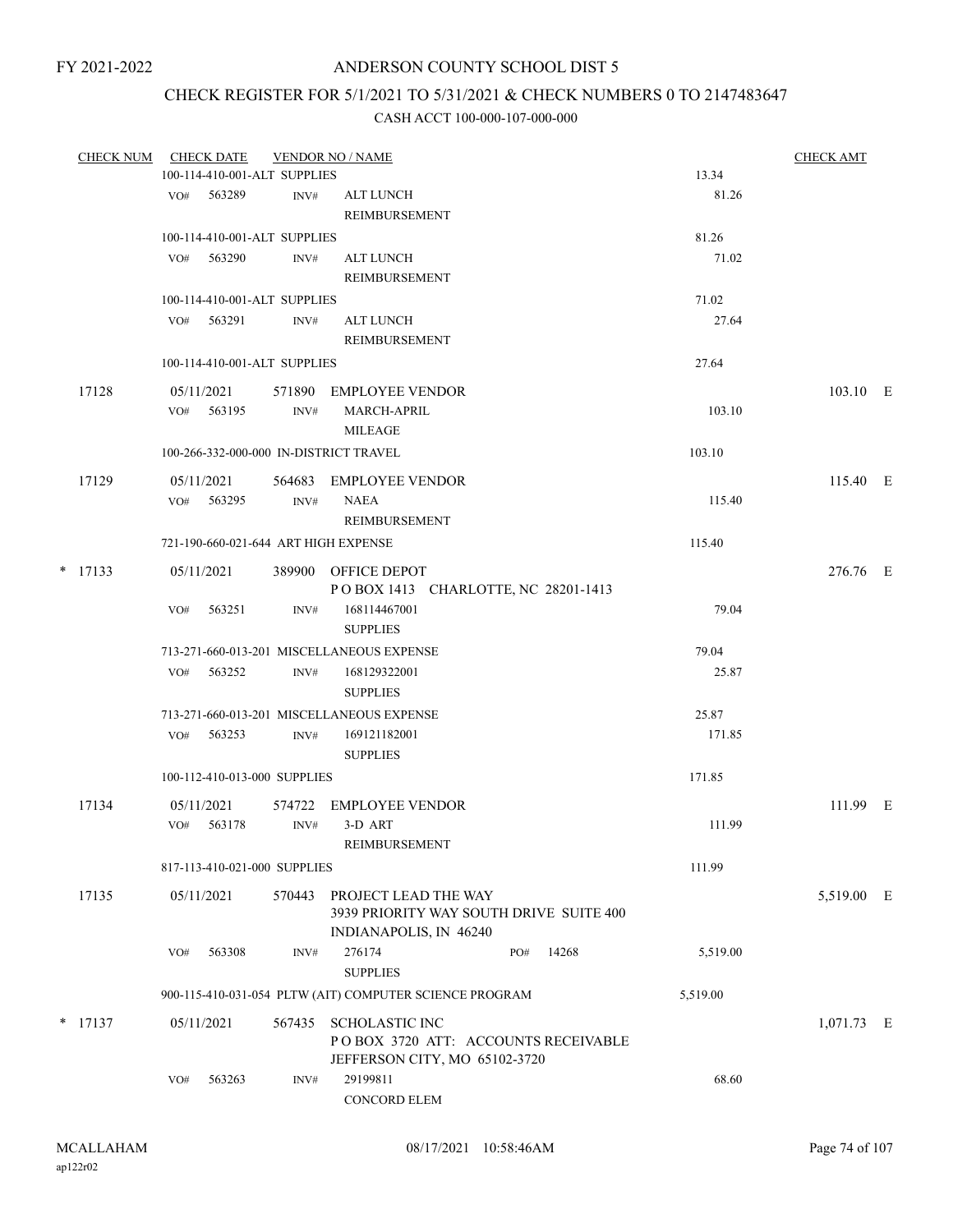# ANDERSON COUNTY SCHOOL DIST 5

# CHECK REGISTER FOR 5/1/2021 TO 5/31/2021 & CHECK NUMBERS 0 TO 2147483647

| <b>CHECK NUM</b> |     | <b>CHECK DATE</b>            |        | <b>VENDOR NO / NAME</b>                                                        |          | <b>CHECK AMT</b> |  |
|------------------|-----|------------------------------|--------|--------------------------------------------------------------------------------|----------|------------------|--|
|                  |     |                              |        | 709-271-660-009-305 LIBRARY EXPENSE                                            | 68.60    |                  |  |
|                  | VO# | 563264                       | INV#   | 49906846<br>NORTH POINTE                                                       | 1,003.13 |                  |  |
|                  |     | 338-112-410-013-EAR SUPPLIES |        |                                                                                | 1,003.13 |                  |  |
|                  |     |                              |        |                                                                                |          |                  |  |
| 17138            |     | 05/11/2021                   |        | 570059 SHARP BUSINESS SYSTEMS<br>DEPT 1216 PO BOX 121216 DALLAS, TX 75312-1216 |          | 585.69 E         |  |
|                  | VO# | 563265                       | INV#   | 9003276470                                                                     | 32.73    |                  |  |
|                  |     |                              |        | <b>COPIES</b>                                                                  |          |                  |  |
|                  |     |                              |        | 100-255-323-000-000 CONTRACTED SERVICES                                        | 32.73    |                  |  |
|                  | VO# | 563266                       | INV#   | 9003268849<br><b>COPIES</b>                                                    | 499.14   |                  |  |
|                  |     | 100-113-410-006-000 SUPPLIES |        |                                                                                | 499.14   |                  |  |
|                  | VO# | 563311                       | INV#   | 9003269496                                                                     | 53.82    |                  |  |
|                  |     |                              |        | <b>COPIES</b>                                                                  |          |                  |  |
|                  |     | 100-113-410-005-000 SUPPLIES |        |                                                                                | 53.82    |                  |  |
| $*$ 17142        |     | 05/11/2021                   | 574286 |                                                                                |          | 199.00 E         |  |
|                  | VO# | 563189                       | INV#   | <b>EMPLOYEE VENDOR</b><br><b>REGISTRATION</b>                                  | 199.00   |                  |  |
|                  |     |                              |        | REIMBURSEMENT                                                                  |          |                  |  |
|                  |     |                              |        | 809-224-333-000-000 TRIPS AND CONFERENCES                                      | 199.00   |                  |  |
| 17143            |     | 05/11/2021                   | 526475 | <b>EMPLOYEE VENDOR</b>                                                         |          | 163.21 E         |  |
|                  | VO# | 563187                       | INV#   | <b>CHICK FIL A</b>                                                             | 163.21   |                  |  |
|                  |     |                              |        | REIMBURSEMENT                                                                  |          |                  |  |
|                  |     |                              |        | 802-147-410-015-000 SUPPLIES - RETENTION                                       | 163.21   |                  |  |
| $*$ 17147        |     | 05/13/2021                   | 102640 | <b>ACTION AUTO</b>                                                             |          | 1,030.87 E       |  |
|                  |     |                              |        | 529 FAIR STREET ATT: ACCOUNTS RECEIVABLE                                       |          |                  |  |
|                  | VO# | 563318                       | INV#   | ANDERSON, SC 29625<br>93605                                                    | 77.24    |                  |  |
|                  |     |                              |        | <b>REPAIR</b>                                                                  |          |                  |  |
|                  |     |                              |        | 100-254-412-000-001 TRUCK SERVICE - MAINTENANCE                                | 77.24    |                  |  |
|                  | VO# | 563319                       | INV#   | 93452                                                                          | 953.63   |                  |  |
|                  |     |                              |        | <b>REPAIR</b>                                                                  |          |                  |  |
|                  |     |                              |        | 100-255-323-000-000 CONTRACTED SERVICES                                        | 953.63   |                  |  |
| $*$ 17149        |     | 05/13/2021                   | 569031 | AIRGAS USA                                                                     |          | 621.03 E         |  |
|                  |     |                              |        | POBOX 532609 ATT: ACCOUNTS RECEIVABLE                                          |          |                  |  |
|                  |     |                              |        | ATLANTA, GA 30353-2609                                                         |          |                  |  |
|                  | VO# | 563320                       | INV#   | 9112569133<br>14318<br>PO#<br><b>SUPPLIES</b>                                  | 621.03   |                  |  |
|                  |     |                              |        | 329-115-410-031-000 SUPPLIES-STATE EQUIPMENT                                   | 621.03   |                  |  |
|                  |     |                              |        |                                                                                |          |                  |  |
| 17150            |     | 05/13/2021                   | 114225 | ANDERSON RESTAURANT EQUIPMENT<br>112 EAST MAULDIN STREET ATT: ACCOUNTS         |          | 149.69 E         |  |
|                  |     |                              |        | RECEIVABLE ANDERSON, SC 29621                                                  |          |                  |  |
|                  | VO# | 563428                       | INV#   | 046925                                                                         | 149.69   |                  |  |
|                  |     |                              |        | <b>WATER FILTER</b>                                                            |          |                  |  |
|                  |     |                              |        | 100-254-410-002-400 HVAC/ELECTRICAL/PLUMBING                                   | 149.69   |                  |  |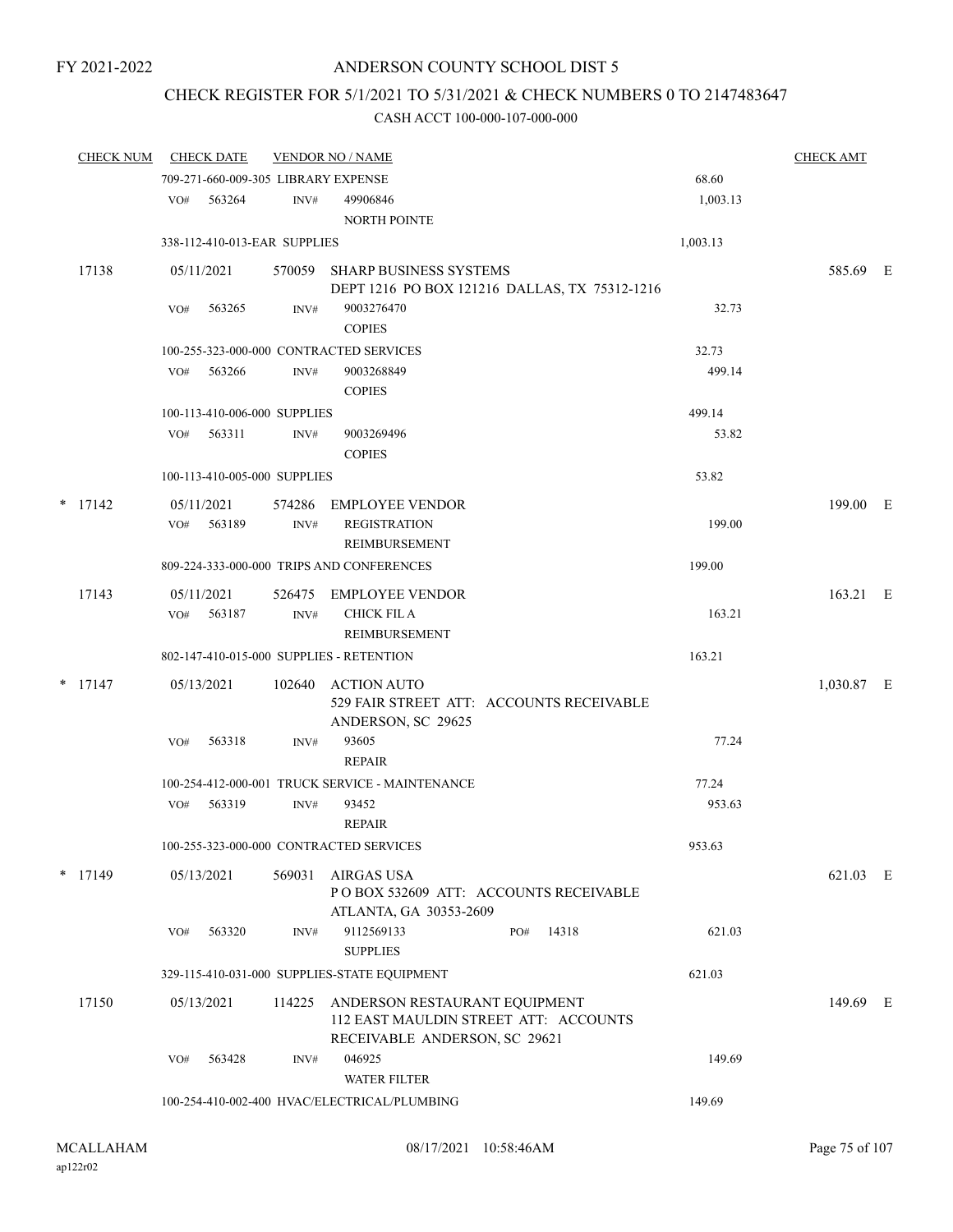# ANDERSON COUNTY SCHOOL DIST 5

# CHECK REGISTER FOR 5/1/2021 TO 5/31/2021 & CHECK NUMBERS 0 TO 2147483647

| <b>CHECK NUM</b> | <b>CHECK DATE</b>                         |                | <b>VENDOR NO / NAME</b>                                                                        |     |       |          | <b>CHECK AMT</b> |  |
|------------------|-------------------------------------------|----------------|------------------------------------------------------------------------------------------------|-----|-------|----------|------------------|--|
| 17151            | 05/13/2021                                | 126675         | ATTAWAY INC<br>PO BOX 302 ATT: ACCOUNTS RECEIVABLE<br>ANDERSON, SC 29622                       |     |       |          | 603.48 E         |  |
|                  | 563323<br>VO#                             | INV#           | 232535<br><b>WHSE SUPPLIES</b>                                                                 | PO# | 13971 | 603.48   |                  |  |
|                  | 100-257-410-000-000 SUPPLIES              |                |                                                                                                |     |       | 603.48   |                  |  |
| $*$ 17153        | 05/13/2021<br>563418<br>VO#               | 143760<br>INV# | <b>EMPLOYEE VENDOR</b><br>LOWE'S<br>REIMBURSEMENT                                              |     |       | 107.35   | 107.35 E         |  |
|                  |                                           |                | 711-271-660-011-201 MISCELLANEOUS EXPENSE                                                      |     |       | 107.35   |                  |  |
| 17154            | 05/13/2021<br>VO#<br>563429               | 147195<br>INV# | EMPLOYEE VENDOR<br><b>TEACHER APPRECIATION</b><br>REIMBURSEMENT                                |     |       | 244.35   | 244.35 E         |  |
|                  | 723-190-660-023-973 FACULTY EXPENSE       |                |                                                                                                |     |       | 244.35   |                  |  |
| 17155            | 05/13/2021<br>563460<br>VO#               | 574566<br>INV# | EMPLOYEE VENDOR<br>CHICKEN SALAD CHICK<br><b>FINANCE LUNCH</b>                                 |     |       | 102.89   | 102.89 E         |  |
|                  | 852-252-410-000-000 SUPPLIES              |                |                                                                                                |     |       | 102.89   |                  |  |
| 17156            | 05/13/2021                                | 155900         | CAROLINA BIOLOGICAL SUPPLY<br>POBOX 60232 ATT: ACCOUNTS RECEIVABLE<br>CHARLOTTE, NC 28260-0232 |     |       |          | 541.74 E         |  |
|                  | 563436<br>VO#                             | INV#           | PO 14320<br><b>SUPPLIES</b>                                                                    | PO# | 14320 | 541.74   |                  |  |
|                  | 326-112-410-000-000 SCIENCE KITS SUPPLIES |                |                                                                                                |     |       | 541.74   |                  |  |
| 17157            | 05/13/2021                                | 569307         | CAROLINA PCO SUPPLY CO. INC<br>POBOX 3517 ATT: ACCOUNTS RECEIVABLE CAYCE,<br>SC 29171          |     |       |          | 1,219.80 E       |  |
|                  | 563332<br>VO#                             | INV#           | 144757<br><b>SUPPLIES</b>                                                                      |     |       | 1,219.80 |                  |  |
|                  | 100-254-410-000-500 PEST MANAGEMENT       |                |                                                                                                |     |       | 1,219.80 |                  |  |
| 17158            | 05/13/2021<br>563409<br>VO#               | INV#           | 186050 EMPLOYEE VENDOR<br><b>SUPPLIES FOR ARTS</b><br><b>REIMBURSEMENT</b>                     |     |       | 318.24   | 423.75 E         |  |
|                  |                                           |                | 817-112-410-014-000 SUPPLIES AND MATERIALS                                                     |     |       | 318.24   |                  |  |
|                  | VO#<br>563410                             | INV#           | DRUM N STORE<br><b>REIMBURSEMENT</b>                                                           |     |       | 105.51   |                  |  |
|                  |                                           |                | 817-112-410-014-000 SUPPLIES AND MATERIALS                                                     |     |       | 105.51   |                  |  |
| 17159            | 05/13/2021                                | 187300         | CRESCENT SUPPLY CO, INC<br>POBOX 8798 ATT: ACCOUNTS RECEIVABLE<br>GREENVILLE, SC 29604         |     |       |          | $160.24$ E       |  |
|                  | 563334<br>VO#                             | INV#           | 396467<br><b>SUPPLIES</b>                                                                      | PO# | 13973 | 160.24   |                  |  |
|                  |                                           |                | 100-000-170-000-000 WAREHOUSE INVENTORY                                                        |     |       | 160.24   |                  |  |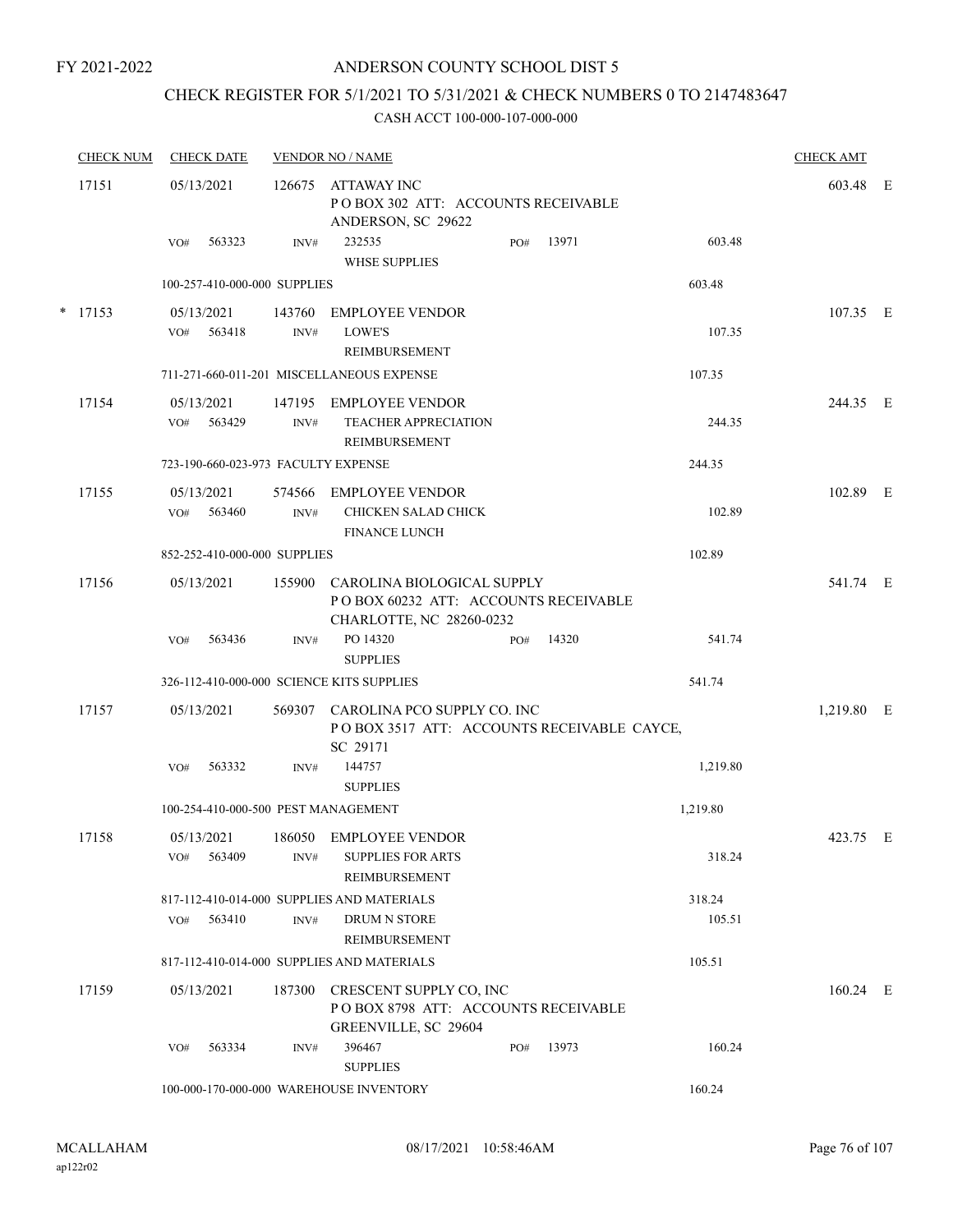# CHECK REGISTER FOR 5/1/2021 TO 5/31/2021 & CHECK NUMBERS 0 TO 2147483647

|   | <b>CHECK NUM</b> |     | <b>CHECK DATE</b> |        | <b>VENDOR NO / NAME</b>                                                                      |     |       |                      | <b>CHECK AMT</b> |  |
|---|------------------|-----|-------------------|--------|----------------------------------------------------------------------------------------------|-----|-------|----------------------|------------------|--|
|   | 17160            |     | 05/13/2021        | 572679 | DEFENDER SERVICES, INC.<br>PO BOX 1775 COLUMBIA, SC 29202                                    |     |       |                      | 2,528.40 E       |  |
|   |                  | VO# | 563336            | INV#   | 1004583<br><b>ADULT ED</b>                                                                   | PO# | 13390 | 842.80               |                  |  |
|   |                  |     |                   |        | 100-181-312-023-000 PURCHASED SERVICES                                                       |     |       | 842.80               |                  |  |
|   |                  | VO# | 563337            | INV#   | 1004402<br><b>ADULT ED</b>                                                                   | PO# | 13390 | 842.80               |                  |  |
|   |                  |     |                   |        | 100-181-312-023-000 PURCHASED SERVICES                                                       |     |       | 842.80               |                  |  |
|   |                  | VO# | 563338            | INV#   | 1004778<br><b>ADULT ED</b>                                                                   | PO# | 13390 | 842.80               |                  |  |
|   |                  |     |                   |        | 100-181-312-023-000 PURCHASED SERVICES                                                       |     |       | 842.80               |                  |  |
|   | 17161            |     | 05/13/2021        | 202600 | DILLARD'S SPORTS CENTER<br>708 WHITEHALL ROAD ATT: ACCOUNTS<br>RECEIVABLE ANDERSON, SC 29625 |     |       |                      | 295.32 E         |  |
|   |                  | VO# | 563339            | INV#   | 108601<br><b>CENTERVILLE</b>                                                                 |     |       | 295.32               |                  |  |
|   |                  |     |                   |        | 707-190-660-007-201 MISCELLANEOUS EXPENSE                                                    |     |       | 295.32               |                  |  |
| * | 17163            |     | 05/13/2021        | 235550 | FLINN SCIENTIFIC INC<br>PO BOX 71721 ATT: ACCOUNTS RECEIVABLE<br>CHICAGO, IL 60694-1721      |     |       |                      | 1,961.64 E       |  |
|   |                  | VO# | 563454            | INV#   | 2557361<br><b>SUPPLIES</b>                                                                   |     |       | 1,961.64             |                  |  |
|   |                  |     |                   |        | 100-114-410-002-SCI SCIENCE MATERIALS                                                        |     |       | 1,961.64             |                  |  |
|   | 17164            |     | 05/13/2021        | 237555 | <b>FORMS &amp; SUPPLY</b><br>POBOX 563953 ATT: ACCOUNTS RECEIVABLE<br>CHARLOTTE, NC 28256    |     |       |                      | 34,546.07 E      |  |
|   |                  | VO# | 563344            | INV#   | 5772562-1<br><b>SUPPLIES</b>                                                                 |     |       | 39.38                |                  |  |
|   |                  |     |                   |        | 817-112-410-014-000 SUPPLIES AND MATERIALS                                                   |     |       | 39.38                |                  |  |
|   |                  | VO# | 563345            | INV#   | 5662782<br><b>SUPPLIES</b>                                                                   | PO# | 13831 | 10,348.72            |                  |  |
|   |                  |     |                   |        | 100-000-170-000-000 WAREHOUSE INVENTORY<br>100-000-170-000-000 WAREHOUSE INVENTORY           |     |       | 1,155.60<br>9,193.12 |                  |  |
|   |                  | VO# | 563346            | INV#   | 5772562<br><b>SUPPLIES</b>                                                                   |     |       | 338.78               |                  |  |
|   |                  |     |                   |        | 817-112-410-014-000 SUPPLIES AND MATERIALS                                                   |     |       | 338.78               |                  |  |
|   |                  | VO# | 563347            | INV#   | 29927<br><b>SUPPLIES</b>                                                                     | PO# | 14138 | 4,981.81             |                  |  |
|   |                  |     |                   |        | 100-000-170-000-000 WAREHOUSE INVENTORY                                                      |     |       | 4,981.81             |                  |  |
|   |                  | VO# | 563348            | INV#   | 5696294<br><b>SUPPLIES</b>                                                                   | PO# | 13970 | 17,073.99            |                  |  |
|   |                  |     |                   |        | 100-000-170-000-000 WAREHOUSE INVENTORY                                                      |     |       | 17,073.99            |                  |  |
|   |                  | VO# | 563430            | INV#   | 5765124-2<br><b>SUPPLIES</b>                                                                 |     |       | 240.73               |                  |  |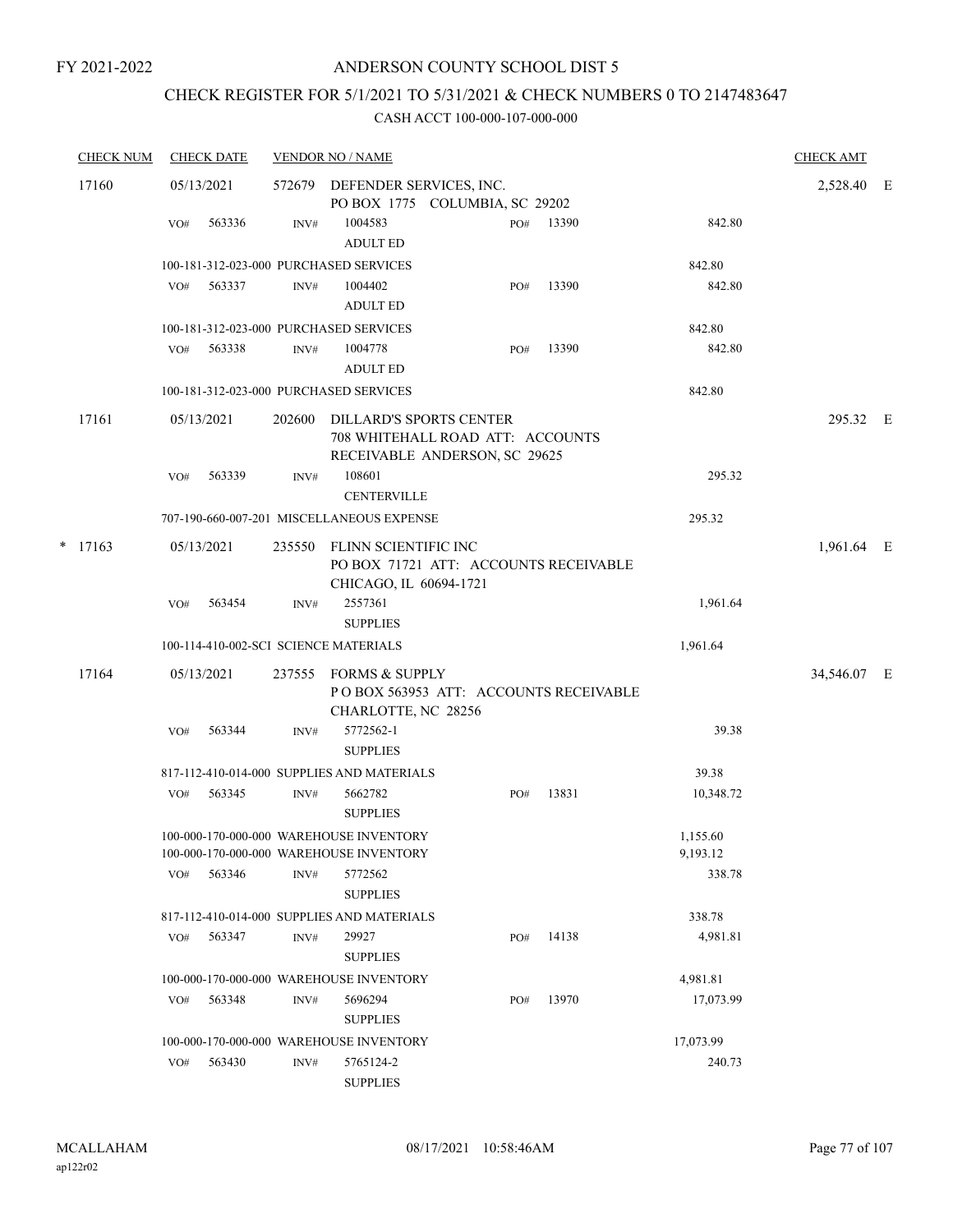# CHECK REGISTER FOR 5/1/2021 TO 5/31/2021 & CHECK NUMBERS 0 TO 2147483647

| <b>CHECK NUM</b> |     | <b>CHECK DATE</b>          |                                   | <b>VENDOR NO / NAME</b>                                                                            |     |       |            | <b>CHECK AMT</b> |  |
|------------------|-----|----------------------------|-----------------------------------|----------------------------------------------------------------------------------------------------|-----|-------|------------|------------------|--|
|                  |     |                            |                                   | 100-211-410-006-000 SUPPLIES - SOCIAL WORKER<br>5733197-0                                          |     |       | 240.73     |                  |  |
|                  | VO# | 563434                     | INV#                              | <b>SUPPLIES</b>                                                                                    |     |       | 1,522.66   |                  |  |
|                  |     |                            | 397-112-410-007-000 SUPPLIES      |                                                                                                    |     |       | 1,522.66   |                  |  |
| 17165            |     | 05/13/2021                 | 575971                            | EMPLOYEE VENDOR                                                                                    |     |       |            | 287.63 E         |  |
|                  | VO# | 563403                     | INV#                              | <b>APRIL 2021</b><br><b>MILEAGE</b>                                                                |     |       | 197.51     |                  |  |
|                  |     |                            |                                   | 600-256-332-000-000 IN DISTRICT TRAVEL                                                             |     |       | 197.51     |                  |  |
|                  | VO# | 563416                     | INV#                              | <b>CATERING</b><br>REIMBURSEMENT                                                                   |     |       | 90.12      |                  |  |
|                  |     |                            | 631-256-460-031-CAT FOOD-CATERING |                                                                                                    |     |       | 90.12      |                  |  |
| 17166            | VO# | 05/13/2021<br>563405       | 565738<br>$\text{INV}\#$          | EMPLOYEE VENDOR<br>04/21-04/23/21<br><b>ASHEVILLE</b>                                              |     |       | 101.66     | 101.66 E         |  |
|                  |     |                            |                                   | 100-254-333-000-OPS TRIPS-OPERATIONS                                                               |     |       | 101.66     |                  |  |
| 17167            |     | 05/13/2021<br>$VO#$ 563414 | 574701<br>$\text{INV}\#$          | EMPLOYEE VENDOR<br><b>TREAT CART</b>                                                               |     |       | 145.03     | 145.03 E         |  |
|                  |     |                            |                                   | REIMBURSEMENT                                                                                      |     |       |            |                  |  |
|                  |     |                            |                                   | 802-112-410-009-000 SUPPLIES - RETENTION                                                           |     |       | 145.03     |                  |  |
| 17168            |     | 05/13/2021                 |                                   | 573185 GRIMCO, INC.<br>29538 NETWORK PLACE CHICAGO, IL 60673-1295                                  |     |       |            | 883.49 E         |  |
|                  | VO# | 563350                     | INV#                              | 026346900<br><b>SUPPLIES</b>                                                                       |     |       | 883.49     |                  |  |
|                  |     |                            | 131-115-410-031-000 SUPPLIES      |                                                                                                    |     |       | 883.49     |                  |  |
| 17169            | VO# | 05/13/2021<br>563411       | 261875<br>INV#                    | <b>EMPLOYEE VENDOR</b><br>PAINT SETS<br>REIMBURSEMENT                                              |     |       | 191.87     | 191.87 E         |  |
|                  |     |                            |                                   | 817-112-410-014-000 SUPPLIES AND MATERIALS                                                         |     |       | 191.87     |                  |  |
| $*$ 17172        |     | 05/13/2021                 |                                   | 276355 IPC SUPPLY, INC                                                                             |     |       |            | 308.16 E         |  |
|                  |     |                            |                                   | POBOX 1987 ATT: ACCOUNTS RECEIVABLE<br>ANDERSON, SC 29622                                          |     |       |            |                  |  |
|                  | VO# | 563353                     | INV#                              | 47251<br><b>SUPPLIES</b>                                                                           | PO# | 13976 | 308.16     |                  |  |
|                  |     |                            |                                   | 100-000-170-000-000 WAREHOUSE INVENTORY                                                            |     |       | 308.16     |                  |  |
| 17173            |     | 05/13/2021                 | 570161                            | IXL LEARNING<br>777 MARINERS ISLAND BLVD SUITE 600 ATT:<br>ACCOUNTS RECEIVABLE SAN MATEO, CA 94404 |     |       |            | 113,873.00 E     |  |
|                  | VO# | 563354                     | INV#                              | S401747<br><b>LICENSE</b>                                                                          | PO# | 14354 | 113,873.00 |                  |  |
|                  |     |                            | 338-113-410-000-EAR SUPPLIES      |                                                                                                    |     |       | 113,873.00 |                  |  |
| 17174            |     | 05/13/2021                 | 300176                            | <b>JOSTENS INC</b><br>21336 NETWORK PLACE ATT: ACCOUNTS<br>RECEIVABLE CHICAGO, IL 60673            |     |       |            | 345.07 E         |  |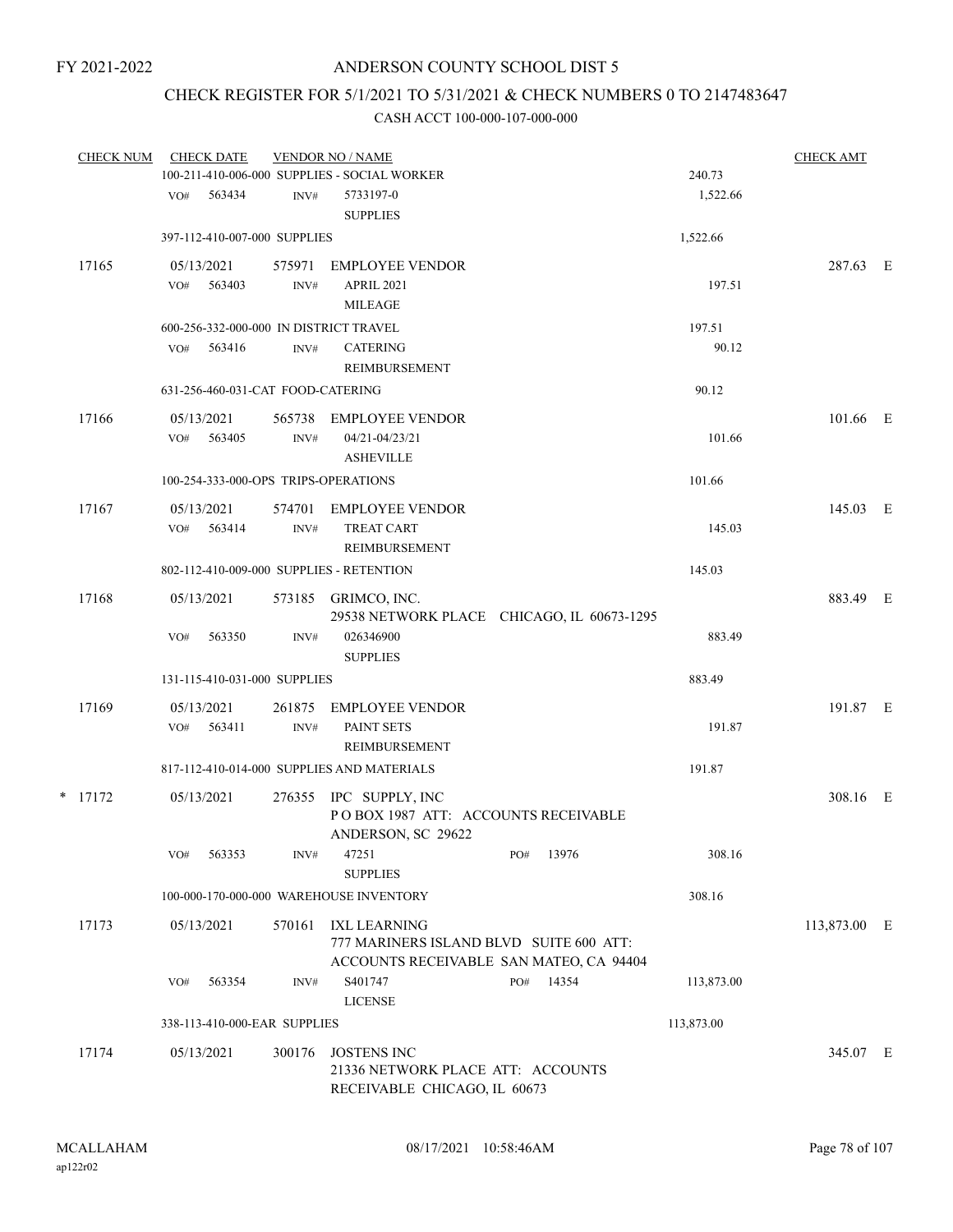# CHECK REGISTER FOR 5/1/2021 TO 5/31/2021 & CHECK NUMBERS 0 TO 2147483647

| <b>CHECK NUM</b> |     | <b>CHECK DATE</b>                          |      | <b>VENDOR NO / NAME</b>                            |     |           |        | <b>CHECK AMT</b> |  |
|------------------|-----|--------------------------------------------|------|----------------------------------------------------|-----|-----------|--------|------------------|--|
|                  | VO# | 563431                                     | INV# | 748493                                             |     |           | 220.38 |                  |  |
|                  |     |                                            |      | <b>RAM SCULPTURE</b>                               |     |           |        |                  |  |
|                  |     | 100-114-410-003-000 SUPPLIES               |      |                                                    |     |           | 220.38 |                  |  |
|                  |     | VO# 563432                                 | INV# | 748492                                             |     |           | 124.69 |                  |  |
|                  |     |                                            |      | <b>MEDALLIONS</b>                                  |     |           |        |                  |  |
|                  |     | 100-114-410-003-000 SUPPLIES               |      |                                                    |     |           | 124.69 |                  |  |
| * 17181          |     | 05/13/2021                                 |      | 389900 OFFICE DEPOT                                |     |           |        | 1,916.96 E       |  |
|                  |     |                                            |      | POBOX 1413 CHARLOTTE, NC 28201-1413                |     |           |        |                  |  |
|                  | VO# | 563360                                     | INV# | 168286741001<br><b>SUPPLIES</b>                    |     | PO# 14198 | 366.14 |                  |  |
|                  |     |                                            |      | 100-213-410-000-000 SUPPLIES AND MATERIALS         |     |           | 111.59 |                  |  |
|                  |     |                                            |      | 100-213-410-003-000 SUPPLIES-HEALTH SERVICES       |     |           | 96.28  |                  |  |
|                  |     | 100-213-410-006-000 SUPPLIES               |      |                                                    |     |           | 106.17 |                  |  |
|                  |     | 100-213-410-013-000 SUPPLIES               |      |                                                    |     |           | 52.10  |                  |  |
|                  |     | $VO#$ 563361                               | INV# | 165409328001<br><b>SUPPLIES</b>                    | PO# | 14292     | 75.88  |                  |  |
|                  |     | 201-224-410-019-000 SUPPLIES- PD           |      |                                                    |     |           | 75.88  |                  |  |
|                  |     | VO# 563362                                 | INV# | 165438826001<br><b>SUPPLIES</b>                    | PO# | 14292     | 405.90 |                  |  |
|                  |     | 201-224-410-019-000 SUPPLIES- PD           |      |                                                    |     |           | 405.90 |                  |  |
|                  | VO# | 563363                                     | INV# | 168378117001                                       |     |           | 160.87 |                  |  |
|                  |     |                                            |      | <b>SUPPLIES</b>                                    |     |           |        |                  |  |
|                  |     | 100-112-410-007-000 SUPPLIES               |      |                                                    |     |           | 160.87 |                  |  |
|                  |     | VO# 563364                                 | INV# | 2486995898<br><b>SUPPLIES</b>                      |     |           | 38.52  |                  |  |
|                  |     | 100-111-410-007-000 SUPPLIES               |      |                                                    |     |           | 38.52  |                  |  |
|                  |     | VO# 563365                                 | INV# | 168368530001<br><b>SUPPLIES</b>                    |     |           | 84.95  |                  |  |
|                  |     | 100-113-410-007-000 SUPPLIES               |      |                                                    |     |           | 84.95  |                  |  |
|                  |     | VO# 563366                                 | INV# | 171651798001<br><b>SUPPLIES</b>                    |     |           | 32.09  |                  |  |
|                  |     |                                            |      | 100-113-410-020-VEN SUPPLY-ADDT'L FOR LOST VENDING |     |           | 32.09  |                  |  |
|                  | VO# | 563367                                     | INV# | 170508145001<br><b>SUPPLIES</b>                    |     |           | 128.39 |                  |  |
|                  |     |                                            |      |                                                    |     |           | 128.39 |                  |  |
|                  |     | 600-256-410-014-000 SUPPLIES<br>VO# 563368 | INV# | 171308785001                                       |     |           | 405.36 |                  |  |
|                  |     |                                            |      | <b>SUPPLIES</b>                                    |     |           |        |                  |  |
|                  |     | 600-256-410-000-000 SUPPLIES               |      |                                                    |     |           | 405.36 |                  |  |
|                  | VO# | 563369                                     | INV# | 170566342001<br><b>SUPPLIES</b>                    |     |           | 55.00  |                  |  |
|                  |     |                                            |      | 100-113-410-020-VEN SUPPLY-ADDT'L FOR LOST VENDING |     |           | 55.00  |                  |  |
|                  |     | VO# 563370                                 | INV# | 171832202001<br><b>SUPPLIES</b>                    |     |           | 12.82  |                  |  |
|                  |     |                                            |      | 100-113-410-020-VEN SUPPLY-ADDT'L FOR LOST VENDING |     |           | 12.82  |                  |  |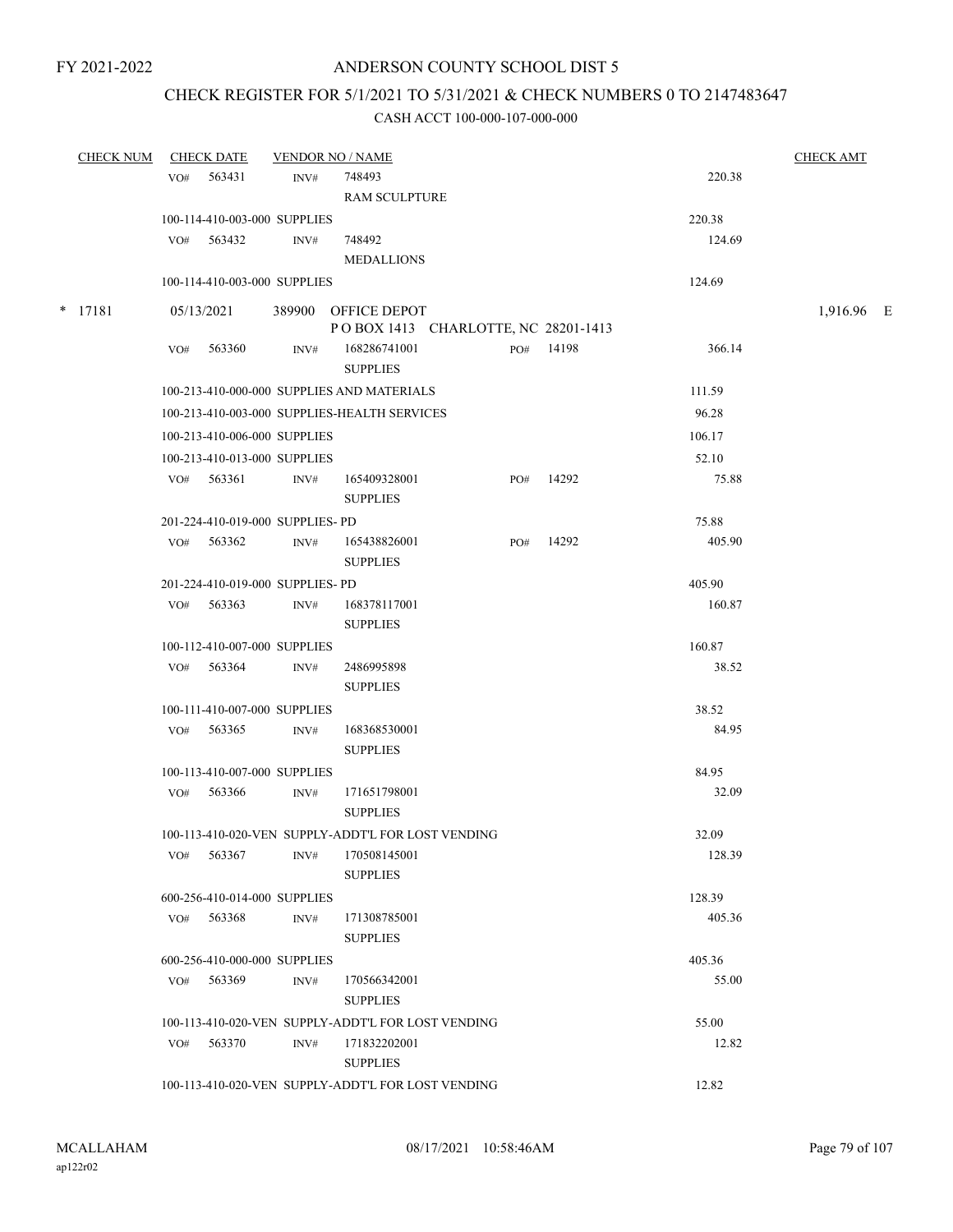# CHECK REGISTER FOR 5/1/2021 TO 5/31/2021 & CHECK NUMBERS 0 TO 2147483647

| <b>CHECK NUM</b> |     | <b>CHECK DATE</b> |                                   | <b>VENDOR NO / NAME</b>                                                                         |     |       |          | <b>CHECK AMT</b> |  |
|------------------|-----|-------------------|-----------------------------------|-------------------------------------------------------------------------------------------------|-----|-------|----------|------------------|--|
|                  | VO# | 563452            | INV#                              | 170358166001<br><b>SUPPLIES</b>                                                                 |     |       | 51.66    |                  |  |
|                  |     |                   | 100-114-410-002-000 SUPPLIES      |                                                                                                 |     |       | 51.66    |                  |  |
|                  | VO# | 563453            | INV#                              | 170362302001<br><b>SUPPLIES</b>                                                                 |     |       | 5.55     |                  |  |
|                  |     |                   | 100-114-410-002-000 SUPPLIES      |                                                                                                 |     |       | 5.55     |                  |  |
|                  | VO# | 563457            | INV#                              | 169727679001<br><b>SUPPLIES</b>                                                                 |     |       | 62.23    |                  |  |
|                  |     |                   |                                   | 723-190-660-023-911 MISCELLANEOUS- ADULT ED EXPENSE                                             |     |       | 62.23    |                  |  |
|                  | VO# | 563458            | INV#                              | 169729112001<br><b>SUPPLIES</b>                                                                 |     |       | 31.60    |                  |  |
|                  |     |                   |                                   | 723-190-660-023-911 MISCELLANEOUS- ADULT ED EXPENSE                                             |     |       | 31.60    |                  |  |
|                  |     |                   |                                   |                                                                                                 |     |       |          |                  |  |
| 17182            |     | 05/13/2021        | 405100                            | PERMA-BOUND<br>617 EAST VANDALIA ROAD ATT: ACCOUNTS<br>RECEIVABLE JACKSONVILLE, IL 62650-3599   |     |       |          | 2,061.80 E       |  |
|                  | VO# | 563371            | INV#                              | 1890563<br><b>NORTH POINTE</b>                                                                  | PO# | 14173 | 2,061.80 |                  |  |
|                  |     |                   | 338-222-430-013-EAR LIBRARY BOOKS |                                                                                                 |     |       | 2,061.80 |                  |  |
| 17183            |     | 05/13/2021        | 394675                            | PIP PRINTING<br>1005 NORTH FANT STREET ATT: ACCOUNTS                                            |     |       |          | 525.68 E         |  |
|                  |     |                   |                                   | RECEIVABLE ANDERSON, SC 29621                                                                   |     |       |          |                  |  |
|                  | VO# | 563373            | INV#                              | 101698<br><b>BUSINESS CARDS</b>                                                                 |     |       | 120.87   |                  |  |
|                  |     |                   | 131-115-410-031-000 SUPPLIES      |                                                                                                 |     |       | 120.87   |                  |  |
|                  | VO# | 563374            | INV#                              | 101743<br><b>PRINTING</b>                                                                       |     |       | 404.81   |                  |  |
|                  |     |                   | 131-115-410-031-000 SUPPLIES      |                                                                                                 |     |       | 404.81   |                  |  |
|                  |     |                   |                                   |                                                                                                 |     |       |          |                  |  |
| $*$ 17185        |     | 05/13/2021        | 416350                            | PRESENTATION SYSTEMS SOUTH, INC<br>POBOX 3872 ATT: ACCOUNTS RECEIVABLE<br>MOORESVILLE, NC 28117 |     |       |          | 466.29 E         |  |
|                  | VO# | 563375            | INV#                              | 2755<br><b>INK CARTRIDGE</b>                                                                    | PO# | 14440 | 466.29   |                  |  |
|                  |     |                   | 100-112-410-012-0RE RELATED ARTS  |                                                                                                 |     |       | 466.29   |                  |  |
| 17186            |     | 05/13/2021        | 570443                            | PROJECT LEAD THE WAY<br>3939 PRIORITY WAY SOUTH DRIVE SUITE 400                                 |     |       |          | $2,400.00$ E     |  |
|                  | VO# | 563376            | INV#                              | INDIANAPOLIS, IN 46240<br>275123<br><b>REGISTRATION</b>                                         | PO# | 14297 | 2,400.00 |                  |  |
|                  |     |                   |                                   | 207-224-333-031-004 TRIPS AND CONFERENCES                                                       |     |       | 2,400.00 |                  |  |
|                  |     |                   |                                   |                                                                                                 |     |       |          |                  |  |
| 17187            |     | 05/13/2021        | 570099                            | SCHOOL SPECIALTY, LLC<br>PO BOX 825640 PHILADELPHIA, PA 19182-5640                              |     |       |          | 1,593.49 E       |  |
|                  | VO# | 563379            | INV#                              | 208127227808<br><b>SUPPLIES</b>                                                                 | PO# | 13823 | 692.63   |                  |  |
|                  |     |                   | 937-113-410-016-000 SUPPLIES      |                                                                                                 |     |       | 692.63   |                  |  |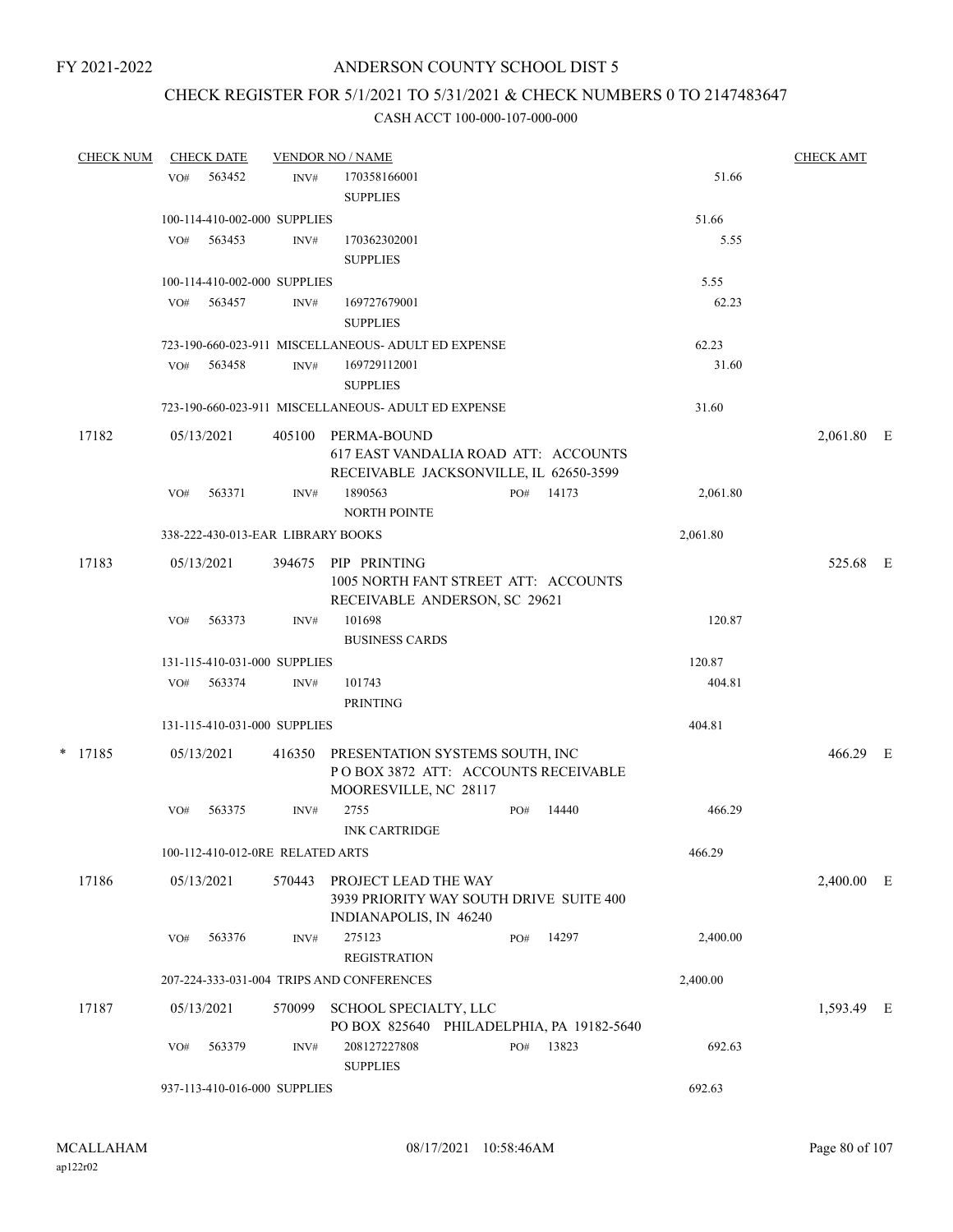# CHECK REGISTER FOR 5/1/2021 TO 5/31/2021 & CHECK NUMBERS 0 TO 2147483647

| <b>CHECK NUM</b> |     | <b>CHECK DATE</b>                  |      | <b>VENDOR NO / NAME</b>                            |        | <b>CHECK AMT</b> |  |
|------------------|-----|------------------------------------|------|----------------------------------------------------|--------|------------------|--|
|                  | VO# | 563439                             | INV# | 208127331707                                       | 32.09  |                  |  |
|                  |     |                                    |      | <b>SUPPLIES</b>                                    |        |                  |  |
|                  |     | 810-147-410-015-000 SUPPLIES       |      |                                                    | 32.09  |                  |  |
|                  |     | VO# 563440                         | INV# | 208127318703                                       | 455.89 |                  |  |
|                  |     |                                    |      | <b>SUPPLIES</b>                                    |        |                  |  |
|                  |     | 810-147-410-015-000 SUPPLIES       |      |                                                    | 455.89 |                  |  |
|                  |     | VO# 563441                         | INV# | 208127337547                                       | 214.02 |                  |  |
|                  |     |                                    |      | <b>SUPPLIES</b>                                    |        |                  |  |
|                  |     | 810-147-410-015-000 SUPPLIES       |      |                                                    | 214.02 |                  |  |
|                  |     | VO# 563448                         | INV# | 208127306902                                       | 198.86 |                  |  |
|                  |     |                                    |      | <b>SUPPLIES</b>                                    |        |                  |  |
|                  |     |                                    |      | 717-190-660-017-228 ART INSTRUCT EXPENSES          | 198.86 |                  |  |
| 17188            |     | 05/13/2021                         |      | 470800 EMPLOYEE VENDOR                             |        | 104.68 E         |  |
|                  |     | VO# 563447                         | INV# | <b>AWARDS</b>                                      | 104.68 |                  |  |
|                  |     |                                    |      | <b>REIMBURSEMENT</b>                               |        |                  |  |
|                  |     |                                    |      | 714-271-660-014-328 PRODUCTIONS EXPENSE            | 104.68 |                  |  |
| 17189            |     | 05/13/2021                         |      | 570059 SHARP BUSINESS SYSTEMS                      |        | 1,212.51 E       |  |
|                  |     |                                    |      | DEPT 1216 PO BOX 121216 DALLAS, TX 75312-1216      |        |                  |  |
|                  | VO# | 563380                             | INV# | 9003267192                                         | 488.31 |                  |  |
|                  |     |                                    |      | NEW PROSPECT                                       |        |                  |  |
|                  |     | 201-112-490-010-000 COPIER COST    |      |                                                    | 488.31 |                  |  |
|                  |     | VO# 563381                         | INV# | 9003238819                                         | 13.48  |                  |  |
|                  |     |                                    |      | NEW PROSPECT                                       |        |                  |  |
|                  |     | 201-112-490-010-000 COPIER COST    |      |                                                    | 13.48  |                  |  |
|                  |     | VO# 563382                         | INV# | 96003272590<br><b>CENTERVILLE</b>                  | 200.95 |                  |  |
|                  |     | 201-112-490-007-000 COPIER COST    |      |                                                    | 200.95 |                  |  |
|                  |     | VO# 563383                         | INV# | 9003272599                                         | 144.28 |                  |  |
|                  |     |                                    |      | <b>HOMELAND PARK</b>                               |        |                  |  |
|                  |     | 201-112-490-011-000 COPIER COST    |      |                                                    | 144.28 |                  |  |
|                  | VO# | 563384                             | INV# | 9003268836                                         | 34.53  |                  |  |
|                  |     |                                    |      | <b>CONCORD</b>                                     |        |                  |  |
|                  |     | 709-271-660-009-362 COPIER EXPENSE |      |                                                    | 34.53  |                  |  |
|                  | VO# | 563385                             | INV# | 9003283473                                         | 13.48  |                  |  |
|                  |     |                                    |      | <b>MCCANTS</b>                                     |        |                  |  |
|                  |     | 100-113-410-005-000 SUPPLIES       |      |                                                    | 13.48  |                  |  |
|                  | VO# | 563386                             | INV# | 9003268094                                         | 253.98 |                  |  |
|                  |     |                                    |      | <b>GLENVEIW</b>                                    |        |                  |  |
|                  |     |                                    |      | 100-113-410-020-VEN SUPPLY-ADDT'L FOR LOST VENDING | 253.98 |                  |  |
|                  |     | VO# 563387                         | INV# | 9003283490                                         | 13.48  |                  |  |
|                  |     |                                    |      | <b>GLENVEIW</b>                                    |        |                  |  |
|                  |     |                                    |      | 100-113-410-020-VEN SUPPLY-ADDT'L FOR LOST VENDING | 13.48  |                  |  |
|                  | VO# | 563450                             | INV# | 9003274345                                         | 29.80  |                  |  |
|                  |     |                                    |      | <b>MIDWAY</b>                                      |        |                  |  |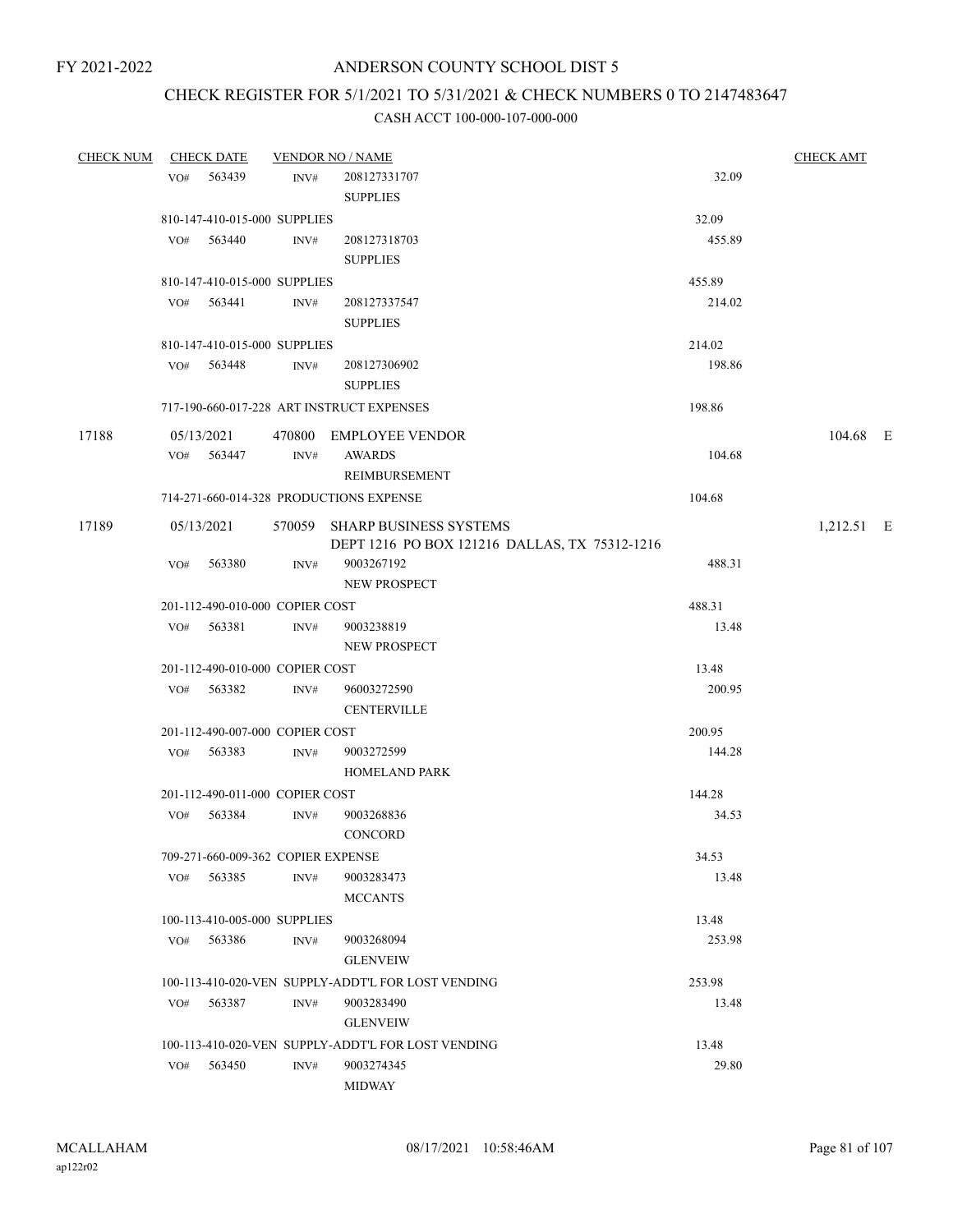# CHECK REGISTER FOR 5/1/2021 TO 5/31/2021 & CHECK NUMBERS 0 TO 2147483647

| <b>CHECK NUM</b> |     | <b>CHECK DATE</b>                  |                | <b>VENDOR NO / NAME</b>                                                                           |     |       |          | <b>CHECK AMT</b> |  |
|------------------|-----|------------------------------------|----------------|---------------------------------------------------------------------------------------------------|-----|-------|----------|------------------|--|
|                  |     | 717-190-660-017-362 COPIER EXPENSE |                |                                                                                                   |     |       | 29.80    |                  |  |
|                  | VO# | 563451                             | INV#           | 9003283513<br><b>MIDWAY</b>                                                                       |     |       | 6.74     |                  |  |
|                  |     | 717-190-660-017-362 COPIER EXPENSE |                |                                                                                                   |     |       | 6.74     |                  |  |
|                  | VO# | 563456                             | INV#           | 9003283414<br><b>ADULT ED</b>                                                                     |     |       | 13.48    |                  |  |
|                  |     |                                    |                | 100-181-410-023-000 SUPPLIES-ADULT ED.                                                            |     |       | 13.48    |                  |  |
| 17190            |     | 05/13/2021                         | 472700         | <b>SHERWIN WILLIAMS</b><br>613 NORTH MURRAY AVENUE ATT: ACCOUNTS<br>RECEIVABLE ANDERSON, SC 29625 |     |       |          | 253.48 E         |  |
|                  | VO# | 563388                             | INV#           | 9571-2<br><b>PAINT</b>                                                                            |     |       | 253.48   |                  |  |
|                  |     |                                    |                | 100-254-410-002-001 SUPPLIES - MAINTENANCE                                                        |     |       | 126.74   |                  |  |
|                  |     |                                    |                | 100-254-410-003-001 SUPPLIES - MAINTENANCE                                                        |     |       | 126.74   |                  |  |
| 17191            | VO# | 05/13/2021<br>563420               | 574599<br>INV# | EMPLOYEE VENDOR<br><b>SHIPPING</b><br><b>REIMBURSEMENT</b>                                        |     |       | 197.95   | 197.95 E         |  |
|                  |     |                                    |                | 100-221-410-000-000 SUPPLIES AND MATERIALS                                                        |     |       | 197.95   |                  |  |
| 17192            |     | 05/13/2021                         | 476700         | SMITH & JONES JANITORIAL<br>1 BILOXI SQUARE ATT: ACCOUNTS RECEIVABLE<br>WEST COLUMBIA, SC 29170   |     |       |          | 2,568.00 E       |  |
|                  | VO# | 563392                             | INV#           | 208922<br><b>TOWELS</b>                                                                           | PO# | 14139 | 2,568.00 |                  |  |
|                  |     |                                    |                | 100-000-170-000-000 WAREHOUSE INVENTORY                                                           |     |       | 2,568.00 |                  |  |
| 17193            |     | 05/13/2021                         | 576863         | <b>EMPLOYEE VENDOR</b>                                                                            |     |       |          | 164.33 E         |  |
|                  | VO# | 563465                             | INV#           | <b>BUILDING STORAGE</b><br>REIMBURSEMENT                                                          |     |       | 164.33   |                  |  |
|                  |     |                                    |                | 706-271-660-006-674 FOOTBALL EXPENSE                                                              |     |       | 164.33   |                  |  |
| 17194            | VO# | 05/13/2021<br>563412               | 576757<br>INV# | <b>EMPLOYEE VENDOR</b><br><b>DIRECTOR STAND</b><br><b>REIMBURSEMENT</b>                           |     |       | 182.46   | 369.30 E         |  |
|                  |     |                                    |                | 817-112-410-014-000 SUPPLIES AND MATERIALS                                                        |     |       | 182.46   |                  |  |
|                  | VO# | 563413                             | INV#           | <b>SHEET MUSIC</b><br>REIMBURSEMENT                                                               |     |       | 186.84   |                  |  |
|                  |     |                                    |                | 817-112-410-014-000 SUPPLIES AND MATERIALS                                                        |     |       | 186.84   |                  |  |
| $*$ 17196        |     | 05/13/2021                         | 532300         | WHITE JONES ACE HARDWARE<br>PO BOX 13012 ATT: ACCOUNTS RECEIVABLE<br>ANDERSON, SC 29624           |     |       |          | 103.34 E         |  |
|                  | VO# | 563398                             | INV#           | 409040/2<br><b>SUPPLIES</b>                                                                       |     |       | 103.34   |                  |  |
|                  |     |                                    |                | 100-254-410-003-001 SUPPLIES - MAINTENANCE                                                        |     |       | 103.34   |                  |  |
| 17197            |     | 05/18/2021                         | 107400         | <b>EMPLOYEE VENDOR</b>                                                                            |     |       |          | 116.33 E         |  |
|                  | VO# | 563492                             | INV#           | PE SUPPLIES                                                                                       |     |       | 116.33   |                  |  |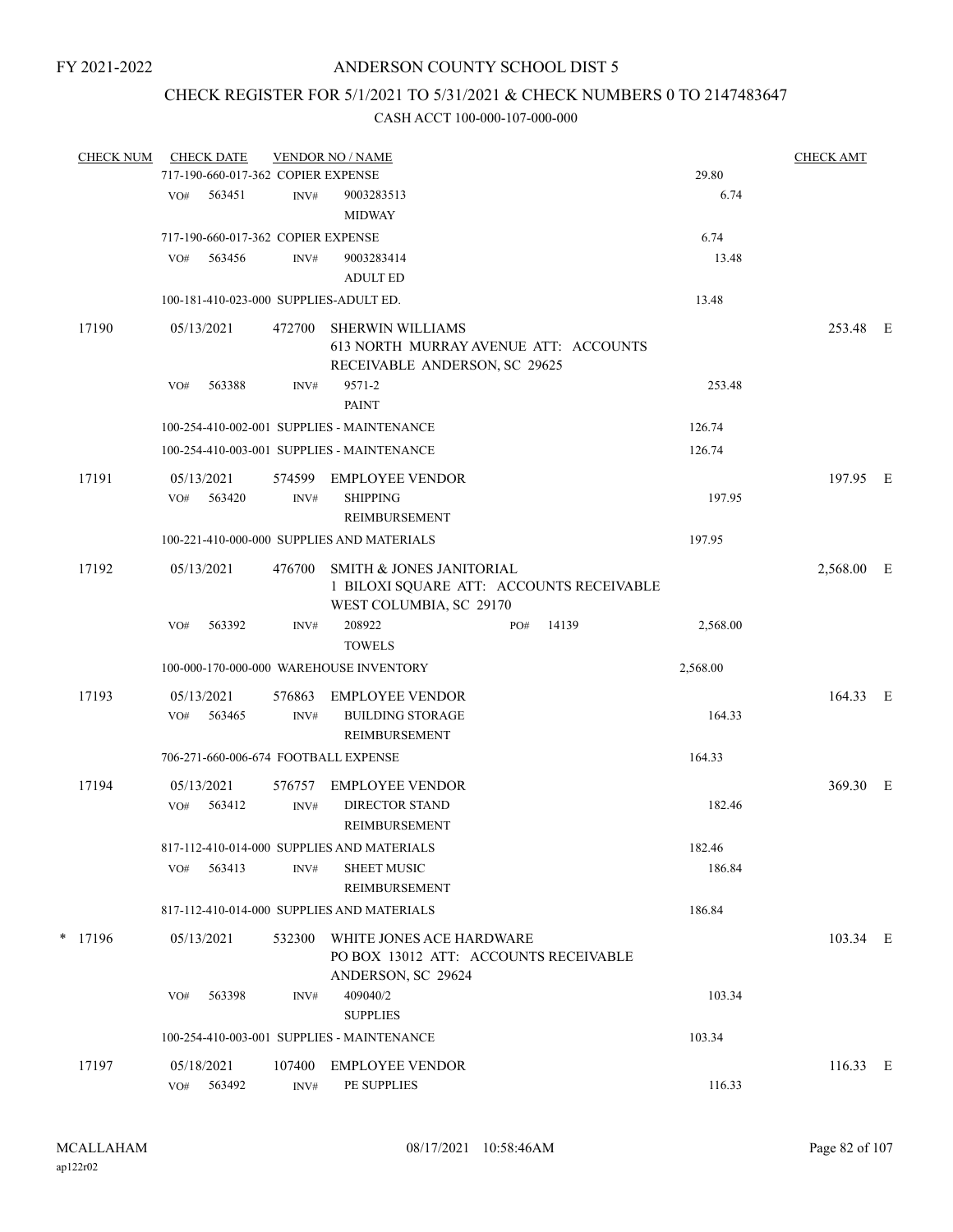# ANDERSON COUNTY SCHOOL DIST 5

# CHECK REGISTER FOR 5/1/2021 TO 5/31/2021 & CHECK NUMBERS 0 TO 2147483647

| <b>CHECK NUM</b> | <b>CHECK DATE</b>                       |                | <b>VENDOR NO / NAME</b><br><b>REIMBURSEMENT</b>                                                   |                 | <b>CHECK AMT</b> |  |
|------------------|-----------------------------------------|----------------|---------------------------------------------------------------------------------------------------|-----------------|------------------|--|
|                  | 702-271-660-002-443 PHYSICAL ED EXPENSE |                |                                                                                                   | 116.33          |                  |  |
| 17198            | 05/18/2021                              | 111125         | ANDERSON AWARDS<br>716 WHITEHALL ROAD ATT: ACCOUNTS<br>RECEIVABLE ANDERSON, SC 29625              |                 | 428.00 E         |  |
|                  | 563529<br>VO#                           | INV#           | <b>TL HANNA</b><br><b>TRACK MEET AWARDS</b>                                                       | 428.00          |                  |  |
|                  | 702-271-660-002-691 TRACK EXPENSE       |                |                                                                                                   | 428.00          |                  |  |
| 17199            | 05/18/2021<br>563530<br>VO#             | 576819<br>INV# | <b>EMPLOYEE VENDOR</b><br><b>INGLES</b><br><b>REIMBURSEMENT</b>                                   | 220.08          | 220.08 E         |  |
|                  |                                         |                | 702-271-660-002-751 BASKETBALL BOYS EXPENSE                                                       | 220.08          |                  |  |
| 17200            | 05/18/2021<br>563484<br>VO#             | 573624<br>INV# | EMPLOYEE VENDOR<br><b>NHS RAFTING</b><br>REIMBURSEMENT                                            | 664.73          | 716.08 E         |  |
|                  | 563485<br>VO#                           | INV#           | 702-271-660-002-624 NATIONAL HONOR SOCIETY EXPENSE<br><b>NHS SUPPLIES</b><br><b>REIMBURSEMENT</b> | 664.73<br>26.35 |                  |  |
|                  | VO#<br>563533                           | INV#           | 702-271-660-002-624 NATIONAL HONOR SOCIETY EXPENSE<br><b>CALIGRAPHY</b><br><b>TLH SOCCER</b>      | 26.35<br>25.00  |                  |  |
|                  |                                         |                | 702-271-660-002-743 SOCCER BOYS EXPENSE                                                           | 25.00           |                  |  |
| $*$ 17202        | 05/18/2021<br>VO#<br>563490             | 574679<br>INV# | EMPLOYEE VENDOR<br><b>TRAVEL</b><br><b>REIMBURSEMENT</b>                                          | 405.51          | 405.51 E         |  |
|                  |                                         |                | 702-271-660-002-663 ATHLETIC GENERAL EXPENSE                                                      | 405.51          |                  |  |
| $*$ 17204        | 05/18/2021                              |                | 568574 CCP CROWE'S CORPORATE PROMOTIONS<br>PO BOX 2647 ANDERSON, SC 29622                         |                 | 747.72 E         |  |
|                  | 563500<br>VO#                           | $\text{INV}\#$ | 16798<br><b>BLANKETS</b>                                                                          | 747.72          |                  |  |
|                  |                                         |                | 802-112-410-000-002 EDUCATION APPR WK SUPPLIES                                                    | 747.72          |                  |  |
| 17205            | 05/18/2021<br>563539<br>VO#             | 573679<br>INV# | <b>EMPLOYEE VENDOR</b><br>1987<br><b>SUPPLIES</b>                                                 | 900.00          | 900.00 E         |  |
|                  | 100-113-410-001-VIR SUPPLIES            |                |                                                                                                   | 900.00          |                  |  |
| 17206            | 05/18/2021                              | 187300         | CRESCENT SUPPLY CO, INC<br>POBOX 8798 ATT: ACCOUNTS RECEIVABLE<br>GREENVILLE, SC 29604            |                 | 2,852.58 E       |  |
|                  | 563540<br>VO#                           | INV#           | 398171<br><b>SUPPLIES</b>                                                                         | 91.24           |                  |  |
|                  | 100-254-410-000-400 HVAC SUPPLIES       |                |                                                                                                   | 91.24           |                  |  |
|                  | VO#<br>563541                           | $\text{INV}\#$ | 398170<br><b>SUPPLIES</b>                                                                         | 10.27           |                  |  |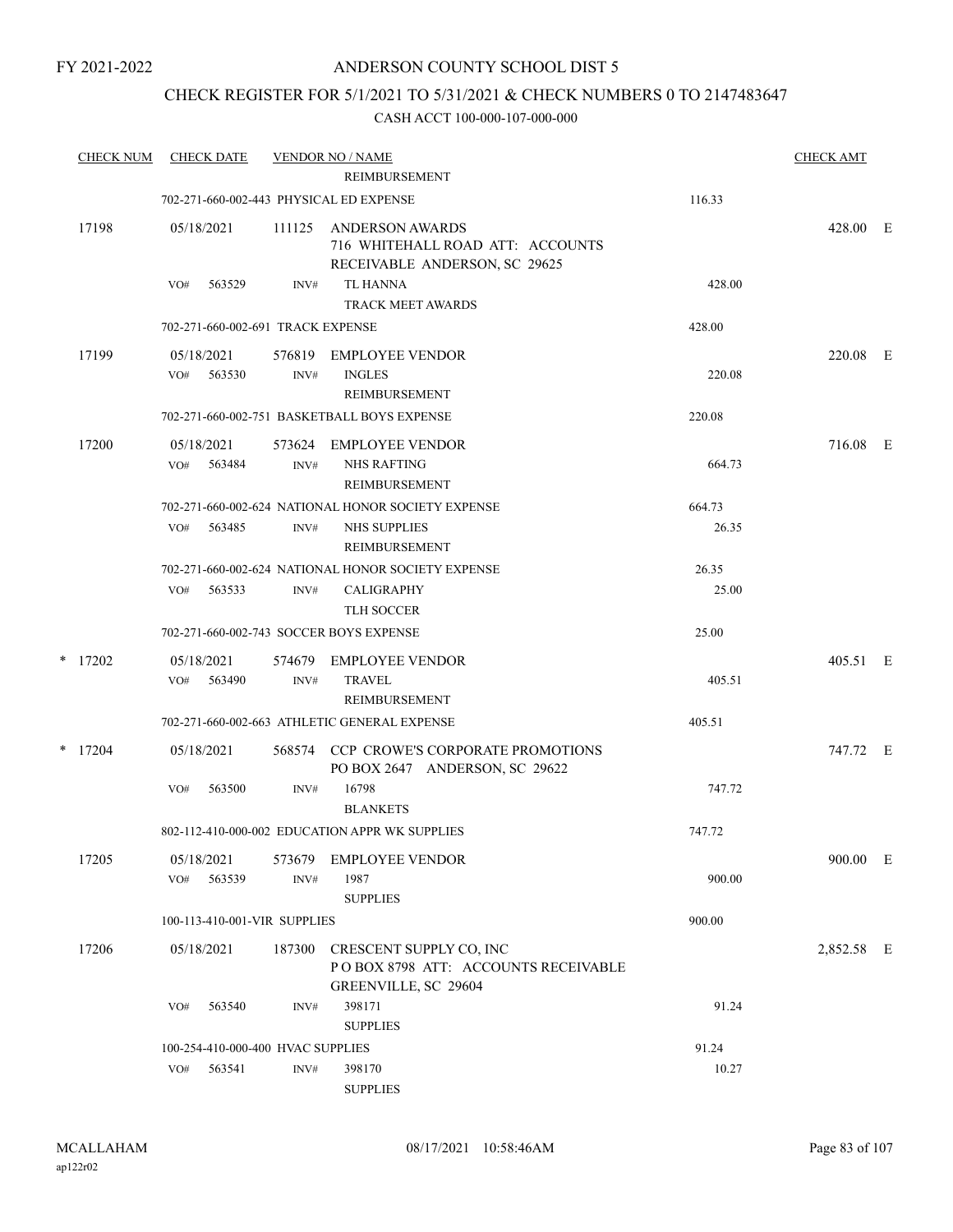# CHECK REGISTER FOR 5/1/2021 TO 5/31/2021 & CHECK NUMBERS 0 TO 2147483647

|       | CHECK NUM CHECK DATE                   |                | <b>VENDOR NO / NAME</b>                                                                             |        | <b>CHECK AMT</b> |
|-------|----------------------------------------|----------------|-----------------------------------------------------------------------------------------------------|--------|------------------|
|       |                                        |                | 100-254-410-006-400 HVAC/ELECTRICAL/PLUMBING                                                        | 10.27  |                  |
|       | VO# 563542                             | INV#           | 398044<br><b>SUPPLIES</b>                                                                           | 799.18 |                  |
|       |                                        |                | 100-254-410-000-001 MAINT. SUPPLIES-STRUCTURES                                                      | 799.18 |                  |
|       | $VO#$ 563543                           | INV#           | 398235<br><b>SUPPLIES</b>                                                                           | 44.94  |                  |
|       |                                        |                | 100-254-410-000-001 MAINT. SUPPLIES-STRUCTURES                                                      | 44.94  |                  |
|       | VO# 563544                             | INV#           | 398299<br><b>SUPPLIES</b>                                                                           | 165.51 |                  |
|       |                                        |                | 100-254-410-017-400 HVAC/ELECTRICAL/PLUMBING                                                        | 165.51 |                  |
|       | VO# 563545                             | INV#           | 398298<br><b>SUPPLIES</b>                                                                           | 82.93  |                  |
|       |                                        |                | 100-254-410-000-001 MAINT. SUPPLIES-STRUCTURES                                                      | 82.93  |                  |
|       | VO# 563546                             | INV#           | 398079<br><b>SUPPLIES</b>                                                                           | 432.93 |                  |
|       |                                        |                | 100-254-410-008-400 HVAC/ELECTRICAL/PLUMBING                                                        | 432.93 |                  |
|       | VO# 563547                             | INV#           | 398296<br><b>SUPPLIES</b>                                                                           | 194.22 |                  |
|       |                                        |                | 100-254-410-001-400 HVAC/ELECTRICAL/PLUMBING                                                        | 194.22 |                  |
|       | VO# 563548                             | INV#           | 398332<br><b>SUPPLIES</b>                                                                           | 570.21 |                  |
|       |                                        |                | 100-254-410-017-400 HVAC/ELECTRICAL/PLUMBING                                                        | 570.21 |                  |
|       | VO# 563549                             | INV#           | 398078<br><b>SUPPLIES</b>                                                                           | 327.13 |                  |
|       |                                        |                | 100-254-410-008-400 HVAC/ELECTRICAL/PLUMBING                                                        | 327.13 |                  |
|       | VO# 563550                             | INV#           | 398010<br><b>SUPPLIES</b>                                                                           | 58.42  |                  |
|       |                                        |                | 100-254-410-016-400 HVAC/ELECTRICAL/PLUMBING                                                        | 58.42  |                  |
|       | $VO#$ 563551                           | INV#           | 398196<br><b>SUPPLIES</b>                                                                           | 75.60  |                  |
|       |                                        |                | 100-254-410-020-400 HVAC/ELECTRICAL/PLUMBING                                                        | 75.60  |                  |
| 17207 | 05/18/2021<br>VO# 563552 INV# SUPPLIES |                | 575324 EMPLOYEE VENDOR<br>REIMBURSEMENT                                                             | 118.13 | 118.13 E         |
|       | 702-271-660-002-459 GUIDANCE EXPENSE   |                |                                                                                                     | 118.13 |                  |
| 17208 | 05/18/2021                             |                | 202600 DILLARD'S SPORTS CENTER<br>708 WHITEHALL ROAD ATT: ACCOUNTS<br>RECEIVABLE ANDERSON, SC 29625 |        | 160.47 E         |
|       | 563553<br>VO#                          | INV#           | 105307<br><b>ROBERT ANDERSON</b>                                                                    | 160.47 |                  |
|       | 706-271-660-006-674 FOOTBALL EXPENSE   |                |                                                                                                     | 160.47 |                  |
| 17209 | 05/18/2021<br>563554<br>VO#            | 574808<br>INV# | <b>EMPLOYEE VENDOR</b><br><b>RYZER</b><br>REIMBURSEMENT                                             | 125.00 | $125.00$ E       |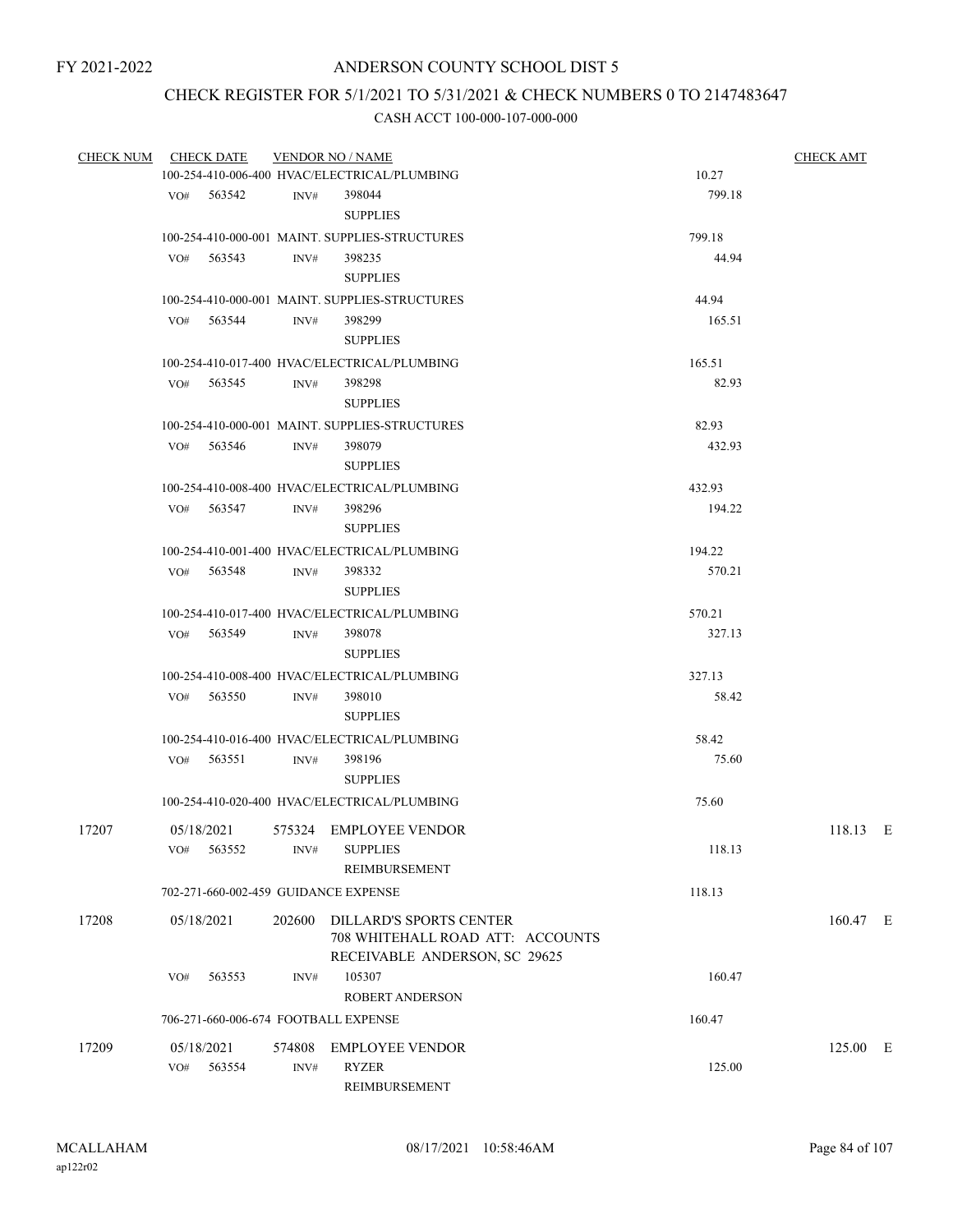# CHECK REGISTER FOR 5/1/2021 TO 5/31/2021 & CHECK NUMBERS 0 TO 2147483647

| <b>CHECK NUM</b> |     | <b>CHECK DATE</b>                   |        | <b>VENDOR NO / NAME</b><br>702-271-660-002-752 BASKETBALL GIRLS EXPENSE                                           |     |       | 125.00    | <b>CHECK AMT</b> |  |
|------------------|-----|-------------------------------------|--------|-------------------------------------------------------------------------------------------------------------------|-----|-------|-----------|------------------|--|
| 17210            |     | 05/18/2021                          | 568037 | EXPLORE LEARNING<br>23939 NETWORK PLACE ATT: ACCOUNTS<br>RECEIVABLE CHICAGO, IL 60673-1239                        |     |       |           | 78,561.04 E      |  |
|                  | VO# | 563504                              | INV#   | 3708469<br><b>REFLEXSITE</b>                                                                                      | PO# | 14344 | 78,561.04 |                  |  |
|                  |     |                                     |        | 338-112-445-000-EAR TECHNOLOGY SUPPLIES                                                                           |     |       | 78,561.04 |                  |  |
| 17211            |     | 05/18/2021                          | 569871 | FOLLETT SCHOOL SOLUTIONS, INC<br>91826 COLLECTION CENTER DRIVE ATT: ACCOUNTS<br>RECEIVABLE CHICAGO, IL 60693-0918 |     |       |           | 4,450.70 E       |  |
|                  | VO# | 563505                              | INV#   | 783314F<br><b>MCLEES ELEM</b>                                                                                     |     |       | 103.86    |                  |  |
|                  |     | 708-271-660-008-305 LIBRARY EXPENSE |        |                                                                                                                   |     |       | 103.86    |                  |  |
|                  | VO# | 563506                              | INV#   | BF 00015491                                                                                                       |     |       | 4,346.84  |                  |  |
|                  |     |                                     |        | <b>NORTH POINTE</b>                                                                                               |     |       |           |                  |  |
|                  |     | 713-271-660-013-305 LIBRARY EXPENSE |        |                                                                                                                   |     |       | 4,346.84  |                  |  |
| $*$ 17213        |     | 05/18/2021                          | 570843 | <b>GATEWAY SUPPLY CO</b><br>CORPORATE OFFICES P.O. BOX 2826 COLUMBIA, SC<br>29202                                 |     |       |           | 193.26 E         |  |
|                  | VO# | 563557                              | INV#   | S5165267<br><b>REPAIR PARTS</b>                                                                                   |     |       | 193.26    |                  |  |
|                  |     |                                     |        | 100-254-410-000-001 MAINT. SUPPLIES-STRUCTURES                                                                    |     |       | 82.20     |                  |  |
|                  |     |                                     |        | 100-254-410-002-400 HVAC/ELECTRICAL/PLUMBING                                                                      |     |       | 21.79     |                  |  |
|                  |     |                                     |        | 100-254-410-003-400 HVAC/ELECTRICAL/PLUMBING                                                                      |     |       | 21.79     |                  |  |
|                  |     |                                     |        | 100-254-410-011-400 HVAC/ELECTRICAL/PLUMBING                                                                      |     |       | 21.79     |                  |  |
|                  |     |                                     |        | 100-254-410-016-400 HVAC/ELECTRICAL/PLUMBING                                                                      |     |       | 21.79     |                  |  |
|                  |     |                                     |        | 100-254-410-021-400 HVAC/ELECTRICAL/PLUMBING                                                                      |     |       | 23.90     |                  |  |
|                  |     |                                     |        |                                                                                                                   |     |       |           |                  |  |
| 17214            |     | 05/18/2021                          | 264114 | HEINEMANN<br>15963 COLLECTIONS CENTER DRIVE CHICAGO, IL<br>60693                                                  |     |       |           | 58,014.25 E      |  |
|                  | VO# | 563507                              | INV#   | 7309032<br><b>CENTERVILLE</b>                                                                                     | PO# | 14201 | 193.63    |                  |  |
|                  |     | 201-224-410-007-000 PD SUPPLIES     |        |                                                                                                                   |     |       | 193.63    |                  |  |
|                  | VO# | 563508                              | INV#   | PO 14256<br><b>NORTH POINTE</b>                                                                                   | PO# | 14256 | 26,671.47 |                  |  |
|                  |     | 338-112-410-013-EAR SUPPLIES        |        |                                                                                                                   |     |       | 580.72    |                  |  |
|                  |     | 338-112-410-013-EAR SUPPLIES        |        |                                                                                                                   |     |       | 17,750.00 |                  |  |
|                  |     | 338-112-410-013-EAR SUPPLIES        |        |                                                                                                                   |     |       | 1,508.75  |                  |  |
|                  |     | 338-112-410-013-EAR SUPPLIES        |        |                                                                                                                   |     |       | 6,832.00  |                  |  |
|                  | VO# | 563509                              | INV#   | PO 14259<br><b>MIDWAY ELEM</b>                                                                                    | PO# | 14259 | 28,335.86 |                  |  |
|                  |     | 338-112-410-017-EAR SUPPLIES        |        |                                                                                                                   |     |       | 22,700.00 |                  |  |
|                  |     | 338-112-410-017-EAR SUPPLIES        |        |                                                                                                                   |     |       | 1,929.50  |                  |  |
|                  |     | 338-112-410-017-EAR SUPPLIES        |        |                                                                                                                   |     |       | 3,416.00  |                  |  |
|                  |     | 338-112-410-017-EAR SUPPLIES        |        |                                                                                                                   |     |       | 290.36    |                  |  |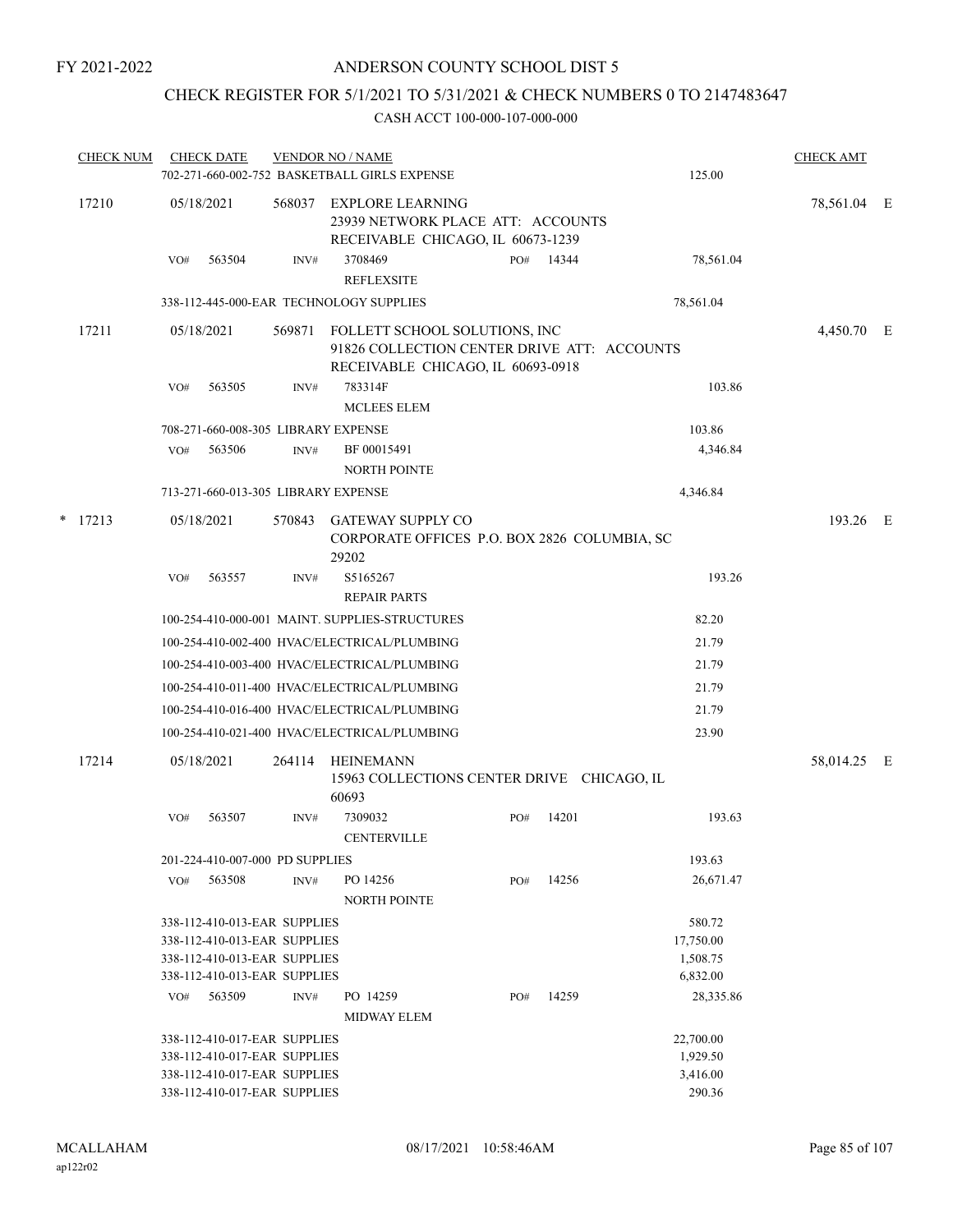# CHECK REGISTER FOR 5/1/2021 TO 5/31/2021 & CHECK NUMBERS 0 TO 2147483647

| <b>CHECK NUM</b> | <b>CHECK DATE</b>                     |                | <b>VENDOR NO / NAME</b>                                                                  |                                                                             |       |                    | <b>CHECK AMT</b> |  |
|------------------|---------------------------------------|----------------|------------------------------------------------------------------------------------------|-----------------------------------------------------------------------------|-------|--------------------|------------------|--|
|                  | 563560<br>VO#                         | INV#           | 7311525<br><b>MCLEES ELEM</b>                                                            | PO#                                                                         | 14260 | 2,813.29           |                  |  |
|                  |                                       |                | 338-112-410-008-EAR SUPPLIES AND MATERIALS<br>338-112-410-008-EAR SUPPLIES AND MATERIALS |                                                                             |       | 2,581.00<br>232.29 |                  |  |
| 17215            | 05/18/2021                            |                |                                                                                          | 573279 HERSHEY CREAMERY COMPANY<br>710 CORPORATE CIRCLE SALISBURY, NC 28145 |       |                    | 243.63 E         |  |
|                  | 563510<br>VO#                         | INV#           | 0016501559<br><b>NEVITT FOREST</b>                                                       |                                                                             |       | 243.63             |                  |  |
|                  |                                       |                | 712-271-660-012-391 ICE CREAM SALES EXPENSE                                              |                                                                             |       | 243.63             |                  |  |
| $*$ 17217        | 05/18/2021                            | 574666         | EMPLOYEE VENDOR                                                                          |                                                                             |       |                    | 131.50 E         |  |
|                  | 563562<br>VO#                         | INV#           | <b>GOLF MEAL</b><br>REIMBURSEMENT                                                        |                                                                             |       | 131.50             |                  |  |
|                  | 702-271-660-002-749 GOLF BOYS EXPENSE |                |                                                                                          |                                                                             |       | 131.50             |                  |  |
| $*$ 17220        | 05/18/2021                            |                | 576574 LOC-DOC SECURITY                                                                  | PO BOX 78987 CHARLOTTE, NC 28271                                            |       |                    | 609.78 E         |  |
|                  | VO#<br>563566                         | INV#           | C <sub>204491</sub><br>LOCKS/KEYS                                                        |                                                                             |       | 11.77              |                  |  |
|                  | 100-254-323-000-001 CONTRACT SRVS     |                |                                                                                          |                                                                             |       | 11.77              |                  |  |
|                  | VO# 563567                            | INV#           | C <sub>204410</sub><br>LOCKS/KEYS                                                        |                                                                             |       | 179.76             |                  |  |
|                  |                                       |                | 100-254-323-003-001 CONTRACTED SERVICES                                                  |                                                                             |       | 179.76             |                  |  |
|                  | VO#<br>563568                         | INV#           | C <sub>204490</sub><br><b>LOCKS/KEYS</b>                                                 |                                                                             |       | 64.08              |                  |  |
|                  | 100-254-323-000-001 CONTRACT SRVS     |                |                                                                                          |                                                                             |       | 64.08              |                  |  |
|                  | 563569<br>VO#                         | INV#           | C <sub>204424</sub><br>LOCKS/KEYS                                                        |                                                                             |       | 11.77              |                  |  |
|                  |                                       |                | 100-254-323-003-001 CONTRACTED SERVICES                                                  |                                                                             |       | 11.77              |                  |  |
|                  | 563570<br>VO#                         | INV#           | C <sub>204467</sub><br>LOCKS/KEYS                                                        |                                                                             |       | 342.40             |                  |  |
|                  |                                       |                | 100-254-323-003-001 CONTRACTED SERVICES                                                  |                                                                             |       | 342.40             |                  |  |
| $*$ 17222        | 05/18/2021<br>VO# 563488              | INV# PRIZES    | 574074 EMPLOYEE VENDOR                                                                   |                                                                             |       | 102.55             | 102.55 E         |  |
|                  |                                       |                | REIMBURSEMENT                                                                            |                                                                             |       |                    |                  |  |
|                  |                                       |                | 714-271-660-014-201 MISCELLANEOUS EXPENSE                                                |                                                                             |       | 102.55             |                  |  |
| $*$ 17224        | 05/18/2021                            |                | 389900 OFFICE DEPOT                                                                      | POBOX 1413 CHARLOTTE, NC 28201-1413                                         |       |                    | 445.46 E         |  |
|                  | 563574<br>VO#                         | INV#           | 170602447001<br><b>SUPPLIES</b>                                                          |                                                                             |       | 323.46             |                  |  |
|                  | 100-112-410-007-000 SUPPLIES          |                |                                                                                          |                                                                             |       | 323.46             |                  |  |
|                  | 563575<br>VO#                         | INV#           | 170683598001<br><b>SUPPLIES</b>                                                          |                                                                             |       | 31.63              |                  |  |
|                  | 100-111-410-007-000 SUPPLIES          |                |                                                                                          |                                                                             |       | 31.63              |                  |  |
|                  | 563576<br>VO#                         | $\text{INV}\#$ | 170683599001<br><b>SUPPLIES</b>                                                          |                                                                             |       | 18.89              |                  |  |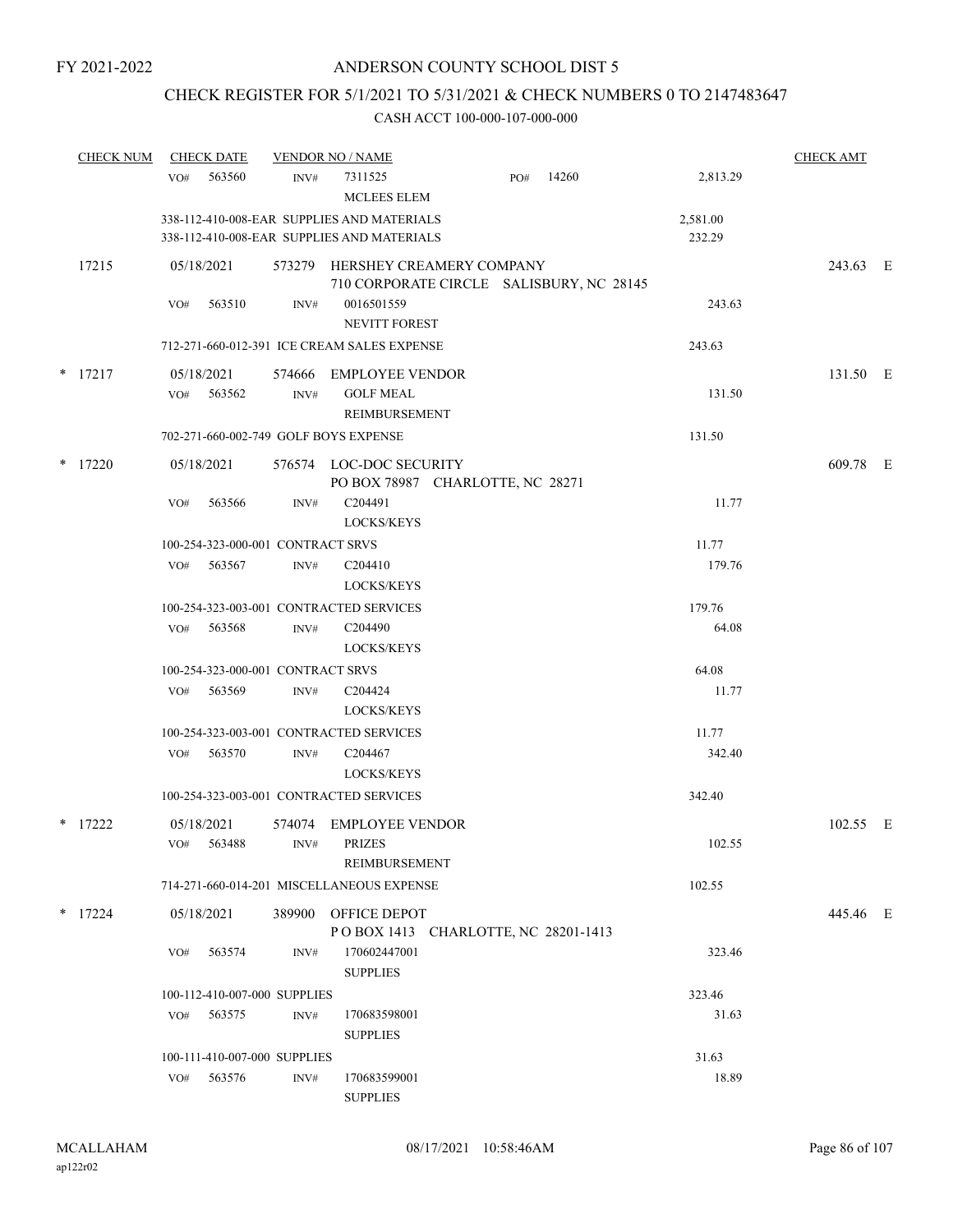# CHECK REGISTER FOR 5/1/2021 TO 5/31/2021 & CHECK NUMBERS 0 TO 2147483647

| <b>CHECK NUM</b> |     | <b>CHECK DATE</b>                  |        | <b>VENDOR NO / NAME</b>                                                                            |     |       |                    | <b>CHECK AMT</b> |  |
|------------------|-----|------------------------------------|--------|----------------------------------------------------------------------------------------------------|-----|-------|--------------------|------------------|--|
|                  |     | 100-111-410-007-000 SUPPLIES       |        |                                                                                                    |     |       | 18.89              |                  |  |
|                  | VO# | 563577                             | INV#   | 170602447002<br><b>SUPPLIES</b>                                                                    |     |       | 17.33              |                  |  |
|                  |     | 100-111-410-007-000 SUPPLIES       |        |                                                                                                    |     |       | 17.33              |                  |  |
|                  | VO# | 563578                             | INV#   | 2489965827<br><b>SUPPLIES</b>                                                                      |     |       | 54.15              |                  |  |
|                  |     |                                    |        | 100-254-410-000-001 MAINT. SUPPLIES-STRUCTURES                                                     |     |       | 54.15              |                  |  |
| $*$ 17226        |     | 05/18/2021                         |        | 574562 PEEQ TECHNOLOGIES INC<br>150 N 200 E SUITE 200 ST GEORGE, UT 84770                          |     |       |                    | 915.18 E         |  |
|                  | VO# | 563516                             | INV#   | 005955<br><b>CALHOUN ELEM</b>                                                                      | PO# | 14424 | 915.18             |                  |  |
|                  |     |                                    |        | 201-112-445-014-000 TECHNOLOGY SUPPLIES                                                            |     |       | 915.18             |                  |  |
| 17227            |     | 05/18/2021                         | 394675 | PIP PRINTING<br>1005 NORTH FANT STREET ATT: ACCOUNTS<br>RECEIVABLE ANDERSON, SC 29621              |     |       |                    | $1,670.00$ E     |  |
|                  | VO# | 563579                             | INV#   | 101700<br><b>FOLDERS</b>                                                                           |     |       | 1,670.00           |                  |  |
|                  |     | 131-115-410-031-000 SUPPLIES       |        |                                                                                                    |     |       | 1,670.00           |                  |  |
| 17228            |     | 05/18/2021                         | 462725 | SCHOLASTIC BOOK CLUBS, INC<br>POBOX 3745 ATT: ACCOUNTS RECEIVABLE<br>JEFFERSON CITY, MO 65102-3720 |     |       |                    | 5,655.26 E       |  |
|                  | VO# | 563583                             | INV#   | 28519594<br><b>CALHOUN ELEM</b>                                                                    | PO# | 14154 | 5,655.26           |                  |  |
|                  |     |                                    |        | 201-112-410-014-000 SUPPLIES AND MATERIALS<br>201-112-410-014-000 SUPPLIES AND MATERIALS           |     |       | 5,188.30<br>466.96 |                  |  |
| 17229            |     | 05/18/2021                         | 570099 | SCHOOL SPECIALTY, LLC<br>PO BOX 825640 PHILADELPHIA, PA 19182-5640                                 |     |       |                    | 361.66 E         |  |
|                  | VO# | 563519                             | INV#   | 208127370452<br><b>CENTERVILLE</b>                                                                 | PO# | 14357 | 361.66             |                  |  |
|                  |     |                                    |        | 201-112-410-007-000 SUPPLIES AND MATERIALS                                                         |     |       | 361.66             |                  |  |
| 17230            |     | 05/18/2021                         | 570059 | SHARP BUSINESS SYSTEMS<br>DEPT 1216 PO BOX 121216 DALLAS, TX 75312-1216                            |     |       |                    | 243.69 E         |  |
|                  | VO# | 563520                             | INV#   | 9003269507<br><b>COPIES</b>                                                                        |     |       | 27.05              |                  |  |
|                  |     | 715-271-660-015-362 COPIER         |        |                                                                                                    |     |       | 27.05              |                  |  |
|                  | VO# | 563521                             | INV#   | 9003283474<br><b>LICENSE</b>                                                                       |     |       | 13.48              |                  |  |
|                  |     | 708-271-660-008-362 COPIER EXPENSE |        |                                                                                                    |     |       | 13.48              |                  |  |
|                  |     | VO# 563522                         | INV#   | 9003283417<br><b>LICENSE</b>                                                                       |     |       | 13.48              |                  |  |
|                  |     |                                    |        | 201-112-490-016-000 OTHER/COPIER COST                                                              |     |       | 13.48              |                  |  |
|                  |     | $VO#$ 563523                       | INV#   | 9003283607<br><b>COPIES</b>                                                                        |     |       | 189.68             |                  |  |
|                  |     | 201-112-490-012-000 COPIER COST    |        |                                                                                                    |     |       | 189.68             |                  |  |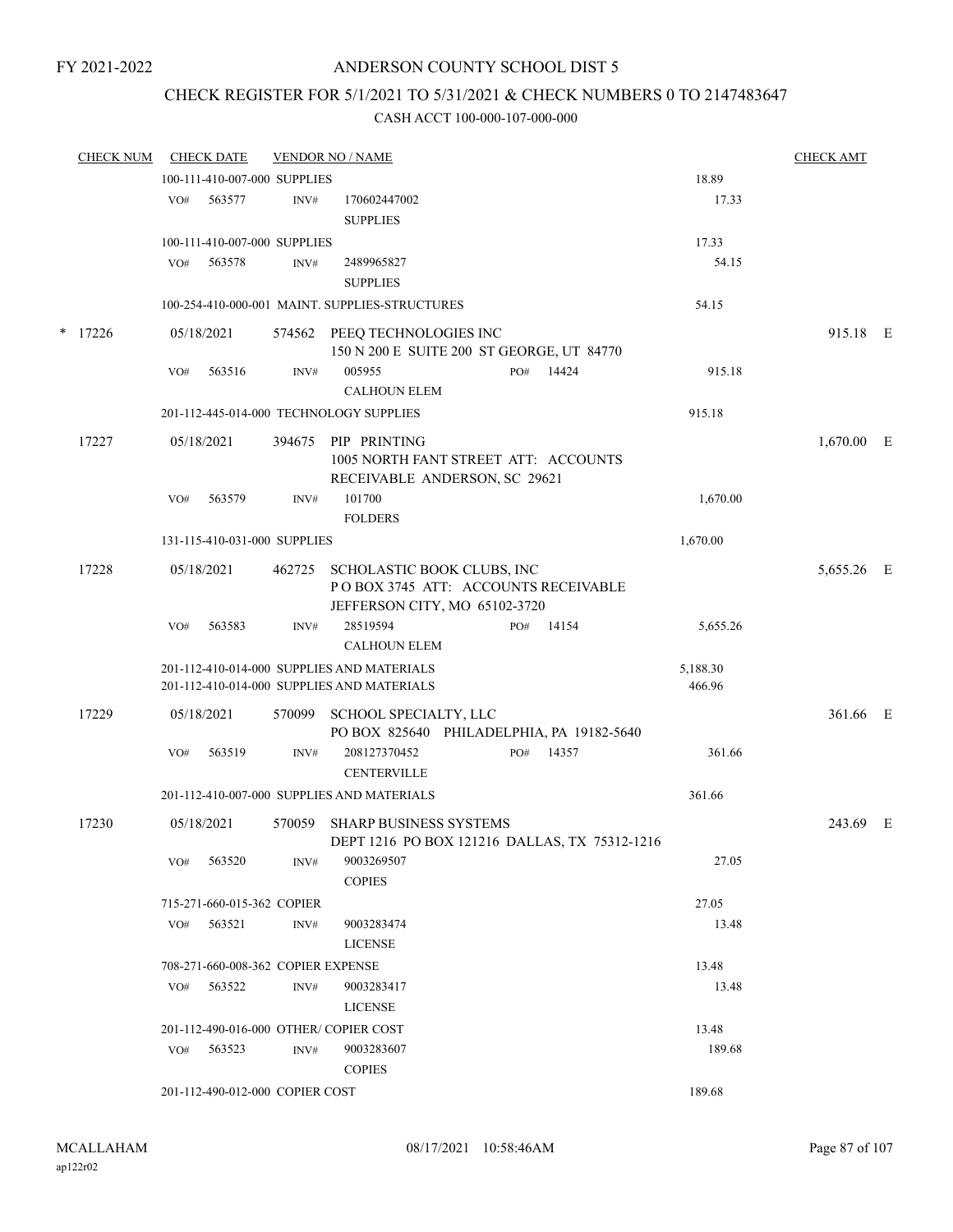# ANDERSON COUNTY SCHOOL DIST 5

# CHECK REGISTER FOR 5/1/2021 TO 5/31/2021 & CHECK NUMBERS 0 TO 2147483647

|           | <b>CHECK NUM</b> |            | <b>CHECK DATE</b>    |                                                                                             | <b>VENDOR NO / NAME</b>                                                                                   |     |       |            | <b>CHECK AMT</b> |  |
|-----------|------------------|------------|----------------------|---------------------------------------------------------------------------------------------|-----------------------------------------------------------------------------------------------------------|-----|-------|------------|------------------|--|
| $*$ 17233 |                  | 05/18/2021 | 568718               | THE READING WAREHOUSE<br>POBOX 41328 ATT: ACCOUNTS RECEIVABLE NORTH<br>CHARLESTON, SC 29423 |                                                                                                           |     |       | 4,004.63 E |                  |  |
|           |                  | VO#        | 563524               | INV#                                                                                        | 209114<br><b>CENTERVILLE</b>                                                                              | PO# | 14200 | 67.82      |                  |  |
|           |                  |            |                      | 201-224-410-007-000 PD SUPPLIES                                                             |                                                                                                           |     |       | 67.82      |                  |  |
|           |                  | VO#        | 563586               | INV#                                                                                        | 209583<br><b>CALVARY HOME</b>                                                                             | PO# | 14350 | 3,936.81   |                  |  |
|           |                  |            |                      | 221-113-410-000-CHC SUPPLIES                                                                |                                                                                                           |     |       | 3,936.81   |                  |  |
| *         | 17235            |            | 05/18/2021           | 507850                                                                                      | <b>TRANE</b><br>PO BOX 406469 ATT: ACCOUNTS RECEIVABLE<br>ATLANTA, GA 30384-6469                          |     |       |            | 212.65 E         |  |
|           |                  | VO#        | 563588               | INV#                                                                                        | 9985329<br><b>MOTOR</b>                                                                                   |     |       | 212.65     |                  |  |
|           |                  |            |                      |                                                                                             | 100-254-410-017-400 HVAC/ELECTRICAL/PLUMBING                                                              |     |       | 212.65     |                  |  |
|           | 17236            |            | 05/18/2021           |                                                                                             | 569781 VARITRONICS, LLC<br>CB BOX 174 PO BOX 9202 MINNEAPOLIS, MN<br>55480-9202                           |     |       |            | 1,184.71 E       |  |
|           |                  | VO#        | 563526               | INV#                                                                                        | PSI 129017<br>CUST# C25702                                                                                | PO# | 14427 | 1,184.71   |                  |  |
|           |                  |            |                      |                                                                                             | 201-112-410-011-000 SUPPLIES AND MATERIALS                                                                |     |       | 1,184.71   |                  |  |
|           | 17237            | VO#        | 05/18/2021<br>563496 | 576868<br>INV#                                                                              | <b>EMPLOYEE VENDOR</b><br><b>SUPPLIES</b><br>REIMBURSEMENT                                                |     |       | 119.51     | 119.51 E         |  |
|           |                  |            |                      |                                                                                             | 706-271-660-006-519 LIBRARY EXPENSE                                                                       |     |       | 119.51     |                  |  |
|           | 17238            |            | 05/20/2021           | 569031                                                                                      | AIRGAS USA<br>POBOX 532609 ATT: ACCOUNTS RECEIVABLE<br>ATLANTA, GA 30353-2609                             |     |       |            | 487.66 E         |  |
|           |                  | VO#        | 563621               | INV#                                                                                        | 9112116098<br><b>SUPPLIES</b>                                                                             |     |       | 338.01     |                  |  |
|           |                  |            |                      |                                                                                             | 329-115-410-031-000 SUPPLIES-STATE EQUIPMENT                                                              |     |       | 128.05     |                  |  |
|           |                  |            |                      |                                                                                             | 329-115-410-031-0CO SUPPLIES-STATE (C/O)                                                                  |     |       | 209.96     |                  |  |
|           |                  | VO#        | 563622               | INV#                                                                                        | 9112618164<br><b>SUPPLIES</b>                                                                             |     |       | 149.65     |                  |  |
|           |                  |            |                      |                                                                                             | 329-115-410-031-000 SUPPLIES-STATE EQUIPMENT                                                              |     |       | 149.65     |                  |  |
|           | 17239            |            | 05/20/2021           | 572519                                                                                      | <b>EMPLOYEE VENDOR</b>                                                                                    |     |       |            | 128.86 E         |  |
|           |                  | VO#        | 563802               | INV#                                                                                        | MAY 3<br><b>CHAPIN SC</b>                                                                                 |     |       | 128.86     |                  |  |
|           |                  |            |                      |                                                                                             | 207-224-333-031-004 TRIPS AND CONFERENCES                                                                 |     |       | 128.86     |                  |  |
|           | $*$ 17241        |            | 05/20/2021           | 566562                                                                                      | ANDERSON OUTDOOR POWER EQUIPMENT<br>110 MIRACLE MILE DRIVE ATT: ACCOUNTS<br>RECEIVABLE ANDERSON, SC 29621 |     |       |            | 114.07 E         |  |
|           |                  | VO#        | 563714               | INV#                                                                                        | 15957<br><b>SUPPLIES</b>                                                                                  |     |       | 72.39      |                  |  |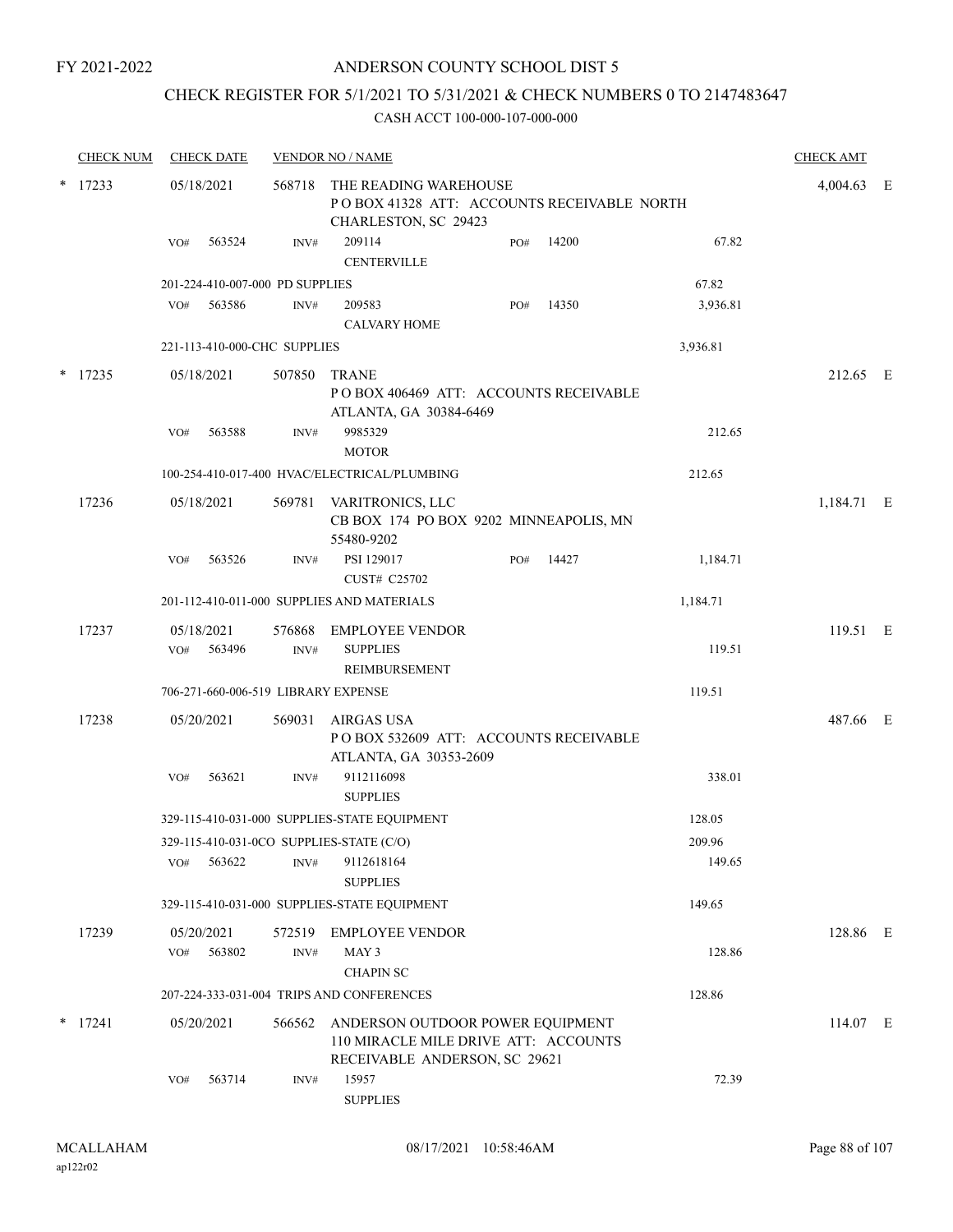# CHECK REGISTER FOR 5/1/2021 TO 5/31/2021 & CHECK NUMBERS 0 TO 2147483647

| <b>CHECK NUM</b> |     | <b>CHECK DATE</b>                |      | <b>VENDOR NO / NAME</b>                                                                               |     |       |          | <b>CHECK AMT</b> |  |
|------------------|-----|----------------------------------|------|-------------------------------------------------------------------------------------------------------|-----|-------|----------|------------------|--|
|                  |     |                                  |      | 100-254-410-000-001 MAINT. SUPPLIES-STRUCTURES                                                        |     |       | 72.39    |                  |  |
|                  |     | VO# 563715                       | INV# | 15711<br><b>SUPPLIES</b>                                                                              |     |       | 41.68    |                  |  |
|                  |     |                                  |      | 100-254-410-000-001 MAINT. SUPPLIES-STRUCTURES                                                        |     |       | 41.68    |                  |  |
| 17242            |     | 05/20/2021                       |      | 126675 ATTAWAY INC<br>PO BOX 302 ATT: ACCOUNTS RECEIVABLE<br>ANDERSON, SC 29622                       |     |       |          | 273.50 E         |  |
|                  | VO# | 563624                           | INV# | 233457<br><b>NOTEPADS</b>                                                                             |     |       | 273.50   |                  |  |
|                  |     | 840-122-410-000-000 SUPPLIES     |      |                                                                                                       |     |       | 273.50   |                  |  |
| 17243            |     | 05/20/2021                       |      | 201391 BLICK ART MATERIALS<br>6910 EAGLE WAY CHICAGO, IL 60670-1069                                   |     |       |          | 141.20 E         |  |
|                  | VO# | 563629                           | INV# | 6347306<br><b>MCCANTS</b>                                                                             |     |       | 141.20   |                  |  |
|                  |     | 100-113-410-005-ART ART SUPPLIES |      |                                                                                                       |     |       | 141.20   |                  |  |
| 17244            |     | 05/20/2021                       |      | 564176 BSN SPORTS, LLC<br>PO BOX 660176 DALLAS, TX 75209-0176                                         |     |       |          | 5,075.50 E       |  |
|                  | VO# | 563630                           | INV# | 912300637<br><b>WESTSIDE</b>                                                                          |     |       | 1,053.36 |                  |  |
|                  |     | 100-271-410-003-000 SUPPLIES     |      |                                                                                                       |     |       | 1,053.36 |                  |  |
|                  | VO# | 563631                           | INV# | 912326315<br><b>WESTSIDE</b>                                                                          |     |       | 1,960.76 |                  |  |
|                  |     | 100-271-410-003-000 SUPPLIES     |      |                                                                                                       |     |       | 1,960.76 |                  |  |
|                  | VO# | 563632                           | INV# | 912420966<br><b>WESTSIDE</b>                                                                          |     |       | 577.68   |                  |  |
|                  |     | 100-271-410-003-000 SUPPLIES     |      |                                                                                                       |     |       | 577.68   |                  |  |
|                  | VO# | 563633                           | INV# | 912379967<br><b>WESTSIDE</b>                                                                          |     |       | 1,483.70 |                  |  |
|                  |     | 100-271-410-003-000 SUPPLIES     |      |                                                                                                       |     |       | 1,483.70 |                  |  |
| 17245            |     | 05/20/2021                       |      | 155900 CAROLINA BIOLOGICAL SUPPLY<br>POBOX 60232 ATT: ACCOUNTS RECEIVABLE<br>CHARLOTTE, NC 28260-0232 |     |       |          | $10,176.24$ E    |  |
|                  | VO# | 563725                           | INV# | 51391686<br><b>SUPPLIES</b>                                                                           | PO# | 14462 | 488.64   |                  |  |
|                  |     |                                  |      | 326-113-410-020-000 SCIENCE KITS SUPPLIES                                                             |     |       | 488.64   |                  |  |
|                  | VO# | 563726                           | INV# | 51391734<br><b>SUPPLIES</b>                                                                           | PO# | 14464 | 1,943.73 |                  |  |
|                  |     |                                  |      | 326-113-410-006-000 SCIENCE KITS SUPPLIES                                                             |     |       | 1,943.73 |                  |  |
|                  |     | VO# 563727                       | INV# | 51391747<br><b>SUPPLIES</b>                                                                           | PO# | 14465 | 675.94   |                  |  |
|                  |     |                                  |      | 326-113-410-006-000 SCIENCE KITS SUPPLIES                                                             |     |       | 675.94   |                  |  |
|                  | VO# | 563728                           | INV# | 51391755<br><b>SUPPLIES</b>                                                                           | PO# | 14466 | 1,582.56 |                  |  |
|                  |     |                                  |      | 326-113-410-006-000 SCIENCE KITS SUPPLIES                                                             |     |       | 1,582.56 |                  |  |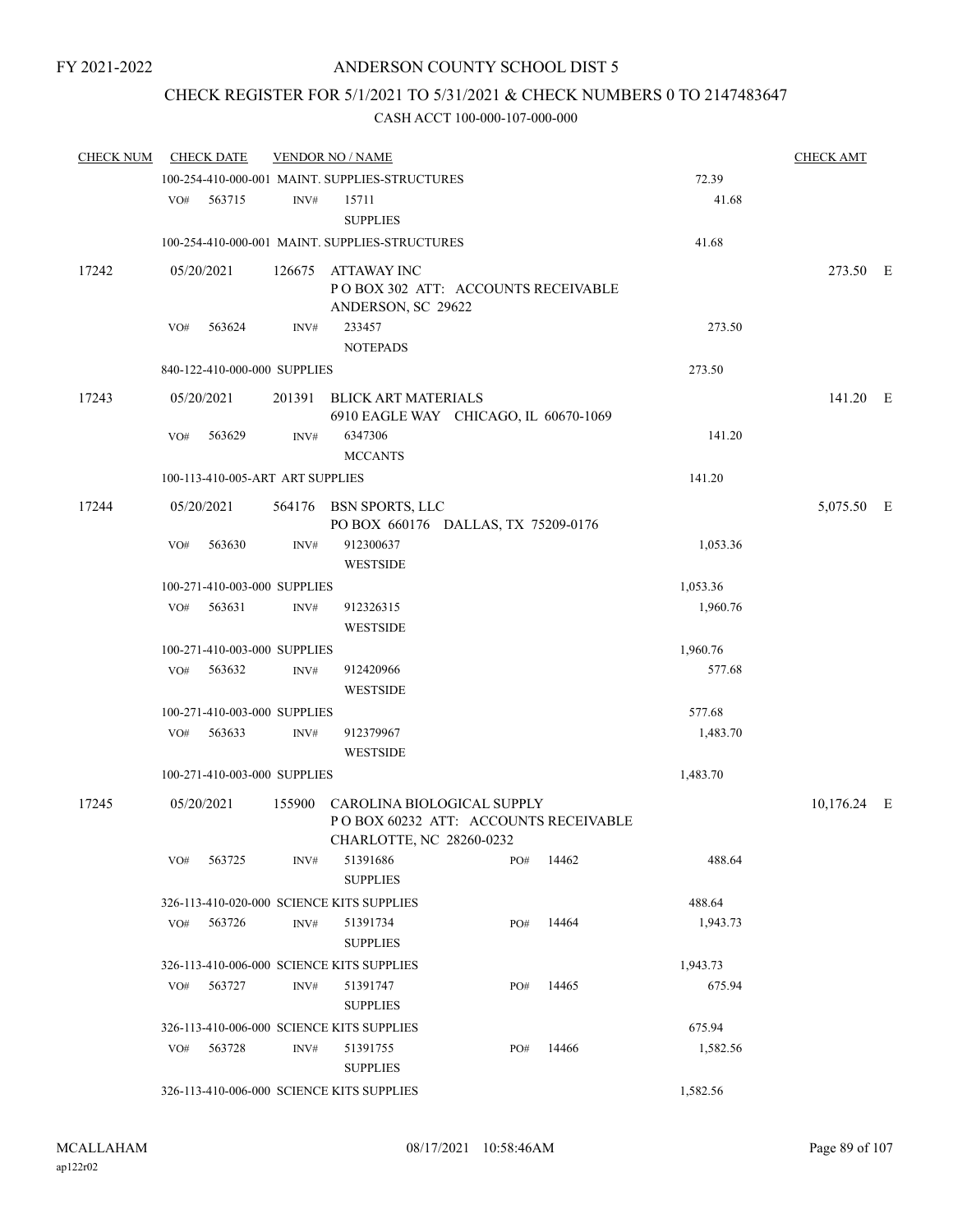# CHECK REGISTER FOR 5/1/2021 TO 5/31/2021 & CHECK NUMBERS 0 TO 2147483647

| <b>CHECK NUM</b> |     | <b>CHECK DATE</b>            |                | <b>VENDOR NO / NAME</b>                                |                                                                           |                                            |          | <b>CHECK AMT</b> |  |
|------------------|-----|------------------------------|----------------|--------------------------------------------------------|---------------------------------------------------------------------------|--------------------------------------------|----------|------------------|--|
|                  | VO# | 563729                       | INV#           | 51393421<br><b>SUPPLIES</b>                            | PO#                                                                       | 14467                                      | 266.62   |                  |  |
|                  |     |                              |                | 326-113-410-021-000 SCIENCE KITS SUPPLIES              |                                                                           |                                            | 266.62   |                  |  |
|                  | VO# | 563730                       | INV#           | 51394906<br><b>SUPPLIES</b>                            | PO#                                                                       | 14468                                      | 1,523.86 |                  |  |
|                  |     |                              |                | 326-113-410-021-000 SCIENCE KITS SUPPLIES              |                                                                           |                                            | 1,523.86 |                  |  |
|                  | VO# | 563731                       | $\text{INV}\#$ | 51394944<br><b>SUPPLIES</b>                            | PO#                                                                       | 14478                                      | 582.80   |                  |  |
|                  |     |                              |                | 326-113-410-005-000 SCIENCE KITS SUPPLIES              |                                                                           |                                            | 582.80   |                  |  |
|                  | VO# | 563732                       | INV#           | 51394614<br><b>SUPPLIES</b>                            | PO#                                                                       | 14480                                      | 1,984.22 |                  |  |
|                  |     |                              |                | 326-113-410-005-000 SCIENCE KITS SUPPLIES              |                                                                           |                                            | 1,984.22 |                  |  |
|                  | VO# | 563733                       | INV#           | 51394962<br><b>SUPPLIES</b>                            | PO#                                                                       | 14482                                      | 1,127.87 |                  |  |
|                  |     |                              |                | 326-113-410-005-000 SCIENCE KITS SUPPLIES              |                                                                           |                                            | 1,127.87 |                  |  |
| 17246            |     | 05/20/2021                   |                |                                                        | 572778 CAROLINA CAMPUS SUPPLY, INC<br>PO BOX 172573 SPARTANBURG, SC 29301 |                                            |          | 318.86 E         |  |
|                  | VO# | 563637                       | INV#           | 4096<br><b>ANDERSON CHARTER</b>                        |                                                                           |                                            | 318.86   |                  |  |
|                  |     | 124-114-410-024-000 SUPPLIES |                |                                                        |                                                                           |                                            | 318.86   |                  |  |
| 17247            | VO# | 05/20/2021<br>563706         | INV#           | 573679 EMPLOYEE VENDOR<br><b>SUPPLIES</b>              |                                                                           |                                            | 171.31   | 171.31 E         |  |
|                  |     |                              |                | REIMBURSEMENT                                          |                                                                           |                                            |          |                  |  |
|                  |     | 100-113-410-001-VIR SUPPLIES |                |                                                        |                                                                           |                                            | 171.31   |                  |  |
| 17248            |     | 05/20/2021                   | 187625 CPI     | 53224                                                  |                                                                           | 10850 W PARK PLACE SUITE 250 MILWAUKEE, WI |          | 300.00 E         |  |
|                  | VO# | 563641                       | INV#           | <b>IUSO193421</b><br><b>ANDREA WILLIAMS</b>            |                                                                           |                                            | 150.00   |                  |  |
|                  |     |                              |                | 809-224-333-000-000 TRIPS AND CONFERENCES              |                                                                           |                                            | 150.00   |                  |  |
|                  | VO# | 563642                       | INV#           | <b>IUSO193422</b><br>CORY WILLIAMS                     |                                                                           |                                            | 150.00   |                  |  |
|                  |     |                              |                | 809-224-333-000-000 TRIPS AND CONFERENCES              |                                                                           |                                            | 150.00   |                  |  |
| 17249            |     | 05/20/2021                   |                | 187300 CRESCENT SUPPLY CO, INC<br>GREENVILLE, SC 29604 | POBOX 8798 ATT: ACCOUNTS RECEIVABLE                                       |                                            |          | 584.85 E         |  |
|                  | VO# | 563738                       | INV#           | 397989<br><b>SUPPLIES</b>                              |                                                                           |                                            | 80.98    |                  |  |
|                  |     |                              |                | 100-254-410-013-400 HVAC/ELECTRICAL/PLUMBING           |                                                                           |                                            | 80.98    |                  |  |
|                  | VO# | 563739                       | INV#           | 397971                                                 |                                                                           |                                            | 472.41   |                  |  |
|                  |     |                              |                | <b>SUPPLIES</b>                                        |                                                                           |                                            |          |                  |  |
|                  |     |                              |                | 100-254-410-003-400 HVAC/ELECTRICAL/PLUMBING           |                                                                           |                                            | 416.23   |                  |  |
|                  |     |                              |                | 100-254-410-018-400 HVAC/ELECTRICAL/PLUMBING           |                                                                           |                                            | 56.18    |                  |  |
|                  | VO# | 563740                       | INV#           | 398045                                                 |                                                                           |                                            | 31.46    |                  |  |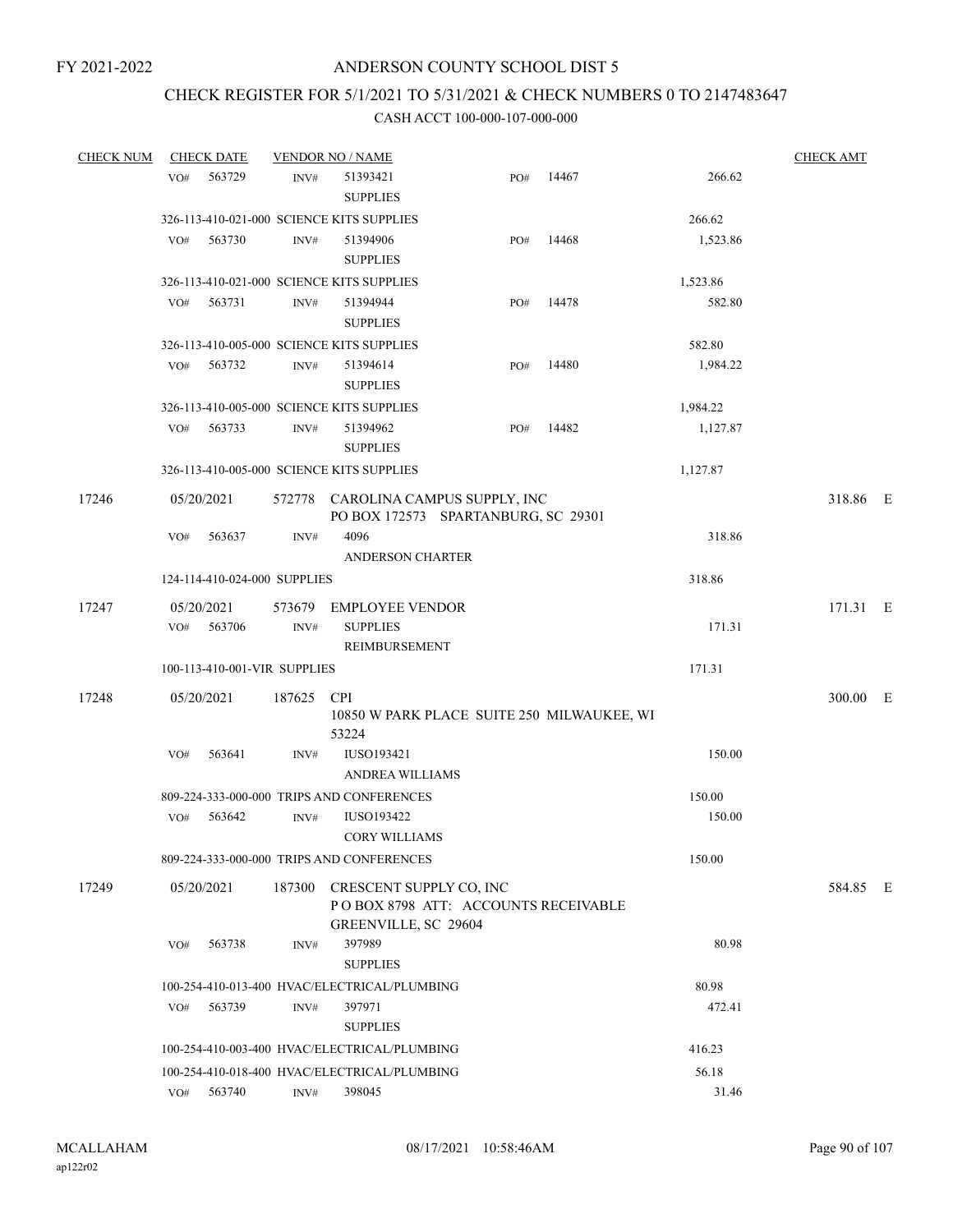# ANDERSON COUNTY SCHOOL DIST 5

# CHECK REGISTER FOR 5/1/2021 TO 5/31/2021 & CHECK NUMBERS 0 TO 2147483647

|   | <b>CHECK NUM</b> | <b>CHECK DATE</b> |                              |        | <b>VENDOR NO / NAME</b>                                                                                                                  |     |       |                                        | <b>CHECK AMT</b> |  |
|---|------------------|-------------------|------------------------------|--------|------------------------------------------------------------------------------------------------------------------------------------------|-----|-------|----------------------------------------|------------------|--|
|   |                  |                   |                              |        | <b>SUPPLIES</b><br>100-254-410-021-400 HVAC/ELECTRICAL/PLUMBING                                                                          |     |       | 31.46                                  |                  |  |
| * | 17251            | 05/20/2021        |                              |        | 572679 DEFENDER SERVICES, INC.<br>PO BOX 1775 COLUMBIA, SC 29202                                                                         |     |       |                                        | 842.80 E         |  |
|   |                  | VO#               | 563644                       | INV#   | 1004981<br><b>ADULT ED</b>                                                                                                               | PO# | 13390 | 842.80                                 |                  |  |
|   |                  |                   |                              |        | 100-181-312-023-000 PURCHASED SERVICES                                                                                                   |     |       | 842.80                                 |                  |  |
|   | 17252            | 05/20/2021        |                              |        | 202600 DILLARD'S SPORTS CENTER<br>708 WHITEHALL ROAD ATT: ACCOUNTS<br>RECEIVABLE ANDERSON, SC 29625                                      |     |       |                                        | 211.33 E         |  |
|   |                  | VO#               | 563649                       | INV#   | 105275<br><b>MCCANTS FOOTBALL</b>                                                                                                        |     |       | 211.33                                 |                  |  |
|   |                  |                   |                              |        | 705-271-660-005-674 FOOTBALL EXPENSE                                                                                                     |     |       | 211.33                                 |                  |  |
|   | 17253            | 05/20/2021        |                              |        | 235550 FLINN SCIENTIFIC INC<br>PO BOX 71721 ATT: ACCOUNTS RECEIVABLE<br>CHICAGO, IL 60694-1721                                           |     |       |                                        | 1,536.03 E       |  |
|   |                  | VO#               | 563653                       | INV#   | 2560174<br><b>WESTSIDE</b>                                                                                                               |     |       | 1,536.03                               |                  |  |
|   |                  |                   |                              |        | 100-114-410-003-SCI SUPPLIES AND MATERIALS - SCIENCE                                                                                     |     |       | 1,536.03                               |                  |  |
|   | 17254            | 05/20/2021        |                              |        | 237555 FORMS & SUPPLY<br>POBOX 563953 ATT: ACCOUNTS RECEIVABLE<br>CHARLOTTE, NC 28256                                                    |     |       |                                        | 6,169.90 E       |  |
|   |                  | VO#               | 563654                       | INV#   | 5755183<br><b>SUPPLIES</b>                                                                                                               | PO# | 14251 | 318.50                                 |                  |  |
|   |                  |                   |                              |        | 201-112-410-011-000 SUPPLIES AND MATERIALS                                                                                               |     |       | 318.50                                 |                  |  |
|   |                  | VO#               | 563655                       | INV#   | 5779964<br><b>SUPPLIES</b>                                                                                                               |     |       | 44.49                                  |                  |  |
|   |                  |                   |                              |        | 100-252-410-000-000 SUPPLIES AND MATERIALS                                                                                               |     |       | 44.49                                  |                  |  |
|   |                  | VO#               | 563656                       | INV#   | 5772562-2<br><b>SUPPLIES</b>                                                                                                             |     |       | 39.38                                  |                  |  |
|   |                  |                   |                              |        | 817-112-410-014-000 SUPPLIES AND MATERIALS                                                                                               |     |       | 39.38                                  |                  |  |
|   |                  | VO#               | 563657                       | INV#   | 5704825<br><b>WHSE SUPPLIES</b>                                                                                                          | PO# | 14045 | 5,446.30                               |                  |  |
|   |                  | VO#               | 563742                       | INV#   | 100-000-170-000-000 WAREHOUSE INVENTORY<br>100-000-170-000-000 WAREHOUSE INVENTORY<br>100-000-170-000-000 WAREHOUSE INVENTORY<br>5777400 |     |       | 201.16<br>440.84<br>4,804.30<br>108.54 |                  |  |
|   |                  |                   | 100-233-410-009-000 SUPPLIES |        | <b>SUPPLIES</b>                                                                                                                          |     |       | 108.54                                 |                  |  |
|   |                  | VO#               | 563743                       | INV#   | 5774585<br><b>SUPPLIES</b>                                                                                                               |     |       | 212.69                                 |                  |  |
|   |                  |                   | 100-233-410-009-000 SUPPLIES |        |                                                                                                                                          |     |       | 212.69                                 |                  |  |
|   | $*$ 17256        | 05/20/2021        |                              | 252650 | GRAINGER                                                                                                                                 |     |       |                                        | 188.46 E         |  |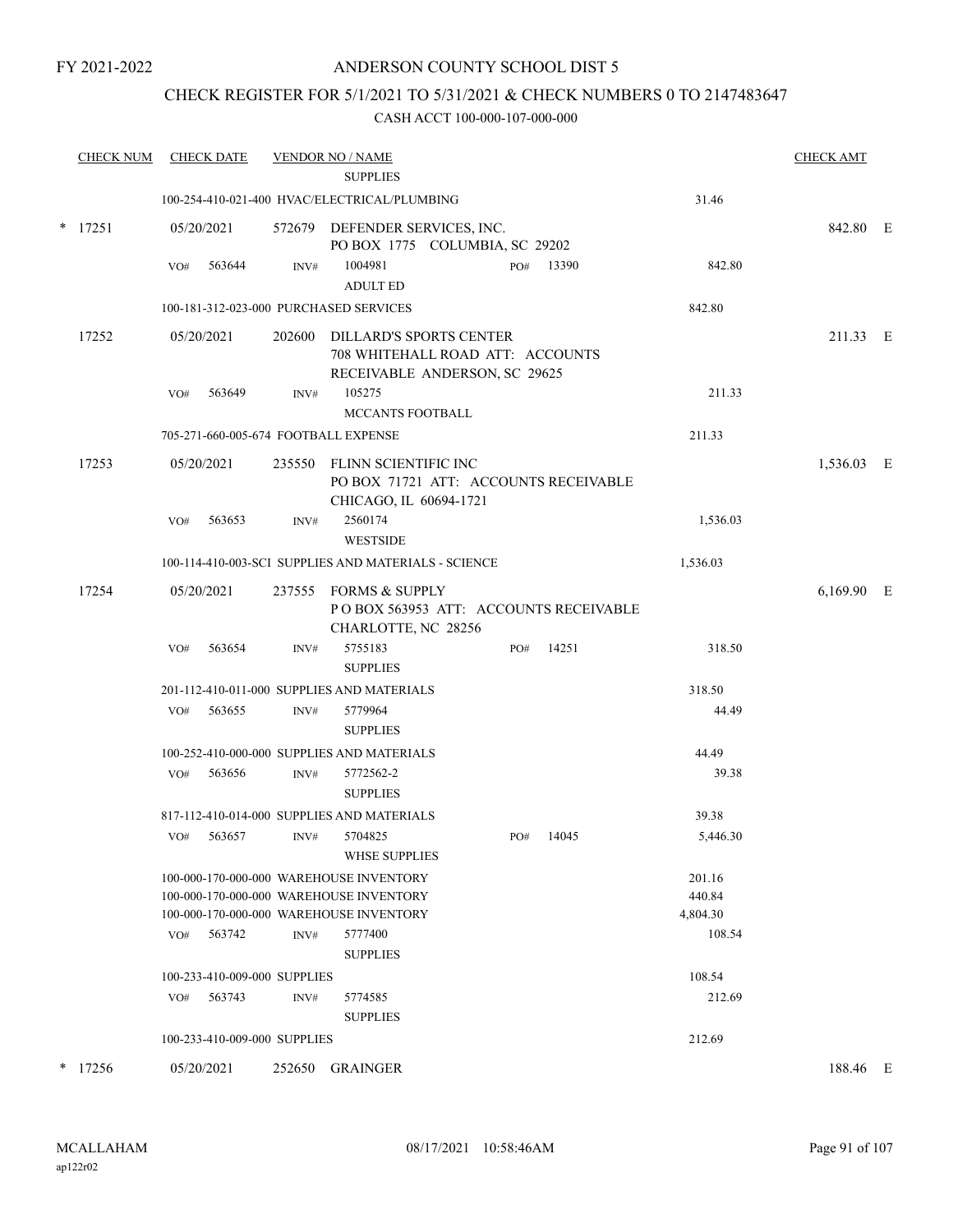# ANDERSON COUNTY SCHOOL DIST 5

# CHECK REGISTER FOR 5/1/2021 TO 5/31/2021 & CHECK NUMBERS 0 TO 2147483647

| <b>CHECK NUM</b> |            | <b>CHECK DATE</b>            |        | <b>VENDOR NO / NAME</b>                                    |                  | <b>CHECK AMT</b> |  |
|------------------|------------|------------------------------|--------|------------------------------------------------------------|------------------|------------------|--|
|                  |            |                              |        | DEPT 867098550 ATT: ACCOUNTS RECEIVABLE                    |                  |                  |  |
|                  |            |                              |        | PALATINE, IL 60038-0001                                    |                  |                  |  |
|                  | VO#        | 563744                       | INV#   | 9865988639                                                 | 188.46           |                  |  |
|                  |            |                              |        | <b>SUPPLIES</b>                                            |                  |                  |  |
|                  |            |                              |        | 131-254-410-031-400 HVAC/ELECTRICAL/PLUMBING               | 188.46           |                  |  |
|                  | VO#        | 563745                       | INV#   | 9853767243                                                 | $-123.06$        |                  |  |
|                  |            |                              |        | <b>CREDIT</b>                                              |                  |                  |  |
|                  |            |                              |        | 100-254-410-011-400 HVAC/ELECTRICAL/PLUMBING               | $-123.06$        |                  |  |
|                  |            | VO# 563746                   | INV#   | 9840400502<br><b>SUPPLIES</b>                              | 123.06           |                  |  |
|                  |            |                              |        |                                                            |                  |                  |  |
|                  | VO#        | 563747                       | INV#   | 100-254-410-011-400 HVAC/ELECTRICAL/PLUMBING<br>9836503426 | 123.06<br>123.06 |                  |  |
|                  |            |                              |        | <b>SUPPLIES</b>                                            |                  |                  |  |
|                  |            |                              |        | 100-254-410-011-400 HVAC/ELECTRICAL/PLUMBING               | 123.06           |                  |  |
|                  | VO#        | 563748                       | INV#   | 9852853366                                                 | $-123.06$        |                  |  |
|                  |            |                              |        | <b>CREDIT</b>                                              |                  |                  |  |
|                  |            |                              |        | 100-254-410-011-400 HVAC/ELECTRICAL/PLUMBING               | $-123.06$        |                  |  |
| $*$ 17260        | 05/20/2021 |                              |        | 573954 EMPLOYEE VENDOR                                     |                  | 102.78 E         |  |
|                  | VO#        | 563607                       | INV#   | LUNCH & GIFTS                                              | 81.43            |                  |  |
|                  |            |                              |        | REIMBURSEMENT                                              |                  |                  |  |
|                  |            | 883-223-410-000-000 SUPPLIES |        |                                                            | 81.43            |                  |  |
|                  | VO#        | 563608                       | INV#   | <b>PLANTS</b>                                              | 21.35            |                  |  |
|                  |            |                              |        | REIMBURSEMENT                                              |                  |                  |  |
|                  |            | 883-223-410-000-000 SUPPLIES |        |                                                            | 21.35            |                  |  |
| $*$ 17264        | 05/20/2021 |                              | 576698 | <b>EMPLOYEE VENDOR</b>                                     |                  | 107.55 E         |  |
|                  | VO#        | 563612                       | INV#   | 5 GUYS                                                     | 107.55           |                  |  |
|                  |            |                              |        | REIMBURSEMENT                                              |                  |                  |  |
|                  |            | 100-114-410-001-ALT SUPPLIES |        |                                                            | 107.55           |                  |  |
| 17265            | 05/20/2021 |                              |        | 576574 LOC-DOC SECURITY                                    |                  | 168.27 E         |  |
|                  |            |                              |        | PO BOX 78987 CHARLOTTE, NC 28271                           |                  |                  |  |
|                  | VO#        | 563752                       | INV#   | C <sub>204525</sub>                                        | 168.27           |                  |  |
|                  |            |                              |        | LOCKS/KEYS                                                 |                  |                  |  |
|                  |            |                              |        | 600-256-323-011-000 REPAIRS TO EQUIPMENT                   | 168.27           |                  |  |
| $*$ 17267        | 05/20/2021 |                              | 569461 | METROGROUP, INC                                            |                  | 2,343.01 E       |  |
|                  |            |                              |        | 50-23 TWENTY-THIRD STREET LONG ISLAND CITY,                |                  |                  |  |
|                  |            |                              |        | NY 11101                                                   |                  |                  |  |
|                  | VO#        | 563754                       | INV#   | 13055<br>PI 736978<br>PO#                                  | 2,343.01         |                  |  |
|                  |            |                              |        | <b>HVAC</b>                                                |                  |                  |  |
|                  |            |                              |        | 100-254-323-000-600 MAINTENANCE SERVICES                   | 25.35            |                  |  |
|                  |            |                              |        | 100-254-323-001-600 MAINTENANCE SERVICES                   | 52.43            |                  |  |
|                  |            |                              |        | 100-254-323-002-600 MAINTENANCE SERVICES                   | 471.91           |                  |  |
|                  |            |                              |        | 100-254-323-003-600 MAINTENANCE SERVICES                   | 407.45           |                  |  |
|                  |            |                              |        | 100-254-323-005-600 MAINTENANCE SERVICES                   | 8.05             |                  |  |
|                  |            |                              |        | 100-254-323-007-600 MAINTENANCE SERVICES                   | 25.35            |                  |  |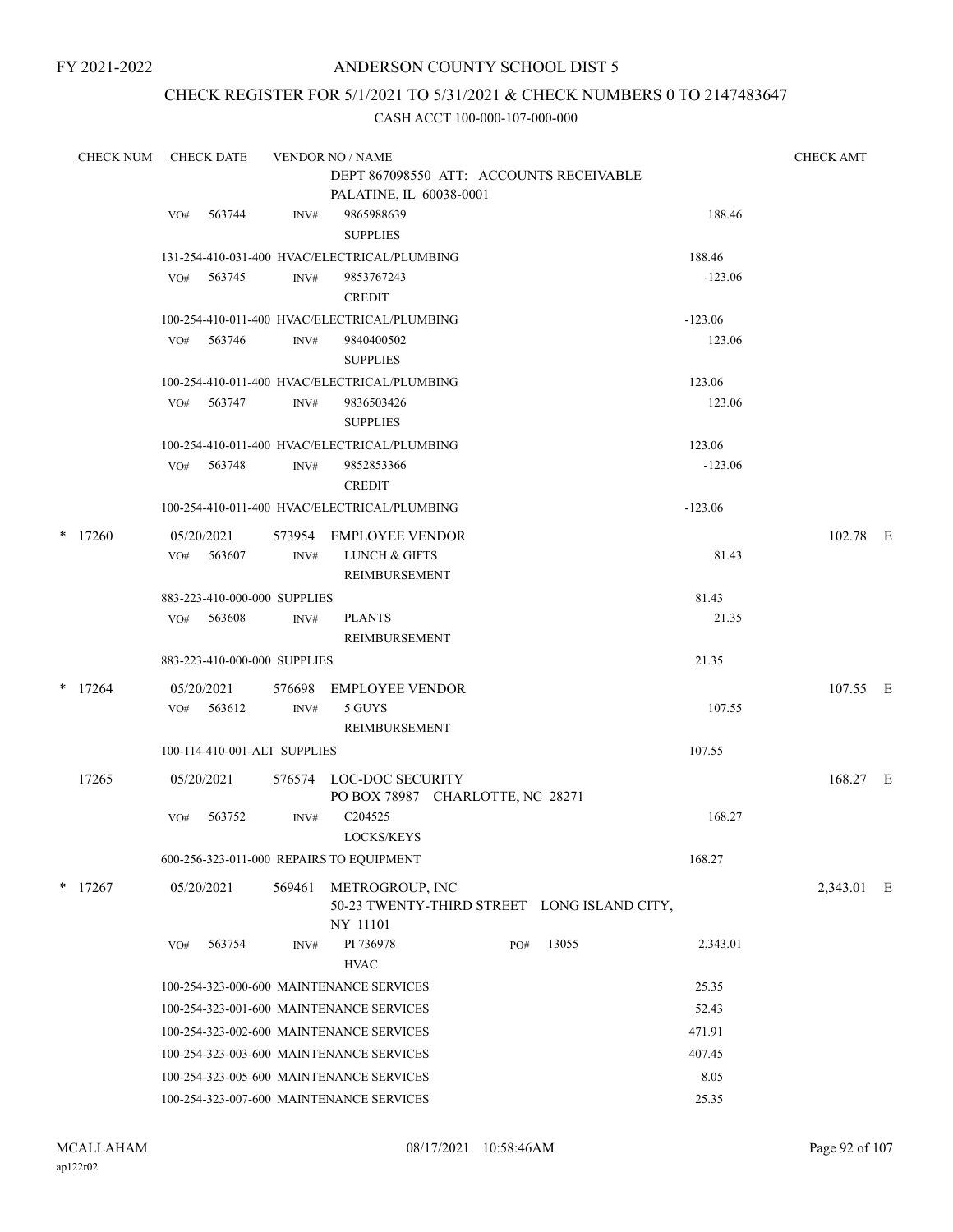# CHECK REGISTER FOR 5/1/2021 TO 5/31/2021 & CHECK NUMBERS 0 TO 2147483647

| <b>CHECK NUM</b> |                   | <b>CHECK DATE</b>                |                | <b>VENDOR NO / NAME</b>                                                              |     |       |          | <b>CHECK AMT</b> |  |
|------------------|-------------------|----------------------------------|----------------|--------------------------------------------------------------------------------------|-----|-------|----------|------------------|--|
|                  |                   |                                  |                | 100-254-323-008-600 MAINTENANCE SERVICES                                             |     |       | 25.35    |                  |  |
|                  |                   |                                  |                | 100-254-323-010-600 MAINTENANCE SERVICES                                             |     |       | 135.24   |                  |  |
|                  |                   |                                  |                | 100-254-323-011-600 MAINTENANCE SERVICES                                             |     |       | 25.35    |                  |  |
|                  |                   |                                  |                | 100-254-323-012-600 MAINTENANCE SERVICES                                             |     |       | 110.15   |                  |  |
|                  |                   |                                  |                | 100-254-323-014-600 MAINTENANCE SERVICES                                             |     |       | 346.62   |                  |  |
|                  |                   |                                  |                | 100-254-323-015-600 MAINTENANCE SERVICES                                             |     |       | 25.35    |                  |  |
|                  |                   |                                  |                | 100-254-323-016-600 MAINTENANCE SERVICES                                             |     |       | 332.17   |                  |  |
|                  |                   |                                  |                | 100-254-323-017-600 MAINTENANCE SERVICES                                             |     |       | 25.35    |                  |  |
|                  |                   |                                  |                | 100-254-323-019-600 MAINTENANCE SERVICES                                             |     |       | 170.71   |                  |  |
|                  |                   |                                  |                | 100-254-323-021-600 MAINTENANCE SERVICES                                             |     |       | 156.18   |                  |  |
| 17268            | 05/20/2021<br>VO# | 563606                           | 563720<br>INV# | <b>EMPLOYEE VENDOR</b><br><b>EXPENSES</b><br>REIMBURSEMENT                           |     |       | 266.58   | 266.58 E         |  |
|                  |                   | 100-114-410-002-ART ART SUPPLIES |                |                                                                                      |     |       | 266.58   |                  |  |
| 17269            | 05/20/2021        |                                  | 573801         | <b>MUSICAL INNOVATIONS</b><br>150-G TANNER RD AT BUTLER GREENVILLE, SC<br>29607-5917 |     |       |          | 1,891.80 E       |  |
|                  | VO#               | 563797                           | INV#           | 450547<br>TL HANNA                                                                   | PO# | 14078 | 1,891.80 |                  |  |
|                  |                   | 397-114-410-002-000 SUPPLIES     |                |                                                                                      |     |       | 1,891.80 |                  |  |
| $*$ 17274        | 05/20/2021        |                                  | 389900         | OFFICE DEPOT<br>POBOX 1413 CHARLOTTE, NC 28201-1413                                  |     |       |          | 1,192.92 E       |  |
|                  | VO#               | 563667                           | INV#           | 168849131001<br><b>WHS SUPPLIES</b>                                                  |     |       | 33.37    |                  |  |
|                  |                   | 100-115-410-003-000 SUPPLIES     |                |                                                                                      |     |       | 33.37    |                  |  |
|                  | VO#               | 563668                           | INV#           | 168848659001<br><b>WHS SUPPLIES</b>                                                  |     |       | 29.95    |                  |  |
|                  |                   | 100-115-410-003-000 SUPPLIES     |                |                                                                                      |     |       | 29.95    |                  |  |
|                  | VO#               | 563669                           | INV#           | 168849129001<br><b>WHS SUPPLIES</b>                                                  |     |       | 40.11    |                  |  |
|                  |                   | 100-115-410-003-000 SUPPLIES     |                |                                                                                      |     |       | 40.11    |                  |  |
|                  | VO#               | 563670                           | INV#           | 166532263001<br><b>WHS SUPPLIES</b>                                                  |     |       | 395.88   |                  |  |
|                  |                   | 100-115-410-003-000 SUPPLIES     |                |                                                                                      |     |       | 395.88   |                  |  |
|                  | VO#               | 563671                           | INV#           | 166534647001<br>WHS SUPPLIES                                                         |     |       | 437.07   |                  |  |
|                  |                   | 100-115-410-003-000 SUPPLIES     |                |                                                                                      |     |       | 437.07   |                  |  |
|                  | VO#               | 563672                           | INV#           | 168246180001<br>WHS SUPPLIES                                                         |     |       | 37.17    |                  |  |
|                  |                   | 100-115-410-003-000 SUPPLIES     |                |                                                                                      |     |       | 37.17    |                  |  |
|                  |                   | $VO#$ 563673                     | INV#           | 168849130001<br>WHS SUPPLIES                                                         |     |       | 33.16    |                  |  |
|                  |                   | 100-115-410-003-000 SUPPLIES     |                |                                                                                      |     |       | 33.16    |                  |  |
|                  |                   |                                  |                |                                                                                      |     |       |          |                  |  |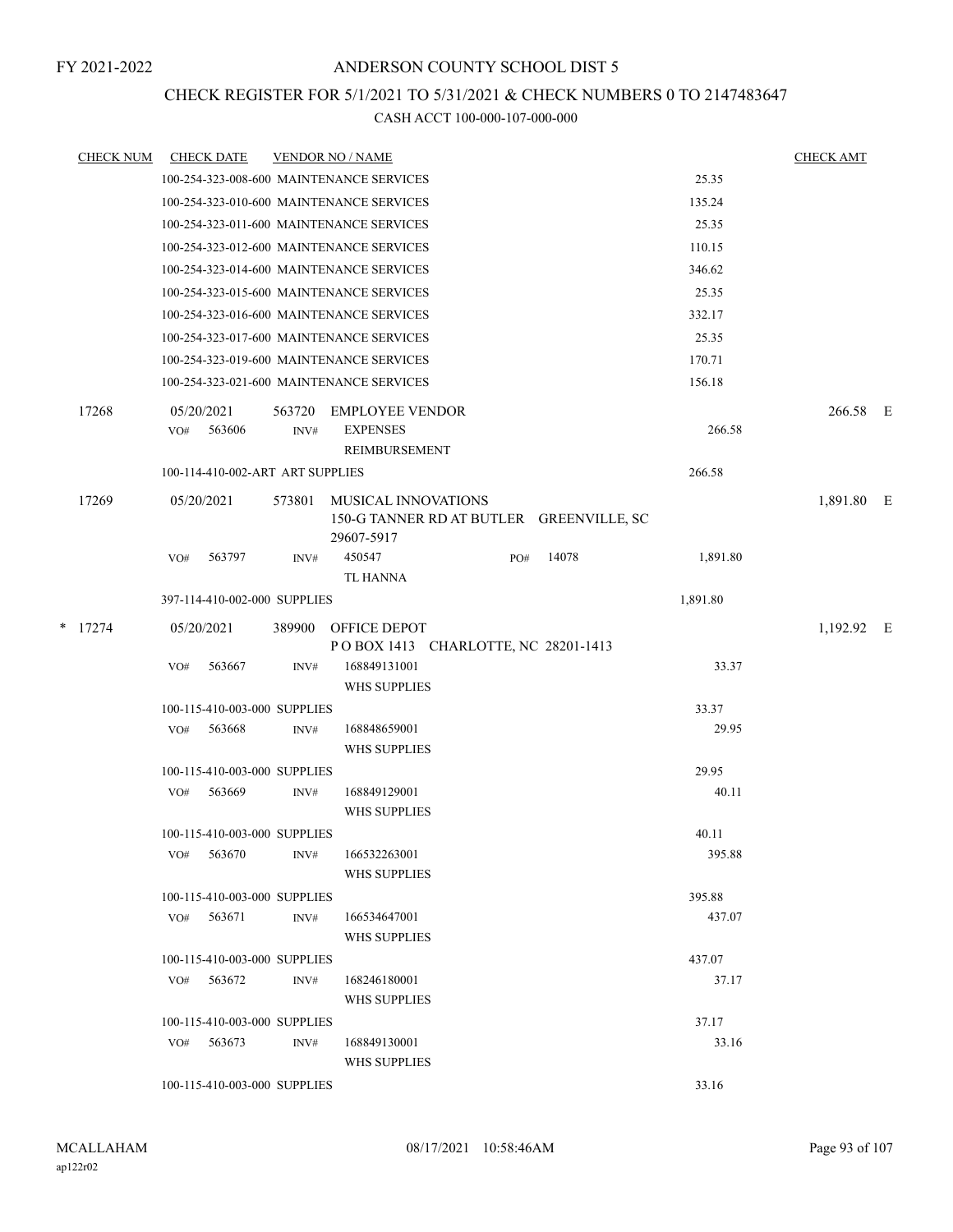# CHECK REGISTER FOR 5/1/2021 TO 5/31/2021 & CHECK NUMBERS 0 TO 2147483647

| <b>CHECK NUM</b> |     | <b>CHECK DATE</b> |                                    | <b>VENDOR NO / NAME</b>                                                                  |     |       |          | <b>CHECK AMT</b> |  |
|------------------|-----|-------------------|------------------------------------|------------------------------------------------------------------------------------------|-----|-------|----------|------------------|--|
|                  | VO# | 563674            | INV#                               | 2490234335                                                                               |     |       | 39.02    |                  |  |
|                  |     |                   |                                    | WHS SUPPLIES                                                                             |     |       |          |                  |  |
|                  |     |                   | 100-115-410-003-000 SUPPLIES       |                                                                                          |     |       | 39.02    |                  |  |
|                  | VO# | 563675            | INV#                               | 168232737001                                                                             |     |       | 147.19   |                  |  |
|                  |     |                   |                                    | <b>WHS SUPPLIES</b>                                                                      |     |       |          |                  |  |
|                  |     |                   | 100-115-410-003-000 SUPPLIES       |                                                                                          |     |       | 147.19   |                  |  |
| 17275            |     | 05/20/2021        | 391100                             | OLD STONE TRACTOR CO, INC<br>PO BOX 13565 ATT: ACCOUNTS RECEIVABLE<br>ANDERSON, SC 29624 |     |       |          | 216.12 E         |  |
|                  | VO# | 563759            | INV#                               | 00038                                                                                    |     |       | 216.12   |                  |  |
|                  |     |                   |                                    | <b>REPAIR PARTS</b>                                                                      |     |       |          |                  |  |
|                  |     |                   |                                    | 100-254-410-000-001 MAINT. SUPPLIES-STRUCTURES                                           |     |       | 216.12   |                  |  |
| 17276            |     | 05/20/2021        |                                    | 576627 EMPLOYEE VENDOR                                                                   |     |       |          | 319.20 E         |  |
|                  |     | VO# 563611        | INV#                               | <b>AMAZON</b>                                                                            |     |       | 319.20   |                  |  |
|                  |     |                   |                                    | REIMBURSEMENT                                                                            |     |       |          |                  |  |
|                  |     |                   | 100-212-410-011-000 SUPPLIES       |                                                                                          |     |       | 319.20   |                  |  |
| * 17278          |     | 05/20/2021        | 394675                             | PIP PRINTING                                                                             |     |       |          | 547.21 E         |  |
|                  |     |                   |                                    | 1005 NORTH FANT STREET ATT: ACCOUNTS<br>RECEIVABLE ANDERSON, SC 29621                    |     |       |          |                  |  |
|                  | VO# | 563765            | INV#                               | 101774                                                                                   |     |       | 547.21   |                  |  |
|                  |     |                   |                                    | AIT                                                                                      |     |       |          |                  |  |
|                  |     |                   | 131-115-410-031-000 SUPPLIES       |                                                                                          |     |       | 547.21   |                  |  |
| $*$ 17281        |     | 05/20/2021        | 440950                             | ROCHESTER 100 INC<br>POBOX 92801 ATT: ACCOUNTS RECEIVABLE<br>ROCHESTER, NY 14692         |     |       |          | 810.00 E         |  |
|                  | VO# | 563769            | INV#                               | 78743<br><b>HOMELAND PARK</b>                                                            | PO# | 14423 | 810.00   |                  |  |
|                  |     |                   |                                    | 201-188-410-011-000 SUPPLIES- PARENTING                                                  |     |       | 810.00   |                  |  |
| $*$ 17283        |     | 05/20/2021        | 573290                             | SHADETREE GRAPHICS, LLC<br>147 POWELL RD. ANDERSON, SC 29625                             |     |       |          | 1,544.75 E       |  |
|                  | VO# | 563777            | INV#                               | 2549<br><b>NEW PROSPECT</b>                                                              |     |       | 1,544.75 |                  |  |
|                  |     |                   |                                    | 710-271-660-010-201 MISCELLANEOUS EXPENSE                                                |     |       | 1,544.75 |                  |  |
| 17284            |     | 05/20/2021        |                                    | 570059 SHARP BUSINESS SYSTEMS<br>DEPT 1216 PO BOX 121216 DALLAS, TX 75312-1216           |     |       |          | 334.74 E         |  |
|                  | VO# | 563684            | INV#                               | 9003289754<br><b>COPIES</b>                                                              |     |       | 13.81    |                  |  |
|                  |     |                   | 723-190-660-023-913 COPIER EXPENSE |                                                                                          |     |       | 13.81    |                  |  |
|                  | VO# | 563685            | $\text{INV}\#$                     | 9003283582<br><b>COPIER</b>                                                              | PO# | 13235 | 20.22    |                  |  |
|                  |     |                   | 100-114-410-002-000 SUPPLIES       |                                                                                          |     |       | 20.22    |                  |  |
|                  | VO# | 563686            | INV#                               | 9003283514<br><b>COPIER</b>                                                              |     |       | 13.48    |                  |  |
|                  |     |                   | 201-112-490-010-000 COPIER COST    |                                                                                          |     |       | 13.48    |                  |  |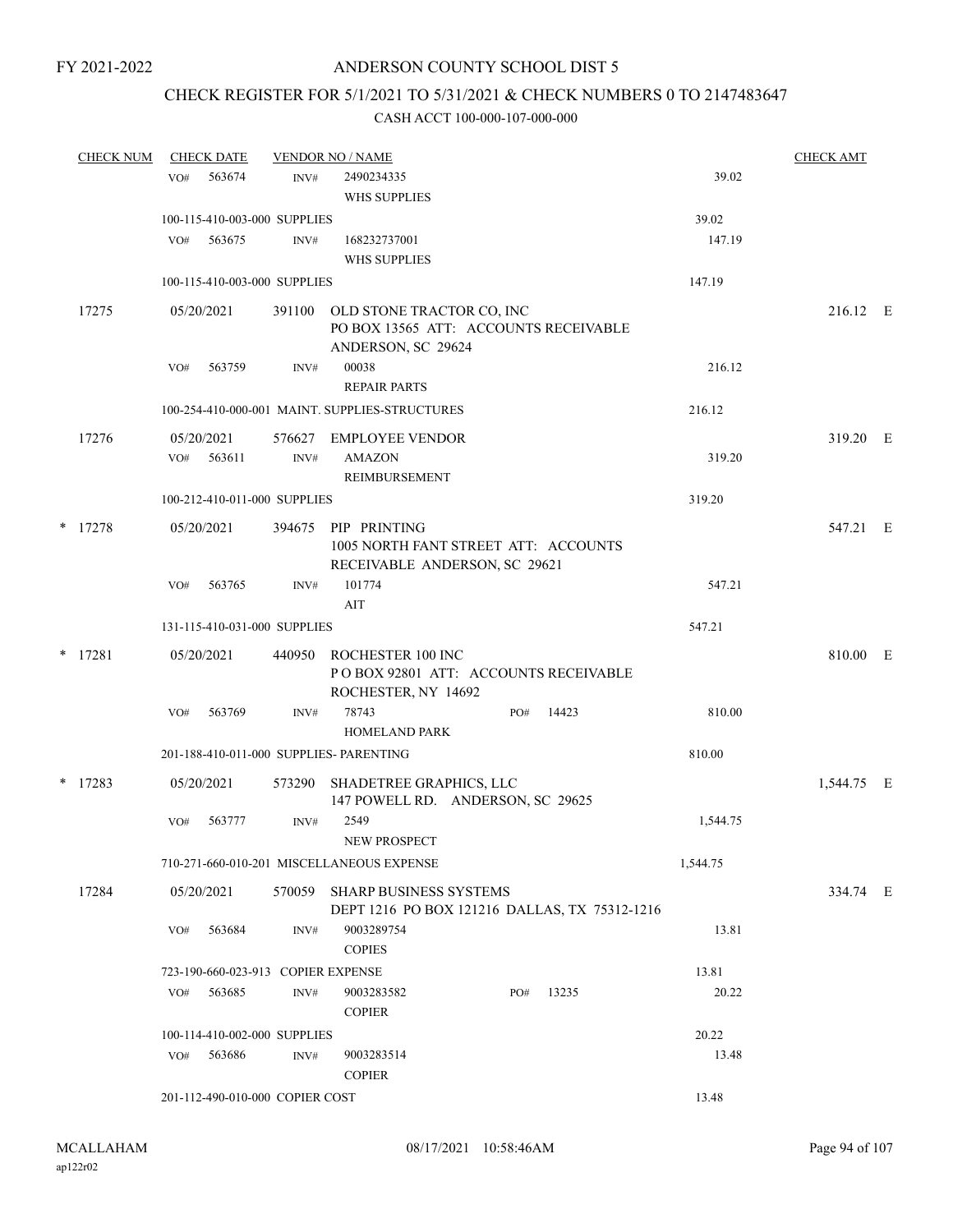# CHECK REGISTER FOR 5/1/2021 TO 5/31/2021 & CHECK NUMBERS 0 TO 2147483647

|   | <b>CHECK NUM</b> |     | <b>CHECK DATE</b>                  |        | <b>VENDOR NO / NAME</b>                        |          | <b>CHECK AMT</b> |  |
|---|------------------|-----|------------------------------------|--------|------------------------------------------------|----------|------------------|--|
|   |                  | VO# | 563687                             | INV#   | 9003272605                                     | 266.38   |                  |  |
|   |                  |     |                                    |        | <b>COPIES</b>                                  |          |                  |  |
|   |                  |     | 100-115-410-003-000 SUPPLIES       |        |                                                | 266.38   |                  |  |
|   |                  | VO# | 563688                             | INV#   | 9003274275                                     | 14.11    |                  |  |
|   |                  |     |                                    |        | <b>COPIES</b>                                  |          |                  |  |
|   |                  |     | 100-115-410-003-000 SUPPLIES       |        |                                                | 14.11    |                  |  |
|   |                  | VO# | 563778                             | INV#   | 9003283455                                     | 6.74     |                  |  |
|   |                  |     |                                    |        | <b>COPIER</b>                                  |          |                  |  |
|   |                  |     | 709-271-660-009-362 COPIER EXPENSE |        |                                                | 6.74     |                  |  |
|   | 17285            |     | 05/20/2021                         | 472700 | <b>SHERWIN WILLIAMS</b>                        |          | 450.12 E         |  |
|   |                  |     |                                    |        | 613 NORTH MURRAY AVENUE ATT: ACCOUNTS          |          |                  |  |
|   |                  |     |                                    |        | RECEIVABLE ANDERSON, SC 29625                  |          |                  |  |
|   |                  | VO# | 563779                             | INV#   | 8747-8                                         | 34.68    |                  |  |
|   |                  |     |                                    |        | <b>SUPPLIES</b>                                |          |                  |  |
|   |                  |     |                                    |        | 100-254-410-000-001 MAINT. SUPPLIES-STRUCTURES | 34.68    |                  |  |
|   |                  | VO# | 563780                             | INV#   | 1226-1                                         | 415.44   |                  |  |
|   |                  |     |                                    |        | <b>SUPPLIES</b>                                |          |                  |  |
|   |                  |     |                                    |        | 100-254-410-010-001 SUPPLIES - MAINTENANCE     | 92.32    |                  |  |
|   |                  |     |                                    |        | 100-254-410-013-001 SUPPLIES - MAINTENANCE     | 92.32    |                  |  |
|   |                  |     |                                    |        | 100-254-410-014-001 SUPPLIES - MAINTENANCE     | 46.16    |                  |  |
|   |                  |     |                                    |        | 100-254-410-017-001 SUPPLIES - MANTENANCE      | 92.32    |                  |  |
|   |                  |     |                                    |        | 100-254-410-019-001 SUPPLIES - MAINTENANCE     | 92.32    |                  |  |
| * | 17287            |     | 05/20/2021                         | 574319 | TERADEK, LLC<br>8 MASON IRVIN, CA 92806        |          | 4,835.62 E       |  |
|   |                  | VO# | 563694                             | INV#   | 963036<br>14003<br>PO#                         | 4,835.62 |                  |  |
|   |                  |     |                                    |        | CUST #4053883                                  |          |                  |  |
|   |                  |     |                                    |        | 919-112-445-000-000 TECHNOLOGY SUPPLIES        | 4,835.62 |                  |  |
|   | 17288            |     | 05/20/2021                         | 572446 | THE NATIONAL BETA CLUB                         |          | 189.04 E         |  |
|   |                  |     |                                    |        | 151 BETA CLUB WAY SPARTANBURG, SC 29306-3012   |          |                  |  |
|   |                  | VO# | 563782                             | INV#   | M-190074                                       | 189.04   |                  |  |
|   |                  |     |                                    |        | <b>MEMBERSHIPS</b>                             |          |                  |  |
|   |                  |     |                                    |        | 724-271-660-024-602 BETA CLUB EXPENSE          | 189.04   |                  |  |
|   | $*$ 17290        |     | 05/20/2021                         | 507850 | <b>TRANE</b>                                   |          | 203.16 E         |  |
|   |                  |     |                                    |        | POBOX 406469 ATT: ACCOUNTS RECEIVABLE          |          |                  |  |
|   |                  |     |                                    |        | ATLANTA, GA 30384-6469                         |          |                  |  |
|   |                  | VO# | 563783                             | INV#   | 9959185                                        | 203.16   |                  |  |
|   |                  |     |                                    |        | <b>REPAIR PARTS</b>                            |          |                  |  |
|   |                  |     |                                    |        | 100-254-410-015-400 HVAC/ELECTRICAL/PLUMBING   | 203.16   |                  |  |
|   | 17291            |     | 05/20/2021                         | 569789 | UNIFIRST CORPORATION                           |          | 770.98 E         |  |
|   |                  |     |                                    |        | PO BOX 650481 DALLAS, TX 75265-0481            |          |                  |  |
|   |                  | VO# | 563698                             | INV#   | 1578913<br>12978<br>PO#<br><b>MOP SERVICE</b>  | 770.98   |                  |  |
|   |                  |     | 100-254-410-001-000 SUPPLIES       |        |                                                | 17.82    |                  |  |
|   |                  |     | 100-254-410-002-000 SUPPLIES       |        |                                                | 54.16    |                  |  |
|   |                  |     |                                    |        |                                                |          |                  |  |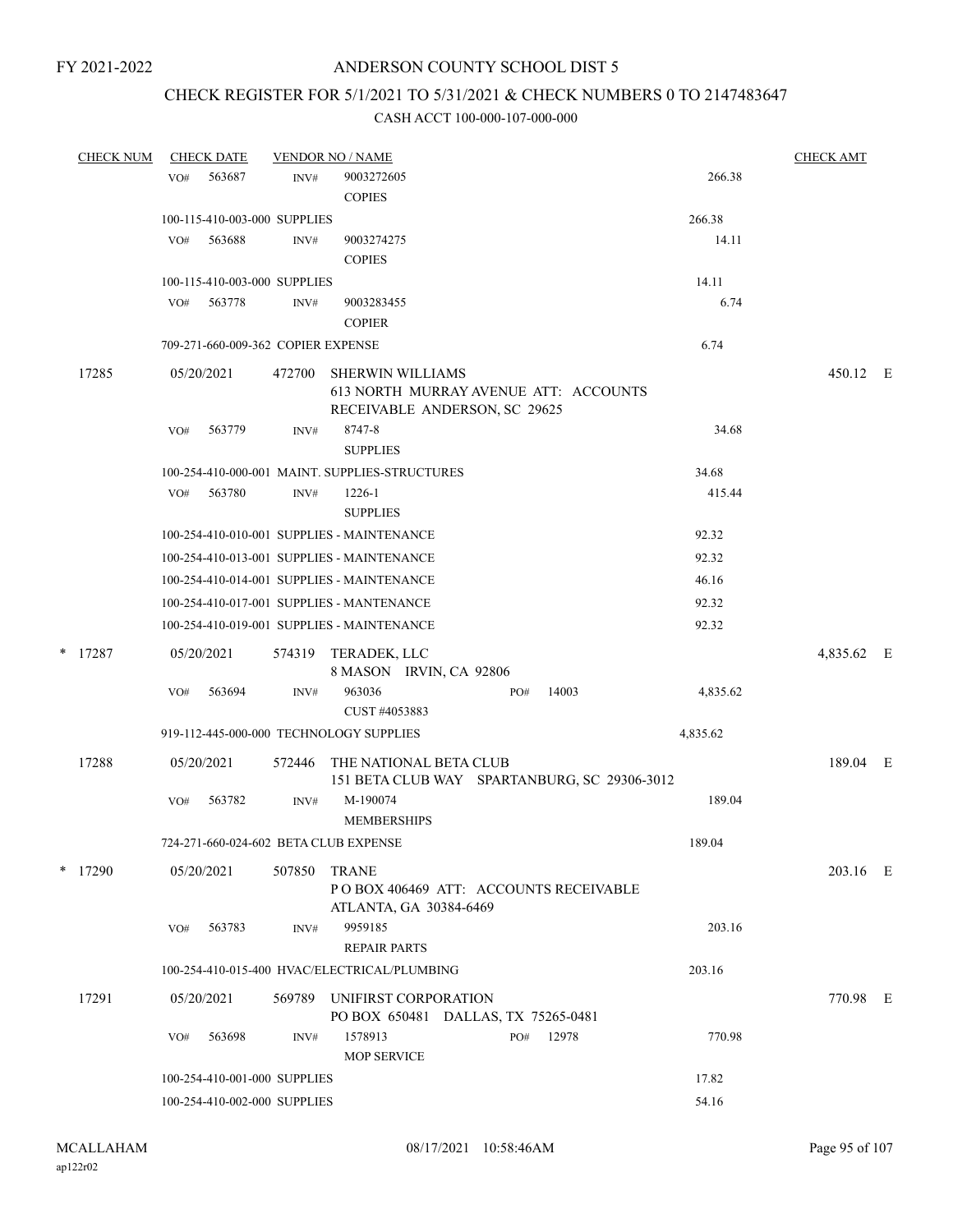# CHECK REGISTER FOR 5/1/2021 TO 5/31/2021 & CHECK NUMBERS 0 TO 2147483647

| <b>CHECK NUM</b> | <b>CHECK DATE</b>                          |        | <b>VENDOR NO / NAME</b>                                         |     |       |          | <b>CHECK AMT</b> |  |
|------------------|--------------------------------------------|--------|-----------------------------------------------------------------|-----|-------|----------|------------------|--|
|                  | 100-254-410-003-000 SUPPLIES               |        |                                                                 |     |       | 59.72    |                  |  |
|                  | 100-254-410-005-000 SUPPLIES               |        |                                                                 |     |       | 41.78    |                  |  |
|                  | 100-254-410-006-000 SUPPLIES               |        |                                                                 |     |       | 56.38    |                  |  |
|                  | 100-254-410-007-000 SUPPLIES               |        |                                                                 |     |       | 22.44    |                  |  |
|                  | 100-254-410-008-000 SUPPLIES               |        |                                                                 |     |       | 41.40    |                  |  |
|                  | 100-254-410-009-000 SUPPLIES               |        |                                                                 |     |       | 31.42    |                  |  |
|                  | 100-254-410-010-000 SUPPLIES               |        |                                                                 |     |       | 18.42    |                  |  |
|                  | 100-254-410-011-000 SUPPLIES               |        |                                                                 |     |       | 19.50    |                  |  |
|                  | 100-254-410-012-000 SUPPLIES               |        |                                                                 |     |       | 18.76    |                  |  |
|                  | 100-254-410-013-000 SUPPLIES               |        |                                                                 |     |       | 42.90    |                  |  |
|                  | 100-254-410-014-000 SUPPLIES               |        |                                                                 |     |       | 28.42    |                  |  |
|                  | 100-254-410-015-000 SUPPLIES               |        |                                                                 |     |       | 23.42    |                  |  |
|                  | 100-254-410-016-000 SUPPLIES               |        |                                                                 |     |       | 23.42    |                  |  |
|                  | 100-254-410-017-000 SUPPLIES               |        |                                                                 |     |       | 54.76    |                  |  |
|                  | 100-254-410-018-000 SUPPLIES               |        |                                                                 |     |       | 29.22    |                  |  |
|                  | 100-254-410-019-000 SUPPLIES               |        |                                                                 |     |       | 37.50    |                  |  |
|                  | 100-254-410-020-000 SUPPLIES               |        |                                                                 |     |       | 33.92    |                  |  |
|                  | 100-254-410-021-000 SUPPLIES               |        |                                                                 |     |       | 47.90    |                  |  |
|                  | 100-254-410-023-000 SUPPLIES               |        |                                                                 |     |       | 15.18    |                  |  |
|                  | 131-254-410-031-000 SUPPLIES               |        |                                                                 |     |       | 52.54    |                  |  |
| $*$ 17296        | 05/20/2021                                 | 532670 | <b>EMPLOYEE VENDOR</b>                                          |     |       |          | 225.00 E         |  |
|                  | 563615<br>VO#                              | INV#   | <b>SUMMER CAMP</b><br>REIMBURSEMENT                             |     |       | 225.00   |                  |  |
|                  | 264-162-410-000-000 SUPPLIES               |        |                                                                 |     |       | 169.80   |                  |  |
|                  |                                            |        | 264-171-410-000-000 SUMMER PRG SUPPLIES(GR.K-8)                 |     |       | 55.20    |                  |  |
|                  |                                            |        |                                                                 |     |       |          |                  |  |
| * 17298          | 05/20/2021                                 | 332750 | WILLIAM V MACGILL & CO<br>1000 NORTH LOMBARD ROAD ATT: ACCOUNTS |     |       |          | 1,844.36 E       |  |
|                  |                                            |        | RECEIVABLE LOMBARD, IL 60148                                    |     |       |          |                  |  |
|                  | 563795<br>VO#                              | INV#   | 757457<br><b>SUPPLIES</b>                                       | PO# | 14184 | 1,844.36 |                  |  |
|                  | 100-213-410-000-000 SUPPLIES AND MATERIALS |        |                                                                 |     |       | 538.28   |                  |  |
|                  |                                            |        | 100-213-410-003-000 SUPPLIES-HEALTH SERVICES                    |     |       | 92.03    |                  |  |
|                  | 100-213-410-006-000 SUPPLIES               |        |                                                                 |     |       | 386.44   |                  |  |
|                  | 100-213-410-008-000 SUPPLIES AND MATERIALS |        |                                                                 |     |       | 207.96   |                  |  |
|                  | 100-213-410-009-000 SUPPLIES               |        |                                                                 |     |       | 115.98   |                  |  |
|                  | 100-213-410-014-000 SUPPLIES               |        |                                                                 |     |       | 42.54    |                  |  |
|                  | 100-213-410-016-000 SUPPLIES               |        |                                                                 |     |       | 57.99    |                  |  |
|                  | 100-213-410-017-000 SUPPLIES               |        |                                                                 |     |       | 46.48    |                  |  |
|                  | 100-213-410-020-000 SUPPLIES               |        |                                                                 |     |       | 356.66   |                  |  |
| 17299            | 05/20/2021                                 | 565855 | <b>EMPLOYEE VENDOR</b>                                          |     |       |          | 136.85 E         |  |
|                  | 563596<br>VO#                              | INV#   | <b>MAY 14</b>                                                   |     |       | 136.85   |                  |  |
|                  |                                            |        | <b>COLUMBIA</b>                                                 |     |       |          |                  |  |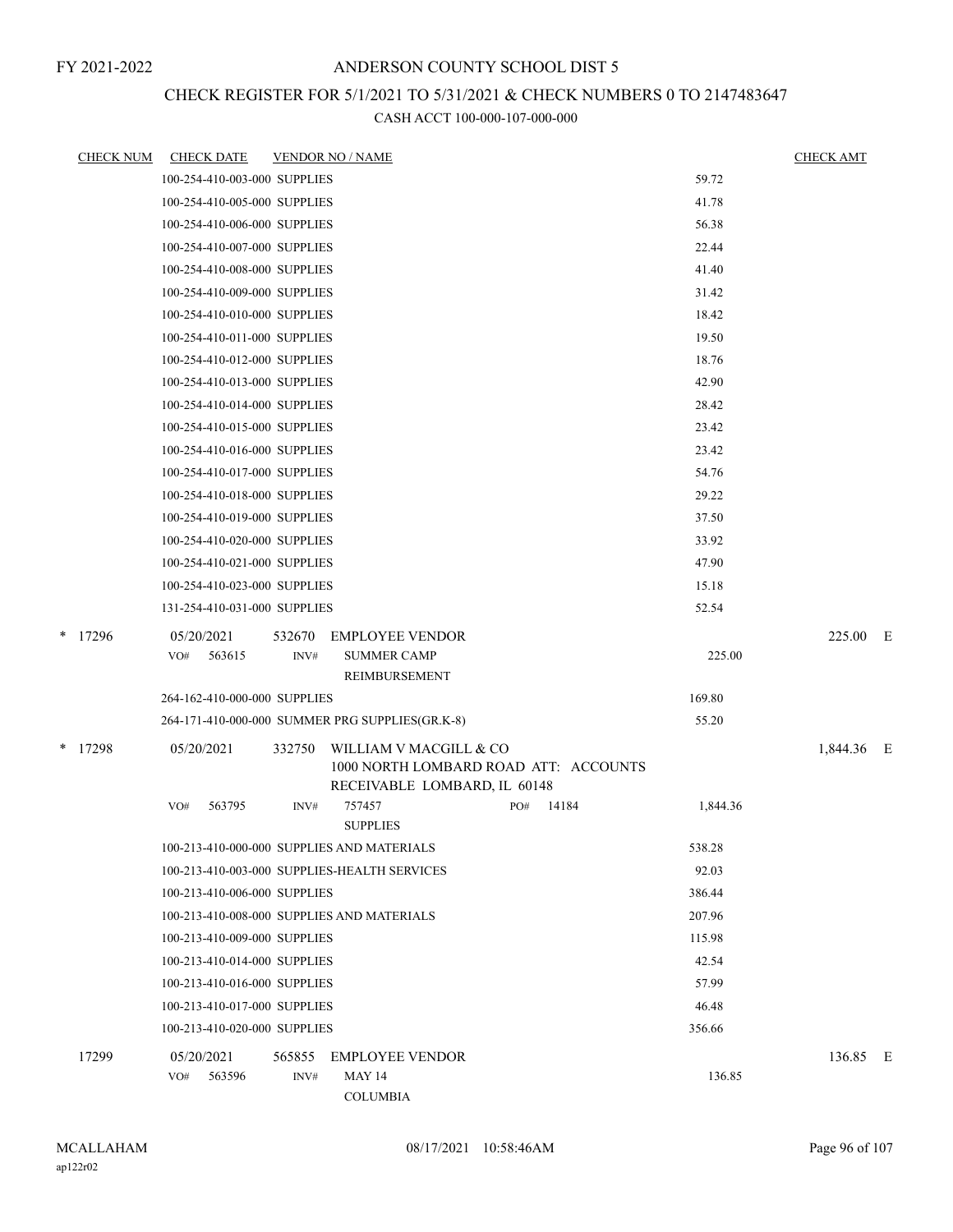# CHECK REGISTER FOR 5/1/2021 TO 5/31/2021 & CHECK NUMBERS 0 TO 2147483647

| <b>CHECK NUM</b> |     | <b>CHECK DATE</b>          |        | <b>VENDOR NO / NAME</b>                                                                           |     |       |          | <b>CHECK AMT</b> |   |
|------------------|-----|----------------------------|--------|---------------------------------------------------------------------------------------------------|-----|-------|----------|------------------|---|
|                  |     |                            |        | 100-266-333-000-000 TRIPS & CONFERENCES                                                           |     |       | 136.85   |                  |   |
| 17300            |     | 05/20/2021                 |        | 574535 EMPLOYEE VENDOR                                                                            |     |       |          | 118.91 E         |   |
|                  | VO# | 563602                     | INV#   | FEB & MAY<br><b>MILEAGE</b>                                                                       |     |       | 59.35    |                  |   |
|                  |     | 100-221-332-000-000 TRAVEL |        |                                                                                                   |     |       | 59.35    |                  |   |
|                  | VO# | 563614                     | INV#   | <b>AUDIT</b>                                                                                      |     |       | 59.56    |                  |   |
|                  |     |                            |        | REIMBURSEMENT                                                                                     |     |       |          |                  |   |
|                  |     |                            |        | 100-221-410-000-000 SUPPLIES AND MATERIALS                                                        |     |       | 59.56    |                  |   |
| $*$ 17302        |     | 05/25/2021                 | 102640 | <b>ACTION AUTO</b>                                                                                |     |       |          | 151.28 E         |   |
|                  |     |                            |        | 529 FAIR STREET ATT: ACCOUNTS RECEIVABLE                                                          |     |       |          |                  |   |
|                  |     |                            |        | ANDERSON, SC 29625<br>93728                                                                       |     |       | 151.28   |                  |   |
|                  | VO# | 563822                     | INV#   | <b>TAHOE REPAIR</b>                                                                               |     |       |          |                  |   |
|                  |     |                            |        | 100-255-323-000-000 CONTRACTED SERVICES                                                           |     |       | 151.28   |                  |   |
| 17303            |     | 05/25/2021                 | 569031 | AIRGAS USA                                                                                        |     |       |          | 1,331.33 E       |   |
|                  |     |                            |        | PO BOX 532609 ATT: ACCOUNTS RECEIVABLE<br>ATLANTA, GA 30353-2609                                  |     |       |          |                  |   |
|                  | VO# | 563823                     | INV#   | 9979318489                                                                                        |     |       | 1,183.46 |                  |   |
|                  |     |                            |        | <b>SUPPLIES</b>                                                                                   |     |       |          |                  |   |
|                  |     |                            |        | 329-115-410-031-000 SUPPLIES-STATE EQUIPMENT                                                      |     |       | 1,183.46 |                  |   |
|                  | VO# | 563824                     | INV#   | 9112892383<br><b>SUPPLIES</b>                                                                     | PO# | 14414 | 147.87   |                  |   |
|                  |     |                            |        | 329-115-410-031-000 SUPPLIES-STATE EQUIPMENT                                                      |     |       | 147.87   |                  |   |
| 17304            |     | 05/25/2021                 | 114325 | ANDERSON-OCONEE SPEECH & HEARING SVCS<br>106 DOSTAK DRIVE ATT: BRIAN CURTIS ANDERSON,<br>SC 29621 |     |       |          | 200.00           | E |
|                  | VO# | 563825                     | INV#   | and00001<br><b>SUPPLIES</b>                                                                       |     |       | 200.00   |                  |   |
|                  |     |                            |        | 203-127-312-008-SUP PURCHASED SERVICES                                                            |     |       | 200.00   |                  |   |
| 17305            |     | 05/25/2021                 | 576819 | <b>EMPLOYEE VENDOR</b>                                                                            |     |       |          | 243.66 E         |   |
|                  | VO# | 563814                     | INV#   | <b>COOKIE DOUGH</b><br><b>REIMBURSEMENT</b>                                                       |     |       | 243.66   |                  |   |
|                  |     |                            |        | 702-271-660-002-751 BASKETBALL BOYS EXPENSE                                                       |     |       | 243.66   |                  |   |
| 17306            |     | 05/25/2021                 | 574679 | <b>EMPLOYEE VENDOR</b>                                                                            |     |       |          | 4,415.39 E       |   |
|                  | VO# | 563812                     | INV#   | <b>TRAVEL</b><br>REIMBURSEMENT                                                                    |     |       | 4,415.39 |                  |   |
|                  |     |                            |        | 702-271-660-002-663 ATHLETIC GENERAL EXPENSE                                                      |     |       | 4,415.39 |                  |   |
| 17307            |     | 05/25/2021                 |        | 568574 CCP CROWE'S CORPORATE PROMOTIONS<br>PO BOX 2647 ANDERSON, SC 29622                         |     |       |          | 139.10 E         |   |
|                  | VO# | 563831                     | INV#   | 16806<br><b>TL HANNA</b>                                                                          |     |       | 139.10   |                  |   |
|                  |     |                            |        | 702-271-660-002-575 CHICK-FIL-A LEADER ACADEMY EXP                                                |     |       | 139.10   |                  |   |
| 17308            |     | 05/25/2021                 | 226585 | <b>EMPLOYEE VENDOR</b>                                                                            |     |       |          | 489.22 E         |   |
|                  |     |                            |        |                                                                                                   |     |       |          |                  |   |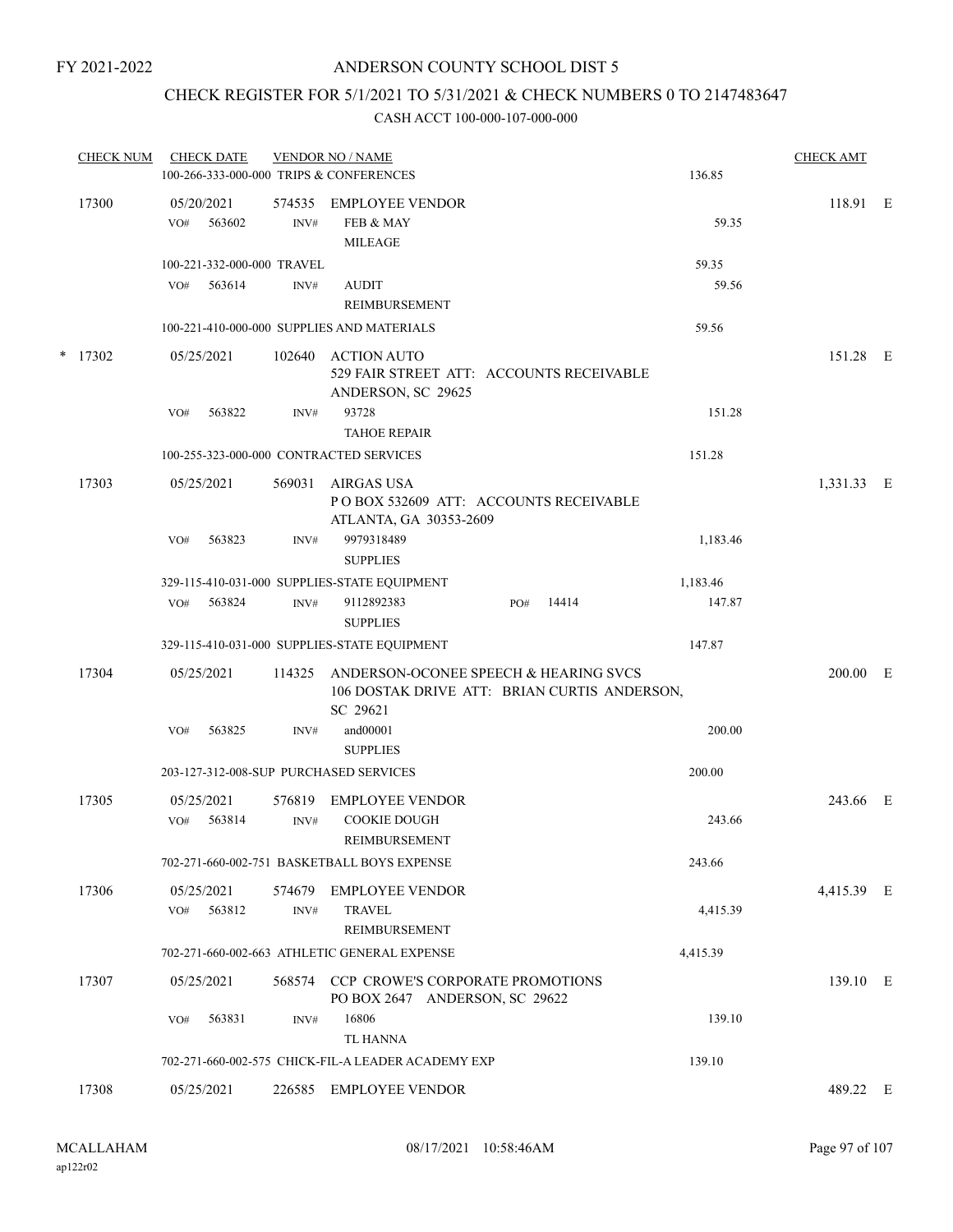# CHECK REGISTER FOR 5/1/2021 TO 5/31/2021 & CHECK NUMBERS 0 TO 2147483647

| <b>CHECK NUM</b> | <b>CHECK DATE</b>                                            |                | <b>VENDOR NO / NAME</b>                                            |                                             | <b>CHECK AMT</b> |            |  |
|------------------|--------------------------------------------------------------|----------------|--------------------------------------------------------------------|---------------------------------------------|------------------|------------|--|
|                  | 563876<br>VO#                                                | INV#           | <b>PAPER WEIGHTS</b><br>REIMBURSEMENT                              |                                             | 489.22           |            |  |
|                  | 100-113-410-005-000 SUPPLIES                                 |                |                                                                    |                                             | 489.22           |            |  |
| 17309            | 05/25/2021                                                   | 569871         | FOLLETT SCHOOL SOLUTIONS, INC<br>RECEIVABLE CHICAGO, IL 60693-0918 | 91826 COLLECTION CENTER DRIVE ATT: ACCOUNTS |                  | 1,194.17 E |  |
|                  | 563880<br>VO#                                                | INV#           | 845450F<br>WHITEHALL ELEM                                          | 14088<br>PO#                                | 1,194.17         |            |  |
|                  | 100-222-410-019-000 SUPPLIES<br>100-222-410-019-000 SUPPLIES |                |                                                                    |                                             | 475.67<br>718.50 |            |  |
| 17310            | 05/25/2021                                                   | 237555         | FORMS & SUPPLY<br>CHARLOTTE, NC 28256                              | POBOX 563953 ATT: ACCOUNTS RECEIVABLE       |                  | 348.56 E   |  |
|                  | VO#<br>563881                                                | INV#           | 5775341<br><b>SUPPLIES</b>                                         |                                             | 92.05            |            |  |
|                  | 131-115-410-031-000 SUPPLIES                                 |                |                                                                    |                                             | 92.05            |            |  |
|                  | 563882<br>VO#                                                | INV#           | 5775341<br><b>SUPPLIES</b>                                         |                                             | 170.95           |            |  |
|                  | 131-115-410-031-000 SUPPLIES                                 |                |                                                                    |                                             | 170.95           |            |  |
|                  | 563883<br>VO#                                                | INV#           | 578752<br><b>SUPPLIES</b>                                          |                                             | 85.56            |            |  |
|                  |                                                              |                | 817-112-410-014-000 SUPPLIES AND MATERIALS                         |                                             | 85.56            |            |  |
| 17311            | 05/25/2021                                                   | 251600         | <b>GOPHER SPORT</b><br>POBOX 1450 NW5634 ATT: ACCOUNTS             | RECEIVABLE MINNEAPOLIS, MN 55485-5634       |                  | 2,377.42 E |  |
|                  | 563835<br>VO#                                                | INV#           | 18115<br>WHITEHALL ELEM                                            |                                             | 2,377.42         |            |  |
|                  | 937-113-410-019-000 SUPPLIES                                 |                |                                                                    |                                             | 2,377.42         |            |  |
| 17312            | 05/25/2021                                                   | 565738         | <b>EMPLOYEE VENDOR</b>                                             |                                             |                  | 300.40 E   |  |
|                  | 563877<br>VO#                                                | INV#           | MAY 19-20<br><b>COLUMBIA</b>                                       |                                             | 300.40           |            |  |
|                  | 100-254-333-000-OPS TRIPS-OPERATIONS                         |                |                                                                    |                                             | 300.40           |            |  |
| * 17319          | 05/25/2021                                                   | 574388         | NAPA AUTO PARTS                                                    | 508 SOUTH MAIN ST ANDERSON, SC 29624        |                  | 2,510.99 E |  |
|                  | 563888<br>VO#                                                | INV#           | 803127<br><b>SUPPLIES</b>                                          | PO#<br>13864                                | 1,860.73         |            |  |
|                  |                                                              |                | 329-115-410-031-000 SUPPLIES-STATE EQUIPMENT                       |                                             | 1,860.73         |            |  |
|                  | 563889<br>VO#                                                | INV#           | <b>ACCT 15229</b><br><b>SUPPLIES</b>                               |                                             | 650.26           |            |  |
|                  |                                                              |                | 731-271-660-031-862 AUTO MECHANICS 1 EXPENSE                       |                                             | 650.26           |            |  |
| 17320            | 05/25/2021<br>563873<br>VO#                                  | 574831<br>INV# | <b>EMPLOYEE VENDOR</b><br><b>SUPPLIES</b>                          |                                             | 204.33           | 204.33 E   |  |
|                  |                                                              |                | REIMBURSEMENT<br>717-190-660-017-352 FIELD TRIPS GRADE 2 EXPENSE   |                                             | 204.33           |            |  |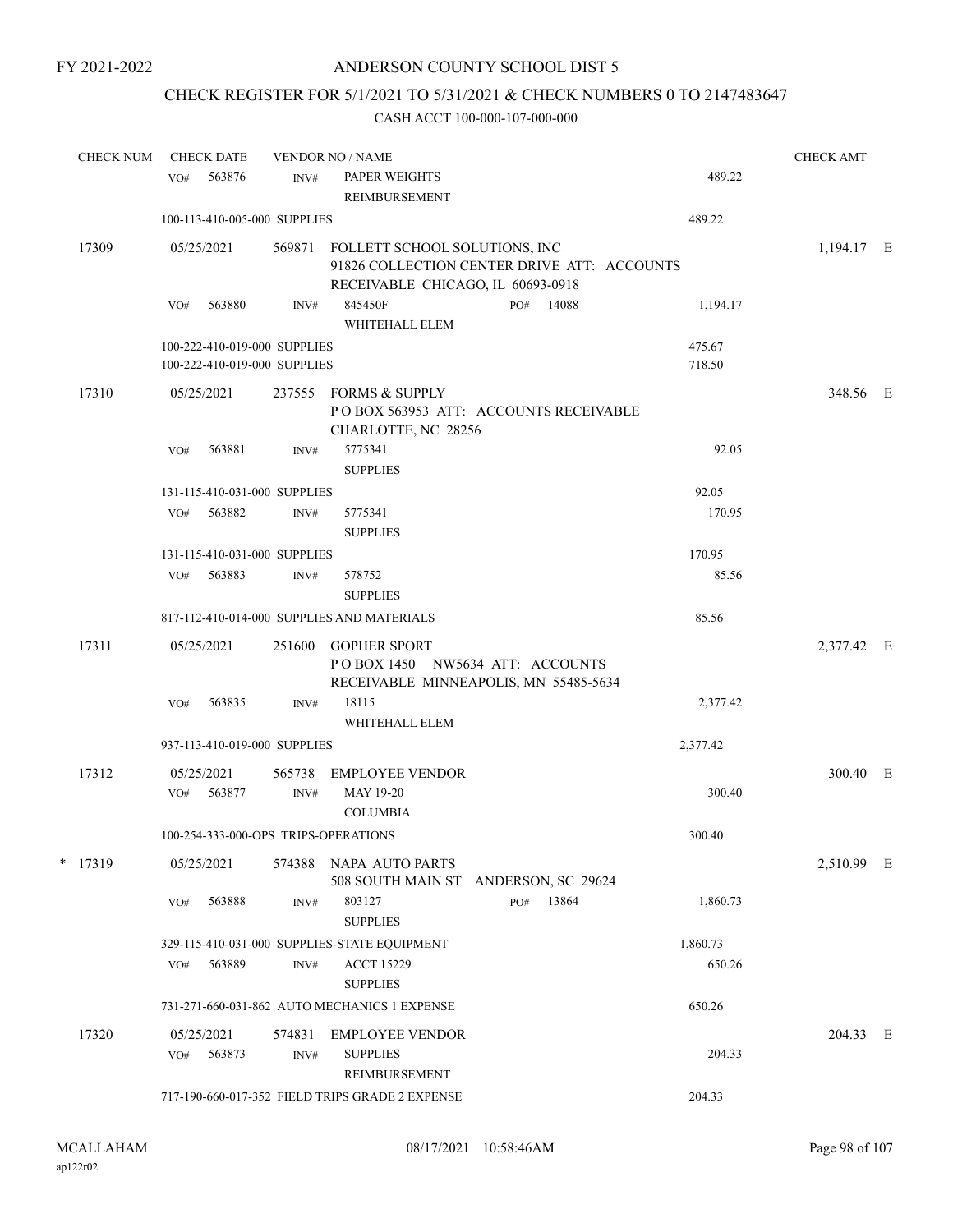# CHECK REGISTER FOR 5/1/2021 TO 5/31/2021 & CHECK NUMBERS 0 TO 2147483647

| <b>CHECK NUM</b> |     | <b>CHECK DATE</b>    |                              | <b>VENDOR NO / NAME</b>                                                                                |     |            |          | <b>CHECK AMT</b> |  |
|------------------|-----|----------------------|------------------------------|--------------------------------------------------------------------------------------------------------|-----|------------|----------|------------------|--|
| 17321            |     | 05/25/2021           | 389900                       | OFFICE DEPOT                                                                                           |     |            |          | 834.39 E         |  |
|                  |     |                      |                              | POBOX 1413 CHARLOTTE, NC 28201-1413                                                                    |     |            |          |                  |  |
|                  | VO# | 563891               | INV#                         | 169354885001<br><b>SUPPLIES</b>                                                                        | PO# | 14426      | 164.45   |                  |  |
|                  |     |                      | 100-255-410-000-000 SUPPLIES |                                                                                                        |     |            | 164.45   |                  |  |
|                  |     | VO# 563892           | INV#                         | 2492790884<br><b>SUPPLIES</b>                                                                          | PO# | 14442      | 220.00   |                  |  |
|                  |     |                      | 131-115-410-031-000 SUPPLIES |                                                                                                        |     |            | 220.00   |                  |  |
|                  | VO# | 563893               | INV#                         | 171106626001<br><b>SUPPLIES</b>                                                                        | PO# | 14495      | 425.34   |                  |  |
|                  |     |                      | 100-255-410-000-000 SUPPLIES |                                                                                                        |     |            | 425.34   |                  |  |
|                  | VO# | 563894               | INV#                         | 171133298001<br><b>SUPPLIES</b>                                                                        | PO# | 14495      | 24.60    |                  |  |
|                  |     |                      | 100-255-410-000-000 SUPPLIES |                                                                                                        |     |            | 24.60    |                  |  |
| $*$ 17323        | VO# | 05/25/2021<br>563818 | INV#                         | 574722 EMPLOYEE VENDOR<br><b>GIFTS</b><br><b>REIMBURSEMENT</b>                                         |     |            | 208.50   | 208.50 E         |  |
|                  |     |                      |                              | 100-113-410-021-VEN SUPPLY-ADDT'L FOR LOST VENDING                                                     |     |            | 208.50   |                  |  |
| 17324            |     | 05/25/2021           |                              | 416350 PRESENTATION SYSTEMS SOUTH, INC<br>POBOX 3872 ATT: ACCOUNTS RECEIVABLE<br>MOORESVILLE, NC 28117 |     | 2,191.36 E |          |                  |  |
|                  | VO# | 563848               | INV#                         | 2774<br>WHITEHALL ELEM                                                                                 | PO# | 14469      | 2,191.36 |                  |  |
|                  |     |                      |                              | 201-112-445-019-000 TECHNOLOGY SUPPLIES                                                                |     |            | 2,191.36 |                  |  |
| $*$ 17326        |     | 05/25/2021           |                              | 570443 PROJECT LEAD THE WAY<br>3939 PRIORITY WAY SOUTH DRIVE SUITE 400<br>INDIANAPOLIS, IN 46240       |     |            |          | 4,750.00 E       |  |
|                  | VO# | 563843               | INV#                         | 280459<br><b>HOMELAND PARK</b>                                                                         | PO# | 14521      | 950.00   |                  |  |
|                  |     |                      |                              | 100-221-410-011-PLW PROJECT LEAD THE WAY                                                               |     |            | 950.00   |                  |  |
|                  | VO# | 563844               | INV#                         | 284743<br>ROBERT ANDERSON                                                                              | PO# | 14520      | 950.00   |                  |  |
|                  |     |                      |                              | 100-221-410-006-PLW PROJECT LEAD THE WAY                                                               |     |            | 950.00   |                  |  |
|                  | VO# | 563845               | INV#                         | 284742<br><b>GLENVIEW</b>                                                                              | PO# | 14518      | 950.00   |                  |  |
|                  |     |                      |                              | 100-221-410-020-PLW PROJECT LEAD THE WAY                                                               |     |            | 950.00   |                  |  |
|                  | VO# | 563846               | INV#                         | 282652<br><b>MCCANTS</b>                                                                               | PO# | 14519      | 950.00   |                  |  |
|                  |     |                      |                              | 100-221-410-005-PLW PROJECT LEAD THE WAY                                                               |     |            | 950.00   |                  |  |
|                  | VO# | 563847               | INV#                         | 285612<br>MIDWDAY ELEM                                                                                 | PO# | 14522      | 950.00   |                  |  |
|                  |     |                      |                              | 100-221-410-017-PLW PROJECT LEAD THE WAY                                                               |     |            | 950.00   |                  |  |
| 17327            |     | 05/25/2021           |                              | 426200 QUILL CORPORATION                                                                               |     |            |          | 166.40 E         |  |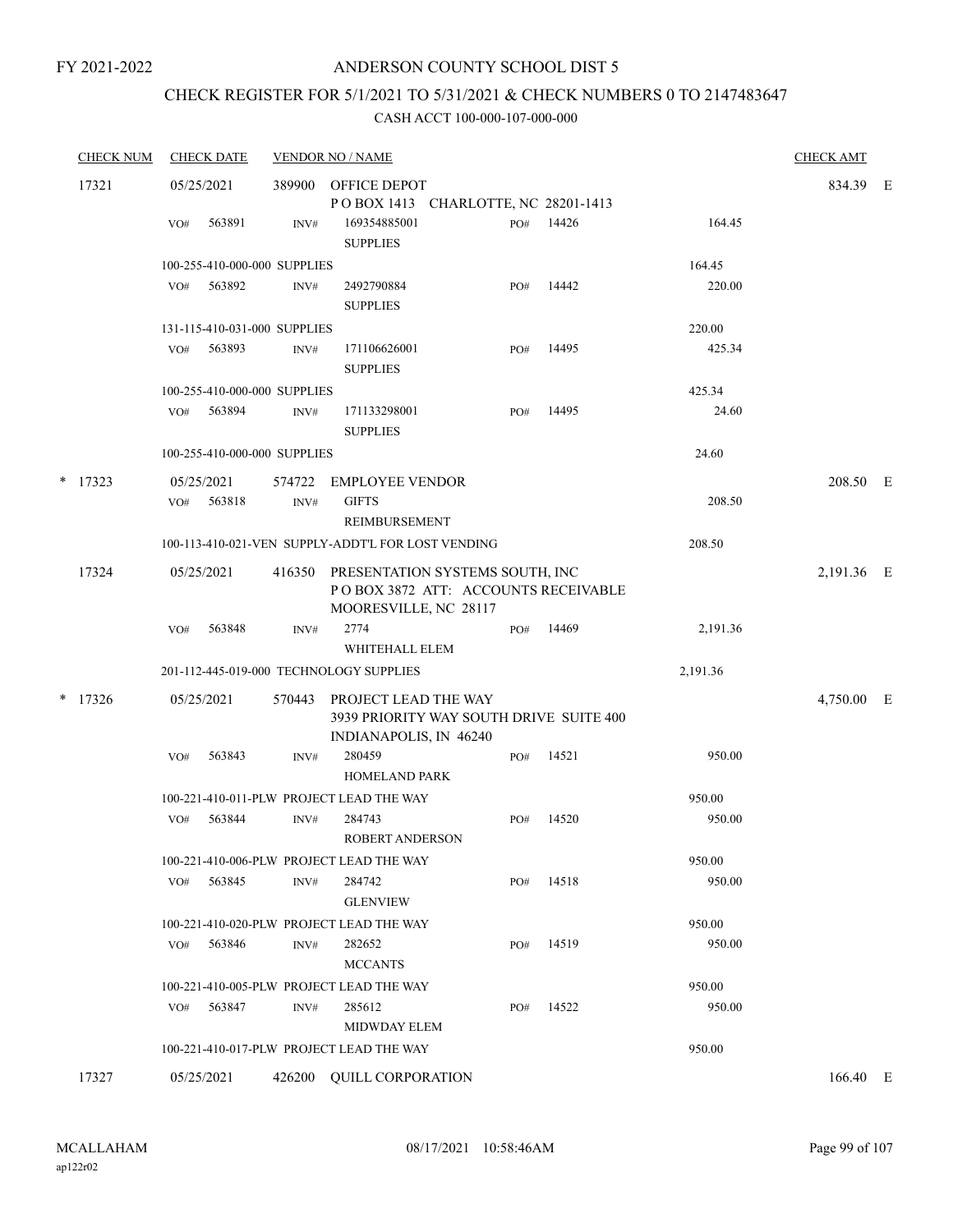# ANDERSON COUNTY SCHOOL DIST 5

# CHECK REGISTER FOR 5/1/2021 TO 5/31/2021 & CHECK NUMBERS 0 TO 2147483647

| <b>CHECK NUM</b> |     | <b>CHECK DATE</b>                 |        | <b>VENDOR NO / NAME</b>                                                   |     |       |          | <b>CHECK AMT</b> |  |
|------------------|-----|-----------------------------------|--------|---------------------------------------------------------------------------|-----|-------|----------|------------------|--|
|                  |     |                                   |        | PO BOX 37600 ATT: ACCOUNTS RECEIVABLE                                     |     |       |          |                  |  |
|                  |     |                                   |        | PHILADELPHIA, PA 19101-0600                                               |     |       |          |                  |  |
|                  | VO# | 563896                            | INV#   | 16563911                                                                  |     |       | 166.40   |                  |  |
|                  |     |                                   |        | SOUTHWOOD                                                                 |     |       |          |                  |  |
|                  |     | 100-212-410-021-000 SUPPLIES      |        |                                                                           |     |       | 166.40   |                  |  |
| 17328            |     | 05/25/2021                        | 573851 | <b>EMPLOYEE VENDOR</b>                                                    |     |       |          | 419.00 E         |  |
|                  | VO# | 563816                            | INV#   | <b>VIRTUAL PD</b>                                                         |     |       | 419.00   |                  |  |
|                  |     |                                   |        | REIMBURSEMENT                                                             |     |       |          |                  |  |
|                  |     |                                   |        | 207-224-333-031-004 TRIPS AND CONFERENCES                                 |     |       | 419.00   |                  |  |
| 17329            |     | 05/25/2021                        |        | 576080 EMPLOYEE VENDOR                                                    |     |       |          | 240.41 E         |  |
|                  | VO# | 563874                            | INV#   | <b>DISSECTION</b>                                                         |     |       | 41.41    |                  |  |
|                  |     |                                   |        | REIMBURSEMENT                                                             |     |       |          |                  |  |
|                  |     |                                   |        | 329-115-410-031-000 SUPPLIES-STATE EQUIPMENT                              |     |       | 41.41    |                  |  |
|                  | VO# | 563875                            | INV#   | <b>REGISTRATION</b>                                                       |     |       | 199.00   |                  |  |
|                  |     |                                   |        | <b>REIMBURSEMENT</b>                                                      |     |       |          |                  |  |
|                  |     |                                   |        | 207-224-333-031-004 TRIPS AND CONFERENCES                                 |     |       | 199.00   |                  |  |
| 17330            |     | 05/25/2021                        |        | 462725 SCHOLASTIC BOOK CLUBS, INC                                         |     |       |          | 821.83 E         |  |
|                  |     |                                   |        | PO BOX 3745 ATT: ACCOUNTS RECEIVABLE                                      |     |       |          |                  |  |
|                  |     |                                   |        | JEFFERSON CITY, MO 65102-3720                                             |     |       |          |                  |  |
|                  | VO# | 563853                            | INV#   | M71109987                                                                 | PO# | 14377 | 821.83   |                  |  |
|                  |     |                                   |        | WHITEHALL                                                                 |     |       |          |                  |  |
|                  |     |                                   |        | 201-112-445-019-000 TECHNOLOGY SUPPLIES                                   |     |       | 821.83   |                  |  |
| 17331            |     | 05/25/2021                        |        | 463000 SCHOLASTIC INC/SCHOLASTIC MAGAZINES                                |     |       |          | 5,215.50 E       |  |
|                  |     |                                   |        | POBOX 3725 ATT: ACCOUNTS RECEIVABLE                                       |     |       |          |                  |  |
|                  |     |                                   |        | JEFFERSON CITY, MO 65102-3725                                             |     |       |          |                  |  |
|                  | VO# | 563854                            | INV#   | PO 14262<br><b>VARENNES ELEM</b>                                          | PO# | 14262 | 5,215.50 |                  |  |
|                  |     | 202-188-410-000-000 SUPPLIES- PAT |        |                                                                           |     |       | 1,496.40 |                  |  |
|                  |     | 202-188-410-000-000 SUPPLIES- PAT |        |                                                                           |     |       | 2,157.10 |                  |  |
|                  |     | 202-188-410-000-000 SUPPLIES- PAT |        |                                                                           |     |       | 1,562.00 |                  |  |
| 17332            |     | 05/25/2021                        | 570099 | <b>SCHOOL SPECIALTY, LLC</b><br>PO BOX 825640 PHILADELPHIA, PA 19182-5640 |     |       |          | 226.84 E         |  |
|                  | VO# | 563851                            | INV#   | 208127358763<br>MIDWAY ELEM                                               |     |       | 226.84   |                  |  |
|                  |     |                                   |        | 717-190-660-017-228 ART INSTRUCT EXPENSES                                 |     |       | 226.84   |                  |  |
| 17333            |     | 05/25/2021                        | 570059 | <b>SHARP BUSINESS SYSTEMS</b>                                             |     |       |          | 1,968.79 E       |  |
|                  |     |                                   |        | DEPT 1216 PO BOX 121216 DALLAS, TX 75312-1216                             |     |       |          |                  |  |
|                  | VO# | 563855                            | INV#   | 9003268090                                                                |     |       | 52.99    |                  |  |
|                  |     |                                   |        | <b>COPIES</b>                                                             |     |       |          |                  |  |
|                  |     | 201-112-490-019-000 COPIER COST   |        |                                                                           |     |       | 52.99    |                  |  |
|                  | VO# | 563856                            | INV#   | 9003304568                                                                |     |       | 19.26    |                  |  |
|                  |     |                                   |        | <b>COPIES</b>                                                             |     |       |          |                  |  |
|                  |     | 201-112-490-007-000 COPIER COST   |        |                                                                           |     |       | 19.26    |                  |  |
|                  |     | VO# 563857                        | INV#   | 9003283506                                                                |     |       | 26.96    |                  |  |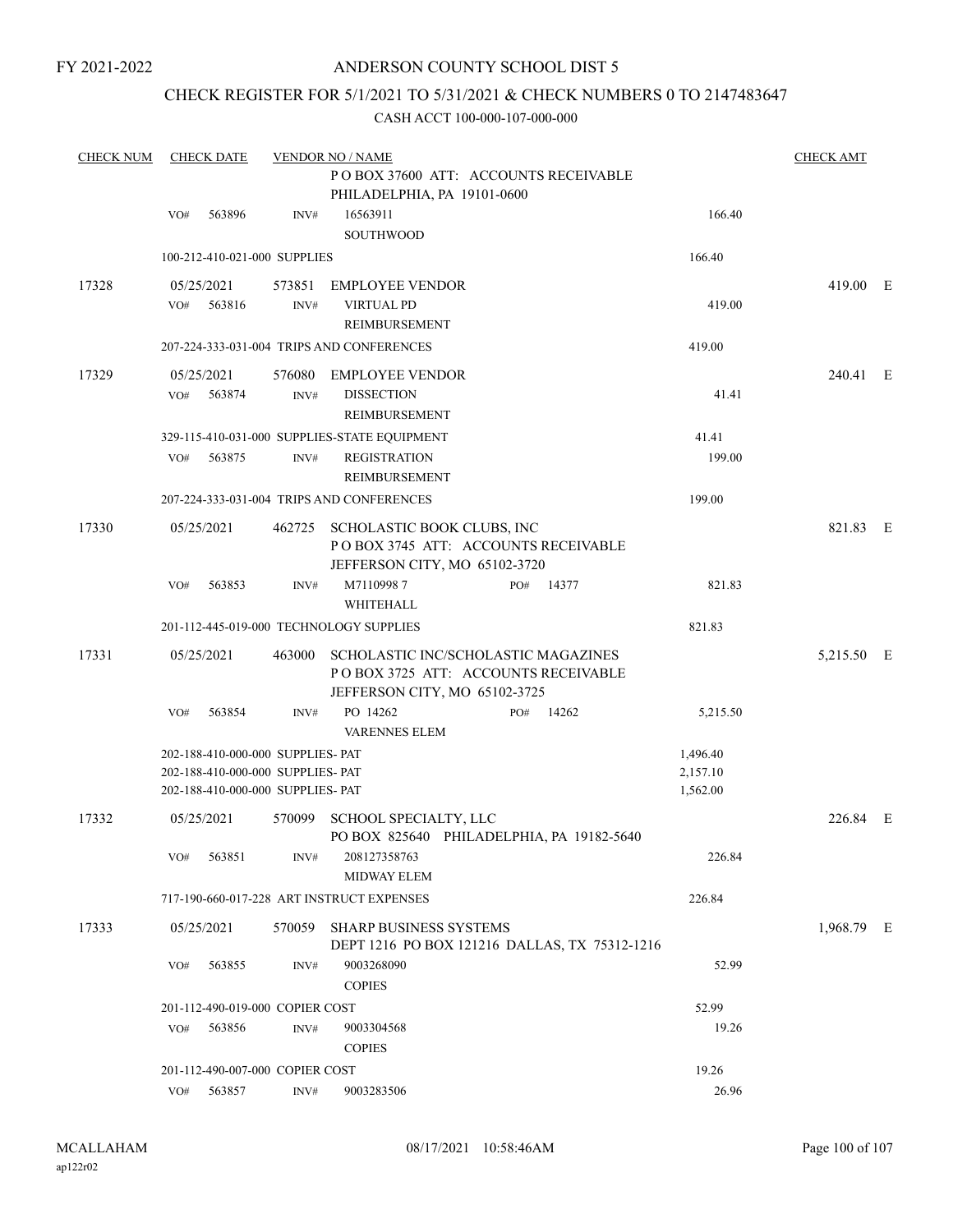# ANDERSON COUNTY SCHOOL DIST 5

# CHECK REGISTER FOR 5/1/2021 TO 5/31/2021 & CHECK NUMBERS 0 TO 2147483647

| <b>CHECK NUM</b> | <b>CHECK DATE</b>                                      |                | <b>VENDOR NO / NAME</b>                                                        |     |       |                | <b>CHECK AMT</b> |  |
|------------------|--------------------------------------------------------|----------------|--------------------------------------------------------------------------------|-----|-------|----------------|------------------|--|
|                  |                                                        |                | <b>SOFTWARE</b>                                                                |     |       |                |                  |  |
|                  | 329-115-690-031-000 OTHER OBJECTS-WBL<br>VO#<br>563858 | INV#           | 9003305353<br><b>COPIES</b>                                                    |     |       | 26.96<br>75.83 |                  |  |
|                  | 723-190-660-023-913 COPIER EXPENSE                     |                |                                                                                |     |       | 75.83          |                  |  |
|                  | 563859<br>VO#                                          | INV#           | 9003305361<br><b>COPIES</b>                                                    |     |       | 94.05          |                  |  |
|                  | 723-190-660-023-913 COPIER EXPENSE                     |                |                                                                                |     |       | 94.05          |                  |  |
|                  | VO#<br>563860                                          | $\text{INV}\#$ | 9003304570<br><b>COPIES</b>                                                    |     |       | 19.26          |                  |  |
|                  | 201-112-490-014-000 COPIER COST                        |                |                                                                                |     |       | 19.26          |                  |  |
|                  | 563861<br>VO#                                          | INV#           | 9003305358<br><b>COPIES</b>                                                    |     |       | 31.53          |                  |  |
|                  | 100-147-410-018-000 SUPPLIES                           |                |                                                                                |     |       | 31.53          |                  |  |
|                  | 563862<br>VO#                                          | INV#           | 9003307307<br><b>COPIES</b>                                                    |     |       | 232.69         |                  |  |
|                  | 100-252-360-000-000 PRINTING AND BINDING               |                |                                                                                |     |       | 232.69         |                  |  |
|                  | 563863<br>VO#                                          | INV#           | 9003307352<br><b>COPIES</b>                                                    | PO# | 13235 | 1,416.22       |                  |  |
|                  | 100-114-410-002-000 SUPPLIES                           |                |                                                                                |     |       | 1,416.22       |                  |  |
| 17334            | 05/25/2021                                             | 573498         | EMPLOYEE VENDOR                                                                |     |       |                | 281.46 E         |  |
|                  | VO#<br>563813                                          | INV#           | <b>STATE TENNIS</b><br>REIMBURSEMENT                                           |     |       | 281.46         |                  |  |
|                  | 702-271-660-002-754 TENNIS BOYS EXPENSE                |                |                                                                                |     |       | 281.46         |                  |  |
| $*$ 17336        | 05/27/2021                                             | 569031         | AIRGAS USA<br>POBOX 532609 ATT: ACCOUNTS RECEIVABLE<br>ATLANTA, GA 30353-2609  |     |       |                | 1,077.59 E       |  |
|                  | 563962<br>VO#                                          | INV#           | 9113134444<br><b>SUPPLIES</b>                                                  |     |       | 403.49         |                  |  |
|                  |                                                        |                | 329-115-410-031-000 SUPPLIES-STATE EQUIPMENT                                   |     |       | 403.49         |                  |  |
|                  | 563963<br>VO#                                          | INV#           | 9113134635<br><b>SUPPLIES</b>                                                  | PO# | 14400 | 674.10         |                  |  |
|                  |                                                        |                | 329-115-410-031-000 SUPPLIES-STATE EQUIPMENT                                   |     |       | 674.10         |                  |  |
| $*$ 17338        | 05/27/2021                                             | 126675         | <b>ATTAWAY INC</b><br>POBOX 302 ATT: ACCOUNTS RECEIVABLE<br>ANDERSON, SC 29622 |     |       |                | 2,509.15 E       |  |
|                  | VO#<br>563943                                          | INV#           | 233456<br><b>TL HANNA</b>                                                      |     |       | 620.60         |                  |  |
|                  | 702-271-660-002-513 PAGEANT EXPENSE                    |                |                                                                                |     |       | 620.60         |                  |  |
|                  | 563965<br>VO#                                          | INV#           | 233699<br><b>INFO CARDS</b>                                                    | PO# | 14435 | 117.70         |                  |  |
|                  | 100-233-410-000-000 SUPPLIES                           |                |                                                                                |     |       | 117.70         |                  |  |
|                  | 564021<br>VO#                                          | INV#           | 233581<br><b>CALENDARS</b>                                                     | PO# | 14226 | 1,770.85       |                  |  |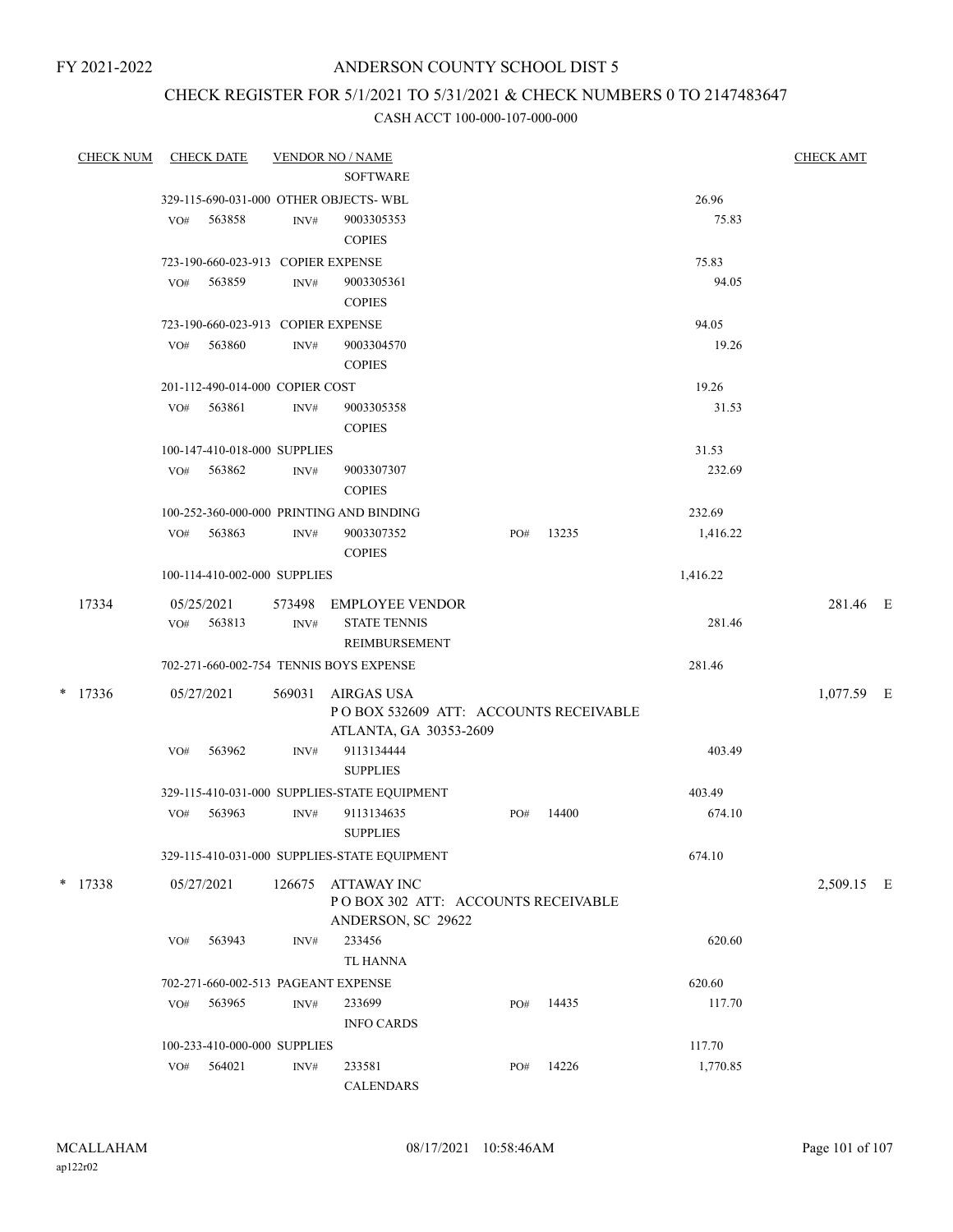# CHECK REGISTER FOR 5/1/2021 TO 5/31/2021 & CHECK NUMBERS 0 TO 2147483647

|   | <b>CHECK NUM</b> |     | <b>CHECK DATE</b>            |                | <b>VENDOR NO / NAME</b><br>100-221-410-000-000 SUPPLIES AND MATERIALS     |     |       | 1,770.85  | <b>CHECK AMT</b> |  |
|---|------------------|-----|------------------------------|----------------|---------------------------------------------------------------------------|-----|-------|-----------|------------------|--|
|   | $*$ 17340        | VO# | 05/27/2021<br>564023         | 576228<br>INV# | EMPLOYEE VENDOR<br><b>ART SUPPLIES</b><br>REIMBURSEMENT                   |     |       | 365.79    | 365.79 E         |  |
|   |                  |     |                              |                | 705-271-660-005-600 ART CLUB EXPENSE                                      |     |       | 365.79    |                  |  |
|   | $*$ 17343        |     | 05/27/2021<br>VO# 564019     | INV#           | 147195 EMPLOYEE VENDOR<br><b>APPRECIATION</b><br>REIMBURSEMENT            |     |       | 390.84    | 390.84 E         |  |
|   |                  |     |                              |                | 802-114-410-001-000 SUPPLIES - RETENTION                                  |     |       | 390.84    |                  |  |
|   | 17344            |     | 05/27/2021                   |                | 575811 BULK BOOKSTORE<br>3330 NW YEON AVE, SUITE 230 PORTLAND, OR 97210   |     |       |           | 2,321.74 E       |  |
|   |                  | VO# | 563925                       | INV#           | 84168<br><b>CALHOUN ELEM</b>                                              | PO# | 14445 | 2,321.74  |                  |  |
|   |                  |     |                              |                | 201-112-410-014-000 SUPPLIES AND MATERIALS                                |     |       | 2,321.74  |                  |  |
|   | 17345            | VO# | 05/27/2021<br>563951         | INV#           | 572771 EMPLOYEE VENDOR<br><b>TONER</b><br>REIMBURSEMENT                   |     |       | 106.95    | 268.38 E         |  |
|   |                  |     | 100-113-410-001-VIR SUPPLIES |                |                                                                           |     |       | 106.95    |                  |  |
|   |                  |     | VO# 563952                   | INV#           | FLAG<br>REIMBURSEMENT                                                     |     |       | 36.37     |                  |  |
|   |                  |     | 100-233-410-001-000 SUPPLIES |                |                                                                           |     |       | 36.37     |                  |  |
|   |                  | VO# | 563954                       | INV#           | <b>SUPPLIES</b><br>REIMBURSEMENT                                          |     |       | 125.06    |                  |  |
|   |                  |     | 100-113-410-001-VIR SUPPLIES |                |                                                                           |     |       | 125.06    |                  |  |
|   | 17346            |     | 05/27/2021                   |                | 568574 CCP CROWE'S CORPORATE PROMOTIONS<br>PO BOX 2647 ANDERSON, SC 29622 |     |       |           | 31,052.02 E      |  |
|   |                  | VO# | 563926                       | INV#           | 16752<br><b>APPLEWHITE</b>                                                | PO# | 14558 | 16,451.46 |                  |  |
|   |                  |     |                              |                | 802-112-410-000-002 EDUCATION APPR WK SUPPLIES                            |     |       | 16,451.46 |                  |  |
|   |                  | VO# | 563970                       | INV#           | 16852<br><b>MOUSE PADS</b>                                                |     |       | 382.49    |                  |  |
|   |                  |     |                              |                | 802-264-410-000-000 SUPPLIES - RECRUITMENT FAIRS                          |     |       | 382.49    |                  |  |
|   |                  | VO# | 564024                       | INV#           | 16783<br><b>AIT LOGO</b>                                                  | PO# | 14379 | 3,972.10  |                  |  |
|   |                  |     | 131-115-410-031-000 SUPPLIES |                |                                                                           |     |       | 3,972.10  |                  |  |
|   |                  | VO# | 564025                       | INV#           | 16706<br><b>BLANKETS</b>                                                  | PO# | 14559 | 10,245.97 |                  |  |
|   |                  |     |                              |                | 802-112-410-000-002 EDUCATION APPR WK SUPPLIES                            |     |       | 10,245.97 |                  |  |
| * | 17349            | VO# | 05/27/2021<br>563955         | 226585<br>INV# | <b>EMPLOYEE VENDOR</b><br>HOME DEPOT<br>REIMBURSEMENT                     |     |       | 241.75    | 241.75 E         |  |
|   |                  |     | 100-113-410-005-000 SUPPLIES |                |                                                                           |     |       | 241.75    |                  |  |
|   | 17350            |     | 05/27/2021                   |                | 569871 FOLLETT SCHOOL SOLUTIONS, INC                                      |     |       |           | 135.00 E         |  |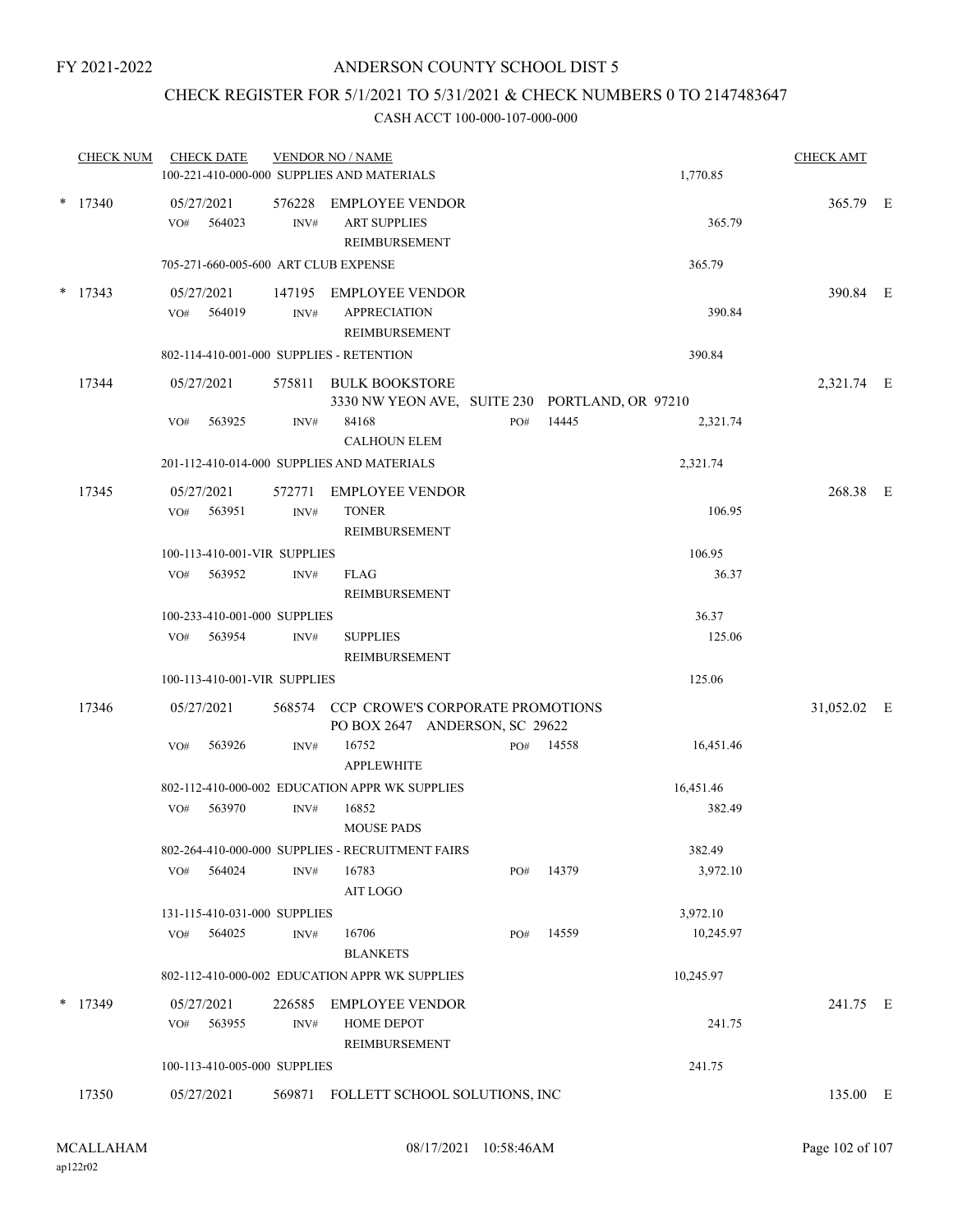# ANDERSON COUNTY SCHOOL DIST 5

# CHECK REGISTER FOR 5/1/2021 TO 5/31/2021 & CHECK NUMBERS 0 TO 2147483647

| <b>CHECK NUM</b> |           | <b>CHECK DATE</b>                                                                                     |                | <b>VENDOR NO / NAME</b>            | <b>CHECK AMT</b>                     |     |                                             |                            |              |  |
|------------------|-----------|-------------------------------------------------------------------------------------------------------|----------------|------------------------------------|--------------------------------------|-----|---------------------------------------------|----------------------------|--------------|--|
|                  |           |                                                                                                       |                |                                    | RECEIVABLE CHICAGO, IL 60693-0918    |     | 91826 COLLECTION CENTER DRIVE ATT: ACCOUNTS |                            |              |  |
|                  |           | 564027<br>VO#                                                                                         | INV#           | 859479F<br><b>CONCORD ELEM</b>     |                                      |     |                                             | 135.00                     |              |  |
|                  |           | 802-112-410-009-001 BOOK STUDY SUPPLIES                                                               |                |                                    |                                      |     |                                             | 135.00                     |              |  |
|                  | $*$ 17352 | 05/27/2021                                                                                            | 576884         | <b>EMPLOYEE VENDOR</b>             |                                      |     |                                             |                            | 465.98 E     |  |
|                  |           | 563941<br>VO#                                                                                         | INV#           | PAGEANT<br>REIMBURSEMENT           |                                      |     |                                             | 465.98                     |              |  |
|                  |           | 702-271-660-002-513 PAGEANT EXPENSE                                                                   |                |                                    |                                      |     |                                             | 465.98                     |              |  |
|                  | $*$ 17355 | 05/27/2021                                                                                            | 264114         | HEINEMANN<br>60693                 |                                      |     | 15963 COLLECTIONS CENTER DRIVE CHICAGO, IL  |                            | $1,100.00$ E |  |
|                  |           | 563928<br>VO#                                                                                         | INV#           | 7312693<br><b>MATERIALS</b>        |                                      |     |                                             | 1,100.00                   |              |  |
|                  |           | 100-111-410-008-000 SUPPLIES AND MATERIALS                                                            |                |                                    |                                      |     |                                             | 196.00                     |              |  |
|                  |           | 100-112-410-008-000 SUPPLIES AND MATERIALS                                                            |                |                                    |                                      |     |                                             | 511.50                     |              |  |
|                  |           | 100-113-410-008-000 SUPPLIES AND MATERIALS                                                            |                |                                    |                                      |     |                                             | 392.50                     |              |  |
|                  | 17356     | 05/27/2021                                                                                            | 272800         | <b>HOUSE OF TROPHIES</b>           | RECEIVABLE ANDERSON, SC 29625-4311   |     | 616 NORTH MURRAY AVENUE ATT: ACCOUNTS       |                            | 371.29 E     |  |
|                  |           | 563929<br>VO#                                                                                         | INV#           | 32930<br><b>TL HANNA</b>           |                                      |     |                                             | 371.29                     |              |  |
|                  |           | 702-271-660-002-513 PAGEANT EXPENSE                                                                   |                |                                    |                                      |     |                                             | 371.29                     |              |  |
|                  | 17357     | 05/27/2021                                                                                            | 576887         | <b>EMPLOYEE VENDOR</b>             |                                      |     |                                             |                            | 147.72 E     |  |
|                  |           | 564004<br>VO#                                                                                         | $\text{INV}\#$ | <b>NOV-APRIL</b><br><b>MILEAGE</b> |                                      |     |                                             | 147.72                     |              |  |
|                  |           | 283-223-333-000-000 TRIPS/MILEAGE                                                                     |                |                                    |                                      |     |                                             | 147.72                     |              |  |
|                  | 17358     | 05/27/2021                                                                                            | 113700         | <b>INDEPENDENT MAIL</b>            | PO BOX 1411 CHARLOTTE, NC 28201-1411 |     |                                             |                            | 688.75 E     |  |
|                  |           | 564031<br>VO#                                                                                         | INV#           | 3867026<br><b>APRIL 2021</b>       |                                      | PO# | 14606                                       | 217.50                     |              |  |
|                  |           | 100-257-350-000-000 ADVERTISING<br>100-257-350-000-000 ADVERTISING<br>100-257-350-000-000 ADVERTISING |                |                                    |                                      |     |                                             | 79.75<br>72.50<br>65.25    |              |  |
|                  |           | VO# 564032                                                                                            | INV#           | 3782076<br><b>MARCH 2021</b>       |                                      | PO# | 14605                                       | 311.75                     |              |  |
|                  |           | 100-257-350-000-000 ADVERTISING<br>100-257-350-000-000 ADVERTISING<br>100-257-350-000-000 ADVERTISING |                |                                    |                                      |     |                                             | 101.50<br>101.50<br>108.75 |              |  |
|                  |           | $VO#$ 564033                                                                                          | INV#           | 3738447<br>FEB 2021                |                                      | PO# | 14604                                       | 159.50                     |              |  |
|                  |           | 100-257-350-000-000 ADVERTISING<br>100-257-350-000-000 ADVERTISING                                    |                |                                    |                                      |     |                                             | 72.50<br>87.00             |              |  |
|                  | 17359     | 05/27/2021                                                                                            |                | 300176 JOSTENS INC                 |                                      |     |                                             |                            | $1,020.85$ E |  |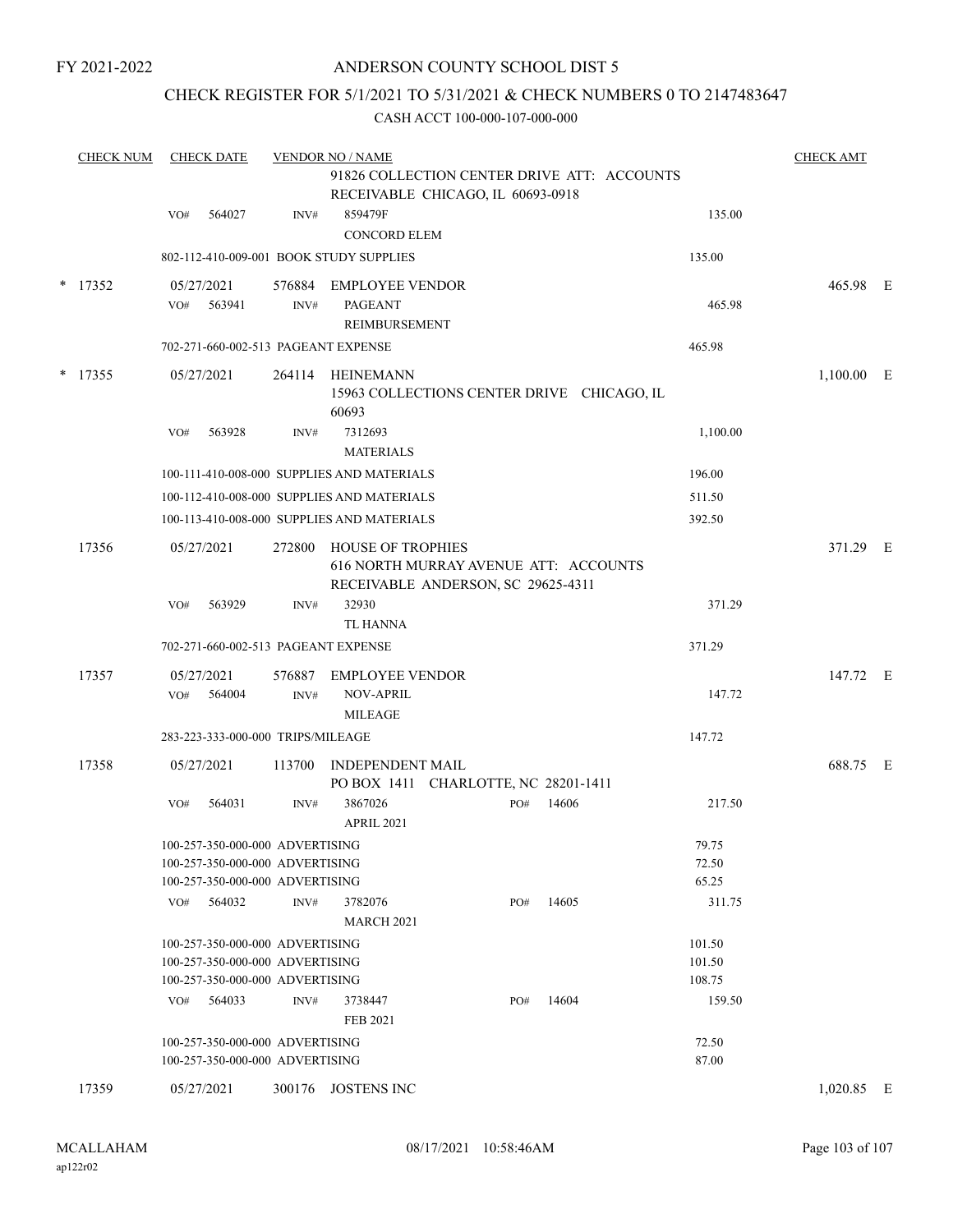# ANDERSON COUNTY SCHOOL DIST 5

# CHECK REGISTER FOR 5/1/2021 TO 5/31/2021 & CHECK NUMBERS 0 TO 2147483647

| <b>CHECK NUM</b> | <b>CHECK DATE</b><br><b>VENDOR NO / NAME</b> |                                   |      |                                                                           |  |     |       |        |              |  |
|------------------|----------------------------------------------|-----------------------------------|------|---------------------------------------------------------------------------|--|-----|-------|--------|--------------|--|
|                  |                                              |                                   |      | 21336 NETWORK PLACE ATT: ACCOUNTS                                         |  |     |       |        |              |  |
|                  |                                              |                                   |      | RECEIVABLE CHICAGO, IL 60673                                              |  |     |       |        |              |  |
|                  | VO#                                          | 563930                            | INV# | 26479342                                                                  |  |     |       | 449.91 |              |  |
|                  |                                              |                                   |      | TL HANNA                                                                  |  |     |       |        |              |  |
|                  |                                              |                                   |      | 702-271-660-002-511 DIPLOMAS EXPENSE                                      |  |     |       | 449.91 |              |  |
|                  | VO#                                          | 563977                            | INV# | 750114<br><b>AWARDS</b>                                                   |  | PO# | 14278 | 570.94 |              |  |
|                  |                                              |                                   |      | 100-221-410-000-000 SUPPLIES AND MATERIALS                                |  |     |       | 570.94 |              |  |
| 17360            |                                              | 05/27/2021                        |      | 571672 EMPLOYEE VENDOR                                                    |  |     |       |        | 376.46 E     |  |
|                  | VO#                                          | 563956                            | INV# | <b>CHICK FIL A</b>                                                        |  |     |       | 376.46 |              |  |
|                  |                                              |                                   |      | REIMBURSEMENT                                                             |  |     |       |        |              |  |
|                  |                                              | 702-271-660-002-691 TRACK EXPENSE |      |                                                                           |  |     |       | 376.46 |              |  |
| 17361            |                                              | 05/27/2021                        |      | 576176 EMPLOYEE VENDOR                                                    |  |     |       |        | 378.35 E     |  |
|                  | VO#                                          | 563923                            | INV# | <b>MURAL</b>                                                              |  |     |       | 90.65  |              |  |
|                  |                                              |                                   |      | <b>REIMBURSEMENT</b>                                                      |  |     |       |        |              |  |
|                  |                                              | 713-271-660-013-228 ART EXPENSE   |      |                                                                           |  |     |       | 90.65  |              |  |
|                  | VO#                                          | 564017                            | INV# | MURAL                                                                     |  |     |       | 287.70 |              |  |
|                  |                                              |                                   |      | REIMBURSEMENT                                                             |  |     |       |        |              |  |
|                  |                                              | 713-271-660-013-228 ART EXPENSE   |      |                                                                           |  |     |       | 287.70 |              |  |
| 17362            |                                              | 05/27/2021                        |      | 569877 NATIONAL FFA ORGANIZATION<br>POBOX 631363 ATT: ACCOUNTS RECEIVABLE |  |     |       |        | 761.75 E     |  |
|                  |                                              |                                   |      | CINCINNATI, OH 45263-1363                                                 |  |     |       |        |              |  |
|                  | VO#                                          | 564036                            | INV# | MDS230477<br><b>CUST #5226</b>                                            |  |     |       | 761.75 |              |  |
|                  |                                              | 731-271-660-031-850 FFA EXPENSE   |      |                                                                           |  |     |       | 761.75 |              |  |
| 17363            |                                              | 05/27/2021                        |      | 389900 OFFICE DEPOT                                                       |  |     |       |        | $1,123.10$ E |  |
|                  |                                              |                                   |      | POBOX 1413 CHARLOTTE, NC 28201-1413                                       |  |     |       |        |              |  |
|                  | VO#                                          | 563979                            | INV# | 2471815031<br><b>SUPPLIES</b>                                             |  |     |       | 16.84  |              |  |
|                  |                                              |                                   |      | 100-254-410-000-055 OFFICE SUPPLIES & FURNITURE                           |  |     |       | 16.84  |              |  |
|                  | VO#                                          | 563980                            | INV# | 2476646496                                                                |  |     |       | 17.33  |              |  |
|                  |                                              |                                   |      | <b>SUPPLIES</b>                                                           |  |     |       |        |              |  |
|                  |                                              |                                   |      | 100-254-410-000-055 OFFICE SUPPLIES & FURNITURE                           |  |     |       | 17.33  |              |  |
|                  | VO#                                          | 563981                            | INV# | 2474907559                                                                |  |     |       | 23.10  |              |  |
|                  |                                              |                                   |      | <b>SUPPLIES</b>                                                           |  |     |       |        |              |  |
|                  |                                              |                                   |      | 100-254-410-000-055 OFFICE SUPPLIES & FURNITURE                           |  |     |       | 23.10  |              |  |
|                  | VO#                                          | 563982                            | INV# | 2477834005<br><b>SUPPLIES</b>                                             |  |     |       | 21.91  |              |  |
|                  |                                              |                                   |      | 100-254-410-000-001 MAINT. SUPPLIES-STRUCTURES                            |  |     |       | 21.91  |              |  |
|                  |                                              | VO# 563983                        | INV# | 170908051001                                                              |  | PO# | 14432 | 50.34  |              |  |
|                  |                                              |                                   |      | <b>SUPPLIES</b>                                                           |  |     |       |        |              |  |
|                  |                                              | 264-162-410-000-000 SUPPLIES      |      |                                                                           |  |     |       | 50.34  |              |  |
|                  | VO#                                          | 563984                            | INV# | 170994404001                                                              |  | PO# | 14432 | 14.38  |              |  |
|                  |                                              |                                   |      | <b>SUPPLIES</b>                                                           |  |     |       |        |              |  |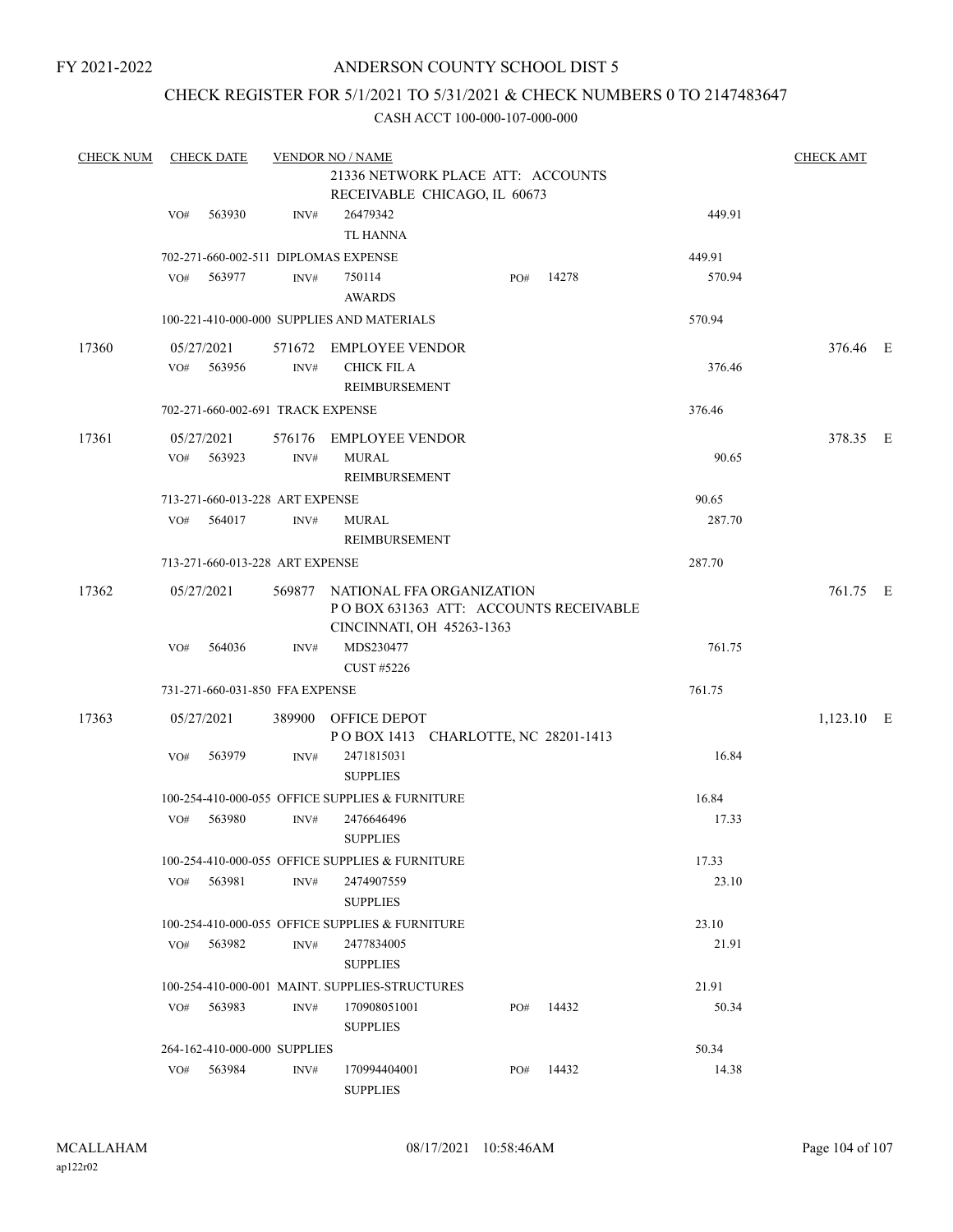# CHECK REGISTER FOR 5/1/2021 TO 5/31/2021 & CHECK NUMBERS 0 TO 2147483647

| <b>CHECK NUM</b> |     | <b>CHECK DATE</b>            |                | <b>VENDOR NO / NAME</b>                   |                                                         |           |          | <b>CHECK AMT</b> |  |
|------------------|-----|------------------------------|----------------|-------------------------------------------|---------------------------------------------------------|-----------|----------|------------------|--|
|                  |     | 264-162-410-000-000 SUPPLIES |                |                                           |                                                         |           | 14.38    |                  |  |
|                  |     | VO# 563985                   | INV#           | 172729533001<br><b>SUPPLIES</b>           | PO#                                                     | 14461     | 20.70    |                  |  |
|                  |     |                              |                | 100-221-410-000-TST SUPPLIES-TESTING      |                                                         |           | 20.70    |                  |  |
|                  | VO# | 563986                       | INV#           | 172729678001                              | PO#                                                     | 14461     | 34.22    |                  |  |
|                  |     |                              |                | <b>SUPPLIES</b>                           |                                                         |           |          |                  |  |
|                  |     |                              |                | 100-221-410-000-TST SUPPLIES-TESTING      |                                                         |           | 34.22    |                  |  |
|                  |     | VO# 563987                   | INV#           | 172493804001                              | PO#                                                     | 14441     | 32.09    |                  |  |
|                  |     |                              |                | <b>SUPPLIES</b>                           |                                                         |           |          |                  |  |
|                  |     |                              |                | 100-233-410-000-SMT SUPPLIES-STUDENT MGMT |                                                         |           | 32.09    |                  |  |
|                  |     | VO# 563988                   | INV#           | 172493803001                              | PO#                                                     | 14441     | 69.55    |                  |  |
|                  |     |                              |                | <b>SUPPLIES</b>                           |                                                         |           |          |                  |  |
|                  |     |                              |                | 100-233-410-000-SMT SUPPLIES-STUDENT MGMT |                                                         |           | 69.55    |                  |  |
|                  |     | VO# 563989                   | INV#           | 172471506001                              | PO#                                                     | 14441     | 30.06    |                  |  |
|                  |     |                              |                | <b>SUPPLIES</b>                           |                                                         |           |          |                  |  |
|                  |     |                              |                | 100-233-410-000-SMT SUPPLIES-STUDENT MGMT |                                                         |           | 30.06    |                  |  |
|                  |     | $VO#$ 563990                 | INV#           | 172493802001                              | PO#                                                     | 14441     | 11.97    |                  |  |
|                  |     |                              |                | <b>SUPPLIES</b>                           |                                                         |           |          |                  |  |
|                  |     |                              |                | 100-233-410-000-SMT SUPPLIES-STUDENT MGMT |                                                         |           | 11.97    |                  |  |
|                  |     | VO# 564040                   | INV#           | 170721060001                              |                                                         |           | 780.61   |                  |  |
|                  |     |                              |                | <b>SUPPLIES</b>                           |                                                         |           |          |                  |  |
|                  |     | 100-111-410-013-000 SUPPLIES |                |                                           |                                                         |           | 18.43    |                  |  |
|                  |     | 100-112-410-013-000 SUPPLIES |                |                                           |                                                         |           | 684.58   |                  |  |
|                  |     | 100-212-410-013-000 SUPPLIES |                |                                           |                                                         |           | 77.60    |                  |  |
|                  |     |                              |                |                                           |                                                         |           |          |                  |  |
| 17364            |     | 05/27/2021                   |                | 389900 OFFICE DEPOT                       |                                                         |           |          | 775.38 E         |  |
|                  | VO# | 564037                       | INV#           | 172734337001                              | POBOX 1413 CHARLOTTE, NC 28201-1413                     |           | 36.78    |                  |  |
|                  |     |                              |                | <b>SUPPLIES</b>                           |                                                         |           |          |                  |  |
|                  |     | 243-181-410-023-FLC SUPPLIES |                |                                           |                                                         |           | 36.78    |                  |  |
|                  |     | VO# 564038                   | INV#           | 172741302001                              |                                                         |           | 34.51    |                  |  |
|                  |     |                              |                | <b>SUPPLIES</b>                           |                                                         |           |          |                  |  |
|                  |     | 243-181-410-023-FLC SUPPLIES |                |                                           |                                                         |           | 34.51    |                  |  |
|                  | VO# | 564039                       | $\text{INV}\#$ | 172741307001                              |                                                         |           | 704.09   |                  |  |
|                  |     |                              |                | <b>SUPPLIES</b>                           |                                                         |           |          |                  |  |
|                  |     | 243-181-410-023-FLC SUPPLIES |                |                                           |                                                         |           | 704.09   |                  |  |
|                  |     |                              |                |                                           |                                                         |           |          |                  |  |
| $*$ 17366        |     | 05/27/2021                   | 570443         | PROJECT LEAD THE WAY                      | 3939 PRIORITY WAY SOUTH DRIVE SUITE 400                 |           |          | 105.00 E         |  |
|                  |     |                              |                | INDIANAPOLIS, IN 46240                    | PO#                                                     |           | 105.00   |                  |  |
|                  | VO# | 563933                       | INV#           | 275971<br><b>NOTEBOOKS</b>                |                                                         | 14317     |          |                  |  |
|                  |     |                              |                |                                           |                                                         |           | 105.00   |                  |  |
|                  |     |                              |                |                                           | 900-115-410-031-054 PLTW (AIT) COMPUTER SCIENCE PROGRAM |           |          |                  |  |
| $*$ 17370        |     | 05/27/2021                   | 566032         | <b>SCHOOL OUTFITTERS</b>                  |                                                         |           |          | 2,670.12 E       |  |
|                  |     |                              |                |                                           | PO BOX 1367 MIDDLETOWN, OH 45042-1367                   |           |          |                  |  |
|                  | VO# | 563992                       | INV#           | 13579679                                  |                                                         | PO# 14425 | 2,670.12 |                  |  |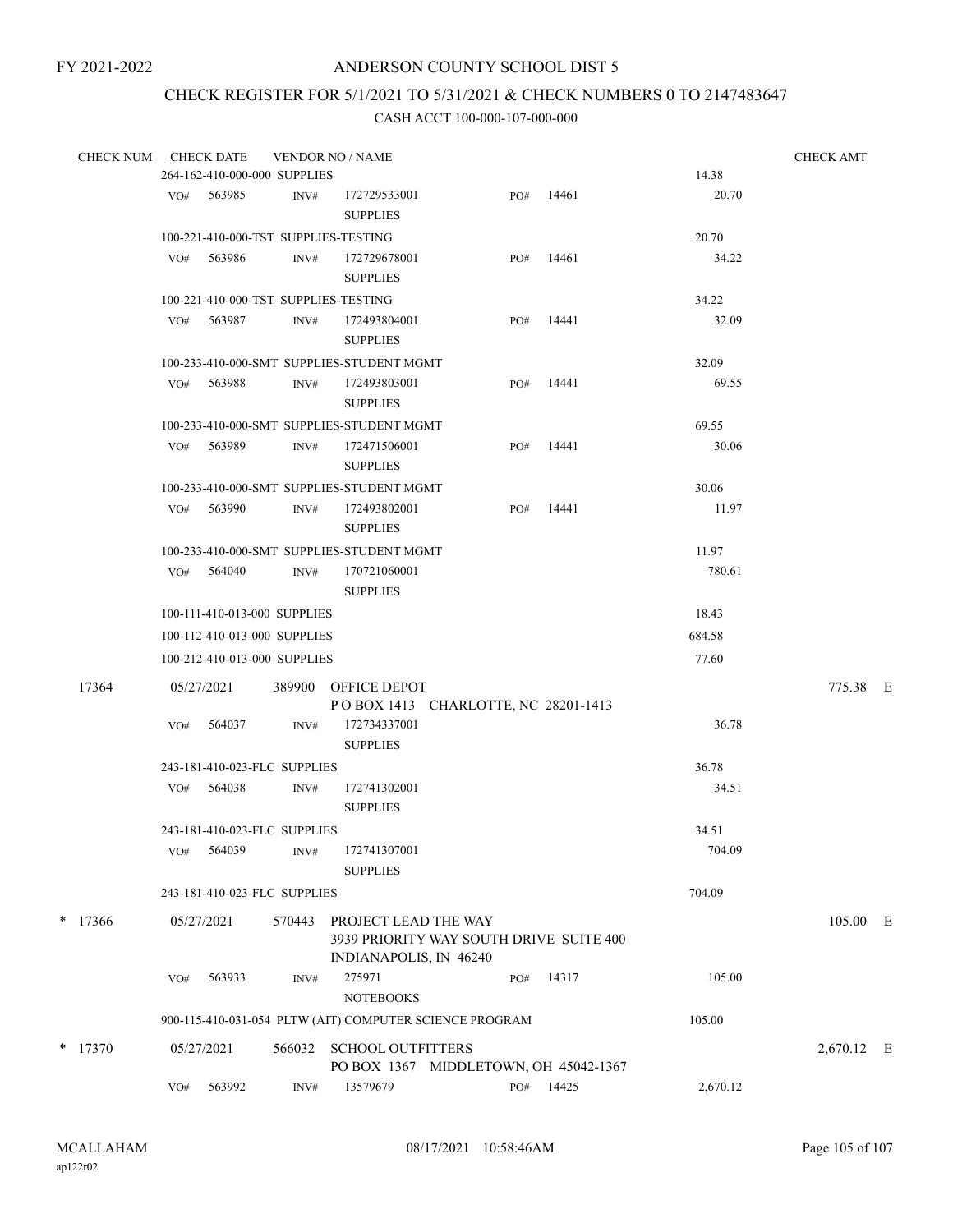# ANDERSON COUNTY SCHOOL DIST 5

# CHECK REGISTER FOR 5/1/2021 TO 5/31/2021 & CHECK NUMBERS 0 TO 2147483647

|       | <b>CHECK NUM</b> |     | <b>CHECK DATE</b>    |                                    | <b>VENDOR NO / NAME</b><br><b>CALHOUN ELEM</b>                                              |               |                            |                  | <b>CHECK AMT</b> |  |
|-------|------------------|-----|----------------------|------------------------------------|---------------------------------------------------------------------------------------------|---------------|----------------------------|------------------|------------------|--|
|       |                  |     |                      | 100-112-410-014-000 SUPPLIES       |                                                                                             |               |                            | 2,670.12         |                  |  |
| 17371 |                  |     | 05/27/2021           | 570059                             | <b>SHARP BUSINESS SYSTEMS</b><br>DEPT 1216 PO BOX 121216 DALLAS, TX 75312-1216              |               |                            |                  | 588.23 E         |  |
|       |                  | VO# | 563937               | INV#                               | 9003298267<br><b>COPIES</b>                                                                 |               |                            | 103.92           |                  |  |
|       |                  |     |                      | 708-271-660-008-362 COPIER EXPENSE |                                                                                             |               |                            | 103.92           |                  |  |
|       |                  | VO# | 563938               | INV#                               | 9003298271<br><b>COPIES</b>                                                                 |               |                            | 41.37            |                  |  |
|       |                  |     |                      | 708-271-660-008-362 COPIER EXPENSE |                                                                                             |               |                            | 41.37            |                  |  |
|       |                  | VO# | 563993               | INV#                               | 9003305374<br><b>COPIES</b>                                                                 |               |                            | 24.59            |                  |  |
|       |                  |     |                      |                                    | 329-115-690-031-000 OTHER OBJECTS-WBL                                                       |               |                            | 24.59            |                  |  |
|       |                  | VO# | 563994               | INV#                               | 9003305359<br><b>COPIES</b>                                                                 |               |                            | 45.26            |                  |  |
|       |                  |     |                      |                                    | 329-115-690-031-000 OTHER OBJECTS-WBL                                                       |               |                            | 45.26            |                  |  |
|       |                  | VO# | 563995               | INV#                               | 9003305364<br><b>COPIES</b>                                                                 |               |                            | 372.70           |                  |  |
|       |                  |     |                      |                                    | 329-115-690-031-000 OTHER OBJECTS- WBL                                                      |               |                            | 372.70           |                  |  |
|       |                  | VO# | 563996               | INV#                               | 9003305380<br><b>COPIES</b>                                                                 |               |                            | 0.39             |                  |  |
|       |                  |     |                      |                                    | 329-115-690-031-000 OTHER OBJECTS-WBL                                                       |               |                            | 0.39             |                  |  |
|       | 17372            | VO# | 05/27/2021<br>563950 | 563805<br>INV#                     | <b>EMPLOYEE VENDOR</b><br><b>WESTSIDE</b><br>REIMBURSEMENT                                  |               |                            | 1,767.60         | $1,767.60$ E     |  |
|       |                  |     |                      |                                    | 328-114-312-000-000 PURCHASED SERVICES                                                      |               | 1,767.60                   |                  |                  |  |
|       | $*$ 17374        |     | 05/27/2021           | 568718                             | THE READING WAREHOUSE<br>POBOX 41328 ATT: ACCOUNTS RECEIVABLE NORTH<br>CHARLESTON, SC 29423 |               |                            |                  | 2,499.96 E       |  |
|       |                  | VO# | 563940               | INV#                               | 210283<br><b>CALHOUN ELEM</b>                                                               | PO#           | 14446                      | 2,499.96         |                  |  |
|       |                  |     |                      |                                    | 201-112-410-014-000 SUPPLIES AND MATERIALS                                                  |               |                            | 2,499.96         |                  |  |
|       | $*$ 17376        | VO# | 05/27/2021<br>564020 | 525400<br>INV#                     | <b>EMPLOYEE VENDOR</b><br><b>SUPPLIES</b>                                                   |               |                            | 403.06           | 403.06 E         |  |
|       |                  |     |                      |                                    | 264-171-410-000-000 SUMMER PRG SUPPLIES(GR.K-8)                                             | REIMBURSEMENT |                            |                  |                  |  |
|       |                  |     |                      |                                    |                                                                                             |               | TOTAL NUMBER OF CHECKS:    | 403.06<br>320    | 2,004,611.40     |  |
|       |                  |     |                      |                                    |                                                                                             |               |                            |                  |                  |  |
|       |                  |     |                      |                                    |                                                                                             |               | TOTAL NUMBER OF EPAYMENTS: | 241              | 622,607.84       |  |
|       |                  |     |                      |                                    | TOTAL NUMBER OF UPDATE-ONLYS:                                                               |               |                            | $\boldsymbol{0}$ | 0.00             |  |
|       |                  |     |                      |                                    | ** OUT OF SEQUENCE CHECKS ON REPORT **                                                      |               |                            |                  | 2,627,219.24     |  |